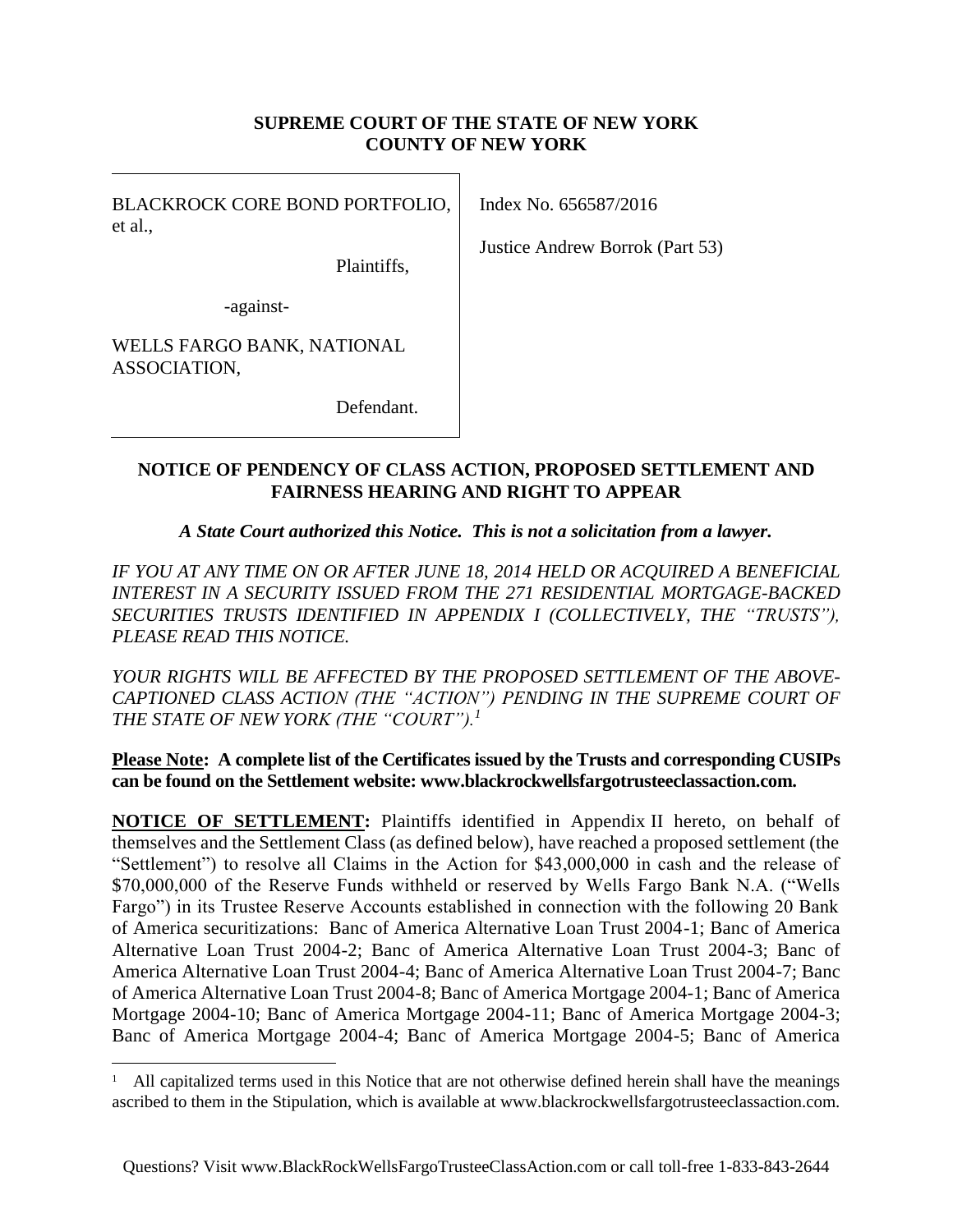Mortgage 2004-7; Banc of America Mortgage 2005-1; Banc of America Mortgage 2005-10; Banc of America Mortgage 2005-12; Banc of America Mortgage 2005-5; Banc of America Mortgage 2005-6; Banc of America Mortgage 2005-7; Banc of America Mortgage 2005-9 (collectively, the "Bank of America Reserve Account Trusts").

**PURPOSE OF THIS NOTICE:** The purpose of this Notice is to inform you that a hearing will be held on May 6, 2019 at 10:00 a.m. in the Supreme Court of New York, County of New York, 60 Centre Street, Courtroom 238, New York, N.Y. 10007 (the "Fairness Hearing") to determine (1) whether the proposed Settlement of this Action should be approved by the Court as fair, reasonable, adequate, and in the best interests of the Settlement Class; (2) whether the Settlement Class should be certified for purposes of effectuating the Settlement only; (3) whether this litigation should be dismissed with prejudice and all Settled Claims extinguished and released pursuant to the terms and conditions set forth in the Parties' Stipulation and Agreement of Settlement dated November 9, 2018 (the "Stipulation"), such that no member of the Class could sue on such claims again; (4) whether the proposed plan for allocating the Settlement proceeds is fair, reasonable, and adequate and should be approved; and (5) whether the application of Plaintiffs' Counsel for an award of Litigation Expenses and attorneys' fees should be approved.

**PLEASE READ THIS NOTICE CAREFULLY!** This Notice describes the rights you may have under the Settlement, including the possible receipt of cash from the Settlement, and what steps you may take in relation to the Settlement, including your right to object, opt-out of the Settlement, and participate in a hearing on the Settlement. If you are a member of the Settlement Class, your legal rights will be affected whether or not you act.

## **RECEIPT OF THIS NOTICE DOES NOT MEAN THAT YOU ARE A SETTLEMENT CLASS MEMBER OR THAT YOU WILL BE ENTITLED TO RECEIVE PROCEEDS FROM THE SETTLEMENT.**

**IF YOU ARE A SETTLEMENT CLASS MEMBER AND YOU WISH TO PARTICIPATE IN THE DISTRIBUTION OF PROCEEDS FROM THE SETTLEMENT, YOU MUST SUBMIT THE ENCLOSED PROOF OF CLAIM FORM AND THE REQUIRED SUPPORTING DOCUMENTATION TO THE CLAIMS ADMINISTRATOR BY NO LATER THAN JULY 2, 2019.**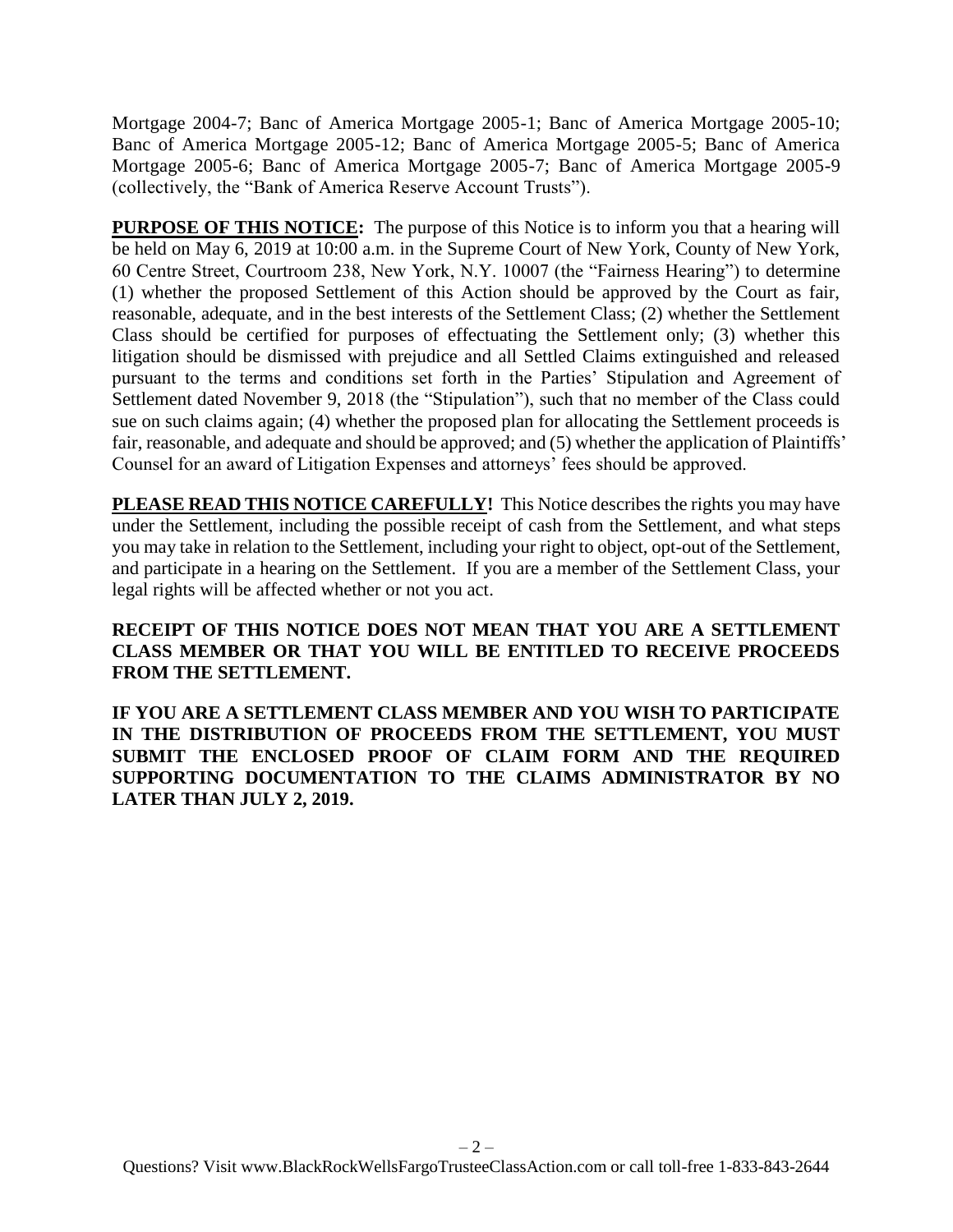| YOUR LEGAL RIGHTS AND OPTIONS IN THIS SETTLEMENT:           |                                                                                                                                                                                                                                                                                                                                                                                                                                                                                  |
|-------------------------------------------------------------|----------------------------------------------------------------------------------------------------------------------------------------------------------------------------------------------------------------------------------------------------------------------------------------------------------------------------------------------------------------------------------------------------------------------------------------------------------------------------------|
| <b>SUBMIT PROOF OF CLAIM</b><br><b>FORM BY JULY 2, 2019</b> | The only way to be eligible to receive a payment from the<br>Settlement.                                                                                                                                                                                                                                                                                                                                                                                                         |
| <b>EXCLUDE YOURSELF BY</b><br><b>APRIL 15, 2019</b>         | If you exclude yourself from the Settlement Class, you will<br>not be eligible to receive any payment from the Settlement.<br>Exclusion is the only option that can allow you to bring<br>another lawsuit against the Defendant with respect to the<br>Released Claims.                                                                                                                                                                                                          |
| <b>OBJECT TO THE</b><br><b>SETTLEMENT</b>                   | If you are a Settlement Class Member and do not like the<br>proposed Settlement, the proposed Plan of Allocation,<br>and/or the request for attorneys' fees and expenses, you may<br>object orally at the Fairness Hearing on May 6, 2019 or write<br>to the Court and explain why you do not like them.                                                                                                                                                                         |
| <b>ATTEND THE HEARING ON</b><br>MAY 6, 2019, AT 10:00 A.M.  | You may attend the hearing and speak in Court about the<br>fairness of the proposed Settlement, the Plan of Allocation,<br>and/or the request for attorneys' fees and expenses.                                                                                                                                                                                                                                                                                                  |
| <b>DO NOTHING</b>                                           | If you are a Settlement Class Member and you do not<br>submit a Proof of Claim Form, you will not be eligible to<br>receive any payment from the Settlement. You will,<br>however, remain a Settlement Class Member and give up<br>your right to bring, participate in, or receive a monetary or<br>other recovery in connection with another lawsuit against<br>the Defendant with respect to the Released Claims, and you<br>will be bound by any orders entered by the Court. |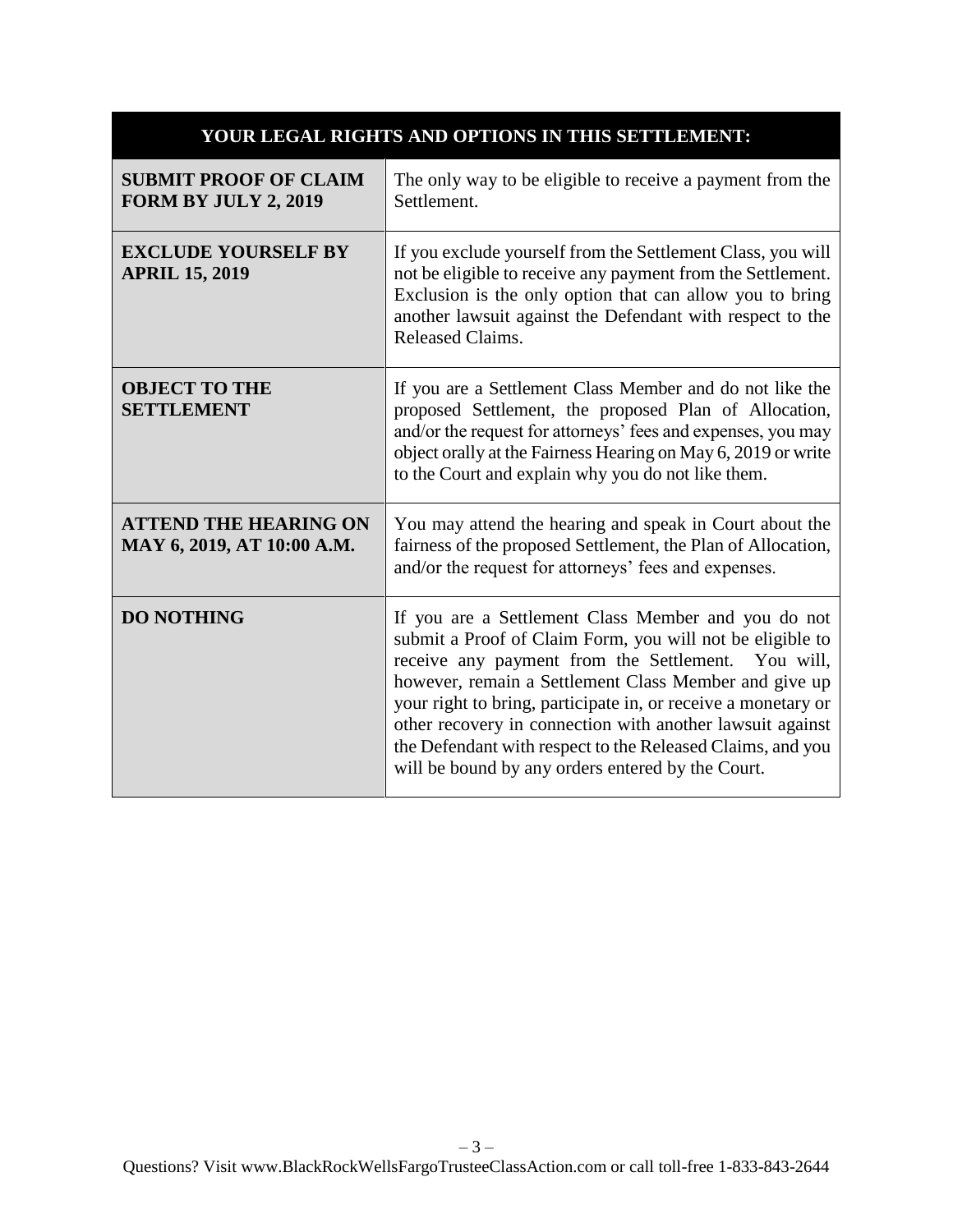# **WHAT THIS NOTICE CONTAINS**

| $\mathbf{1}$ . |                                                                       |  |
|----------------|-----------------------------------------------------------------------|--|
| 2.             |                                                                       |  |
|                |                                                                       |  |
| 3.             |                                                                       |  |
| 4.             |                                                                       |  |
|                |                                                                       |  |
| 5.             |                                                                       |  |
|                |                                                                       |  |
| 6.             |                                                                       |  |
|                | HOW TO OBTAIN A PAYMENT - SUBMITTING A PROOF OF CLAIM FORM  9         |  |
| 7.             |                                                                       |  |
|                |                                                                       |  |
| 8.             | What am I giving up to potentially receive a payment or to stay in    |  |
|                |                                                                       |  |
|                |                                                                       |  |
| 9.             |                                                                       |  |
|                |                                                                       |  |
| 10.            |                                                                       |  |
| 11.            |                                                                       |  |
|                |                                                                       |  |
| 12.            |                                                                       |  |
|                |                                                                       |  |
| 13.            |                                                                       |  |
|                | WHAT TO DO REGARDING CERTIFICATES HELD FOR SOMEONE ELSE 14            |  |
| 14.            | What if I hold Certificates on behalf of another person or entity? 14 |  |
|                |                                                                       |  |
| 15.            |                                                                       |  |
|                |                                                                       |  |
| 16.            |                                                                       |  |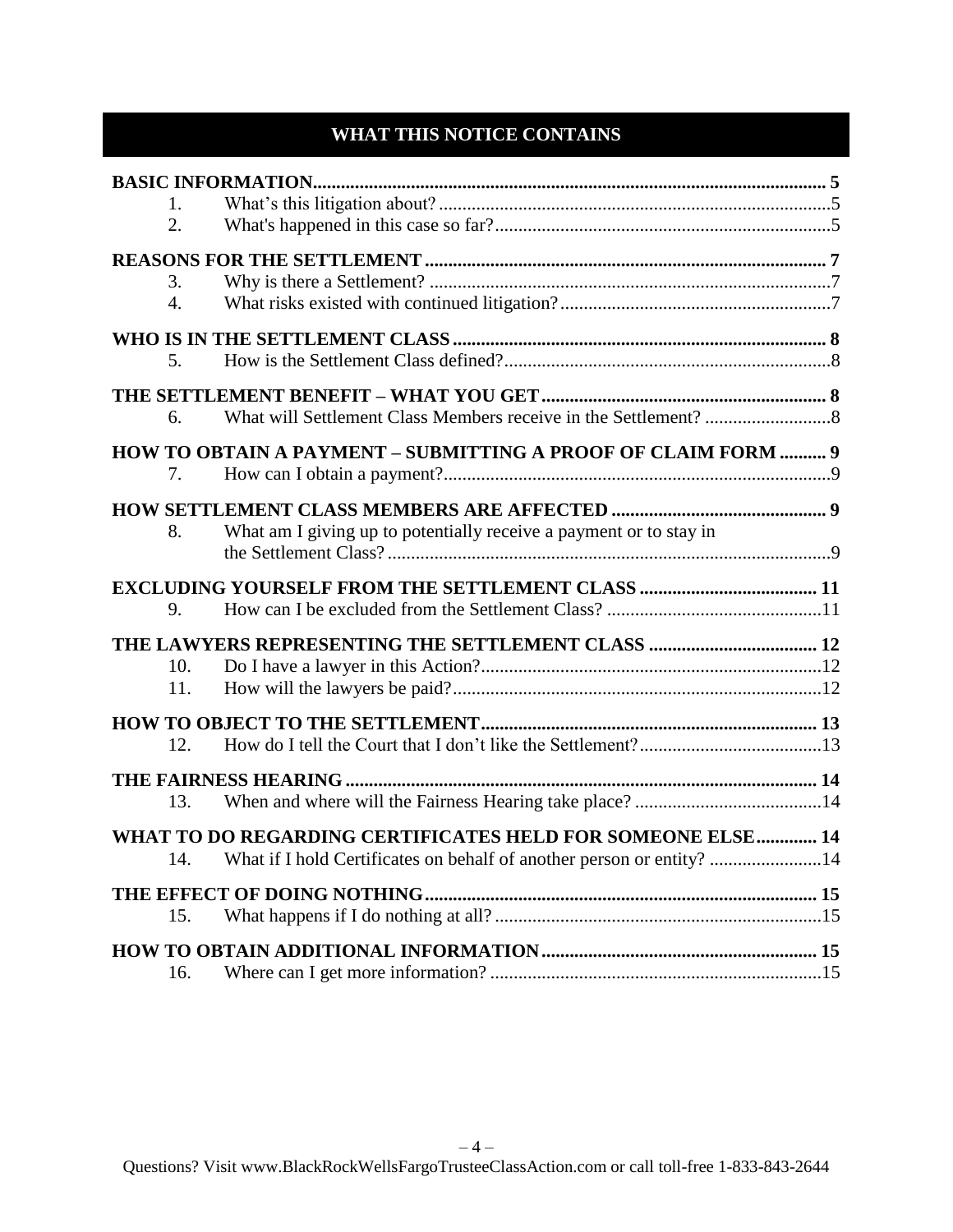## **BASIC INFORMATION**

<span id="page-4-0"></span>Note that the following recitation does not constitute findings of the Court. It is based on statements of the settling parties and should not be understood to be an expression of any opinion of the Court as to the merits of any of the claims or defenses raised by the parties.

#### **1. What's this litigation about?**

The Plaintiffs are identified in Appendix II hereto. Wells Fargo Bank, N.A. is the Defendant and is trustee for the Trusts at issue in the Action.

Plaintiffs allege that Wells Fargo, as trustee for the Trusts, breached its contractual and common law duties by failing to enforce Trust repurchase claims when it discovered mortgage loans that allegedly breached representations and warranties made by the entities (or their successors) that sold the mortgage loans to the Trusts, and failing to provide notices to cure known servicing violations to the servicers responsible for servicing the mortgage loans in the Trusts. These Claims include allegations that Defendant is liable for Claims arising out of or relating to (i) documents missing or allegedly missing from the loan files that were delivered to the Trusts or the custodians for the Trusts; (ii) breaches of duty or of representations or warranties by the originators, sellers or other responsible parties of the mortgage loans that were part of the Trusts; (iii) breaches of duty relating to servicers, master servicers, or custodians of the mortgage loans in the Trusts; (iv) alleged conflicts of interest or acting and failing to act as a result of alleged conflicts of interest; (v) the actions or omissions of Defendant with regard to items (i) to (iv); and (vi) the use of funds from the Trusts by Defendant for the defense or indemnification of any lawsuit or claims. Defendant has asserted Claims for contribution against certain of Plaintiffs' investment advisors.

Defendant has denied Plaintiffs' allegations, denied that it has any liability to Plaintiffs or the Settlement Class, denied that Plaintiffs or the Settlement Class have suffered any cognizable harm, and asserted various affirmative defenses to the Claims. Plaintiffs have denied Defendant's allegations and denied any wrongdoing or liability for contribution to Defendant in connection with the actions taken by their investment advisors.

#### **2. What's happened in this case so far?**

Plaintiffs commenced this litigation by filing a putative class action June 18, 2014 in New York State court captioned *BlackRock Allocation Target Shares: Series S Portfolio, et al. v. Wells Fargo Bank, National Association*, Index No. 651867/2014 (N.Y. Sup. Ct.). That complaint was amended on July 16, 2014. On November 24, 2014, Plaintiffs filed a motion for voluntary dismissal without prejudice and re-filed a complaint relating to the Trusts in federal court captioned *BlackRock Allocation Target Shares: Series S Portfolio, et al. v. Wells Fargo Bank, National Association*, Case No. 14-cv-9371-KPF-SN (S.D.N.Y.). The complaint alleged claims against Defendant for breach of contract, breach of the implied covenant of good faith and fair dealing, breach of fiduciary duty, breach of the duty to avoid conflicts of interest, negligence, and violations of the Trust Indenture Act ("TIA"). After the initial complaint was filed in federal court, various motions to dismiss were filed and ruled upon. In ruling on those motions, the federal court declined to exercise supplemental jurisdiction over trusts governed by agreements created under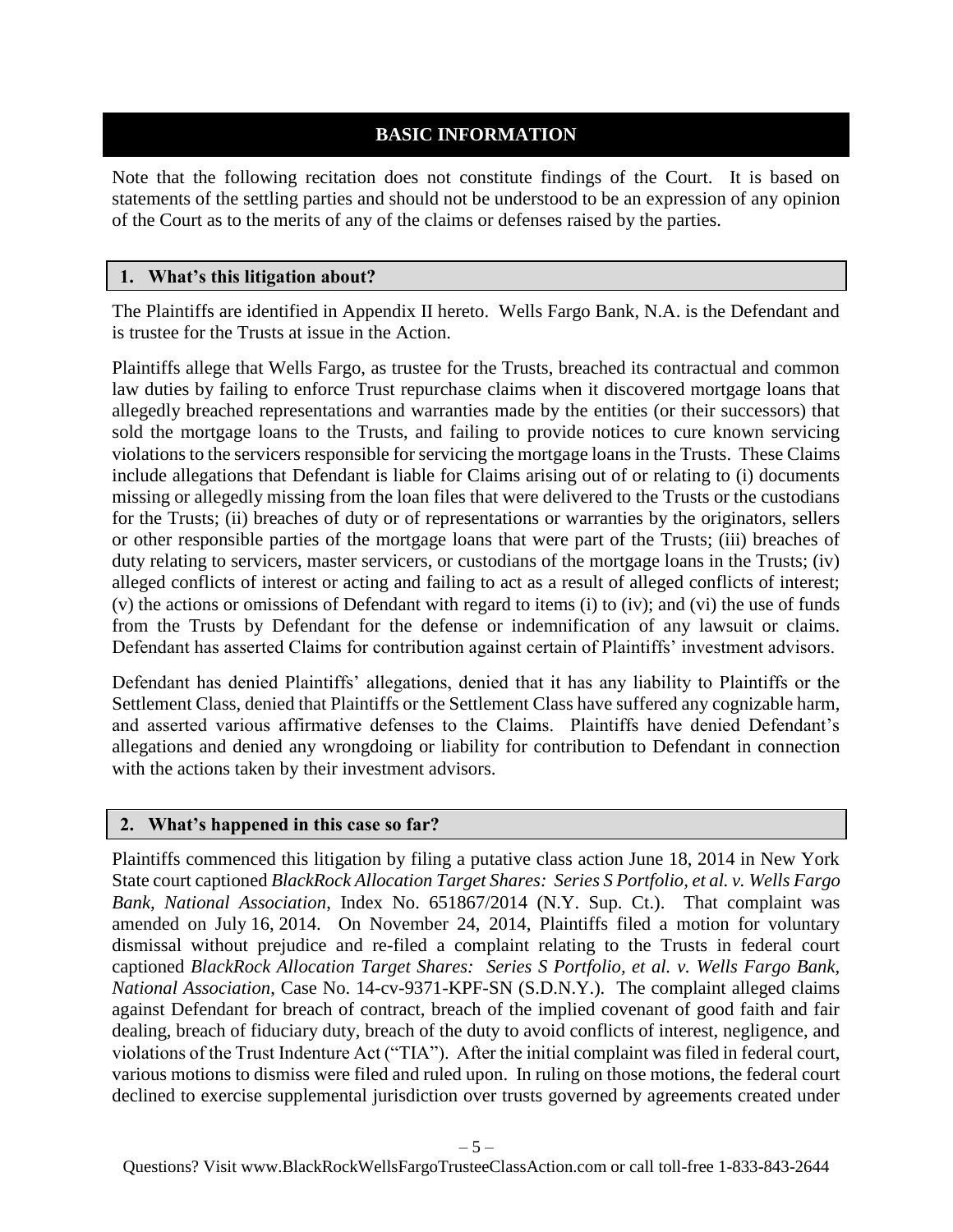state law, splitting the litigation into two actions: one in state court and one in federal court. Various amended complaints were filed in those actions, and numerous subsequent motions were briefed and argued. As a result of those rulings, the claims were narrowed to claims for alleged breaches of contract, violations of the TIA, and breaches of duty to avoid conflicts of interest. In addition, the federal court held that Plaintiffs could not use sampling to prove their claims, but instead would need to litigate those claims on a loan-by-loan, trust-by-trust basis.

Following certain proceedings in California, on December 17, 2016, Plaintiffs filed the complaint in the above-captioned action regarding certain trusts governed by state law agreements in New York Supreme Court. Wells Fargo moved to dismiss that complaint on June 21, 2017, and briefing was complete by August 28, 2017. Oral argument was held before the Honorable Charles E. Ramos on September 20, 2017. In light of the Parties' agreement to settle the Action, the motion was marked off calendar on September 25, 2018, without prejudice to renewal.

Following the federal court's rulings, Wells Fargo filed its answer to the amended complaint in the federal action. On May 26, 2017, Wells Fargo also filed complaints for contribution against certain of Plaintiffs' investment advisors. Plaintiffs moved to dismiss those complaints. Those motions have been fully briefed and remain pending.

On July 11, 2017, certain Plaintiffs filed a separate complaint in the New York State Court against Defendant for declaratory relief (the "Declaratory Relief Action"). The Declaratory Relief Action sought a declaration that Wells Fargo was not entitled to indemnity from certain of the Trusts, was not entitled to draw against those Trusts for purposes of advancing its attorneys' fees and expenses and was not entitled to withhold or reserve those Trusts' funds for future legal expenses. Defendant filed a motion to dismiss that action that Plaintiffs opposed. Oral argument was held, and the Court granted Wells Fargo's motion to dismiss, terminating the Declaratory Relief Action. Plaintiffs filed a notice of appeal.

The Action and the related cases have been heavily litigated for more than 4 years. In that time, the Parties have sought and obtained extensive discovery related to the various Claims at issue. Collectively, the Parties have served hundreds of discovery requests, produced millions of documents, and taken at least 75 depositions of witnesses. The Parties have also received and analyzed more than 700,000 documents from third parties in response to more than 160 third-party subpoenas. The Parties have also researched applicable law and litigated disputes with respect to numerous aspects of the Claims of the Plaintiffs and Settlement Class, as well as the potential defenses thereto. The Parties have also retained and consulted with experts in connection with developing and litigating the Claims.

On January 31, 2018, in the federal action, Plaintiffs filed a motion for class certification, including an expert report and other supporting material (the "Class Certification Motion"). Defendant opposed that motion, which was fully briefed on April 23, 2018. In light of the Parties' Settlement, the Parties contacted the Court and requested that decision on the Class Certification Motion be held in abeyance pending approval of the Settlement, at which point the motion would become moot. The Parties reserved the right to move forward on the motion in the event the Settlement does not receive final Court approval.

While the Class Certification Motion was pending, and as the Parties prepared to engage in extensive and expensive expert discovery, the Parties retained a highly respected and experienced neutral mediator to assist them in determining whether a resolution of the Action was possible.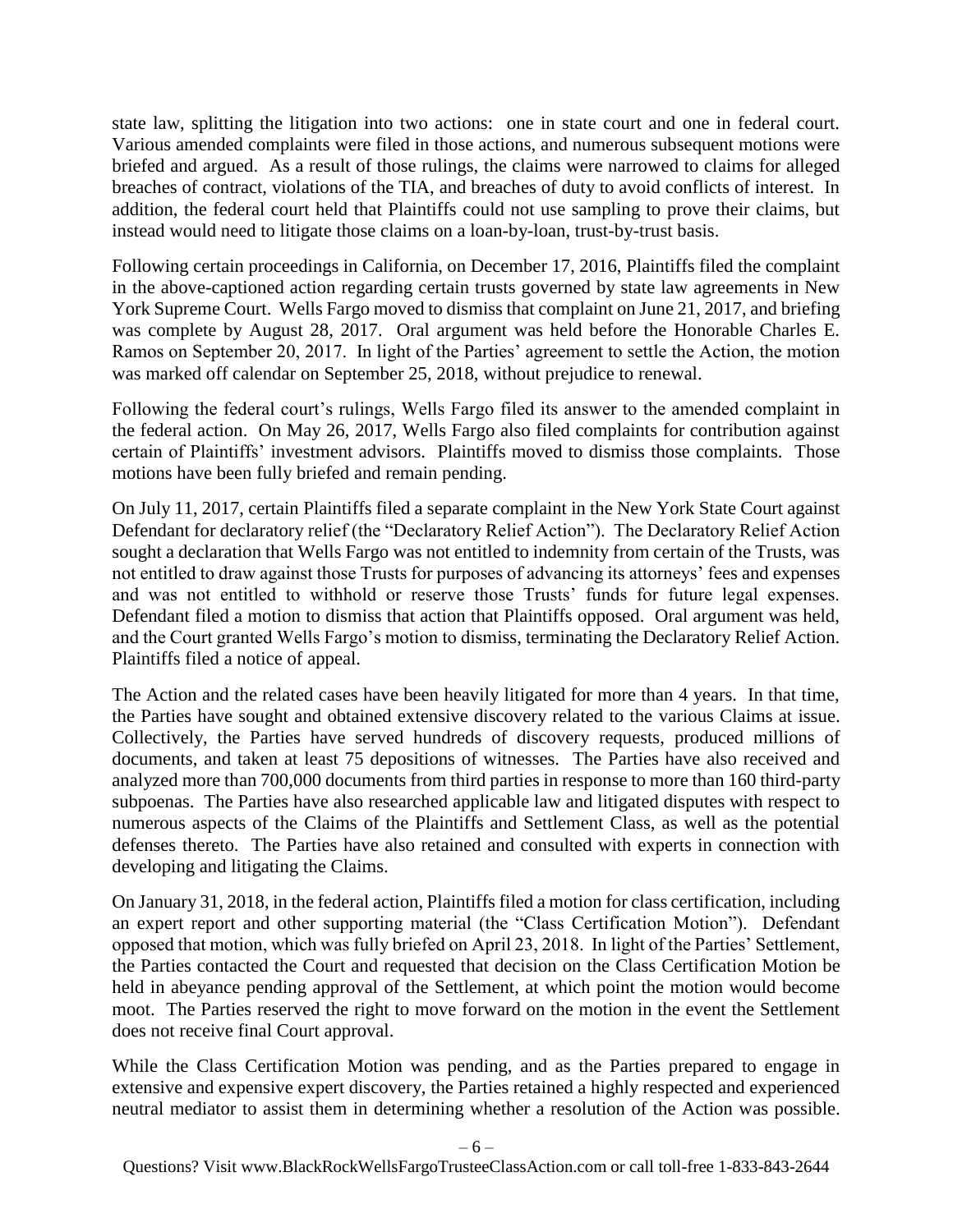The Parties participated in a full-day mediation on August 4, 2018. After the mediation, with the assistance of the mediator, the Parties reached a preliminary agreement to settle the Action on August 15, 2018. Due to the complexity of the issues, additional negotiations followed regarding the terms of the Stipulation. On November 9, 2018, the Parties entered into a Stipulation and Agreement of Settlement (the "Stipulation"), which sets forth the full terms and conditions of the Settlement. The Stipulation can be viewed at www.blackrockwellsfargotrusteeclassaction.com.

<span id="page-6-0"></span>On January 30, 2019, the Court authorized this Notice to be disseminated to potential Settlement Class Members, and scheduled the Fairness Hearing to consider whether to approve the Settlement.

# **REASONS FOR THE SETTLEMENT**

### <span id="page-6-1"></span>**3. Why is there a Settlement?**

Plaintiffs and Plaintiffs' Counsel believe, based on their factual investigation, extensive discovery, consultation with experts, research into the applicable law, years of litigation, and consideration of the risks and uncertainties of further litigation, that the terms and conditions of the Parties' Stipulation are fair, reasonable, and adequate, and in the best interests of the Settlement Class. Plaintiffs' and Plaintiffs' Counsel believe this, in part, because the Settlement avoids the costs and risks associated with continued litigation, including the risk of no recovery.

### **4. What risks existed with continued litigation?**

Plaintiffs and Plaintiffs' Counsel believe that the claims asserted against Defendant have merit. They recognize, however, the expense and length of continued proceedings necessary to pursue their claims against Defendant through trial and appeals, as well as the very substantial risks they would face in establishing liability and damages. To defeat summary judgment and prevail at trial, Plaintiffs would have been required to prove, among other things, that Defendant discovered breaches of representations and warranties and had actual knowledge of servicing violations with respect to individual loans in the Trusts. In addition, Plaintiffs would have had to establish the amount of class-wide damages.

Defendant would have had substantial arguments to make concerning each of these issues. For example, Defendant would have argued that Plaintiffs must prove, on a loan-by-loan basis, the Defendant's discovery of breaches of representations and warranties and actual knowledge of servicing violations. Defendant also would have argued that Plaintiffs could not prove that Defendant had any obligation to pursue breaches of representation and warranty claims against the underlying sellers or that any such claim would have been successful. In addition, Defendant would have argued that any damages to Plaintiffs and the Class were caused by factors unrelated to the purported breaches of representations and warranties or servicing violations. Had any of these arguments been accepted in whole or in part, it could have eliminated or, at a minimum, drastically limited any potential recovery.

Further, in order to obtain a recovery for the Class, Plaintiffs would have to prevail at several stages—class certification, summary judgment, and trial—and, even if Plaintiffs prevailed, Plaintiffs would also have to prevail on appeals that would likely follow. Thus, there were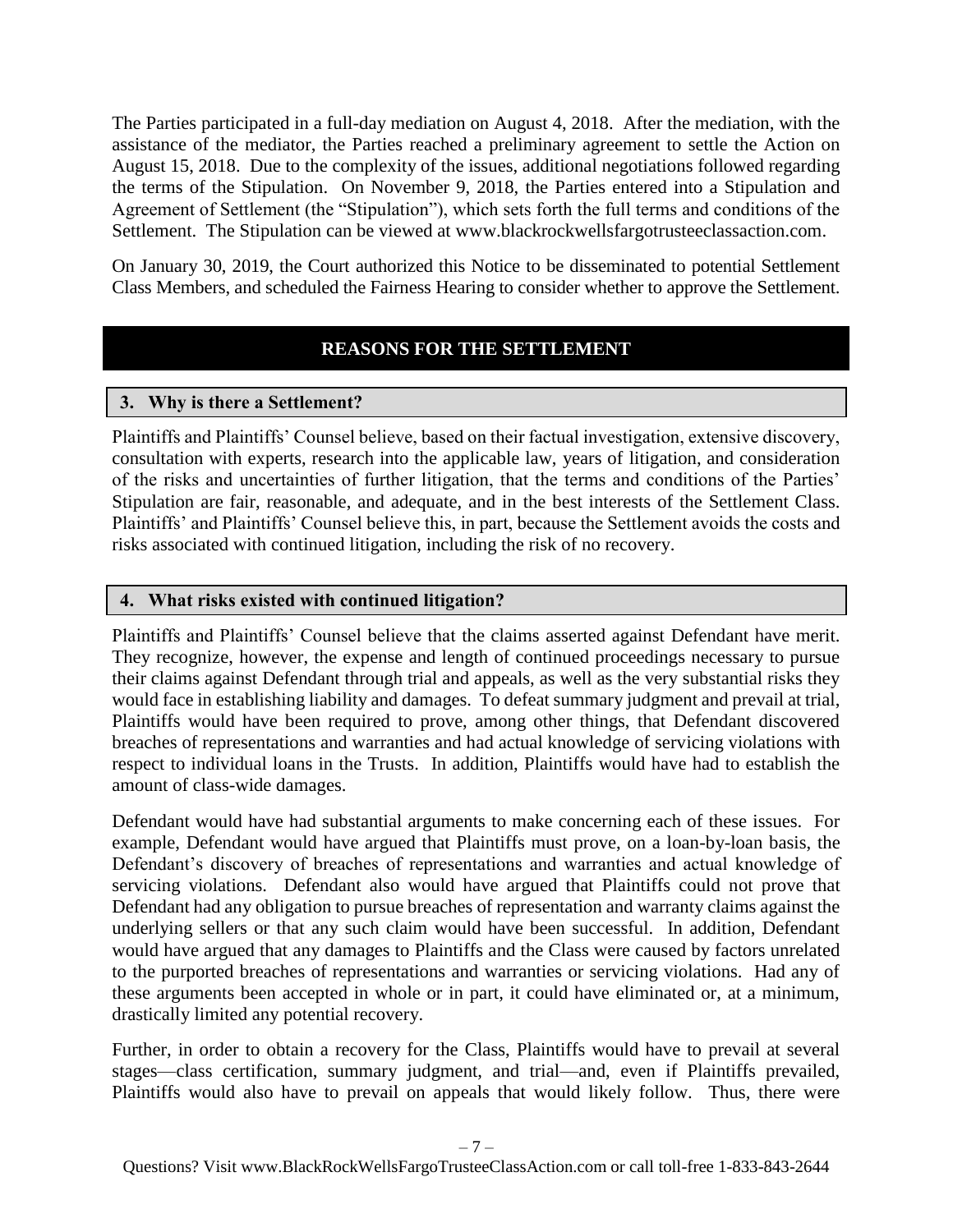significant risks to the continued prosecution of the Action, and there was no guarantee that further litigation would have resulted in a higher recovery, or any recovery at all.

In light of these risks, the amount of the Settlement and the immediacy of recovery to the Settlement Class, Plaintiffs and Plaintiffs' Counsel believe that the proposed Settlement is fair, reasonable, and adequate, and in the best interests of the Settlement Class. Plaintiffs and Plaintiffs' Counsel believe that the Settlement provides a substantial benefit to the Settlement Class, as compared to the risk that the claims in the Action would produce a smaller, or no, recovery after summary judgment, trial, and appeals, possibly years in the future.

# **WHO IS IN THE SETTLEMENT CLASS**

#### <span id="page-7-1"></span><span id="page-7-0"></span>**5. How is the Settlement Class defined?**

The proposed Settlement Class consists of:

All persons or entities who purchased or otherwise acquired a beneficial interest in a security issued from the Trusts and (i) hold on the date on which the Court enters an order finally approving the Settlement or (ii) held at any time on or after June 18, 2014, but no longer hold as of the date on which the Court enters an order finally approving the Settlement (herein, the "Class" or "Settlement Class").

Excluded from the Class are Defendant, the Originators, the Sellers, the Master Servicers and the Servicers to the Trusts, and their officers and directors, their legal representatives, successors or assigns, and any entity in which they have or had a controlling interest; provided, however, that Wells Fargo is not excluded from the Class to the extent that Wells Fargo holds Certificates in the Trusts as assets in its capacity as a trustee or indenture trustee (or similar capacity) for the benefit of third party investors. Also excluded from the Class are IKB International, S.A., IKB Deutsche Industriebank A.G., and the plaintiffs or any entity a court determines to be the proper plaintiff(s) in the following actions: (i) *Royal Park Investments SA/NV v. Wells Fargo Bank, N.A.*, Case No. 14-cv-9764 (S.D.N.Y.); (ii) *National Credit Union Administration Board, et al. v. Wells Fargo Bank*, *National Association*, Case No. 14-cv-10067 (S.D.N.Y.); (iii) *Phoenix Light SF Limited, et al. v. Wells Fargo Bank*, N.A., Case No. 14-cv-10102 (S.D.N.Y.); (iv) *Commerzbank AG. v. Wells Fargo Bank N.A.*, Case No. 15-cv-10033 (S.D.N.Y.) and (v) any person or entity that properly requests exclusion from the Class.

### **THE SETTLEMENT BENEFIT – WHAT YOU GET**

#### <span id="page-7-3"></span><span id="page-7-2"></span>**6. What will Settlement Class Members receive in the Settlement?**

The Settlement Amount is \$43,000,000 in cash. The recovery of an eligible Class Member will be a portion of the "Net Settlement Fund" (*i.e.*, the Settlement Amount, plus interest and minus Taxes, certain costs associated with determining and paying Taxes, the costs of claims administration, the costs of distributing this Notice, the costs of publishing the Publication Notice, attorneys' fees and Litigation Expenses awarded by the Court, and any other sums approved by the Court for disbursement from the Settlement Amount).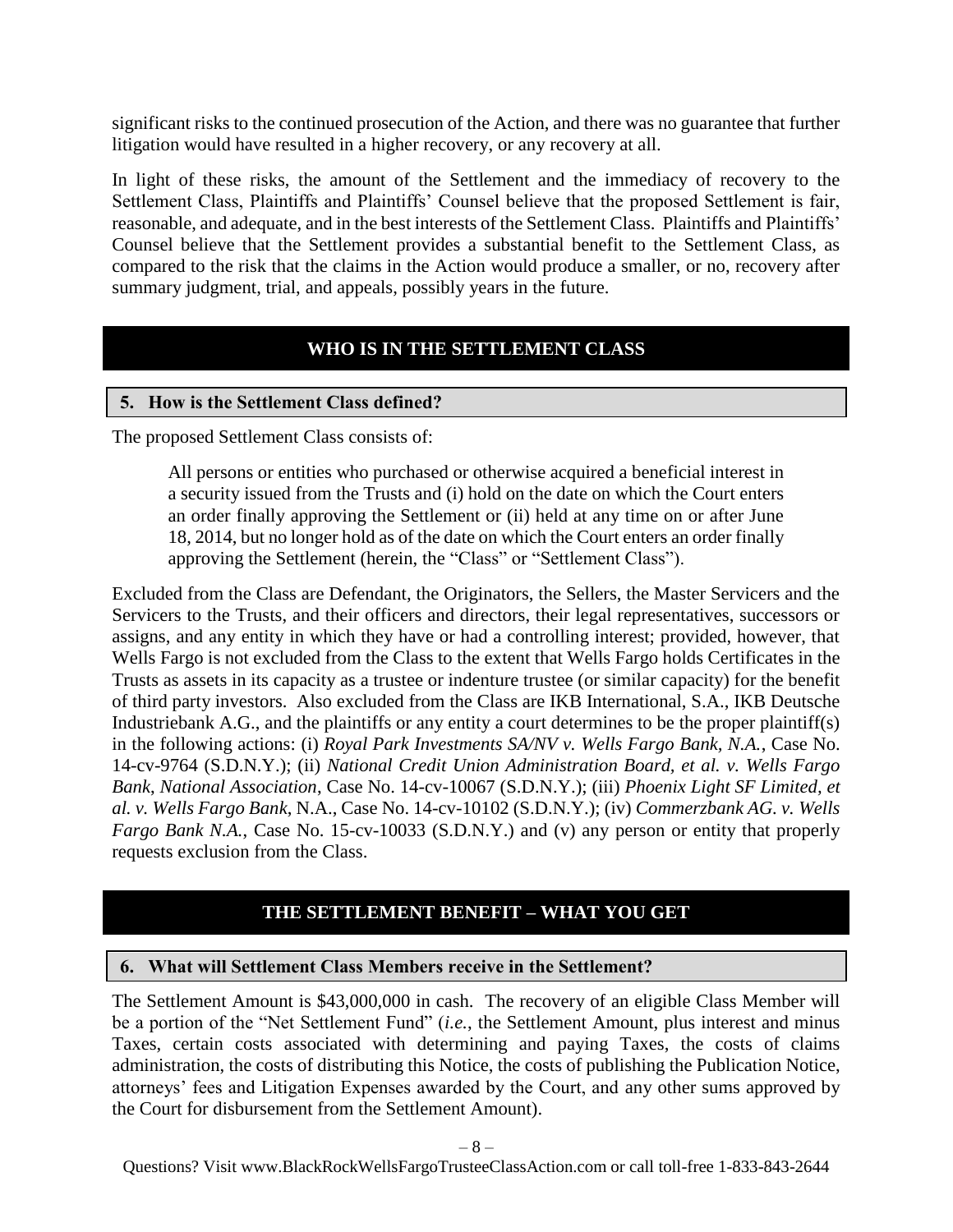Payments will be made pursuant to the Plan of Allocation and will be final and conclusive against any and all Settlement Class Members. The proposed Plan of Allocation is set forth in Appendix III hereto.

In addition to the distribution of the Net Settlement Fund pursuant to the Plan of Allocation, Wells Fargo has agreed to the release of \$70,000,000 of Reserve Funds from the Trustee Reserve Accounts for the twenty (20) Bank of America Reserve Account Trusts, as described more fully in the Stipulation. Once released, those funds will be distributed in accordance with the Trusts' waterfall provisions by Wells Fargo, as trustee.

# <span id="page-8-0"></span>**HOW TO OBTAIN A PAYMENT – SUBMITTING A PROOF OF CLAIM FORM**

# <span id="page-8-1"></span>**7. How can I obtain a payment?**

To be eligible for a payment from the proceeds of the Settlement, you must be a member of the Settlement Class and you must timely complete and return the Proof of Claim and Release Form with copies of adequate supporting documentation **no later than July 2, 2019**. A Proof of Claim Form is included with this Notice, or you may obtain one from the website maintained by the Claims Administrator for the Settlement, www.blackrockwellsfargotrusteeclassaction.com, or you may request that a Proof of Claim Form be mailed to you by calling the Claims Administrator toll free at 1-833-843-2644. Please retain all records of your ownership of and transactions in the Certificates, as they may be needed to document your Claim. If you request exclusion from the Settlement Class or do not submit a timely and valid Proof of Claim Form, you will not be eligible to share in the Net Settlement Fund.

# **HOW SETTLEMENT CLASS MEMBERS ARE AFFECTED**

# <span id="page-8-3"></span><span id="page-8-2"></span>**8. What am I giving up to potentially receive a payment or to stay in the Settlement Class?**

If you are a Settlement Class Member, then, whether or not you submit a Proof of Claim Form, you will remain a member of the Settlement Class unless you timely and validly exclude yourself. That means you will not be able to sue, continue to sue, or participate in any other lawsuit or other legal proceeding against, Defendant and certain other persons and entities regarding the Claims that are being settled as part of this Settlement. Nor will you be able to receive any recovery in connection with any other lawsuit or other legal proceeding against Defendant regarding Claims that are being settled as part of this Settlement. It also means that any judgment in the Action with respect to the Settlement (including any releases, injunctions, and assignments provided for therein) will apply to you and legally bind you, and that you will release your claims in this case and all other Settled Claims against Defendant and certain other persons and entities. More specifically:

As of the date of final approval of the Settlement, Plaintiffs and each of the Class Members will have, and will be deemed to have fully, finally and forever released, relinquished, waived, discharged and dismissed with prejudice all Plaintiffs' Released Claims, including Unknown Claims, as to Defendant and Defendant's Releasees.

The terms "Plaintiffs' Released Claims" and "Defendant's Releasees" mean the following: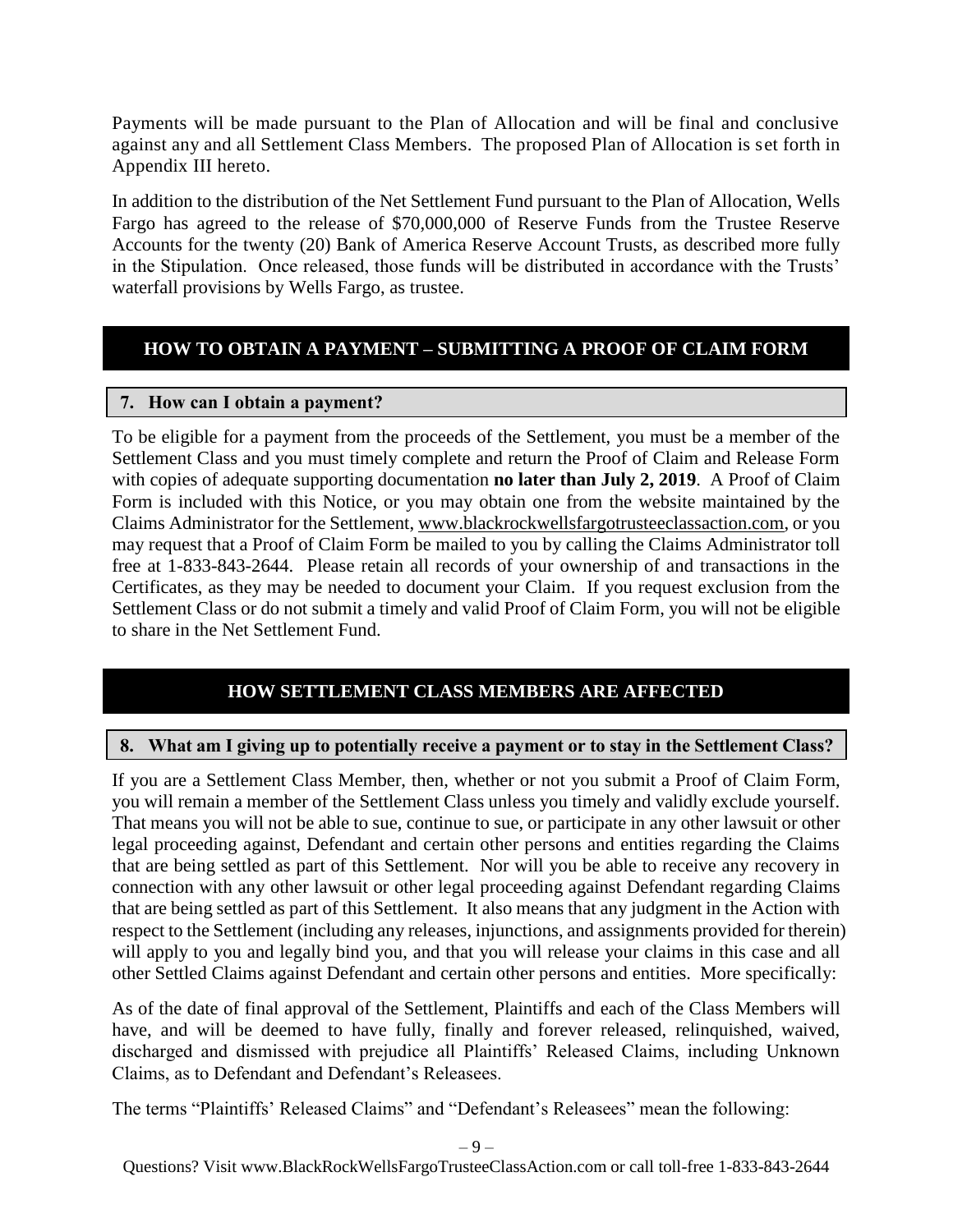"Plaintiffs' Released Claims" means any and all Claims (including Unknown Claims) against the Defendant and Defendant's Releasees that arise out of or relate to any of the facts, acts, omissions, transactions, or occurrences that have been alleged to form a basis of liability in the Actions or that could have been alleged to form a basis of liability against Wells Fargo in its capacities related to the Trusts in the Actions (including any facts, acts, omissions, or occurrences alleged to be, or that could be alleged to be, past, present, or continuations in the future of the alleged breaches of contract or other duties at issue in the Actions). Plaintiffs' Released Claims include, but are not limited to, all Claims that arise out of or relate to facts, acts, omissions, transactions, or occurrences: (a) asserted in the Federal Action, (b) asserted in the NY State Court Action, (c) asserted in the Declaratory Relief Action, (d) asserted in the Third-Party Action, or (e) that could have been asserted in any forum that arise out of or are based upon the allegations, transactions, facts, matters or occurrences, involved, set forth, or referred to in the Federal Action, the NY State Court Action, the Declaratory Relief Action, or the Third-Party Action, including but not limited to Claims arising out of or relating to: (i) documents missing or allegedly missing from the loan files that were delivered to the Trusts and/or the custodians for the Trusts; (ii) breaches or alleged breaches of duty or of representations or warranties by the sellers of the mortgage loans to the Trusts; (iii) breaches or alleged breaches of duty (whatever the source of the duty) relating to servicers, master servicers, or custodians of the mortgage loans in the Trusts; (iv) alleged conflicts of interest or acting and/or failing to act as a result of alleged conflicts of interest; (v) the actions or omissions of Defendant and Defendant's Releasees with regard to items (i) to (iv); and/or (vi) the use of funds from the Trusts by Defendant or Defendant's Releasees for the defense or indemnification of any lawsuit or claims. The Settlement does not release any Claims relating to the enforcement of the Settlement or of any person or entity excluded from or not in the Settlement Class.

"Defendant's Releasees" means the Defendant and each of the Defendant's current or former employees, agents, representatives, directors, officers, attorneys, personal or legal representatives, predecessors, successors, parents, subsidiaries, divisions, joint ventures, agents, assigns, administrators, related or affiliated entities, in their capacities as such, and any entity in which Defendant has a controlling interest.

Additionally, upon approval of the Settlement, you will waive to the fullest extent permitted by law, any and all provisions, rights, and benefits conferred by Cal. Civ. Code § 1542, and any law of any jurisdiction that is similar to Cal. Civ. Code § 1542, which provides:

A general release does not extend to claims which the creditor does not know or suspect to exist in his or her favor at the time of executing the release, which if known by him or her must have materially affected his or her settlement with the debtor.

You shall be deemed to have acknowledged that you hereafter may discover facts in addition to or different from those that you now know or believe to be true with respect to the subject matter of the Claims and rights released. Nevertheless, you will be deemed to intend for the releases set forth in the Settlement to be extended to and release all Claims (including Unknown Claims) and rights encompassed therein, whether known, unknown, suspected, unsuspected, concealed, hidden, accrued, unaccrued, contingent, or non-contingent.

Upon the approval of the Settlement by the Court, you also will be permanently enjoined from (i) asserting any right you have to participate in any future derivative, indemnification, or other action brought on behalf of any of the Trusts against the Defendant or Defendant's Releasees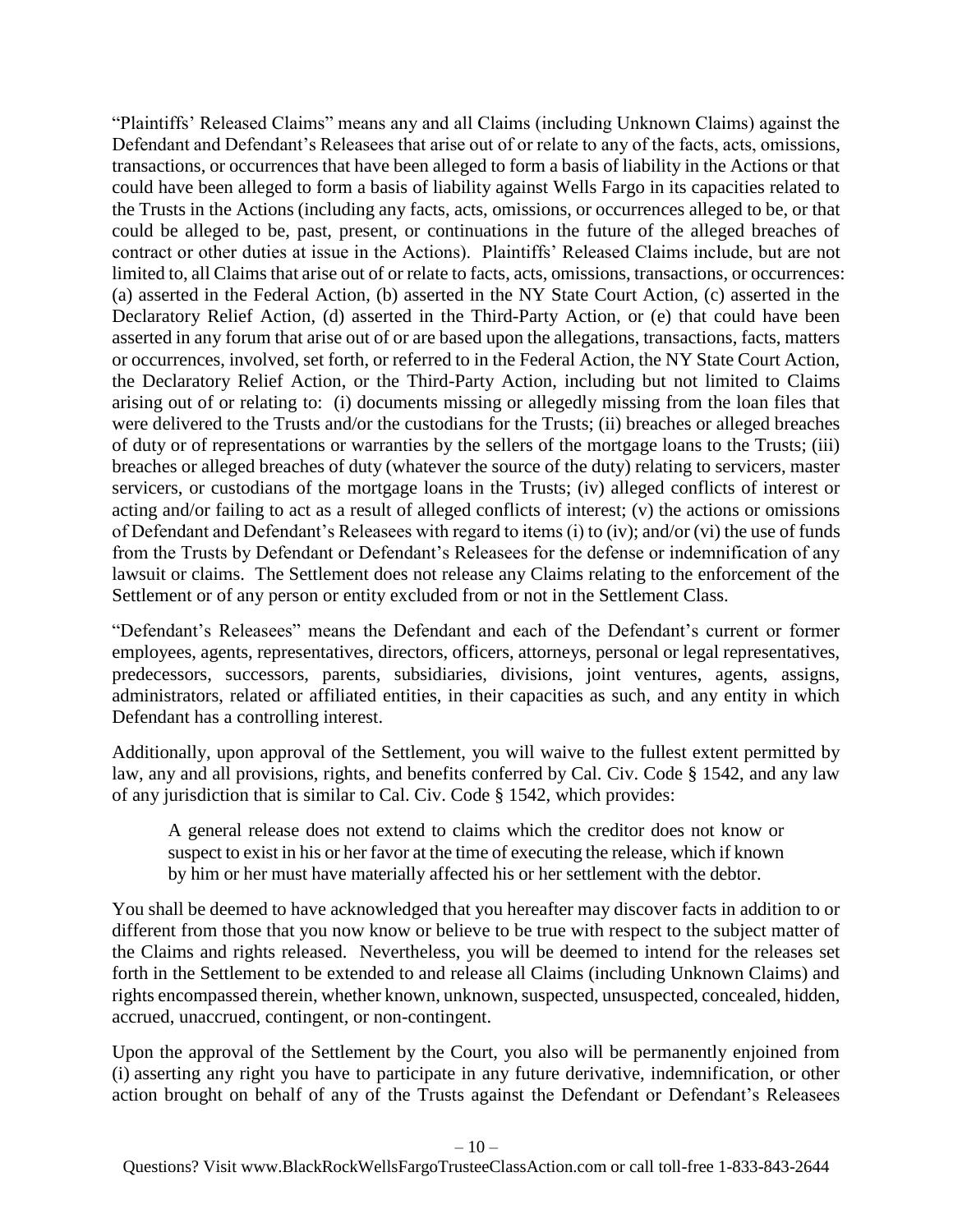arising out of Plaintiffs' Released Claims; and (ii) asserting, supporting, directing, encouraging, instigating, voting in favor of, joining or fomenting in any way the assertion of any Claim relating to any Settled Claim or Trust by any party for contribution, indemnification, or a similar cause of action against Defendant or Defendant's Releasees. With these injunctions, you will be deemed to have agreed to assign any proceeds recovered from any such future action to Defendant.

The release of the Plaintiffs' Released Claims against Defendant and any of Defendant's Releasees applies to the Certificates and will bind and include any future purchasers or acquirers of securities, notes, or interests of any kind in the Trusts from Plaintiffs, Plaintiffs' Releasees, and Settlement Class Members with respect to such securities, notes, or interests of any kind in the Trusts. Without waiver of any position or argument regarding the applicability of any particular statutory provision, the releases contained in this Settlement will also apply to and release any and all Settled Claims against Defendant or Defendant's Releasees regardless of when such Claims accrued, including any and all Claims transferred to the Plaintiffs, Plaintiffs' Releasees, and Settlement Class Members pursuant to any agreement or by operation of any applicable law, including but not limited to, N.Y. Gen. Oblig. Law § 13-107.

Upon approval of the Settlement by the Court, the Parties, including Settlement Class Members, on behalf of themselves, their heirs, executors, administrators, predecessors, successors and assigns, as well as the Defendant's Releasees and the Plaintiffs' Releasees, shall be deemed to have released, relinquished, waived, discharged and dismissed each and every of the Settled Claims, and shall forever be enjoined from asserting, prosecuting, or pursuing, whether directly, indirectly, or derivatively, alone or in conjunction with others, any or all of the Settled Claims against the Released Parties.

# **EXCLUDING YOURSELF FROM THE SETTLEMENT CLASS**

<span id="page-10-0"></span>If you want to keep any right you may have to sue or continue to sue the Defendant on your own concerning the Released Claims, to participate in any lawsuit or other proceeding against Defendant that concerns the Released Claims, or to obtain any recovery in connection with any lawsuit or other proceeding against Defendants that concerns the Released Claims, and you are willing to forgo a Settlement payment in this Action in order to keep that right, then you must take steps to exclude yourself from the Settlement Class. This is also called "opting out."

### **9. How can I be excluded from the Settlement Class?**

Each Settlement Class Member will be bound by all determinations and judgments in this Action, whether favorable or unfavorable, unless such person or entity mails or delivers a written Request for Exclusion from the Settlement Class, addressed to *BlackRock Wells Fargo Trustee Litigation*, EXCLUSIONS, c/o JND Legal Administration, P.O. Box 91224, Seattle, WA 98111. The exclusion request must be *received* **no later than April 15, 2019**. You will not be able to exclude yourself from the Settlement Class after that date.

To be valid, a Request for Exclusion must be in writing and contain: (i) a request to be excluded from the Settlement, (ii) the requestor's name, address, and telephone number, (iii) the CUSIP of each Certificate in the Trusts that the requestor held at any time on or after June 18, 2014 ("Covered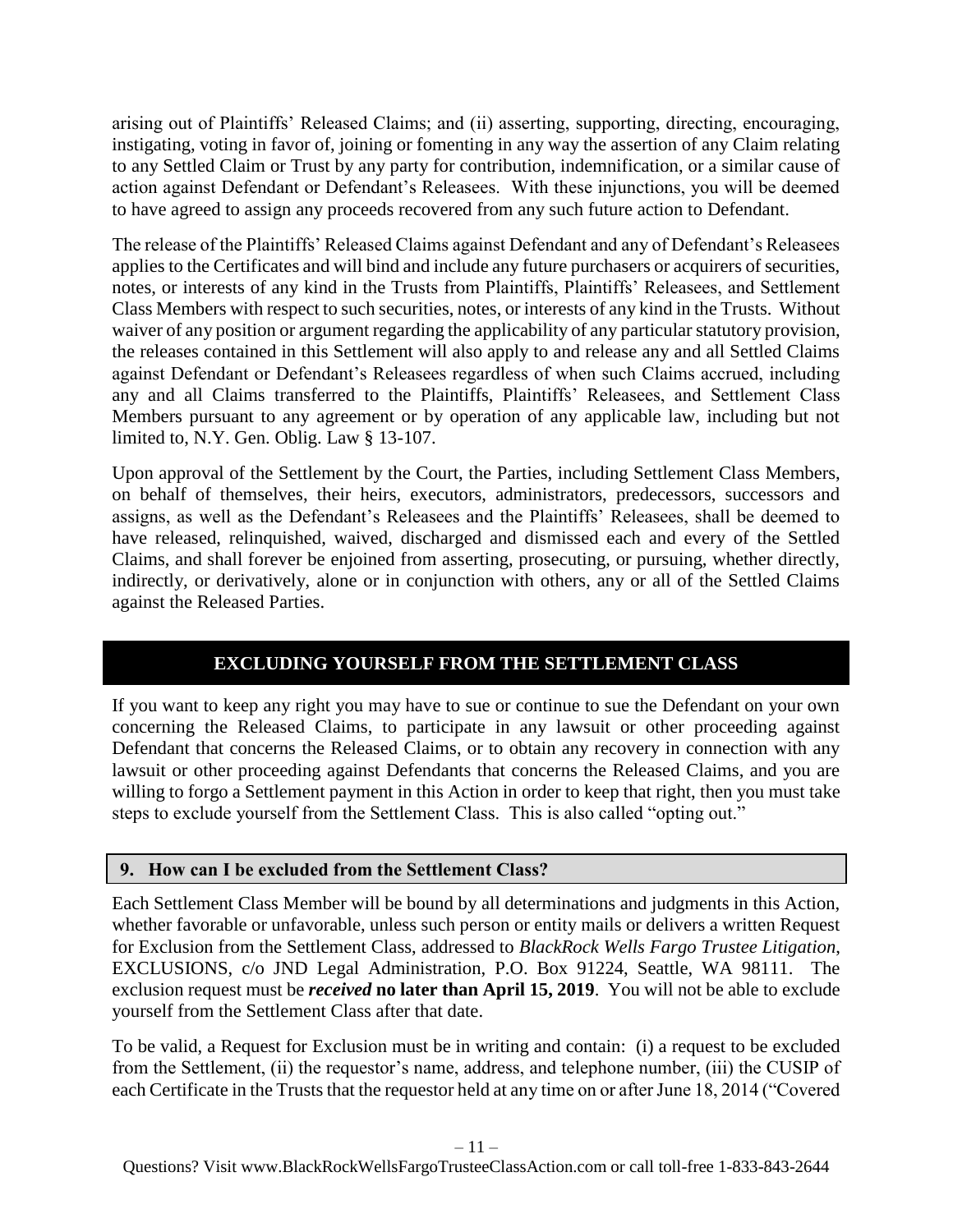Certificate"), (iv) the date of each purchase or acquisition of each such Covered Certificate, (v) the outstanding face amount of each Covered Certificate as of the date of each purchase or other acquisition, (vi) the date of each sale or other disposition, if any, of a Covered Certificate on or after June 18, 2014, and (vii) the outstanding face amount of the Covered Certificate as of the date of any such sale or other disposition on or after June 18, 2014, or if no sale or disposition has occurred, as of the date the Request for Exclusion is made. A Request for Exclusion shall not be valid and effective unless it provides all the information called for in this paragraph and is received within the time stated above, or is otherwise accepted by the Court.

If you ask to be excluded from the Settlement Class, you will not be eligible to receive any payment out of the Net Settlement Fund.

Pursuant to the terms of a separate supplemental agreement, Wells Fargo has the right to terminate the Settlement if valid Requests for Exclusion are received from persons and entities entitled to be Settlement Class Members in an amount that exceeds an amount agreed to by Plaintiffs and Wells Fargo. Wells Fargo also has the right to take other action as set out in the Supplemental Agreement regarding the Bank of America Reserve Account Trusts if certain opt-out thresholds are met.

# **THE LAWYERS REPRESENTING THE SETTLEMENT CLASS**

#### <span id="page-11-1"></span><span id="page-11-0"></span>**10. Do I have a lawyer in this Action?**

The law firm of Bernstein Litowitz Berger & Grossmann LLP is representing Plaintiffs and the other Settlement Class Members.

### **11. How will the lawyers be paid?**

Plaintiffs' Counsel have been prosecuting the Action on a wholly contingent basis and have not received any payment of attorneys' fees for their representation of the Settlement Class. Plaintiffs' Counsel have also advanced the funds to pay expenses necessarily incurred to prosecute this Action. For their work over the past 4 plus years, Plaintiffs' Counsel will ask the Court to award attorneys' fees in an amount not to exceed 20% of the Settlement Amount. In addition, Plaintiffs' Counsel will apply for reimbursement of Litigation Expenses paid or incurred by Plaintiffs' Counsel in connection with the institution, prosecution, and resolution of the claims against the Defendant, in an amount not to exceed \$9,500,000.

The Court ultimately will decide what constitutes a reasonable award of attorneys' fees and Litigation Expenses, and may award less than requested by Plaintiffs' Counsel. Settlement Class Members are not personally liable for any such fees or expenses. Any sums approved by the Court will be paid from the Settlement Amount prior to distributions to Authorized Claimants.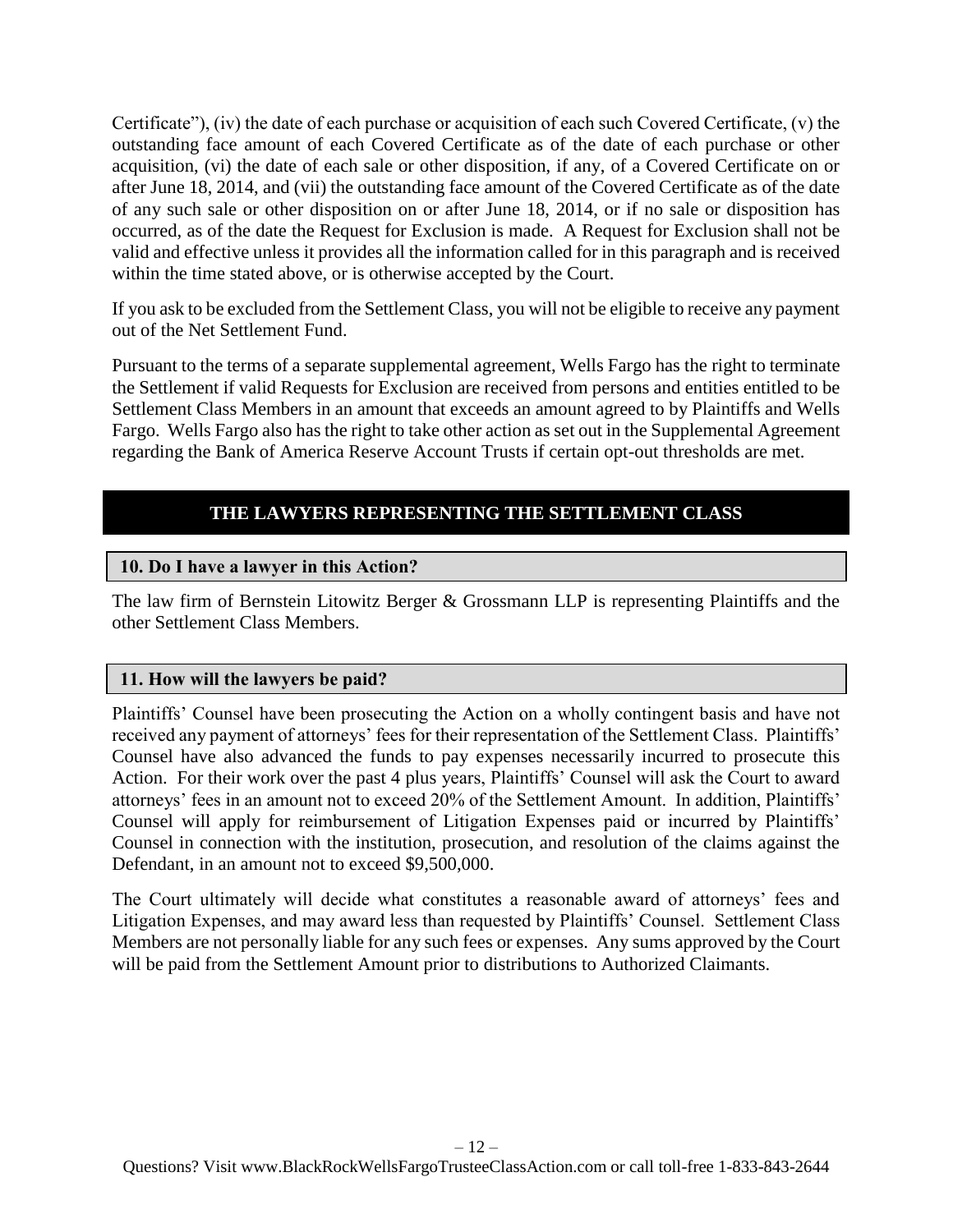## **HOW TO OBJECT TO THE SETTLEMENT**

#### <span id="page-12-1"></span><span id="page-12-0"></span>**12. How do I tell the Court that I don't like the Settlement?**

If you are a Settlement Class Member and do not exclude yourself, you can object to the Settlement, including the Judgment, the Plan of Allocation, and the request for attorneys' fees or Litigation Expenses.

To object, you may object orally at the Fairness Hearing or file a written objection with the Clerk of the Supreme Court of New York, County of New York. This filing may be done electronically via the Court's electronic filing system or at the Supreme Court of New York, County of New York, 60 Centre Street, New York, NY 10007. The filing should be **received by the Court no later than April 15, 2019, with copies of all papers delivered to all Parties' counsel on or before that date**, as follows:

| <b>Counsel for Plaintiffs</b>     | <b>Counsel for Wells Fargo</b> |
|-----------------------------------|--------------------------------|
| Timothy A. DeLange, Esq.          | Jayant W. Tambe, Esq.          |
| Benjamin Galdston, Esq.           | Howard F. Sidman, Esq.         |
| <b>BERNSTEIN LITOWITZ BERGER</b>  | <b>JONES DAY</b>               |
| & GROSSMANN LLP                   | 250 Vesey Street               |
| 12481 High Bluff Drive, Suite 300 | New York, NY 10281             |
| San Diego, CA 92130               |                                |
|                                   |                                |

Any written objection should state the reasons for the objection, and include (i) your name, address, and telephone number; (ii) the CUSIP of each Certificate purchased, acquired, sold, or disposed of; (iii) the outstanding face amount as of the date of each purchase, acquisition, sale, or disposition; (iv) the per-unit price of each such transaction; (v) the total amount of consideration paid or received in connection with each such transaction; (vi) the date of each such transaction; (vii) the CUSIP and current face amount of each Certificate still held; (viii) a written statement of all grounds for the objection accompanied by any legal support for the objection; (ix) copies of any papers, briefs or other documents upon which the objection is based; (x) a list of all persons who will be called to testify in support of the objection; (xi) a statement of whether the objector intends to appear at the Fairness Hearing; and (xii) the objector's signature, even if represented by counsel. You may not ask the Court to order a larger settlement; the Court can only approve or deny the Settlement.

If you do not object as provided above, you will be deemed to have waived such objection and be foreclosed from making any objection to the fairness or adequacy of the proposed Settlement, Judgment, Plan of Allocation, or any award of attorneys' fees and/or Litigation Expenses.

You do not need to attend the Fairness Hearing to have your written objection considered by the Court. Any Settlement Class Member who has not previously submitted a Request for Exclusion from the Settlement Class may also appear at the Fairness Hearing and be heard, to the extent allowed by the Court, to state any objection to the Settlement, the Plan of Allocation, or Plaintiffs' Counsel's motion for an award of attorneys' fees and reimbursement of Litigation Expenses. Any such objector may appear in person or arrange, at his or her own expense, for a lawyer to represent him or her at the Fairness Hearing.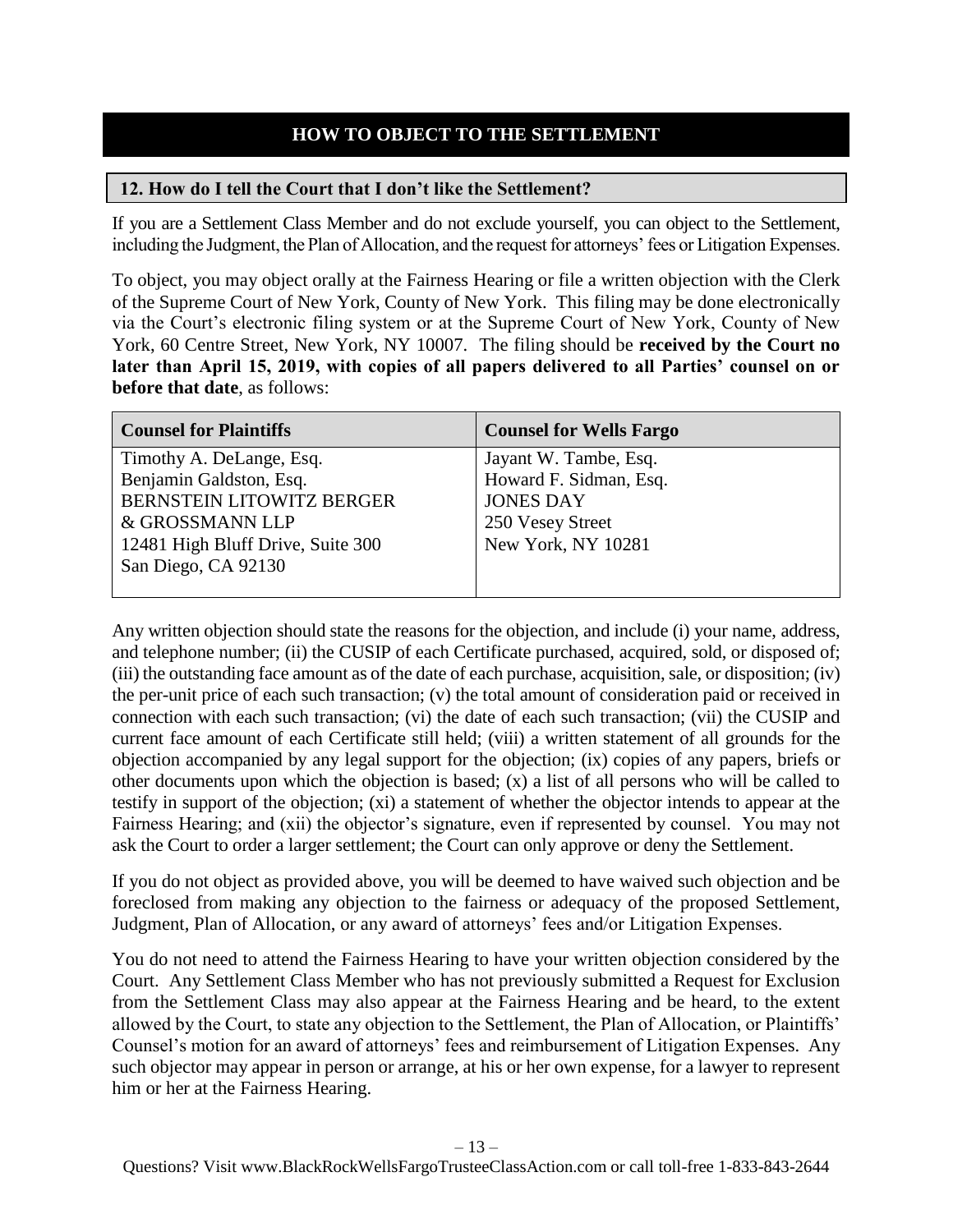## **THE FAIRNESS HEARING**

#### <span id="page-13-1"></span><span id="page-13-0"></span>**13. When and where will the Fairness Hearing take place?**

The Fairness Hearing will be held on May 6, 2019 at 10:00 a.m., before the Honorable Andrew Borrok of the Supreme Court of the State of New York, at the New York County Courthouse, 60 Centre Street, IAS Part 53, Courtroom 691, New York, New York. The Court reserves the right to approve the Settlement, certify the Settlement Class for purposes of the Settlement, approve the Plan of Allocation and Plaintiffs' Counsel's motion for an award of attorneys' fees and reimbursement of Litigation Expenses, and/or any other matter related to the Settlement at or after the Fairness Hearing without further notice to the Settlement Class Members.

The Fairness Hearing may be adjourned by the Court without further written notice to the Settlement Class. If you plan to attend the Fairness Hearing, you should confirm the date and time with Plaintiffs' Counsel.

## <span id="page-13-2"></span>**WHAT TO DO REGARDING CERTIFICATES HELD FOR SOMEONE ELSE**

#### <span id="page-13-3"></span>**14. What if I hold Certificates on behalf of another person or entity?**

Please note that Wells Fargo does not maintain records identifying beneficial holders of the Certificates, and this Notice has therefore been distributed to, among others, record or registered holders of the Certificates as well other custodians and nominees on behalf of beneficial owners.

If you purchased or hold Certificates for the beneficial interest of persons or organizations other than yourself (as a nominee, custodian, registered holder, investment or account manager, or otherwise), within fourteen (14) calendar days of receipt of this Notice you must either (a) request from the Claims Administrator sufficient copies of the Notice and Proof of Claim Form (the "Notice Packet") to forward to all such beneficial owners and, within seven (7) calendar days of receipt of those Notice Packets forward them to all such beneficial owners; or (b) provide a list of the names and addresses of all such beneficial owners to *BlackRock Wells Fargo Trustee Litigation*, c/o JND Legal Administration, P.O. Box 91224, Seattle, WA 98111. If you choose the second option, the Claims Administrator will send a copy of the Notice Packet to the beneficial owners.

Upon compliance with these directions, nominees may seek reimbursement of their reasonable expenses actually incurred, by providing the Claims Administrator with proper documentation supporting the expenses for which reimbursement is sought. Copies of this Notice and the Proof of Claim Form may also be obtained from the website maintained by the Claims Administrator, www.blackrockwellsfargotrusteeclassaction.com, via email to to info@blackrockwellsfargotrusteeclassaction.com, or by calling the Claims Administrator toll-free at 1-833-843-2644.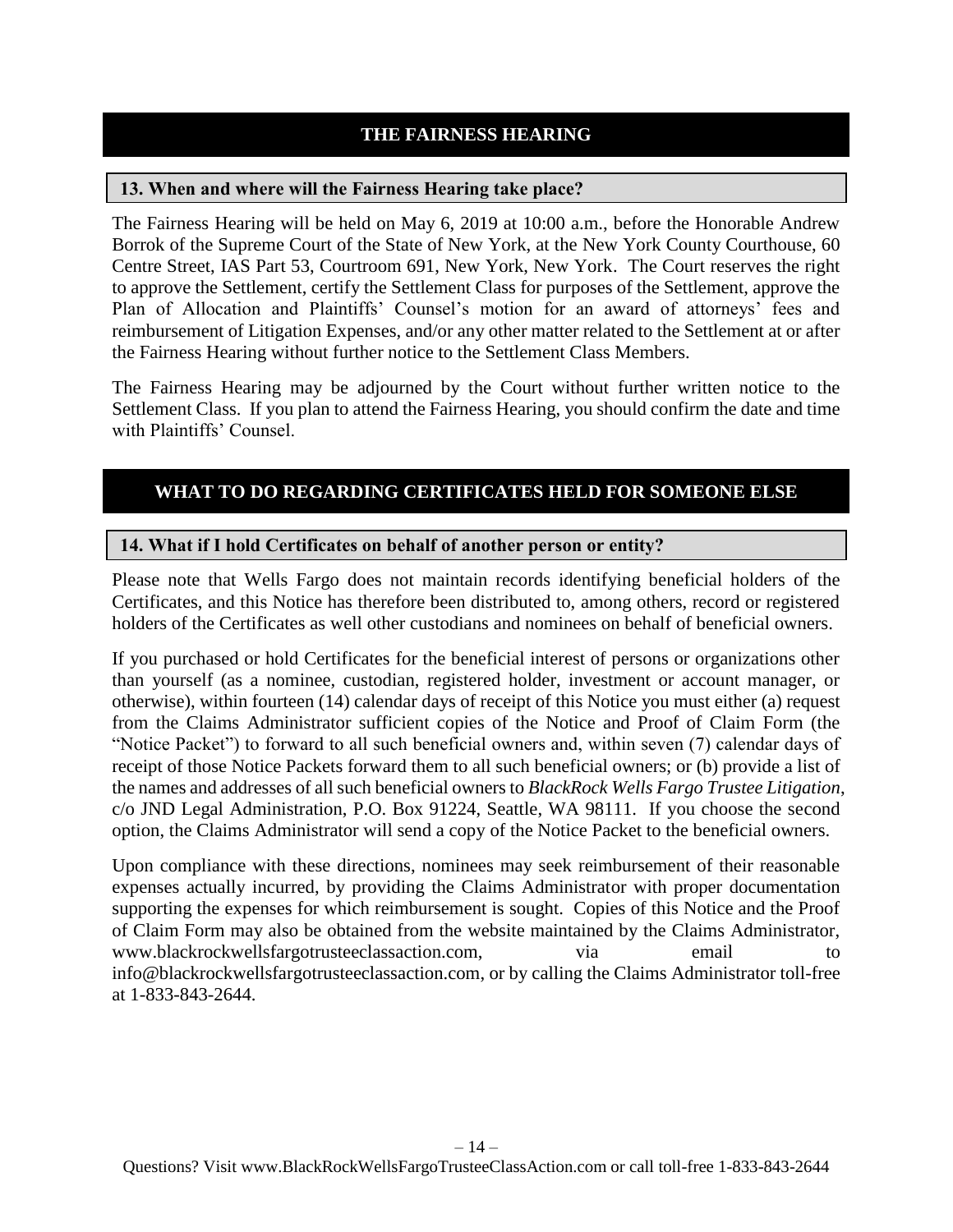#### **THE EFFECT OF DOING NOTHING**

#### <span id="page-14-1"></span><span id="page-14-0"></span>**15. What happens if I do nothing at all?**

If you are a Settlement Class Member and you do nothing, you will remain a member of the Settlement Class, and you will be bound by any judgment entered in connection with the Settlement. You will not be able to start, continue with, or participate in any lawsuit or other legal proceeding against Defendant on any of the Released Claims. Nor will you be able to obtain any recovery in connection with any lawsuit or other legal proceeding against Defendant on any of the Released Claims with respect to Certificates held on or before the final approval of the Settlement. You also will not receive any money from the Settlement because you must submit a timely and valid Proof of Claim Form to be eligible to receive money from the Settlement.

### **HOW TO OBTAIN ADDITIONAL INFORMATION**

#### <span id="page-14-3"></span><span id="page-14-2"></span>**16. Where can I get more information?**

This Notice contains only a summary of the terms of the proposed Settlement. For more detailed information about the matters involved in this Action, you are referred to the papers on file in the Action, including the Stipulation, which may be reviewed by accessing the Court docket in this case through the New York State Unified Court System at https://iappscontent.courts.state.ny.us, or by visiting the County Clerk's Office of the Supreme Court of New York, County of New York, 60 Centre Street, Room 141B, New York, NY 10007. Additionally, copies of the Stipulation and any related orders entered by the Court are or will be posted on the website maintained by the Claims Administrator, www.blackrockwellsfargotrusteeclassaction.com.

Additional information can also be obtained from the Claims Administrator or Plaintiffs' Counsel:

*BlackRock Wells Fargo Trustee Class Action* c/o JND Legal Administration P.O. Box 91224 Seattle, WA 98111 1-833-843-2644 www.blackrockwellsfargotrusteeclassaction.com info@blackrockwellsfargotrusteeclassaction.com

and/or Timothy A. DeLange, Esq. Benjamin Galdston, Esq. BERNSTEIN LITOWITZ BERGER & GROSSMANN LLP 12481 High Bluff Drive, Suite 300 San Diego, CA 92130 800-380-8496 settlements@blbglaw.com

#### **DO NOT CALL OR WRITE THE COURT, THE COUNTY CLERK'S OFFICE, DEFENDANT OR ITS COUNSEL REGARDING THIS NOTICE.**

Dated: March 4, 2019 By Order of The Supreme Court Of The State of New York, New York County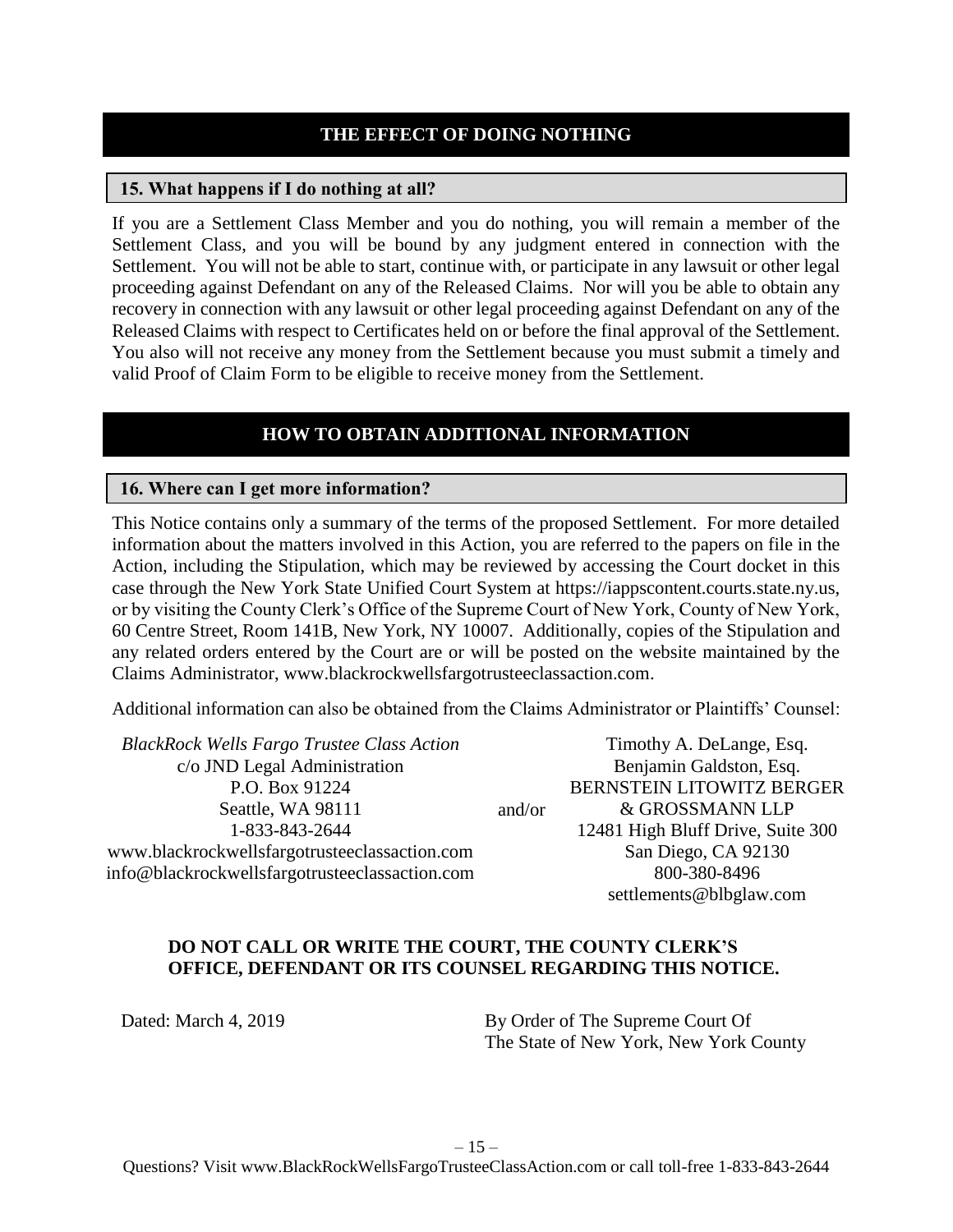# **APPENDIX I – TRUSTS AT ISSUE**

| <b>Abbreviated Trust</b><br><b>Name</b> | <b>Full Trust Name</b>                                                      |
|-----------------------------------------|-----------------------------------------------------------------------------|
| <b>AABST 2004-1</b>                     | Aegis Asset Backed Securities Trust 2004-1                                  |
| AABST 2004-4                            | Aegis Asset Backed Securities Trust 2004-4                                  |
| ABFC 2004-OPT1                          | ABFC 2004-OPT1 Trust                                                        |
| <b>ABFC 2004-OPT2</b>                   | ABFC 2004-OPT2 Trust                                                        |
| ABFC 2004-OPT3                          | ABFC 2004-OPT3 Trust                                                        |
| ABFC 2004-OPT4                          | ABFC 2004-OPT4 Trust                                                        |
| ABFC 2004-OPT5                          | ABFC 2004-OPT5 Trust                                                        |
| ABFC 2005-WMC1                          | ABFC 2005-WMC1 Trust                                                        |
| ABFC 2005-HE2                           | ABFC 2005-HE2 Trust                                                         |
| ABFC 2005-OPT1                          | ABFC 2005-OPT1 Trust                                                        |
| ABFC 2006-OPT2                          | ABFC 2006-OPT2 Trust                                                        |
| ABFC 2006-OPT3                          | ABFC 2006-OPT3 Trust                                                        |
| <b>ABFC 2007-NC1</b>                    | ABFC 2007-NC1 Trust                                                         |
| ABSHE 2004-HE2                          | Asset Backed Securities Corporation Home Equity Loan Trust, Series 2004-HE2 |
| ABSHE 2004-HE3                          | Asset Backed Securities Corporation Home Equity Loan Trust, Series 2004-HE3 |
| <b>ABSHE 2005-HE3</b>                   | Asset Backed Securities Corporation Home Equity Loan Trust, Series 2005-HE3 |
| <b>ABSHE 2005-HE5</b>                   | Asset Backed Securities Corporation Home Equity Loan Trust, Series 2005-HE5 |
| ABSHE 2005-HE6                          | Asset Backed Securities Corporation Home Equity Loan Trust, Series 2005-HE6 |
| ABSHE 2007-HE2                          | Asset Backed Securities Corporation Home Equity Loan Trust, Series 2007-HE2 |
| AHM 2004-2                              | American Home Mortgage Investment Trust 2004-2                              |
| <b>BAFC 2004-3</b>                      | Banc of America Funding 2004-3 Trust                                        |
| <b>BAFC 2005-B</b>                      | Banc of America Funding 2005-B Trust                                        |
| <b>BAFC 2005-C</b>                      | Banc of America Funding 2005-C Trust                                        |
| <b>BAFC 2006-B</b>                      | Banc of America Funding 2006-B Trust                                        |
| <b>BAFC 2006-C</b>                      | Banc of America Funding 2006-C Trust                                        |
| <b>BAFC 2006-E</b>                      | Banc of America Funding 2006-E Trust                                        |
| <b>BAFC 2007-5</b>                      | Banc of America Funding 2007-5 Trust                                        |
| <b>BAFC 2007-E</b>                      | Banc of America Funding 2007-E Trust                                        |
| <b>BCAP 2006-AA1</b>                    | BCAP LLC Trust, 2006- AA1                                                   |
| <b>BOAA 2004-1</b>                      | Banc of America Alternative Loan Trust 2004-1                               |
| <b>BOAA 2004-10</b>                     | Banc of America Alternative Loan Trust 2004-10                              |
| BOAA 2004-11                            | Banc of America Alternative Loan Trust 2004-11                              |
| BOAA 2004-12                            | Banc of America Alternative Loan Trust 2004-12                              |
| <b>BOAA 2004-2</b>                      | Banc of America Alternative Loan Trust 2004-2                               |
| <b>BOAA 2004-3</b>                      | Banc of America Alternative Loan Trust 2004-3                               |
| <b>BOAA 2004-4</b>                      | Banc of America Alternative Loan Trust 2004-4                               |
| <b>BOAA 2004-6</b>                      | Banc of America Alternative Loan Trust 2004-6                               |
| <b>BOAA 2004-7</b>                      | Banc of America Alternative Loan Trust 2004-7                               |
| <b>BOAA 2004-8</b>                      | Banc of America Alternative Loan Trust 2004-8                               |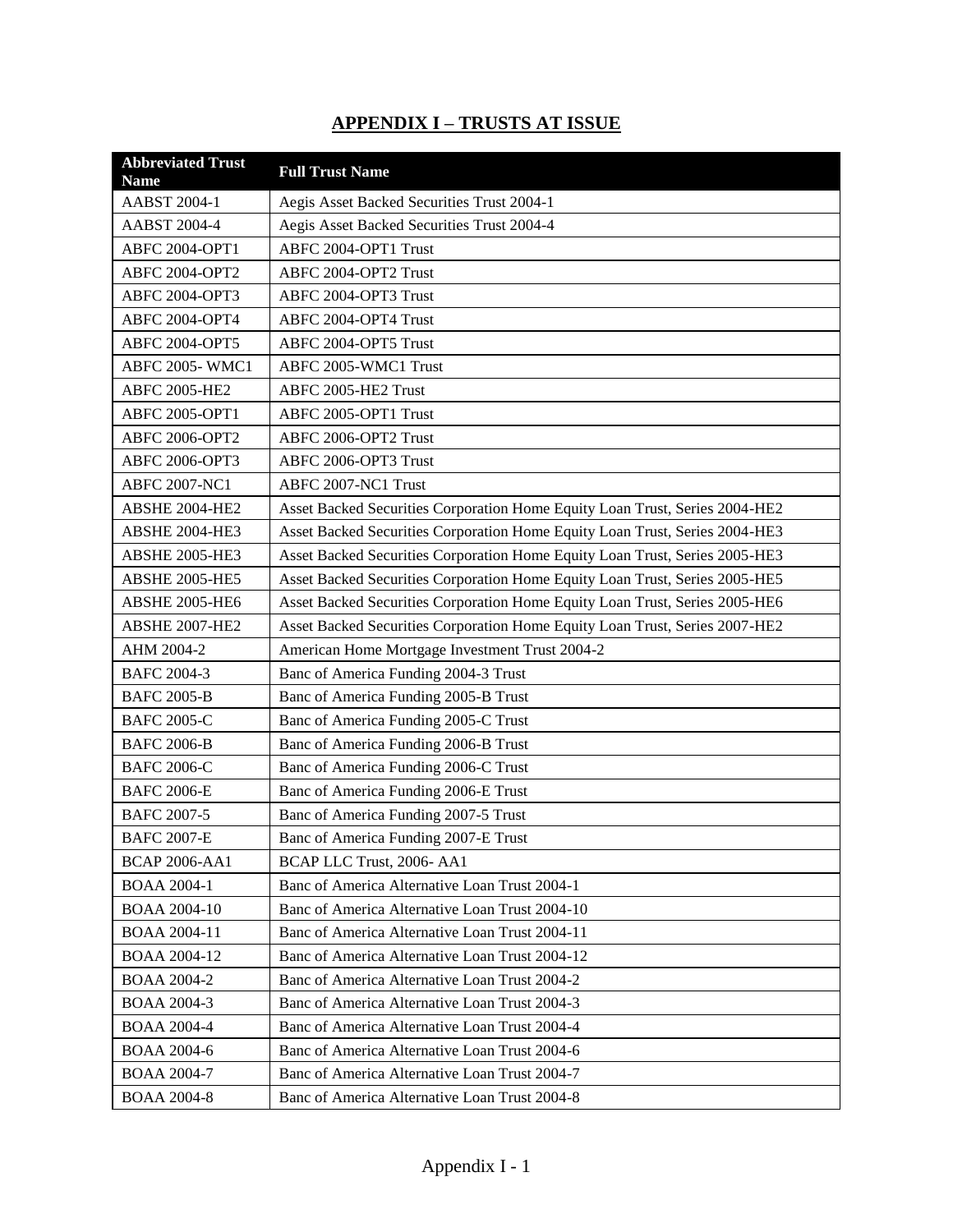| <b>Abbreviated Trust</b><br><b>Name</b> | <b>Full Trust Name</b>                         |
|-----------------------------------------|------------------------------------------------|
| <b>BOAA 2005-1</b>                      | Banc of America Alternative Loan Trust 2005-1  |
| <b>BOAA 2005-10</b>                     | Banc of America Alternative Loan Trust 2005-10 |
| <b>BOAA 2005-11</b>                     | Banc of America Alternative Loan Trust 2005-11 |
| BOAA 2005-12                            | Banc of America Alternative Loan Trust 2005-12 |
| <b>BOAA 2005-4</b>                      | Banc of America Alternative Loan Trust 2005-4  |
| <b>BOAA 2005-5</b>                      | Banc of America Alternative Loan Trust 2005-5  |
| <b>BOAA 2005-6</b>                      | Banc of America Alternative Loan Trust 2005-6  |
| <b>BOAA 2005-7</b>                      | Banc of America Alternative Loan Trust 2005-7  |
| <b>BOAA 2005-8</b>                      | Banc of America Alternative Loan Trust 2005-8  |
| <b>BOAA 2005-9</b>                      | Banc of America Alternative Loan Trust 2005-9  |
| <b>BOAA 2006-1</b>                      | Banc of America Alternative Loan Trust 2006-1  |
| BOAA 2006-2                             | Banc of America Alternative Loan Trust 2006-2  |
| <b>BOAA 2006-3</b>                      | Banc of America Alternative Loan Trust 2006-3  |
| <b>BOAA 2006-5</b>                      | Banc of America Alternative Loan Trust 2006-5  |
| <b>BOAA 2006-6</b>                      | Banc of America Alternative Loan Trust 2006-6  |
| <b>BOAA 2006-8</b>                      | Banc of America Alternative Loan Trust 2006-8  |
| <b>BOAA 2006-9</b>                      | Banc of America Alternative Loan Trust 2006-9  |
| <b>BOAA 2007-1</b>                      | Banc of America Alternative Loan Trust 2007-1  |
| <b>BOAA 2007-2</b>                      | Banc of America Alternative Loan Trust 2007-2  |
| <b>BOAMS 2004-1</b>                     | Banc of America Mortgage 2004-1                |
| <b>BOAMS 2004-10</b>                    | Banc of America Mortgage 2004-10               |
| <b>BOAMS 2004-11</b>                    | Banc of America Mortgage 2004-11               |
| <b>BOAMS 2004-2</b>                     | Banc of America Mortgage 2004-2                |
| <b>BOAMS 2004-3</b>                     | Banc of America Mortgage 2004-3                |
| <b>BOAMS 2004-4</b>                     | Banc of America Mortgage 2004-4                |
| <b>BOAMS 2004-5</b>                     | Banc of America Mortgage 2004-5                |
| <b>BOAMS 2004-7</b>                     | Banc of America Mortgage 2004-7                |
| <b>BOAMS 2004-9</b>                     | Banc of America Mortgage 2004-9                |
| BOAMS 2004-A                            | Banc of America Mortgage 2004-A                |
| <b>BOAMS 2004-B</b>                     | Banc of America Mortgage 2004-B                |
| <b>BOAMS 2004-C</b>                     | Banc of America Mortgage 2004-C                |
| <b>BOAMS 2004-D</b>                     | Banc of America Mortgage 2004-D                |
| <b>BOAMS 2004-E</b>                     | Banc of America Mortgage 2004-E                |
| <b>BOAMS 2004-H</b>                     | Banc of America Mortgage 2004-H                |
| <b>BOAMS 2004-I</b>                     | Banc of America Mortgage 2004-I                |
| <b>BOAMS 2004-J</b>                     | Banc of America Mortgage 2004-J                |
| <b>BOAMS 2004-K</b>                     | Banc of America Mortgage 2004-K                |
| BOAMS 2004-L                            | Banc of America Mortgage 2004-L                |
| <b>BOAMS 2005-1</b>                     | Banc of America Mortgage 2005-1                |
| <b>BOAMS 2005-10</b>                    | Banc of America Mortgage 2005-10               |
| <b>BOAMS 2005-11</b>                    | Banc of America Mortgage 2005-11               |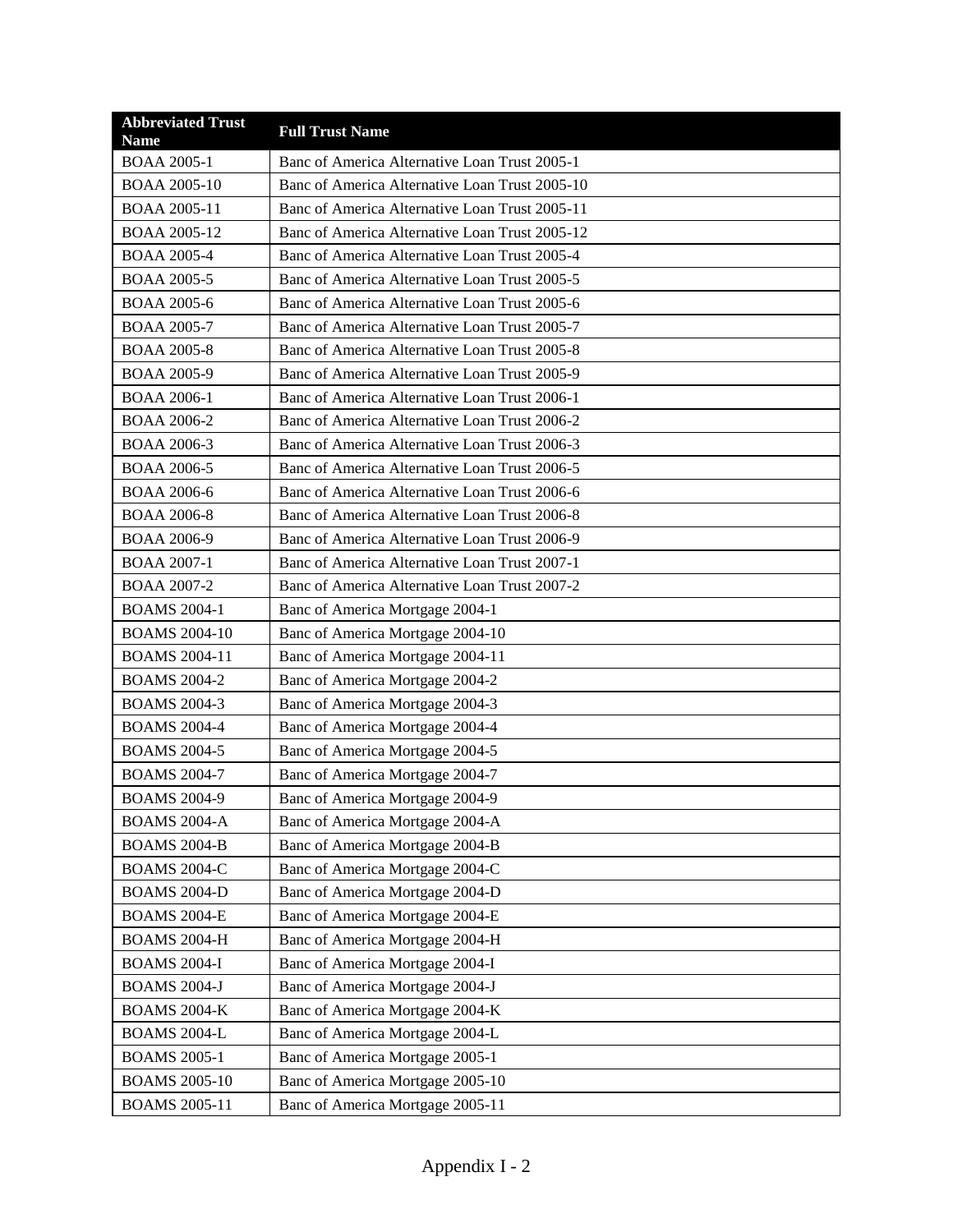| <b>Abbreviated Trust</b><br><b>Name</b> | <b>Full Trust Name</b>                                |
|-----------------------------------------|-------------------------------------------------------|
| <b>BOAMS 2005-12</b>                    | Banc of America Mortgage 2005-12                      |
| <b>BOAMS 2005-5</b>                     | Banc of America Mortgage 2005-5                       |
| <b>BOAMS 2005-6</b>                     | Banc of America Mortgage 2005-6                       |
| <b>BOAMS 2005-7</b>                     | Banc of America Mortgage 2005-7                       |
| <b>BOAMS 2005-8</b>                     | Banc of America Mortgage 2005-8                       |
| <b>BOAMS 2005-9</b>                     | Banc of America Mortgage 2005-9                       |
| <b>BOAMS 2005-A</b>                     | Banc of America Mortgage 2005-A                       |
| <b>BOAMS 2005-B</b>                     | Banc of America Mortgage 2005-B                       |
| <b>BOAMS 2005-C</b>                     | Banc of America Mortgage 2005-C                       |
| <b>BOAMS 2005-D</b>                     | Banc of America Mortgage 2005-D                       |
| <b>BOAMS 2005-E</b>                     | Banc of America Mortgage 2005-E                       |
| <b>BOAMS 2005-F</b>                     | Banc of America Mortgage 2005-F                       |
| <b>BOAMS 2005-G</b>                     | Banc of America Mortgage 2005-G                       |
| <b>BOAMS 2005-H</b>                     | Banc of America Mortgage 2005-H                       |
| <b>BOAMS 2005-I</b>                     | Banc of America Mortgage 2005-I                       |
| <b>BOAMS 2005-J</b>                     | Banc of America Mortgage 2005-J                       |
| <b>BOAMS 2005-K</b>                     | Banc of America Mortgage 2005-K                       |
| <b>BOAMS 2005-L</b>                     | Banc of America Mortgage 2005-L                       |
| <b>BOAMS 2006-1</b>                     | Banc of America Mortgage 2006-1                       |
| <b>BOAMS 2006-2</b>                     | Banc of America Mortgage 2006-2                       |
| <b>BOAMS 2006-3</b>                     | Banc of America Mortgage 2006-3                       |
| <b>BOAMS 2006-A</b>                     | Banc of America Mortgage 2006-A                       |
| <b>BOAMS 2006-B</b>                     | Banc of America Mortgage 2006-B                       |
| <b>BOAMS 2007-1</b>                     | Banc of America Mortgage 2007-1                       |
| <b>BOAMS 2007-2</b>                     | Banc of America Mortgage 2007-2                       |
| <b>BOAMS 2007-3</b>                     | Banc of America Mortgage 2007-3                       |
| <b>BSABS 2004-BO1</b>                   | Bear Stearns Asset Backed Securities I Trust 2004-BO1 |
| <b>BSSP 2007-EMX1</b>                   | Bear Stearns Structured Products Inc. 2007-EMX1       |
| <b>CARR 2006-FRE1</b>                   | Carrington Mortgage Loan Trust, Series 2006- FRE1     |
| <b>CARR 2006-FRE2</b>                   | Carrington Mortgage Loan Trust, Series 2006- FRE2     |
| <b>CARR 2006-NC1</b>                    | Carrington Mortgage Loan Trust, Series 2006- NC1      |
| <b>CARR 2006-NC2</b>                    | Carrington Mortgage Loan Trust, Series 2006- NC2      |
| <b>CARR 2006-NC3</b>                    | Carrington Mortgage Loan Trust, Series 2006- NC3      |
| <b>CARR 2006-NC4</b>                    | Carrington Mortgage Loan Trust, Series 2006- NC4      |
| <b>CARR 2006-NC5</b>                    | Carrington Mortgage Loan Trust, Series 2006- NC5      |
| <b>CARR 2006-OPT1</b>                   | Carrington Mortgage Loan Trust, Series 2006-OPT1      |
| <b>CARR 2006-RFC1</b>                   | Carrington Mortgage Loan Trust, Series 2006-RFC1      |
| <b>CARR 2007-FRE1</b>                   | Carrington Mortgage Loan Trust, Series 2007- FRE1     |
| <b>CARR 2007-RFC1</b>                   | Carrington Mortgage Loan Trust, Series 2007-RFC1      |
| <b>CMLTI 2004-OPT1</b>                  | Citigroup Mortgage Loan Trust, Series 2004- OPT1      |
| <b>FFML 2004-FF1</b>                    | First Franklin Mortgage Loan Trust 2004-FF1           |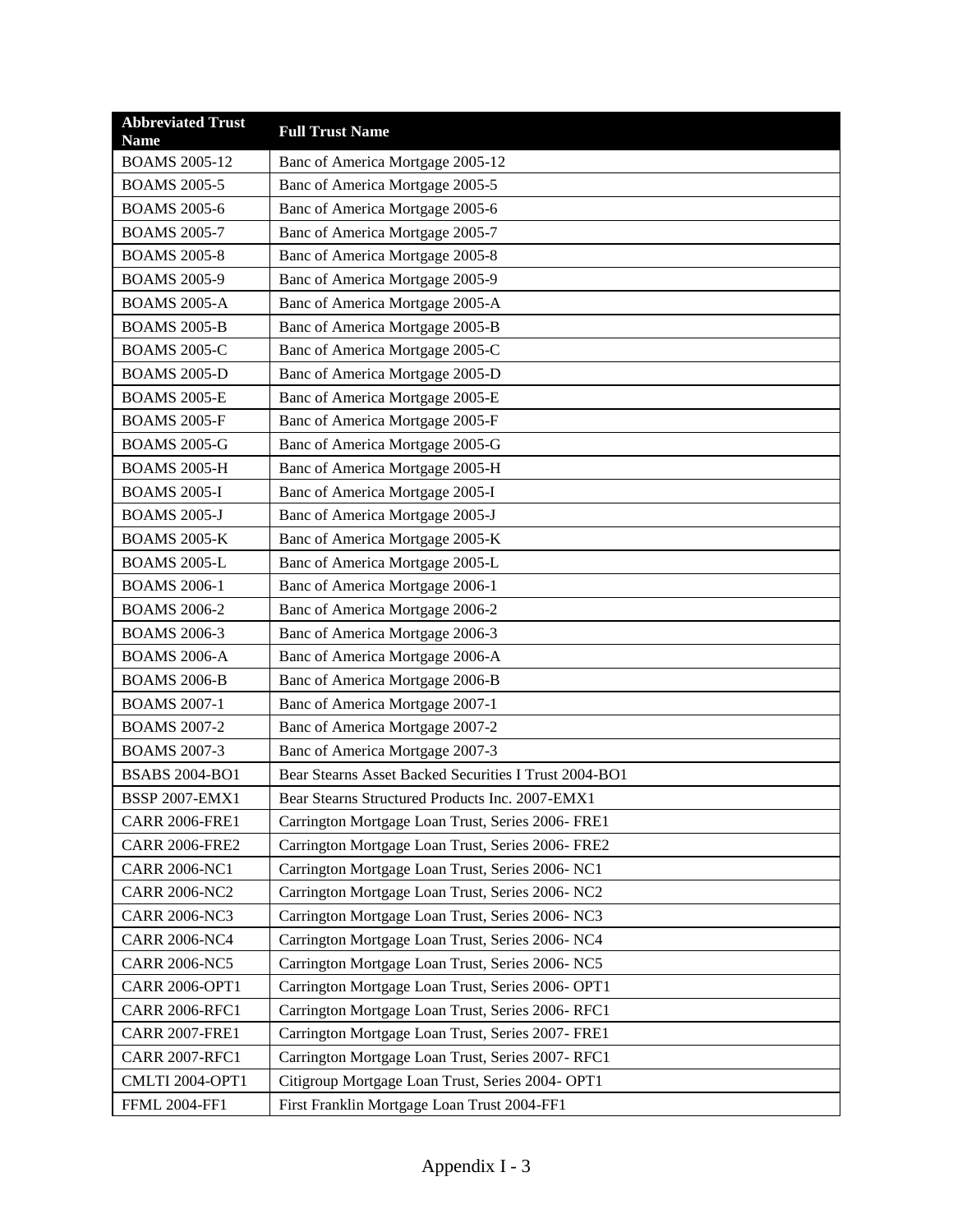| <b>Abbreviated Trust</b><br><b>Name</b> | <b>Full Trust Name</b>                                |
|-----------------------------------------|-------------------------------------------------------|
| FFML 2004-FF11                          | First Franklin Mortgage Loan Trust 2004-FF11          |
| <b>FFML 2004-FF2</b>                    | First Franklin Mortgage Loan Trust 2004-FF2           |
| <b>FFML 2004-FF5</b>                    | First Franklin Mortgage Loan Trust 2004-FF5           |
| <b>FFML 2004-FF6</b>                    | First Franklin Mortgage Loan Trust 2004-FF6           |
| <b>FFML 2004-FF7</b>                    | First Franklin Mortgage Loan Trust 2004-FF7           |
| <b>FFML 2004-FF8</b>                    | First Franklin Mortgage Loan Trust 2004-FF8           |
| <b>FFML 2004-FFH2</b>                   | First Franklin Mortgage Loan Trust 2004-FFH2          |
| <b>FFML 2005-FF6</b>                    | First Franklin Mortgage Loan Trust 2005-FF6           |
| <b>FFML 2005-FFH1</b>                   | First Franklin Mortgage Loan Trust 2005-FFH1          |
| FFML 2006-FF15                          | First Franklin Mortgage Loan Trust 2006-FF15          |
| FFML 2006-FF17                          | First Franklin Mortgage Loan Trust 2006-FF17          |
| FFML 2006-FFA                           | First Franklin Mortgage Loan Trust 2006-FFA           |
| <b>FFML 2006-FFH1</b>                   | First Franklin Mortgage Loan Trust 2006-FFH1          |
| <b>FMIC 2007-1</b>                      | Fieldstone Mortgage Investment Trust, Series 2007-1   |
| <b>GSAMP 2004-FM1</b>                   | GSAMP Trust 2004-FM1                                  |
| <b>GSAMP 2004- FM2</b>                  | GSAMP Trust 2004-FM2                                  |
| <b>HVMLT 2006-10</b>                    | HarborView Mortgage Loan Trust 2006-10                |
| <b>HVMLT 2006-11</b>                    | HarborView Mortgage Loan Trust 2006-11                |
| <b>HVMLT 2007-1</b>                     | HarborView Mortgage Loan Trust 2007-1                 |
| <b>HVMLT 2007-3</b>                     | HarborView Mortgage Loan Trust 2007-3                 |
| IMM 2004-11                             | Impac CMB Trust Series 2004-11                        |
| IMM 2004-6                              | Impac CMB Trust Series 2004-6                         |
| IMM 2005-2                              | Impac CMB Trust Series 2005-2                         |
| IMM 2005-3                              | Impac CMB Trust Series 2005-3                         |
| IMM 2005-6                              | Impac CMB Trust Series 2005-6                         |
| <b>IMSA 2005-1</b>                      | Impac Secured Assets Trust 2005-1                     |
| <b>IMSA 2005-2</b>                      | Impac Secured Assets Trust 2005-2                     |
| <b>IRWHE 2005-A</b>                     | Irwin Whole Loan Home Equity Trust 2005-A             |
| <b>IRWHE 2006-2</b>                     | Irwin Whole Loan Home Equity Trust 2006-2             |
| <b>IRWHE 2006-P1</b>                    | Irwin Home Equity Trust 2006-P1                       |
| LABSM 2007-1                            | Lehman ABS Mortgage Loan Trust 2007-1                 |
| LMT 2007-4                              | Lehman Mortgage Trust 2007-4                          |
| LMT 2007-5                              | Lehman Mortgage Trust 2007-5                          |
| <b>MABS 2004-OPT1</b>                   | MASTR Asset Backed Securities Trust 2004- OPT1        |
| <b>MABS 2004-OPT2</b>                   | MASTR Asset Backed Securities Trust 2004- OPT2        |
| <b>MABS 2005-OPT1</b>                   | MASTR Asset Backed Securities Trust 2005- OPT1        |
| <b>MLCC 2004-1</b>                      | Merrill Lynch Mortgage Investors Trust, Series 2004-1 |
| <b>MLCC 2004-A</b>                      | Merrill Lynch Mortgage Investors Trust, Series 2004-A |
| <b>MLCC 2004-B</b>                      | Merrill Lynch Mortgage Investors Trust, Series 2004-B |
| <b>MLCC 2004-C</b>                      | Merrill Lynch Mortgage Investors Trust, Series 2004-C |
| <b>MLCC 2004-D</b>                      | Merrill Lynch Mortgage Investors Trust, Series 2004-D |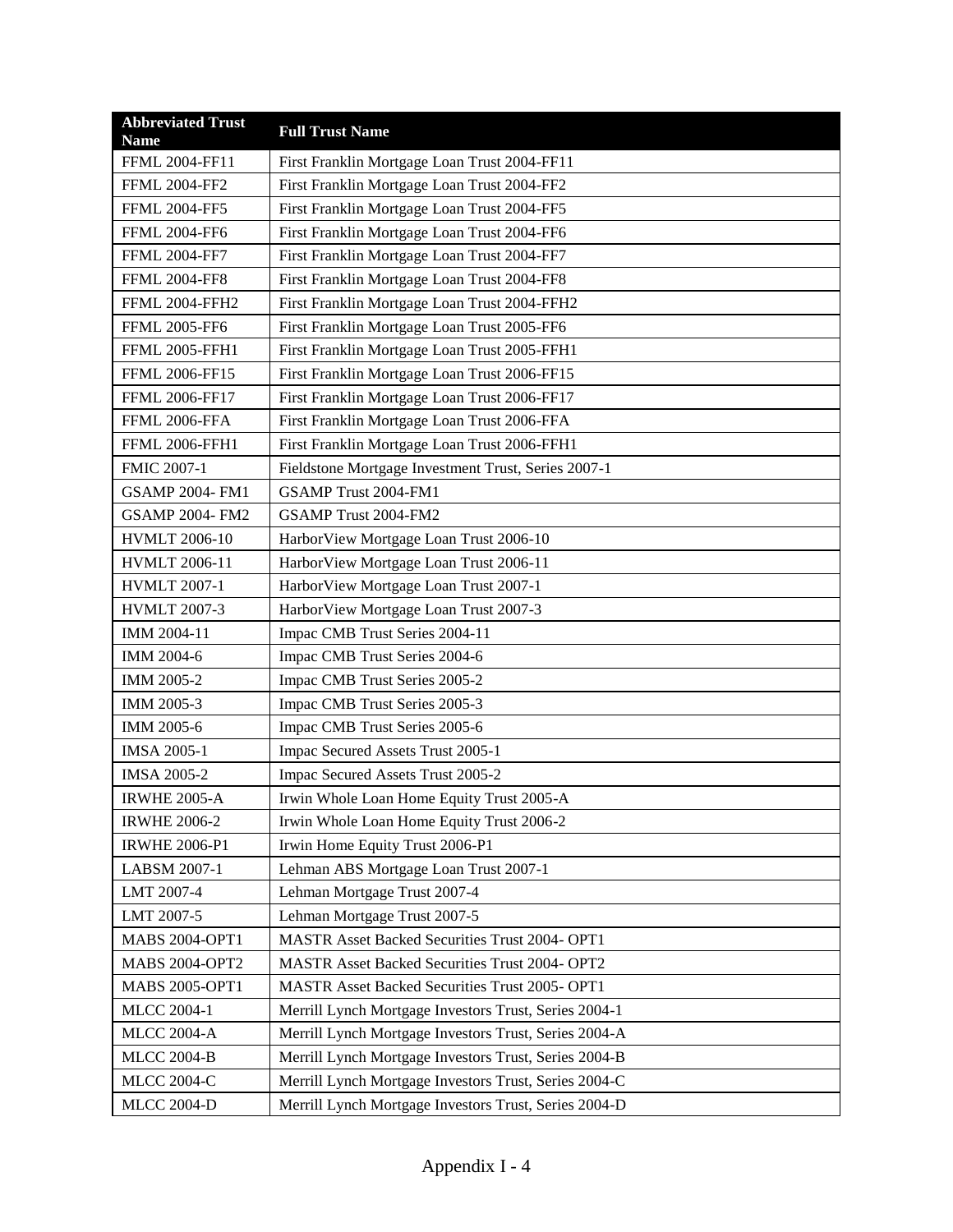| <b>Abbreviated Trust</b><br><b>Name</b> | <b>Full Trust Name</b>                                                       |
|-----------------------------------------|------------------------------------------------------------------------------|
| <b>MLCC 2004-E</b>                      | Merrill Lynch Mortgage Investors Trust, Series 2004-E                        |
| <b>MLCC 2004-F</b>                      | Merrill Lynch Mortgage Investors Trust, Series 2004-F                        |
| <b>MLCC 2004-G</b>                      | Merrill Lynch Mortgage Investors Trust, Series 2004-G                        |
| <b>MLCC 2004-HB1</b>                    | Merrill Lynch Mortgage Investors Trust, Series 2004-HB1                      |
| <b>MLCC 2005-1</b>                      | Merrill Lynch Mortgage Investors Trust, Series 2005-1                        |
| <b>MLCC 2005-A</b>                      | Merrill Lynch Mortgage Investors Trust, Series 2005-A                        |
| <b>MLCC 2005-B</b>                      | Merrill Lynch Mortgage Investors Trust, Series 2005-B                        |
| <b>MLCC 2006-1</b>                      | Merrill Lynch Mortgage Investors Trust, Series 2006-1                        |
| <b>MLMI 2004- WMC1</b>                  | Merrill Lynch Mortgage Investors Trust, Series 2004-WMC1                     |
| <b>MLMI 2004- WMC3</b>                  | Merrill Lynch Mortgage Investors Trust, Series 2004-WMC3                     |
| <b>MLMI 2004- WMC4</b>                  | Merrill Lynch Mortgage Investors Trust, Series 2004-WMC4                     |
| <b>MLMI 2004-HE1</b>                    | Merrill Lynch Mortgage Investors Trust, Series 2004-HE1                      |
| <b>MLMI 2004-HE2</b>                    | Merrill Lynch Mortgage Investors Trust, Series 2004-HE2                      |
| <b>MLMI 2004-OPT1</b>                   | Merrill Lynch Mortgage Investors Trust, Series 2004-OPT1                     |
| <b>MLMI 2005-FM1</b>                    | Merrill Lynch Mortgage Investors Trust, Series 2005-FM1                      |
| <b>MLMI 2006-F1</b>                     | Merrill Lynch Mortgage Investors Trust, Series 2006-F1                       |
| <b>MLMI 2006-HE1</b>                    | Merrill Lynch Mortgage Investors Trust, Series 2006-HE1                      |
| <b>MSAC 2004-OP1</b>                    | Morgan Stanley ABS Capital I Inc. Trust 2004- OP1                            |
| <b>MSAC 2005-WMC2</b>                   | Morgan Stanley ABS Capital I Inc. Trust 2005-WMC2                            |
| <b>MSAC 2005-WMC3</b>                   | Morgan Stanley ABS Capital I Inc. Trust 2005-WMC3                            |
| <b>MSAC 2005-WMC4</b>                   | Morgan Stanley ABS Capital I Inc. Trust 2005-WMC4                            |
| <b>MSAC 2005-WMC5</b>                   | Morgan Stanley ABS Capital I Inc. Trust 2005-WMC5                            |
| <b>MSAC 2005-WMC6</b>                   | Morgan Stanley ABS Capital I Inc. Trust 2005-WMC6                            |
| <b>MSAC 2005-HE4</b>                    | Morgan Stanley ABS Capital I Inc. Trust 2005-HE4                             |
| <b>MSAC 2005-HE5</b>                    | Morgan Stanley ABS Capital I Inc. Trust 2005-HE5                             |
| <b>MSAC 2006-WMC1</b>                   | Morgan Stanley ABS Capital I Inc. Trust 2006-WMC1                            |
| <b>MSAC 2006-HE1</b>                    | Morgan Stanley ABS Capital I Inc. Trust 2006- HE1                            |
| <b>MSAC 2007-HE4</b>                    | Morgan Stanley ABS Capital I Inc. Trust 2007- HE4                            |
| <b>NAA 2004-AP3</b>                     | Nomura Asset Acceptance Corporation, Alternative Loan Trust, Series 2004-AP3 |
| <b>NATCM 2008-1</b>                     | National City Mortgage Capital Trust 2008-1                                  |
| <b>OOMLT 2004-1</b>                     | Option One Mortgage Loan Trust 2004-1                                        |
| <b>OOMLT 2004-2</b>                     | Option One Mortgage Loan Trust 2004-2                                        |
| <b>OOMLT 2004-3</b>                     | Option One Mortgage Loan Trust 2004-3                                        |
| <b>OOMLT 2005-1</b>                     | Option One Mortgage Loan Trust 2005-1                                        |
| <b>OOMLT 2005-2</b>                     | Option One Mortgage Loan Trust 2005-2                                        |
| <b>OOMLT 2005-3</b>                     | Option One Mortgage Loan Trust 2005-3                                        |
| <b>OOMLT 2005-4</b>                     | Option One Mortgage Loan Trust 2005-4                                        |
| <b>OOMLT 2005-5</b>                     | Option One Mortgage Loan Trust 2005-5                                        |
| <b>OOMLT 2006-1</b>                     | Option One Mortgage Loan Trust 2006-1                                        |
| <b>OOMLT 2006-3</b>                     | Option One Mortgage Loan Trust 2006-3                                        |
| OOMLT 2007- FXD1                        | Option One Mortgage Loan Trust 2007-FXD1                                     |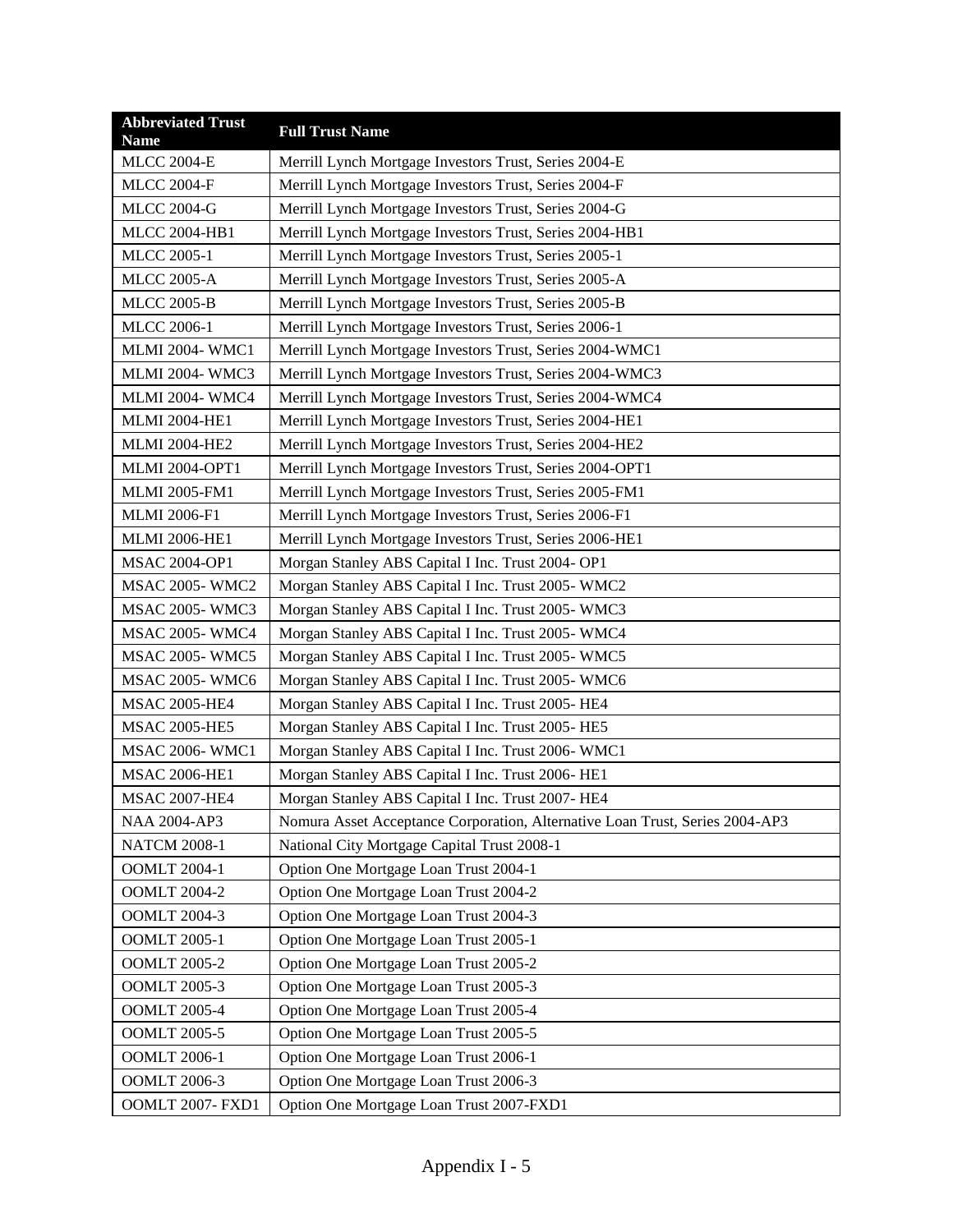| <b>Abbreviated Trust</b><br><b>Name</b> | <b>Full Trust Name</b>                                  |
|-----------------------------------------|---------------------------------------------------------|
| <b>OOMLT 2007-1</b>                     | Option One Mortgage Loan Trust 2007-1                   |
| <b>OOMLT 2007-2</b>                     | Option One Mortgage Loan Trust 2007-2                   |
| <b>OOMLT 2007-3</b>                     | Option One Mortgage Loan Trust 2007-3                   |
| <b>OOMLT 2007-4</b>                     | Option One Mortgage Loan Trust 2007-4                   |
| <b>OOMLT 2007-5</b>                     | Option One Mortgage Loan Trust 2007-5                   |
| <b>OOMLT 2007-6</b>                     | Option One Mortgage Loan Trust 2007-6                   |
| <b>OOMLT 2007-CP1</b>                   | Option One Mortgage Loan Trust 2007-CP1                 |
| <b>OWNIT 2006-2</b>                     | Ownit Mortgage Loan Trust, Series 2006-2                |
| PPSI 2004-MCW1                          | Park Place Securities, Inc. Series 2004-MCW1            |
| PPSI 2004-MHQ1                          | Park Place Securities, Inc. Series 2004-MHQ1            |
| PPSI 2004-WCW1                          | Park Place Securities, Inc. Series 2004-WCW1            |
| PPSI 2004-WCW2                          | Park Place Securities, Inc. Series 2004-WCW2            |
| PPSI 2004-WHQ1                          | Park Place Securities, Inc. Series 2004-WHQ1            |
| PPSI 2004-WHQ2                          | Park Place Securities, Inc. Series 2004-WHQ2            |
| PPSI 2005-WCH1                          | Park Place Securities, Inc. Series 2005-WCH1            |
| PPSI 2005-WCW1                          | Park Place Securities, Inc. Series 2005-WCW1            |
| PPSI 2005-WCW2                          | Park Place Securities, Inc. Series 2005-WCW2            |
| PPSI 2005-WCW3                          | Park Place Securities, Inc. Series 2005-WCW3            |
| PPSI 2005-WHQ1                          | Park Place Securities, Inc. Series 2005-WHQ1            |
| PPSI 2005-WHQ2                          | Park Place Securities, Inc. Series 2005-WHQ2            |
| PPSI 2005-WHQ3                          | Park Place Securities, Inc. Series 2005-WHQ3            |
| PPSI 2005-WHQ4                          | Park Place Securities, Inc. Series 2005-WHQ4            |
| PPSI 2005-WLL1                          | Park Place Securities, Inc. Series 2005-WLL1            |
| <b>RAMC 2004-1</b>                      | Renaissance Home Equity Loan Trust 2004-1               |
| <b>RAMC 2004-2</b>                      | Renaissance Home Equity Loan Trust 2004-2               |
| <b>RAMC 2004-3</b>                      | Renaissance Home Equity Loan Trust 2004-3               |
| SABR 2004-OP1                           | Securitized Asset Backed Receivables LLC Trust 2004-OP1 |
| SABR 2004-OP2                           | Securitized Asset Backed Receivables LLC Trust 2004-OP2 |
| <b>SABR 2005-FR2</b>                    | Securitized Asset Backed Receivables LLC Trust 2005-FR2 |
| <b>SABR 2005-FR4</b>                    | Securitized Asset Backed Receivables LLC Trust 2005-FR4 |
| <b>SABR 2005-FR5</b>                    | Securitized Asset Backed Receivables LLC Trust 2005-FR5 |
| <b>SABR 2005-HE1</b>                    | Securitized Asset Backed Receivables LLC Trust 2005-HE1 |
| SABR 2005-OP1                           | Securitized Asset Backed Receivables LLC Trust 2005-OP1 |
| SABR 2005-OP2                           | Securitized Asset Backed Receivables LLC Trust 2005-OP2 |
| <b>SABR 2006-FR1</b>                    | Securitized Asset Backed Receivables LLC Trust 2006-FR1 |
| <b>SABR 2006-FR2</b>                    | Securitized Asset Backed Receivables LLC Trust 2006-FR2 |
| <b>SABR 2006-FR3</b>                    | Securitized Asset Backed Receivables LLC Trust 2006-FR3 |
| <b>SABR 2006-HE1</b>                    | Securitized Asset Backed Receivables LLC Trust 2006-HE1 |
| <b>SABR 2006-HE2</b>                    | Securitized Asset Backed Receivables LLC Trust 2006-HE2 |
| SABR 2006-NC3                           | Securitized Asset Backed Receivables LLC Trust 2006-NC3 |
| SARM 2004-10                            | Structured Adjustable Rate Mortgage Loan Trust 2004-10  |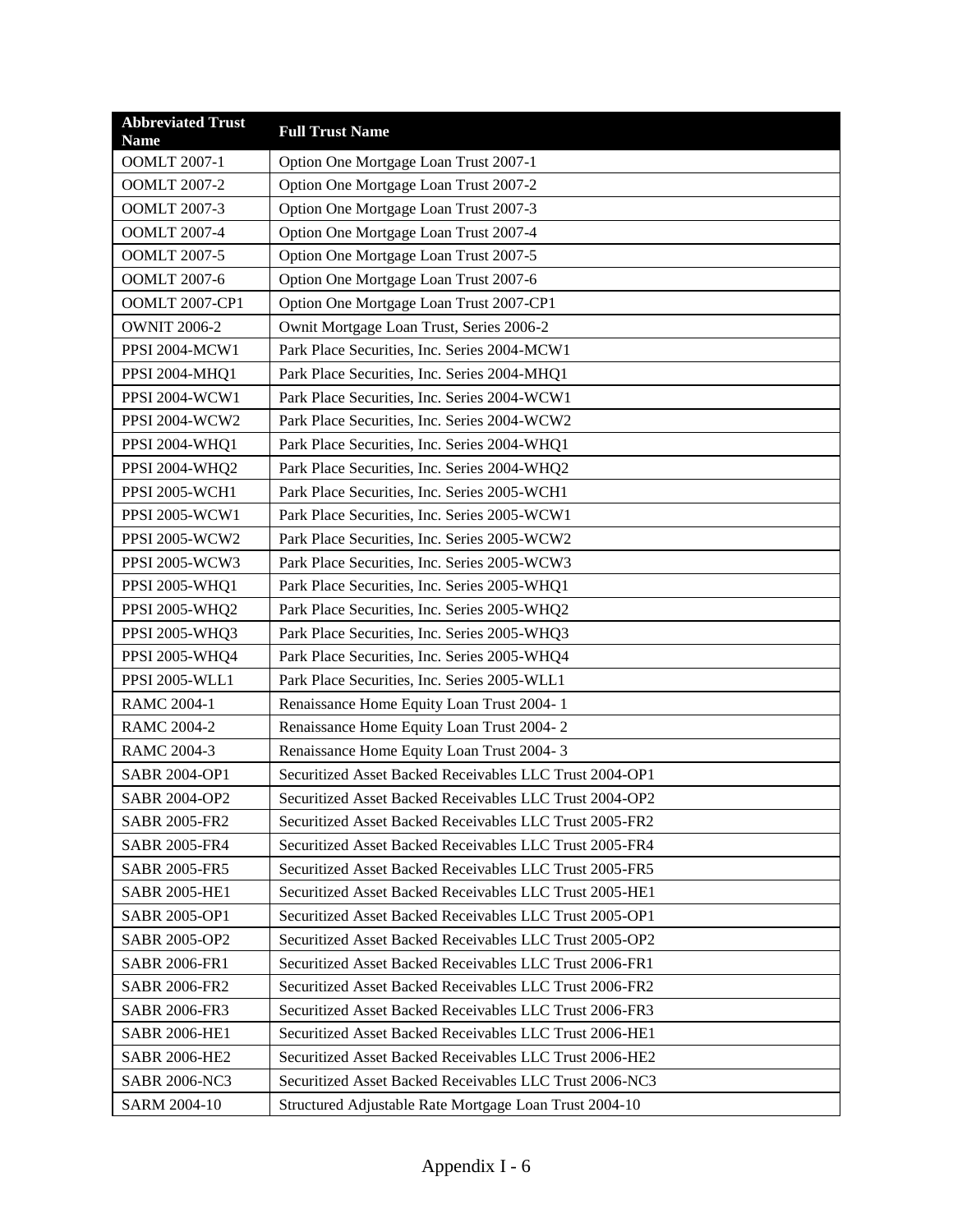| <b>Abbreviated Trust</b><br><b>Name</b> | <b>Full Trust Name</b>                                    |
|-----------------------------------------|-----------------------------------------------------------|
| SARM 2004-16                            | Structured Adjustable Rate Mortgage Loan Trust 2004-16    |
| SARM 2004-18                            | Structured Adjustable Rate Mortgage Loan Trust 2004-18    |
| SARM 2004-20                            | Structured Adjustable Rate Mortgage Loan Trust 2004-20    |
| <b>SARM 2004-5</b>                      | Structured Adjustable Rate Mortgage Loan Trust 2004-5     |
| <b>SARM 2004-9XS</b>                    | Structured Adjustable Rate Mortgage Loan Trust 2004-9XS   |
| SARM 2005-11                            | Structured Adjustable Rate Mortgage Loan Trust 2005-11    |
| SARM 2005-14                            | Structured Adjustable Rate Mortgage Loan Trust 2005-14    |
| SARM 2005-15                            | Structured Adjustable Rate Mortgage Loan Trust 2005-15    |
| SARM 2005-17                            | Structured Adjustable Rate Mortgage Loan Trust 2005-17    |
| SARM 2005-20                            | Structured Adjustable Rate Mortgage Loan Trust 2005-20    |
| SARM 2007-1                             | Structured Adjustable Rate Mortgage Loan Trust 2007-1     |
| SARM 2007-11                            | Structured Adjustable Rate Mortgage Loan Trust 2007-11    |
| <b>SARM 2007-2</b>                      | Structured Adjustable Rate Mortgage Loan Trust 2007-2     |
| <b>SARM 2007-3</b>                      | Structured Adjustable Rate Mortgage Loan Trust 2007-3     |
| <b>SARM 2007-4</b>                      | Structured Adjustable Rate Mortgage Loan Trust 2007-4     |
| SARM 2007-6                             | Structured Adjustable Rate Mortgage Loan Trust 2007-6     |
| <b>SASC 2005-NC2</b>                    | Structured Asset Securities Corporation, Series 2005-NC2  |
| <b>SASC 2006-OPT1</b>                   | Structured Asset Securities Corporation, Series 2006-OPT1 |
| <b>SASC 2007-BC1</b>                    | Structured Asset Securities Corporation, Series 2007-BC1  |
| <b>SASC 2007-MN1A</b>                   | Structured Asset Securities Corporation, Series 2007-MN1A |
| <b>SASC 2007-OSI</b>                    | Structured Asset Securities Corporation, Series 2007-OSI  |
| <b>SNMLT 2005-2A</b>                    | Security National Mortgage Loan Trust 2005-2A             |
| <b>SVHE 2007-OPT1</b>                   | Soundview Home Loan Trust 2007-OPT1                       |
| <b>SVHE 2007-OPT2</b>                   | Soundview Home Loan Trust 2007-OPT2                       |
| <b>SVHE 2007-OPT3</b>                   | Soundview Home Loan Trust 2007-OPT3                       |
| <b>SVHE 2007-OPT4</b>                   | Soundview Home Loan Trust 2007-OPT4                       |
| <b>SVHE 2007-OPT5</b>                   | Soundview Home Loan Trust 2007-OPT5                       |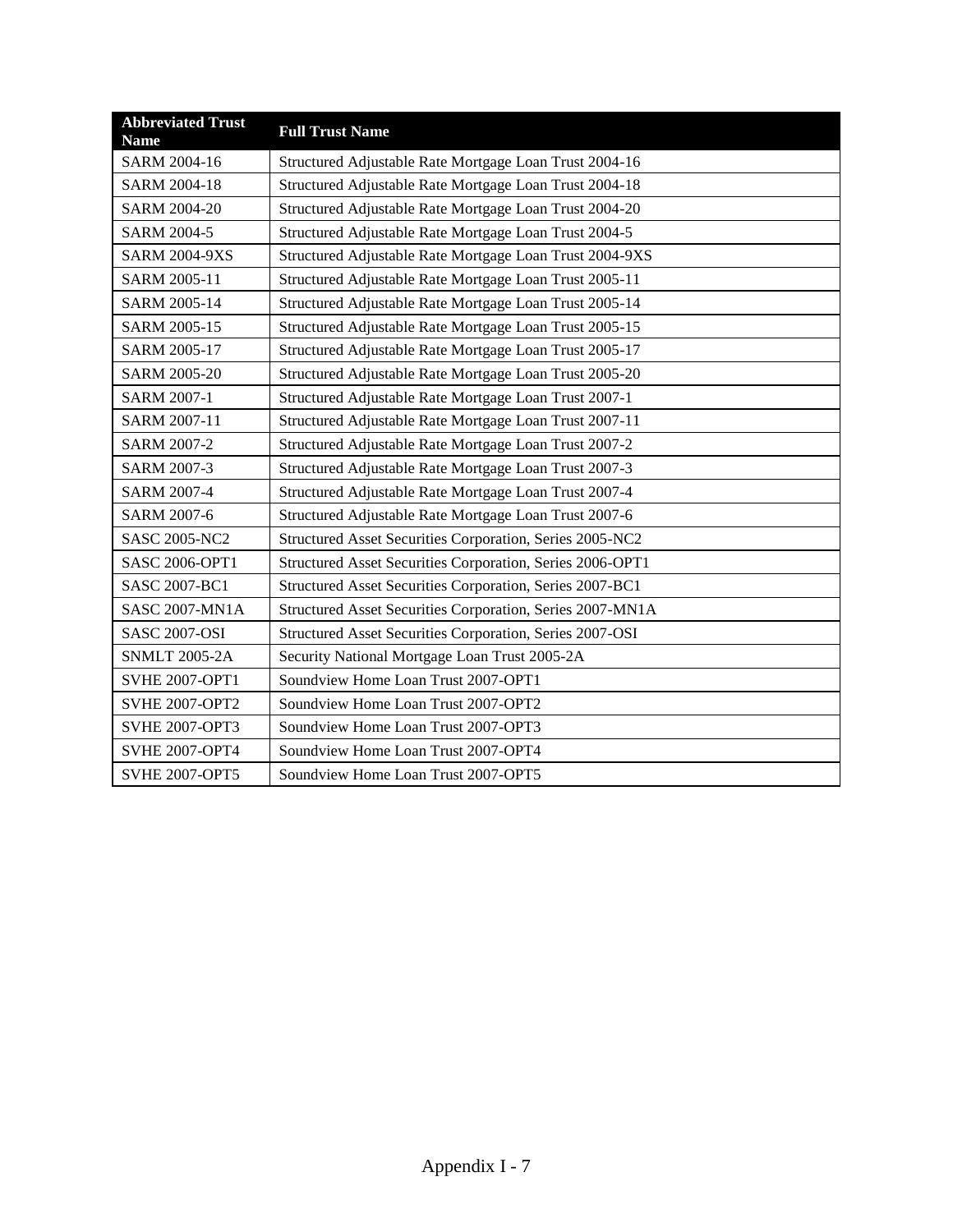# **APPENDIX II – LIST OF SETTLING PLAINTIFFS**

|           | Group            | <b>Plaintiff</b>                                                                  |
|-----------|------------------|-----------------------------------------------------------------------------------|
| 1         | <b>BlackRock</b> | BlackRock Balanced Capital Portfolio (FI)                                         |
| 2         | <b>BlackRock</b> | <b>BlackRock Core Bond Portfolio</b>                                              |
| 3         | <b>BlackRock</b> | BlackRock CoreAlpha Bond Fund E                                                   |
| 4         | <b>BlackRock</b> | <b>BlackRock CoreAlpha Bond Master Portfolio</b>                                  |
| 5         | <b>BlackRock</b> | <b>BlackRock CorePlus Bond Fund B</b>                                             |
| 6         | <b>BlackRock</b> | BlackRock Dynamic High Income - Structured Credit Portfolio                       |
| 7         | <b>BlackRock</b> | BlackRock Enhanced Government Fund, Inc.                                          |
| 8         | <b>BlackRock</b> | BlackRock Income Trust, Inc.                                                      |
| 9         | <b>BlackRock</b> | BlackRock Master Total Return Portfolio of Master Bond LLC                        |
| <b>10</b> | <b>BlackRock</b> | BlackRock Multi-Asset Income - Non-Agency MBS Portfolio                           |
| 11        | <b>BlackRock</b> | <b>BlackRock Multi-Sector Income Trust</b>                                        |
| 12        | <b>BlackRock</b> | <b>BlackRock Strategic Income Opportunities Portfolio</b>                         |
| 13        | <b>BlackRock</b> | BlackRock Total Return Portfolio (Ins - Series)                                   |
| 14        | <b>BlackRock</b> | <b>BlackRock US Mortgage</b>                                                      |
| 15        | DZ Bank AG       | DZ Bank AG                                                                        |
| 16        | <b>PIMCO</b>     | Fixed Income SHares (Series R)                                                    |
| 17        | <b>PIMCO</b>     | Fixed Income SHares: Series C                                                     |
| 18        | <b>PIMCO</b>     | Fixed Income SHares: Series LD                                                    |
| 19        | <b>PIMCO</b>     | Fixed Income SHares: Series M                                                     |
| 20        | <b>PIMCO</b>     | LVS II LLC                                                                        |
| 21        | <b>PIMCO</b>     | Pacific Bay CDO, Ltd.                                                             |
| 22        | <b>PIMCO</b>     | PCM Fund, Inc.                                                                    |
| 23        | <b>PIMCO</b>     | PIMCO Absolute Return Strategy 3D Offshore Fund Ltd.                              |
| 24        | <b>PIMCO</b>     | PIMCO Absolute Return Strategy II Master Fund LDC                                 |
| 25        | <b>PIMCO</b>     | PIMCO Absolute Return Strategy III Master Fund LDC                                |
| 26        | <b>PIMCO</b>     | PIMCO Absolute Return Strategy IV IDF LLC                                         |
| 27        | <b>PIMCO</b>     | PIMCO Absolute Return Strategy IV Master Fund LDC                                 |
| 28        | <b>PIMCO</b>     | PIMCO Absolute Return Strategy V Master Fund LDC                                  |
| 29        | <b>PIMCO</b>     | PIMCO Bermuda Trust II: PIMCO Bermuda Income Fund (M)                             |
| 30        | <b>PIMCO</b>     | PIMCO Bermuda Trust IV: PIMCO Bermuda Global Bond Ex-Japan Fund                   |
| 31        | <b>PIMCO</b>     | PIMCO Bermuda Trust: PIMCO Euro Total Return Fund                                 |
| 32        | <b>PIMCO</b>     | PIMCO Bermuda Trust: PIMCO Emerging Markets Bond Fund (M)                         |
| 33        | <b>PIMCO</b>     | PIMCO Cayman SPC Limited: PIMCO Cayman Global Aggregate Bond Segregated           |
|           |                  | Portfolio                                                                         |
| 34        | <b>PIMCO</b>     | PIMCO Cayman SPC Limited: PIMCO Cayman Japan CorePLUS Segregated Portfolio        |
| 35        | <b>PIMCO</b>     | PIMCO Cayman SPC Limited: PIMCO Cayman Japan CorePLUS Strategy Segregated         |
|           |                  | Portfolio<br>PIMCO Cayman SPC Limited: PIMCO Cayman Unconstrained Bond Segregated |
| 36        | <b>PIMCO</b>     | Portfolio                                                                         |
| 37        | <b>PIMCO</b>     | PIMCO Cayman Trust: PIMCO Cayman Global Aggregate Bond Fund                       |
| 38        | <b>PIMCO</b>     | PIMCO Cayman Trust: PIMCO Cayman Global Aggregate Ex-Japan (Yen-Hedged) Bond      |
|           |                  | Fund II                                                                           |
| 39        | <b>PIMCO</b>     | PIMCO Cayman Trust: PIMCO Cayman Global Aggregate Ex-Japan Bond Fund              |
| 40        | <b>PIMCO</b>     | PIMCO Cayman Trust: PIMCO Cayman Global Ex-Japan (Yen-Hedged) Bond Fund           |
| 41        | PIMCO            | PIMCO Corporate & Income Opportunity Fund                                         |
| 42        | PIMCO            | PIMCO Corporate & Income Strategy Fund                                            |
| 43        | <b>PIMCO</b>     | PIMCO Distressed Senior Credit Opportunities Fund II, L.P.                        |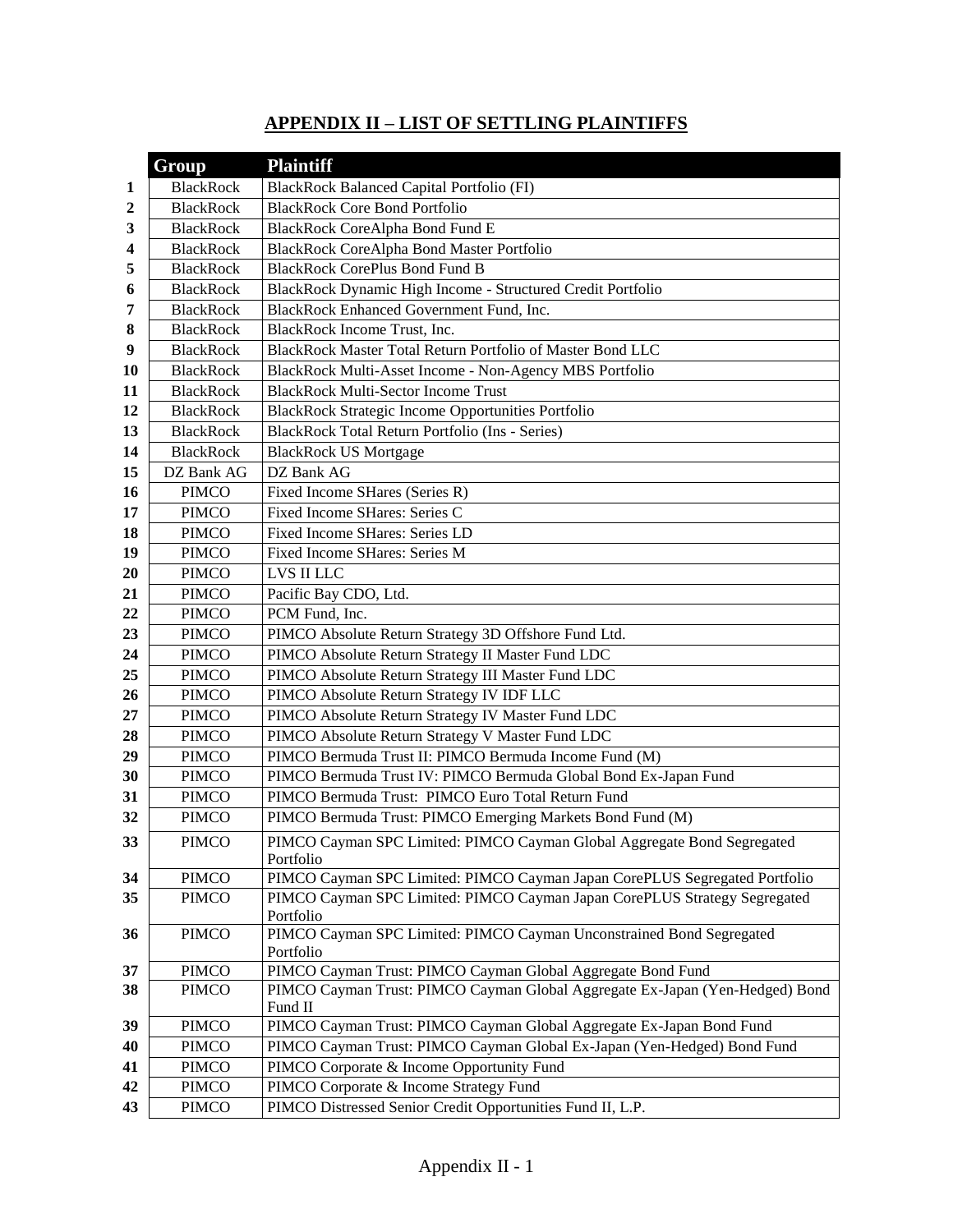|    | Group        | <b>Plaintiff</b>                                                                              |
|----|--------------|-----------------------------------------------------------------------------------------------|
| 44 | <b>PIMCO</b> | PIMCO Dynamic Credit and Mortgage Income Fund                                                 |
| 45 | <b>PIMCO</b> | PIMCO Dynamic Income Fund                                                                     |
| 46 | <b>PIMCO</b> | PIMCO Equity Series: PIMCO Dividend and Income Builder Fund                                   |
| 47 | <b>PIMCO</b> | PIMCO ETF Trust: PIMCO Active Bond Exchange-Traded Fund                                       |
| 48 | <b>PIMCO</b> | PIMCO ETF Trust: PIMCO Enhanced Short Maturity Active Exchange-Traded Fund                    |
| 49 | <b>PIMCO</b> | PIMCO ETF Trust: PIMCO Low Duration Active Exchange-Traded Fund                               |
| 50 | <b>PIMCO</b> | PIMCO ETF Trust: PIMCO Total Return Active Exchange-Traded Fund                               |
| 51 | <b>PIMCO</b> | PIMCO Funds: Global Investors Series plc, Diversified Income Duration Hedged Fund             |
| 52 | <b>PIMCO</b> | PIMCO Funds: Global Investors Series plc, Diversified Income Fund                             |
| 53 | <b>PIMCO</b> | PIMCO Funds: Global Investors Series plc, EM Fundamental Index® StocksPLUS® Fund              |
| 54 | <b>PIMCO</b> | PIMCO Funds: Global Investors Series plc, Emerging Local Bond Fund                            |
| 55 | <b>PIMCO</b> | PIMCO Funds: Global Investors Series plc, Emerging Markets Bond Fund                          |
| 56 | <b>PIMCO</b> | PIMCO Funds: Global Investors Series plc, Euro Bond Fund                                      |
| 57 | <b>PIMCO</b> | PIMCO Funds: Global Investors Series plc, Euro Income Bond Fund                               |
| 58 | <b>PIMCO</b> | PIMCO Funds: Global Investors Series plc, Global Advantage Real Return Fund                   |
| 59 | <b>PIMCO</b> | PIMCO Funds: Global Investors Series plc, Global Bond Fund                                    |
| 60 | <b>PIMCO</b> | PIMCO Funds: Global Investors Series plc, Global Fundamental Index® StocksPLUS®<br>Fund       |
| 61 | <b>PIMCO</b> | PIMCO Funds: Global Investors Series plc, Global Investment Grade Credit Fund                 |
| 62 | <b>PIMCO</b> | PIMCO Funds: Global Investors Series plc, Global Low Duration Real Return Fund                |
| 63 | <b>PIMCO</b> | PIMCO Funds: Global Investors Series plc, Income Fund                                         |
| 64 | <b>PIMCO</b> | PIMCO Funds: Global Investors Series plc, Inflation Strategy Fund                             |
| 65 | <b>PIMCO</b> | PIMCO Funds: Global Investors Series plc, Low Duration Global Investment Grade Credit<br>Fund |
| 66 | <b>PIMCO</b> | PIMCO Funds: Global Investors Series plc, PIMCO Credit Absolute Return Fund                   |
| 67 | <b>PIMCO</b> | PIMCO Funds: Global Investors Series plc, PIMCO Dividend and Income Builder Fund              |
| 68 | <b>PIMCO</b> | PIMCO Funds: Global Investors Series plc, StocksPLUS™ Fund                                    |
| 69 | <b>PIMCO</b> | PIMCO Funds: Global Investors Series plc, Strategic Income Fund                               |
| 70 | <b>PIMCO</b> | PIMCO Funds: Global Investors Series plc, Total Return Bond Fund                              |
| 71 | <b>PIMCO</b> | PIMCO Funds: Global Investors Series plc, Unconstrained Bond Fund                             |
| 72 | <b>PIMCO</b> | PIMCO Funds: Global Investors Series plc, US Fundamental Index® StocksPLUS® Fund              |
| 73 | <b>PIMCO</b> | PIMCO Funds: Global Investors Series plc, US Short-Term Fund                                  |
| 74 | <b>PIMCO</b> | PIMCO Funds: PIMCO CommoditiesPLUS® Strategy Fund                                             |
| 75 | <b>PIMCO</b> | PIMCO Funds: PIMCO Commodity Real Return Strategy Fund®                                       |
| 76 | <b>PIMCO</b> | PIMCO Funds: PIMCO Credit Absolute Return Fund                                                |
| 77 | <b>PIMCO</b> | PIMCO Funds: PIMCO Diversified Income Fund                                                    |
| 78 | <b>PIMCO</b> | PIMCO Funds: PIMCO EM Fundamental IndexPLUS® AR Strategy Fund                                 |
| 79 | <b>PIMCO</b> | PIMCO Funds: PIMCO Emerging Local Bond Fund                                                   |
| 80 | <b>PIMCO</b> | PIMCO Funds: PIMCO EMG Intl Low Volatility RAFI®-PLUS AR Fund                                 |
| 81 | <b>PIMCO</b> | PIMCO Funds: PIMCO Floating Income Fund                                                       |
| 82 | <b>PIMCO</b> | PIMCO Funds: PIMCO Foreign Bond Fund (U.S. Dollar-Hedged)                                     |
| 83 | <b>PIMCO</b> | PIMCO Funds: PIMCO Foreign Bond Fund (Unhedged)                                               |
| 84 | <b>PIMCO</b> | PIMCO Funds: PIMCO Global Advantage® Strategy Bond Fund                                       |
| 85 | <b>PIMCO</b> | PIMCO Funds: PIMCO Global Bond Fund (U.S. Dollar-Hedged)                                      |
| 86 | <b>PIMCO</b> | PIMCO Funds: PIMCO Global Bond Fund (Unhedged)                                                |
| 87 | <b>PIMCO</b> | PIMCO Funds: PIMCO Global Multi-Asset Fund                                                    |
| 88 | <b>PIMCO</b> | PIMCO Funds: PIMCO Income Fund                                                                |
| 89 | <b>PIMCO</b> | PIMCO Funds: PIMCO Inflation Response Multi-Asset Fund                                        |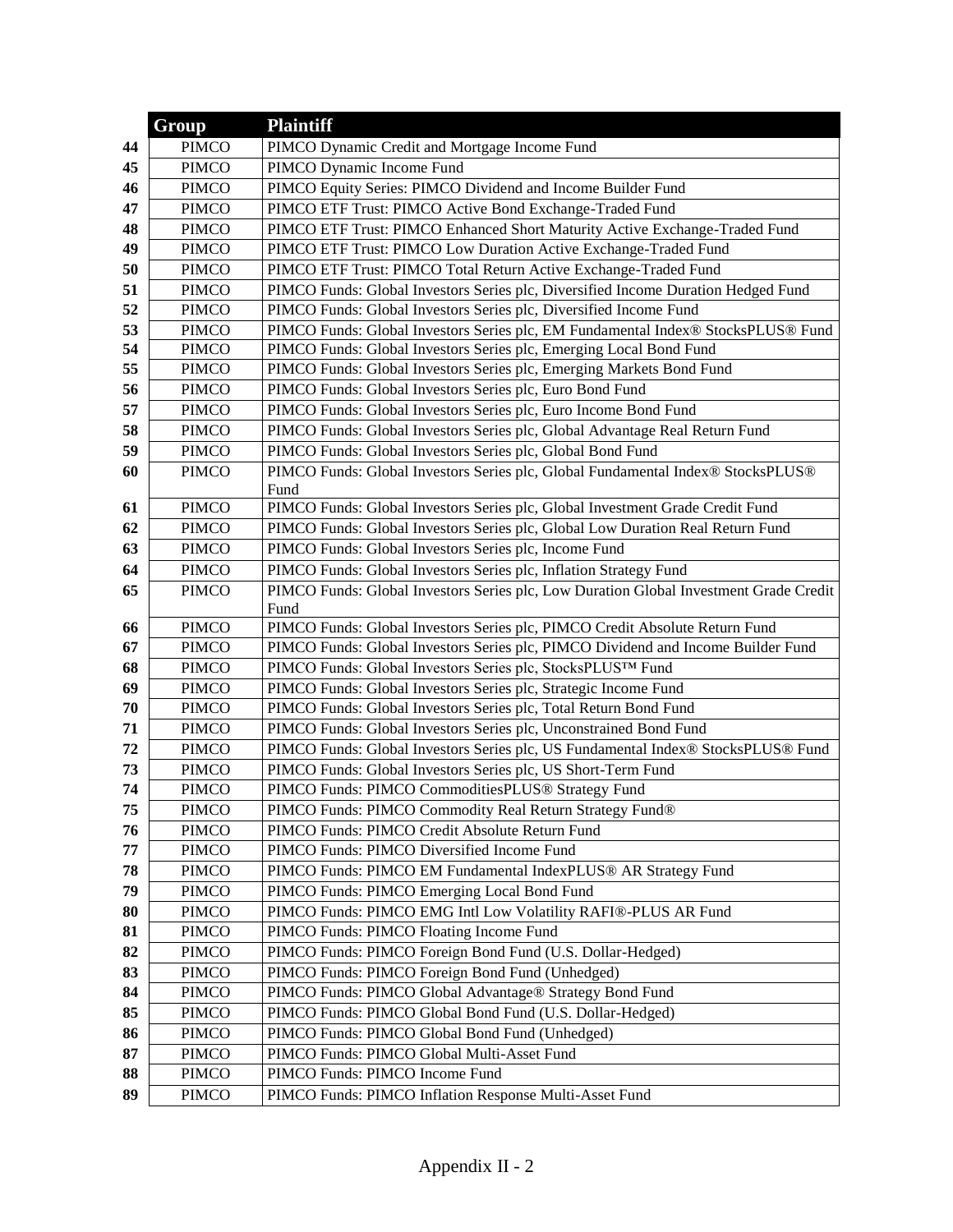|            | Group        | <b>Plaintiff</b>                                                                                                |
|------------|--------------|-----------------------------------------------------------------------------------------------------------------|
| 90         | <b>PIMCO</b> | PIMCO Funds: PIMCO International Company Fundamental IndexPLUS® AR Strategy                                     |
|            |              | Fund, n/k/a PIMCO Funds: PIMCO RAE Fundamental PLUS International Fund                                          |
| 91         | <b>PIMCO</b> | PIMCO Funds: PIMCO International Fundamental IndexPLUS® AR Strategy Fund                                        |
| 92         | <b>PIMCO</b> | PIMCO Funds: PIMCO International StocksPLUS® AR Strategy Fund (U.S. Dollar-                                     |
|            |              | Hedged)                                                                                                         |
| 93         | <b>PIMCO</b> | PIMCO Funds: PIMCO International StocksPLUS® AR Strategy Fund (Unhedged)                                        |
| 94         | <b>PIMCO</b> | PIMCO Funds: PIMCO Intl Low Volatility RAFI®-PLUS AR Fund                                                       |
| 95         | <b>PIMCO</b> | PIMCO Funds: PIMCO Investment Grade Corporate Bond Fund                                                         |
| 96         | <b>PIMCO</b> | PIMCO Funds: PIMCO Long Duration Total Return Fund                                                              |
| 97         | <b>PIMCO</b> | PIMCO Funds: PIMCO Long-Term Credit Fund                                                                        |
| 98         | <b>PIMCO</b> | PIMCO Funds: PIMCO Long-Term U.S. Government Fund                                                               |
| 99         | <b>PIMCO</b> | PIMCO Funds: PIMCO Low Duration Fund                                                                            |
| 100        | <b>PIMCO</b> | PIMCO Funds: PIMCO Low Duration Fund II                                                                         |
| 101        | <b>PIMCO</b> | PIMCO Funds: PIMCO Low Duration Fund III                                                                        |
| 102        | <b>PIMCO</b> | PIMCO Funds: PIMCO Low Volatility RAFI®-PLUS AR Fund                                                            |
| 103        | <b>PIMCO</b> | PIMCO Funds: PIMCO Moderate Duration Fund                                                                       |
| 104        | <b>PIMCO</b> | PIMCO Funds: PIMCO Mortgage Opportunities Fund                                                                  |
| 105        | <b>PIMCO</b> | PIMCO Funds: PIMCO RAE Worldwide Long/Short PLUS Fund                                                           |
| 106        | <b>PIMCO</b> | PIMCO Funds: PIMCO RAE Low Volatility PLUS EMG Fund                                                             |
| 107        | <b>PIMCO</b> | PIMCO Funds: PIMCO Real Estate Real Return Strategy Fund                                                        |
| 108        | <b>PIMCO</b> | PIMCO Funds: PIMCO Real Return Asset Fund                                                                       |
| 109        | <b>PIMCO</b> | PIMCO Funds: PIMCO Real Return Fund                                                                             |
| 110        | <b>PIMCO</b> | PIMCO Funds: PIMCO Short-Term Fund                                                                              |
| 111        | <b>PIMCO</b> | PIMCO Funds: PIMCO Small Cap StocksPLUS® AR Strategy Fund                                                       |
| 112        | <b>PIMCO</b> | PIMCO Funds: PIMCO Small Company Fundamental IndexPLUS® AR Strategy Fund,                                       |
| 113        | <b>PIMCO</b> | n/k/a PIMCO Funds: PIMCO RAE Fundamental PLUS Small Fund<br>PIMCO Funds: PIMCO StocksPLUS® Absolute Return Fund |
| 114        | <b>PIMCO</b> | PIMCO Funds: PIMCO StocksPLUS® AR Short Strategy Fund                                                           |
| 115        | <b>PIMCO</b> | PIMCO Funds: PIMCO StocksPLUS® Fund                                                                             |
| 116        | <b>PIMCO</b> | PIMCO Funds: PIMCO Total Return Fund                                                                            |
| 117        | <b>PIMCO</b> | PIMCO Funds: PIMCO Total Return Fund II                                                                         |
| 118        | <b>PIMCO</b> | PIMCO Funds: PIMCO Total Return Fund III                                                                        |
| 119        | <b>PIMCO</b> | PIMCO Funds: PIMCO Total Return Fund IV                                                                         |
| <b>120</b> | <b>PIMCO</b> | PIMCO Funds: PIMCO Unconstrained Bond Fund                                                                      |
| 121        | <b>PIMCO</b> | PIMCO Funds: PIMCO Worldwide Fundamental Advantage AR Strategy Fund                                             |
| 122        | <b>PIMCO</b> | PIMCO Funds: Private Account Portfolio Series Asset-Backed Securities Portfolio                                 |
| 123        | <b>PIMCO</b> | PIMCO Funds: Private Account Portfolio Series Emerging Markets Portfolio                                        |
| 124        | <b>PIMCO</b> | PIMCO Funds: Private Account Portfolio Series High Yield Portfolio                                              |
| 125        | <b>PIMCO</b> | PIMCO Funds: Private Account Portfolio Series International Portfolio                                           |
| 126        | <b>PIMCO</b> | PIMCO Funds: Private Account Portfolio Series Mortgage Portfolio                                                |
| 127        | <b>PIMCO</b> | PIMCO Funds: Private Account Portfolio Series Real Return Portfolio                                             |
| 128        | <b>PIMCO</b> | PIMCO Funds: Private Account Portfolio Series Short-Term Portfolio                                              |
| 129        | <b>PIMCO</b> | PIMCO Funds: Private Account Portfolio Series U.S. Government Sector Portfolio                                  |
| 130        | <b>PIMCO</b> | PIMCO Global Credit Opportunity Master Fund LDC                                                                 |
| 131        | <b>PIMCO</b> | PIMCO Global StocksPLUS & Income Fund                                                                           |
| 132        | <b>PIMCO</b> | PIMCO High Income Fund                                                                                          |
| 133        | <b>PIMCO</b> | PIMCO Income Opportunity Fund                                                                                   |
| 134        | <b>PIMCO</b> | PIMCO Income Strategy Fund                                                                                      |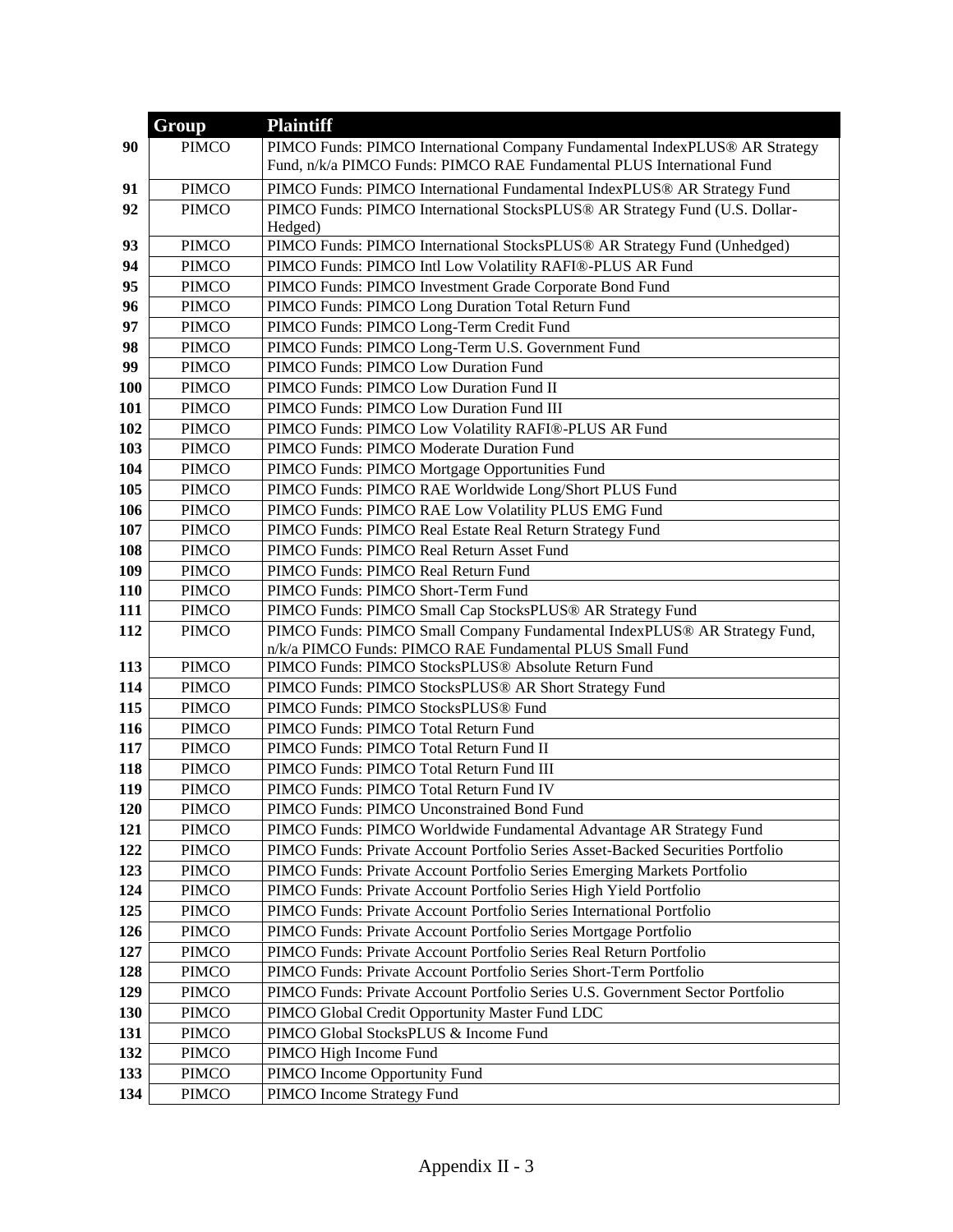|     | Group            | <b>Plaintiff</b>                                                                  |
|-----|------------------|-----------------------------------------------------------------------------------|
| 135 | <b>PIMCO</b>     | PIMCO Income Strategy Fund II                                                     |
| 136 | <b>PIMCO</b>     | PIMCO Large Cap StocksPLUS Absolute Return Fund                                   |
| 137 | <b>PIMCO</b>     | PIMCO Multi-Sector Strategy Fund Ltd.                                             |
| 138 | <b>PIMCO</b>     | PIMCO Offshore Funds - PIMCO Absolute Return Strategy IV eFund                    |
| 139 | <b>PIMCO</b>     | PIMCO Strategic Income Fund, Inc.                                                 |
| 140 | <b>PIMCO</b>     | PIMCO Tactical Opportunities Master Fund Ltd.                                     |
| 141 | <b>PIMCO</b>     | PIMCO Variable Insurance Trust: PIMCO Commodity Real Return Strategy Portfolio    |
| 142 | <b>PIMCO</b>     | PIMCO Variable Insurance Trust: PIMCO Emerging Markets Bond Portfolio             |
| 143 | <b>PIMCO</b>     | PIMCO Variable Insurance Trust: PIMCO Foreign Bond Portfolio (U.S. Dollar Hedged) |
| 144 | <b>PIMCO</b>     | PIMCO Variable Insurance Trust: PIMCO Foreign Bond Portfolio (Unhedged)           |
| 145 | <b>PIMCO</b>     | PIMCO Variable Insurance Trust: PIMCO Global Advantage Strategy Bond Portfolio    |
| 146 | <b>PIMCO</b>     | PIMCO Variable Insurance Trust: PIMCO Global Bond Portfolio (Unhedged)            |
| 147 | <b>PIMCO</b>     | PIMCO Variable Insurance Trust: PIMCO Long Term U.S. Government Portfolio         |
| 148 | <b>PIMCO</b>     | PIMCO Variable Insurance Trust: PIMCO Low Duration Portfolio                      |
| 149 | <b>PIMCO</b>     | PIMCO Variable Insurance Trust: PIMCO Real Return Portfolio                       |
| 150 | <b>PIMCO</b>     | PIMCO Variable Insurance Trust: PIMCO Short-Term Portfolio                        |
| 151 | <b>PIMCO</b>     | PIMCO Variable Insurance Trust: PIMCO Total Return Portfolio                      |
| 152 | <b>PIMCO</b>     | PIMCO Variable Insurance Trust: PIMCO Unconstrained Bond Portfolio                |
| 153 | <b>PIMCO</b>     | Terlingua Fund 2, LP                                                              |
| 154 | Prudential       | <b>Advanced Series Trust</b>                                                      |
| 155 | Prudential       | Prudential Bank & Trust, FSB                                                      |
| 156 | Prudential       | Prudential Legacy Insurance Company of New Jersey                                 |
| 157 | Prudential       | Prudential Retirement Insurance and Annuity Company                               |
| 158 | Prudential       | <b>Prudential Trust Company</b>                                                   |
| 159 | Prudential       | The Gibraltar Life Insurance Company, Ltd.                                        |
| 160 | Prudential       | The Prudential Insurance Company of America                                       |
| 161 | Prudential       | The Prudential Investment Portfolios 2                                            |
| 162 | Prudential       | The Prudential Investment Portfolios 9                                            |
| 163 | Prudential       | The Prudential Investment Portfolios Inc., n/k/a Prudential Balanced Fund         |
| 164 | Prudential       | The Prudential Investment Portfolios, Inc. 17                                     |
| 165 | Prudential       | The Prudential Series Fund                                                        |
| 166 | <b>TIAA-CREF</b> | <b>CREF Bond Market Account</b>                                                   |
| 167 | <b>TIAA-CREF</b> | <b>CREF Social Choice Account</b>                                                 |
| 168 | <b>TIAA-CREF</b> | Teachers Insurance and Annuity Association of America                             |
| 169 | <b>TIAA-CREF</b> | TIAA Global Public Investments, LLC                                               |
| 170 | <b>TIAA-CREF</b> | TIAA Global Public Investments, LLC - Series MBS                                  |
| 171 | <b>TIAA-CREF</b> | <b>TIAA-CREF Bond Fund</b>                                                        |
| 172 | <b>TIAA-CREF</b> | <b>TIAA-CREF Bond Plus Fund</b>                                                   |
| 173 | <b>TIAA-CREF</b> | TIAA-CREF Life Insurance Company                                                  |
| 174 | <b>TIAA-CREF</b> | TIAA-CREF Short-Term Bond Fund                                                    |
| 175 | <b>TIAA-CREF</b> | TIAA-CREF Social Choice Bond Fund                                                 |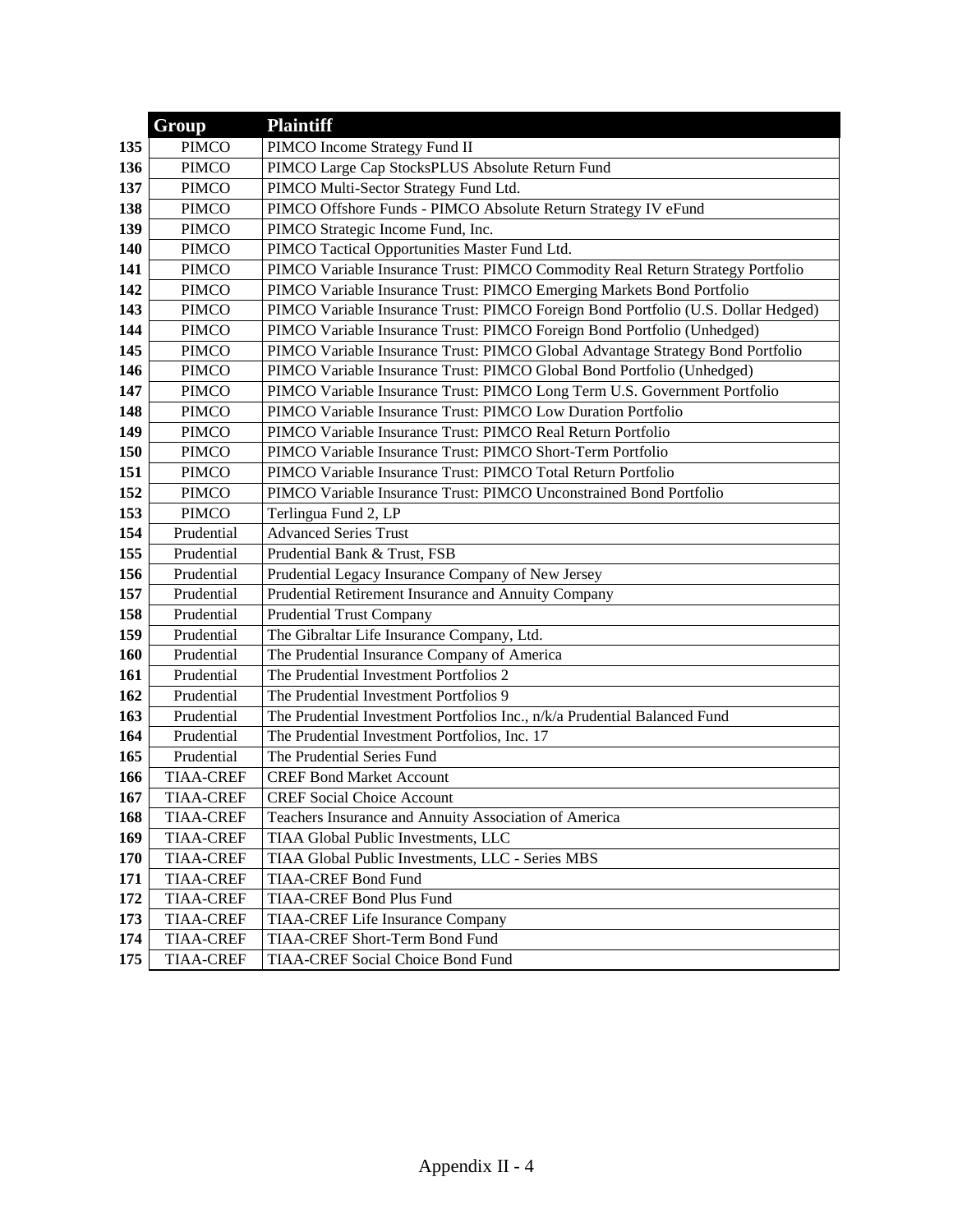# **INTRODUCTION**

 $\overline{a}$ 

The Net Settlement Fund will be distributed to Settlement Class Members who timely submit valid Proof of Claim Forms ("Authorized Claimants") pursuant to the proposed plan of allocation developed by Plaintiffs' expert set forth below (the "Plan of Allocation"). Authorized claims will be paid directly to Authorized Claimants. Defendant has had no role in developing this Plan of Allocation or any of its Tables or attachments, and Defendant does not agree that there have been any losses caused by Defendant's alleged conduct or that any tranches are entitled to recover any particular amounts.

# **DESCRIPTION OF THE PLAN OF ALLOCATION**

The Plan of Allocation generally calculates the amount of loss that an Authorized Claimant could claim for purposes of making pro-rata distributions of the Net Settlement Fund ("Recognized Loss Amount"). The Recognized Loss Amount is based on the estimated diminution in value of each Certificate allegedly caused by the conduct underlying Plaintiffs' Claims. The Plan of Allocation is not a formal damages analysis and the Recognized Loss Amounts determined under the Plan of Allocation are not intended to estimate, nor to be indicative of, the amount that an Authorized Claimant might have been able to recover after trial. Nor are the Recognized Loss Amounts determined under the Plan of Allocation intended to be estimates of the amount that will be paid to an Authorized Claimant pursuant to the Settlement.

The Plan of Allocation recognizes that due to the seniority structure of the Covered Trusts and the fact that the Covered Trusts also suffered losses due to factors unrelated to the alleged conduct underlying Plaintiffs' claims, losses and thus claims vary depending upon the Certificate's tranche position. The Plan of Allocation also recognizes the different litigation risks related to, among other things, whether or not the Certificates were retained or sold as of November 9, 2018.

To determine the Recognized Loss Amounts, Plaintiffs' expert first calculated the realized and expected principal losses for each tranche in each of the Covered Trusts. Realized principal losses are publicly reported in the monthly trustee remittance reports for each tranche in each of the Covered Trusts. For each of the tranches in each of the Covered Trusts, Plaintiffs' expert calculated its lifetime principal losses based on summing the tranche's realized and expected principal losses ("Tranche Lifetime Losses") where, for each tranche, expected losses were calculated using the unpaid principal balance of the tranche and the price of the tranche, as provided by IDC.<sup>2</sup> Thus, expected losses for the tranches and Tranche Lifetime Losses are based on the tranche's price as of September 17, 2018, which also represents the percentage below par the tranche is trading in the market. Tranches with prices above par are assumed to have no expected losses.

<sup>&</sup>lt;sup>2</sup> If price of a tranche is not available from IDC, then the price is obtained from Bloomberg. If both IDC and Bloomberg do not provide a price for a tranche, the price of the most junior tranche backed by the same loan group(s), that is senior to the tranche and for which the IDC price is available, is used.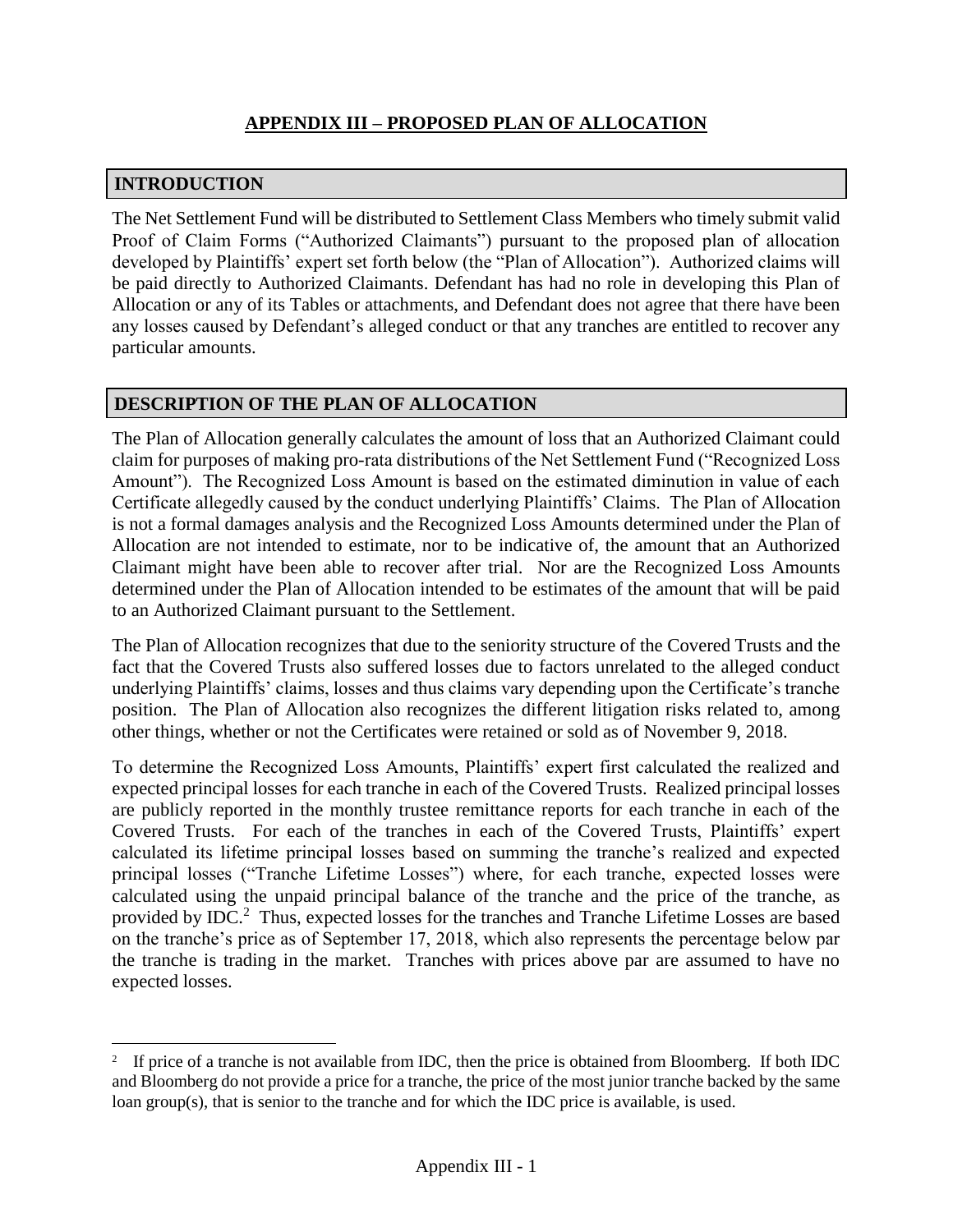The estimated Tranche Lifetime Losses for each tranche of each of the Covered Trusts were then summed across all tranches by trust to calculate "Trust Lifetime Losses." The Trust Lifetime Losses were then multiplied by a Defective Ratio to calculate "Trust Lifetime Defective Losses" proximately caused by the alleged conduct underlying Plaintiffs' claims and "Trust Lifetime Non-Defective Losses" proximately caused due to other credit losses unrelated to the alleged conduct underlying Plaintiffs' claims. The Defective Ratio represents a proxy measure of the proportion of Trust Lifetime Losses for each of the Covered Trusts caused by the alleged conduct underlying Plaintiffs' claims. Plaintiffs' expert reviewed publicly available information from other settlements, trials and other sources and determined that a reasonable Defective Ratio for the Covered Trusts would be 59 percent.

To the extent that credit losses in the Covered Trusts are caused by credit losses not related to the alleged conduct underlying Plaintiffs' claims—namely Trust Lifetime Non-Defective Losses those Trust Lifetime Non-Defective Losses are first absorbed by the most subordinate tranches in the hierarchy. To calculate the amount of "Tranche Lifetime Non-Defective Losses," the Trust Lifetime Non-Defective Losses were allocated to each tranche sequentially in the order they were actually applied under the Covered Trusts' waterfall structures. In this way, Trust Lifetime Non-Defective Losses are applied to the tranches based on the governing agreements and more generally in reverse order of seniority of the tranches (starting at the most junior tranches in the hierarchy) until the Trust Lifetime Non-Defective Losses were exhausted. For each tranche, Plaintiffs' expert then calculated the "Tranche Lifetime Defective Losses" by subtracting Tranche Lifetime Non-Defective Losses from Tranche Lifetime Losses. The "Certificate Lifetime Defective Losses," which are equivalent to each Certificate's Recognized Loss Amount, are then calculated based on Tranche Lifetime Defective Losses divided by the number of Certificates issued for that tranche.

# **CALCULATION OF RECOGNIZED LOSS AMOUNTS**

A Recognized Loss Amount will be calculated for each Certificate purchased or acquired for which adequate documentation is provided. The calculation of a Recognized Loss Amount will depend on the following information provided by Authorized Claimants:

- 1. The Trust and Tranche of the Certificate;
- 2. When the Certificate was purchased or acquired;
- 3. The number of Certificates purchased; and
- 4. Whether the Certificate was sold, and, if sold, the date of sale.

The calculation of a Recognized Loss Amount under the Plan of Allocation will use other relevant financial information for each tranche, including:

- 1. Certificate price on September 17, 2018;
- 2. Amount of principal remaining on September 13, 2018 that reflects all principal payments received and write-downs incurred as of September 13, 2018; and
- 3. The cumulative realized principal losses, on September 13, 2018.

The Recognized Loss Amounts for each Certificate are reflected in Table 1.

The Recognized Loss Amount for each Certificate is calculated as follows: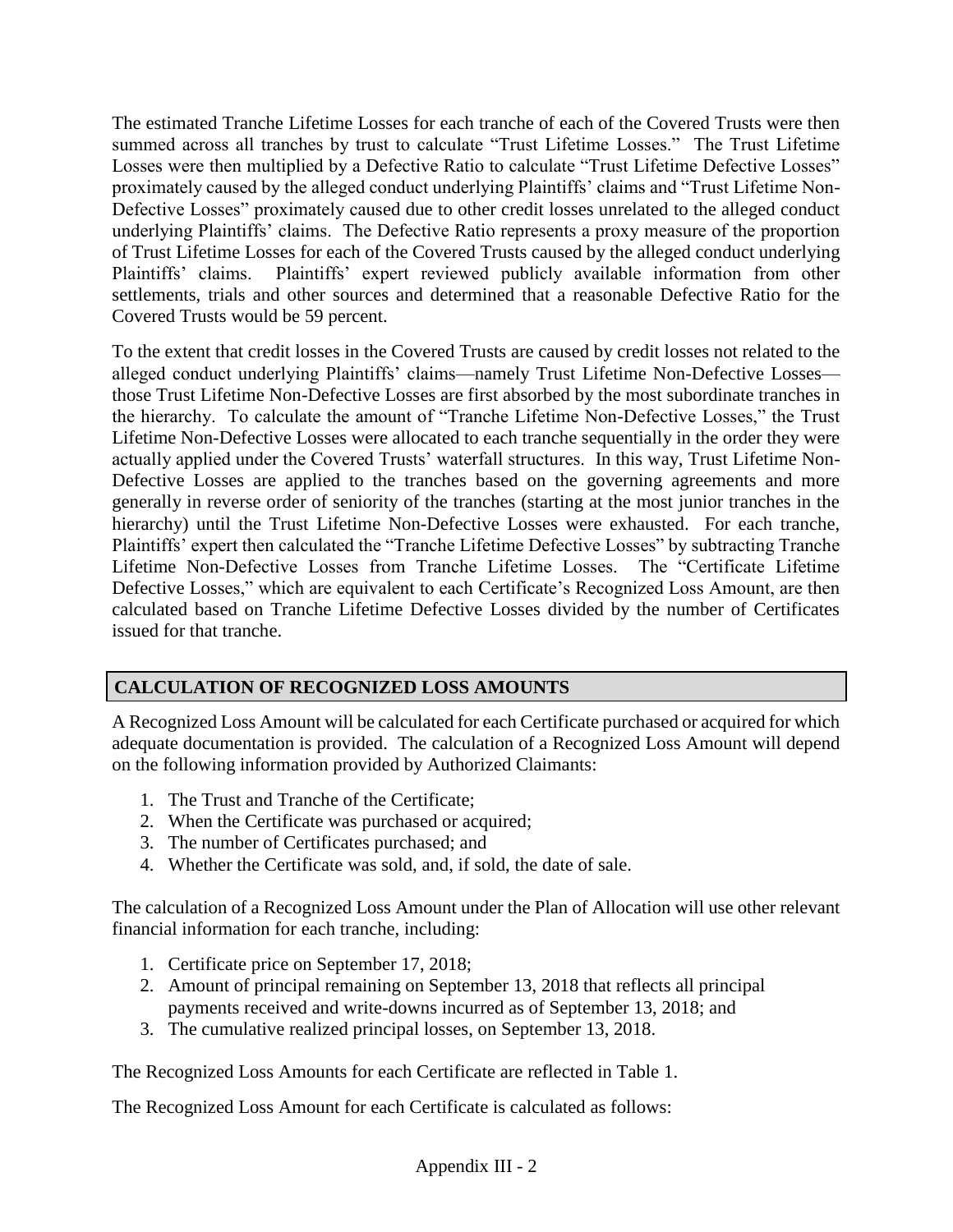STEP 1: Calculate cumulative realized losses for each tranche of each of the Covered Trusts.<sup>3</sup>

STEP 2: Estimate a relative measure of the expected principal losses for each tranche using current prices. For each tranche, this amount is equivalent to the current face value of the tranche ("CFV") times one minus the tranche's current price divided by 100 (equals CFV times  $[1 - price/100]$ ).

STEP 3: Calculate the Tranche Lifetime Losses by adding the cumulative realized losses for that tranche (STEP 1) and the expected principal losses for that tranche (STEP 2).

STEP 4: Calculate the Trust Lifetime Losses for each Covered Trust by summing the Tranche Lifetime Losses (STEP 3) for each tranche of each Covered Trust.

STEP 5: Calculate amount of Trust Lifetime Defective Losses by multiplying Trust Lifetime Losses (STEP 4) by 59%; where 59% represents the Defective Ratio or the proportion of overall losses due to the conduct underlying Plaintiffs' claims.

STEP 6: Calculate Trust Lifetime Non-Defective Losses by subtracting Trust Lifetime Defective Losses (STEP 5) from the Trust Lifetime Losses (STEP 4).

STEP 7: Calculate Tranche Lifetime Non-Defective Losses for each tranche of each Covered Trust by applying Trust Lifetime Non-Defective Losses to the tranches based on the magnitude and timing of the application of losses realized by the tranche since the date of issue based on the governing agreements and more generally in reverse order of seniority of the tranches (starting at the most junior tranches in the hierarchy), until the Trust Lifetime Non-Defective Losses (STEP 6) were exhausted. For Covered Trusts for which there are no cumulative realized losses or for which the cumulative realized losses are less than Trust Lifetime Non-Defective Losses, the allocation was based on a review of the structure of the respective Covered Trusts.

STEP 8: Calculate Tranche Lifetime Defective Losses for each tranche by subtracting Tranche Lifetime Non-Defective Losses (STEP 7) from Tranche Lifetime Losses (STEP 3).

STEP 9: Calculate Certificate Lifetime Defective Losses using Tranche Lifetime Defective Losses (STEP 8) divided by number of Certificates for the respective tranche; this amount represents the Recognized Loss Amount per each Certificate retained as of the Settlement date. *See* Table 1 ("Per Certificate Recognized Loss – *Retained*").

STEP 10: Calculate 10 percent of the Certificate Lifetime Defective Losses using 10 percent of the Tranche Lifetime Defective Losses divided by number of Certificates for the respective tranche; this amount represents the Recognized Loss Amount per each Certificate held at any time on or after June 18, 2014 and sold prior to the Settlement date. *See* Table 1 ("Per Certificate Recognized Loss – *Sold*").

 $\overline{a}$ 

**<sup>3</sup>** Overcollateralization tranches, interest-only Certificates and Certificates that had a nominal amount of principal at issuance are not eligible to receive Settlement funds under the Plan of Allocation.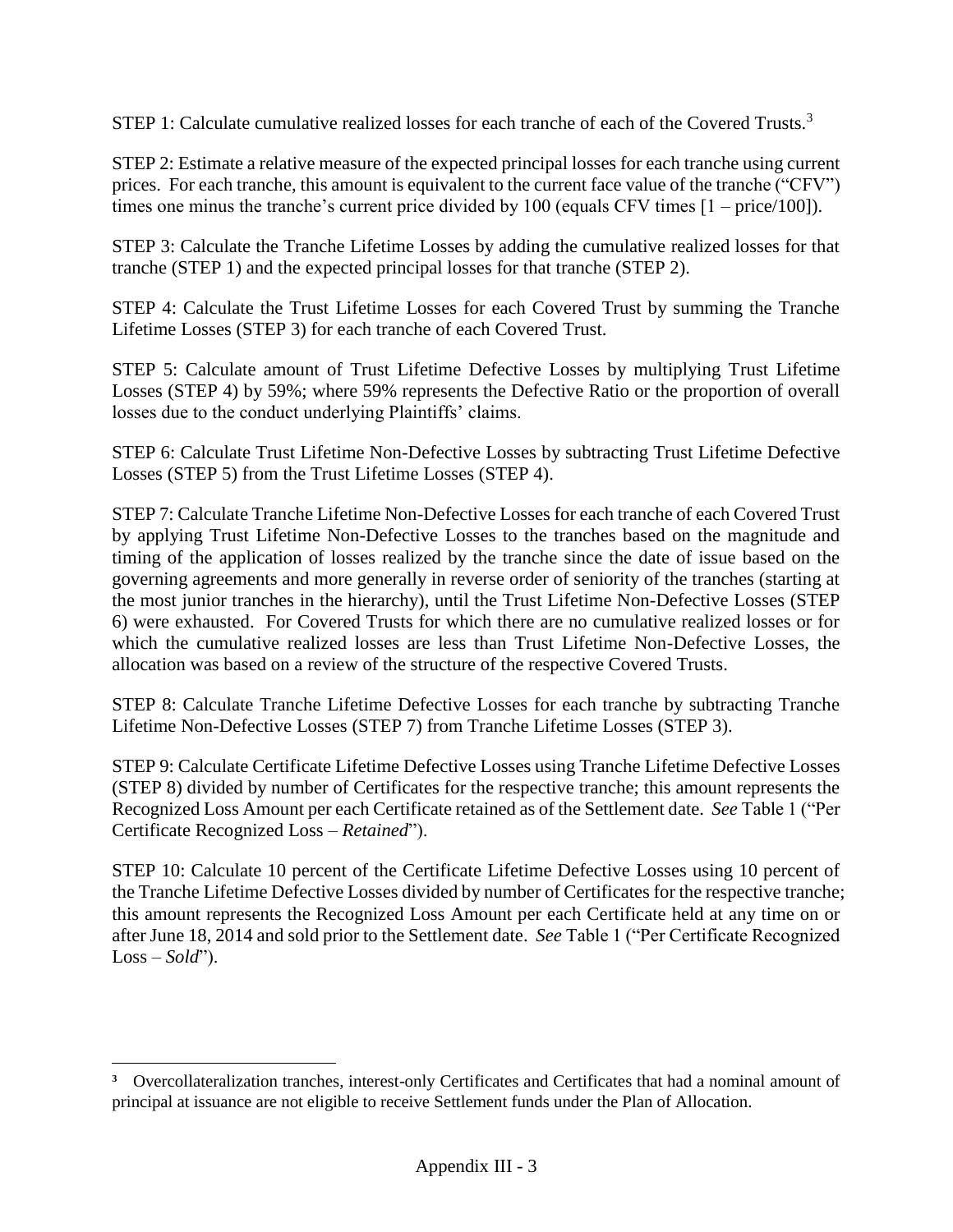For each tranche, the Plan of Allocation distributes the Tranche Recognized Loss Amount in equal amounts for each of that tranche's Certificates. Thus, for example, if a hypothetical Tranche A is composed of 193,666 Certificates and Tranche A were to receive a Tranche Recognized Loss Amount of \$5,000,000, each certificateholder of that tranche will be able to claim a Recognized Loss Amount of \$25.82 (=\$5,000,000/193,666) for each Certificate held. Therefore, if a certificateholder with 1,000 Class A Certificates is a Settlement Class Member, he/she/it would have a Recognized Loss Amount of \$25,818. Or, if holder X is a Settlement Class Member holding ten times more of Class A Certificates than holder Y, then holder X will be able to claim a Recognized Loss Amount that is ten times the Recognized Loss Amount of holder Y. At the time of the award, certificateholders who opt out or are not Settlement Class Members will not be eligible for a recovery.

Notwithstanding any of the other provisions in this proposed Plan of Allocation, for all purchases or acquisitions of Certificates that occurred after the applicable Settlement date, the Recognized Loss Amount is zero.

Notwithstanding any of the other provisions in this proposed Plan of Allocation, for all purchases or acquisitions of Certificates that have offsetting sales prior to June 18, 2014, the Recognized Loss Amount is zero.

The Recognized Loss Amount for Certificates sold between June 18, 2014 and the Settlement date is 10 percent of the Recognized Loss Amount for the same Certificate when that Certificate has been retained as of the Settlement date.

### **EXAMPLE OF CALCULATION OF RECOGNIZED LOSS AMOUNTS FOR CERTIFICATES**

#### Example: MSAC 2006-WMC1

| <b>MSAC 2006-WMC1</b> |                |     |                 |     | <b>STEP1</b>             |    |                          | <b>STEP 2A STEP 2B</b> |     | <b>STEP 2</b>         | STEP <sub>3</sub>   |               | <b>STEP7</b>                                               |     | <b>STEP 8</b>                                                                                     |      | <b>STEP9</b>              |
|-----------------------|----------------|-----|-----------------|-----|--------------------------|----|--------------------------|------------------------|-----|-----------------------|---------------------|---------------|------------------------------------------------------------|-----|---------------------------------------------------------------------------------------------------|------|---------------------------|
|                       |                |     |                 |     | Cumulative<br>Realized   |    |                          |                        |     | Expected<br>Principal | Tranche<br>Lifetime |               | <b>Tranche</b><br><b>Lifetime Non-</b><br><b>Defective</b> |     | <b>Tranche Lifetime</b><br><b>Defective Losses</b><br><b>OR</b> Tranche<br><b>Recognized Loss</b> |      | Certificate<br>Recognized |
| CUSIP                 | Tranche        |     | <b>OFV</b>      |     | Losses                   |    | <b>CFV</b>               | Price                  |     | Losses                | Losses              |               | Losses                                                     |     | Amount                                                                                            |      | <b>Loss Amount</b>        |
| 61744CXJ0             | A1             |     | 284,575,000     | \$. | $\overline{\phantom{a}}$ | \$ | 7,476,633                | 100.01                 | \$  |                       | \$<br>٠             | \$            |                                                            |     |                                                                                                   |      |                           |
| 61744CXK7             | A2A            | \$  | 376,590,000     | \$  | ٠                        |    |                          |                        |     |                       | ٠                   | \$            |                                                            |     |                                                                                                   |      |                           |
| 61744CXL5             | A2B            | \$. | 124,930,000     | \$  | $\overline{\phantom{a}}$ |    |                          |                        |     |                       |                     | \$            |                                                            |     |                                                                                                   |      |                           |
| 61744CXM3             | A2C            |     | 91,611,000      | \$  | $\sim$                   |    | \$57,578,406             | 99.08                  | \$  | 529,330               | \$<br>529,330       | \$            |                                                            |     | 529,330                                                                                           |      | 5.78                      |
| 61744CXN1             | M <sub>1</sub> |     | 43,428,000      | \$  | ٠                        |    | \$43,428,000             | 82.10                  | ×.  | 7,772,691             | 7,772,691           | <sup>\$</sup> |                                                            |     | 7,772,691                                                                                         | -S   | 178.98                    |
| 61744CXP6             | M <sub>2</sub> | \$  | 39,428,000      |     | 34.130.294               | S. | 5,297,706                | 3.41                   | \$. | 5,117,280             | \$ 39,247,574       | \$            |                                                            |     | 39, 247, 574                                                                                      | -S   | 995.42                    |
| 61744CXQ4             | M <sub>3</sub> |     | 29,143,000      |     | 29,143,000               | \$ |                          |                        |     | ۰                     | \$29,143,000        | <sup>\$</sup> |                                                            | \$. | 29,143,000                                                                                        | - \$ | 1.000.00                  |
| 61744CXR2             | M <sub>4</sub> |     | 19,428,000      |     | 19,428,000               | \$ |                          |                        |     | ٠                     | \$19,428,000        | S             |                                                            |     | 19,428,000                                                                                        | -S   | 1,000.00                  |
| 61744CXS0             | M <sub>5</sub> |     | 19,428,000      |     | 19,428,000               | \$ | $\overline{\phantom{a}}$ |                        |     | $\sim$                | \$19,428,000        | <sup>\$</sup> | 9,952,404                                                  |     | 9,475,596                                                                                         | - \$ | 487.73                    |
| 61744CXT8             | M <sub>6</sub> |     | 17.143.000      |     | 17,143,000               | \$ | $\overline{\phantom{a}}$ |                        |     | ٠                     | \$17,143,000        | S             | 17.143.000                                                 |     |                                                                                                   |      |                           |
| 61744CXU5             | B1             | \$. | 18,286,000      |     | 18,286,000               | \$ | $\overline{\phantom{a}}$ |                        |     | ٠                     | \$18,286,000        | S             | 18,286,000                                                 | -S  |                                                                                                   |      |                           |
| 61744CXV3             | B <sub>2</sub> |     | 14,285,000      |     | 14,285,000               | \$ |                          |                        |     | ٠                     | \$14,285,000        | S.            | 14,285,000                                                 | \$  |                                                                                                   |      |                           |
| 61744CXW1             | B <sub>3</sub> |     | 13.714.000      |     | 13,714,000               | \$ |                          |                        |     | ۰                     | \$13,714,000        | \$.           | 13.714.000                                                 | \$  |                                                                                                   |      |                           |
| <b>TO TAL</b>         |                |     | \$1,091,989,000 |     | \$165,557,294            |    | \$113,780,744            |                        |     | \$13,419,301          | \$178,976,595       |               | 73,380,404                                                 | \$  | 105,596,191                                                                                       |      |                           |
|                       |                |     |                 |     |                          |    |                          |                        |     |                       |                     |               |                                                            |     |                                                                                                   |      |                           |

| STEP <sub>4</sub>               | STEP 5                                           | STEP <sub>6</sub>                               |
|---------------------------------|--------------------------------------------------|-------------------------------------------------|
| <b>Trust Lifetime</b><br>Losses | <b>Trust Lifetime</b><br><b>Defective Losses</b> | <b>Trust Non-</b><br><b>Defective</b><br>Losses |
| \$178,976,595                   | 105.596.191<br>S                                 | \$73,380,404                                    |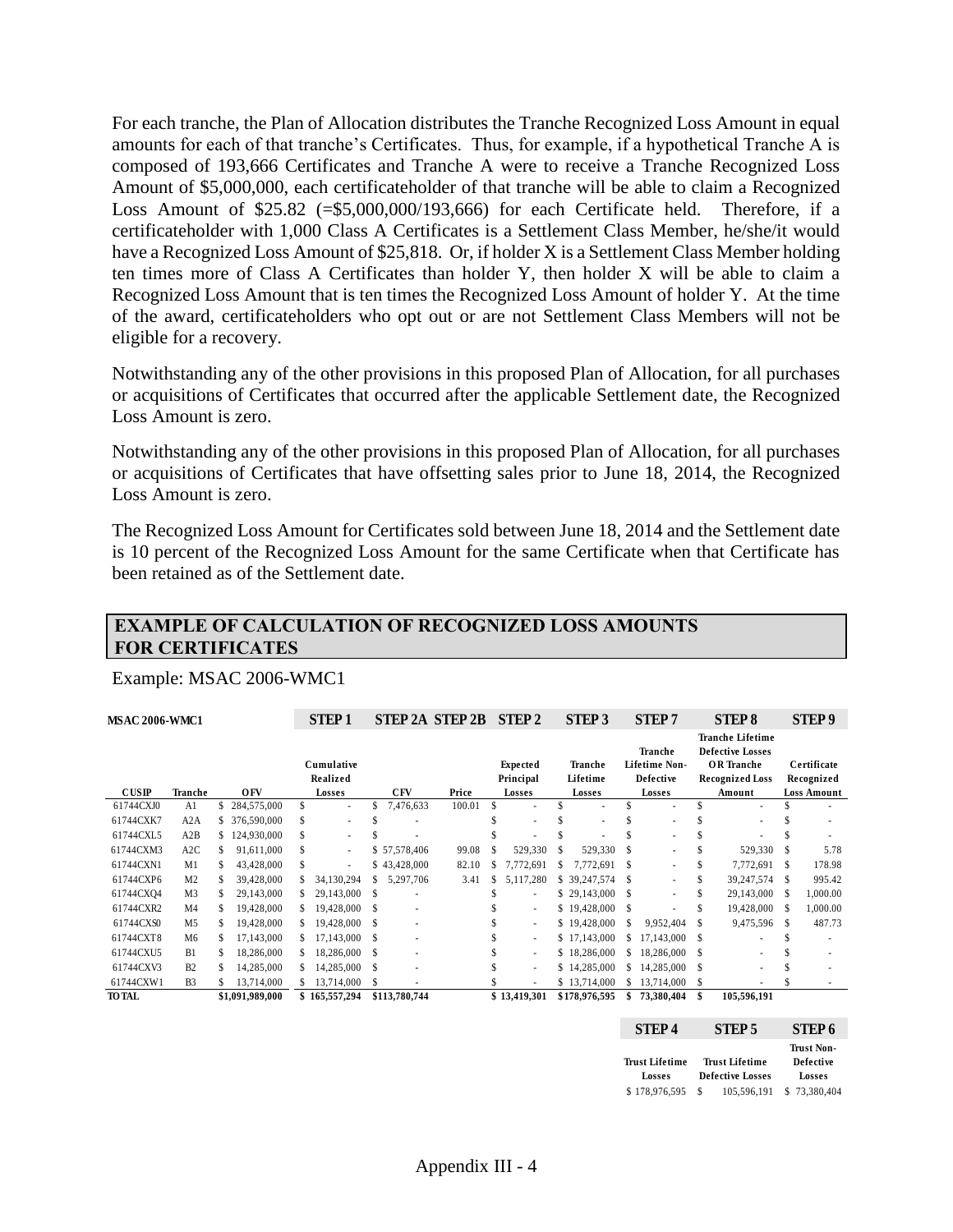STEP 1: Calculate cumulative realized losses for each tranche, which include the M2 through M6 and B1 through B3 tranches.

STEP 2: Calculate expected principal losses for each tranche by taking the CFV shown in STEP 2A and multiplying it by the discount to par, represented by one minus the price divided by 100 shown in STEP 2B. In the column STEP 2, for each tranche, the expected principal loss equals CFV times  $[1 - (price/100)].$ 

STEP 3: Calculate the Tranche Lifetime Losses for each tranche by adding the cumulative realized losses (STEP 1) and the expected principal losses (STEP 2).

STEP 4: Calculate the Trust Lifetime Losses by summing the Tranche Lifetime Losses (STEP 3) for each tranche.

STEP 5: Calculate amount of Trust Lifetime Defective Losses by multiplying Trust Lifetime Losses (STEP 4) by 59%.

STEP 6: Calculate Trust Lifetime Non-Defective Losses by subtracting Trust Lifetime Defective Losses (STEP 5) from the Trust Lifetime Losses (STEP 4).

STEP 7: Calculate Tranche Lifetime Non-Defective Losses for each tranche by applying Trust Lifetime Non-Defective Losses to the tranches based on magnitude and the timing of the actual losses realized by the tranche based on the governing agreements, until the Trust Lifetime Non-Defective Losses (STEP 6) are exhausted.

STEP 8: Calculate Tranche Lifetime Defective Losses for each tranche by subtracting Tranche Lifetime Non-Defective Losses (STEP 7) from Tranche Lifetime Losses (STEP 3).

STEP 9: Calculate Certificate Lifetime Defective Losses using Tranche Lifetime Defective Losses (STEP 8) divided by number of Certificates for the respective tranche; this amount represents the Recognized Loss Amount per each Certificate retained as of the Settlement date.

STEP 10 (not shown in table above): Calculate 10 percent of the Certificate Lifetime Defective Losses using 10 percent of the Tranche Lifetime Defective Losses (STEP 8) divided by number of Certificates for the respective tranche; this amount represents the Recognized Loss Amount per each Certificate held at any time on or after June 18, 2014 and sold as of the Settlement date.

### **ADDITIONAL PROVISIONS**

To the extent that any proceeds remain in the Net Settlement Fund after the Claims Administrator has caused distributions to be made to all Authorized Claimants then, after the Claims Administrator has made reasonable and diligent efforts to have Authorized Claimants redeem their distributions, any balance remaining in the Net Settlement Fund one (1) year from the date of the initial distribution of the Net Settlement Fund shall, if economically feasible, be re-distributed to Authorized Claimants who negotiated the checks sent to them in the initial distribution, after payment of any unpaid costs or fees incurred in administering the Net Settlement Fund for such re-distribution. These re-distributions shall be repeated until the balance remaining in the Net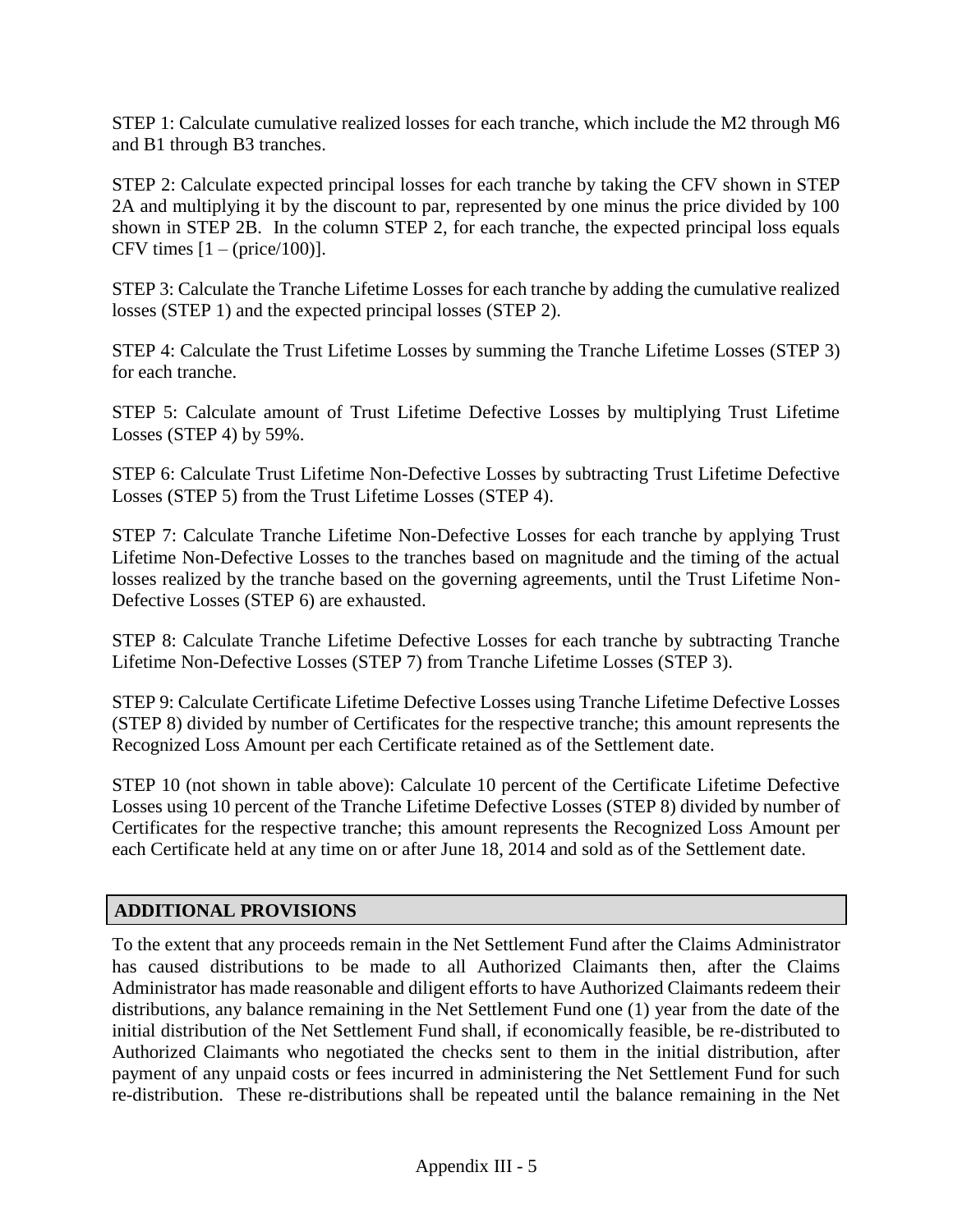Settlement Fund is de minimis. Such remaining balance shall then be donated to appropriate nonprofit organization(s) designated by Plaintiffs' Counsel and approved by the Court.

Payment pursuant to the Plan of Allocation shall be conclusive against all Authorized Claimants. No person or entity shall have any claim based on distributions made substantially in accordance with the Stipulation and the Settlement contained therein, the Plan of Allocation, or further order(s) of the Court against Plaintiffs, Plaintiffs' Counsel, the Claims Administrator, Wells Fargo's counsel, Wells Fargo, or the other Released Parties.

All members of the Settlement Class who fail to timely submit an acceptable Proof of Claim Form by the deadline set forth in the Notice, or such other deadline as may be ordered by the Court, or otherwise allowed, shall be forever barred from receiving any payments pursuant to the Settlement, but will in all other respects be subject to and bound by the terms of the Settlement, including the terms of the Judgment Order and the releases, injunctions, and assignments provided for therein.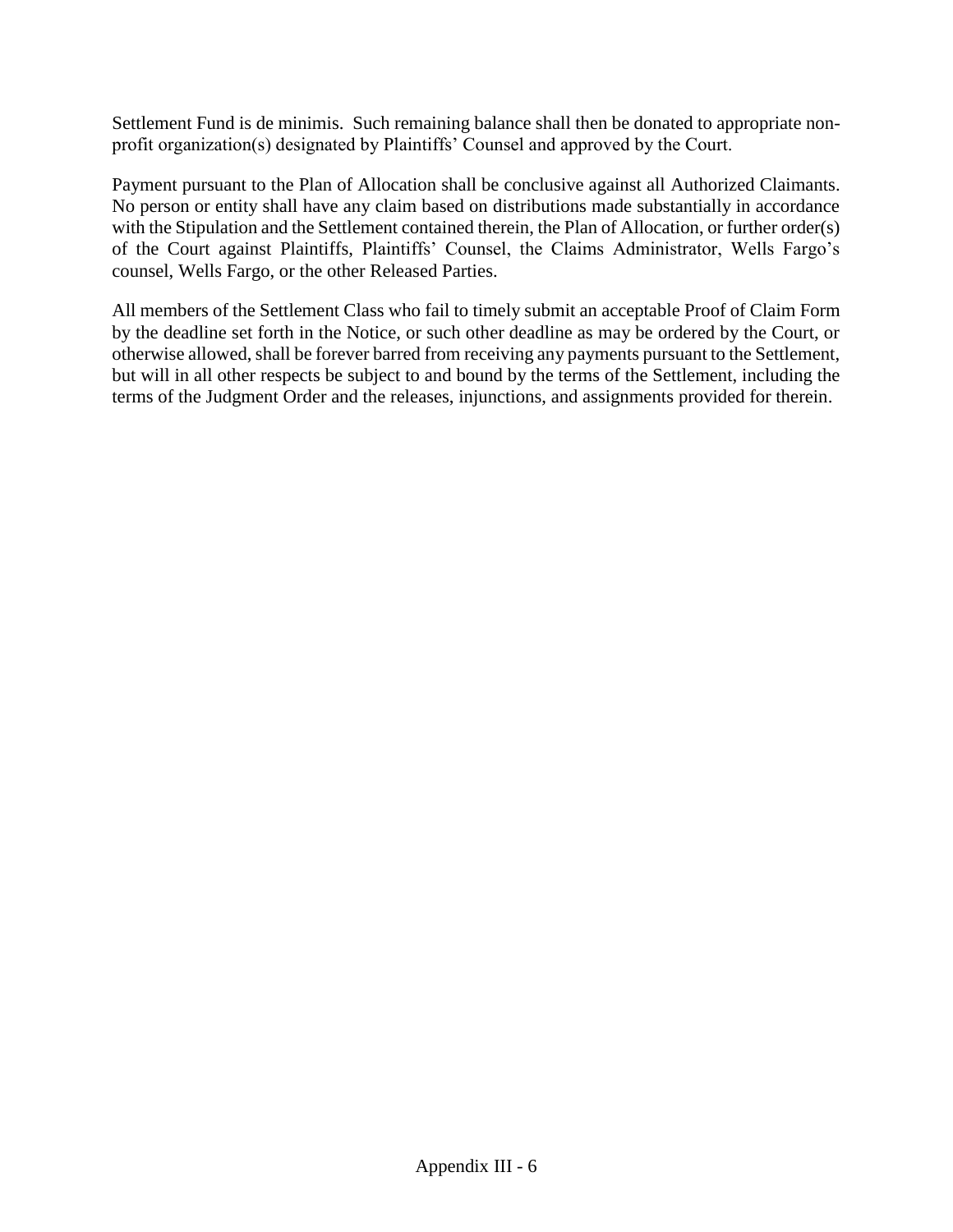**Table 1 Per Certificate Recognized Loss Amount**

|                                  |                      |                        | Number of           |                 | <b>Per Certificate Recognized Loss</b> |                                        |                |                        | Number of           |                 | Per Certificate Recognized L |
|----------------------------------|----------------------|------------------------|---------------------|-----------------|----------------------------------------|----------------------------------------|----------------|------------------------|---------------------|-----------------|------------------------------|
| <b>Trust</b>                     | Tranche              | <b>CUSIP</b>           | <b>Certificates</b> | <b>Retained</b> | Sold                                   | <b>Trust</b>                           | <b>Tranche</b> | <b>CUSIP</b>           | <b>Certificates</b> | <b>Retained</b> | Sold                         |
| AABST 2004-1                     |                      | 00764MBC0              | 392,500             | 0.00            | 0.00                                   | <b>CARR 2006-NC3</b>                   | A <sub>1</sub> | 144528AA4              | 561,541             | 0.00            | 0.00                         |
| AABST 2004-1                     | M1                   | 00764MBD8              | 35,000              | 2.92            | 0.29                                   | <b>CARR 2006-NC3</b>                   | A <sub>2</sub> | 144528AB2              | 339,200             | 0.00            | 0.00                         |
| AABST 2004-1                     | M <sub>2</sub>       | 00764MBE6              | 28,750              | 1.96            | 0.20                                   | <b>CARR 2006-NC3</b>                   | A3             | 144528AC0              | 195,934             | 161.09          | 16.11                        |
| AABST 2004-1                     | M <sub>3</sub>       | 00764MBF3              | 7,500               | 2.30            | 0.23                                   | CARR 2006-NC3                          | A4             | 144528AD8              | 84,529              | 237.73          | 23.77                        |
| AABST 2004-1                     | <b>B1</b>            | 00764MBG1              | 8,750               | 2.32            | 0.23                                   | <b>CARR 2006-NC3</b>                   | M1             | 144528AE6              | 90,004              | 994.11          | 99.41                        |
| AABST 2004-1                     | B <sub>2</sub>       | 00764MBH9              | 7,500               | 176.74          | 17.67                                  | <b>CARR 2006-NC3</b>                   | M <sub>2</sub> | 144528AF3              | 82,836              | 1,000.00        | 100.00                       |
| AABST 2004-1                     | B <sub>3</sub>       | 00764MBJ5              | 7,500               | 136.59          | 13.66                                  | <b>CARR 2006-NC3</b>                   | M3             | 144528AG1              | 24,691              | 864.10          | 86.41                        |
| AABST 2004-4                     | A1                   | 00764MCQ8              | 418,000             | 0.01            | 0.00                                   | <b>CARR 2006-NC3</b>                   | M4             | 144528AH9              | 41,418              | 104.29          | 10.43                        |
| AABST 2004-4                     | A <sub>2</sub> A     | 00764MCR6              | 200,000             | 0.00            | 0.00                                   | <b>CARR 2006-NC3</b>                   | M <sub>5</sub> | 144528AJ5              | 30,267              | 0.00            | 0.00                         |
| AABST 2004-4                     | A <sub>2</sub> B     | 00764MCS4              | 60,660              | 0.00            | 0.00                                   | <b>CARR 2006-NC3</b>                   | M <sub>6</sub> | 144528AK2              | 23,098              | 0.00            | 0.00                         |
| AABST 2004-4                     | M1                   | 00764MCT2              | 50,320              | 2.28            | 0.23                                   | CARR 2006-NC3                          | M7             | 144528AL0              | 23,098              | 0.00            | 0.00                         |
|                                  | M <sub>2</sub>       | 00764MCU9              |                     | 0.00            | 0.00                                   |                                        |                | 144528AM8              |                     |                 | 0.00                         |
| AABST 2004-4                     |                      |                        | 40,750              |                 |                                        | CARR 2006-NC3                          | M8             |                        | 16,726              | 0.00            |                              |
| AABST 2004-4                     | M <sub>3</sub>       | 00764MCV7              | 11,230              | 8.19            | 0.82                                   | CARR 2006-NC3                          | M <sub>9</sub> | 144528AN6              | 21,505              | 0.00            | 0.00                         |
| AABST 2004-4                     | <b>B1</b>            | 00764MCW5              | 8,320               | 12.12           | 1.21                                   | CARR 2006-NC3                          | M10            | 144528AP1              | 18,319              | 0.00            | 0.00                         |
| AABST 2004-4                     | B <sub>2</sub>       | 00764MCX3              | 8,320               | 14.24           | 1.42                                   | CARR 2006-NC4                          | A1             | 14453MAA2              | 298,833             | 0.00            | 0.00                         |
| AABST 2004-4                     | B <sub>3</sub>       | 00764MCY1              | 8,320               | 0.00            | 0.00                                   | CARR 2006-NC4                          | A <sub>2</sub> | 14453MAB0              | 133,320             | 0.00            | 0.00                         |
| ABFC 2004-OPT1                   | A1                   | 04542BEX6              | 287,504             | 0.00            | 0.00                                   | CARR 2006-NC4                          | A3             | 14453MAC8              | 218,721             | 60.17           | 6.02                         |
| ABFC 2004-OPT1                   | A <sub>1</sub> A     | 04542BEY4              | 15,132              | 0.00            | 0.00                                   | <b>CARR 2006-NC4</b>                   | A4             | 14453MAD6              | 97,553              | 274.53          | 27.45                        |
| ABFC 2004-OPT1                   | A <sub>2</sub>       | 04542BEZ1              | 49,393              | 0.00            | 0.00                                   | CARR 2006-NC4                          | A5             | 14453MAE4              | 449,171             | 0.00            | 0.00                         |
| ABFC 2004-OPT1                   | M1                   | 04542BFA5              | 31,439              | 3.90            | 0.39                                   | <b>CARR 2006-NC4</b>                   | M1             | 14453MAF1              | 91,376              | 957.43          | 95.74                        |
| ABFC 2004-OPT1                   | M <sub>2</sub>       | 04542BFB3              | 23,247              | 0.52            | 0.05                                   | <b>CARR 2006-NC4</b>                   | M <sub>2</sub> | 14453MAG9              | 76,012              | 1,000.00        | 100.00                       |
| ABFC 2004-OPT1                   | M3                   | 04542BFC1              | 7,749               | 0.85            | 0.09                                   | CARR 2006-NC4                          | M3             | 14453MAH7              | 25,068              | 1,000.00        | 100.00                       |
| ABFC 2004-OPT1                   | M4                   | 04542BFD9              | 6,642               | 0.00            | 0.00                                   | CARR 2006-NC4                          | M <sub>4</sub> | 14453MAJ3              | 42,049              | 347.53          | 34.75                        |
| ABFC 2004-OPT1                   | M <sub>5</sub>       | 04542BFE7              | 4,428               | 10.74           | 1.07                                   | CARR 2006-NC4                          | M5             | 14453MAK0              | 29,920              | 0.00            | 0.00                         |
| ABFC 2004-OPT1                   | M <sub>6</sub>       | 04542BFF4              | 5,535               | 0.54            | 0.05                                   | CARR 2006-NC4                          | M6             | 14453MAL8              | 21,833              | 0.00            | 0.00                         |
| ABFC 2004-OPT1                   | B                    | 04542BFG2              | 7,749               | 66.88           | 6.69                                   | CARR 2006-NC4                          | M7             | 14453MAM6              | 25,877              | 0.00            | 0.00                         |
| ABFC 2004-OPT2                   | A1                   | 04542BFT4              | 317,967             | 0.86            | 0.09                                   | CARR 2006-NC4                          | M8             | 14453MAN4              | 16,981              | 0.00            | 0.00                         |
| ABFC 2004-OPT2                   | A1A                  | 04542BFU1              | 35,330              | 1.01            | 0.10                                   | CARR 2006-NC4                          | M9             | 14453MAP9              | 22,642              | 0.00            | 0.00                         |
| ABFC 2004-OPT2                   | A <sub>2</sub>       | 04542BFV9              | 58,606              | 0.17            | 0.02                                   | CARR 2006-NC4                          | M10            | 14453MAQ7              | 24,259              | 0.00            | 0.00                         |
| ABFC 2004-OPT2                   | M1                   | 04542BFW7              | 26,969              | 0.00            | 0.00                                   | <b>CARR 2006-NC5</b>                   | A1             | 144539AA1              | 216,097             | 0.00            | 0.00                         |
| ABFC 2004-OPT2                   | M <sub>2</sub>       | 04542BFX5              | 21,576              | 0.00            | 0.00                                   | <b>CARR 2006-NC5</b>                   | A <sub>2</sub> | 144539AB9              | 125,819             | 19.65           | 1.97                         |
| ABFC 2004-OPT2                   | M <sub>3</sub>       | 04542BFY3              | 5,394               | 0.00            | 0.00                                   | <b>CARR 2006-NC5</b>                   | A3             | 144539AC7              | 142,784             | 214.55          | 21.45                        |
| ABFC 2004-OPT2                   | M <sub>4</sub>       | 04542BFZ0              | 6,130               | 0.00            | 0.00                                   | <b>CARR 2006-NC5</b>                   | A4             | 144539AD5              | 36,372              | 207.85          | 20.78                        |
| ABFC 2004-OPT2                   | M <sub>5</sub>       | 04542BGA4              | 4,168               | 0.00            | 0.00                                   | <b>CARR 2006-NC5</b>                   | A5             | 144539AE3              | 320,891             | 7.48            | 0.75                         |
| ABFC 2004-OPT2                   | M <sub>6</sub>       | 04542BGB2              | 6,129               | 0.00            | 0.00                                   | <b>CARR 2006-NC5</b>                   | M1             | 144539AF0              | 67,616              | 995.94          | 99.59                        |
| ABFC 2004-OPT2                   | B                    | 04542BGC0              | 4,904               | 0.00            | 0.00                                   | <b>CARR 2006-NC5</b>                   | M <sub>2</sub> | 144539AG8              | 64,676              | 1,000.00        | 100.00                       |
| ABFC 2004-OPT3                   | $\mathsf{A1}$        | 04542BGR7              | 395,510             | 0.90            | 0.09                                   | <b>CARR 2006-NC5</b>                   | M3             | 144539AH6              | 21,755              | 1,000.00        | 100.00                       |
| ABFC 2004-OPT3                   | A2                   | 04542BGS5              | 87,071              | 0.00            | 0.00                                   | <b>CARR 2006-NC5</b>                   | M <sub>4</sub> | 144539AJ2              | 31,750              | 135.01          | 13.50                        |
| ABFC 2004-OPT3                   | A3                   | 04542BGT3              | 32,285              | 0.00            | 0.00                                   | <b>CARR 2006-NC5</b>                   | M <sub>5</sub> | 144539AK9              | 24,106              | 0.00            | 0.00                         |
| ABFC 2004-OPT3                   | A4                   | 04542BGU0              | 33,819              | 0.00            | 0.00                                   | <b>CARR 2006-NC5</b>                   | M <sub>6</sub> | 144539AL7              | 16,463              | 0.00            | 0.00                         |
| ABFC 2004-OPT3                   | M1                   | 04542BGV8              | 34,333              | 0.00            | 0.00                                   | <b>CARR 2006-NC5</b>                   | M7             | 144539AM5              | 20,579              | 0.00            | 0.00                         |
| ABFC 2004-OPT3                   | M <sub>2</sub>       | 04542BGW6              | 26,632              | 0.00            | 0.00                                   | <b>CARR 2006-NC5</b>                   | M8             | 144539AN3              | 12,935              | 0.00            | 0.00                         |
|                                  |                      |                        |                     |                 |                                        |                                        |                |                        |                     |                 |                              |
| ABFC 2004-OPT3                   | M <sub>3</sub>       | 04542BGX4<br>04542BGY2 | 8,663               | 0.00            | 0.00                                   | <b>CARR 2006-NC5</b>                   | M <sub>9</sub> | 144539AP8              | 17,639              | 0.00            | 0.00                         |
| ABFC 2004-OPT3<br>ABFC 2004-OPT3 | M4<br>M <sub>5</sub> | 04542BGZ9              | 7,380<br>6,417      | 0.00<br>0.00    | 0.00<br>0.00                           | <b>CARR 2006-NC5</b><br>CARR 2006-OPT1 | M10<br>A1      | 144539AQ6<br>144531FJ4 | 20,579<br>404,554   | 0.00<br>0.00    | 0.00<br>0.00                 |
| ABFC 2004-OPT3                   | M <sub>6</sub>       | 04542BHA3              | 6,417               | 0.00            | 0.00                                   | CARR 2006-OPT1                         | A <sub>2</sub> | 144531FK1              | 49,100              | 0.00            | 0.00                         |
| ABFC 2004-OPT4                   | A1                   | 04542BHB1              | 578,603             | 0.00            | 0.00                                   | CARR 2006-OPT1                         | A3             | 144531FL9              | 289,959             | 0.05            | 0.01                         |
| ABFC 2004-OPT4                   | A <sub>2</sub>       | 04542BHC9              | 98,426              | 0.00            | 0.00                                   | CARR 2006-OPT1                         | A4             | 144531FM7              | 17,699              | 3.21            | 0.32                         |
|                                  | M1                   | 04542BHD7              | 42,905              | 2.57            |                                        |                                        | M1             | 144531FN5              | 36,372              | 12.54           | 1.25                         |
| ABFC 2004-OPT4<br>ABFC 2004-OPT4 | M <sub>2</sub>       | 04542BHE5              | 30,309              | 0.00            | 0.26<br>0.00                           | CARR 2006-OPT1<br>CARR 2006-OPT1       | M <sub>2</sub> | 144531FP0              | 34,379              | 68.20           | 6.82                         |
| ABFC 2004-OPT4                   | M3                   | 04542BHF2              | 5,117               | 10.18           | 1.02                                   | CARR 2006-OPT1                         | M3             | 144531FQ8              | 20,428              | 343.72          | 34.37                        |
| ABFC 2004-OPT4                   | M4                   | 04542BHG0              | 7,872               | 1.24            | 0.12                                   | CARR 2006-OPT1                         | M4             | 144531FR6              | 18,435              | 985.84          | 98.58                        |
| ABFC 2004-OPT4                   | M <sub>5</sub>       | 04542BHH8              | 5,511               | 0.00            | 0.00                                   | CARR 2006-OPT1                         | M <sub>5</sub> | 144531FS4              | 16,940              | 1,000.00        | 100.00                       |
| ABFC 2004-OPT4                   | M <sub>6</sub>       | 04542BHJ4              | 7,872               | 0.00            | 0.00                                   | CARR 2006-OPT1                         | M6             | 144531FT2              | 15,944              | 1,000.00        | 100.00                       |
| ABFC 2004-OPT4                   | M7                   | 04542BHK1              | 6,692               | 0.00            | 0.00                                   | CARR 2006-OPT1                         | M7             | 144531FU9              | 14,947              | 334.08          | 33.41                        |
| ABFC 2004-OPT5                   | A1                   | 04542BJY9              | 931,393             | 0.14            | 0.01                                   | CARR 2006-OPT1                         | M8             | 144531FV7              | 12,954              | 0.00            | 0.00                         |
| ABFC 2004-OPT5                   | A <sub>2</sub>       | 04542BJZ6              | 145,382             | 0.00            | 0.00                                   | CARR 2006-OPT1                         | M <sub>9</sub> | 144531FW5              | 10,463              | 0.00            | 0.00                         |
| ABFC 2004-OPT5                   | A3                   | 04542BKA9              | 69,307              | 0.00            | 0.00                                   | CARR 2006-OPT1                         | M10            | 144531FX3              | 12,456              | 0.00            | 0.00                         |
| ABFC 2004-OPT5                   | AA                   | 04542BKB7              |                     | 0.00            | 0.00                                   | CARR 2006-RFC1                         | A1             | 14453EAA0              | 320,333             | 0.00            | 0.00                         |
| ABFC 2004-OPT5                   | M <sub>1</sub>       | 04542BKC5              | 66,024              | 3.90            | 0.39                                   | CARR 2006-RFC1                         | A <sub>2</sub> | 14453EAB8              |                     | 0.00            | 0.00                         |
|                                  | M <sub>2</sub>       | 04542BKD3              | 53,871              | 0.00            | 0.00                                   |                                        | A3             |                        | 134,074             | 0.02            | 0.00                         |
| ABFC 2004-OPT5                   |                      |                        | 37,036              |                 |                                        | CARR 2006-RFC1                         |                | 14453EAC6              | 87,509              |                 |                              |
| ABFC 2004-OPT5                   | M3                   | 04542BKE1              | 10,101              | 0.00            | 0.00                                   | CARR 2006-RFC1                         | A4             | 14453EAD4              | 40,954              | 8.07            | 0.81                         |
| ABFC 2004-OPT5                   | M <sub>4</sub>       | 04542BKF8              | 10,100              | 0.00            | 0.00                                   | <b>CARR 2006-RFC1</b>                  | M1             | 14453EAE2              | 29,970              | 105.93          | 10.59                        |
| ABFC 2004-OPT5                   | M <sub>5</sub>       | 04542BKG6              | 8,081               | 0.00            | 0.00                                   | CARR 2006-RFC1                         | M <sub>2</sub> | 14453EAF9              | 28,048              | 537.71          | 53.77                        |
| ABFC 2004-OPT5                   | M <sub>6</sub>       | 04542BKH4              | 4,714               | 0.00            | 0.00                                   | CARR 2006-RFC1                         | M3             | 14453EAG7              | 16,522              | 1,000.00        | 100.00                       |
| ABFC 2004-OPT5                   | M <sub>7</sub>       | 04542BKJ0              | 4,040               | 0.00            | 0.00                                   | CARR 2006-RFC1                         | M <sub>4</sub> | 14453EAH5              | 14,985              | 1,000.00        | 100.00                       |
| ABFC 2005-HE2                    | A1                   | 04542BND0              | 250,000             | 0.00            | 0.00                                   | CARR 2006-RFC1                         | M5             | 14453EAJ1              | 14,601              | 1,000.00        | 100.00                       |
| ABFC 2005-HE2                    | A <sub>2</sub> A     | 04542BNE8              | 306,681             | 0.00            | 0.00                                   | <b>CARR 2006-RFC1</b>                  | M <sub>6</sub> | 14453EAK8              | 12,679              | 339.48          | 33.95                        |
| ABFC 2005-HE2                    | A <sub>2</sub> B     | 04542BNF5              | 123,559             | 0.00            | 0.00                                   | <b>CARR 2006-RFC1</b>                  | M7             | 14453EAL6              | 12,295              | 0.00            | 0.00                         |
| ABFC 2005-HE2                    | A <sub>2</sub> C     | 04542BNG3              | 202,528             | 0.00            | 0.00                                   | CARR 2006-RFC1                         | M8             | 14453EAM4              | 10,758              | 0.00            | 0.00                         |
| ABFC 2005-HE2                    | A <sub>2</sub> D     | 04542BNH1              | 57,033              | 0.00            | 0.00                                   | CARR 2006-RFC1                         | M <sub>9</sub> | 14453EAN2              | 7,685               | 0.00            | 0.00                         |
| ABFC 2005-HE2                    | M1                   | 04542BNJ7              | 46,653              | 0.00            | 0.00                                   | CARR 2006-RFC1                         | M10            | 14453EAP7              | 8,837               | 0.00            | 0.00                         |
| ABFC 2005-HE2                    | M <sub>2</sub>       | 04542BNK4              | 41,742              | 0.00            | 0.00                                   | CARR 2007-FRE1                         | A1             | 144527AA6              | 420,765             | 0.00            | 0.00                         |
| ABFC 2005-HE2                    | M3                   | 04542BNL2              | 23,940              | 0.00            | 0.00                                   | CARR 2007-FRE1                         | A <sub>2</sub> | 144527AB4              | 143,355             | 2.04            | 0.20                         |
| ABFC 2005-HE2                    | M4                   | 04542BNM0              | 36,217              | 189.10          | 18.91                                  | CARR 2007-FRE1                         | A3             | 144527AC2              | 143,342             | 74.52           | 7.45                         |
| ABFC 2005-HE2                    | M <sub>5</sub>       | 04542BNN8              | 18,415              | 1,000.00        | 100.00                                 | CARR 2007-FRE1                         | A4             | 144527AD0              | 26,403              | 246.84          | 24.68                        |
| ABFC 2005-HE2                    | M <sub>6</sub>       | 04542BNP3              | 18,416              | 949.81          | 94.98                                  | CARR 2007-FRE1                         | M1             | 144527AE8              | 58,548              | 704.55          | 70.45                        |
| ABFC 2005-HE2                    | M7                   | 04542BNQ1              | 12,891              | 1,000.00        | 100.00                                 | CARR 2007-FRE1                         | M <sub>2</sub> | 144527AF5              | 40,378              | 1,000.00        | 100.00                       |
| ABFC 2005-HE2                    | M8                   | 04542BNR9              | 13,504              | 1,000.00        | 100.00                                 | CARR 2007-FRE1                         | M3             | 144527AG3              | 20,693              | 1,000.00        | 100.00                       |
| ABFC 2005-HE2                    | M9                   | 04542BNS7              | 19,643              | 658.56          | 65.86                                  | CARR 2007-FRE1                         | M4             | 144527AH1              | 17,666              | 708.61          | 70.86                        |
| ABFC 2005-HE2                    | M10                  | 04542BNT5              | 9,208               | 0.00            | 0.00                                   | CARR 2007-FRE1                         | M5             | 144527AJ7              | 16,656              | 0.00            | 0.00                         |
| ABFC 2005-HE2                    | M11                  | 04542BNU2              | 12,890              | 0.00            | 0.00                                   | CARR 2007-FRE1                         | M6             | 144527AK4              | 15,141              | 0.00            | 0.00                         |
| ABFC 2005-HE2                    | B1                   | 04542BNV0              | 19,644              | 0.00            | 0.00                                   | CARR 2007-FRE1                         | M7             | 144527AL2              | 14,637              | 0.00            | 0.00                         |
| ABFC 2005-HE2                    | B <sub>2</sub>       | 04542BNW8              | 8,594               | 0.00            | 0.00                                   | CARR 2007-FRE1                         | M8             | 144527AM0              | 13,628              | 0.00            | 0.00                         |
| ABFC 2005-OPT1                   | A <sub>1</sub> SS    | 04542BPT3              | 130,178             | 0.00            | 0.00                                   | CARR 2007-FRE1                         | M9             | 144527AN8              | 12,618              | 0.00            | 0.00                         |
| ABFC 2005-OPT1                   | A <sub>2</sub> A     | 04542BPU0              | 103,243             | 0.00            | 0.00                                   | CARR 2007-FRE1                         | M10            | 144527AP3              | 14,132              | 0.00            | 0.00                         |
| ABFC 2005-OPT1                   | ${\sf B1}$           | 04542BPV8              | 4,220               | 0.00            | 0.00                                   | CARR 2007-RFC1                         | A1             | 144526AA8              | 373,903             | 0.00            | 0.00                         |
| ABFC 2005-OPT1                   | <b>B2</b>            | 04542BPW6              | 2,979               | 0.00            | 0.00                                   | CARR 2007-RFC1                         | A <sub>2</sub> | 144526AB6              | 123,089             | 1.55            | 0.15                         |
| ABFC 2005-OPT1                   | A1MZ                 | 04542BPX4              | 32,545              | 0.00            | 0.00                                   | CARR 2007-RFC1                         | A3             | 144526AC4              | 107,398             | 86.68           | 8.67                         |
| ABFC 2005-OPT1                   | A <sub>2</sub> B     | 04542BPY2              | 113,982             | 0.00            | 0.00                                   | CARR 2007-RFC1                         | A4             | 144526AD2              | 42,224              | 327.71          | 32.77                        |
| ABFC 2005-OPT1                   | A <sub>2</sub> C     | 04542BPZ9              | 23,940              | 0.00            | 0.00                                   | CARR 2007-RFC1                         | M1             | 144526AE0              | 49,403              | 970.43          | 97.04                        |
| ABFC 2005-OPT1                   | M1                   | 04542BQA3              | 22,093              | 0.00            | 0.00                                   | CARR 2007-RFC1                         | M <sub>2</sub> | 144526AF7              | 41,096              | 1,000.00        | 100.00                       |
| ABFC 2005-OPT1                   | M <sub>2</sub>       | 04542BQB1              | 19,859              | 49.01           | 4.90                                   | CARR 2007-RFC1                         | M3             | 144526AG5              | 15,739              | 996.15          | 99.62                        |
| ABFC 2005-OPT1                   | M3                   | 04542BQC9              | 6,206               | 349.39          | 34.94                                  | CARR 2007-RFC1                         | M4             | 144526AH3              | 22,734              | 97.56           | 9.76                         |
| ABFC 2005-OPT1                   | M4                   | 04542BQD7              | 6,454               | 954.58          | 95.46                                  | CARR 2007-RFC1                         | M <sub>5</sub> | 144526AJ9              | 13,116              | 0.00            | 0.00                         |
| ABFC 2005-OPT1                   | M5                   | 04542BQE5              | 5,958               | 1,000.00        | 100.00                                 | CARR 2007-RFC1                         | M6             | 144526AK6              | 11,804              | 0.00            | 0.00                         |
| ABFC 2005-OPT1                   | M <sub>6</sub>       | 04542BQF2              | 6,206               | 1,000.00        | 100.00                                 | CARR 2007-RFC1                         | M7             | 144526AL4              | 16,176              | 0.00            | 0.00                         |
| ABFC 2005-OPT1                   | M7                   | 04542BQG0              | 5,461               | 631.61          | 63.16                                  | CARR 2007-RFC1                         | M8             | 144526AM2              | 6,995               | 0.00            | 0.00                         |
| ABFC 2005-OPT1                   | M8                   | 04542BQH8              | 3,475               | 0.00            | 0.00                                   | CARR 2007-RFC1                         | M9             | 144526AN0              | 11,367              | 0.00            | 0.00                         |
| ABFC 2005-OPT1                   | M9                   | 04542BQJ4              | 5,214               | 0.00            | 0.00                                   | CARR 2007-RFC1                         | M10            | 144526AS9              | 10,493              | 0.00            | 0.00                         |
| ABFC 2005-WMC1                   | A1                   | 04542BNX6              | 235,900             | 0.00            | 0.00                                   | CMLTI 2004-OPT1                        | A1A            | 17307GJE9              | 974,885             | 0.00            | 0.00                         |
| ABFC 2005-WMC1                   | A <sub>2</sub> A     | 04542BNY4              | 216,231             | 0.00            | 0.00                                   | CMLTI 2004-OPT1                        | A1B            | 17307GJF6              | 108,321             | 0.00            | 0.00                         |
| ABFC 2005-WMC1                   | A <sub>2</sub> B     | 04542BNZ1              | 86,365              | 0.00            | 0.00                                   | CMLTI 2004-OPT1                        | A <sub>2</sub> | 17307GJG4              | 285,291             | 0.00            | 0.00                         |
| ABFC 2005-WMC1                   | A <sub>2</sub> C     | 04542BPA4              | 141,576             | 0.00            | 0.00                                   | CMLTI 2004-OPT1                        | M1             | 17307GJH2              | 28,681              | 0.00            | 0.00                         |
| ABFC 2005-WMC1                   | A <sub>2</sub> D     | 04542BPB2              | 45,876              | 0.00            | 0.00                                   | CMLTI 2004-OPT1                        | M <sub>2</sub> | 17307GJJ8              | 26,223              | 0.00            | 0.00                         |
| ABFC 2005-WMC1                   | A2MZ                 | 04542BPC0              | 54,450              | 0.00            | 0.00                                   | CMLTI 2004-OPT1                        | M3             | 17307GJK5              | 43,431              | 0.00            | 0.00                         |
| ABFC 2005-WMC1                   | M1                   | 04542BPD8              | 37,257              | 0.00            | 0.00                                   | CMLTI 2004-OPT1                        | M4             | 17307GJL3              | 22,945              | 31.55           | 3.15                         |
| ABFC 2005-WMC1                   | M <sub>2</sub>       | 04542BPE6              | 33,734              | 0.00            | 0.00                                   | CMLTI 2004-OPT1                        | M5             | 17307GJM1              | 23,764              | 15.38           | 1.54                         |

|         |                  |              | Number of           |                 | <b>Per Certificate Recognized Loss</b> |                       |                  |              | Number of           |                 | <b>Per Certificate Recognized Loss</b> |
|---------|------------------|--------------|---------------------|-----------------|----------------------------------------|-----------------------|------------------|--------------|---------------------|-----------------|----------------------------------------|
| Trust   | <b>Tranche</b>   | <b>CUSIP</b> | <b>Certificates</b> | <b>Retained</b> | Sold                                   | <b>Trust</b>          | <b>Tranche</b>   | <b>CUSIP</b> | <b>Certificates</b> | <b>Retained</b> | Sold                                   |
| 004-1   | A                | 00764MBC0    | 392,500             | 0.00            | 0.00                                   | <b>CARR 2006-NC3</b>  | A1               | 144528AA4    | 561,541             | 0.00            | 0.00                                   |
| 004-1   | M1               | 00764MBD8    | 35,000              | 2.92            | 0.29                                   | CARR 2006-NC3         | A <sub>2</sub>   | 144528AB2    | 339,200             | 0.00            | 0.00                                   |
| 004-1   | M <sub>2</sub>   | 00764MBE6    | 28,750              | 1.96            | 0.20                                   | CARR 2006-NC3         | A3               | 144528AC0    | 195,934             | 161.09          | 16.11                                  |
| 004-1   | M3               | 00764MBF3    | 7,500               | 2.30            | 0.23                                   | CARR 2006-NC3         | AA               | 144528AD8    | 84,529              | 237.73          | 23.77                                  |
| 004-1   | <b>B1</b>        | 00764MBG1    | 8,750               | 2.32            | 0.23                                   | CARR 2006-NC3         | M <sub>1</sub>   | 144528AE6    | 90,004              | 994.11          | 99.41                                  |
| 004-1   | B <sub>2</sub>   | 00764MBH9    | 7,500               | 176.74          | 17.67                                  | CARR 2006-NC3         | M <sub>2</sub>   | 144528AF3    | 82,836              | 1,000.00        | 100.00                                 |
| 004-1   | B <sub>3</sub>   | 00764MBJ5    | 7,500               | 136.59          | 13.66                                  | CARR 2006-NC3         | M <sub>3</sub>   | 144528AG1    | 24,691              | 864.10          | 86.41                                  |
| 004-4   | A1               | 00764MCQ8    | 418,000             | 0.01            | 0.00                                   | CARR 2006-NC3         | M4               | 144528AH9    | 41,418              | 104.29          | 10.43                                  |
| 004-4   | A2A              | 00764MCR6    | 200,000             | 0.00            | 0.00                                   | CARR 2006-NC3         | M <sub>5</sub>   | 144528AJ5    | 30,267              | 0.00            | 0.00                                   |
| 004-4   | A <sub>2</sub> B | 00764MCS4    | 60,660              | 0.00            | 0.00                                   | CARR 2006-NC3         | M <sub>6</sub>   | 144528AK2    | 23,098              | 0.00            | 0.00                                   |
| 004-4   | M1               | 00764MCT2    | 50,320              | 2.28            | 0.23                                   | CARR 2006-NC3         | M7               | 144528AL0    | 23,098              | 0.00            | 0.00                                   |
| 004-4   | M <sub>2</sub>   | 00764MCU9    | 40,750              | 0.00            | 0.00                                   | CARR 2006-NC3         | M8               | 144528AM8    | 16,726              | 0.00            | 0.00                                   |
| 004-4   | M3               | 00764MCV7    | 11,230              | 8.19            | 0.82                                   | CARR 2006-NC3         | M <sub>9</sub>   | 144528AN6    | 21,505              | 0.00            | 0.00                                   |
| 004-4   | <b>B1</b>        | 00764MCW5    | 8,320               | 12.12           | 1.21                                   | <b>CARR 2006-NC3</b>  | M10              | 144528AP1    | 18,319              | 0.00            | 0.00                                   |
| 004-4   | <b>B2</b>        | 00764MCX3    | 8,320               | 14.24           | 1.42                                   | CARR 2006-NC4         | A1               | 14453MAA2    | 298,833             | 0.00            | 0.00                                   |
| 004-4   | B <sub>3</sub>   | 00764MCY1    | 8,320               | 0.00            | 0.00                                   | CARR 2006-NC4         | A2               | 14453MAB0    | 133,320             | 0.00            | 0.00                                   |
| 04-OPT1 | A1               | 04542BEX6    | 287,504             | 0.00            | 0.00                                   | CARR 2006-NC4         | A <sub>3</sub>   | 14453MAC8    | 218,721             | 60.17           | 6.02                                   |
| 04-OPT1 | A1A              | 04542BEY4    | 15,132              | 0.00            | 0.00                                   | CARR 2006-NC4         | A4               | 14453MAD6    | 97,553              | 274.53          | 27.45                                  |
| 04-OPT1 | A <sub>2</sub>   | 04542BEZ1    | 49,393              | 0.00            | 0.00                                   | CARR 2006-NC4         | A5               | 14453MAE4    | 449,171             | 0.00            | 0.00                                   |
| 04-OPT1 | M1               | 04542BFA5    | 31,439              | 3.90            | 0.39                                   | CARR 2006-NC4         | M <sub>1</sub>   | 14453MAF1    | 91,376              | 957.43          | 95.74                                  |
| 04-OPT1 | M <sub>2</sub>   | 04542BFB3    | 23,247              | 0.52            | 0.05                                   | CARR 2006-NC4         | M <sub>2</sub>   | 14453MAG9    | 76,012              | 1,000.00        | 100.00                                 |
| 04-OPT1 | M3               | 04542BFC1    | 7,749               | 0.85            | 0.09                                   | CARR 2006-NC4         | M3               | 14453MAH7    | 25,068              | 1,000.00        | 100.00                                 |
| 04-OPT1 | M <sub>4</sub>   | 04542BFD9    | 6,642               | 0.00            | 0.00                                   | CARR 2006-NC4         | M4               | 14453MAJ3    | 42,049              | 347.53          | 34.75                                  |
| 04-OPT1 | M5               | 04542BFE7    | 4,428               | 10.74           | 1.07                                   | CARR 2006-NC4         | M <sub>5</sub>   | 14453MAK0    | 29,920              | 0.00            | 0.00                                   |
| 04-OPT1 | M <sub>6</sub>   | 04542BFF4    | 5,535               | 0.54            | 0.05                                   | CARR 2006-NC4         | M6               | 14453MAL8    | 21,833              | 0.00            | 0.00                                   |
| 04-OPT1 | B                | 04542BFG2    | 7,749               | 66.88           | 6.69                                   | CARR 2006-NC4         | M7               | 14453MAM6    | 25,877              | 0.00            | 0.00                                   |
| 04-OPT2 | A1               | 04542BFT4    | 317,967             | 0.86            | 0.09                                   | CARR 2006-NC4         | M <sub>8</sub>   | 14453MAN4    | 16,981              | 0.00            | 0.00                                   |
| 04-OPT2 | A <sub>1</sub> A | 04542BFU1    | 35,330              | 1.01            | 0.10                                   | CARR 2006-NC4         | M <sub>9</sub>   | 14453MAP9    | 22,642              | 0.00            | 0.00                                   |
| 04-OPT2 | A <sub>2</sub>   | 04542BFV9    | 58,606              | 0.17            | 0.02                                   | CARR 2006-NC4         | M10              | 14453MAQ7    | 24,259              | 0.00            | 0.00                                   |
| 04-OPT2 | M1               | 04542BFW7    | 26,969              | 0.00            | 0.00                                   | <b>CARR 2006-NC5</b>  | A1               | 144539AA1    | 216,097             | 0.00            | 0.00                                   |
| 04-OPT2 | M <sub>2</sub>   | 04542BFX5    | 21,576              | 0.00            | 0.00                                   | CARR 2006-NC5         | A <sub>2</sub>   | 144539AB9    | 125,819             | 19.65           | 1.97                                   |
| 04-OPT2 | M3               | 04542BFY3    | 5,394               | 0.00            | 0.00                                   | CARR 2006-NC5         | A3               | 144539AC7    | 142,784             | 214.55          | 21.45                                  |
| 04-OPT2 | M4               | 04542BFZ0    | 6,130               | 0.00            | 0.00                                   | CARR 2006-NC5         | A4               | 144539AD5    | 36,372              | 207.85          | 20.78                                  |
| 04-OPT2 | M5               | 04542BGA4    | 4,168               | 0.00            | 0.00                                   | CARR 2006-NC5         | A5               | 144539AE3    | 320,891             | 7.48            | 0.75                                   |
| 04-OPT2 | M6               | 04542BGB2    | 6,129               | 0.00            | 0.00                                   | CARR 2006-NC5         | M1               | 144539AF0    | 67,616              | 995.94          | 99.59                                  |
| 04-OPT2 | B                | 04542BGC0    | 4,904               | 0.00            | 0.00                                   | CARR 2006-NC5         | M <sub>2</sub>   | 144539AG8    | 64,676              | 1,000.00        | 100.00                                 |
| 04-OPT3 | A1               | 04542BGR7    | 395,510             | 0.90            | 0.09                                   | <b>CARR 2006-NC5</b>  | M3               | 144539AH6    | 21,755              | 1,000.00        | 100.00                                 |
| 04-OPT3 | A <sub>2</sub>   | 04542BGS5    | 87,071              | 0.00            | 0.00                                   | <b>CARR 2006-NC5</b>  | M4               | 144539AJ2    | 31,750              | 135.01          | 13.50                                  |
| 04-OPT3 | A3               | 04542BGT3    | 32,285              | 0.00            | 0.00                                   | <b>CARR 2006-NC5</b>  | M <sub>5</sub>   | 144539AK9    | 24,106              | 0.00            | 0.00                                   |
| 04-OPT3 | A <sub>4</sub>   | 04542BGU0    | 33,819              | 0.00            | 0.00                                   | <b>CARR 2006-NC5</b>  | M <sub>6</sub>   | 144539AL7    | 16,463              | 0.00            | 0.00                                   |
| 04-OPT3 | M <sub>1</sub>   | 04542BGV8    | 34,333              | 0.00            | 0.00                                   | CARR 2006-NC5         | M <sub>7</sub>   | 144539AM5    | 20,579              | 0.00            | 0.00                                   |
| 04-OPT3 | M <sub>2</sub>   | 04542BGW6    | 26,632              | 0.00            | 0.00                                   | CARR 2006-NC5         | M <sub>8</sub>   | 144539AN3    | 12,935              | 0.00            | 0.00                                   |
| 04-OPT3 | M3               | 04542BGX4    | 8,663               | 0.00            | 0.00                                   | CARR 2006-NC5         | M <sub>9</sub>   | 144539AP8    | 17,639              | 0.00            | 0.00                                   |
| 04-OPT3 | M4               | 04542BGY2    | 7,380               | 0.00            | 0.00                                   | <b>CARR 2006-NC5</b>  | M10              | 144539AQ6    | 20,579              | 0.00            | 0.00                                   |
| 04-OPT3 | M5               | 04542BGZ9    | 6,417               | 0.00            | 0.00                                   | CARR 2006-OPT1        | A1               | 144531FJ4    | 404,554             | 0.00            | 0.00                                   |
| 04-OPT3 | M <sub>6</sub>   | 04542BHA3    | 6,417               | 0.00            | 0.00                                   | CARR 2006-OPT1        | A <sub>2</sub>   | 144531FK1    | 49,100              | 0.00            | 0.00                                   |
| 04-OPT4 | A1               | 04542BHB1    | 578,603             | 0.00            | 0.00                                   | CARR 2006-OPT1        | A3               | 144531FL9    | 289,959             | 0.05            | 0.01                                   |
| 04-OPT4 | A <sub>2</sub>   | 04542BHC9    | 98,426              | 0.00            | 0.00                                   | CARR 2006-OPT1        | A4               | 144531FM7    | 17,699              | 3.21            | 0.32                                   |
| 04-OPT4 | M1               | 04542BHD7    | 42,905              | 2.57            | 0.26                                   | CARR 2006-OPT1        | M1               | 144531FN5    | 36,372              | 12.54           | 1.25                                   |
| 04-OPT4 | M <sub>2</sub>   | 04542BHE5    | 30,309              | 0.00            | 0.00                                   | CARR 2006-OPT1        | M <sub>2</sub>   | 144531FP0    | 34,379              | 68.20           | 6.82                                   |
| 04-OPT4 | M3               | 04542BHF2    | 5,117               | 10.18           | 1.02                                   | CARR 2006-OPT1        | M3               | 144531FQ8    | 20,428              | 343.72          | 34.37                                  |
| 04-OPT4 | M4               | 04542BHG0    | 7,872               | 1.24            | 0.12                                   | CARR 2006-OPT1        | M4               | 144531FR6    | 18,435              | 985.84          | 98.58                                  |
| 04-OPT4 | M5               | 04542BHH8    | 5,511               | 0.00            | 0.00                                   | CARR 2006-OPT1        | M <sub>5</sub>   | 144531FS4    | 16,940              | 1,000.00        | 100.00                                 |
| 04-OPT4 | M <sub>6</sub>   | 04542BHJ4    | 7,872               | 0.00            | 0.00                                   | CARR 2006-OPT1        | M <sub>6</sub>   | 144531FT2    | 15,944              | 1,000.00        | 100.00                                 |
| 04-OPT4 | M7               | 04542BHK1    | 6,692               | 0.00            | 0.00                                   | CARR 2006-OPT1        | M7               | 144531FU9    | 14,947              | 334.08          | 33.41                                  |
| 04-OPT5 | A1               | 04542BJY9    | 931,393             | 0.14            | 0.01                                   | CARR 2006-OPT1        | M <sub>8</sub>   | 144531FV7    | 12,954              | 0.00            | 0.00                                   |
| 04-OPT5 | A <sub>2</sub>   | 04542BJZ6    | 145,382             | 0.00            | 0.00                                   | CARR 2006-OPT1        | M <sub>9</sub>   | 144531FW5    | 10,463              | 0.00            | 0.00                                   |
| 04-OPT5 | A3               | 04542BKA9    | 69,307              | 0.00            | 0.00                                   | CARR 2006-OPT1        | M10              | 144531FX3    | 12,456              | 0.00            | 0.00                                   |
| 04-OPT5 | A <sub>4</sub>   | 04542BKB7    | 66,024              | 0.00            | 0.00                                   | CARR 2006-RFC1        | A1               | 14453EAA0    | 320,333             | 0.00            | 0.00                                   |
| 04-OPT5 | M1               | 04542BKC5    | 53,871              | 3.90            | 0.39                                   | CARR 2006-RFC1        | A2               | 14453EAB8    | 134,074             | 0.00            | 0.00                                   |
| 04-OPT5 | M <sub>2</sub>   | 04542BKD3    | 37,036              | 0.00            | 0.00                                   | CARR 2006-RFC1        | A3               | 14453EAC6    | 87,509              | 0.02            | 0.00                                   |
| 04-OPT5 | M3               | 04542BKE1    | 10,101              | 0.00            | 0.00                                   | CARR 2006-RFC1        | A4               | 14453EAD4    | 40,954              | 8.07            | 0.81                                   |
| 04-OPT5 | M4               | 04542BKF8    | 10,100              | 0.00            | 0.00                                   | CARR 2006-RFC1        | M1               | 14453EAE2    | 29,970              | 105.93          | 10.59                                  |
| 04-OPT5 | M5               | 04542BKG6    | 8,081               | 0.00            | 0.00                                   | CARR 2006-RFC1        | M <sub>2</sub>   | 14453EAF9    | 28,048              | 537.71          | 53.77                                  |
| 04-OPT5 | M <sub>6</sub>   | 04542BKH4    | 4,714               | 0.00            | 0.00                                   | CARR 2006-RFC1        | M3               | 14453EAG7    | 16,522              | 1,000.00        | 100.00                                 |
| 04-OPT5 | M7               | 04542BKJ0    | 4,040               | 0.00            | 0.00                                   | CARR 2006-RFC1        | M <sub>4</sub>   | 14453EAH5    | 14,985              | 1,000.00        | 100.00                                 |
| 05-HE2  | A1               | 04542BND0    | 250,000             | 0.00            | 0.00                                   | CARR 2006-RFC1        | M <sub>5</sub>   | 14453EAJ1    | 14,601              | 1,000.00        | 100.00                                 |
| 05-HE2  | A2A              | 04542BNE8    | 306,681             | 0.00            | 0.00                                   | CARR 2006-RFC1        | M6               | 14453EAK8    | 12,679              | 339.48          | 33.95                                  |
| 05-HE2  | A2B              | 04542BNF5    | 123,559             | 0.00            | 0.00                                   | CARR 2006-RFC1        | M7               | 14453EAL6    | 12,295              | 0.00            | 0.00                                   |
| 05-HE2  | A <sub>2</sub> C | 04542BNG3    | 202,528             | 0.00            | 0.00                                   | CARR 2006-RFC1        | M <sub>8</sub>   | 14453EAM4    | 10,758              | 0.00            | 0.00                                   |
| 05-HE2  | A <sub>2</sub> D | 04542BNH1    | 57,033              | 0.00            | 0.00                                   | CARR 2006-RFC1        | M <sub>9</sub>   | 14453EAN2    | 7,685               | 0.00            | 0.00                                   |
| 05-HE2  | M1               | 04542BNJ7    | 46,653              | 0.00            | 0.00                                   | CARR 2006-RFC1        | M10              | 14453EAP7    | 8,837               | 0.00            | 0.00                                   |
| 05-HE2  | M <sub>2</sub>   | 04542BNK4    | 41,742              | 0.00            | 0.00                                   | CARR 2007-FRE1        | A1               | 144527AA6    | 420,765             | 0.00            | 0.00                                   |
| 05-HE2  | M3               | 04542BNL2    | 23,940              | 0.00            | 0.00                                   | CARR 2007-FRE1        | A <sub>2</sub>   | 144527AB4    | 143,355             | 2.04            | 0.20                                   |
| 05-HE2  | M4               | 04542BNM0    | 36,217              | 189.10          | 18.91                                  | CARR 2007-FRE1        | A3               | 144527AC2    | 143,342             | 74.52           | 7.45                                   |
| 05-HE2  | M5               | 04542BNN8    | 18,415              | 1,000.00        | 100.00                                 | CARR 2007-FRE1        | A4               | 144527AD0    | 26,403              | 246.84          | 24.68                                  |
| 05-HE2  | M <sub>6</sub>   | 04542BNP3    | 18,416              | 949.81          | 94.98                                  | CARR 2007-FRE1        | M1               | 144527AE8    | 58,548              | 704.55          | 70.45                                  |
| 05-HE2  | M7               | 04542BNQ1    | 12,891              | 1,000.00        | 100.00                                 | CARR 2007-FRE1        | M <sub>2</sub>   | 144527AF5    | 40,378              | 1,000.00        | 100.00                                 |
| 05-HE2  | M8               | 04542BNR9    | 13,504              | 1,000.00        | 100.00                                 | CARR 2007-FRE1        | M3               | 144527AG3    | 20,693              | 1,000.00        | 100.00                                 |
| 05-HE2  | M9               | 04542BNS7    | 19,643              | 658.56          | 65.86                                  | CARR 2007-FRE1        | M4               | 144527AH1    | 17,666              | 708.61          | 70.86                                  |
| 05-HE2  | M10              | 04542BNT5    | 9,208               | 0.00            | 0.00                                   | CARR 2007-FRE1        | M5               | 144527AJ7    | 16,656              | 0.00            | 0.00                                   |
| 05-HE2  | M11              | 04542BNU2    | 12,890              | 0.00            | 0.00                                   | CARR 2007-FRE1        | M6               | 144527AK4    | 15,141              | 0.00            | 0.00                                   |
| 05-HE2  | B <sub>1</sub>   | 04542BNV0    | 19,644              | 0.00            | 0.00                                   | CARR 2007-FRE1        | M7               | 144527AL2    | 14,637              | 0.00            | 0.00                                   |
| 05-HE2  | <b>B2</b>        | 04542BNW8    | 8,594               | 0.00            | 0.00                                   | CARR 2007-FRE1        | M8               | 144527AM0    | 13,628              | 0.00            | 0.00                                   |
| 05-OPT1 | A1SS             | 04542BPT3    | 130,178             | 0.00            | 0.00                                   | CARR 2007-FRE1        | M9               | 144527AN8    | 12,618              | 0.00            | 0.00                                   |
| 05-OPT1 | A <sub>2</sub> A | 04542BPU0    | 103,243             | 0.00            | 0.00                                   | CARR 2007-FRE1        | M10              | 144527AP3    | 14,132              | 0.00            | 0.00                                   |
| 05-OPT1 | <b>B1</b>        | 04542BPV8    | 4,220               | 0.00            | 0.00                                   | CARR 2007-RFC1        | A1               | 144526AA8    | 373,903             | 0.00            | 0.00                                   |
| 05-OPT1 | B <sub>2</sub>   | 04542BPW6    | 2,979               | 0.00            | 0.00                                   | CARR 2007-RFC1        | A <sub>2</sub>   | 144526AB6    | 123,089             | 1.55            | 0.15                                   |
| 05-OPT1 | A1MZ             | 04542BPX4    | 32,545              | 0.00            | 0.00                                   | <b>CARR 2007-RFC1</b> | A3               | 144526AC4    | 107,398             | 86.68           | 8.67                                   |
| 05-OPT1 | A <sub>2</sub> B | 04542BPY2    | 113,982             | 0.00            | 0.00                                   | CARR 2007-RFC1        | A4               | 144526AD2    | 42,224              | 327.71          | 32.77                                  |
| 05-OPT1 | A <sub>2</sub> C | 04542BPZ9    | 23,940              | 0.00            | 0.00                                   | CARR 2007-RFC1        | M1               | 144526AE0    | 49,403              | 970.43          | 97.04                                  |
| 05-OPT1 | M1               | 04542BQA3    | 22,093              | 0.00            | 0.00                                   | CARR 2007-RFC1        | M <sub>2</sub>   | 144526AF7    | 41,096              | 1,000.00        | 100.00                                 |
| 05-OPT1 | M <sub>2</sub>   | 04542BQB1    | 19,859              | 49.01           | 4.90                                   | CARR 2007-RFC1        | M3               | 144526AG5    | 15,739              | 996.15          | 99.62                                  |
| 05-OPT1 | M3               | 04542BQC9    | 6,206               | 349.39          | 34.94                                  | CARR 2007-RFC1        | M4               | 144526AH3    | 22,734              | 97.56           | 9.76                                   |
| 05-OPT1 | M4               | 04542BQD7    | 6,454               | 954.58          | 95.46                                  | CARR 2007-RFC1        | M5               | 144526AJ9    | 13,116              | 0.00            | 0.00                                   |
| 05-OPT1 | M5               | 04542BQE5    | 5,958               | 1,000.00        | 100.00                                 | CARR 2007-RFC1        | M6               | 144526AK6    | 11,804              | 0.00            | 0.00                                   |
| 05-OPT1 | M6               | 04542BQF2    | 6,206               | 1,000.00        | 100.00                                 | CARR 2007-RFC1        | M7               | 144526AL4    | 16,176              | 0.00            | 0.00                                   |
| 05-OPT1 | M7               | 04542BQG0    | 5,461               | 631.61          | 63.16                                  | CARR 2007-RFC1        | M8               | 144526AM2    | 6,995               | 0.00            | 0.00                                   |
| 05-OPT1 | M8               | 04542BQH8    | 3,475               | 0.00            | 0.00                                   | CARR 2007-RFC1        | M <sub>9</sub>   | 144526AN0    | 11,367              | 0.00            | 0.00                                   |
| 05-OPT1 | M9               | 04542BQJ4    | 5,214               | 0.00            | 0.00                                   | CARR 2007-RFC1        | M10              | 144526AS9    | 10,493              | 0.00            | 0.00                                   |
| 05-WMC1 | A1               | 04542BNX6    | 235,900             | 0.00            | 0.00                                   | CMLTI 2004-OPT1       | A <sub>1</sub> A | 17307GJE9    | 974,885             | 0.00            | 0.00                                   |
| 05-WMC1 | A <sub>2</sub> A | 04542BNY4    | 216,231             | 0.00            | 0.00                                   | CMLTI 2004-OPT1       | A1B              | 17307GJF6    | 108,321             | 0.00            | 0.00                                   |
| 05-WMC1 | A2B              | 04542BNZ1    | 86,365              | 0.00            | 0.00                                   | CMLTI 2004-OPT1       | A <sub>2</sub>   | 17307GJG4    | 285,291             | 0.00            | 0.00                                   |
| 05-WMC1 | A <sub>2</sub> C | 04542BPA4    | 141,576             | 0.00            | 0.00                                   | CMLTI 2004-OPT1       | M <sub>1</sub>   | 17307GJH2    | 28,681              | 0.00            | 0.00                                   |
| 05-WMC1 | A <sub>2</sub> D | 04542BPB2    | 45,876              | 0.00            | 0.00                                   | CMLTI 2004-OPT1       | M <sub>2</sub>   | 17307GJJ8    | 26,223              | 0.00            | 0.00                                   |
| 05-WMC1 | A2MZ             | 04542BPC0    | 54,450              | 0.00            | 0.00                                   | CMLTI 2004-OPT1       | M3               | 17307GJK5    | 43,431              | 0.00            | 0.00                                   |
| 05-WMC1 | M1               | 04542BPD8    | 37,257              | 0.00            | 0.00                                   | CMLTI 2004-OPT1       | M4               | 17307GJL3    | 22,945              | 31.55           | 3.15                                   |
|         |                  |              |                     |                 |                                        |                       |                  |              |                     |                 |                                        |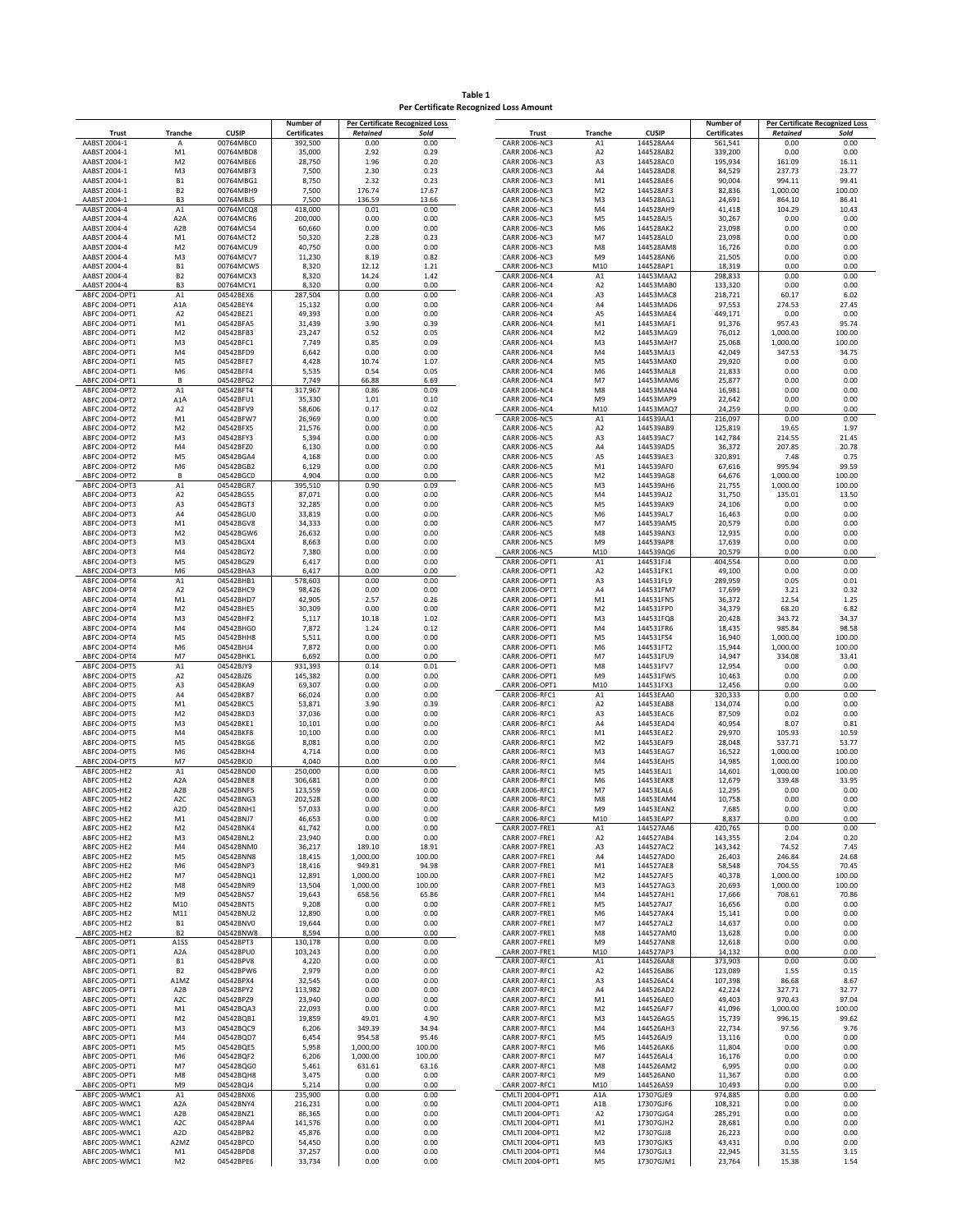| ABFC 2005-WMC1                                 | M <sub>3</sub>                   | 04542BPF3              | 23,160            | 23.61              | 2.36             | CMLTI 2004-OPT1                              | M <sub>6</sub>                       | 17307GJN9              | 17,209            | 37.40         | 3.74         |
|------------------------------------------------|----------------------------------|------------------------|-------------------|--------------------|------------------|----------------------------------------------|--------------------------------------|------------------------|-------------------|---------------|--------------|
| ABFC 2005-WMC1                                 | M <sub>4</sub>                   | 04542BPG1              | 16,111            | 502.39             | 50.24            | CMLTI 2004-OPT1                              | M7                                   | 17307GJP4              | 16,389            | 58.52         | 5.85         |
| ABFC 2005-WMC1                                 | M <sub>5</sub>                   | 04542BPH9              | 16,615            | 1,000.00           | 100.00           | CMLTI 2004-OPT1                              | M8                                   | 17307GJQ2              | 11,472            | 122.28        | 12.23        |
| ABFC 2005-WMC1                                 | M <sub>6</sub>                   | 04542BPJ5              | 14,098            | 1,000.00           | 100.00           | CMLTI 2004-OPT1                              | M9                                   | 17307GJR0              | 16,390            | 195.81        | 19.58        |
| ABFC 2005-WMC1                                 | M7                               | 04542BPK2              | 15,104            | 1,000.00           | 100.00           | CMLTI 2004-OPT1                              | M10                                  | 17307GJS8              | 12,292            | 66.87         | 6.69         |
| ABFC 2005-WMC1                                 | M8                               | 04542BPL0              | 11,580            | 1,000.00           | 100.00           | CMLTI 2004-OPT1                              | M11                                  | 17307GJT6              | 9,014             | 0.00          | 0.00         |
| ABFC 2005-WMC1                                 | M <sub>9</sub>                   | 04542BPM8              | 10,070            | 467.68             | 46.77            | CMLTI 2004-OPT1                              | M12                                  | 17307GJU3              | 9,833             | 0.00          | 0.00         |
| ABFC 2005-WMC1                                 | M10                              | 04542BPN6              | 15,104            | 0.00               | 0.00             | CMLTI 2004-OPT1                              | M13                                  | 17307GJV1              | 8,195             | 0.00          | 0.00         |
| ABFC 2005-WMC1                                 | M11                              | 04542BPP1              | 6,042             | 0.00               | 0.00             | CMLTI 2004-OPT1                              | M14                                  | 17307GJW9              | 16,389            | 0.00          | 0.00         |
| ABFC 2005-WMC1                                 | M12                              | 04542BPQ9              | 9,063             | 0.00               | 0.00             | FFML 2004-FF1                                | A1                                   | 32027NFZ9              | 675,599           | 0.00          | 0.00         |
| ABFC 2005-WMC1                                 | <b>B1</b>                        | 04542BPR7              | 10,573            | 0.00               | 0.00             | FFML 2004-FF1                                | A <sub>2</sub>                       | 32027NGA3              | 451,628           | 0.00          | 0.00         |
| ABFC 2005-WMC1                                 | <b>B2</b>                        | 04542BPS5              | 3,021             | 0.00               | 0.00             | FFML 2004-FF1                                | M1                                   | 32027NGC9              | 73,587            | 4.14          | 0.41         |
| ABFC 2006-OPT2                                 | A1                               | 00075XAA5              | 232,459           | 23.36              | 2.34             | FFML 2004-FF1                                | M <sub>2</sub>                       | 32027NGD7              | 60,207            | 0.25          | 0.02         |
| ABFC 2006-OPT2                                 | A <sub>2</sub>                   | 00075XAB3              | 232,465           | 5.59               | 0.56             | FFML 2004-FF1                                | <b>B1</b>                            | 32027NGE5              | 30,103            | 17.03         | 1.70         |
| ABFC 2006-OPT2                                 | A3A                              | 00075XAC1              | 205,493           | 0.00               | 0.00             | FFML 2004-FF1                                | B <sub>2</sub>                       | 32027NGF2              | 16,724            | 117.51        | 11.75        |
| ABFC 2006-OPT2                                 | A3B                              | 00075XAD9              | 52,911            | 0.00               | 0.00             | FFML 2004-FF1                                | B <sub>3</sub>                       | 32027NGG0              | 15,386            | 0.00          | 0.00         |
| ABFC 2006-OPT2                                 | A3C                              | 00075XAE7              | 96,963            | 18.20              | 1.82             | FFML 2004-FF11                               | 1A1                                  | 32027NMS7              | 477,280           | 0.00          | 0.00         |
| ABFC 2006-OPT2                                 | A3D                              | 00075XAF4              | 45,929            | 258.51             | 25.85            | FFML 2004-FF11                               | 1A2                                  | 32027NMT5              | 119,320           | 0.00          | 0.00         |
| ABFC 2006-OPT2                                 | M <sub>1</sub>                   | 00075XAG2              | 49,466            | 958.82             | 95.88            | FFML 2004-FF11                               | 2A1                                  | 32027NMU2              | 174,000           | 0.00          | 0.00         |
| ABFC 2006-OPT2                                 | M <sub>2</sub>                   | 00075XAH0              | 30,622            | 1,000.00           | 100.00           | FFML 2004-FF11                               | 2A2                                  | 32027NMV0              | 275,000           | 0.00          | 0.00         |
| ABFC 2006-OPT2                                 | M <sub>3</sub>                   | 00075XAJ6              | 21,593            | 1,000.00           | 100.00           | FFML 2004-FF11                               | 2A3                                  | 32027NMW8              | 44,220            | 0.00          | 0.00         |
| ABFC 2006-OPT2                                 | M <sub>4</sub>                   | 00075XAK3              | 19,237            | 645.02             | 64.50            | FFML 2004-FF11                               | M1                                   | 32027NMX6              | 45,409            | 0.00          | 0.00         |
| ABFC 2006-OPT2                                 | M <sub>5</sub>                   | 00075XAL1              | 19,237            | 0.00               | 0.00             | FFML 2004-FF11                               | M <sub>2</sub>                       | 32027NMY4              | 42,021            | 0.00          | 0.00         |
| ABFC 2006-OPT2                                 | M <sub>6</sub>                   | 00075XAM9              | 18,687            | 0.00               | 0.00             | FFML 2004-FF11                               | M3                                   | 32027NMZ1              | 36,599            | 0.00          | 0.00         |
| ABFC 2006-OPT2<br>ABFC 2006-OPT2               | M7<br>M8                         | 00075XAN7<br>00075XAP2 | 17,039<br>10,443  | 0.00<br>0.00       | 0.00<br>0.00     | FFML 2004-FF11<br>FFML 2004-FF11             | M4<br>M <sub>5</sub>                 | 32027NNA5<br>32027NNB3 | 21,688<br>21,010  | 0.00<br>83.93 | 0.00<br>8.39 |
| ABFC 2006-OPT2                                 | M <sub>9</sub>                   | 00075XAQ0              | 8,794             | 0.00               | 0.00             | FFML 2004-FF11                               | M <sub>6</sub>                       | 32027NNC1              | 21,688            | 389.63        | 38.96        |
| ABFC 2006-OPT2                                 | B                                | 00075XAR8              | 10,993            | 0.00               | 0.00             | FFML 2004-FF11                               | M7                                   | 32027NND9              | 13,555            | 422.30        | 42.23        |
| ABFC 2006-OPT3                                 | A1                               | 00075VAA9              | 114,273           | 61.78              | 6.18             | FFML 2004-FF11                               | M8                                   | 32027NNE7              | 13,555            | 339.40        | 33.94        |
| ABFC 2006-OPT3                                 | A2                               | 00075VAB7              | 114,343           | 78.43              | 7.84             | FFML 2004-FF11                               | M9                                   | 32027NNF4              | 13,555            | 39.13         | 3.91         |
| ABFC 2006-OPT3                                 | A3A                              | 00075VAC5              | 236,422           | 0.00               | 0.00             | FFML 2004-FF11                               | M10                                  | 32027NNG2              | 6,778             | 0.00          | 0.00         |
| ABFC 2006-OPT3                                 | A3B                              | 00075VAD3              | 165,145           | 203.00             | 20.30            | FFML 2004-FF11                               | <b>B1</b>                            | 32027NNH0              | 6,778             | 0.00          | 0.00         |
| ABFC 2006-OPT3                                 | A3C                              | 00075VAE1              | 5,469             | 264.49             | 26.45            | FFML 2004-FF11                               | <b>B2</b>                            | 32027NNJ6              | 6,778             | 0.00          | 0.00         |
| ABFC 2006-OPT3                                 | M1                               | 00075VAF8              | 35,032            | 1,000.00           | 100.00           | FFML 2004-FF2                                | A1                                   | 32027NHB0              | 314,835           | 0.00          | 0.00         |
| ABFC 2006-OPT3                                 | M <sub>2</sub>                   | 00075VAG6              | 32,078            | 1,000.00           | 100.00           | FFML 2004-FF2                                | A <sub>2</sub>                       | 32027NHC8              | 125,000           | 0.00          | 0.00         |
| ABFC 2006-OPT3                                 | M <sub>3</sub>                   | 00075VAH4              | 18,572            | 905.72             | 90.57            | FFML 2004-FF2                                | A3                                   | 32027NHD6              | 184,000           | 0.00          | 0.00         |
| ABFC 2006-OPT3                                 | M <sub>4</sub>                   | 00075VAJ0              | 16,039            | 0.00               | 0.00             | FFML 2004-FF2                                | A4                                   | 32027NHE4              | 30,836            | 0.00          | 0.00         |
| ABFC 2006-OPT3                                 | M <sub>5</sub>                   | 00075VAK7              | 15,617            | 0.00               | 0.00             | <b>FFML 2004-FF2</b>                         | A5                                   | 32027NHF1              | 25,000            | 0.00          | 0.00         |
| ABFC 2006-OPT3                                 | M <sub>6</sub>                   | 00075VAL5              | 13,928            | 0.00               | 0.00             | FFML 2004-FF2                                | A6                                   | 32027NHG9              | 50,000            | 0.00          | 0.00         |
| ABFC 2006-OPT3                                 | M7                               | 00075VAM3              | 13,507            | 0.00               | 0.00             | <b>FFML 2004-FF2</b>                         | M1                                   | 32027NHH7              | 26,374            | 10.99         | 1.10         |
| ABFC 2006-OPT3                                 | M8                               | 00075VAN1              | 12,240            | 0.00               | 0.00             | FFML 2004-FF2                                | M <sub>2</sub>                       | 32027NHJ3              | 24,176            | 0.07          | 0.01         |
| ABFC 2006-OPT3                                 | M <sub>9</sub>                   | 00075VAP6              | 10,552            | 0.00               | 0.00             | <b>FFML 2004-FF2</b>                         | M <sub>3</sub>                       | 32027NHK0              | 15,385            | 0.74          | 0.07         |
| ABFC 2006-OPT3                                 | B                                | 00075VAQ4              | 10,130            | 0.00               | 0.00             | FFML 2004-FF2                                | M4                                   | 32027NHL8              | 10,989            | 0.00          | 0.00         |
| ABFC 2007-NC1                                  | A1                               | 00076BAA2              | 157,979           | 0.00               | 0.00             | FFML 2004-FF2                                | M5                                   | 32027NHM6              | 15,385            | 7.72          | 0.77         |
| ABFC 2007-NC1                                  | A <sub>2</sub>                   | 00076BAB0              | 58,332            | 25.25              | 2.52             | FFML 2004-FF2                                | M6                                   | 32027NHN4              | 9,670             | 38.96         | 3.90         |
| ABFC 2007-NC1                                  | M1                               | 00076BAE4              | 15,189            | 468.18             | 46.82            | FFML 2004-FF2                                | M7                                   | 32027NHP9              | 12,308            | 171.75        | 17.18        |
| ABFC 2007-NC1<br>ABFC 2007-NC1                 | M <sub>2</sub><br>M <sub>3</sub> | 00076BAF1<br>00076BAG9 | 14,354<br>8,679   | 999.97<br>1,000.00 | 100.00<br>100.00 | FFML 2004-FF2<br>FFML 2004-FF2               | M8<br>M9                             | 32027NHQ7<br>32027NHR5 | 9,670<br>8,791    | 53.67<br>0.00 | 5.37<br>0.00 |
| ABFC 2007-NC1                                  | M <sub>4</sub>                   | 00076BAH7              | 7,844             | 1,000.00           | 100.00           | FFML 2004-FF2                                | B                                    | 32027NHS3              | 10,549            | 0.00          | 0.00         |
| ABFC 2007-NC1                                  | M <sub>5</sub>                   | 00076BAJ3              | 8,179             | 381.77             | 38.18            | <b>FFML 2004-FF5</b>                         | A1                                   | 32027NJT9              | 625,700           | 0.73          | 0.07         |
| ABFC 2007-NC1                                  | M <sub>6</sub>                   | 00076BAK0              | 7,511             | 0.00               | 0.00             | <b>FFML 2004-FF5</b>                         | A <sub>2</sub>                       | 32027NJU6              | 50,000            | 0.47          | 0.05         |
| ABFC 2007-NC1                                  | M7                               | 00076BAL8              | 7,677             | 0.00               | 0.00             | <b>FFML 2004-FF5</b>                         | M1                                   | 32027NJV4              | 44,000            | 0.63          | 0.06         |
| ABFC 2007-NC1                                  | M8                               | 00076BAM6              | 4,674             | 0.00               | 0.00             | <b>FFML 2004-FF5</b>                         | M <sub>2</sub>                       | 32027NJW2              | 24,750            | 0.53          | 0.05         |
| ABFC 2007-NC1                                  | M <sub>9</sub>                   | 00076BAN4              | 4,673             | 0.00               | 0.00             | <b>FFML 2004-FF5</b>                         | M3                                   | 32027NJX0              | 11,000            | 0.00          | 0.00         |
| ABSHE 2004-HE2                                 | A1                               | 04541GHS4              | 285,000           | 0.00               | 0.00             | <b>FFML 2004-FF5</b>                         | MA                                   | 32027NJY8              | 11,000            | 0.00          | 0.00         |
| ABSHE 2004-HE2                                 | A <sub>2</sub>                   | 04541GHT2              | 238,500           | 0.00               | 0.00             | <b>FFML 2004-FF5</b>                         | M <sub>5</sub>                       | 32027NJZ5              | 11,000            | 0.89          | 0.09         |
| ABSHE 2004-HE2                                 | A <sub>2</sub> A                 | 04541GHU9              | 26,500            | 0.00               | 0.00             | <b>FFML 2004-FF5</b>                         | M6                                   | 32027NKA8              | 7,150             | 14.82         | 1.48         |
| ABSHE 2004-HE2                                 | A3                               | 04541GHV7              | 174,200           | 0.00               | 0.00             | <b>FFML 2004-FF5</b>                         | M <sub>7</sub>                       | 32027NKB6              | 7,700             | 342.65        | 34.27        |
| <b>ABSHE 2004-HE2</b>                          | M1                               | 04541GHW5              | 56,250            | 1.44               | 0.14             | FFML 2004-FF5                                | M8                                   | 32027NKC4              | 7,150             | 337.59        | 33.76        |
| <b>ABSHE 2004-HE2</b>                          | M <sub>2</sub>                   | 04541GHX3              | 47,250            | 2.35               | 0.23             | <b>FFML 2004-FF5</b>                         | M9                                   | 32027NKD2              | 5,500             | 0.00          | 0.00         |
| ABSHE 2004-HE2                                 | M <sub>3</sub>                   | 04541GHY1              | 13,500            | 0.00               | 0.00             | <b>FFML 2004-FF5</b>                         | В                                    | 32027NKE0              | 5,500             | 0.00          | 0.00         |
| ABSHE 2004-HE2                                 | M <sub>4</sub>                   | 04541GHZ8              | 13,500            | 0.00               | 0.00             | <b>FFML 2004-FF5</b>                         | A3A                                  | 32027NKS9              | 87,000            | 0.00          | 0.00         |
| ABSHE 2004-HE2<br>ABSHE 2004-HE2               | M5A<br>M <sub>6</sub>            | 04541GJA1<br>04541GJB9 | 7,100             | 0.00<br>0.00       | 0.00<br>0.00     | <b>FFML 2004-FF5</b><br><b>FFML 2004-FF5</b> | A3B<br>A <sub>3</sub> C              | 32027NKT7<br>32027NKU4 | 160,300<br>31,800 | 0.00<br>4.63  | 0.00<br>0.46 |
| <b>ABSHE 2004-HE2</b>                          | M5B                              | 04541GJG8              | 11,231            | 0.00               | 0.00             | <b>FFML 2004-FF6</b>                         | A <sub>2</sub> A                     | 32027NKG5              | 174,619           | 0.00          | 0.00         |
| ABSHE 2004-HE3                                 | A1                               | 04541GJM5              | 4,150<br>213,300  | 0.00               | 0.00             | <b>FFML 2004-FF6</b>                         | A <sub>2</sub> B                     | 32027NKH3              | 178,000           | 0.00          | 0.00         |
| ABSHE 2004-HE3                                 | A <sub>1</sub> A                 | 04541GJN3              | 23,700            | 0.00               | 0.00             | <b>FFML 2004-FF6</b>                         | M1                                   | 32027NKJ9              | 57,427            | 0.00          | 0.00         |
| ABSHE 2004-HE3                                 | A <sub>2</sub>                   | 04541GJP8              | 198,000           | 0.00               | 0.00             | <b>FFML 2004-FF6</b>                         | M <sub>2</sub>                       | 32027NKK6              | 47,856            | 3.54          | 0.35         |
| <b>ABSHE 2004-HE3</b>                          | A <sub>2</sub> A                 | 04541GJQ6              | 22,000            | 0.00               | 0.00             | <b>FFML 2004-FF6</b>                         | M <sub>3</sub>                       | 32027NKL4              | 13,293            | 20.03         | 2.00         |
| ABSHE 2004-HE3                                 | A <sub>3</sub>                   | 04541GJR4              | 104,250           | 0.00               | 0.00             | <b>FFML 2004-FF6</b>                         | <b>B1</b>                            | 32027NKM2              | 13,294            | 212.53        | 21.25        |
| ABSHE 2004-HE3                                 | A3A                              | 04541GJS2              | 41,350            | 0.00               | 0.00             | FFML 2004-FF6                                | <b>B2</b>                            | 32027NKN0              | 11,166            | 211.81        | 21.18        |
| ABSHE 2004-HE3                                 | M <sub>1</sub>                   | 04541GJT0              | 50,100            | 0.44               | 0.04             | <b>FFML 2004-FF6</b>                         | B <sub>3</sub>                       | 32027NKP5              | 12.762            | 44.46         | 4.45         |
| <b>ABSHE 2004-HE3</b>                          | M <sub>2</sub>                   | 04541GIU7              | 40,300            | 0.49               | 0.05             | <b>FFML 2004-FF6</b>                         | <b>B4</b>                            | 32027NKQ3              | 10,635            | 0.00          | 0.00         |
| ABSHE 2004-HE3                                 | M3                               | 04541GJV5              | 10,900            | 2.49               | 0.25             | FFML 2004-FF6                                | A1                                   | 32027NKR1              | 530,060           | 0.00          | 0.00         |
| <b>ABSHE 2004-HE3</b>                          | M4                               | 04541GJW3              | 9,450             | 4.83               | 0.48             | <b>FFML 2004-FF7</b>                         | A1                                   | 32027NKV2              | 804,107           | 0.00          | 0.00         |
| ABSHE 2004-HE3                                 | M5                               | 04541GJX1              | 10,550            | 19.65              | 1.97             | <b>FFML 2004-FF7</b>                         | A <sub>2</sub>                       | 32027NKW0              | 184,625           | 0.00          | 0.00         |
| ABSHE 2004-HE3                                 | M <sub>6</sub>                   | 04541GJY9              | 7,910             | 13.63              | 1.36             | FFML 2004-FF7                                | A3                                   | 32027NKX8              | 189,661           | 0.00          | 0.00         |
| ABSHE 2004-HE3                                 | M7                               | 04541GJZ6              | 7,911             | 0.00               | 0.00             | <b>FFML 2004-FF7</b>                         | A4                                   | 32027NKY6              | 82,798            | 0.00          | 0.00         |
| ABSHE 2005-HE3<br>ABSHE 2005-HE3               | A1<br>A <sub>2</sub> A           | 04541GQN5<br>04541GQP0 | 266,900<br>19,600 | 0.00<br>0.00       | 0.00<br>0.00     | FFML 2004-FF7<br>FFML 2004-FF7               | A5<br>M1                             | 32027NKZ3<br>32027NLA7 | 102,642<br>74,249 | 0.00<br>0.00  | 0.00<br>0.00 |
| <b>ABSHE 2005-HE3</b>                          | A <sub>2</sub> B                 | 04541GQQ8              | 10,000            | 0.00               | 0.00             | FFML 2004-FF7                                | M <sub>2</sub>                       | 32027NLB5              | 35,170            | 0.61          | 0.06         |
| ABSHE 2005-HE3                                 | A3                               | 04541GQR6              | 146,400           | 0.00               | 0.00             | FFML 2004-FF7                                | M3                                   | 32027NLC3              | 15,631            | 0.00          | 0.00         |
| ABSHE 2005-HE3                                 | A4                               | 04541GQS4              | 145,900           | 0.00               | 0.00             | FFML 2004-FF7                                | M4                                   | 32027NLD1              | 15,631            | 1.76          | 0.18         |
| ABSHE 2005-HE3                                 | A5                               | 04541GQT2              | 31,247            | 0.00               | 0.00             | FFML 2004-FF7                                | M5                                   | 32027NLE9              | 11,723            | 0.00          | 0.00         |
| ABSHE 2005-HE3                                 | M1                               | 04541GQU9              | 30,571            | 0.00               | 0.00             | FFML 2004-FF7                                | M6                                   | 32027NLF6              | 7,816             | 6.80          | 0.68         |
| ABSHE 2005-HE3                                 | M <sub>2</sub>                   | 04541GQV7              | 24,300            | 0.00               | 0.00             | FFML 2004-FF7                                | M7                                   | 32027NLG4              | 6,253             | 6.60          | 0.66         |
| <b>ABSHE 2005-HE3</b>                          | M3                               | 04541GQW5              | 14,894            | 0.00               | 0.00             | <b>FFML 2004-FF7</b>                         | M8                                   | 32027NLH2              | 9,379             | 24.63         | 2.46         |
| ABSHE 2005-HE3                                 | M <sub>4</sub>                   | 04541GQX3              | 14,110            | 0.00               | 0.00             | FFML 2004-FF7                                | M9                                   | 32027NLJ8              | 7,816             | 3.50          | 0.35         |
| ABSHE 2005-HE3                                 | M <sub>5</sub>                   | 04541GQY1              | 12,150            | 12.65              | 1.26             | <b>FFML 2004-FF7</b>                         | В                                    | 32027NLK5              | 11,723            | 240.98        | 24.10        |
| ABSHE 2005-HE3                                 | M <sub>6</sub>                   | 04541GQZ8              | 12,150            | 146.71             | 14.67            | <b>FFML 2004-FF8</b>                         | A1                                   | 32027NNL1              | 648,285           | 0.00          | 0.00         |
| ABSHE 2005-HE3                                 | M7<br>M8                         | 04541GRA2              | 10,974            | 959.85             | 95.99<br>100.00  | <b>FFML 2004-FF8</b>                         | A <sub>2</sub> A<br>A <sub>2</sub> B | 32027NNM9              | 204,581           | 0.00          | 0.00<br>0.00 |
| ABSHE 2005-HE3<br>ABSHE 2005-HE3               | M9                               | 04541GRB0<br>04541GRC8 | 9,015<br>7,055    | 1,000.00<br>455.86 | 45.59            | <b>FFML 2004-FF8</b><br><b>FFML 2004-FF8</b> | A <sub>2</sub> C                     | 32027NNN7<br>32027NNP2 | 80,986<br>82,494  | 0.00<br>0.00  | 0.00         |
| ABSHE 2005-HE3                                 | M10                              | 04541GRD6              | 5,487             | 0.00               | 0.00             | <b>FFML 2004-FF8</b>                         | M1                                   | 32027NNQ0              | 39,759            | 0.00          | 0.00         |
| ABSHE 2005-HE3                                 | M11                              | 04541GRE4              | 7,839             | 0.00               | 0.00             | <b>FFML 2004-FF8</b>                         | M <sub>2</sub>                       | 32027NNR8              | 33,547            | 0.00          | 0.00         |
| <b>ABSHE 2005-HE5</b>                          | A1                               | 04541GSD5              | 417,810           | 0.00               | 0.00             | <b>FFML 2004-FF8</b>                         | M3                                   | 32027NNS6              | 60,260            | 5.55          | 0.56         |
| <b>ABSHE 2005-HE5</b>                          | A <sub>1</sub> A                 | 04541GSE3              | 46,420            | 0.00               | 0.00             | <b>FFML 2004-FF8</b>                         | M4                                   | 32027NNT4              | 18,016            | 157.43        | 15.74        |
| <b>ABSHE 2005-HE5</b>                          | A <sub>2</sub>                   | 04541GSF0              | 304,100           | 0.00               | 0.00             | <b>FFML 2004-FF8</b>                         | <b>B1</b>                            | 32027NNU1              | 14,910            | 258.55        | 25.86        |
| <b>ABSHE 2005-HE5</b>                          | A <sub>2</sub> A                 | 04541GSG8              | 76,022            | 0.00               | 0.00             | <b>FFML 2004-FF8</b>                         | <b>B2</b>                            | 32027NNV9              | 11,182            | 250.59        | 25.06        |
| <b>ABSHE 2005-HE5</b>                          | M1                               | 04541GSH6              | 38,796            | 0.00               | 0.00             | <b>FFML 2004-FF8</b>                         | B <sub>3</sub>                       | 32027NNW7              | 6,834             | 41.96         | 4.20         |
| <b>ABSHE 2005-HE5</b>                          | M <sub>2</sub>                   | 04541GSJ2              | 35,024            | 0.00               | 0.00             | <b>FFML 2004-FF8</b>                         | <b>B4</b>                            | 32027NNX5              | 12,425            | 0.00          | 0.00         |
| <b>ABSHE 2005-HE5</b>                          | M3                               | 04541GSK9              | 21,015            | 0.00               | 0.00             | <b>FFML 2004-FFH2</b>                        | A1                                   | 32027NHU8              | 750,000           | 0.00          | 0.00         |
| <b>ABSHE 2005-HE5</b>                          | M4                               | 04541GSL7              | 19,398            | 3.24               | 0.32             | <b>FFML 2004-FFH2</b>                        | A2                                   | 32027NHV6              | 64,798            | 0.00          | 0.00         |
| <b>ABSHE 2005-HE5</b>                          | M5                               | 04541GSM5              | 16,704            | 84.41              | 8.44             | <b>FFML 2004-FFH2</b>                        | A3                                   | 32027NHW4              | 91,828            | 0.00          | 0.00         |
| ABSHE 2005-HE5                                 | M <sub>6</sub>                   | 04541GSN3              | 17,782            | 939.03             | 93.90            | FFML 2004-FFH2                               | A4                                   | 32027NHX2              | 13,774            | 0.00          | 0.00         |
| <b>ABSHE 2005-HE5</b>                          | M7                               | 04541GSP8              | 14,549            | 1,000.00           | 100.00           | FFML 2004-FFH2                               | M1                                   | 32027NHY0              | 42,600            | 0.00          | 0.00<br>0.60 |
| <b>ABSHE 2005-HE5</b><br><b>ABSHE 2005-HE5</b> | M8<br>M9                         | 04541GSQ6<br>04541GSR4 | 13,471<br>10,777  | 1,000.00<br>455.02 | 100.00<br>45.50  | FFML 2004-FFH2<br>FFML 2004-FFH2             | M <sub>2</sub><br>M3                 | 32027NHZ7<br>32027NJA0 | 42,000<br>25,200  | 5.96<br>24.22 | 2.42         |
| <b>ABSHE 2005-HE5</b>                          | M10                              | 04541GSS2              | 7,005             | 0.00               | 0.00             | <b>FFML 2004-FFH2</b>                        | M4                                   | 32027NJB8              | 24,000            | 159.50        | 15.95        |
| <b>ABSHE 2005-HE5</b>                          | M11                              | 04541GST0              | 10,777            | 0.00               | 0.00             | <b>FFML 2004-FFH2</b>                        | M5                                   | 32027NJC6              | 21,600            | 335.23        | 33.52        |
| <b>ABSHE 2005-HE5</b>                          | M12                              | 04541GSU7              | 11,851            | 0.00               | 0.00             | <b>FFML 2004-FFH2</b>                        | M6                                   | 32027NJD4              | 21,600            | 344.32        | 34.43        |
| ABSHE 2005-HE6                                 | M10                              | 04541GSY9              | 18,760            | 97.69              | 9.77             | <b>FFML 2004-FFH2</b>                        | M7                                   | 32027NJE2              | 19,200            | 342.85        | 34.29        |
| <b>ABSHE 2005-HE6</b>                          | M11                              | 04541GSZ6              | 15,008            | 0.00               | 0.00             | <b>FFML 2004-FFH2</b>                        | M8                                   | 32027NJF9              | 18,600            | 326.62        | 32.66        |
| ABSHE 2005-HE6                                 | A1                               | 04541GTD4              | 371,907           | 0.00               | 0.00             | <b>FFML 2004-FFH2</b>                        | M9                                   | 32027NJG7              | 16,800            | 0.73          | 0.07         |
| ABSHE 2005-HE6                                 | A <sub>1</sub> A                 | 04541GTE2              | 92,977            | 0.00               | 0.00             | <b>FFML 2004-FFH2</b>                        | <b>B1</b>                            | 32027NJH5              | 19,200            | 0.00          | 0.00         |
| ABSHE 2005-HE6                                 | A <sub>2</sub> A                 | 04541GTF9              | 343,417           | 0.00               | 0.00             | <b>FFML 2004-FFH2</b>                        | B <sub>2</sub>                       | 32027NJJ1              | 13,800            | 0.00          | 0.00         |
| <b>ABSHE 2005-HE6</b>                          | A2B                              | 04541GTG7              | 306.128           | 0.00               | 0.00             | <b>FFML 2005-FF6</b>                         | A <sub>1</sub> A                     | 32027NSE2              | 452.428           | 0.00          | 0.00         |

| 3PG1             |                   | 502.39       | 50.24        | <b>CMLTI 2004-OPT1</b>         | M7                               | 17307GJP4              | 16,389            | 58.52        | 5.85         |  |
|------------------|-------------------|--------------|--------------|--------------------------------|----------------------------------|------------------------|-------------------|--------------|--------------|--|
|                  | 16,111            |              |              |                                |                                  |                        |                   |              |              |  |
| 3PH9             | 16,615            | 1,000.00     | 100.00       | CMLTI 2004-OPT1                | M8                               | 17307GJQ2              | 11,472            | 122.28       | 12.23        |  |
| 3PJ5             | 14,098            | 1,000.00     | 100.00       | CMLTI 2004-OPT1                | M9                               | 17307GJR0              | 16,390            | 195.81       | 19.58        |  |
| 3PK2             | 15,104            | 1,000.00     | 100.00       | CMLTI 2004-OPT1                | M10                              | 17307GJS8              | 12,292            | 66.87        | 6.69         |  |
| 3PLO             | 11,580            | 1,000.00     | 100.00       | CMLTI 2004-OPT1                | M11                              | 17307GJT6              | 9,014             | 0.00         | 0.00         |  |
| 3PM8             | 10,070            | 467.68       | 46.77        | CMLTI 2004-OPT1                | M12                              | 17307GJU3              | 9,833             | 0.00         | 0.00         |  |
| 3PN6             | 15,104            | 0.00         | 0.00         | CMLTI 2004-OPT1                | M13                              | 17307GJV1              | 8,195             | 0.00         | 0.00         |  |
| 3PP1             | 6,042             | 0.00         | 0.00         | CMLTI 2004-OPT1                | M14                              | 17307GJW9              | 16,389            | 0.00         | 0.00         |  |
| 3PQ9             | 9,063             | 0.00         | 0.00         | FFML 2004-FF1                  | A1                               | 32027NFZ9              | 675,599           | 0.00         | 0.00         |  |
| 3PR7             | 10,573            | 0.00         | 0.00         | FFML 2004-FF1                  | A <sub>2</sub>                   | 32027NGA3              | 451,628           | 0.00         | 0.00         |  |
| 3PS5             | 3,021             | 0.00         | 0.00         | <b>FFML 2004-FF1</b>           | M1                               | 32027NGC9              | 73,587            | 4.14         | 0.41         |  |
| <b>GAA5</b>      | 232,459           | 23.36        | 2.34         | <b>FFML 2004-FF1</b>           | M <sub>2</sub>                   | 32027NGD7              | 60,207            | 0.25         | 0.02         |  |
| <b>KAB3</b>      | 232,465           | 5.59         | 0.56         | FFML 2004-FF1                  | <b>B1</b>                        | 32027NGE5              | 30,103            | 17.03        | 1.70         |  |
| KAC1             | 205,493           | 0.00         | 0.00         | <b>FFML 2004-FF1</b>           | <b>B2</b>                        | 32027NGF2              | 16,724            | 117.51       | 11.75        |  |
| KAD9             | 52,911            | 0.00         | 0.00         | FFML 2004-FF1                  | B <sub>3</sub>                   | 32027NGG0              | 15,386            | 0.00         | 0.00         |  |
| (AE7             | 96,963            | 18.20        | 1.82         | FFML 2004-FF11                 | 1A1                              | 32027NMS7              | 477,280           | 0.00         | 0.00         |  |
| <b>KAF4</b>      |                   | 258.51       | 25.85        | FFML 2004-FF11                 | 1A2                              | 32027NMT5              |                   | 0.00         | 0.00         |  |
|                  | 45,929            |              |              |                                |                                  |                        | 119,320           |              |              |  |
| KAG2             | 49,466            | 958.82       | 95.88        | FFML 2004-FF11                 | 2A1                              | 32027NMU2              | 174,000           | 0.00         | 0.00         |  |
| (AHO             | 30,622            | 1,000.00     | 100.00       | FFML 2004-FF11                 | 2A2                              | 32027NMV0              | 275,000           | 0.00         | 0.00         |  |
| GLA)             | 21,593            | 1,000.00     | 100.00       | FFML 2004-FF11                 | 2A3                              | 32027NMW8              | 44,220            | 0.00         | 0.00         |  |
| KAK3             | 19,237            | 645.02       | 64.50        | FFML 2004-FF11                 | M <sub>1</sub>                   | 32027NMX6              | 45,409            | 0.00         | 0.00         |  |
| <b>KAL1</b>      | 19,237            | 0.00         | 0.00         | FFML 2004-FF11                 | M <sub>2</sub>                   | 32027NMY4              | 42,021            | 0.00         | 0.00         |  |
| <b>KAM9</b>      | 18,687            | 0.00         | 0.00         | FFML 2004-FF11                 | M <sub>3</sub>                   | 32027NMZ1              | 36,599            | 0.00         | 0.00         |  |
| <b>KAN7</b>      | 17,039            | 0.00         | 0.00         | FFML 2004-FF11                 | M <sub>4</sub>                   | 32027NNA5              | 21,688            | 0.00         | 0.00         |  |
| KAP2             | 10,443            | 0.00         | 0.00         | <b>FFML 2004-FF11</b>          | M <sub>5</sub>                   | 32027NNB3              | 21,010            | 83.93        | 8.39         |  |
| KAQ0             | 8,794             | 0.00         | 0.00         | FFML 2004-FF11                 | M <sub>6</sub>                   | 32027NNC1              | 21,688            | 389.63       | 38.96        |  |
| KAR8             | 10,993            | 0.00         | 0.00         | FFML 2004-FF11                 | M7                               | 32027NND9              | 13,555            | 422.30       | 42.23        |  |
| /AA9             | 114,273           | 61.78        | 6.18         | FFML 2004-FF11                 | M <sub>8</sub>                   | 32027NNE7              | 13,555            | 339.40       | 33.94        |  |
| /AB7             | 114,343           | 78.43        | 7.84         | FFML 2004-FF11                 | M <sub>9</sub>                   | 32027NNF4              | 13,555            | 39.13        | 3.91         |  |
| /AC5             | 236,422           | 0.00         | 0.00         | FFML 2004-FF11                 | M10                              | 32027NNG2              | 6,778             | 0.00         | 0.00         |  |
| /AD3             | 165,145           | 203.00       | 20.30        | FFML 2004-FF11                 | <b>B1</b>                        | 32027NNH0              | 6,778             | 0.00         | 0.00         |  |
| /AE1             | 5,469             | 264.49       | 26.45        | FFML 2004-FF11                 | <b>B2</b>                        | 32027NNJ6              | 6,778             | 0.00         | 0.00         |  |
| /AF8             | 35,032            | 1.000.00     | 100.00       | FFML 2004-FF2                  | A1                               | 32027NHB0              | 314,835           | 0.00         | 0.00         |  |
| /AG6             | 32,078            | 1,000.00     | 100.00       | <b>FFML 2004-FF2</b>           | A <sub>2</sub>                   | 32027NHC8              | 125,000           | 0.00         | 0.00         |  |
| /AH4             | 18,572            | 905.72       | 90.57        | FFML 2004-FF2                  | A3                               | 32027NHD6              | 184,000           | 0.00         | 0.00         |  |
| /AJO             | 16,039            | 0.00         | 0.00         | FFML 2004-FF2                  | A4                               | 32027NHE4              | 30,836            | 0.00         | 0.00         |  |
| /AK7             | 15,617            | 0.00         | 0.00         | <b>FFML 2004-FF2</b>           | A5                               | 32027NHF1              | 25,000            | 0.00         | 0.00         |  |
| /AL5             |                   | 0.00         | 0.00         | <b>FFML 2004-FF2</b>           | A6                               | 32027NHG9              | 50,000            | 0.00         | 0.00         |  |
|                  | 13,928            |              |              |                                |                                  |                        |                   |              |              |  |
| /AM3             | 13,507            | 0.00         | 0.00         | FFML 2004-FF2                  | M1                               | 32027NHH7              | 26,374            | 10.99        | 1.10         |  |
| /AN1             | 12,240            | 0.00         | 0.00         | FFML 2004-FF2                  | M <sub>2</sub>                   | 32027NHJ3              | 24,176            | 0.07         | 0.01         |  |
| /AP6             | 10,552            | 0.00         | 0.00         | FFML 2004-FF2                  | M3                               | 32027NHK0              | 15,385            | 0.74         | 0.07         |  |
| /AQ4             | 10,130            | 0.00         | 0.00         | <b>FFML 2004-FF2</b>           | M <sub>4</sub>                   | 32027NHL8              | 10,989            | 0.00         | 0.00         |  |
| 3AA2             | 157,979           | 0.00         | 0.00         | FFML 2004-FF2                  | M <sub>5</sub>                   | 32027NHM6              | 15,385            | 7.72         | 0.77         |  |
| 3ABO             | 58,332            | 25.25        | 2.52         | FFML 2004-FF2                  | M6                               | 32027NHN4              | 9,670             | 38.96        | 3.90         |  |
| 3AE4             | 15,189            | 468.18       | 46.82        | <b>FFML 2004-FF2</b>           | M7                               | 32027NHP9              | 12,308            | 171.75       | 17.18        |  |
| 3AF1             | 14,354            | 999.97       | 100.00       | <b>FFML 2004-FF2</b>           | M8                               | 32027NHQ7              | 9,670             | 53.67        | 5.37         |  |
| 3AG9             | 8,679             | 1,000.00     | 100.00       | <b>FFML 2004-FF2</b>           | M <sub>9</sub>                   | 32027NHR5              | 8,791             | 0.00         | 0.00         |  |
| 3AH7             | 7,844             | 1,000.00     | 100.00       | <b>FFML 2004-FF2</b>           | B                                | 32027NHS3              | 10,549            | 0.00         | 0.00         |  |
| BAJ3             | 8,179             | 381.77       | 38.18        | <b>FFML 2004-FF5</b>           | A1                               | 32027NJT9              | 625,700           | 0.73         | 0.07         |  |
| <b>BAKO</b>      | 7,511             | 0.00         | 0.00         | <b>FFML 2004-FF5</b>           | A <sub>2</sub>                   | 32027NJU6              | 50,000            | 0.47         | 0.05         |  |
| 3AL8             | 7,677             | 0.00         | 0.00         | <b>FFML 2004-FF5</b>           | M <sub>1</sub>                   | 32027NJV4              | 44,000            | 0.63         | 0.06         |  |
| 3AM6             | 4,674             | 0.00         | 0.00         | <b>FFML 2004-FF5</b>           | M <sub>2</sub>                   | 32027NJW2              | 24,750            | 0.53         | 0.05         |  |
| 3AN4             | 4,673             | 0.00         | 0.00         | <b>FFML 2004-FF5</b>           | M3                               | 32027NJX0              | 11,000            | 0.00         | 0.00         |  |
| GHS4             | 285,000           | 0.00         | 0.00         | <b>FFML 2004-FF5</b>           | M4                               | 32027NJY8              | 11,000            | 0.00         | 0.00         |  |
| GHT <sub>2</sub> | 238,500           | 0.00         | 0.00         | <b>FFML 2004-FF5</b>           | M <sub>5</sub>                   | 32027NJZ5              | 11,000            | 0.89         | 0.09         |  |
| <b>GHU9</b>      | 26,500            | 0.00         | 0.00         | <b>FFML 2004-FF5</b>           | M <sub>6</sub>                   | 32027NKA8              | 7,150             | 14.82        | 1.48         |  |
| GHV7             | 174,200           | 0.00         | 0.00         | <b>FFML 2004-FF5</b>           | M7                               | 32027NKB6              | 7,700             | 342.65       | 34.27        |  |
|                  |                   | 1.44         | 0.14         | <b>FFML 2004-FF5</b>           | M8                               | 32027NKC4              | 7,150             | 337.59       | 33.76        |  |
| <b>GHW5</b>      | 56,250            |              |              |                                |                                  |                        |                   |              |              |  |
| GXHG             | 47,250            | 2.35         | 0.23         | <b>FFML 2004-FF5</b>           | M <sub>9</sub>                   | 32027NKD2              | 5,500             | 0.00         | 0.00         |  |
| GHY1             | 13,500            | 0.00         | 0.00         | <b>FFML 2004-FF5</b>           | В                                | 32027NKE0              | 5,500             | 0.00         | 0.00         |  |
| GHZ8             | 13,500            | 0.00         | 0.00         | <b>FFML 2004-FF5</b>           | A <sub>3</sub> A                 | 32027NKS9              | 87,000            | 0.00         | 0.00         |  |
| 3JA1             | 7,100             | 0.00         | 0.00         | <b>FFML 2004-FF5</b>           | A3B                              | 32027NKT7              | 160,300           | 0.00         | 0.00         |  |
| GJB9             | 11,231            | 0.00         | 0.00         | <b>FFML 2004-FF5</b>           | A3C                              | 32027NKU4              | 31,800            | 4.63         | 0.46         |  |
| 3JG8             | 4,150             | 0.00         | 0.00         | <b>FFML 2004-FF6</b>           | A <sub>2</sub> A                 | 32027NKG5              | 174,619           | 0.00         | 0.00         |  |
| GJM5             | 213,300           | 0.00         | 0.00         | <b>FFML 2004-FF6</b>           | A <sub>2</sub> B                 | 32027NKH3              | 178,000           | 0.00         | 0.00         |  |
| GJN3             | 23,700            | 0.00         | 0.00         | <b>FFML 2004-FF6</b>           | M1                               | 32027NKJ9              | 57,427            | 0.00         | 0.00         |  |
| GJP8             | 198,000           | 0.00         | 0.00         | <b>FFML 2004-FF6</b>           | M <sub>2</sub>                   | 32027NKK6              | 47,856            | 3.54         | 0.35         |  |
| 3JQ6             | 22,000            | 0.00         | 0.00         | <b>FFML 2004-FF6</b>           | M <sub>3</sub>                   | 32027NKL4              | 13,293            | 20.03        | 2.00         |  |
| GJR4             | 104,250           | 0.00         | 0.00         | FFML 2004-FF6                  | <b>B1</b>                        | 32027NKM2              | 13,294            | 212.53       | 21.25        |  |
| 3JS2             | 41,350            | 0.00         | 0.00         | <b>FFML 2004-FF6</b>           | B <sub>2</sub>                   | 32027NKN0              | 11,166            | 211.81       | 21.18        |  |
| <b>GITO</b>      | 50,100            | 0.44         | 0.04         | <b>FFML 2004-FF6</b>           | B <sub>3</sub>                   | 32027NKP5              | 12,762            | 44.46        | 4.45         |  |
| 3JU7             | 40,300            | 0.49         | 0.05         | FFML 2004-FF6                  | <b>B4</b>                        | 32027NKQ3              | 10,635            | 0.00         | 0.00         |  |
| <b>GJV5</b>      | 10,900            | 2.49         | 0.25         | FFML 2004-FF6                  | A1                               | 32027NKR1              | 530,060           | 0.00         | 0.00         |  |
| 3JW3             | 9,450             | 4.83         | 0.48         | FFML 2004-FF7                  | A1                               | 32027NKV2              | 804,107           | 0.00         | 0.00         |  |
| GJX1             | 10,550            | 19.65        | 1.97         | <b>FFML 2004-FF7</b>           | A2                               | 32027NKW0              | 184,625           | 0.00         | 0.00         |  |
| 3JY9             | 7,910             | 13.63        | 1.36         | FFML 2004-FF7                  | A3                               | 32027NKX8              | 189,661           | 0.00         | 0.00         |  |
| GJZ6             | 7,911             | 0.00         | 0.00         | FFML 2004-FF7                  | A4                               | 32027NKY6              | 82,798            | 0.00         | 0.00         |  |
|                  |                   |              |              |                                |                                  |                        |                   |              |              |  |
| GQN5<br>GQPO     | 266,900<br>19,600 | 0.00<br>0.00 | 0.00<br>0.00 | FFML 2004-FF7<br>FFML 2004-FF7 | A5<br>M1                         | 32027NKZ3<br>32027NLA7 | 102,642<br>74,249 | 0.00<br>0.00 | 0.00<br>0.00 |  |
| 3QQ8             | 10,000            | 0.00         | 0.00         | <b>FFML 2004-FF7</b>           | M <sub>2</sub>                   | 32027NLB5              | 35,170            | 0.61         | 0.06         |  |
|                  |                   |              |              |                                |                                  |                        |                   |              |              |  |
| GQR6             | 146,400           | 0.00         | 0.00         | FFML 2004-FF7                  | M <sub>3</sub><br>M <sub>4</sub> | 32027NLC3              | 15,631            | 0.00         | 0.00         |  |
| GQS4             | 145,900           | 0.00         | 0.00         | FFML 2004-FF7<br>FFMI 2004-FF7 |                                  | 32027NLD1              | 15,631            | 1.76         | 0.18         |  |
| GQT2             | 31,247            | 0.00         | 0.00         |                                | M <sub>5</sub>                   | 32027NLE9              | 11,723            | 0.00         | 0.00         |  |
| 3QU9             | 30,571            | 0.00         | 0.00         | <b>FFML 2004-FF7</b>           | M <sub>6</sub>                   | 32027NLF6              | 7,816             | 6.80         | 0.68         |  |
| GQV7             | 24,300            | 0.00         | 0.00         | FFML 2004-FF7                  | M7                               | 32027NLG4              | 6,253             | 6.60         | 0.66         |  |
| GQW5             | 14,894            | 0.00         | 0.00         | FFML 2004-FF7                  | M8                               | 32027NLH2              | 9,379             | 24.63        | 2.46         |  |
| GXQ              | 14,110            | 0.00         | 0.00         | <b>FFML 2004-FF7</b>           | M <sub>9</sub>                   | 32027NLJ8              | 7,816             | 3.50         | 0.35         |  |
| GQY1             | 12,150            | 12.65        | 1.26         | <b>FFML 2004-FF7</b>           | B                                | 32027NLK5              | 11,723            | 240.98       | 24.10        |  |
| GQZ8             | 12,150            | 146.71       | 14.67        | <b>FFML 2004-FF8</b>           | A1                               | 32027NNL1              | 648,285           | 0.00         | 0.00         |  |
| GRA2             | 10,974            | 959.85       | 95.99        | <b>FFML 2004-FF8</b>           | A <sub>2</sub> A                 | 32027NNM9              | 204,581           | 0.00         | 0.00         |  |
| GRBO             | 9,015             | 1,000.00     | 100.00       | <b>FFML 2004-FF8</b>           | A <sub>2</sub> B                 | 32027NNN7              | 80,986            | 0.00         | 0.00         |  |
| GRC8             | 7,055             | 455.86       | 45.59        | <b>FFML 2004-FF8</b>           | A <sub>2</sub> C                 | 32027NNP2              | 82,494            | 0.00         | 0.00         |  |
| GRD6             | 5,487             | 0.00         | 0.00         | <b>FFML 2004-FF8</b>           | M <sub>1</sub>                   | 32027NNQ0              | 39,759            | 0.00         | 0.00         |  |
| GRE4             | 7,839             | 0.00         | 0.00         | <b>FFML 2004-FF8</b>           | M <sub>2</sub>                   | 32027NNR8              | 33,547            | 0.00         | 0.00         |  |
| GSD5             | 417,810           | 0.00         | 0.00         | <b>FFML 2004-FF8</b>           | M3                               | 32027NNS6              | 60,260            | 5.55         | 0.56         |  |
| GSE3             | 46,420            | 0.00         | 0.00         | <b>FFML 2004-FF8</b>           | M4                               | 32027NNT4              | 18,016            | 157.43       | 15.74        |  |
| 3SFO             | 304,100           | 0.00         | 0.00         | <b>FFML 2004-FF8</b>           | <b>B1</b>                        | 32027NNU1              | 14,910            | 258.55       | 25.86        |  |
| GSG8             | 76,022            | 0.00         | 0.00         | <b>FFML 2004-FF8</b>           | <b>B2</b>                        | 32027NNV9              | 11,182            | 250.59       | 25.06        |  |
| 3SH6             | 38,796            | 0.00         | 0.00         | <b>FFML 2004-FF8</b>           | B3                               | 32027NNW7              | 6,834             | 41.96        | 4.20         |  |
| GSJ2             | 35,024            | 0.00         | 0.00         | <b>FFML 2004-FF8</b>           | <b>B4</b>                        | 32027NNX5              | 12,425            | 0.00         | 0.00         |  |
| 3SK9             | 21,015            | 0.00         | 0.00         | FFML 2004-FFH2                 | A1                               | 32027NHU8              | 750,000           | 0.00         | 0.00         |  |
| 3SL7             | 19,398            | 3.24         | 0.32         | FFML 2004-FFH2                 | A2                               | 32027NHV6              | 64,798            | 0.00         | 0.00         |  |
| 3SM5             | 16,704            | 84.41        | 8.44         | FFML 2004-FFH2                 | A3                               | 32027NHW4              | 91,828            | 0.00         | 0.00         |  |
| 3SN3             | 17,782            | 939.03       | 93.90        | FFML 2004-FFH2                 | A4                               | 32027NHX2              | 13,774            | 0.00         | 0.00         |  |
| GSP8             | 14,549            | 1,000.00     | 100.00       | <b>FFML 2004-FFH2</b>          | M1                               | 32027NHY0              | 42,600            | 0.00         | 0.00         |  |
| GSQ6             | 13,471            | 1,000.00     | 100.00       | FFML 2004-FFH2                 | M <sub>2</sub>                   | 32027NHZ7              | 42,000            | 5.96         | 0.60         |  |
| GSR4             | 10,777            | 455.02       | 45.50        | FFML 2004-FFH2                 | M3                               | 32027NJA0              | 25,200            | 24.22        | 2.42         |  |
|                  |                   | 0.00         | 0.00         | <b>FFML 2004-FFH2</b>          | M <sub>4</sub>                   | 32027NJB8              | 24,000            | 159.50       | 15.95        |  |
| GSS2             | 7,005             |              |              |                                |                                  |                        |                   |              |              |  |
| 3STO             | 10,777            | 0.00         | 0.00         | <b>FFML 2004-FFH2</b>          | M <sub>5</sub>                   | 32027NJC6              | 21,600            | 335.23       | 33.52        |  |
| 3SU7             | 11,851            | 0.00         | 0.00         | <b>FFML 2004-FFH2</b>          | M <sub>6</sub>                   | 32027NJD4              | 21,600            | 344.32       | 34.43        |  |
| 35Y9             | 18,760            | 97.69        | 9.77         | <b>FFML 2004-FFH2</b>          | M7                               | 32027NJE2              | 19,200            | 342.85       | 34.29        |  |
| 3SZ6             | 15,008            | 0.00         | 0.00         | FFML 2004-FFH2                 | M <sub>8</sub>                   | 32027NJF9              | 18,600            | 326.62       | 32.66        |  |
| GTD4             | 371,907           | 0.00         | 0.00         | FFML 2004-FFH2                 | M <sub>9</sub>                   | 32027NJG7              | 16,800            | 0.73         | 0.07         |  |
| GTE2             | 92,977            | 0.00         | 0.00         | FFML 2004-FFH2                 | <b>B1</b>                        | 32027NJH5              | 19,200            | 0.00         | 0.00         |  |
| GTF9             | 343,417           | 0.00         | 0.00         | FFML 2004-FFH2                 | B <sub>2</sub>                   | 32027NJJ1              | 13,800            | 0.00         | 0.00         |  |
| GTG7             | 306,128           | 0.00         | 0.00         | <b>FFML 2005-FF6</b>           | A <sub>1</sub> A                 | 32027NSE2              | 452,428           | 0.00         | 0.00         |  |
|                  |                   |              |              |                                |                                  |                        |                   |              |              |  |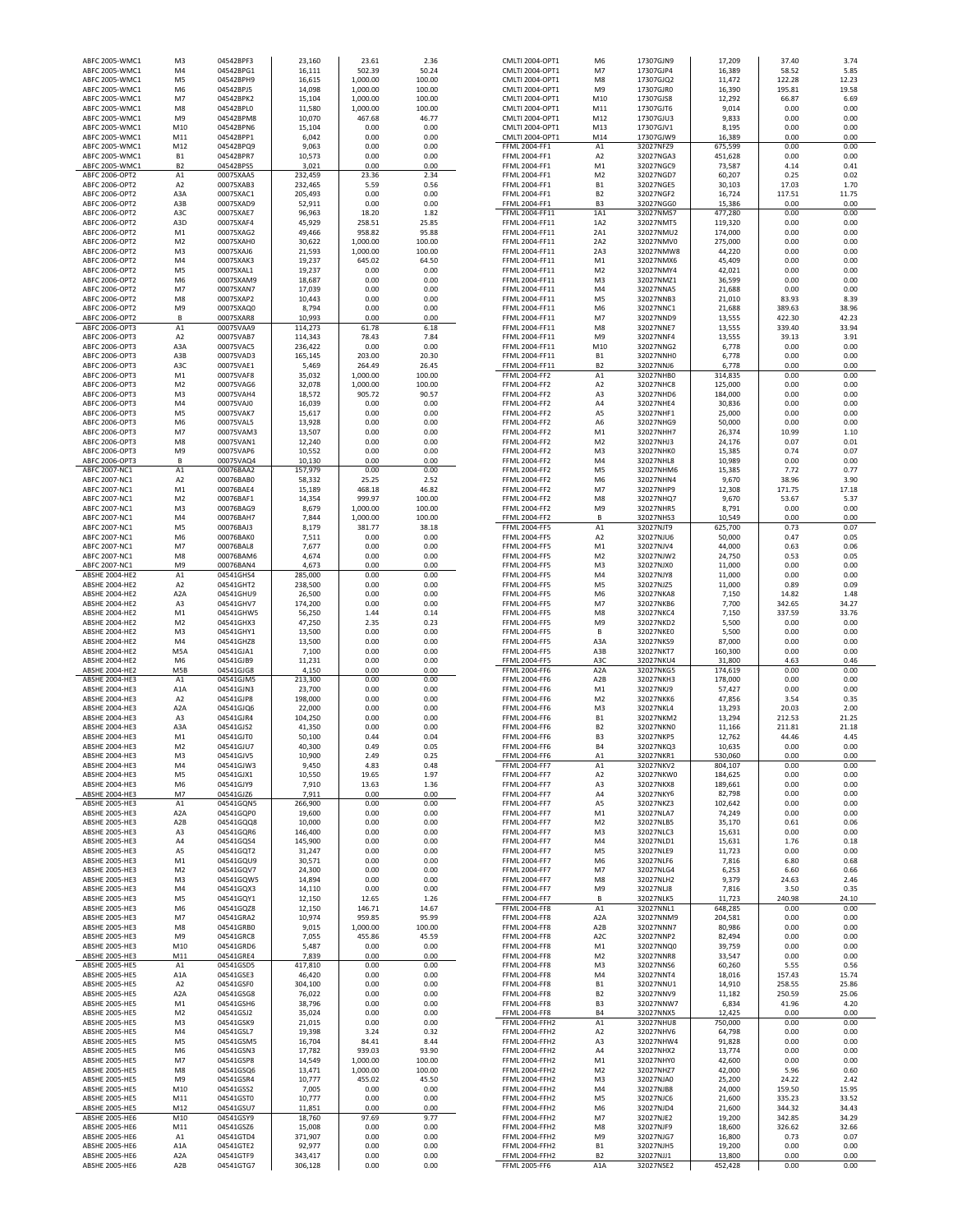| <b>ABSHE 2005-HE6</b>                          | A <sub>2</sub> D                 | 04541GTJ1              | 33,207             | 0.00               | 0.00            | <b>FFML 2005-FF6</b>                           | A <sub>2</sub> A                     | 32027NSG7              | 141,393           | 0.00               | 0.00            |
|------------------------------------------------|----------------------------------|------------------------|--------------------|--------------------|-----------------|------------------------------------------------|--------------------------------------|------------------------|-------------------|--------------------|-----------------|
| <b>ABSHE 2005-HE6</b><br><b>ABSHE 2005-HE6</b> | M1<br>M <sub>2</sub>             | 04541GTK8<br>04541GTL6 | 74,290<br>48,777   | 0.00<br>0.00       | 0.00<br>0.00    | <b>FFML 2005-FF6</b><br><b>FFML 2005-FF6</b>   | A <sub>2</sub> B<br>M1               | 32027NSH5<br>32027NSJ1 | 150,897           | 0.00<br>0.00       | 0.00<br>0.00    |
| <b>ABSHE 2005-HE6</b>                          | M3                               | 04541GTM4              | 29,266             | 0.20               | 0.02            | <b>FFML 2005-FF6</b>                           | M <sub>2</sub>                       | 32027NSK8              | 50,751<br>30,892  | 0.98               | 0.10            |
| <b>ABSHE 2005-HE6</b>                          | M4                               | 04541GTN2              | 26,264             | 1.32               | 0.13            | <b>FFML 2005-FF6</b>                           | M3                                   | 32027NSL6              | 19,859            | 0.00               | 0.00            |
| ABSHE 2005-HE6                                 | M <sub>5</sub>                   | 04541GTP7              | 24,763             | 39.03              | 3.90            | <b>FFML 2005-FF6</b>                           | M4                                   | 32027NSM4              | 34,753            | 581.38             | 58.14           |
| ABSHE 2005-HE6                                 | M <sub>6</sub>                   | 04541GTQ5              | 22,512             | 110.11             | 11.01           | <b>FFML 2005-FF6</b>                           | M5                                   | 32027NSN2              | 15,446            | 1,000.00           | 100.00          |
| <b>ABSHE 2005-HE6</b><br><b>ABSHE 2005-HE6</b> | M7<br>M8                         | 04541GTR3<br>04541GTS1 | 20,261<br>15,759   | 598.26<br>1.000.00 | 59.83<br>100.00 | <b>FFML 2005-FF6</b><br><b>FFML 2005-FF6</b>   | <b>B1</b><br><b>B2</b>               | 32027NSP7<br>32027NSQ5 | 12,688<br>12,136  | 924.78<br>0.00     | 92.48<br>0.00   |
| <b>ABSHE 2005-HE6</b>                          | M <sub>9</sub>                   | 04541GTT9              | 12,757             | 1,000.00           | 100.00          | FFML 2005-FF6                                  | B <sub>3</sub>                       | 32027NSR3              | 8,826             | 0.00               | 0.00            |
| ABSHE 2007-HE2                                 | A1                               | 04544TAA9              | 107,228            | 67.83              | 6.78            | <b>FFML 2005-FF6</b>                           | <b>B4</b>                            | 32027NSS1              | 11,033            | 0.00               | 0.00            |
| ABSHE 2007-HE2                                 | A <sub>2</sub>                   | 04544TAB7              | 86,060             | 3.68               | 0.37            | <b>FFML 2005-FF6</b>                           | A <sub>2</sub> C                     | 32027NST9              | 22,586            | 0.00               | 0.00            |
| ABSHE 2007-HE2                                 | A3                               | 04544TAC5              | 20,998             | 183.68             | 18.37           | FFML 2005-FFH1                                 | A <sub>2</sub> A                     | 32027NSX0              | 81,239            | 0.00               | 0.00            |
| <b>ABSHE 2007-HE2</b><br><b>ABSHE 2007-HE2</b> | AA<br>A <sub>5</sub>             | 04544TAD3              | 30,073             | 179.04             | 17.90           | FFML 2005-FFH1                                 | A <sub>2</sub> B<br>A <sub>2</sub> C | 32027NSY8<br>32027NSZ5 | 128,345           | 0.00               | 0.00<br>0.00    |
| <b>ABSHE 2007-HE2</b>                          | M <sub>1</sub>                   | 04544TAE1<br>04544TAF8 | 13,461<br>16,449   | 175.10<br>1,000.00 | 17.51<br>100.00 | FFML 2005-FFH1<br>FFML 2005-FFH1               | M1                                   | 32027NTA9              | 17,565<br>33,825  | 0.00<br>0.00       | 0.00            |
| <b>ABSHE 2007-HE2</b>                          | M <sub>2</sub>                   | 04544TAG6              | 16,449             | 1,000.00           | 100.00          | <b>FFML 2005-FFH1</b>                          | M <sub>2</sub>                       | 32027NTB7              | 16,775            | 136.14             | 13.61           |
| ABSHE 2007-HE2                                 | M3                               | 04544TAH4              | 5,022              | 589.08             | 58.91           | FFML 2005-FFH1                                 | M <sub>3</sub>                       | 32027NTC5              | 11,275            | 712.82             | 71.28           |
| ABSHE 2007-HE2                                 | M <sub>4</sub>                   | 04544TAJ0              | 5,022              | 0.00               | 0.00            | <b>FFML 2005-FFH1</b>                          | M <sub>4</sub>                       | 32027NTD3              | 11,000            | 1,000.00           | 100.00          |
| <b>ABSHE 2007-HE2</b>                          | M <sub>5</sub>                   | 04544TAK7              | 5,714              | 0.00               | 0.00            | <b>FFML 2005-FFH1</b>                          | M <sub>5</sub>                       | 32027NTE1              | 11,275            | 1,000.00           | 100.00          |
| <b>ABSHE 2007-HE2</b><br><b>ABSHE 2007-HE2</b> | M <sub>6</sub><br>M7             | 04544TAL5<br>04544TAM3 | 3,809<br>5,195     | 0.00<br>0.00       | 0.00<br>0.00    | FFML 2005-FFH1<br>FFML 2005-FFH1               | M6<br><b>B1</b>                      | 32027NTF8<br>32027NTG6 | 9,900<br>10,175   | 935.79<br>8.49     | 93.58<br>0.85   |
| <b>ABSHE 2007-HE2</b>                          | M8                               | 04544TAN1              | 4,675              | 0.00               | 0.00            | FFML 2005-FFH1                                 | <b>B2</b>                            | 32027NTH4              | 9,900             | 0.00               | 0.00            |
| ABSHE 2007-HE2                                 | M <sub>9</sub>                   | 04544TAP6              | 5,021              | 0.00               | 0.00            | <b>FFML 2005-FFH1</b>                          | B <sub>3</sub>                       | 32027NTJ0              | 4,675             | 0.00               | 0.00            |
| <b>ABSHE 2007-HE2</b>                          | M10                              | 04544TAQ4              | 6,752              | 0.00               | 0.00            | <b>FFML 2005-FFH1</b>                          | A1A                                  | 32027NTK7              | 150,481           | 0.00               | 0.00            |
| AHM 2004-2                                     | 1A                               | 02660TAV5              | 391,853            | 0.00               | 0.00            | <b>FFML 2005-FFH1</b>                          | A1B                                  | 32027NTL5              | 37,620            | 0.00               | 0.00            |
| AHM 2004-2<br>AHM 2004-2                       | 2A<br>3A                         | 02660TAW3<br>02660TAX1 | 179,968<br>135,297 | 0.47<br>0.79       | 0.05<br>0.08    | FFML 2005-FFH1<br>FFML 2006-FF15               | <b>B4</b><br>A1                      | 32027NTM3<br>32028GAA3 | 3,850<br>455,799  | 0.00<br>28.84      | 0.00<br>2.88    |
| AHM 2004-2                                     | 4A1                              | 02660TAY9              | 139,521            | 0.00               | 0.00            | FFML 2006-FF15                                 | A <sub>2</sub>                       | 32028GAB1              | 263,999           | 11.78              | 1.18            |
| AHM 2004-2                                     | 4A2                              | 02660TAZ6              | 52,675             | 0.00               | 0.00            | FFML 2006-FF15                                 | A3                                   | 32028GAC9              | 638,359           | 0.00               | 0.00            |
| AHM 2004-2                                     | 4A3                              | 02660TBA0              | 97,028             | 0.00               | 0.00            | FFML 2006-FF15                                 | A4                                   | 32028GAD7              | 109,350           | 0.00               | 0.00            |
| AHM 2004-2                                     | 4A4                              | 02660TBB8              | 54,126             | 0.00               | 0.00            | FFML 2006-FF15                                 | A5                                   | 32028GAE5              | 273,069           | 11.00              | 1.10            |
| AHM 2004-2<br>AHM 2004-2                       | 4A5<br>4A6                       | 02660TBC6<br>02660TBD4 | 61,208             | 0.00<br>0.04       | 0.00<br>0.00    | FFML 2006-FF15<br>FFML 2006-FF15               | A6<br>M1                             | 32028GAF2<br>32028GAG0 | 116,120           | 258.19<br>1.000.00 | 25.82<br>100.00 |
| AHM 2004-2                                     | 5A                               | 02660TBE2              | 105,751<br>90,935  | 0.15               | 0.02            | FFML 2006-FF15                                 | M <sub>2</sub>                       | 32028GAH8              | 72,484<br>61,332  | 1,000.00           | 100.00          |
| AHM 2004-2                                     | M <sub>1</sub>                   | 02660TBF9              | 44,880             | 81.88              | 8.19            | FFML 2006-FF15                                 | M3                                   | 32028GAJ4              | 37,915            | 1,000.00           | 100.00          |
| AHM 2004-2                                     | M <sub>2</sub>                   | 02660TBG7              | 13,808             | 246.26             | 24.63           | FFML 2006-FF15                                 | M4                                   | 32028GAK1              | 33,454            | 359.88             | 35.99           |
| AHM 2004-2                                     | M <sub>3</sub>                   | 02660TBH5              | 8,286              | 0.00               | 0.00            | FFML 2006-FF15                                 | M <sub>5</sub>                       | 32028GAL9              | 32,339            | 0.00               | 0.00            |
| BAFC 2004-3                                    | 1A1<br>1A2                       | 05946XGP2<br>05946XGQ0 | 25,000             | 0.00               | 0.00<br>0.00    | FFML 2006-FF15                                 | M <sub>6</sub><br>M <sub>7</sub>     | 32028GAM7<br>32028GAN5 | 30,109            | 0.00               | 0.00            |
| BAFC 2004-3<br>BAFC 2004-3                     | 1A3                              | 05946XGR8              | 1,942<br>2,263     | 0.00<br>0.00       | 0.00            | FFML 2006-FF15<br>FFML 2006-FF15               | M8                                   | 32028GAP0              | 25,648<br>15,612  | 0.00<br>0.00       | 0.00<br>0.00    |
| BAFC 2004-3                                    | 1A4                              | 05946XGS6              | 1,569              | 0.00               | 0.00            | FFML 2006-FF15                                 | M <sub>9</sub>                       | 32028GAQ8              | 14,497            | 0.00               | 0.00            |
| BAFC 2004-3                                    | 1A5                              | 05946XGT4              | 4,226              | 0.00               | 0.00            | FFML 2006-FF15                                 | B                                    | 32028GAR6              | 22,303            | 0.00               | 0.00            |
| BAFC 2004-3                                    | 1A6                              | 05946XGU1              | 5,000              | 0.00               | 0.00            | FFML 2006-FF17                                 | A1                                   | 32028KAA4              | 140,638           | 10.18              | 1.02            |
| BAFC 2004-3                                    | 1A7                              | 05946XGV9              | 180,900            | 0.00               | 0.00            | FFML 2006-FF17                                 | A <sub>2</sub>                       | 32028KAB2              | 113,435           | 27.73              | 2.77            |
| BAFC 2004-3<br>BAFC 2004-3                     | 1A8<br>1A9                       | 05946XGW7<br>05946XGX5 | 8,190<br>6,431     | 0.00<br>0.00       | 0.00<br>0.00    | FFML 2006-FF17<br>FFML 2006-FF17               | A3<br>A4                             | 32028KAC0<br>32028KAD8 | 221,511<br>36,663 | 0.00<br>0.00       | 0.00<br>0.00    |
| BAFC 2004-3                                    | 1A10                             | 05946XGY3              | 682                | 5.65               | 0.57            | FFML 2006-FF17                                 | A5                                   | 32028KAE6              | 98,093            | 86.20              | 8.62            |
| BAFC 2004-3                                    | 1A11                             | 05946XGZ0              | 7,306              | 0.23               | 0.02            | FFML 2006-FF17                                 | A6                                   | 32028KAF3              | 41,294            | 714.68             | 71.47           |
| BAFC 2004-3                                    | 2A1                              | 05946XHB2              | 57,982             | 0.00               | 0.00            | FFML 2006-FF17                                 | M1                                   | 32028KAG1              | 24,868            | 1,000.00           | 100.00          |
| BAFC 2004-3                                    | 2A2<br><b>XPO</b>                | 05946XHC0              | 57,982             | 0.00               | 0.00<br>0.15    | FFML 2006-FF17                                 | M <sub>2</sub>                       | 32028KAH9              | 21,760            | 1,000.00           | 100.00          |
| BAFC 2004-3<br>BAFC 2004-3                     | <b>15PO</b>                      | 05946XHE6<br>05946XHF3 | 4,200<br>2,348     | 1.52<br>0.01       | 0.00            | FFML 2006-FF17<br>FFML 2006-FF17               | M <sub>3</sub><br>M4                 | 32028KAJ5<br>32028KAK2 | 13,212<br>11,657  | 425.55<br>0.00     | 42.55<br>0.00   |
| BAFC 2004-3                                    | 30B1                             | 05946XHH9              | 4,086              | 8.86               | 0.89            | FFML 2006-FF17                                 | M <sub>5</sub>                       | 32028KAL0              | 11,268            | 0.00               | 0.00            |
| BAFC 2004-3                                    | 30B2                             | 05946XHJ5              | 1,532              | 569.30             | 56.93           | FFML 2006-FF17                                 | M6                                   | 32028KAM8              | 9,326             | 0.00               | 0.00            |
| BAFC 2004-3                                    | 30B3                             | 05946XHK2              | 638                | 763.56             | 76.36           | FFML 2006-FF17                                 | M7                                   | 32028KAN6              | 6,606             | 0.00               | 0.00            |
|                                                |                                  |                        |                    |                    |                 |                                                | M8                                   |                        |                   |                    | 0.00            |
| BAFC 2004-3                                    | 15B1                             | 05946XHL0              | 658                | 0.02               | 0.00            | FFML 2006-FF17                                 |                                      | 32028KAP1              | 4,663             | 0.00               |                 |
| BAFC 2004-3                                    | 15B2                             | 05946XHM8              | 240                | 0.04               | 0.00            | FFML 2006-FF17                                 | M <sub>9</sub>                       | 32028KAQ9              | 7,772             | 0.00               | 0.00            |
| BAFC 2004-3                                    | 15B3                             | 05946XHN6              | 179                | 0.10               | 0.01            | FFML 2006-FF17                                 | B                                    | 32028KAR7              | 6,993             | 0.00               | 0.00            |
| BAFC 2004-3<br>BAFC 2004-3                     | 30B4<br>30B5                     | 05946XHP1<br>05946XHQ9 | 562<br>588         | 164.47<br>0.00     | 16.45<br>0.00   | FFML 2006-FFA<br>FFML 2006-FFA                 | A1<br>A <sub>2</sub>                 | 318340AA4<br>318340AB2 | 43,460<br>100,000 | 176.81<br>249.70   | 17.68<br>24.97  |
| BAFC 2004-3                                    | 30B6                             | 05946XHR7              | 255                | 0.00               | 0.00            | FFML 2006-FFA                                  | A3                                   | 318340AC0              | 346,884           | 73.92              | 7.39            |
| BAFC 2004-3                                    | 15B4                             | 05946XHS5              | 120                | 29.12              | 2.91            | FFML 2006-FFA                                  | A4                                   | 318340AD8              | 86,722            | 964.05             | 96.41           |
| BAFC 2004-3                                    | 15B5                             | 05946XHT3              | 120                | 52.87              | 5.29            | FFML 2006-FFA                                  | M1                                   | 318340AE6              | 39,066            | 1,000.00           | 100.00          |
| BAFC 2004-3                                    | 15B6                             | 05946XHU0              | 60                 | 119.75             | 11.98           | FFML 2006-FFA                                  | M <sub>2</sub>                       | 318340AG1              | 30,998            | 1,000.00           | 100.00          |
| <b>BAFC 2005-B</b>                             | 1A1<br>2A1                       | 05946XRT2              | 96,530             | 39.67<br>22.59     | 3.97<br>2.26    | FFML 2006-FFA                                  | M3<br>M4                             | 318340AH9              | 19,957            | 693.99             | 69.40<br>12.26  |
| <b>BAFC 2005-B</b><br>BAFC 2005-B              | 3A1                              | 05946XRV7<br>05946XRW5 | 120,572<br>279,069 | 0.05               | 0.01            | FFML 2006-FFA<br>FFML 2006-FFA                 | M5                                   | 318340AJ5<br>318340AK2 | 17,410<br>17,834  | 122.59<br>0.00     | 0.00            |
| BAFC 2005-B                                    | 3A1A                             | 05946XRX3              | 118,000            | 0.00               | 0.00            | FFML 2006-FFA                                  | M6                                   | 318340AL0              | 17,410            | 0.00               | 0.00            |
| <b>BAFC 2005-B</b>                             | 3A1B                             | 05946XRY1              | 32,000             | 0.00               | 0.00            | FFML 2006-FFA                                  | M7                                   | 318340AM8              | 16,985            | 0.00               | 0.00            |
| <b>BAFC 2005-B</b>                             | 3A2                              | 05946XRZ8              | 107,349            | 0.00               | 0.00            | FFML 2006-FFA                                  | M8                                   | 318340AN6              | 14,862            | 0.00               | 0.00            |
| <b>BAFC 2005-B</b><br><b>BAFC 2005-B</b>       | 3A2A<br>3A2B                     | 05946XSA2<br>05946XSB0 | 78,000<br>22,000   | 0.00<br>0.00       | 0.00<br>0.00    | FFML 2006-FFA<br>FFML 2006-FFA                 | M9<br><b>B1</b>                      | 318340AP1<br>318340AQ9 | 11,465<br>12,314  | 0.00<br>0.00       | 0.00<br>0.00    |
| <b>BAFC 2005-B</b>                             | 3A3                              | 05946XSC8              | 70,714             | 0.34               | 0.03            | FFML 2006-FFA                                  | B <sub>2</sub>                       | 318340AR7              | 60,296            | 0.00               | 0.00            |
| <b>BAFC 2005-B</b>                             | CB1                              | 05946XSD6              | 4,760              | 851.70             | 85.17           | FFML 2006-FFH1                                 | A1                                   | 32027NZH7              | 152,118           | 0.00               | 0.00            |
| <b>BAFC 2005-B</b>                             | CB <sub>2</sub>                  | 05946XSE4              | 3,715              | 481.14             | 48.11           | FFML 2006-FFH1                                 | A <sub>2</sub>                       | 32027NZJ3              | 79,481            | 0.00               | 0.00            |
| <b>BAFC 2005-B</b>                             | CB3                              | 05946XSF1              | 2,438              | 0.00               | 0.00            | FFML 2006-FFH1                                 | A3                                   | 32027NZK0              | 94,509            | 0.00               | 0.00            |
| <b>BAFC 2005-B</b><br>BAFC 2005-B              | 3M1<br>3M2                       | 05946XSG9<br>05946XSH7 | 21,698<br>18,598   | 50.94<br>402.93    | 5.09<br>40.29   | <b>FFML 2006-FFH1</b><br><b>FFML 2006-FFH1</b> | A4<br>M1                             | 32027NZL8<br>32027NZM6 | 27,777<br>25,852  | 0.00<br>19.62      | 0.00<br>1.96    |
| <b>BAFC 2005-B</b>                             | 3B1                              | 05946XSJ3              | 12,787             | 684.90             | 68.49           | FFML 2006-FFH1                                 | M <sub>2</sub>                       | 32027NZN4              | 21,951            | 535.16             | 53.52           |
| <b>BAFC 2005-B</b>                             | CB4                              | 05946XSK0              | 1,857              | 0.00               | 0.00            | FFML 2006-FFH1                                 | M3                                   | 32027NZP9              | 10,731            | 1,000.00           | 100.00          |
| BAFC 2005-B                                    | CB5                              | 05946XSL8              | 1,394              | 0.00               | 0.00            | FFML 2006-FFH1                                 | M4                                   | 32027NZQ7              | 7,804             | 1,000.00           | 100.00          |
| <b>BAFC 2005-B</b><br><b>BAFC 2005-B</b>       | CB6<br>3B2                       | 05946XSM6<br>05946XSN4 | 929<br>3,875       | 0.00<br>0.00       | 0.00<br>0.00    | FFML 2006-FFH1<br>FFML 2006-FFH1               | M5<br>M6                             | 32027NZR5<br>32027NZS3 | 9,268<br>6,829    | 1,000.00<br>940.31 | 100.00<br>94.03 |
| <b>BAFC 2005-B</b>                             | 3B3                              | 05946XSP9              | 5,424              | 0.00               | 0.00            | FFML 2006-FFH1                                 | M7                                   | 32027NZT1              | 10,000            | 3.46               | 0.35            |
| <b>BAFC 2005-C</b>                             | A1                               | 05946XUB7              | 295,302            | 0.76               | 0.08            | FFML 2006-FFH1                                 | M8                                   | 32027NZU8              | 8,048             | 0.00               | 0.00            |
| BAFC 2005-C                                    | A <sub>2</sub>                   | 05946XUC5              | 111,958            | 0.26               | 0.03            | FFML 2006-FFH1                                 | M9                                   | 32027NZV6              | 5,609             | 0.00               | 0.00            |
| BAFC 2005-C<br><b>BAFC 2005-C</b>              | A3<br>M1                         | 05946XUD3              | 45,252             | 1.03               | 0.10            | FFML 2006-FFH1<br>FMIC 2007-1                  | M10<br>1A                            | 32027NZW4              | 8,293             | 0.00               | 0.00<br>2.80    |
| BAFC 2005-C                                    | M <sub>2</sub>                   | 05946XUE1<br>05946XUF8 | 14,365<br>10,898   | 61.04<br>874.53    | 6.10<br>87.45   | FMIC 2007-1                                    | 2A1                                  | 31659YAA2<br>31659YAB0 | 124,711<br>92,056 | 27.98<br>8.73      | 0.87            |
| BAFC 2005-C                                    | <b>B1</b>                        | 05946XUG6              | 7,926              | 460.21             | 46.02           | FMIC 2007-1                                    | 2A2                                  | 31659YAC8              | 50,000            | 128.69             | 12.87           |
| BAFC 2005-C                                    | <b>B2</b>                        | 05946XUH4              | 2,477              | 0.00               | 0.00            | FMIC 2007-1                                    | 2A3                                  | 31659YAD6              | 20,763            | 128.71             | 12.87           |
| BAFC 2005-C                                    | B3                               | 05946XUJ0              | 3,220              | 0.00               | 0.00            | FMIC 2007-1                                    | M1                                   | 31659YAE4              | 13,434            | 999.99             | 100.00          |
| <b>BAFC 2006-B</b>                             | 1A1                              | 058928AA0              | 28,927             | 81.50              | 8.15            | FMIC 2007-1                                    | M <sub>2</sub>                       | 31659YAF1              | 12,128            | 999.99             | 100.00          |
| <b>BAFC 2006-B</b><br><b>BAFC 2006-B</b>       | 1A2<br>2A1                       | 058928AB8<br>058928AD4 | 1,344<br>141,479   | 0.00<br>52.16      | 0.00<br>5.22    | FMIC 2007-1<br>FMIC 2007-1                     | M3<br>M4                             | 31659YAG9<br>31659YAH7 | 7,650<br>6,717    | 999.99<br>449.08   | 100.00<br>44.91 |
| <b>BAFC 2006-B</b>                             | 2A2                              | 058928AE2              | 6,572              | 204.09             | 20.41           | FMIC 2007-1                                    | M5                                   | 31659YAJ3              | 6,158             | 0.00               | 0.00            |
| <b>BAFC 2006-B</b>                             | 3A1                              | 058928AF9              | 24,039             | 43.32              | 4.33            | FMIC 2007-1                                    | M6                                   | 31659YAK0              | 5,597             | 0.00               | 0.00            |
| <b>BAFC 2006-B</b>                             | 3A2                              | 058928AG7              | 1,117              | 428.83             | 42.88           | FMIC 2007-1                                    | M7                                   | 31659YAL8              | 5,785             | 0.00               | 0.00            |
| <b>BAFC 2006-B</b>                             | 4A1                              | 058928AH5              | 26,472             | 102.23             | 10.22           | FMIC 2007-1                                    | M8                                   | 31659YAM6              | 5,224             | 0.00               | 0.00            |
| <b>BAFC 2006-B</b><br><b>BAFC 2006-B</b>       | 4A2<br>5A1                       | 058928AJ1<br>058928AK8 | 1,230              | 0.00<br>132.98     | 0.00<br>13.30   | FMIC 2007-1<br>FMIC 2007-1                     | M9                                   | 31659YAN4<br>31659YAP9 | 3,918             | 0.00<br>0.00       | 0.00<br>0.00    |
| <b>BAFC 2006-B</b>                             | 6A1                              | 058928AL6              | 134,373<br>21,536  | 28.21              | 2.82            | GSAMP 2004-FM1                                 | M10<br>A1                            | 36228FZH2              | 4,105<br>374,015  | 0.00               | 0.00            |
| BAFC 2006-B                                    | 6A2                              | 058928AM4              | 1,000              | 472.36             | 47.24           | GSAMP 2004-FM1                                 | A <sub>2</sub> A                     | 36228FZJ8              | 191,161           | 0.00               | 0.00            |
| <b>BAFC 2006-B</b>                             | 7A1                              | 058928AN2              | 67,140             | 36.44              | 3.64            | GSAMP 2004-FM1                                 | M1                                   | 36228FZK5              | 49,959            | 1.36               | 0.14            |
| BAFC 2006-B                                    | 7A2                              | 058928AP7              | 6,541              | 500.69             | 50.07           | GSAMP 2004-FM1                                 | M <sub>2</sub>                       | 36228FZL3              | 42,273            | 0.00               | 0.00            |
| BAFC 2006-B                                    | <b>B1</b>                        | 058928AQ5              | 8,924              | 0.00               | 0.00            | GSAMP 2004-FM1                                 | M3                                   | 36228FZM1              | 13,450            | 0.00               | 0.00            |
| <b>BAFC 2006-B</b><br><b>BAFC 2006-B</b>       | B <sub>2</sub><br>B <sub>3</sub> | 058928AR3<br>058928AS1 | 4,582<br>3,135     | 0.00<br>0.00       | 0.00<br>0.00    | GSAMP 2004-FM1<br>GSAMP 2004-FM1               | <b>B1</b><br><b>B2</b>               | 36228FZN9<br>36228FZP4 | 11,529<br>11,529  | 0.00<br>0.00       | 0.00<br>0.00    |
| <b>BAFC 2006-B</b>                             | <b>B4</b>                        | 058928AT9              | 1,205              | 0.00               | 0.00            | GSAMP 2004-FM1                                 | B <sub>3</sub>                       | 36228FZQ2              | 11,529            | 0.00               | 0.00            |
| <b>BAFC 2006-B</b>                             | <b>B5</b>                        | 058928AU6              | 1,447              | 0.00               | 0.00            | GSAMP 2004-FM1                                 | A <sub>2</sub> B                     | 36228FZR0              | 45,858            | 0.00               | 0.00            |
| <b>BAFC 2006-B</b>                             | <b>B6</b>                        | 058928AV4              | 1,206              | 0.00               | 0.00            | GSAMP 2004-FM2                                 | A <sub>2</sub> A                     | 36228FM60              | 271,687           | 0.00               | 0.00            |
| BAFC 2006-C                                    | 1A1                              | 058930AA6              | 32,670             | 57.46              | 5.75            | GSAMP 2004-FM2                                 | A <sub>2</sub> B                     | 36228FM78              | 30,188            | 0.00               | 0.00            |
| BAFC 2006-C<br>BAFC 2006-C                     | 1A2<br>2A1                       | 058930AB4<br>058930AD0 | 1,518<br>159,073   | 193.61<br>90.72    | 19.36<br>9.07   | GSAMP 2004-FM2<br>GSAMP 2004-FM2               | A3A<br>A3B                           | 36228FM86<br>36228FM94 | 209,788<br>43,948 | 0.00<br>0.00       | 0.00<br>0.00    |

| ABSHE 2005-HE6                           | A <sub>2</sub> C     | 04541GTH5              | 20,000             | 0.00         | 0.00         | <b>FFML 2005-FF6</b>                         | A <sub>1</sub> B                 | 32027NSF9              | 113,107           | 0.00         | 0.00         |
|------------------------------------------|----------------------|------------------------|--------------------|--------------|--------------|----------------------------------------------|----------------------------------|------------------------|-------------------|--------------|--------------|
| ABSHE 2005-HE6                           | A <sub>2</sub> D     | 04541GTJ1              | 33,207             | 0.00         | 0.00         | <b>FFML 2005-FF6</b>                         | A <sub>2</sub> A                 | 32027NSG7              | 141,393           | 0.00         | 0.00         |
| ABSHE 2005-HE6<br>ABSHE 2005-HE6         | M1<br>M <sub>2</sub> | 04541GTK8<br>04541GTL6 | 74,290<br>48,777   | 0.00<br>0.00 | 0.00<br>0.00 | <b>FFML 2005-FF6</b><br><b>FFML 2005-FF6</b> | A <sub>2</sub> B                 | 32027NSH5<br>32027NSJ1 | 150,897<br>50,751 | 0.00<br>0.00 | 0.00         |
| ABSHE 2005-HE6                           | M3                   | 04541GTM4              | 29,266             | 0.20         | 0.02         | <b>FFML 2005-FF6</b>                         | M1<br>M <sub>2</sub>             | 32027NSK8              | 30,892            | 0.98         | 0.00<br>0.10 |
| ABSHE 2005-HE6                           | M4                   | 04541GTN2              | 26,264             | 1.32         | 0.13         | <b>FFML 2005-FF6</b>                         | M3                               | 32027NSL6              | 19,859            | 0.00         | 0.00         |
| ABSHE 2005-HE6                           | M <sub>5</sub>       | 04541GTP7              | 24,763             | 39.03        | 3.90         | <b>FFML 2005-FF6</b>                         | M4                               | 32027NSM4              | 34,753            | 581.38       | 58.14        |
| ABSHE 2005-HE6                           | M <sub>6</sub>       | 04541GTQ5              | 22,512             | 110.11       | 11.01        | <b>FFML 2005-FF6</b>                         | M <sub>5</sub>                   | 32027NSN2              | 15,446            | 1,000.00     | 100.00       |
| ABSHE 2005-HE6                           | M7                   | 04541GTR3              | 20,261             | 598.26       | 59.83        | <b>FFML 2005-FF6</b>                         | <b>B1</b>                        | 32027NSP7              | 12,688            | 924.78       | 92.48        |
| ABSHE 2005-HE6                           | M8                   | 04541GTS1              | 15,759             | 1,000.00     | 100.00       | <b>FFML 2005-FF6</b>                         | B <sub>2</sub>                   | 32027NSQ5              | 12,136            | 0.00         | 0.00         |
| <b>ABSHE 2005-HE6</b>                    | M9                   | 04541GTT9              | 12,757             | 1,000.00     | 100.00       | <b>FFML 2005-FF6</b>                         | B <sub>3</sub>                   | 32027NSR3              | 8,826             | 0.00         | 0.00         |
| ABSHE 2007-HE2                           | A1                   | 04544TAA9              | 107,228            | 67.83        | 6.78         | <b>FFML 2005-FF6</b>                         | <b>B4</b>                        | 32027NSS1              | 11,033            | 0.00         | 0.00         |
| <b>ABSHE 2007-HE2</b>                    | A <sub>2</sub>       | 04544TAB7              | 86,060             | 3.68         | 0.37         | <b>FFML 2005-FF6</b>                         | A <sub>2</sub> C                 | 32027NST9              | 22,586            | 0.00         | 0.00         |
| <b>ABSHE 2007-HE2</b>                    | A3                   | 04544TAC5              | 20,998             | 183.68       | 18.37        | FFML 2005-FFH1                               | A <sub>2</sub> A                 | 32027NSX0              | 81,239            | 0.00         | 0.00         |
| <b>ABSHE 2007-HE2</b>                    | A4                   | 04544TAD3              | 30,073             | 179.04       | 17.90        | <b>FFML 2005-FFH1</b>                        | A <sub>2</sub> B                 | 32027NSY8              | 128,345           | 0.00         | 0.00         |
| <b>ABSHE 2007-HE2</b>                    | A5                   | 04544TAE1              | 13,461             | 175.10       | 17.51        | <b>FFML 2005-FFH1</b>                        | A <sub>2</sub> C                 | 32027NSZ5              | 17,565            | 0.00         | 0.00         |
| <b>ABSHE 2007-HE2</b>                    | M1                   | 04544TAF8              | 16,449             | 1,000.00     | 100.00       | FFML 2005-FFH1                               | M1                               | 32027NTA9              | 33,825            | 0.00         | 0.00         |
| <b>ABSHE 2007-HE2</b>                    | M <sub>2</sub>       | 04544TAG6              | 16,449             | 1,000.00     | 100.00       | FFML 2005-FFH1                               | M <sub>2</sub>                   | 32027NTB7              | 16,775            | 136.14       | 13.61        |
| <b>ABSHE 2007-HE2</b>                    | M <sub>3</sub>       | 04544TAH4              | 5,022              | 589.08       | 58.91        | FFML 2005-FFH1                               | M3                               | 32027NTC5              | 11,275            | 712.82       | 71.28        |
| <b>ABSHE 2007-HE2</b>                    | M4                   | 04544TAJ0              | 5,022              | 0.00         | 0.00         | FFML 2005-FFH1                               | M4                               | 32027NTD3              | 11,000            | 1,000.00     | 100.00       |
| <b>ABSHE 2007-HE2</b>                    | M <sub>5</sub>       | 04544TAK7              | 5,714              | 0.00         | 0.00         | <b>FFML 2005-FFH1</b>                        | M <sub>5</sub>                   | 32027NTE1              | 11,275            | 1,000.00     | 100.00       |
| <b>ABSHE 2007-HE2</b>                    | M <sub>6</sub>       | 04544TAL5              | 3,809              | 0.00         | 0.00         | FFML 2005-FFH1                               | M <sub>6</sub>                   | 32027NTF8              | 9,900             | 935.79       | 93.58        |
| <b>ABSHE 2007-HE2</b>                    | M <sub>7</sub>       | 04544TAM3              | 5,195              | 0.00         | 0.00         | FFML 2005-FFH1                               | <b>B1</b>                        | 32027NTG6              | 10,175            | 8.49         | 0.85         |
| <b>ABSHE 2007-HE2</b>                    | M8                   | 04544TAN1              | 4,675              | 0.00         | 0.00         | FFML 2005-FFH1                               | <b>B2</b>                        | 32027NTH4              | 9,900             | 0.00         | 0.00         |
| <b>ABSHE 2007-HE2</b>                    | M9                   | 04544TAP6              | 5,021              | 0.00         | 0.00         | FFML 2005-FFH1                               | B <sub>3</sub>                   | 32027NTJ0              | 4,675             | 0.00         | 0.00         |
| ABSHE 2007-HE2                           | M10                  | 04544TAQ4              | 6,752              | 0.00         | 0.00         | FFML 2005-FFH1                               | A <sub>1</sub> A                 | 32027NTK7              | 150,481           | 0.00         | 0.00         |
| AHM 2004-2                               | 1A<br>2A             | 02660TAV5<br>02660TAW3 | 391,853<br>179,968 | 0.00<br>0.47 | 0.00<br>0.05 | FFML 2005-FFH1<br>FFML 2005-FFH1             | A <sub>1</sub> B<br><b>B4</b>    | 32027NTL5<br>32027NTM3 | 37,620            | 0.00<br>0.00 | 0.00<br>0.00 |
| AHM 2004-2<br>AHM 2004-2                 | 3A                   | 02660TAX1              | 135,297            | 0.79         | 0.08         | FFML 2006-FF15                               | A1                               | 32028GAA3              | 3,850<br>455,799  | 28.84        | 2.88         |
| AHM 2004-2                               | 4A1                  | 02660TAY9              | 139,521            | 0.00         | 0.00         | FFML 2006-FF15                               | A <sub>2</sub>                   | 32028GAB1              | 263,999           | 11.78        | 1.18         |
| AHM 2004-2                               | 4A2                  | 02660TAZ6              | 52,675             | 0.00         | 0.00         | FFML 2006-FF15                               | A3                               | 32028GAC9              | 638,359           | 0.00         | 0.00         |
| AHM 2004-2                               | 4A3                  | 02660TBA0              | 97,028             | 0.00         | 0.00         | FFML 2006-FF15                               | A4                               | 32028GAD7              | 109,350           | 0.00         | 0.00         |
| AHM 2004-2                               | 4A4                  | 02660TBB8              | 54,126             | 0.00         | 0.00         | FFML 2006-FF15                               | A5                               | 32028GAE5              | 273,069           | 11.00        | 1.10         |
| AHM 2004-2                               | 4A5                  | 02660TBC6              | 61,208             | 0.00         | 0.00         | FFML 2006-FF15                               | A6                               | 32028GAF2              | 116,120           | 258.19       | 25.82        |
| AHM 2004-2                               | 4A6                  | 02660TBD4              | 105,751            | 0.04         | 0.00         | FFML 2006-FF15                               | M <sub>1</sub>                   | 32028GAG0              | 72,484            | 1,000.00     | 100.00       |
| AHM 2004-2                               | 5A                   | 02660TBE2              | 90,935             | 0.15         | 0.02         | FFML 2006-FF15                               | M <sub>2</sub>                   | 32028GAH8              | 61,332            | 1,000.00     | 100.00       |
| AHM 2004-2                               | M1                   | 02660TBF9              | 44,880             | 81.88        | 8.19         | FFML 2006-FF15                               | M3                               | 32028GAJ4              | 37,915            | 1,000.00     | 100.00       |
| AHM 2004-2                               | M <sub>2</sub>       | 02660TBG7              | 13,808             | 246.26       | 24.63        | FFML 2006-FF15                               | M4                               | 32028GAK1              | 33,454            | 359.88       | 35.99        |
| AHM 2004-2                               | M3                   | 02660TBH5              | 8,286              | 0.00         | 0.00         | FFML 2006-FF15                               | M5                               | 32028GAL9              | 32,339            | 0.00         | 0.00         |
| BAFC 2004-3                              | 1A1                  | 05946XGP2              | 25,000             | 0.00         | 0.00         | FFML 2006-FF15                               | M <sub>6</sub>                   | 32028GAM7              | 30,109            | 0.00         | 0.00         |
| BAFC 2004-3                              | 1A2                  | 05946XGQ0              | 1,942              | 0.00         | 0.00         | FFML 2006-FF15                               | M7                               | 32028GAN5              | 25,648            | 0.00         | 0.00         |
| BAFC 2004-3                              | 1A3                  | 05946XGR8              | 2,263              | 0.00         | 0.00         | FFML 2006-FF15                               | M8                               | 32028GAP0              | 15,612            | 0.00         | 0.00         |
| BAFC 2004-3                              | 1A4                  | 05946XGS6              | 1,569              | 0.00         | 0.00         | FFML 2006-FF15                               | M <sub>9</sub>                   | 32028GAQ8              | 14,497            | 0.00         | 0.00         |
| BAFC 2004-3                              | 1A5                  | 05946XGT4              | 4,226              | 0.00         | 0.00         | FFML 2006-FF15                               | В                                | 32028GAR6              | 22,303            | 0.00         | 0.00         |
| BAFC 2004-3                              | 1A6                  | 05946XGU1              | 5,000              | 0.00         | 0.00         | FFML 2006-FF17                               | A1                               | 32028KAA4              | 140,638           | 10.18        | 1.02         |
| BAFC 2004-3                              | 1A7                  | 05946XGV9              | 180,900            | 0.00         | 0.00         | FFML 2006-FF17                               | A <sub>2</sub>                   | 32028KAB2              | 113,435           | 27.73        | 2.77         |
| BAFC 2004-3                              | 1A8                  | 05946XGW7              | 8,190              | 0.00         | 0.00         | FFML 2006-FF17                               | A3                               | 32028KAC0              | 221,511           | 0.00         | 0.00         |
| BAFC 2004-3                              | 1A9                  | 05946XGX5              | 6,431              | 0.00         | 0.00         | FFML 2006-FF17                               | A4                               | 32028KAD8              | 36,663            | 0.00         | 0.00         |
| BAFC 2004-3                              | 1A10                 | 05946XGY3              | 682                | 5.65         | 0.57         | FFML 2006-FF17                               | A5                               | 32028KAE6              | 98,093            | 86.20        | 8.62         |
| BAFC 2004-3                              | 1A11                 | 05946XGZ0              | 7,306              | 0.23         | 0.02         | FFML 2006-FF17                               | A6                               | 32028KAF3              | 41,294            | 714.68       | 71.47        |
| BAFC 2004-3                              | 2A1                  | 05946XHB2              | 57,982             | 0.00         | 0.00         | FFML 2006-FF17                               | M1                               | 32028KAG1              | 24,868            | 1,000.00     | 100.00       |
| BAFC 2004-3                              | 2A2                  | 05946XHC0              | 57,982             | 0.00         | 0.00         | FFML 2006-FF17                               | M <sub>2</sub>                   | 32028KAH9              | 21,760            | 1,000.00     | 100.00       |
| BAFC 2004-3                              | XPO                  | 05946XHE6              | 4,200              | 1.52         | 0.15         | FFML 2006-FF17                               | M3                               | 32028KAJ5              | 13,212            | 425.55       | 42.55        |
| BAFC 2004-3                              | <b>15PO</b>          | 05946XHF3              | 2,348              | 0.01         | 0.00         | FFML 2006-FF17                               | M4                               | 32028KAK2              | 11,657            | 0.00         | 0.00         |
| BAFC 2004-3                              | 30B1                 | 05946XHH9              | 4,086              | 8.86         | 0.89         | FFML 2006-FF17                               | M5                               | 32028KAL0              | 11,268            | 0.00         | 0.00         |
| BAFC 2004-3                              | 30B2                 | 05946XHJ5              | 1,532              | 569.30       | 56.93        | FFML 2006-FF17                               | M <sub>6</sub>                   | 32028KAM8              | 9,326             | 0.00         | 0.00         |
| BAFC 2004-3                              | 30B3                 | 05946XHK2              | 638                | 763.56       | 76.36        | FFML 2006-FF17                               | M7                               | 32028KAN6              | 6,606             | 0.00         | 0.00         |
| BAFC 2004-3                              | 15B1                 | 05946XHL0              | 658                | 0.02         | 0.00         | FFML 2006-FF17                               | M8                               | 32028KAP1              | 4,663             | 0.00         | 0.00         |
| BAFC 2004-3                              | 15B2                 | 05946XHM8              | 240                | 0.04         | 0.00         | FFML 2006-FF17                               | M <sub>9</sub>                   | 32028KAQ9              | 7,772             | 0.00         | 0.00         |
| BAFC 2004-3                              | 15B3                 | 05946XHN6              | 179                | 0.10         | 0.01         | FFML 2006-FF17                               | B                                | 32028KAR7              | 6,993             | 0.00         | 0.00         |
| BAFC 2004-3                              | 30B4                 | 05946XHP1              | 562                | 164.47       | 16.45        | FFML 2006-FFA                                | A1                               | 318340AA4              | 43,460            | 176.81       | 17.68        |
| BAFC 2004-3                              | 30B5                 | 05946XHQ9              | 588                | 0.00         | 0.00         | FFML 2006-FFA                                | A <sub>2</sub>                   | 318340AB2              | 100,000           | 249.70       | 24.97        |
| BAFC 2004-3                              | 30B6                 | 05946XHR7              | 255                | 0.00         | 0.00         | FFML 2006-FFA                                | A3                               | 318340AC0              | 346,884           | 73.92        | 7.39         |
| BAFC 2004-3                              | 15B4                 | 05946XHS5              | 120                | 29.12        | 2.91         | FFML 2006-FFA                                | A4                               | 318340AD8              | 86,722            | 964.05       | 96.41        |
| BAFC 2004-3                              | 15B5                 | 05946XHT3              | 120                | 52.87        | 5.29         | FFML 2006-FFA                                | M1                               | 318340AE6              | 39,066            | 1.000.00     | 100.00       |
| BAFC 2004-3                              | 15B6                 | 05946XHU0              | 60                 | 119.75       | 11.98        | FFML 2006-FFA                                | M <sub>2</sub>                   | 318340AG1              | 30,998            | 1,000.00     | 100.00       |
| <b>BAFC 2005-B</b>                       | 1A1                  | 05946XRT2              | 96,530             | 39.67        | 3.97         | FFML 2006-FFA                                | M3                               | 318340AH9              | 19,957            | 693.99       | 69.40        |
| <b>BAFC 2005-B</b><br><b>BAFC 2005-B</b> | 2A1                  | 05946XRV7              | 120,572            | 22.59        | 2.26         | FFML 2006-FFA                                | M4                               | 318340AJ5              | 17,410            | 122.59       | 12.26        |
|                                          | 3A1<br>3A1A          | 05946XRW5<br>05946XRX3 | 279,069<br>118,000 | 0.05<br>0.00 | 0.01<br>0.00 | FFML 2006-FFA                                | M <sub>5</sub><br>M <sub>6</sub> | 318340AK2<br>318340AL0 | 17,834<br>17,410  | 0.00<br>0.00 | 0.00<br>0.00 |
| <b>BAFC 2005-B</b>                       |                      |                        |                    |              |              | FFML 2006-FFA<br>FFML 2006-FFA               | M <sub>7</sub>                   |                        |                   |              |              |
| <b>BAFC 2005-B</b>                       | 3A1B                 | 05946XRY1              | 32,000             | 0.00<br>0.00 | 0.00         |                                              | M <sub>8</sub>                   | 318340AM8              | 16,985            | 0.00         | 0.00         |
| <b>BAFC 2005-B</b><br><b>BAFC 2005-B</b> | 3A2                  | 05946XRZ8<br>05946XSA2 | 107,349<br>78,000  | 0.00         | 0.00<br>0.00 | FFML 2006-FFA                                | M <sub>9</sub>                   | 318340AN6<br>318340AP1 | 14,862            | 0.00<br>0.00 | 0.00<br>0.00 |
| <b>BAFC 2005-B</b>                       | 3A2A<br>3A2B         | 05946XSB0              | 22,000             | 0.00         | 0.00         | FFML 2006-FFA<br>FFML 2006-FFA               | <b>B1</b>                        | 318340AQ9              | 11,465<br>12,314  | 0.00         | 0.00         |
| <b>BAFC 2005-B</b>                       | 3A3                  | 05946XSC8              | 70,714             | 0.34         | 0.03         | FFML 2006-FFA                                | B <sub>2</sub>                   | 318340AR7              | 60,296            | 0.00         | 0.00         |
| <b>BAFC 2005-B</b>                       | CB1                  | 05946XSD6              | 4,760              | 851.70       | 85.17        | FFML 2006-FFH1                               | A1                               | 32027NZH7              | 152,118           | 0.00         | 0.00         |
| <b>BAFC 2005-B</b>                       | CB <sub>2</sub>      | 05946XSE4              | 3,715              | 481.14       | 48.11        | FFML 2006-FFH1                               | A <sub>2</sub>                   | 32027NZJ3              | 79,481            | 0.00         | 0.00         |
| <b>BAFC 2005-B</b>                       | CB <sub>3</sub>      | 05946XSF1              | 2,438              | 0.00         | 0.00         | FFML 2006-FFH1                               | A3                               | 32027NZK0              | 94,509            | 0.00         | 0.00         |
| <b>BAFC 2005-B</b>                       | 3M1                  | 05946XSG9              | 21,698             | 50.94        | 5.09         | <b>FFML 2006-FFH1</b>                        | A4                               | 32027NZL8              | 27,777            | 0.00         | 0.00         |
| <b>BAFC 2005-B</b>                       | 3M2                  | 05946XSH7              | 18,598             | 402.93       | 40.29        | FFML 2006-FFH1                               | M1                               | 32027NZM6              | 25,852            | 19.62        | 1.96         |
| <b>BAFC 2005-B</b>                       | 3B1                  | 05946XSJ3              | 12,787             | 684.90       | 68.49        | <b>FFML 2006-FFH1</b>                        | M <sub>2</sub>                   | 32027NZN4              | 21,951            | 535.16       | 53.52        |
| <b>BAFC 2005-B</b>                       | CB4                  | 05946XSK0              | 1,857              | 0.00         | 0.00         | FFML 2006-FFH1                               | M3                               | 32027NZP9              | 10,731            | 1,000.00     | 100.00       |
| <b>BAFC 2005-B</b>                       | CB5                  | 05946XSL8              | 1,394              | 0.00         | 0.00         | FFML 2006-FFH1                               | M4                               | 32027NZQ7              | 7,804             | 1,000.00     | 100.00       |
| <b>BAFC 2005-B</b>                       | CB6                  | 05946XSM6              | 929                | 0.00         | 0.00         | FFML 2006-FFH1                               | M5                               | 32027NZR5              | 9,268             | 1,000.00     | 100.00       |
| <b>BAFC 2005-B</b>                       | 3B2                  | 05946XSN4              | 3,875              | 0.00         | 0.00         | FFML 2006-FFH1                               | M6                               | 32027NZS3              | 6,829             | 940.31       | 94.03        |
| <b>BAFC 2005-B</b>                       | 3B3                  | 05946XSP9              | 5,424              | 0.00         | 0.00         | FFML 2006-FFH1                               | M7                               | 32027NZT1              | 10,000            | 3.46         | 0.35         |
| BAFC 2005-C                              | A1                   | 05946XUB7              | 295,302            | 0.76         | 0.08         | FFML 2006-FFH1                               | M8                               | 32027NZU8              | 8,048             | 0.00         | 0.00         |
| <b>BAFC 2005-C</b>                       | A <sub>2</sub>       | 05946XUC5              | 111,958            | 0.26         | 0.03         | FFML 2006-FFH1                               | M <sub>9</sub>                   | 32027NZV6              | 5,609             | 0.00         | 0.00         |
| BAFC 2005-C                              | A3                   | 05946XUD3              | 45,252             | 1.03         | 0.10         | FFML 2006-FFH1                               | M10                              | 32027NZW4              | 8,293             | 0.00         | 0.00         |
| <b>BAFC 2005-C</b>                       | M1                   | 05946XUE1              | 14,365             | 61.04        | 6.10         | FMIC 2007-1                                  | 1A                               | 31659YAA2              | 124,711           | 27.98        | 2.80         |
| <b>BAFC 2005-C</b>                       | M <sub>2</sub>       | 05946XUF8              | 10,898             | 874.53       | 87.45        | FMIC 2007-1                                  | 2A1                              | 31659YAB0              | 92,056            | 8.73         | 0.87         |
| BAFC 2005-C                              | B1                   | 05946XUG6              | 7,926              | 460.21       | 46.02        | FMIC 2007-1                                  | 2A2                              | 31659YAC8              | 50,000            | 128.69       | 12.87        |
| <b>BAFC 2005-C</b>                       | <b>B2</b>            | 05946XUH4              | 2,477              | 0.00         | 0.00         | FMIC 2007-1                                  | 2A3                              | 31659YAD6              | 20,763            | 128.71       | 12.87        |
| <b>BAFC 2005-C</b>                       | B <sub>3</sub>       | 05946XUJ0              | 3,220              | 0.00         | 0.00         | FMIC 2007-1                                  | M1                               | 31659YAE4              | 13,434            | 999.99       | 100.00       |
| <b>BAFC 2006-B</b>                       | 1A1                  | 058928AA0              | 28,927             | 81.50        | 8.15         | FMIC 2007-1                                  | M <sub>2</sub>                   | 31659YAF1              | 12,128            | 999.99       | 100.00       |
| <b>BAFC 2006-B</b>                       | 1A2                  | 058928AB8              | 1,344              | 0.00         | 0.00         | FMIC 2007-1                                  | M3                               | 31659YAG9              | 7,650             | 999.99       | 100.00       |
| <b>BAFC 2006-B</b>                       | 2A1                  | 058928AD4              | 141,479            | 52.16        | 5.22         | FMIC 2007-1                                  | M <sub>4</sub>                   | 31659YAH7              | 6,717             | 449.08       | 44.91        |
| <b>BAFC 2006-B</b>                       | 2A2                  | 058928AE2              | 6,572              | 204.09       | 20.41        | FMIC 2007-1                                  | M <sub>5</sub>                   | 31659YAJ3              | 6,158             | 0.00         | 0.00         |
| <b>BAFC 2006-B</b>                       | 3A1                  | 058928AF9              | 24,039             | 43.32        | 4.33         | FMIC 2007-1                                  | M <sub>6</sub>                   | 31659YAK0              | 5,597             | 0.00         | 0.00         |
| <b>BAFC 2006-B</b>                       | 3A2                  | 058928AG7              | 1,117              | 428.83       | 42.88        | FMIC 2007-1                                  | M7                               | 31659YAL8              | 5,785             | 0.00         | 0.00         |
| <b>BAFC 2006-B</b>                       | 4A1                  | 058928AH5              | 26,472             | 102.23       | 10.22        | FMIC 2007-1                                  | M8                               | 31659YAM6              | 5,224             | 0.00         | 0.00         |
| <b>BAFC 2006-B</b>                       | 4A2                  | 058928AJ1              | 1,230              | 0.00         | 0.00         | FMIC 2007-1                                  | M9                               | 31659YAN4              | 3,918             | 0.00         | 0.00         |
| <b>BAFC 2006-B</b>                       | 5A1                  | 058928AK8              | 134,373            | 132.98       | 13.30        | FMIC 2007-1                                  | M10                              | 31659YAP9              | 4,105             | 0.00         | 0.00         |
| <b>BAFC 2006-B</b>                       | 6A1                  | 058928AL6              | 21,536             | 28.21        | 2.82         | GSAMP 2004-FM1                               | A1                               | 36228FZH2              | 374,015           | 0.00         | 0.00         |
| <b>BAFC 2006-B</b>                       | 6A2                  | 058928AM4              | 1,000              | 472.36       | 47.24        | GSAMP 2004-FM1                               | A <sub>2</sub> A                 | 36228FZJ8              | 191,161           | 0.00         | 0.00         |
| <b>BAFC 2006-B</b>                       | 7A1                  | 058928AN2              | 67,140             | 36.44        | 3.64         | GSAMP 2004-FM1                               | M1                               | 36228FZK5              | 49,959            | 1.36         | 0.14         |
| <b>BAFC 2006-B</b>                       | 7A2                  | 058928AP7              | 6,541              | 500.69       | 50.07        | GSAMP 2004-FM1                               | M <sub>2</sub>                   | 36228FZL3              | 42,273            | 0.00         | 0.00         |
| <b>BAFC 2006-B</b>                       | <b>B1</b>            | 058928AQ5              | 8,924              | 0.00         | 0.00         | GSAMP 2004-FM1                               | M3                               | 36228FZM1              | 13,450            | 0.00         | 0.00         |
| <b>BAFC 2006-B</b>                       | B <sub>2</sub>       | 058928AR3              | 4,582              | 0.00         | 0.00         | GSAMP 2004-FM1                               | <b>B1</b>                        | 36228FZN9              | 11,529            | 0.00         | 0.00         |
| <b>BAFC 2006-B</b>                       | B3                   | 058928AS1              | 3,135              | 0.00         | 0.00         | GSAMP 2004-FM1                               | B <sub>2</sub>                   | 36228FZP4              | 11,529            | 0.00         | 0.00         |
| <b>BAFC 2006-B</b>                       | <b>B4</b>            | 058928AT9              | 1,205              | 0.00         | 0.00         | GSAMP 2004-FM1                               | B <sub>3</sub>                   | 36228FZQ2              | 11,529            | 0.00         | 0.00         |
| <b>BAFC 2006-B</b>                       | B5                   | 058928AU6              | 1,447              | 0.00         | 0.00         | GSAMP 2004-FM1                               | A <sub>2</sub> B                 | 36228FZR0              | 45,858            | 0.00         | 0.00         |
| <b>BAFC 2006-B</b>                       | B <sub>6</sub>       | 058928AV4              | 1,206              | 0.00         | 0.00         | GSAMP 2004-FM2                               | A <sub>2</sub> A                 | 36228FM60              | 271,687           | 0.00         | 0.00         |
| BAFC 2006-C                              | 1A1                  | 058930AA6              | 32,670             | 57.46        | 5.75         | GSAMP 2004-FM2                               | A <sub>2</sub> B                 | 36228FM78              | 30,188            | 0.00         | 0.00         |
| BAFC 2006-C<br><b>BAFC 2006-C</b>        | 1A2                  | 058930AB4              | 1,518              | 193.61       | 19.36        | GSAMP 2004-FM2                               | A3A                              | 36228FM86              | 209,788           | 0.00         | 0.00         |
|                                          | 2A1                  | 058930AD0              | 159,073            | 90.72        | 9.07         | GSAMP 2004-FM2                               | A3B                              | 36228FM94              | 43,948            | 0.00         | 0.00         |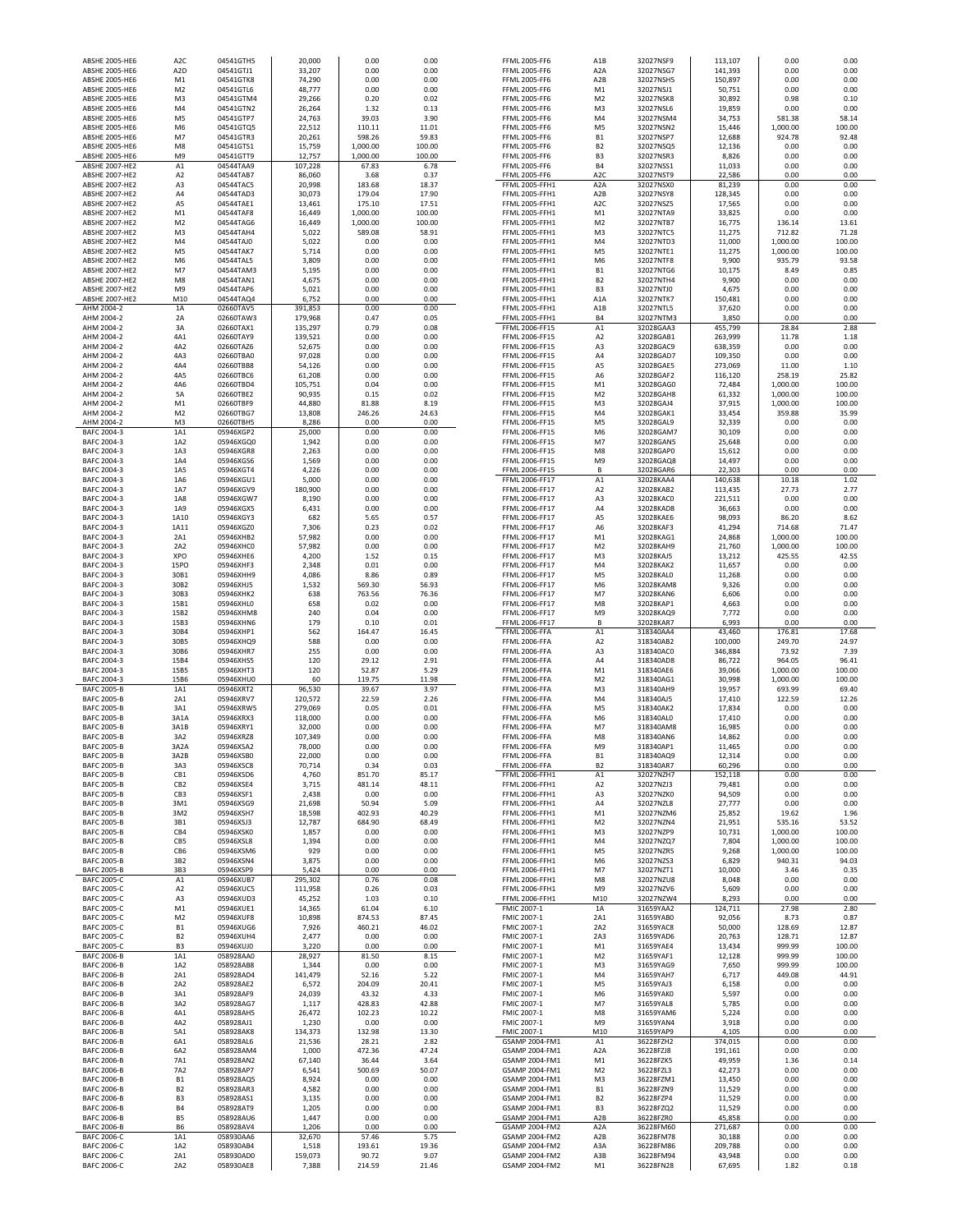| BAFC 2006-C                              | 3A1                         | 058930AF5              | 25,179             | 22.60            | 2.26           | GSAMP 2004-FM2                             | M <sub>2</sub>              | 36228FN36              | 55,159             | 0.00            | 0.00           |
|------------------------------------------|-----------------------------|------------------------|--------------------|------------------|----------------|--------------------------------------------|-----------------------------|------------------------|--------------------|-----------------|----------------|
| BAFC 2006-C                              | 3A2                         | 058930AG3              | 1,170              | 404.68           | 40.47          | GSAMP 2004-FM2                             | M3                          | 36228FN44              | 17,550             | 0.00            | 0.00           |
| BAFC 2006-C                              | 4A1                         | 058930AH1              | 105,948            | 9.51             | 0.95           | GSAMP 2004-FM2                             | <b>B1</b>                   | 36228FN51<br>36228FN69 | 15,044             | 0.00            | 0.00           |
| BAFC 2006-C<br>BAFC 2006-C               | 4A2<br>4A3                  | 058930AJ7<br>058930AK4 | 15,875<br>44,381   | 81.32<br>81.32   | 8.13<br>8.13   | GSAMP 2004-FM2<br>GSAMP 2004-FM2           | <b>B2</b><br>B <sub>3</sub> | 36228FN77              | 14,542<br>13,037   | 0.00<br>0.00    | 0.00<br>0.00   |
| <b>BAFC 2006-C</b>                       | 4A4                         | 058930AL2              | 7,720              | 347.08           | 34.71          | GSAMP 2004-FM2                             | A1                          | 36228FN85              | 241,682            | 0.00            | 0.00           |
| <b>BAFC 2006-C</b>                       | <b>B1</b>                   | 058930AM0              | 10,259             | 23.42            | 2.34           | GSAMP 2004-FM2                             | <b>B4</b>                   | 36228FN93              | 12,536             | 0.00            | 0.00           |
| BAFC 2006-C                              | <b>B2</b>                   | 058930AN8              | 2,722              | 0.00             | 0.00           | HVMLT 2006-10                              | 1A1A                        | 41162CAA9              | 450,326            | 40.19           | 4.02           |
| <b>BAFC 2006-C</b><br><b>BAFC 2006-C</b> | B <sub>3</sub><br><b>B4</b> | 058930AP3<br>058930AQ1 | 1,884<br>1,047     | 0.00<br>0.00     | 0.00<br>0.00   | HVMLT 2006-10<br>HVMLT 2006-10             | 1A1B<br>2A1A                | 41162CAB7<br>41162CAC5 | 112,582<br>591,709 | 0.00<br>7.00    | 0.00<br>0.70   |
| BAFC 2006-C                              | <b>B5</b>                   | 058930AR9              | 837                | 0.00             | 0.00           | HVMLT 2006-10                              | 2A1B                        | 41162CAD3              | 246,546            | 45.25           | 4.52           |
| BAFC 2006-C                              | <b>B6</b>                   | 058930AS7              | 1,048              | 0.00             | 0.00           | HVMLT 2006-10                              | 2A1C                        | 41162CAE1              | 147,927            | 0.00            | 0.00           |
| BAFC 2006-E                              | 1A1                         | 05950DAA8              | 33,433             | 32.01            | 3.20           | HVMLT 2006-10                              | <b>B1</b>                   | 41162CAF8              | 42,217             | 1,000.00        | 100.00         |
| BAFC 2006-E                              | 1A2                         | 05950DAB6              | 1,454              | 327.39           | 32.74          | HVMLT 2006-10                              | <b>B2</b>                   | 41162CAG6              | 35,324             | 1,000.00        | 100.00         |
| <b>BAFC 2006-E</b><br><b>BAFC 2006-E</b> | 2A1<br>2A2                  | 05950DAD2<br>05950DAE0 | 113,000<br>201,149 | 85.38<br>74.87   | 8.54<br>7.49   | HVMLT 2006-10<br>HVMLT 2006-10             | B <sub>3</sub><br><b>B4</b> | 41162CAH4<br>41162CAJ0 | 10,339<br>24,985   | 512.62<br>42.59 | 51.26<br>4.26  |
| <b>BAFC 2006-E</b>                       | 3A1                         | 05950DAF7              | 72,054             | 40.49            | 4.05           | HVMLT 2006-10                              | <b>B5</b>                   | 41162CAK7              | 18,954             | 0.00            | 0.00           |
| <b>BAFC 2006-E</b>                       | 3A2                         | 05950DAG5              | 6,551              | 293.31           | 29.33          | HVMLT 2006-10                              | <b>B6</b>                   | 41162CAL5              | 16,370             | 0.00            | 0.00           |
| <b>BAFC 2006-E</b>                       | 4A1                         | 05950DAH3              | 154,363            | 73.20            | 7.32           | HVMLT 2006-10                              | <b>B7</b>                   | 41162CAM3              | 17,231             | 0.00            | 0.00           |
| <b>BAFC 2006-E</b><br>BAFC 2006-E        | 4A2<br><b>B1</b>            | 05950DAJ9              | 6,711              | 411.10           | 41.11<br>0.00  | HVMLT 2006-11                              | A <sub>1</sub> A            | 41162GAA0              | 350,409<br>38,934  | 77.52<br>327.32 | 7.75<br>32.73  |
| <b>BAFC 2006-E</b>                       | B <sub>2</sub>              | 05950DAK6<br>05950DAL4 | 12,431<br>4,461    | 0.00<br>0.00     | 0.00           | HVMLT 2006-11<br>HVMLT 2006-11             | A1B<br><b>B1</b>            | 41162GAB8<br>41162GAC6 | 7,279              | 0.00            | 0.00           |
| <b>BAFC 2006-E</b>                       | B <sub>3</sub>              | 05950DAM2              | 3,506              | 0.00             | 0.00           | HVMLT 2006-11                              | <b>B2</b>                   | 41162GAD4              | 3,536              | 0.00            | 0.00           |
| <b>BAFC 2006-E</b>                       | <b>B4</b>                   | 05950DAN0              | 1,912              | 0.00             | 0.00           | HVMLT 2006-11                              | B <sub>3</sub>              | 41162GAE2              | 2,288              | 0.00            | 0.00           |
| <b>BAFC 2006-E</b>                       | <b>B5</b>                   | 05950DAP5              | 1,594              | 0.00             | 0.00           | HVMLT 2006-11                              | <b>B4</b>                   | 41162GAF9              | 2,080              | 0.00            | 0.00           |
| <b>BAFC 2006-E</b><br><b>BAFC 2006-E</b> | <b>B6</b><br>2A4            | 05950DAQ3<br>05950DAR1 | 1,594<br>14,056    | 0.00<br>1.11     | 0.00<br>0.11   | HVMLT 2006-11<br>HVMLT 2006-11             | <b>B5</b><br><b>B6</b>      | 41162GAG7<br>41162GAH5 | 3,328<br>2,912     | 0.00<br>0.00    | 0.00<br>0.00   |
| <b>BAFC 2006-E</b>                       | 2A3                         | 05950DAS9              | 9,144              | 312.80           | 31.28          | HVMLT 2006-11                              | <b>B7</b>                   | 41162GAJ1              | 3,328              | 0.00            | 0.00           |
| BAFC 2007-5                              | 1A1                         | 059523AB6              | 21,749             | 104.16           | 10.42          | HVMLT 2007-1                               | 1A1A                        | 41164MAA5              | 379,466            | 44.36           | 4.44           |
| BAFC 2007-5                              | 1A2                         | 059523AC4              | 1,764              | 541.80           | 54.18          | <b>HVMLT 2007-1</b>                        | 1A1B                        | 41164MAB3              | 252,977            | 1.12            | 0.11           |
| BAFC 2007-5<br>BAFC 2007-5               | 2A1<br>2A2                  | 059523AE0<br>059523AF7 | 50,000<br>4,055    | 159.58<br>15.82  | 15.96<br>1.58  | <b>HVMLT 2007-1</b><br><b>HVMLT 2007-1</b> | 2A1A<br>2A1B                | 41164MAC1<br>41164MAD9 | 587,714<br>244,880 | 8.48<br>183.22  | 0.85<br>18.32  |
| BAFC 2007-5                              | 2A3                         | 059523AG5              | 12,871             | 119.72           | 11.97          | HVMLT 2007-1                               | 2AC1                        | 41164MAE7              | 50,000             | 0.00            | 0.00           |
| BAFC 2007-5                              | 2A4                         | 059523AH3              | 13,755             | 219.66           | 21.97          | HVMLT 2007-1                               | <b>B1</b>                   | 41164MAF4              | 48,602             | 1,000.00        | 100.00         |
| BAFC 2007-5                              | 3A1                         | 059523AJ9              | 19,801             | 104.05           | 10.40          | HVMLT 2007-1                               | <b>B2</b>                   | 41164MAG2              | 28,801             | 433.49          | 43.35          |
| BAFC 2007-5<br>BAFC 2007-5               | 3A2<br>4A1                  | 059523AK6<br>059523AL4 | 24,546<br>200,157  | 258.90<br>286.37 | 25.89<br>28.64 | <b>HVMLT 2007-1</b><br><b>HVMLT 2007-1</b> | B <sub>3</sub><br><b>B4</b> | 41164MAH0<br>41164MAJ6 | 17,101<br>22,500   | 0.00<br>0.00    | 0.00<br>0.00   |
| BAFC 2007-5                              | 4A4                         | 059523AP5              | 16,229             | 0.00             | 0.00           | HVMLT 2007-1                               | <b>B5</b>                   | 41164MAK3              | 18,001             | 0.00            | 0.00           |
| BAFC 2007-5                              | 4A5                         | 059523AQ3              | 200,157            | 285.78           | 28.58          | HVMLT 2007-1                               | <b>B6</b>                   | 41164MAL1              | 18,901             | 0.00            | 0.00           |
| BAFC 2007-5                              | 5A1                         | 059523AR1              | 12,879             | 1.64             | 0.16           | HVMLT 2007-1                               | <b>B7</b>                   | 41164MAM9              | 14,401             | 0.00            | 0.00           |
| BAFC 2007-5                              | 5A2<br>6A1                  | 059523AS9              | 1,045              | 110.78           | 11.08          | HVMLT 2007-1<br>HVMLT 2007-1               | <b>B8</b><br>2AC2           | 41164MAN7              | 10,800             | 0.00<br>431.01  | 0.00           |
| BAFC 2007-5<br>BAFC 2007-5               | 6A2                         | 059523AU4<br>059523AV2 | 15,031<br>1,219    | 22.38<br>137.03  | 2.24<br>13.70  | <b>HVMLT 2007-3</b>                        | 1A1A                        | 41164MAP2<br>41164UAA7 | 96,928<br>293,300  | 168.63          | 43.10<br>16.86 |
| BAFC 2007-5                              | 7A1                         | 059523AX8              | 37,718             | 390.80           | 39.08          | <b>HVMLT 2007-3</b>                        | 2A1A                        | 41164UAB5              | 285,874            | 14.59           | 1.46           |
| BAFC 2007-5                              | 7A2                         | 059523AY6              | 5,803              | 236.93           | 23.69          | <b>HVMLT 2007-3</b>                        | 2A1B                        | 41164UAC3              | 119,113            | 76.33           | 7.63           |
| BAFC 2007-5<br>BAFC 2007-5               | 7A3<br><b>7A4</b>           | 059523AZ3              | 2,954              | 0.00             | 0.00           | <b>HVMLT 2007-3</b>                        | 2A1C                        | 41164UAD1              | 71,468             | 546.13          | 54.61          |
| BAFC 2007-5                              | 7A5                         | 059523BA7<br>059523BB5 | 43,521<br>46,475   | 311.25<br>291.46 | 31.12<br>29.15 | <b>HVMLT 2007-3</b><br><b>HVMLT 2007-3</b> | <b>B1</b><br><b>B2</b>      | 41164UAE9<br>41164UAF6 | 41,206<br>16,219   | 456.27<br>0.00  | 45.63<br>0.00  |
| BAFC 2007-5                              | APO                         | 059523BD1              | 837                | 373.31           | 37.33          | <b>HVMLT 2007-3</b>                        | B <sub>3</sub>              | 41164UAG4              | 11,835             | 0.00            | 0.00           |
| BAFC 2007-5                              | CA1                         | 059523BE9              | 18,432             | 218.89           | 21.89          | HVMLT 2007-3                               | <b>B4</b>                   | 41164UAH2              | 7,891              | 0.00            | 0.00           |
| BAFC 2007-5                              | CA <sub>2</sub>             | 059523BF6              | 1,496              | 353.58           | 35.36          | HVMLT 2007-3                               | <b>B5</b>                   | 41164UAJ8              | 7,452              | 0.00            | 0.00           |
| BAFC 2007-5<br>BAFC 2007-5               | CA3<br>CA4                  | 059523BG4<br>059523BH2 | 6,072<br>22,026    | 241.94<br>217.65 | 24.19<br>21.77 | HVMLT 2007-3<br><b>HVMLT 2007-3</b>        | <b>B6</b><br><b>B7</b>      | 41164UAK5<br>41164UAL3 | 4,822<br>4,383     | 0.00<br>0.00    | 0.00<br>0.00   |
| BAFC 2007-5                              | CA5                         | 059523BJ8              | 1,865              | 314.15           | 31.41          | <b>HVMLT 2007-3</b>                        | <b>B8</b>                   | 41164UAM1              | 4,384              | 0.00            | 0.00           |
| BAFC 2007-5                              | CA6                         | 059523BK5              | 1,938              | 122.12           | 12.21          | <b>HVMLT 2007-3</b>                        | <b>B9</b>                   | 41164UAN9              | 4,384              | 0.00            | 0.00           |
| BAFC 2007-5                              | CA7                         | 059523BL3              | 113                | 0.00             | 0.00           | IMM 2004-11                                | 1A1                         | 45254NLZ8              | 695,000            | 6.72            | 0.67           |
| BAFC 2007-5<br>BAFC 2007-5               | CA9<br>CA10                 | 059523BN9<br>059523BP4 | 7,353<br>8,010     | 233.47<br>212.95 | 23.35<br>21.30 | IMM 2004-11<br>IMM 2004-11                 | 1A2<br>2A1                  | 45254NMA2<br>45254NMB0 | 178,348            | 6.51<br>0.51    | 0.65<br>0.05   |
| BAFC 2007-5                              | CA11                        | 059523BQ2              | 23,891             | 225.18           | 22.52          | IMM 2004-11                                | 2A2                         | 45254NMC8              | 470,667<br>52,296  | 0.80            | 0.08           |
| BAFC 2007-5                              | CA12                        | 059523BR0              | 8,123              | 209.99           | 21.00          | IMM 2004-11                                | 2M1                         | 45254NMD6              | 33,046             | 1.95            | 0.19           |
| BAFC 2007-5                              | CA13                        | 059523BS8              | 12,178             | 145.33           | 14.53          | IMM 2004-11                                | 2M2                         | 45254NME4              | 30,479             | 3.32            | 0.33           |
| BAFC 2007-5                              | CA14                        | 059523BT6              | 9,619              | 235.69           | 23.57          | IMM 2004-11                                | 2M3                         | 45254NMF1              | 17,646             | 52.80           | 5.28           |
| BAFC 2007-5<br>BAFC 2007-5               | CA15<br>XB1                 | 059523BU3<br>059523BX7 | 13,674<br>15,971   | 170.49<br>0.00   | 17.05<br>0.00  | IMM 2004-11<br>IMM 2004-11                 | 2M4<br>2M5                  | 45254NMG9<br>45254NMH7 | 11,229<br>13,475   | 95.94<br>101.03 | 9.59<br>10.10  |
| BAFC 2007-5                              | XB <sub>2</sub>             | 059523BY5              | 6,879              | 0.00             | 0.00           | IMM 2004-11                                | 2M6                         | 45254NMJ3              | 8,021              | 56.19           | 5.62           |
| BAFC 2007-5                              | XB3                         | 059523BZ2              | 5,159              | 0.00             | 0.00           | IMM 2004-11                                | 2B                          | 45254NMK0              | 4,814              | 0.00            | 0.00           |
| BAFC 2007-5                              | 7B1                         | 059523CA6              | 4,454              | 0.00             | 0.00           | IMM 2004-6                                 | 1A1                         | 45254NJV0              | 205,000            | 0.49            | 0.05           |
| BAFC 2007-5<br>BAFC 2007-5               | 7B <sub>2</sub><br>7B3      | 059523CB4<br>059523CC2 | 930<br>601         | 0.00<br>0.00     | 0.00<br>0.00   | IMM 2004-6<br>IMM 2004-6                   | 2A<br>M1                    | 45254NJW8<br>45254NJX6 | 172,500            | 0.00<br>1.85    | 0.00<br>0.18   |
| BAFC 2007-5                              | XB4                         | 059523CD0              | 3,440              | 0.00             | 0.00           | IMM 2004-6                                 | M <sub>2</sub>              | 45254NJY4              | 44,000<br>71,500   | 0.00            | 0.00           |
| BAFC 2007-5                              | XB5                         | 059523CE8              | 2,948              | 0.00             | 0.00           | IMM 2004-6                                 | M <sub>3</sub>              | 45254NJZ1              | 49,500             | 0.00            | 0.00           |
| BAFC 2007-5                              | XB6                         | 059523CF5              | 2,457              | 0.00             | 0.00           | IMM 2004-6                                 | M4                          | 45254NKA4              | 49,500             | 0.00            | 0.00           |
| BAFC 2007-5<br>BAFC 2007-5               | 7B4<br>7B5                  | 059523CG3<br>059523CH1 | 628<br>492         | n nn<br>0.00     | 0.00<br>0.00   | IMM 2004-6<br>IMM 2004-6                   | M <sub>5</sub><br>M6        | 45254NKR2<br>45254NKC0 | 55,000<br>33,000   | 0.00<br>0.00    | 0.00<br>0.00   |
| BAFC 2007-5                              | <b>7B6</b>                  | 059523CJ7              | 356                | 0.00             | 0.00           | IMM 2004-6                                 | 1A2                         | 45254NKD8              | 1,368,000          | 0.52            | 0.05           |
| BAFC 2007-E                              | 1A1                         | 05954DAA4              | 64,814             | 109.62           | 10.96          | IMM 2004-6                                 | 1A3                         | 45254NKE6              | 152,000            | 0.08            | 0.01           |
| BAFC 2007-E                              | 1A2                         | 05954DAB2              | 9,260              | 202.32           | 20.23          | IMM 2005-2                                 | 1A1                         | 45254NMY0              | 831,600            | 0.41            | 0.04           |
| BAFC 2007-E<br>BAFC 2007-E               | 2A1<br>2A2                  | 05954DAC0<br>05954DAD8 | 66,795<br>9,543    | 107.99<br>39.08  | 10.80<br>3.91  | IMM 2005-2<br>IMM 2005-2                   | 1A2<br>1M1                  | 45254NMZ7<br>45254NNB9 | 92,400<br>120,000  | 2.90<br>2.93    | 0.29<br>0.29   |
| BAFC 2007-E                              | 3A1                         | 05954DAE6              | 33,924             | 168.99           | 16.90          | IMM 2005-2                                 | 1M2                         | 45254NNC7              | 59,400             | 4.61            | 0.46           |
| <b>BAFC 2007-E</b>                       | 3A2                         | 05954DAF3              | 4,847              | 696.73           | 69.67          | IMM 2005-2                                 | 1M3                         | 45254NND5              | 28,200             | 0.00            | 0.00           |
| <b>BAFC 2007-E</b>                       | 4A1                         | 05954DAG1              | 93,879             | 94.77            | 9.48           | IMM 2005-2                                 | 1M4                         | 45254NNE3              | 20,400             | 0.00            | 0.00           |
| <b>BAFC 2007-E</b><br><b>BAFC 2007-E</b> | 4A2<br>5A1                  | 05954DAH9<br>05954DAJ5 | 4,082<br>100,032   | 238.61<br>114.81 | 23.86<br>11.48 | IMM 2005-2<br>IMM 2005-2                   | 1M5<br>1M6                  | 45254NNF0<br>45254NNG8 | 21,000<br>12,000   | 0.00<br>0.00    | 0.00<br>0.00   |
| <b>BAFC 2007-E</b>                       | 5A2                         | 05954DAK2              | 11,115             | 448.67           | 44.87          | IMM 2005-2                                 | 1B                          | 45254NNH6              | 15,000             | 0.00            | 0.00           |
| <b>BAFC 2007-E</b>                       | 6A1                         | 05954DAL0              | 39,508             | 55.23            | 5.52           | IMM 2005-2                                 | 2A1                         | 45254NNJ2              | 37,462             | 0.63            | 0.06           |
| BAFC 2007-E<br>BAFC 2007-E               | 6A2<br>7A1                  | 05954DAM8<br>05954DAP1 | 1,718<br>35,240    | 465.40<br>86.59  | 46.54<br>8.66  | IMM 2005-2<br>IMM 2005-2                   | 2A2<br>2M1                  | 45254NNK9<br>45254NNL7 | 39,576<br>7,553    | 1.89<br>2.97    | 0.19<br>0.30   |
| BAFC 2007-E                              | 7A2                         | 05954DAQ9              | 2,751              | 231.79           | 23.18          | IMM 2005-2                                 | 2M2                         | 45254NNM5              | 11,480             | 3.66            | 0.37           |
| BAFC 2007-E                              | 8A1                         | 05954DAR7              | 127,558            | 177.50           | 17.75          | IMM 2005-2                                 | 2B                          | 45254NNN3              | 21,752             | 2.49            | 0.25           |
| BAFC 2007-E                              | 8A2                         | 05954DAS5              | 5,238              | 0.00             | 0.00           | IMM 2005-3                                 | A1                          | 45254NNP8              | 567,000            | 3.65            | 0.36           |
| BAFC 2007-E<br><b>BAFC 2007-E</b>        | 8A3<br><b>8A4</b>           | 05954DAT3<br>05954DAU0 | 4,717<br>9,955     | 0.00<br>0.00     | 0.00<br>0.00   | IMM 2005-3<br>IMM 2005-3                   | A <sub>2</sub><br>A3        | 45254NNQ6<br>45254NNR4 | 63,000<br>150,000  | 16.54<br>5.25   | 1.65<br>0.52   |
| BAFC 2007-E                              | 9A1                         | 05954DAW6              | 81,260             | 348.52           | 34.85          | IMM 2005-3                                 | M1                          | 45254NNT0              | 95,000             | 73.56           | 7.36           |
| BAFC 2007-E                              | 9A2                         | 05954DAX4              | 10,496             | 0.00             | 0.00           | IMM 2005-3                                 | M <sub>2</sub>              | 45254NNU7              | 45,000             | 180.22          | 18.02          |
| BAFC 2007-E                              | 9A3                         | 05954DAY2              | 3,260              | 0.00             | 0.00           | IMM 2005-3                                 | M3                          | 45254NNV5              | 24,000             | 145.20          | 14.52          |
| BAFC 2007-E<br>BAFC 2007-E               | 9A4<br>10A1                 | 05954DAZ9<br>05954DBA3 | 13,756<br>82,566   | 0.00<br>221.03   | 0.00<br>22.10  | IMM 2005-3<br>IMM 2005-3                   | M4<br>M <sub>5</sub>        | 45254NNW3<br>45254NNX1 | 16,000<br>17,500   | 0.00<br>0.00    | 0.00<br>0.00   |
| BAFC 2007-E                              | 10A2                        | 05954DBB1              | 19,285             | 327.93           | 32.79          | IMM 2005-3                                 | M6                          | 45254NNY9              | 10,000             | 0.00            | 0.00           |
| BAFC 2007-E                              | 10A3                        | 05954DBC9              | 3,619              | 0.00             | 0.00           | IMM 2005-3                                 | В                           | 45254NNZ6              | 12,500             | 0.00            | 0.00           |
| BAFC 2007-E                              | 10A4                        | 05954DBD7              | 22,904             | 276.11           | 27.61          | IMM 2005-6                                 | 1A1                         | 45254NQG5              | 957,433            | 3.97            | 0.40           |
| BAFC 2007-E<br>BAFC 2007-E               | 11A1<br>11A2                | 05954DBE5<br>05954DBF2 | 100,464<br>23,466  | 261.40<br>293.22 | 26.14<br>29.32 | IMM 2005-6<br>IMM 2005-6                   | 1B1<br>1B2                  | 45254NQH3<br>45254NQJ9 | 29,312<br>15,031   | 0.00<br>0.00    | 0.00<br>0.00   |
| BAFC 2007-E                              | 11A3                        | 05954DBG0              | 4,403              | 0.00             | 0.00           | IMM 2005-6                                 | 1M1                         | 45254NQK6              | 141,297            | 176.99          | 17.70          |
| BAFC 2007-E                              | 11A4                        | 05954DBH8              | 27,869             | 246.95           | 24.69          | IMM 2005-6                                 | 1M2                         | 45254NQL4              | 20,293             | 318.28          | 31.83          |
| <b>BAFC 2007-E</b>                       | 12A1                        | 05954DBJ4              | 26,683             | 255.41           | 25.54          | IMM 2005-6                                 | 1M3                         | 45254NQM2              | 59,375             | 306.47          | 30.65          |
| <b>BAFC 2007-E</b><br>BAFC 2007-E        | 12A2<br>CA1                 | 05954DBK1<br>05954DBL9 | 7,402<br>165,533   | 737.85<br>121.67 | 73.79<br>12.17 | IMM 2005-6<br>IMM 2005-6                   | 1M4<br>1M5                  | 45254NQN0<br>45254NQP5 | 54,865<br>25,554   | 78.76<br>0.00   | 7.88<br>0.00   |
| <b>BAFC 2007-E</b>                       | CA <sub>2</sub>             | 05954DBM7              | 209,713            | 248.25           | 24.83          | IMM 2005-6                                 | 2A1                         | 45254NQQ3              | 100,812            | 1.37            | 0.14           |
| BAFC 2007-E                              | CA3                         | 05954DBN5              | 24,523             | 257.88           | 25.79          | IMM 2005-6                                 | 2A2                         | 45254NQR1              | 36,858             | 0.83            | 0.08           |
| BAFC 2007-E                              | CA4                         | 05954DBP0              | 8,336              | 0.00             | 0.00           | IMM 2005-6                                 | 2B1                         | 45254NQS9              | 17,552             | 1.18            | 0.12           |
| BAFC 2007-E                              | CA5                         | 05954DBQ8              | 33,962             | 202.64           | 20.26          | IMM 2005-6                                 | 2B2                         | 45254NQT7              | 13,164             | 0.32            | 0.03           |
| <b>BAFC 2007-E</b><br><b>BAFC 2007-E</b> | CA6<br>JB1                  | 05954DBR6<br>05954DBS4 | 7,663<br>7,786     | 0.00<br>0.00     | 0.00<br>0.00   | IMM 2005-6<br>IMM 2005-6                   | 2M1<br>2M2                  | 45254NQU4<br>45254NQV2 | 24,133<br>21,940   | 4.96<br>5.40    | 0.50<br>0.54   |
| <b>BAFC 2007-E</b>                       | JB <sub>2</sub>             | 05954DBT2              | 3,662              | 0.00             | 0.00           | IMM 2005-6                                 | 1A2                         | 45254NQW0              | 200,000            | 3.54            | 0.35           |
| <b>BAFC 2007-E</b>                       | JB3                         | 05954DBU9              | 1,832              | 0.00             | 0.00           | IMSA 2005-1                                | 1A1                         | 45254TRN6              | 25,200             | 24.56           | 2.46           |
| <b>BAFC 2007-E</b>                       | XB1                         | 05954DBV7              | 16,458             | 0.00             | 0.00           | IMSA 2005-1                                | 2A                          | 45254TRP1              | 18,136             | 16.13           | 1.61           |

| <b>UJAIVIF ZUU4-FIVIZ</b>        | IVL<br>M <sub>3</sub>  | <b>JUZZOFINJU</b>      | JJ,1JJ            | v.vu           | v.vu          |
|----------------------------------|------------------------|------------------------|-------------------|----------------|---------------|
| GSAMP 2004-FM2<br>GSAMP 2004-FM2 | <b>B1</b>              | 36228FN44<br>36228FN51 | 17,550<br>15,044  | 0.00<br>0.00   | 0.00<br>0.00  |
| GSAMP 2004-FM2                   | B <sub>2</sub>         | 36228FN69              | 14,542            | 0.00           | 0.00          |
| GSAMP 2004-FM2                   | B <sub>3</sub>         | 36228FN77              | 13,037            | 0.00           | 0.00          |
| GSAMP 2004-FM2                   | A <sub>1</sub>         | 36228FN85              | 241,682           | 0.00           | 0.00          |
| GSAMP 2004-FM2                   | <b>B4</b>              | 36228FN93              | 12,536            | 0.00           | 0.00          |
| <b>HVMLT 2006-10</b>             | 1A1A                   | 41162CAA9              | 450,326           | 40.19          | 4.02          |
| HVMLT 2006-10                    | 1A1B                   | 41162CAB7              | 112,582           | 0.00           | 0.00          |
| HVMLT 2006-10                    | 2A1A                   | 41162CAC5              | 591,709           | 7.00           | 0.70          |
| HVMLT 2006-10                    | 2A1B                   | 41162CAD3              | 246,546           | 45.25          | 4.52          |
| HVMLT 2006-10                    | 2A1C                   | 41162CAE1              | 147,927           | 0.00           | 0.00          |
| HVMLT 2006-10                    | <b>B1</b>              | 41162CAF8              | 42,217            | 1,000.00       | 100.00        |
| HVMLT 2006-10                    | <b>B2</b>              | 41162CAG6              | 35,324            | 1,000.00       | 100.00        |
| HVMLT 2006-10                    | B <sub>3</sub>         | 41162CAH4              | 10,339            | 512.62         | 51.26         |
| HVMLT 2006-10                    | <b>B4</b>              | 41162CAJ0              | 24,985            | 42.59          | 4.26          |
| HVMLT 2006-10                    | <b>B5</b>              | 41162CAK7              | 18,954            | 0.00           | 0.00          |
| HVMLT 2006-10                    | <b>B6</b>              | 41162CAL5              | 16,370            | 0.00           | 0.00          |
| HVMLT 2006-10                    | B7                     | 41162CAM3              | 17,231            | 0.00           | 0.00          |
| HVMLT 2006-11                    | A1A                    | 41162GAA0              | 350,409           | 77.52          | 7.75          |
| <b>HVMLT 2006-11</b>             | A <sub>1</sub> B       | 41162GAB8              | 38,934            | 327.32         | 32.73         |
| HVMLT 2006-11                    | <b>B1</b>              | 41162GAC6              | 7,279             | 0.00           | 0.00          |
| HVMLT 2006-11                    | <b>B2</b>              | 41162GAD4              | 3,536             | 0.00           | 0.00          |
| HVMLT 2006-11                    | B <sub>3</sub>         | 41162GAE2              | 2,288             | 0.00           | 0.00          |
| HVMLT 2006-11                    | <b>B4</b>              | 41162GAF9              | 2,080             | 0.00           | 0.00          |
| HVMLT 2006-11                    | <b>B5</b>              | 41162GAG7              | 3,328             | 0.00           | 0.00          |
| HVMLT 2006-11                    | <b>B6</b>              | 41162GAH5              | 2,912             | 0.00           | 0.00          |
| HVMLT 2006-11                    | B7                     | 41162GAJ1              | 3,328             | 0.00           | 0.00          |
| HVMLT 2007-1<br>HVMLT 2007-1     | 1A1A<br>1A1B           | 41164MAA5<br>41164MAB3 | 379,466           | 44.36<br>1.12  | 4.44<br>0.11  |
|                                  |                        |                        | 252,977           |                |               |
| HVMLT 2007-1<br>HVMLT 2007-1     | 2A1A                   | 41164MAC1<br>41164MAD9 | 587,714           | 8.48<br>183.22 | 0.85<br>18.32 |
| HVMLT 2007-1                     | 2A1B<br>2AC1           | 41164MAE7              | 244,880<br>50,000 | 0.00           | 0.00          |
| <b>HVMLT 2007-1</b>              | <b>B1</b>              | 41164MAF4              | 48,602            | 1,000.00       | 100.00        |
| HVMLT 2007-1                     | <b>B2</b>              | 41164MAG2              | 28,801            | 433.49         | 43.35         |
| HVMLT 2007-1                     | B <sub>3</sub>         | 41164MAH0              | 17,101            | 0.00           | 0.00          |
| <b>HVMLT 2007-1</b>              | <b>B4</b>              | 41164MAJ6              | 22,500            | 0.00           | 0.00          |
| HVMLT 2007-1                     | <b>B5</b>              | 41164MAK3              | 18,001            | 0.00           | 0.00          |
| <b>HVMLT 2007-1</b>              | <b>B6</b>              | 41164MAL1              | 18,901            | 0.00           | 0.00          |
| <b>HVMLT 2007-1</b>              | B7                     | 41164MAM9              | 14,401            | 0.00           | 0.00          |
| HVMLT 2007-1                     | B <sub>8</sub>         | 41164MAN7              | 10,800            | 0.00           | 0.00          |
| <b>HVMLT 2007-1</b>              | 2AC2                   | 41164MAP2              | 96,928            | 431.01         | 43.10         |
| <b>HVMLT 2007-3</b>              | 1A1A                   | 41164UAA7              | 293.300           | 168.63         | 16.86         |
| <b>HVMLT 2007-3</b>              | 2A1A                   | 41164UAB5              | 285,874           | 14.59          | 1.46          |
| <b>HVMLT 2007-3</b>              | 2A1B                   | 41164UAC3              | 119,113           | 76.33          | 7.63          |
| <b>HVMLT 2007-3</b>              | 2A1C                   | 41164UAD1              | 71,468            | 546.13         | 54.61         |
| <b>HVMLT 2007-3</b>              | <b>B1</b>              | 41164UAE9              | 41,206            | 456.27         | 45.63         |
| HVMLT 2007-3                     | <b>B2</b>              | 41164UAF6              | 16,219            | 0.00           | 0.00          |
| HVMLT 2007-3                     | B <sub>3</sub>         | 41164UAG4              | 11,835            | 0.00           | 0.00          |
| <b>HVMLT 2007-3</b>              | <b>B4</b>              | 41164UAH2              | 7,891             | 0.00           | 0.00          |
| <b>HVMLT 2007-3</b>              | <b>B5</b>              | 41164UAJ8              | 7,452             | 0.00           | 0.00          |
| <b>HVMLT 2007-3</b>              | <b>B6</b>              | 41164UAK5              | 4,822             | 0.00           | 0.00          |
| <b>HVMLT 2007-3</b>              | <b>B7</b>              | 41164UAL3              | 4,383             | 0.00           | 0.00          |
| <b>HVMLT 2007-3</b>              | B <sub>8</sub>         | 41164UAM1              | 4,384             | 0.00           | 0.00          |
| <b>HVMLT 2007-3</b>              | B <sub>9</sub>         | 41164UAN9              | 4,384             | 0.00           | 0.00          |
| IMM 2004-11                      | 1A1                    | 45254NLZ8              | 695,000           | 6.72           | 0.67          |
| IMM 2004-11                      | 1A2                    | 45254NMA2              | 178,348           | 6.51           | 0.65          |
| IMM 2004-11                      | 2A1                    | 45254NMB0              | 470,667           | 0.51           | 0.05          |
| IMM 2004-11                      | 2A2                    | 45254NMC8              | 52,296            | 0.80           | 0.08          |
| IMM 2004-11                      | 2M1                    | 45254NMD6              | 33,046            | 1.95           | 0.19          |
| IMM 2004-11                      | 2M2                    | 45254NME4              | 30,479            | 3.32           | 0.33          |
| IMM 2004-11<br>IMM 2004-11       | 2M <sub>3</sub><br>2M4 | 45254NMF1<br>45254NMG9 | 17,646<br>11,229  | 52.80<br>95.94 | 5.28<br>9.59  |
| IMM 2004-11                      | 2M5                    | 45254NMH7              | 13,475            | 101.03         | 10.10         |
| IMM 2004-11                      | 2M6                    | 45254NMJ3              | 8,021             | 56.19          | 5.62          |
| IMM 2004-11                      | 2B                     | 45254NMK0              | 4,814             | 0.00           | 0.00          |
| IMM 2004-6                       | 1A1                    | 45254NJV0              | 205,000           | 0.49           | 0.05          |
| <b>IMM 2004-6</b>                | 2A                     | 45254NJW8              | 172,500           | 0.00           | 0.00          |
| <b>IMM 2004-6</b>                | M <sub>1</sub>         | 45254NJX6              | 44,000            | 1.85           | 0.18          |
| IMM 2004-6                       | M <sub>2</sub>         | 45254NJY4              | 71,500            | 0.00           | 0.00          |
| IMM 2004-6                       | M <sub>3</sub>         | 45254NJZ1              | 49,500            | 0.00           | 0.00          |
| IMM 2004-6                       | M <sub>4</sub>         | 45254NKA4              | 49,500            | 0.00           | 0.00          |
| IMM 2004-6                       | M <sub>5</sub>         | 45254NKB2              | 55,000            | 0.00           | 0.00          |
| IMM 2004-6                       | M6                     | 45254NKC0              | 33,000            | 0.00           | 0.00          |
| IMM 2004-6                       | 1A2                    | 45254NKD8              | 1,368,000         | 0.52           | 0.05          |
| IMM 2004-6                       | 1A3                    | 45254NKE6              | 152,000           | 0.08           | 0.01          |
| IMM 2005-2                       | 1A1                    | 45254NMY0              | 831,600           | 0.41           | 0.04          |
| IMM 2005-2                       | 1A2                    | 45254NMZ7              | 92,400            | 2.90           | 0.29          |
| IMM 2005-2<br>IMM 2005-2         | 1M1                    | 45254NNB9              | 120,000           | 2.93           | 0.29          |
| IMM 2005-2                       | 1M2<br>1M3             | 45254NNC7<br>45254NND5 | 59,400            | 4.61<br>0.00   | 0.46<br>0.00  |
| IMM 2005-2                       | 1M4                    | 45254NNE3              | 28,200<br>20,400  | 0.00           | 0.00          |
| IMM 2005-2                       | 1M5                    | 45254NNF0              | 21,000            | 0.00           | 0.00          |
| IMM 2005-2                       | 1M6                    | 45254NNG8              | 12,000            | 0.00           | 0.00          |
| IMM 2005-2                       | 1B                     | 45254NNH6              | 15,000            | 0.00           | 0.00          |
| IMM 2005-2                       | 2A1                    | 45254NNJ2              | 37,462            | 0.63           | 0.06          |
| IMM 2005-2                       | 2A2                    | 45254NNK9              | 39,576            | 1.89           | 0.19          |
| IMM 2005-2                       | 2M1                    | 45254NNL7              | 7,553             | 2.97           | 0.30          |
| IMM 2005-2                       | 2M2                    | 45254NNM5              | 11,480            | 3.66           | 0.37          |
| IMM 2005-2                       | 2B                     | 45254NNN3              | 21,752            | 2.49           | 0.25          |
| IMM 2005-3                       | A1                     | 45254NNP8              | 567.000           | 3.65           | 0.36          |
| IMM 2005-3                       | A <sub>2</sub>         | 45254NNQ6              | 63,000            | 16.54          | 1.65          |
| <b>IMM 2005-3</b>                | A <sub>3</sub>         | 45254NNR4              | 150,000           | 5.25           | 0.52          |
| IMM 2005-3                       | M <sub>1</sub>         | 45254NNT0              | 95,000            | 73.56          | 7.36          |
| IMM 2005-3                       | M <sub>2</sub>         | 45254NNU7              | 45,000            | 180.22         | 18.02         |
| IMM 2005-3                       | M3                     | 45254NNV5              | 24,000            | 145.20         | 14.52         |
| IMM 2005-3                       | M4                     | 45254NNW3              | 16,000            | 0.00           | 0.00          |
| IMM 2005-3                       | M5                     | 45254NNX1              | 17,500            | 0.00           | 0.00          |
| IMM 2005-3                       | M6                     | 45254NNY9              | 10,000            | 0.00           | 0.00          |
| IMM 2005-3                       | B                      | 45254NNZ6              | 12,500            | 0.00           | 0.00          |
| IMM 2005-6<br>IMM 2005-6         | 1A1                    | 45254NOG5              | 957,433           | 3.97<br>0.00   | 0.40          |
| IMM 2005-6                       | 1B1<br>1B2             | 45254NQH3<br>45254NQJ9 | 29,312<br>15,031  | 0.00           | 0.00<br>0.00  |
| IMM 2005-6                       | 1M1                    | 45254NQK6              | 141,297           | 176.99         | 17.70         |
| IMM 2005-6                       | 1M2                    | 45254NQL4              | 20,293            | 318.28         | 31.83         |
| IMM 2005-6                       | 1M <sub>3</sub>        | 45254NQM2              | 59,375            | 306.47         | 30.65         |
| IMM 2005-6                       | 1M4                    | 45254NON0              | 54,865            | 78.76          | 7.88          |
| IMM 2005-6                       | 1M5                    | 45254NQP5              | 25,554            | 0.00           | 0.00          |
| IMM 2005-6                       | 2A1                    | 45254NQQ3              | 100,812           | 1.37           | 0.14          |
| IMM 2005-6                       |                        | 45254NQR1              | 36,858            | 0.83           | 0.08          |
| IMM 2005-6                       |                        |                        |                   |                |               |
| IMM 2005-6                       | 2A2<br>2B1             | 45254NQS9              | 17,552            | 1.18           | 0.12          |
|                                  | 2B <sub>2</sub>        | 45254NQT7              | 13,164            | 0.32           | 0.03          |
| IMM 2005-6                       | 2M1                    | 45254NQU4              | 24,133            | 4.96           | 0.50          |
| IMM 2005-6                       | 2M2                    | 45254NQV2              | 21,940            | 5.40           | 0.54          |
| IMM 2005-6                       | 1A2                    | 45254NQW0              | 200,000           | 3.54           | 0.35          |
| IMSA 2005-1<br>IMSA 2005-1       | 1A1<br>2A              | 45254TRN6              | 25,200            | 24.56          | 2.46          |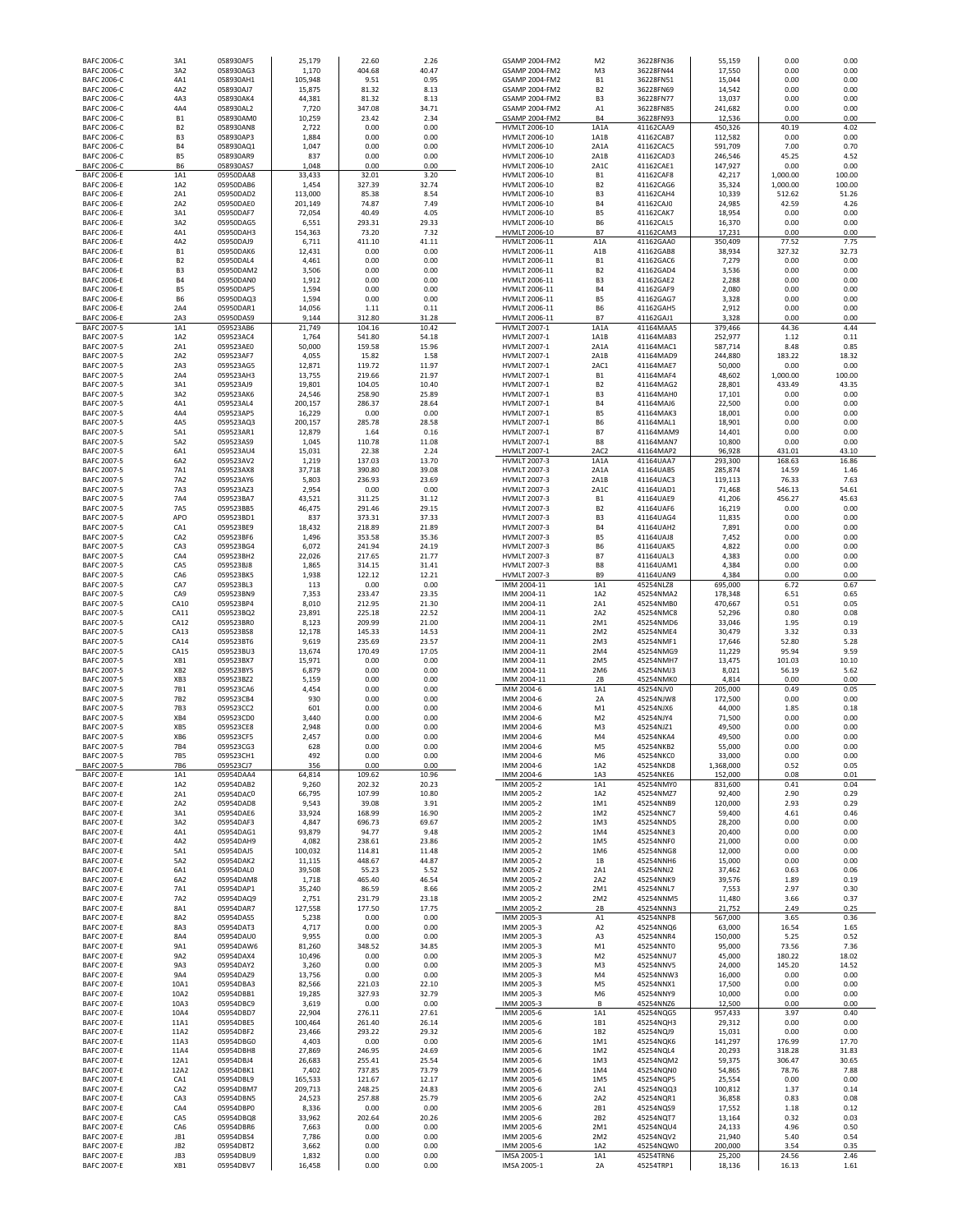| <b>BAFC 2007-E</b>                       | <b>BAFC 2007-E</b><br>XB <sub>2</sub> | 05954DBW5              | 5,774             | 0.00             | 0.00           | IMSA 2005-1                                | 3A1                          | 45254TRQ9              | 62,836             | 51.23            | 5.12           |
|------------------------------------------|---------------------------------------|------------------------|-------------------|------------------|----------------|--------------------------------------------|------------------------------|------------------------|--------------------|------------------|----------------|
|                                          | XB3                                   | 05954DBX3              | 2,887             | 0.00             | 0.00           | IMSA 2005-1                                | 4A                           | 45254TRR7              | 11,922             | 26.99            | 2.70           |
| <b>BAFC 2007-E</b>                       | JB4                                   | 05954DBY1              | 2,289             | 0.00             | 0.00           | IMSA 2005-1                                | 5A1                          | 45254TRS5              | 45,000             | 11.24            | 1.12           |
| <b>BAFC 2007-E</b>                       | JB5                                   | 05954DBZ8              | 1,602             | 0.00             | 0.00           | IMSA 2005-1                                | 5A2                          | 45254TRT3              | 115,719            | 0.00             | 0.00           |
| <b>BAFC 2007-E</b>                       | JB6                                   | 05954DCA2              | 1,145             | 0.00             | 0.00           | IMSA 2005-1                                | 5A3                          | 45254TRU0              | 160,394            | 0.47             | 0.05           |
| <b>BAFC 2007-E</b>                       | XB4                                   | 05954DCB0              | 5,485             | 0.00             | 0.00           | IMSA 2005-1                                | 5A4                          | 45254TRV8              | 19,837             | 156.92           | 15.69          |
| <b>BAFC 2007-E</b><br><b>BAFC 2007-E</b> | XB5<br>XB6                            | 05954DCC8<br>05954DCD6 | 3,464<br>4,908    | 0.00<br>0.00     | 0.00<br>0.00   | IMSA 2005-1<br>IMSA 2005-1                 | <b>5A5</b><br>5A6            | 45254TRW6<br>45254TRX4 | 37,884<br>50,000   | 45.33<br>7.63    | 4.53<br>0.76   |
| <b>BAFC 2007-E</b>                       | 8A6                                   | 05954DCE4              | 87,558            | 177.50           | 17.75          | IMSA 2005-1                                | 5A7                          | 45254TRY2              | 12,500             | 37.47            | 3.75           |
| <b>BAFC 2007-E</b>                       | CA7                                   | 05954DCF1              | 13,342            | 213.42           | 21.34          | IMSA 2005-1                                | <b>B1</b>                    | 45254TSD7              | 30,745             | 818.85           | 81.89          |
| <b>BAFC 2007-E</b>                       | CA8                                   | 05954DCG9              | 20,658            | 259.46           | 25.95          | IMSA 2005-1                                | <b>B2</b>                    | 45254TSE5              | 13,946             | 470.35           | 47.03          |
| <b>BAFC 2007-E</b>                       | CA9                                   | 05954DCH7              | 6,565             | 636.19           | 63.62          | IMSA 2005-1                                | B <sub>3</sub>               | 45254TSF2              | 8,875              | 0.00             | 0.00           |
| <b>BCAP 2006-AA1</b>                     | A1                                    | 055294AA0              | 246,815           | 80.26            | 8.03           | IMSA 2005-1                                | <b>B4</b>                    | 45254TSG0              | 8,874              | 0.00             | 0.00           |
| BCAP 2006-AA1                            | A <sub>2</sub>                        | 055294AB8              | 27,424            | 291.52           | 29.15          | IMSA 2005-1                                | <b>B5</b>                    | 45254TSH8              | 6,973              | 0.00             | 0.00           |
| BCAP 2006-AA1                            | M1                                    | 055294AC6              | 4,217             | 0.00             | 0.00           | IMSA 2005-1                                | <b>B6</b>                    | 45254TSJ4              | 5,072              | 0.00             | 0.00           |
| BCAP 2006-AA1                            | M <sub>2</sub>                        | 055294AD4              | 2,472             | 0.00             | 0.00           | IMSA 2005-2                                | A1                           | 45254TSM7              | 800,000            | 31.98            | 3.20           |
| BCAP 2006-AA1                            | M3                                    | 055294AE2              | 1,309             | 0.00             | 0.00           | IMSA 2005-2                                | A1M                          | 45254TSN5              | 88,889             | 294.42           | 29.44          |
| BCAP 2006-AA1                            | M4                                    | 055294AF9              | 1,018             | 0.00             | 0.00           | IMSA 2005-2                                | A <sub>2</sub> A             | 45254TSP0              | 231,667            | 0.00             | 0.00           |
| <b>BCAP 2006-AA1</b>                     | M5                                    | 055294AG7              | 1,018             | 0.00             | 0.00           | IMSA 2005-2                                | A <sub>2</sub> B             | 45254TSQ8              | 117,757            | 0.00             | 0.00           |
| BCAP 2006-AA1                            | M6                                    | 055294AH5              | 1,018             | 0.00             | 0.00           | IMSA 2005-2                                | A <sub>2</sub> C             | 45254TSR6              | 138,002            | 147.43           | 14.74          |
| <b>BCAP 2006-AA1</b>                     | M7                                    | 055294AJ1              | 1,018             | 0.00             | 0.00           | IMSA 2005-2                                | A <sub>2</sub> D             | 45254TSS4              | 69,946             | 173.01           | 17.30          |
| <b>BCAP 2006-AA1</b>                     | M8                                    | 055294AK8              | 1,163             | 0.00             | 0.00           | IMSA 2005-2                                | M1                           | 45254TST2              | 71,606             | 1,000.00         | 100.00         |
| <b>BCAP 2006-AA1</b>                     | M <sub>9</sub>                        | 055294AL6              | 1,163             | 0.00             | 0.00           | IMSA 2005-2                                | M <sub>2</sub>               | 45254TSU9              | 44,754             | 332.38           | 33.24          |
| <b>BCAP 2006-AA1</b>                     | M10                                   | 055294AP7              | 1,017             | 0.00             | 0.00           | IMSA 2005-2                                | M3                           | 45254TSV7              | 14,918             | 0.00             | 0.00           |
| BOAA 2004-1                              | 1A1                                   | 05948KKK4              | 140,321           | 22.84            | 2.28           | IMSA 2005-2                                | M4                           | 45254TSW5              | 18,896             | 0.00             | 0.00           |
| BOAA 2004-1<br>BOAA 2004-1               | 2A1<br>3A1                            | 05948KKN8<br>05948KKQ1 | 71,807<br>23,453  | 18.23<br>1.99    | 1.82<br>0.20   | IMSA 2005-2<br>IMSA 2005-2                 | M5<br>M6                     | 45254TSX3<br>45254TSY1 | 12,929<br>9,945    | 0.00<br>0.00     | 0.00<br>0.00   |
| BOAA 2004-1                              | 4A1                                   | 05948KKS7              | 52,610            | 7.05             | 0.71           | IMSA 2005-2                                | M7                           | 45254TSZ8              | 9,945              | 0.00             | 0.00           |
| BOAA 2004-1                              | 5A1                                   | 05948KKT5              | 25,000            | 6.81             | 0.68           | IMSA 2005-2                                | M8                           | 45254TTA2              | 9,945              | 0.00             | 0.00           |
| BOAA 2004-1                              | 5A2                                   | 05948KKU2              | 27,565            | 6.55             | 0.65           | IMSA 2005-2                                | В                            | 45254TTE4              | 13,923             | 0.00             | 0.00           |
| BOAA 2004-1                              | 5A3                                   | 05948KKV0              | 415               | 23.95            | 2.39           | IMSA 2005-2                                | A1W                          | 45254TTF1              | 325,000            | 7.82             | 0.78           |
| BOAA 2004-1                              | PO                                    | 05948KKX6              | 6,762             | 21.40            | 2.14           | <b>IRWHE 2005-A</b>                        | A1                           | 464187BZ5              | 148,833            | 0.00             | 0.00           |
| BOAA 2004-1                              | 30B1                                  | 05948KKZ1              | 5,717             | 491.27           | 49.13          | <b>IRWHE 2005-A</b>                        | A <sub>2</sub>               | 464187CA9              | 68,581             | 0.00             | 0.00           |
| BOAA 2004-1                              | 30B2                                  | 05948KLA5              | 2,286             | 158.44           | 15.84          | <b>IRWHE 2005-A</b>                        | A3                           | 464187CB7              | 56,852             | 0.53             | 0.05           |
| BOAA 2004-1                              | 30B3                                  | 05948KLB3              | 1,271             | 0.00             | 0.00           | <b>IRWHE 2005-A</b>                        | M1                           | 464187CD3              | 24,689             | 0.00             | 0.00           |
| BOAA 2004-1                              | 15B1                                  | 05948KLC1              | 1,635             | 4.64             | 0.46           | <b>IRWHE 2005-A</b>                        | M <sub>2</sub>               | 464187CE1              | 20,574             | 0.00             | 0.00           |
| BOAA 2004-1                              | 15B2                                  | 05948KLD9              | 273               | 0.00             | 0.00           | <b>IRWHE 2005-A</b>                        | M3                           | 464187CF8              | 6,799              | 0.00             | 0.00           |
| BOAA 2004-1                              | 15B3                                  | 05948KLE7              | 327               | 0.00             | 0.00           | <b>IRWHE 2005-A</b>                        | M4                           | 464187CG6              | 6,262              | 0.00             | 0.00           |
| BOAA 2004-1                              | 30B4                                  | 05948KLQ0              | 1,270             | 0.00             | 0.00           | <b>IRWHE 2005-A</b>                        | M5                           | 464187CH4              | 5,725              | 0.00             | 0.00           |
| BOAA 2004-1                              | 30B5                                  | 05948KLR8              | 889               | 0.00             | 0.00           | <b>IRWHE 2005-A</b>                        | M6                           | 464187CJ0              | 5,367              | 0.00             | 0.00           |
| BOAA 2004-1                              | 30B6                                  | 05948KLS6              | 1,017             | 0.00             | 0.00           | <b>IRWHE 2005-A</b>                        | M7                           | 464187CK7              | 10,556             | 0.00             | 0.00           |
| BOAA 2004-1                              | 15B4                                  | 05948KLT4              | 218               | 0.00             | 0.00           | <b>IRWHE 2006-2</b>                        | 1A1                          | 46412QAA5              | 58,866             | 2.61             | 0.26           |
| BOAA 2004-1                              | 15B5                                  | 05948KLU1              | 109               | 0.00             | 0.00           | <b>IRWHE 2006-2</b>                        | 2A1                          | 46412QAB3              | 112,096            | 0.00             | 0.00           |
| BOAA 2004-1                              | 15B6                                  | 05948KLV9              | 164               | 0.00             | 0.00           | <b>IRWHE 2006-2</b><br><b>IRWHE 2006-2</b> | 2A2                          | 46412QAC1<br>46412QAD9 | 44,262             | 0.00             | 0.00           |
| BOAA 2004-10<br>BOAA 2004-10             | 1CB1<br>2CB1                          | 05948KVS5<br>05948KVV8 | 115,717<br>98,634 | 0.00<br>10.57    | 0.00<br>1.06   | <b>IRWHE 2006-2</b>                        | 2A3<br>2A4                   | 46412QAE7              | 35,771<br>21,348   | 77.94<br>0.00    | 7.79<br>0.00   |
| BOAA 2004-10                             | 3A1                                   | 05948KVX4              | 52,986            | 0.08             | 0.01           | IRWHE 2006-P1                              | 1A                           | 46412AAA0              | 89,622             | 1.37             | 0.14           |
| BOAA 2004-10                             | XPO                                   | 05948KVZ9              | 2,762             | 31.54            | 3.15           | IRWHE 2006-P1                              | 2A1                          | 46412AAB8              | 66,561             | 0.00             | 0.00           |
| BOAA 2004-10                             | <b>15PO</b>                           | 05948KWA3              | 894               | 0.28             | 0.03           | IRWHE 2006-P1                              | 2A2                          | 46412AAC6              | 32,203             | 0.00             | 0.00           |
| BOAA 2004-10                             | 30B1                                  | 05948KWD7              | 4,895             | 885.80           | 88.58          | IRWHE 2006-P1                              | 2A3                          | 46412AAD4              | 27,937             | 0.00             | 0.00           |
| BOAA 2004-10                             | 30B2                                  | 05948KWE5              | 1,936             | 515.63           | 51.56          | IRWHE 2006-P1                              | 2A4                          | 46412AAE2              | 14,078             | 0.00             | 0.00           |
| BOAA 2004-10                             | 30B3                                  | 05948KWF2              | 1,138             | 0.00             | 0.00           | LABSM 2007-1                               | 1A1                          | 52521MAA0              | 83,614             | 98.60            | 9.86           |
| BOAA 2004-10                             | 15B1                                  | 05948KWG0              | 1,166             | 136.89           | 13.69          | LABSM 2007-1                               | 2A1                          | 52521MAB8              | 140,612            | 58.14            | 5.81           |
| BOAA 2004-10                             | 15B2                                  | 05948KWH8              | 112               | 390.26           | 39.03          | LABSM 2007-1                               | 2A2                          | 52521MAC6              | 57,949             | 159.08           | 15.91          |
| BOAA 2004-10                             | 15B3                                  | 05948KWJ4              | 166               | 0.00             | 0.00           | LABSM 2007-1                               | 2A3                          | 52521MAD4              | 55,056             | 157.79           | 15.78          |
| BOAA 2004-10                             | 30B4                                  | 05948KWK1              | 1,025             | 0.00             | 0.00           | LABSM 2007-1                               | 2A4                          | 52521MAE2              | 41,000             | 154.85           | 15.48          |
| BOAA 2004-10                             | 30B5                                  | 05948KWL9              | 683               |                  |                | LABSM 2007-1                               | M1                           | 52521MAF9              | 19,646             | 1,000.00         | 100.00         |
|                                          |                                       |                        |                   | 0.00             | 0.00           |                                            |                              |                        |                    |                  |                |
| BOAA 2004-10                             | 30B6                                  | 05948KWM7              | 911               | 0.00             | 0.00           | LABSM 2007-1                               | M <sub>2</sub>               | 52521MAG7              | 18,154             | 917.20           | 91.72          |
| BOAA 2004-10                             | 15B4                                  | 05948KWN5              | 84                | 0.00             | 0.00           | LABSM 2007-1                               | M3                           | 52521MAH5              | 10,941             | 758.24           | 75.82          |
| BOAA 2004-10                             | 15B5                                  | 05948KWP0              | 83                | 0.00             | 0.00           | LABSM 2007-1                               | M4                           | 52521MAJ1              | 8,952              | 39.41            | 3.94           |
| BOAA 2004-10                             | 15B6                                  | 05948KWQ8              | 56                | 0.01             | 0.00           | LABSM 2007-1                               | M5                           | 52521MAK8              | 8,455              | 0.00             | 0.00           |
| BOAA 2004-11                             | 1CB1                                  | 05948KWS4              | 101,671           | 0.00             | 0.00           | LABSM 2007-1                               | M <sub>6</sub>               | 52521MAL6              | 7,957              | 0.00             | 0.00           |
| BOAA 2004-11                             | 2CB1                                  | 05948KWU9              | 81,736            | 6.36             | 0.64           | LABSM 2007-1                               | M7                           | 52521MAM4              | 7,710              | 0.00             | 0.00           |
| BOAA 2004-11                             | 2CB <sub>2</sub>                      | 05948KWV7              | 3,406             | 135.31           | 13.53          | LABSM 2007-1                               | M8                           | 52521MAN2              | 6,216              | 0.00             | 0.00           |
| BOAA 2004-11                             | 3A1                                   | 05948KWW5              | 13,271            | 0.00             | 0.00           | LABSM 2007-1                               | M9                           | 52521MAP7              | 5,969              | 0.00             | 0.00           |
| BOAA 2004-11                             | 4A1                                   | 05948KWX3              | 32,308            | 0.00             | 0.00           | LABSM 2007-1                               | M10                          | 52521MAQ5              | 5,470              | 0.00             | 0.00           |
| BOAA 2004-11                             | XPO                                   | 05948KWY1              | 3,803             | 47.76            | 4.78           | LABSM 2007-1                               | M11                          | 52521MAR3              | 4,974              | 0.00             | 0.00           |
| BOAA 2004-11                             | <b>15PO</b>                           | 05948KWZ8              | 1,254             | 0.29             | 0.03           | LMT 2007-4                                 | 1A1                          | 52521LAA2              | 163,005            | 83.24            | 8.32           |
| BOAA 2004-11<br>BOAA 2004-11             | 15B1<br>15B2                          | 05948KXC8<br>05948KXD6 | 918<br>120        | 206.29<br>409.44 | 20.63<br>40.94 | LMT 2007-4<br>LMT 2007-4                   | 1A2<br>1A3                   | 52521LAB0<br>52521LAC8 | 21,383<br>32,539   | 106.01<br>106.01 | 10.60<br>10.60 |
| BOAA 2004-11                             | 15B3                                  | 05948KXE4              | 169               | 0.00             | 0.00           | LMT 2007-4                                 | 1A4                          |                        |                    | 0.00             | 0.00           |
| BOAA 2004-11                             | 30B1                                  | 05948KXF1              | 4,502             | 890.32           | 89.03          | LMT 2007-4                                 | 2A1                          | 52521LAD6<br>52521LAE4 | 15,410<br>143,919  | 194.49           | 19.45          |
| BOAA 2004-11                             | 30B2                                  | 05948KXG9              | 1,701             | 408.15           | 40.82          | LMT 2007-4                                 | 2A3                          | 52521LAG9              | 140,720            | 314.13           | 31.41          |
| BOAA 2004-11                             | 30B3                                  | 05948KXH7              | 1.001             | 0.00             | 0.00           | I MT 2007-4                                | 2A9                          | 525211AN4              | 56.478             | 138.16           | 13.82          |
| BOAA 2004-11                             | 30B4                                  | 05948KXJ3              | 900               | 0.00             | 0.00           | LMT 2007-4                                 | 2A10                         | 52521LAP9              | 77,896             | 259.81           | 25.98          |
| BOAA 2004-11                             | 30B5                                  | 05948KXK0              | 601               | 0.00             | 0.00           | LMT 2007-4                                 | 2A11                         | 52521LAQ7              | 32,806             | 213.08           | 21.31          |
| BOAA 2004-11                             | 30B6                                  | 05948KXL8              | 801               | 0.00             | 0.00           | LMT 2007-4                                 | 2A12                         | 52521LAR5              | 98,582             | 374.90           | 37.49          |
| BOAA 2004-11                             | 15B4                                  | 05948KXM6              | 73                | 0.00             | 0.00           | LMT 2007-4                                 | 2A13                         | 52521LAS3              | 4,012              | 0.00             | 0.00           |
| BOAA 2004-11                             | 15B5                                  | 05948KXN4              | 48                | 0.00             | 0.00           | LMT 2007-4                                 | 2A14                         | 52521LAT1              | 5,533              | 0.00             | 0.00           |
| BOAA 2004-11                             | 15B6                                  | 05948KXP9              | 73                | 0.00             | 0.00           | LMT 2007-4                                 | 2A15                         | 52521LAU8              | 2,330              | 0.00             | 0.00           |
| BOAA 2004-12                             | 30PO                                  | 05949AA26              | 5,241             | 26.06            | 2.61           | LMT 2007-4                                 | 2A16                         | 52521LAV6              | 7,002              | 0.00             | 0.00           |
| BOAA 2004-12<br>BOAA 2004-12             | 4A1<br><b>15PO</b>                    | 05949AA34<br>05949AA59 | 42,626<br>1,367   | 0.00<br>5.84     | 0.00<br>0.58   | LMT 2007-4<br>LMT 2007-4                   | 2A17<br>2A18                 | 52521LAW4<br>52521LAX2 | 184,639<br>172,394 | 286.10<br>306.42 | 28.61<br>30.64 |
| BOAA 2004-12                             | <b>B1</b>                             | 05949AA67              | 7,728             | 837.10           | 83.71          | LMT 2007-4                                 | 2A19                         | 52521LAY0              | 12,245             | 0.00             | 0.00           |
| BOAA 2004-12                             | <b>B2</b>                             | 05949AA75              | 2,575             | 388.13           | 38.81          | LMT 2007-4                                 | 3A1                          | 52521LBD5              | 60,785             | 500.39           | 50.04          |
| BOAA 2004-12                             | B <sub>3</sub>                        | 05949AA83              | 1,717             | 0.00             | 0.00           | LMT 2007-4                                 | 3A3                          | 52521LBF0              | 4,320              | 0.00             | 0.00           |
| BOAA 2004-12                             | <b>B4</b>                             | 05949AA91              | 1,373             | 0.00             | 0.00           | LMT 2007-4                                 | 4A1                          | 52521LBG8              | 43,210             | 16.04            | 1.60           |
| BOAA 2004-12                             | B5                                    | 05949AB25              | 1,030             | 0.00             | 0.00           | LMT 2007-4                                 | AP                           | 52521LBH6              | 1,025              | 0.46             | 0.05           |
| BOAA 2004-12                             | <b>B6</b>                             | 05949AB33              | 1,374             | 0.00             | 0.00           | LMT 2007-4                                 | B1                           | 52521LBK9              | 16,600             | 0.00             | 0.00           |
| BOAA 2004-12                             | 1CB1                                  | 05949AZT0              | 98,681            | 5.64             | 0.56           | LMT 2007-4                                 | B <sub>2</sub>               | 52521LBL7              | 7,636              | 0.00             | 0.00           |
| BOAA 2004-12                             | 2CB1                                  | 05949AZW3              | 81,841            | 12.01            | 1.20           | LMT 2007-4                                 | B <sub>3</sub>               | 52521LBM5              | 4,648              | 0.00             | 0.00           |
| BOAA 2004-12                             | 3A1                                   | 05949AZY9              | 97,817            | 0.00             | 0.00           | LMT 2007-4                                 | <b>B4</b>                    | 52521LBN3              | 1,327              | 0.00             | 0.00           |
| BOAA 2004-2                              | 1A1                                   | 05948KLW7              | 117,132           | 29.66            | 2.97           | LMT 2007-4                                 | B5                           | 52521LBR4              | 2,656              | 0.00             | 0.00           |
| BOAA 2004-2                              | 2A1                                   | 05948KMA4              | 26,400            | 0.00             | 0.00           | LMT 2007-4                                 | <b>B6</b>                    | 52521LBS2              | 2,988              | 0.00             | 0.00           |
| BOAA 2004-2<br>BOAA 2004-2               | 2A2<br>2A3                            | 05948KMB2<br>05948KMC0 | 14,114<br>2,211   | 0.00<br>139.32   | 0.00<br>13.93  | LMT 2007-4<br>LMT 2007-5                   | <b>B7</b><br>PO <sub>1</sub> | 52521LBT0<br>52521RAB7 | 2,324              | 0.00<br>44.51    | 0.00<br>4.45   |
| BOAA 2004-2                              | 2A4                                   | 05948KMD8              | 13,200            | 0.00             | 0.00           | LMT 2007-5                                 | 1A1                          | 52521RAC5              | 411<br>24,917      | 31.13            | 3.11           |
| BOAA 2004-2                              | 2A7                                   | 05948KMG1              | 3,130             | 161.53           | 16.15          | LMT 2007-5                                 | 1A2                          | 52521RAD3              | 21,966             | 56.40            | 5.64           |
| BOAA 2004-2                              | 3A1                                   | 05948KMJ5              | 29,837            | 8.25             | 0.82           | LMT 2007-5                                 | 1A3                          | 52521RAE1              | 23,000             | 22.40            | 2.24           |
| BOAA 2004-2                              | 4A1                                   | 05948KML0              | 36,738            | 4.05             | 0.40           | LMT 2007-5                                 | 1A4                          | 52521RAF8              | 14,431             | 51.29            | 5.13           |
| BOAA 2004-2                              | 5A1                                   | 05948KMM8              | 35,655            | 6.17             | 0.62           | LMT 2007-5                                 | 1A5                          | 52521RAG6              | 67,375             | 22.37            | 2.24           |
| BOAA 2004-2                              | PO                                    | 05948KMP1              | 6,537             | 26.44            | 2.64           | LMT 2007-5                                 | 1A6                          | 52521RAH4              | 20,511             | 55.44            | 5.54           |
| BOAA 2004-2                              | 30B1                                  | 05948KMR7              | 4,798             | 620.21           | 62.02          | LMT 2007-5                                 | 1A8                          | 52521RAK7              | 4,455              | 266.82           | 26.68          |
| BOAA 2004-2                              | 30B2                                  | 05948KMS5              | 2,120             | 18.36            | 1.84           | LMT 2007-5                                 | 1A9                          | 52521RAL5              | 20,000             | 19.67            | 1.97           |
| BOAA 2004-2                              | 30B3                                  | 05948KMT3              | 1,227             | 0.00             | 0.00           | LMT 2007-5                                 | 1A10                         | 52521RAM3              | 62,920             | 21.99            | 2.2C           |
| BOAA 2004-2                              | 15B1                                  | 05948KMU0              | 1,043             | 124.93           | 12.49          | LMT 2007-5                                 | 1A11                         | 52521RAN1              | 4,455              | 4.57             | 0.46           |
| BOAA 2004-2                              | 15B2                                  | 05948KMV8              | 149               | 0.00             | 0.00           | LMT 2007-5                                 | 1A12                         | 52521RAP6              | 1,455              | 11.88            | 1.19           |
| BOAA 2004-2                              | 15B3                                  | 05948KMW6              | 224               | 0.00             | 0.00           | LMT 2007-5                                 | 2A1                          | 52521RAQ4              | 156,289            | 236.23           | 23.62          |
| BOAA 2004-2                              | 30B4                                  | 05948KMY2              | 1,115             | 0.00             | 0.00           | LMT 2007-5                                 | 2A3                          | 52521RAS0              | 145,959            | 236.23           | 23.62          |
| BOAA 2004-2                              | 30B5                                  | 05948KMZ9              | 670               | 0.00             | 0.00           | LMT 2007-5                                 | 2A4                          | 52521RAT8              | 10,330             | 236.23           | 23.62          |
| BOAA 2004-2                              | 30B6                                  | 05948KNA3              | 1,004             | 0.00             | 0.00           | LMT 2007-5                                 | AP <sub>2</sub>              | 52521RAU5              | 2,253              | 1.07             | 0.11           |
| BOAA 2004-2                              | 15B4                                  | 05948KNB1              | 111               | 0.00             | 0.00           | LMT 2007-5                                 | 3A1                          | 52521RAW1              | 59,211             | 0.00             | 0.00           |
| BOAA 2004-2<br>BOAA 2004-2               | 15B5                                  | 05948KNC9              | 75<br>112         | 0.00<br>0.00     | 0.00<br>0.00   | LMT 2007-5<br>LMT 2007-5                   | 3A2<br>3A3                   | 52521RAX9              | 72,491             | 1.69<br>26.08    | 0.17<br>2.61   |
|                                          | 15B6                                  | 05948KND7              |                   |                  |                |                                            |                              | 52521RAY7              | 27,364             |                  |                |
| BOAA 2004-3<br>BOAA 2004-3               | 1A1<br>2A1                            | 05948KNE5<br>05948KNH8 | 106,197<br>53,498 | 31.28<br>9.54    | 3.13<br>0.95   | LMT 2007-5<br>LMT 2007-5                   | 3A4<br>3A5                   | 52521RAZ4<br>52521RBA8 | 23,259<br>100      | 25.59<br>0.00    | 2.56<br>0.00   |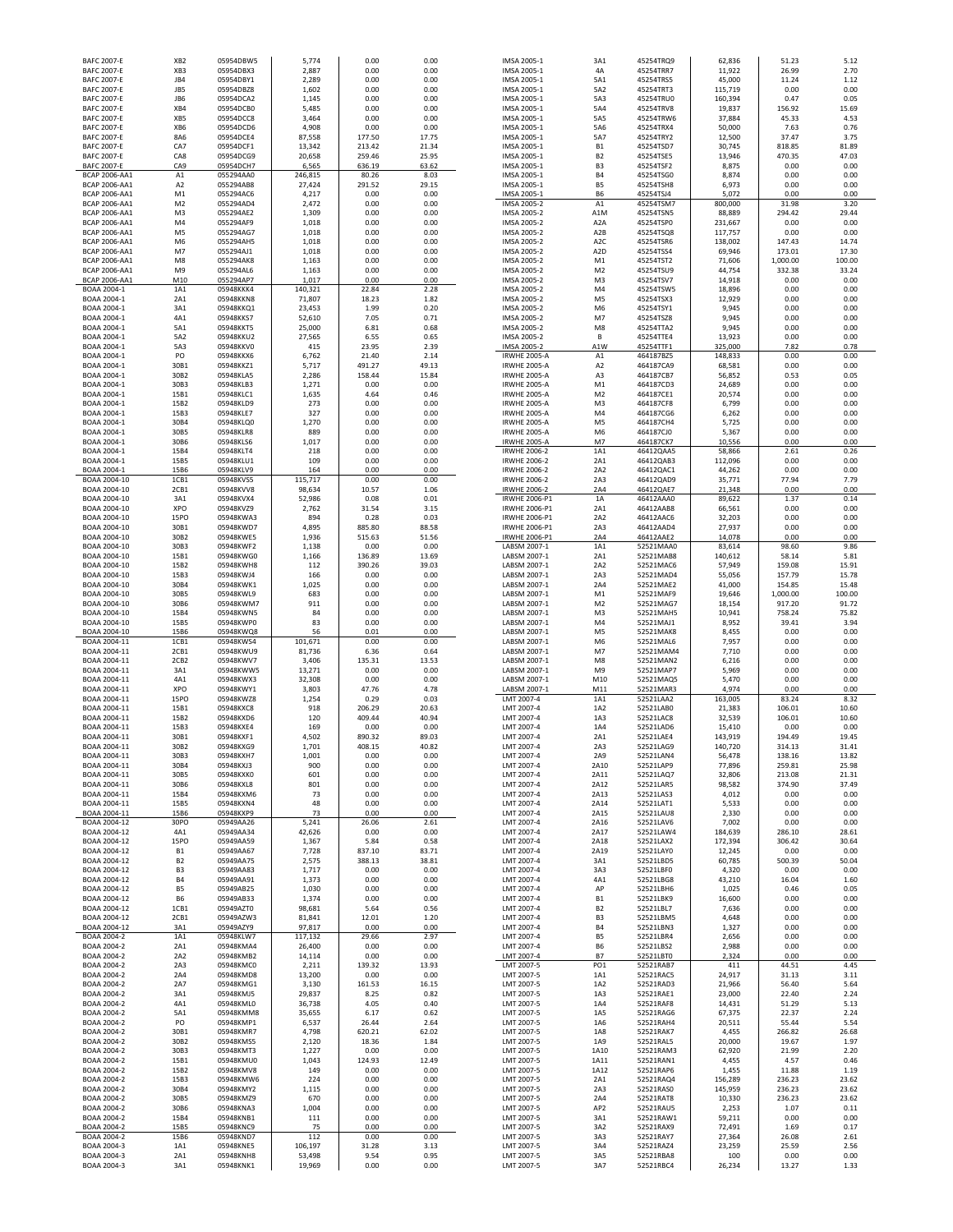| BOAA 2004-3                 | 3A2               | 05948KNL9              | 2,003              | 0.00           | 0.00          | LMT 2007-5                        | 3A8                              | 52521RBD2              | 1,130             | 323.34           | 32.33          |
|-----------------------------|-------------------|------------------------|--------------------|----------------|---------------|-----------------------------------|----------------------------------|------------------------|-------------------|------------------|----------------|
| BOAA 2004-3                 | 3A3               | 05948KNM7              | 2,002              | 18.45          | 1.84          | LMT 2007-5                        | 3A9                              | 52521RBE0              | 22,299            | 13.03            | 1.30           |
| BOAA 2004-3                 | 3A4               | 05948KNN5              | 2,856              | 10.47          | 1.05          | LMT 2007-5                        | 3A10                             | 52521RBF7              | 960               | 317.41           | 31.74          |
| BOAA 2004-3                 | 4A1<br>PO         | 05948KNQ8<br>05948KNS4 | 64,031             | 9.07<br>30.25  | 0.91          | LMT 2007-5                        | 4A1<br>4A2                       | 52521RBG5              | 250,485           | 32.36            | 3.24<br>4.38   |
| BOAA 2004-3<br>BOAA 2004-3  | 30B1              | 05948KNU9              | 8,081<br>3,968     | 707.93         | 3.03<br>70.79 | LMT 2007-5<br>LMT 2007-5          | 4A3                              | 52521RBH3<br>52521RBJ9 | 214,701<br>35,784 | 43.81<br>26.31   | 2.63           |
| BOAA 2004-3                 | 30B2              | 05948KNV7              | 1,831              | 0.00           | 0.00          | LMT 2007-5                        | 4A4                              | 52521RBK6              | 35,784            | 63.42            | 6.34           |
| BOAA 2004-3                 | 30B3              | 05948KNW5              | 1,017              | 0.00           | 0.00          | LMT 2007-5                        | 4A6                              | 52521RBM2              | 35,784            | 26.31            | 2.63           |
| BOAA 2004-3                 | 4B1               | 05948KNX3              | 959                | 357.86         | 35.79         | LMT 2007-5                        | 5A1                              | 52521RBN0              | 121,254           | 155.92           | 15.59          |
| BOAA 2004-3                 | 4B2               | 05948KNY1              | 132                | 0.00           | 0.00          | LMT 2007-5                        | 5A3                              | 52521RBQ3              | 121,254           | 76.95            | 7.69           |
| BOAA 2004-3                 | 4B3               | 05948KNZ8              | 198                | 0.00           | 0.00          | LMT 2007-5                        | 6A1                              | 52521RBR1              | 335,955           | 79.04            | 7.90           |
| BOAA 2004-3                 | 30B4              | 05948KPB9              | 1,017              | 0.00           | 0.00          | LMT 2007-5                        | 7A1                              | 52521RBS9              | 48,402            | 223.12           | 22.31          |
| BOAA 2004-3                 | 30B5              | 05948KPC7              | 712                | 0.00           | 0.00          | LMT 2007-5                        | 7A3                              | 52521RBU4              | 48,402            | 106.03           | 10.60          |
| BOAA 2004-3                 | 30B6              | 05948KPD5              | 814                | 0.00           | 0.00          | LMT 2007-5                        | 7A4                              | 52521RBV2              | 46,386            | 225.07           | 22.51          |
| BOAA 2004-3                 | 4B4               | 05948KPE3              | 99                 | 0.00           | 0.00          | LMT 2007-5                        | 7A5                              | 52521RBW0              | 2,016             | 178.14           | 17.81          |
| BOAA 2004-3                 | 4B5               | 05948KPF0              | 66                 | 0.00           | 0.00          | LMT 2007-5                        | 8A1                              | 52521RBX8              | 64,307            | 256.21           | 25.62          |
| BOAA 2004-3                 | 4B6               | 05948KPG8              | 100                | 0.00           | 0.00          | LMT 2007-5                        | 8A3                              | 52521RBZ3              | 64,307            | 126.59           | 12.66          |
| BOAA 2004-4                 | 1A1               | 05948KPH6              | 71,791             | 12.93          | 1.29          | LMT 2007-5                        | 8A4                              | 52521RCA7              | 61,628            | 260.07           | 26.01          |
| BOAA 2004-4                 | 2A1               | 05948KPM5              | 82,589             | 15.27          | 1.53          | LMT 2007-5                        | 8A5                              | 52521RCB5              | 2,679             | 167.53           | 16.75          |
| BOAA 2004-4                 | 3A1               | 05948KPN3              | 88,441             | 13.67          | 1.37          | LMT 2007-5                        | AP3                              | 52521RCC3              | $\overline{2}$    | 3.24             | 0.32           |
| BOAA 2004-4                 | 4A1               | 05948KPQ6              | 36,629             | 0.00           | 0.00          | LMT 2007-5                        | 9A1                              | 52521RCE9              | 37,313            | 177.12           | 17.71          |
| BOAA 2004-4                 | 4A2               | 05948KPR4              | 3,709              | 0.00           | 0.00          | LMT 2007-5                        | 9A2                              | 52521RCF6              | 35,204            | 187.73           | 18.77          |
| BOAA 2004-4                 | 4A3               | 05948KPS2              | 1,855              | 0.00           | 0.00          | LMT 2007-5                        | 9A3                              | 52521RCG4              | 2,109             | 0.00             | 0.00           |
| BOAA 2004-4                 | 4A4               | 05948KPT0              | 1,855              | 0.00           | 0.00          | LMT 2007-5                        | 10A1                             | 52521RCH2              | 94,739            | 202.40           | 20.24          |
| BOAA 2004-4<br>BOAA 2004-4  | 4A5<br>5A1        | 05948KPU7<br>05948KPW3 | 4,894<br>50,513    | 0.00<br>11.83  | 0.00<br>1.18  | LMT 2007-5<br>LMT 2007-5          | 10A3<br>10A4                     | 52521RCK5<br>52521RCL3 | 94,739<br>89,383  | 128.41<br>215.75 | 12.84<br>21.57 |
| BOAA 2004-4                 | 6A1               | 05948KPX1              | 39,063             | 8.66           | 0.87          | LMT 2007-5                        | 10A5                             | 52521RCM1              | 5,356             | 0.00             | 0.00           |
| BOAA 2004-4                 | PO                | 05948KPZ6              | 8,782              | 15.41          | 1.54          | LMT 2007-5                        | 11A1                             | 52521RCN9              | 79,768            | 89.71            | 8.97           |
| BOAA 2004-4                 | 30B1              | 05948KQB8              | 6,459              | 589.66         | 58.97         | LMT 2007-5                        | 11A2                             | 52521RCP4              | 14,609            | 0.00             | 0.00           |
| BOAA 2004-4                 | 30B2              | 05948KQC6              | 2,835              | 448.43         | 44.84         | LMT 2007-5                        | 11A3                             | 52521RCQ2              | 94,377            | 75.83            | 7.58           |
| BOAA 2004-4                 | 30B3              | 05948KQD4              | 1,575              | 0.00           | 0.00          | LMT 2007-5                        | 12A1                             | 52521RCR0              | 54,908            | 340.58           | 34.06          |
| BOAA 2004-4                 | 15B1              | 05948KQE2              | 1,242              | 109.57         | 10.96         | LMT 2007-5                        | 12A4                             | 52521RCU3              | 51,804            | 360.02           | 36.00          |
| BOAA 2004-4                 | 15B2              | 05948KQF9              | 184                | 0.00           | 0.00          | LMT 2007-5                        | 12A5                             | 52521RCV1              | 3,104             | 0.00             | 0.00           |
| BOAA 2004-4                 | 15B3              | 05948KQG7              | 276                | 0.00           | 0.00          | LMT 2007-5                        | 1B1                              | 52521RCW9              | 6,032             | 0.00             | 0.00           |
| BOAA 2004-4                 | 30B4              | 05948KQV4              | 1,575              | 0.00           | 0.00          | LMT 2007-5                        | 1B2                              | 52521RCX7              | 2,661             | 0.00             | 0.00           |
| BOAA 2004-4                 | 30B5              | 05948KQW2              | 1,102              | 0.00           | 0.00          | LMT 2007-5                        | 1B3                              | 52521RCY5              | 1,774             | 0.00             | 0.00           |
| BOAA 2004-4                 | 30B6              | 05948KQX0              | 1,261              | 0.00           | 0.00          | LMT 2007-5                        | 2B1                              | 52521RCZ2              | 11,500            | 0.00             | 0.00           |
| BOAA 2004-4                 | 15B4              | 05948KQY8              | 138                | 0.00           | 0.00          | LMT 2007-5                        | 2B2                              | 52521RDA6              | 5,576             | 0.00             | 0.00           |
| BOAA 2004-4                 | 15B5              | 05948KQZ5              | 92                 | 0.00           | 0.00          | LMT 2007-5                        | 2B3                              | 52521RDB4              | 3,834             | 0.00             | 0.00           |
| BOAA 2004-4                 | 15B6              | 05948KRA9              | 139                | 0.00           | 0.00          | LMT 2007-5                        | 2B4                              | 52521RDC2              | 2,091             | 0.00             | 0.00           |
| BOAA 2004-6<br>BOAA 2004-6  | 2A1<br>3A1        | 05948KSG5<br>05948KSJ9 | 93,876<br>3,786    | 0.00<br>0.00   | 0.00<br>0.00  | LMT 2007-5<br>LMT 2007-5          | 3B1<br>3B2                       | 52521RDD0<br>52521RDE8 | 8,472             | 0.00<br>0.00     | 0.00<br>0.00   |
|                             |                   |                        |                    |                |               |                                   |                                  |                        | 2,675             |                  |                |
| BOAA 2004-6<br>BOAA 2004-6  | 3A2<br>3A3        | 05948KSK6<br>05948KSL4 | 28,301<br>2,318    | 0.00<br>0.00   | 0.00<br>0.00  | LMT 2007-5<br>LMT 2007-5          | 3B3<br>1M                        | 52521RDF5<br>52521RDM0 | 1,486<br>7,984    | 0.00<br>0.00     | 0.00<br>0.00   |
| BOAA 2004-6                 | 4A1               | 05948KSN0              | 115,510            | 0.06           | 0.01          | LMT 2007-5                        | 1B4                              | 52521RDN8              | 1,420             | 0.00             | 0.00           |
| BOAA 2004-6                 | XPO               | 05948KSQ3              | 15,171             | 17.43          | 1.74          | LMT 2007-5                        | 1B5                              | 52521RDP3              | 1,242             | 0.00             | 0.00           |
| BOAA 2004-6                 | <b>15PO</b>       | 05948KSR1              | 3,013              | 0.91           | 0.09          | LMT 2007-5                        | 1B6                              | 52521RDQ1              | 887               | 0.00             | 0.00           |
| BOAA 2004-6                 | 30B1              | 05948KSS9              | 5,984              | 106.45         | 10.65         | LMT 2007-5                        | 2B5                              | 52521RDR9              | 1,394             | 0.00             | 0.00           |
| BOAA 2004-6                 | 30B2              | 05948KST7              | 2,911              | 818.62         | 81.86         | LMT 2007-5                        | 2B6                              | 52521RDS7              | 3,484             | 0.00             | 0.00           |
| BOAA 2004-6                 | 30B3              | 05948KSU4              | 1,617              | 859.62         | 85.96         | LMT 2007-5                        | 3B4                              | 52521RDT5              | 1,486             | 0.00             | 0.00           |
| BOAA 2004-6                 | 4B1               | 05948KSV2              | 1,576              | 98.03          | 9.80          | LMT 2007-5                        | 3B5                              | 52521RDU2              | 1,041             | 0.00             | 0.00           |
| BOAA 2004-6                 | 4B2               | 05948KSW0              | 242                | 491.13         | 49.11         | LMT 2007-5                        | 3B6                              | 52521RDV0              | 743               | 0.00             | 0.00           |
| BOAA 2004-6                 | 4B3               | 05948KSX8              | 364                | 638.77         | 63.88         | MABS 2004-OPT1                    | A1                               | 57643LCE4              | 240,738           | 0.00             | 0.00           |
| BOAA 2004-6                 | 30B4              | 05948KSY6              | 1,617              | 128.03         | 12.80         | MABS 2004-OPT1                    | A <sub>2</sub>                   | 57643LCF1              | 129,838           | 0.00             | 0.00           |
| BOAA 2004-6                 | 30B5              | 05948KSZ3              | 1,132              | 0.00           | 0.00          | MABS 2004-OPT1                    | A3                               | 57643LCG9              | 183,503           | 0.00             | 0.00           |
| BOAA 2004-6                 | 30B6              | 05948KTA7              | 1,294              | 0.00           | 0.00          | MABS 2004-OPT1                    | M1                               | 57643LCH7              | 42,151            | 3.96             | 0.40           |
| BOAA 2004-6                 | 4B4               | 05948KTB5              | 182                | 343.12         | 34.31         | MABS 2004-OPT1                    | M <sub>2</sub>                   | 57643LCJ3              | 34,333            | 0.00             | 0.00           |
| BOAA 2004-6                 | 4B5               | 05948KTC3              | 121                | 0.00           | 0.00          | MABS 2004-OPT1                    | M3                               | 57643LCK0              | 10,538            | 0.00             | 0.00           |
| BOAA 2004-6                 | 4B6               | 05948KTD1              | 182                | 0.00           | 0.00          | MABS 2004-OPT1                    | M4                               | 57643LCL8              | 8,158             | 0.00             | 0.00           |
| BOAA 2004-6<br>BOAA 2004-7  | 1A1<br>1A1        | 05948KTE9<br>05949ALX6 | 165,409<br>145,430 | 0.00<br>10.40  | 0.00<br>1.04  | MABS 2004-OPT1                    | M <sub>5</sub><br>M <sub>6</sub> | 57643LCM6<br>57643LCN4 | 8,838<br>6,799    | 0.00<br>0.00     | 0.00<br>0.00   |
|                             | 2A1               |                        | 105,495            |                | 0.00          | MABS 2004-OPT1<br>MABS 2004-OPT1  | M7                               | 57643LCP9              |                   | 0.00             |                |
| BOAA 2004-7<br>BOAA 2004-7  | 2A2               | 05949AMA5<br>05949AMB3 | 1,066              | 0.00<br>0.00   | 0.00          | MABS 2004-OPT2                    | A <sub>2</sub>                   | 57643LEV4              | 7,138<br>194,194  | 0.54             | 0.00<br>0.05   |
| BOAA 2004-7                 | 3A1               | 05949AMD9              | 5,228              | 0.00           | 0.00          | MABS 2004-OPT2                    | M1                               | 57643LEW2              | 25,332            | 3.85             | 0.39           |
| BOAA 2004-7                 | 3A2               | 05949AME7              | 38,861             | 0.00           | 0.00          | MABS 2004-OPT2                    | M <sub>2</sub>                   | 57643LEX0              | 22,799            | 1.86             | 0.19           |
| BOAA 2004-7                 | 3A3               | 05949AMF4              | 2,120              | 0.00           | 0.00          | MABS 2004-OPT2                    | M3                               | 57643LEY8              | 12,666            | 5.15             | 0.51           |
| BOAA 2004-7                 | 3A4               | 05949AMG2              | 2,120              | 0.00           | 0.00          | MABS 2004-OPT2                    | M4                               | 57643LEZ5              | 13,173            | 12.73            | 1.27           |
| BOAA 2004-7                 | 4A1               | 05949AMJ6              | 34,348             | 5.53           | 0.55          | MABS 2004-OPT2                    | M <sub>5</sub>                   | 57643LFA9              | 9,120             | 12.15            | 1.21           |
| BOAA 2004-7                 | 5A1               | 05949AMK3              | 54,305             | 6.65           | 0.67          | MABS 2004-OPT2                    | M6                               | 57643LFB7              | 7,600             | 13.79            | 1.38           |
| BOAA 2004-7                 | XPO               | 05949AML1              | 4,720              | 5.24           | 0.52          | MABS 2004-OPT2                    | M7                               | 57643LFC5              | 7,600             | 8.39             | 0.84           |
| BOAA 2004-7                 | <b>15PO</b>       | 05949AMM9              | 947                | 1.39           | 0.14          | MABS 2004-OPT2                    | M8                               | 57643LFD3              | 12,666            | 89.38            | 8.94           |
| BOAA 2004-7                 | 30B1              | 05949AMN7              | 6,744              | 724.20         | 72.42         | MABS 2004-OPT2                    | M <sub>9</sub>                   | 57643LFE1              | 15,199            | 18.96            | 1.90           |
| BOAA 2004-7                 | 30 <sub>R2</sub>  | 05949AMP2              | 3,210              | 839.05         | 83.91         | MARS 2004-OPT2                    | M10                              | <b>576431 FFR</b>      | 8 106             |                  | 0.00           |
| BOAA 2004-7                 | 30B3              | 05949AMQ0              | 1,927              | 0.00           | 0.00          | MABS 2004-OPT2                    |                                  |                        |                   | 0.00             |                |
| BOAA 2004-7                 | 15B1              | 05949AMR8              | 2,420              | 188.26         |               |                                   | A1                               | 57643LFG6              | 674,700           | 0.32             | 0.03           |
| BOAA 2004-7                 | 15B2              | 05949AMS6<br>05949AMT4 | 279                |                | 18.83         | MABS 2005-OPT1                    | A1                               | 57643LHJ8              | 666,810           | 0.00             | 0.00           |
| BOAA 2004-7                 | 15B3              |                        |                    | 0.00           | 0.00          | MABS 2005-OPT1                    | A <sub>2</sub>                   | 57643LHK5              | 74,091            | 0.00             | 0.00           |
| BOAA 2004-7<br>BOAA 2004-7  | 30B4              |                        | 279                | 0.00           | 0.00          | MABS 2005-OPT1                    | A3                               | 57643LHL3              | 316,612           | 0.00             | 0.00           |
| BOAA 2004-7                 |                   | 05949AMU1              | 1,766              | 0.00           | 0.00          | MABS 2005-OPT1                    | A4                               | 57643LHM1              | 247,690           | 0.00             | 0.00           |
|                             | 30B5              | 05949AMV9              | 1,444<br>964       | 0.00           | 0.00          | MABS 2005-OPT1                    | A5                               | 57643LHN9              | 45,612            | 0.00             | 0.00           |
| BOAA 2004-7                 | 30B6<br>15B4      | 05949AMW7<br>05949AMX5 | 187                | 0.00<br>0.00   | 0.00<br>0.00  | MABS 2005-OPT1<br>MABS 2005-OPT1  | M1<br>M <sub>2</sub>             | 57643LHP4<br>57643LHQ2 | 46,469<br>37,656  | 0.00<br>0.00     | 0.00<br>0.00   |
| BOAA 2004-7                 | 15B5              | 05949AMY3              | 93                 | 0.00           | 0.00          | MABS 2005-OPT1                    | M3                               | 57643LHR0              | 24,837            | 0.00             | 0.00           |
| BOAA 2004-7                 | 15B6              | 05949AMZ0              | 186                | 0.00           | 0.00          | MABS 2005-OPT1                    | M4                               | 57643LHS8              | 39,259            | 38.14            | 3.81           |
| BOAA 2004-8                 | 1CB1              | 05948KTF6              | 109,301            | 39.07          | 3.91          | MABS 2005-OPT1                    | M <sub>5</sub>                   | 57643LHT6              | 13,620            | 62.98            | 6.30           |
| BOAA 2004-8                 | 2CB1              | 05948KTH2              | 101,300            | 2.75           | 0.28          | MABS 2005-OPT1                    | M6                               | 57643LHU3              | 15,223            | 94.48            | 9.45           |
| BOAA 2004-8                 | 3A1               | 05948KTK5              | 51,035             | 11.25          | 1.13          | MABS 2005-OPT1                    | M7                               | 57643LHV1              | 18,427            | 226.55           | 22.66          |
| BOAA 2004-8                 | XPO               | 05948KTM1              | 585                | 26.85          | 2.69          | MABS 2005-OPT1                    | M8                               | 57643LHW9              | 14,422            | 500.42           | 50.04          |
| BOAA 2004-8                 | 15PO              | 05948KTN9              | 477                | 10.11          | 1.01          | MABS 2005-OPT1                    | M9                               | 57643LHX7              | 15,223            | 1.64             | 0.16           |
| BOAA 2004-8                 | 30B1              | 05948KTP4              | 4,429              | 786.05         | 78.60         | MABS 2005-OPT1                    | M10                              | 57643LHY5              | 8,012             | 0.00             | 0.00           |
| BOAA 2004-8                 | 30B2              | 05948KTQ2              | 1,993              | 0.00           | 0.00          | MABS 2005-OPT1                    | M11                              | 57643LHZ2              | 7,211             | 0.00             | 0.00           |
| BOAA 2004-8                 | 30B3              | 05948KTR0              | 1,108              | 0.00           | 0.00          | MLCC 2004-1                       | 1A                               | 59020UNM3              | 74,142            | 0.06             | 0.01           |
| BOAA 2004-8<br>BOAA 2004-8  | 15B1<br>15B2      | 05948KTS8<br>05948KTT6 | 1,037<br>159       | 340.57<br>0.00 | 34.06<br>0.00 | MLCC 2004-1<br>MLCC 2004-1        | 2A1<br>2A2                       | 59020UNN1<br>59020UNP6 | 262,022           | 0.00             | 0.00<br>0.00   |
| BOAA 2004-8                 | 15B3              | 05948KTU3              | 160                | 0.00           | 0.00          | MLCC 2004-1                       | 2A3                              | 59020UNQ4              | 250,000           | 0.00<br>0.00     | 0.00           |
| BOAA 2004-8                 | 30B4              | 05948KUA5              | 1,107              | 0.00           | 0.00          | MLCC 2004-1                       | M1                               | 59020UNR2              | 7,500<br>6,733    | 84.67            | 8.47           |
| BOAA 2004-8                 | 30B5              | 05948KUB3              | 665                | 0.00           | 0.00          | MLCC 2004-1                       | M <sub>2</sub>                   | 59020UNS0              | 4,590             | 283.22           | 28.32          |
| BOAA 2004-8                 | 30B6              | 05948KUC1              | 997                | 0.00           | 0.00          | MLCC 2004-1                       | M3                               | 59020UNT8              | 2,754             | 647.28           | 64.73          |
| BOAA 2004-8                 | 15B4              | 05948KUD9              | 106                | 0.00           | 0.00          | MLCC 2004-1                       | <b>B1</b>                        | 59020UNU5              | 918               | 430.88           | 43.09          |
| BOAA 2004-8                 | 15B5              | 05948KUE7              | 53                 | 0.01           | 0.00          | MLCC 2004-1                       | <b>B2</b>                        | 59020UNV3              | 1,224             | 0.00             | 0.00           |
| BOAA 2004-8                 | 15B6              | 05948KUF4              | 107                | 0.00           | 0.00          | MLCC 2004-1                       | B <sub>3</sub>                   | 59020UNW1              | 2,143             | 0.00             | 0.00           |
| BOAA 2005-1                 | 1CB1              | 05949AK66              | 183,469            | 8.59           | 0.86          | <b>MLCC 2004-A</b>                | A1                               | 59020UAR6              | 991,600           | 0.29             | 0.03           |
| BOAA 2005-1                 | 1CB <sub>2</sub>  | 05949AK74              | 23,189             | 36.84          | 3.68          | MLCC 2004-A                       | A <sub>2</sub>                   | 59020UAS4              | 365,000           | 0.30             | 0.03           |
| BOAA 2005-1                 | 1CB4              | 05949AK90              | 10,000             | 75.60          | 7.56          | <b>MLCC 2004-A</b>                | <b>B1</b>                        | 59020UAX3              | 14,700            | 5.64             | 0.56           |
| BOAA 2005-1                 | 1CB5              | 05949AL24              | 4,639              | 75.60          | 7.56          | <b>MLCC 2004-A</b>                | B <sub>2</sub>                   | 59020UAY1              | 11,200            | 23.12            | 2.31           |
| BOAA 2005-1                 | 30PO              | 05949AL65              | 272                | 83.35          | 8.33          | <b>MLCC 2004-A</b>                | B <sub>3</sub>                   | 59020UAZ8              | 6,300             | 274.62           | 27.46          |
| BOAA 2005-1                 | 15PO              | 05949AL73              | 1,720              | 16.15          | 1.61          | <b>MLCC 2004-A</b>                | <b>B4</b>                        | 59020UBB0              | 3,500             | 274.72           | 27.47          |
| BOAA 2005-1                 | 2A1               | 05949AL99              | 42,857             | 1.75           | 0.18          | <b>MLCC 2004-A</b>                | <b>B5</b>                        | 59020UBC8              | 2,800             | 109.69           | 10.97          |
| BOAA 2005-1                 | B1                | 05949AM23              | 5,850              | 823.73         | 82.37         | <b>MLCC 2004-A</b>                | <b>B6</b>                        | 59020UBD6              | 4,905             | 0.00             | 0.00           |
| BOAA 2005-1                 | B <sub>2</sub>    | 05949AM31              | 2,089              | 0.60           | 0.06          | <b>MLCC 2004-B</b>                | A1                               | 59020UBU8              | 569,500           | 0.58             | 0.06           |
| BOAA 2005-1                 | B <sub>3</sub>    | 05949AM49              | 1,392              | 0.00           | 0.00          | <b>MLCC 2004-B</b>                | A <sub>2</sub>                   | 59020UBV6              | 175,000           | 0.09             | 0.01           |
| BOAA 2005-1                 | <b>B4</b>         | 05949AM56              | 1,115              | 0.00           | 0.00          | <b>MLCC 2004-B</b>                | A3                               | 59020UBW4              | 225,000           | 0.06             | 0.01           |
| BOAA 2005-1                 | <b>B5</b>         | 05949AM64              | 835                | 0.00           | 0.00          | <b>MLCC 2004-B</b>                | B1                               | 59020UCB9              | 10,000            | 6.48             | 0.65           |
| BOAA 2005-1<br>BOAA 2005-10 | <b>B6</b><br>1CB1 | 05949AM72<br>05948KQ85 | 1,115<br>117,210   | 0.00<br>27.95  | 0.00<br>2.79  | MLCC 2004-B<br><b>MLCC 2004-B</b> | B <sub>2</sub><br>B <sub>3</sub> | 59020UCC7<br>59020UCD5 | 8,000<br>4,500    | 5.55<br>14.70    | 0.55<br>1.47   |
| BOAA 2005-10                | 1CB3              | 05948KR27              | 43,300             | 76.58          | 7.66          | <b>MLCC 2004-B</b>                | <b>B4</b>                        | 59020UCE3              | 2,500             | 71.74            | 7.17           |
| BOAA 2005-10                | 1CB4              | 05948KR35              | 33,400             | 39.90          | 3.99          | <b>MLCC 2004-B</b>                | B5                               | 59020UCF0              | 2,000             | 175.48           | 17.55          |
| BOAA 2005-10                | 1CB5              | 05948KR43              | 9,153              | 113.26         | 11.33         | <b>MLCC 2004-B</b>                | <b>B6</b>                        | 59020UCG8              | 3,503             | 54.42            | 5.44           |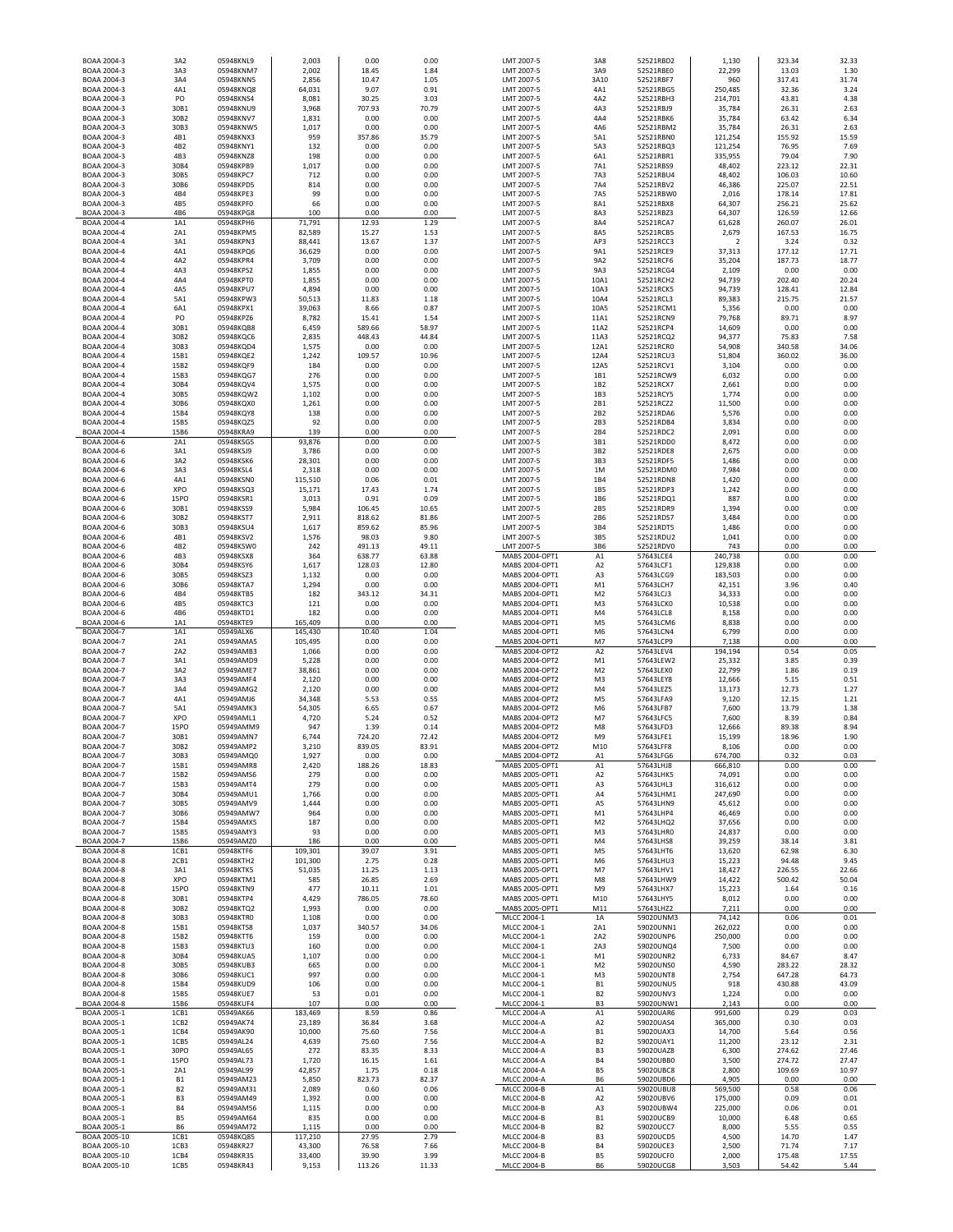| BOAA 2005-10                 | 1CB6                     | 05948KR50              | 10,447           | 297.42           | 29.74          | <b>MLCC 2004-C</b>                       | A1                     | 59020UDN2              | 224,818          | 1.05             | 0.11           |
|------------------------------|--------------------------|------------------------|------------------|------------------|----------------|------------------------------------------|------------------------|------------------------|------------------|------------------|----------------|
| BOAA 2005-10                 | 1CB7                     | 05948KR68              | 1,710            | 849.13           | 84.91          | MLCC 2004-C                              | A <sub>2</sub>         | 59020UDP7              | 275,000          | 0.20             | 0.02           |
| BOAA 2005-10                 | 2CB1                     | 05948KR84              | 92,219           | 74.94            | 7.49           | MLCC 2004-C                              | A3                     | 59020UDQ5              | 115,000          | 0.12             | 0.01           |
| BOAA 2005-10                 | 3CB1                     | 05948KR92              | 52,451           | 86.75            | 8.68           | MLCC 2004-C                              | <b>B1</b>              | 59020UDS1              | 9,000            | 10.67            | 1.07           |
| BOAA 2005-10                 | CBPO                     | 05948KS34              | 1,312            | 90.44            | 9.04           | MLCC 2004-C                              | B <sub>2</sub>         | 59020UDT9              | 7,200            | 20.88            | 2.09           |
| BOAA 2005-10                 | 4A1                      | 05948KS42              | 53,944           | 31.69            | 3.17           | MLCC 2004-C                              | B <sub>3</sub>         | 59020UDU6              | 4,050            | 157.43           | 15.74          |
| BOAA 2005-10                 | 4A2                      | 05948KS59              | 4,370            | 93.29            | 9.33           | <b>MLCC 2004-C</b>                       | A <sub>2</sub> A       | 59020UDV4              | 250,000          | 0.19             | 0.02           |
| BOAA 2005-10                 | 4A3                      | 05948KS67              | 4,370            | 94.21            | 9.42           | MLCC 2004-C                              | A <sub>2</sub> B       | 59020UDW2              | 7,732            | 0.00             | 0.00           |
| BOAA 2005-10                 | 4A4                      | 05948KS75              | 380              | 140.47           | 14.05          | MLCC 2004-C                              | <b>B4</b>              | 59020UEC5              | 2,250            | 251.36           | 25.14          |
| BOAA 2005-10                 | 4PO                      | 05948KS91              | 1,471            | 31.36            | 3.14           | MLCC 2004-C                              | <b>B5</b>              | 59020UED3              | 1,800            | 117.78           | 11.78          |
| BOAA 2005-10                 | 5A1                      | 05948KT25              | 27,217           | 0.00             | 0.00           | <b>MLCC 2004-C</b>                       | <b>B6</b>              | 59020UEE1              | 3,156            | 0.00             | 0.00           |
| BOAA 2005-10                 | 6A1                      | 05948KT33              | 34,499           | 0.82             | 0.08           | <b>MLCC 2004-D</b>                       | A1                     | 59020UGF6              | 377,130          | 0.19             | 0.02           |
| BOAA 2005-10                 | <b>15PO</b>              | 05948KT58              | 920              | 3.38             | 0.34           | <b>MLCC 2004-D</b>                       | A <sub>2</sub>         | 59020UGG4              | 509,870          | 0.89             | 0.09           |
| BOAA 2005-10                 | <b>B1</b>                | 05948KT66              | 7,873            | 11.68            | 1.17           | MLCC 2004-D                              | A3                     | 59020UGH2              | 82,500           | 0.02             | 0.00           |
| BOAA 2005-10                 | B <sub>2</sub>           | 05948KT74              | 3,807            | 0.00             | 0.00           | MLCC 2004-D                              | B1                     | 59020UGM1              | 10,000           | 30.30            | 3.03           |
| BOAA 2005-10                 | B <sub>3</sub>           | 05948KT82              | 3,046            | 0.00             | 0.00           | MLCC 2004-D                              | B <sub>2</sub>         | 59020UGN9              | 8,000            | 139.97           | 14.00          |
| BOAA 2005-10                 | <b>B4</b>                | 05948KT90              | 1,777            | 0.00             | 0.00           | MLCC 2004-D                              | B <sub>3</sub>         | 59020UGP4              | 4,500            | 179.62           | 17.96          |
| BOAA 2005-10                 | B5                       | 05948KU23              | 1,523            | 0.00             | 0.00           | MLCC 2004-D                              | <b>B4</b>              | 59020UGQ2              | 2,500            | 137.01           | 13.70          |
| BOAA 2005-10                 | B6                       | 05948KU31              | 1,270            | 0.00             | 0.00           | MLCC 2004-D                              | B <sub>5</sub>         | 59020UGR0              | 2,000            | 0.00             | 0.00           |
| BOAA 2005-11                 | 1CB1                     | 05948KU49              | 97,727           | 27.19            | 2.72           | <b>MLCC 2004-D</b>                       | <b>B6</b>              | 59020UGS8              | 3,501            | 0.00             | 0.00           |
| BOAA 2005-11                 | 1CB3                     | 05948KU64              | 36,188           | 65.23            | 6.52           | <b>MLCC 2004-E</b>                       | A1                     | 59020UJP1              | 485,808          | 0.50             | 0.05           |
| BOAA 2005-11                 | 1CB4                     | 05948KU72              | 26,805           | 37.24            | 3.72           | <b>MLCC 2004-E</b>                       | A <sub>2</sub> A       | 59020UJQ9              | 155,641          | 0.00             | 0.00           |
| BOAA 2005-11                 | 1CB5                     | 05948KU80              | 7,647            | 96.37            | 9.64           | <b>MLCC 2004-E</b>                       | A <sub>2</sub> B       | 59020UJR7              | 250,000          | 0.00             | 0.00           |
| BOAA 2005-11                 | 1CB6                     | 05948KU98              | 9,011            | 281.33           | 28.13          | <b>MLCC 2004-E</b>                       | A <sub>2</sub> C       | 59020UJS5              | 171,000          | 0.00             | 0.00           |
| BOAA 2005-11                 | 1CB7                     | 05948KV22              | 1,527            | 719.11           | 71.91          | <b>MLCC 2004-E</b>                       | A <sub>2</sub> D       | 59020UJT3              | 4,000            | 0.58             | 0.06           |
| BOAA 2005-11                 | 1CB8                     | 05948KV30              | 1,075            | 133.38           | 13.34          | <b>MLCC 2004-E</b>                       | <b>B1</b>              | 59020UJX4              | 11,000           | 13.65            | 1.36           |
| BOAA 2005-11                 | 2CB1                     | 05948KV55              | 86,674           | 80.02            | 8.00           | <b>MLCC 2004-E</b>                       | B <sub>2</sub>         | 59020UJY2              | 8,800            | 60.98            | 6.10           |
| BOAA 2005-11                 | 3CB1                     | 05948KV63              | 51,972           | 93.31            | 9.33           | MLCC 2004-E                              | B <sub>3</sub>         | 59020UJZ9              | 4,950            | 319.52           | 31.95          |
| BOAA 2005-11                 | CBPO                     | 05948KV89              | 996              | 110.92           | 11.09          | <b>MLCC 2004-E</b>                       | <b>B4</b>              | 59020UKA2              | 2,750            | 357.11           | 35.71          |
| BOAA 2005-11                 | 4A1                      | 05948KV97              | 57,538           | 49.55            | 4.95           | <b>MLCC 2004-E</b>                       | <b>B5</b>              | 59020UKB0              | 2,200            | 90.23            | 9.02           |
| BOAA 2005-11                 | 4A3                      | 05948KW39              | 20,911           | 104.81           | 10.48          | <b>MLCC 2004-E</b>                       | <b>B6</b>              | 59020UKC8              | 3,852            | 0.00             | 0.00           |
| BOAA 2005-11                 | 4A4                      | 05948KW47              | 883              | 649.95           | 65.00          | <b>MLCC 2004-F</b>                       | A <sub>1</sub> A       | 59020UMZ5              | 329,460          | 0.00             | 0.00           |
| BOAA 2005-11                 | 4A5                      | 05948KW54              | 19,749           | 74.03            | 7.40           | <b>MLCC 2004-F</b>                       | A <sub>1</sub> B       | 59020UNA9              | 494,189          | 0.59             | 0.06           |
| BOAA 2005-11                 | 4A6                      | 05948KW62              | 4,068            | 137.44           | 13.74          | <b>MLCC 2004-F</b>                       | A <sub>2</sub>         | 59020UNB7              | 145,350          | 0.60             | 0.06           |
| BOAA 2005-11                 | 4PO                      | 05948KW88              | 1,409            | 89.61            | 8.96           | <b>MLCC 2004-F</b>                       | <b>B1</b>              | 59020UNF8              | 10,512           | 7.17             | 0.72           |
| BOAA 2005-11                 | <b>B1</b>                | 05948KW96              | 7,518            | 0.00             | 0.00           | <b>MLCC 2004-F</b>                       | <b>B2</b>              | 59020UNG6              | 8,000            | 33.07            | 3.31           |
| BOAA 2005-11                 | B <sub>2</sub>           | 05948KX20              | 3,757            | 0.00             | 0.00           | <b>MLCC 2004-F</b>                       | B <sub>3</sub>         | 59020UNH4              | 4,500            | 134.06           | 13.41          |
| BOAA 2005-11                 | B <sub>3</sub>           | 05948KX38              | 2,653            | 0.00             | 0.00           | <b>MLCC 2004-F</b>                       | <b>B4</b>              | 59020UNJ0              | 2,500            | 238.30           | 23.83          |
| BOAA 2005-11                 | <b>B4</b>                | 05948KX46              | 1,326            | 0.00             | 0.00           | <b>MLCC 2004-F</b>                       | <b>B5</b>              | 59020UNK7              | 2,000            | 235.90           | 23.59          |
| BOAA 2005-11                 | B5                       | 05948KX53              | 1,327            | 0.00             | 0.00           | MLCC 2004-F                              | <b>B6</b>              | 59020UNL5              | 3,501            | 0.33             | 0.03           |
| BOAA 2005-11                 | B <sub>6</sub>           | 05948KX61              | 1,326            | 0.00             | 0.00           | MLCC 2004-G                              | A1                     | 59020UNZ4              | 306,568          | 0.83             | 0.08           |
| BOAA 2005-12                 | <b>B1</b>                | 05948K2A6              | 8,423            | 0.00             | 0.00           | MLCC 2004-G                              | A <sub>2</sub>         | 59020UPA7              | 163,396          | 0.19             | 0.02           |
| BOAA 2005-12                 | <b>B2</b>                | 05948K2B4              | 4,355            | 0.00             | 0.00           | <b>MLCC 2004-G</b>                       | <b>B1</b>              | 59020UPD1              | 5,092            | 62.13            | 6.21           |
| BOAA 2005-12                 | B <sub>3</sub>           | 05948K2C2              | 3,194            | 0.00             | 0.00           | MLCC 2004-G                              | <b>B2</b>              | 59020UPE9              | 3,880            | 356.97           | 35.70          |
| BOAA 2005-12                 | <b>B4</b>                | 05948K2D0              | 2,033            | 0.00             | 0.00           | MLCC 2004-G                              | B <sub>3</sub>         | 59020UPF6              | 2,182            | 367.66           | 36.77          |
| BOAA 2005-12                 | <b>B5</b>                | 05948K2E8              | 1,742            | 0.00             | 0.00           | MLCC 2004-G                              | <b>B4</b>              | 59020UPH2<br>59020UPJ8 | 1,212            | 43.57            | 4.36           |
| BOAA 2005-12<br>BOAA 2005-12 | <b>B6</b>                | 05948K2F5<br>05948KX79 | 1,452            | 0.00             | 0.00           | MLCC 2004-G<br>MLCC 2004-G               | <b>B5</b>              | 59020UPK5              | 970              | 0.00             | 0.00           |
| BOAA 2005-12                 | 1CB1<br>1CB <sub>2</sub> | 05948KX87              | 27,228<br>3,025  | 28.07<br>615.71  | 2.81<br>61.57  | MLCC 2004-HB1                            | <b>B6</b><br>A1        | 59020UET8              | 1,701<br>157,500 | 0.00<br>0.49     | 0.00<br>0.05   |
| BOAA 2005-12                 | 1CB3                     | 05948KX95              | 110,363          | 25.47            | 2.55           | MLCC 2004-HB1                            | A <sub>2</sub>         | 59020UEU5              | 60,000           | 0.87             | 0.09           |
| BOAA 2005-12                 | 1CB4                     | 05948KY29              | 4,346            | 327.18           | 32.72          | MLCC 2004-HB1                            | A3                     | 59020UEV3              | 255,000          | 0.20             | 0.02           |
| BOAA 2005-12                 | 1CB5                     | 05948KY37              | 6,302            | 89.16            | 8.92           | MLCC 2004-HB1                            | <b>B1</b>              | 59020UEZ4              | 11,250           | 24.87            | 2.49           |
| BOAA 2005-12                 | 2CB1                     | 05948KY52              | 128,037          | 70.98            | 7.10           | MLCC 2004-HB1                            | B <sub>2</sub>         | 59020UFA8              | 5,750            | 83.15            | 8.32           |
| BOAA 2005-12                 | 3CB1                     | 05948KY60              | 99,810           | 109.73           | 10.97          | MLCC 2004-HB1                            | B <sub>3</sub>         | 59020UFB6              | 4,250            | 308.48           | 30.85          |
|                              |                          |                        | 57,331           | 54.21            | 5.42           | MLCC 2004-HB1                            | <b>B4</b>              | 59020UFC4              | 2,000            | 299.39           | 29.94          |
|                              |                          |                        |                  |                  |                |                                          |                        |                        |                  |                  |                |
| BOAA 2005-12                 | 4A1                      | 05948KY86              |                  |                  |                |                                          |                        |                        |                  |                  |                |
| BOAA 2005-12                 | 4A2                      | 05948KY94              | 2,607            | 357.78           | 35.78          | MLCC 2004-HB1                            | <b>B5</b>              | 59020UFD2              | 1,250            | 0.00             | 0.00           |
| BOAA 2005-12                 | 4A3                      | 05948KZ28              | 7,121            | 84.98            | 8.50           | MLCC 2004-HB1                            | <b>B6</b>              | 59020UFE0              | 3,001            | 0.00             | 0.00           |
| BOAA 2005-12                 | 4A4                      | 05948KZ36              | 791              | 729.95           | 72.99          | MLCC 2005-1                              | 1A                     | 59020UUJ2              | 108,952          | 0.74             | 0.07           |
| BOAA 2005-12                 | 4A5                      | 05948KZ44              | 7,991            | 154.26           | 15.43          | MLCC 2005-1                              | 2A1                    | 59020UUK9              | 80,000           | 1.09             | 0.11           |
| BOAA 2005-12                 | 5A1<br>6A1               | 05948KZ69<br>05948KZ77 | 51,908<br>48,039 | 4.66<br>15.97    | 0.47<br>1.60   | MLCC 2005-1<br>MLCC 2005-1               | M1<br>M <sub>2</sub>   | 59020UUL7<br>59020UUM5 | 4,274<br>3,256   | 250.23<br>810.73 | 25.02<br>81.07 |
| BOAA 2005-12<br>BOAA 2005-12 | <b>XPO</b>               | 05948KZ93              | 4,622            | 84.38            | 8.44           | MLCC 2005-1                              | M <sub>3</sub>         | 59020UUN3              | 2,238            | 373.59           | 37.36          |
| BOAA 2005-4                  | <b>B6</b>                | 05948KA25              | 1,247            | 0.00             | 0.00           | MLCC 2005-1                              | B1                     | 59020UUP8              | 1,221            | 0.00             | 0.00           |
| BOAA 2005-4                  | CB1                      | 05948KZA0              | 50,000           | 36.25            | 3.63           | MLCC 2005-1                              | <b>B2</b>              | 59020UUQ6              | 203              | 0.00             | 0.00           |
| BOAA 2005-4                  | CB <sub>2</sub>          | 05948KZB8              | 88,861           | 7.37             | 0.74           | MLCC 2005-1                              | B <sub>3</sub>         | 59020UUR4              | 1,427            | 0.00             | 0.00           |
| BOAA 2005-4                  | CB5                      | 05948KZE2              | 9,000            | 107.59           | 10.76          | MLCC 2005-1                              | 2A2                    | 59020UVJ1              | 96,900           | 1.62             | 0.16           |
| BOAA 2005-4                  | CB6                      | 05948KZF9              | 87,760           | 38.29            | 3.83           | MLCC 2005-1                              | 2A3                    | 59020UVK8              | 3,100            | 1.71             | 0.17           |
| BOAA 2005-4                  | CB8                      | 05948KZH5              | 20,000           | 63.72            | 6.37           | MLCC 2005-1                              | 2A4                    | 59020UVL6              | 78,450           | 0.00             | 0.00           |
| BOAA 2005-4                  | CB9                      | 05948KZJ1              | 833              | 849.70           | 84.97          | MLCC 2005-1                              | 2A5                    | 59020UVM4              | 27,027           | 8.25             | 0.83           |
| BOAA 2005-4                  | CB10                     | 05948KZK8              | 12,487           | 141.58           | 14.16          | <b>MLCC 2005-A</b>                       | A1                     | 59020UTB1              | 395,582          | 0.79             | 0.08           |
| BOAA 2005-4                  | CB11                     | 05948KZL6              | 5,287            | 0.00             | 0.00           | <b>MLCC 2005-A</b>                       | A <sub>2</sub>         | 59020UTC9              | 135,717          | 0.77             | 0.08           |
| BOAA 2005-4                  | CB12                     | 05948KZM4              | 4,334            | 54.26            | 5.43           | <b>MLCC 2005-A</b>                       | <b>B1</b>              | 59020UTE5              | 7,427            | 21.71            | 2.17           |
| BOAA 2005-4                  | CB13                     | 05948KZN2              | 12,410           | 107.59           | 10.76          | <b>MLCC 2005-A</b>                       | <b>B2</b>              | 59020UTF2              | 4,125            | 66.91            | 6.69           |
| <b>ROAA 2005-4</b>           | 2A1                      | 05948K7R3              | 20.082           | 0.00             | 0.00           | MLCC 2005-A                              | B <sub>3</sub>         | 59020UUA1              | 2.200            | 308.82           | 30.88          |
| BOAA 2005-4                  | 3A1                      | 05948KZS1              | 29,801           | 0.32             | 0.03           | <b>MLCC 2005-A</b>                       | <b>B4</b>              | 59020UUB9              | 1,925            | 256.71           | 25.67          |
| BOAA 2005-4                  | APO                      | 05948KZU6              | 1,249            | 38.58            | 3.86           | <b>MLCC 2005-A</b>                       | B <sub>5</sub>         | 59020UUC7              | 1,100            | 0.00             | 0.00           |
| BOAA 2005-4                  | B <sub>1</sub>           | 05948KZV4              | 6,415            | 391.68           | 39.17          | <b>MLCC 2005-A</b>                       | <b>B6</b>              | 59020UUD5              | 1,925            | 0.00             | 0.00           |
| BOAA 2005-4                  | B <sub>2</sub>           | 05948KZW2              | 2,673            | 0.00             | 0.00           | <b>MLCC 2005-B</b>                       | A1                     | 59020UWU5              | 342,425          | 1.17             | 0.12           |
| BOAA 2005-4                  | B <sub>3</sub>           | 05948KZX0              | 1,960            | 0.00             | 0.00           | <b>MLCC 2005-B</b>                       | A <sub>2</sub>         | 59020UWV3              | 140,579          | 0.56             | 0.06           |
| BOAA 2005-4                  | <b>B4</b>                | 05948KZY8              | 1,247            | 0.00             | 0.00           | <b>MLCC 2005-B</b>                       | <b>B1</b>              | 59020UWZ4              | 7,000            | 42.16            | 4.22           |
| BOAA 2005-4                  | B5                       | 05948KZZ5              | 713              | 0.00             | 0.00           | <b>MLCC 2005-B</b>                       | B <sub>2</sub>         | 59020UXA8              | 3,500            | 288.64           | 28.86          |
| BOAA 2005-5                  | 1CB1                     | 05948KA33              | 4,933            | 50.98            | 5.10           | <b>MLCC 2005-B</b>                       | B <sub>3</sub>         | 59020UXB6              | 2,000            | 377.40           | 37.74          |
| BOAA 2005-5                  | 1CB <sub>2</sub>         | 05948KA41              | 10,432           | 1.45             | 0.14           | <b>MLCC 2005-B</b><br><b>MLCC 2005-B</b> | <b>B4</b>              | 59020UXC4<br>59020UXD2 | 2,000            | 67.91            | 6.79           |
| BOAA 2005-5                  | 1CB3<br>1CB4             | 05948KA58              | 26,386<br>2,350  | 26.50<br>252.82  | 2.65<br>25.28  | <b>MLCC 2005-B</b>                       | <b>B5</b><br><b>B6</b> | 59020UXE0              | 1,000<br>1,502   | 0.00<br>0.00     | 0.00<br>0.00   |
| BOAA 2005-5<br>BOAA 2005-5   | 1CB5                     | 05948KA66<br>05948KA74 | 2,448            | 16.79            | 1.68           | MLCC 2006-1                              | 1A                     | 59020U4R3              | 77,037           | 0.00             | 0.00           |
| BOAA 2005-5                  | 1CB6                     | 05948KA82              | 570              | 90.47            | 9.05           | MLCC 2006-1                              | 2A1                    | 59020U4S1              | 369,444          | 0.00             | 0.00           |
| BOAA 2005-5                  | 2CB1                     | 05948KB32              | 49,988           | 55.44            | 5.54           | MLCC 2006-1                              | 2A2                    | 59020U4T9              | 13,400           | 0.00             | 0.00           |
| BOAA 2005-5                  | 3CB1                     | 05948KB40              | 24,157           | 114.69           | 11.47          | MLCC 2006-1                              | M1                     | 59020U4U6              | 7,626            | 711.89           | 71.19          |
| BOAA 2005-5                  | 4CB1                     | 05948KB57              | 5,117            | 68.05            | 6.80           | MLCC 2006-1                              | M <sub>2</sub>         | 59020U4V4              | 3,336            | 878.92           | 87.89          |
| BOAA 2005-5                  | 5CB1                     | 05948KB65              | 10,380           | 25.18            | 2.52           | MLCC 2006-1                              | <b>B1</b>              | 59020U4W2              | 1,668            | 0.00             | 0.00           |
| BOAA 2005-5                  | 5CB <sub>2</sub>         | 05948KB73              | 51,670           | 7.56             | 0.76           | MLCC 2006-1                              | <b>B2</b>              | 59020U4X0              | 1,191            | 0.00             | 0.00           |
| BOAA 2005-5                  | 5CB3                     | 05948KB81              | 4,303            | 29.04            | 2.90           | MLCC 2006-1                              | B <sub>3</sub>         | 59020U4Y8              | 954              | 0.00             | 0.00           |
| BOAA 2005-5                  | CBPO                     | 05948KC23              | 501              | 78.18            | 7.82           | MLCC 2006-1                              | M3                     | 59020U5A9              | 1,906            | 96.53            | 9.65           |
| BOAA 2005-5                  | <b>B1</b>                | 05948KC31              | 3,222            | 315.45           | 31.54          | MLMI 2004-HE1                            | A1                     | 59020UFF7              | 155,745          | 0.00             | 0.00           |
| BOAA 2005-5                  | <b>B2</b>                | 05948KC49              | 1,610            | 0.00             | 0.00           | MLMI 2004-HE1                            | A <sub>2</sub>         | 59020UFG5              | 100,902          | 0.00             | 0.00           |
| BOAA 2005-5                  | B <sub>3</sub>           | 05948KC56              | 1,208            | 0.00             | 0.00           | MLMI 2004-HE1                            | M1                     | 59020UFJ9              | 22,151           | 0.91             | 0.09           |
| BOAA 2005-5                  | <b>B4</b>                | 05948KC64              | 805              | 0.00             | 0.00           | MLMI 2004-HE1                            | M <sub>2</sub>         | 59020UFK6              | 10,694           | 1.83             | 0.18           |
| BOAA 2005-5                  | B5                       | 05948KC72              | 402              | 0.00             | 0.00           | MLMI 2004-HE1                            | <b>B1</b>              | 59020UFL4              | 3,819            | 199.80           | 19.98          |
| BOAA 2005-5                  | B6                       | 05948KC80              | 806              | 0.00             | 0.00           | MLMI 2004-HE1                            | B <sub>2</sub>         | 59020UFM2              | 4,583            | 126.79           | 12.68          |
| BOAA 2005-6                  | CB1                      | 05948KC98              | 17,658           | 26.77            | 2.68           | MLMI 2004-HE1                            | B <sub>3</sub>         | 59020UFN0              | 2,292            | 0.00             | 0.00           |
| BOAA 2005-6                  | CB <sub>2</sub>          | 05948KD22              | 119,304          | 21.83            | 2.18           | MLMI 2004-HE2                            | A <sub>1</sub> A       | 59020UKU8              | 192,915          | 0.96             | 0.10           |
| BOAA 2005-6                  | CB4                      | 05948KD48              | 28,558           | 22.40            | 2.24           | MLMI 2004-HE2                            | A1B                    | 59020UKV6              | 12,776           | 0.79             | 0.08           |
| BOAA 2005-6                  | CB5                      | 05948KD55              | 1,268            | 226.77           | 22.68          | MLMI 2004-HE2                            | A <sub>2</sub> A       | 59020UKW4              | 112,974          | 0.00             | 0.00           |
| BOAA 2005-6                  | CB7                      | 05948KD71              | 8,382            | 83.85            | 8.38           | MLMI 2004-HE2                            | A <sub>2</sub> B       | 59020UKX2              | 69,225           | 0.00             | 0.00           |
| BOAA 2005-6                  | CB9                      | 05948KD97              | 2,023            | 80.69            | 8.07           | MLMI 2004-HE2                            | A <sub>2</sub> C       | 59020UKY0              | 23,492           | 4.57             | 0.46           |
| BOAA 2005-6                  | CB10                     | 05948KE21              | 1,000            | 668.77           | 66.88          | MLMI 2004-HE2                            | M1                     | 59020UKZ7              | 35,772           | 0.00             | 0.00           |
| BOAA 2005-6                  | 2CB1                     | 05948KE54              | 89,780           | 44.41            | 4.44           | MLMI 2004-HE2                            | M <sub>2</sub>         | 59020ULA1              | 21,718           | 1.89             | 0.19           |
| BOAA 2005-6                  | 2CB <sub>2</sub>         | 05948KE62              | 38,400           | 31.05            | 3.10           | MLMI 2004-HE2                            | M <sub>3</sub>         | 59020ULB9              | 7,665            | 1.98             | 0.20           |
| BOAA 2005-6                  | 2CB3                     | 05948KE70              | 1,704            | 345.58           | 34.56          | MLMI 2004-HE2                            | <b>B1</b>              | 59020ULC7              | 7,665            | 3.86             | 0.39           |
| BOAA 2005-6                  | 3CB1                     | 05948KE88              | 93,431           | 69.18            | 6.92           | MLMI 2004-HE2                            | B <sub>2</sub>         | 59020ULD5              | 7,665            | 19.42            | 1.94           |
| BOAA 2005-6                  | 4CB1                     | 05948KE96              | 15,240           | 91.31            | 9.13           | MLMI 2004-HE2                            | B <sub>3</sub>         | 59020ULE3              | 5,110            | 197.92           | 19.79          |
| BOAA 2005-6                  | 5A1                      | 05948KF20              | 17,971           | 57.37            | 5.74           | MLMI 2004-HE2                            | <b>B4</b>              | 59020ULF0              | 5,110            | 87.77            | 8.78           |
| BOAA 2005-6                  | 5A2                      | 05948KF38              | 146,259          | 8.34             | 0.83           | MLMI 2004-OPT1                           | A <sub>1</sub> A       | 59020UKL8              | 495,682          | 0.08             | 0.01           |
| BOAA 2005-6                  | 5A3                      | 05948KF46              | 5,347            | 118.56           | 11.86          | MLMI 2004-OPT1                           | A <sub>2</sub> A       | 59020UKM6              | 130,878          | 1.56             | 0.16           |
| BOAA 2005-6<br>BOAA 2005-6   | 5A4<br>5A5               | 05948KF53<br>05948KF61 | 5,347<br>5,362   | 118.56<br>118.56 | 11.86<br>11.86 | MLMI 2004-OPT1<br>MLMI 2004-OPT1         | A <sub>2</sub> B<br>M1 | 59020UKN4<br>59020UKP9 | 8,854<br>30,979  | 0.89<br>47.51    | 0.09<br>4.75   |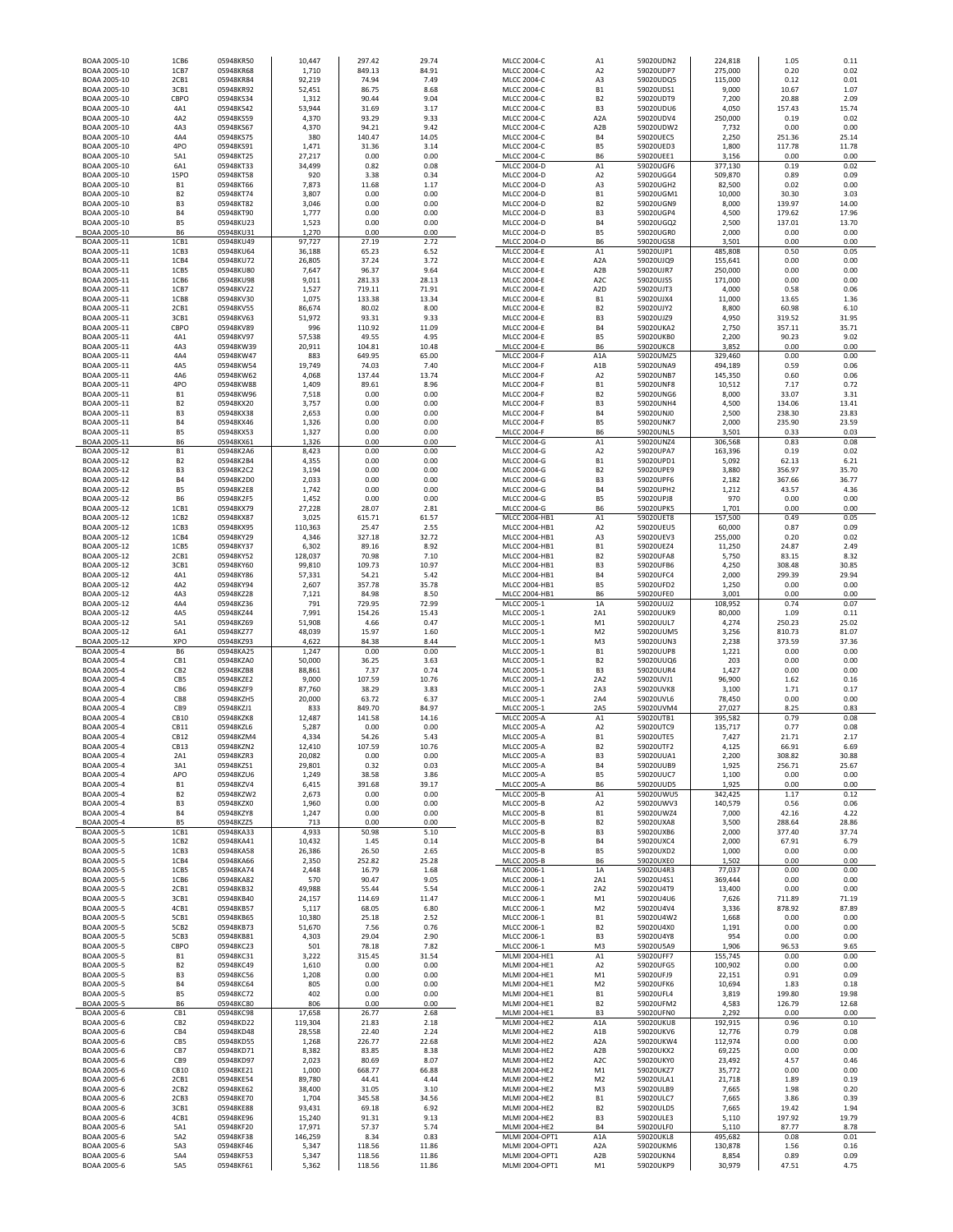| BOAA 2005-6<br>BOAA 2005-6<br>BOAA 2005-6 | 6A1                         |                        |                   |                  |                |                                  |                                      |                        |                    |                    |                 |
|-------------------------------------------|-----------------------------|------------------------|-------------------|------------------|----------------|----------------------------------|--------------------------------------|------------------------|--------------------|--------------------|-----------------|
|                                           |                             | 05948KF95              | 23,684            | 0.26             | 0.03           | MLMI 2004-OPT1                   | M3                                   | 59020UKR5              | 3,645              | 0.00               | 0.00            |
|                                           | 7A1<br>APO                  | 05948KG29<br>05948KG45 | 63,709<br>1,308   | 7.08<br>68.72    | 0.71<br>6.87   | MLMI 2004-OPT1<br>MLMI 2004-OPT1 | <b>B1</b><br>B <sub>2</sub>          | 59020UKS3<br>59020UKT1 | 3,645<br>3,645     | 0.00<br>0.00       | 0.00<br>0.00    |
| BOAA 2005-6                               | <b>B1</b>                   | 05948KG52              | 13,273            | 460.39           | 46.04          | MLMI 2004-OPT1                   | B <sub>3</sub>                       | 59020ULG8              | 3,645              | 0.00               | 0.00            |
| BOAA 2005-6                               | <b>B2</b>                   | 05948KG60              | 5,738             | 0.00             | 0.00           | MLMI 2004-OPT1                   | A1B                                  | 59020ULH6              | 26,088             | 0.63               | 0.06            |
| BOAA 2005-6                               | B <sub>3</sub>              | 05948KG78              | 4,303             | 0.00             | 0.00           | MLMI 2004-WMC1                   | A1                                   | 5899297F9              | 401,601            | 0.00               | 0.00            |
| BOAA 2005-6                               | <b>B4</b>                   | 05948KG86              | 2,869             | 0.00             | 0.00           | MLMI 2004-WMC1                   | A <sub>2</sub>                       | 5899297G7              | 268,767            | 0.00               | 0.00            |
| BOAA 2005-6                               | <b>B5</b>                   | 05948KG94              | 1,435             | 0.00             | 0.00           | MLMI 2004-WMC1                   | M1                                   | 5899297J1              | 58,657             | 0.24               | 0.02            |
| BOAA 2005-6                               | <b>B6</b>                   | 05948KH28              | 2,869             | 0.00             | 0.00           | MLMI 2004-WMC1                   | M <sub>2</sub>                       | 5899297K8              | 43,993             | 1.91               | 0.19            |
| BOAA 2005-7                               | CB1                         | 05948KH36              | 19,277            | 91.66            | 9.17           | MLMI 2004-WMC1                   | M <sub>3</sub>                       | 5899297L6              | 13,826             | 0.22               | 0.02            |
| BOAA 2005-7                               | CB <sub>2</sub>             | 05948KH44              | 123,372           | 40.66            | 4.07           | MLMI 2004-WMC1                   | <b>B1</b>                            | 5899297M4              | 12,569             | 21.54              | 2.15            |
| BOAA 2005-7                               | CB <sub>3</sub><br>CB5      | 05948KH51              | 30,843            | 49.79            | 4.98<br>9.87   | MLMI 2004-WMC1                   | B <sub>2</sub><br>B <sub>3</sub>     | 5899297N2<br>5899297P7 | 11,312             | 106.41             | 10.64           |
| BOAA 2005-7<br>BOAA 2005-7                | 2CB1                        | 05948KH77<br>05948KH93 | 11,087            | 98.71<br>70.15   | 7.02           | MLMI 2004-WMC1<br>MLMI 2004-WMC1 | <b>B4</b>                            | 5899297Q5              | 10,893             | 84.91<br>0.00      | 8.49<br>0.00    |
| BOAA 2005-7                               | 3CB1                        | 05948KJ26              | 103,936<br>70,951 | 82.84            | 8.28           | MLMI 2004-WMC3                   | A1                                   | 59020UCH6              | 11,312<br>692,620  | 0.00               | 0.00            |
| BOAA 2005-7                               | CBPO                        | 05948KJ42              | 744               | 41.11            | 4.11           | MLMI 2004-WMC3                   | A <sub>2</sub> A                     | 59020UCJ2              | 253,275            | 0.00               | 0.00            |
| BOAA 2005-7                               | <b>B1</b>                   | 05948KJ59              | 5,998             | 19.36            | 1.94           | MLMI 2004-WMC3                   | A <sub>2</sub> B                     | 59020UCK9              | 134,626            | 0.00               | 0.00            |
| BOAA 2005-7                               | <b>B2</b>                   | 05948KJ67              | 2,811             | 0.00             | 0.00           | MLMI 2004-WMC3                   | A2C                                  | 59020UCL7              | 46,161             | 0.00               | 0.00            |
| BOAA 2005-7                               | B3                          | 05948KJ75              | 2,249             | 0.00             | 0.00           | MLMI 2004-WMC3                   | M1                                   | 59020UCN3              | 94,768             | 0.00               | 0.00            |
| BOAA 2005-7                               | <b>B4</b>                   | 05948KJ83              | 1,312             | 0.00             | 0.00           | MLMI 2004-WMC3                   | M <sub>2</sub>                       | 59020UCP8              | 77,218             | 0.00               | 0.00            |
| BOAA 2005-7                               | <b>B5</b>                   | 05948KJ91              | 1,312             | 0.00             | 0.00           | MLMI 2004-WMC3                   | M <sub>3</sub>                       | 59020UCQ6              | 21,059             | 5.04               | 0.50            |
| BOAA 2005-7                               | <b>B6</b>                   | 05948KK24              | 937               | 0.00             | 0.00           | MLMI 2004-WMC3                   | <b>B1</b>                            | 59020UCR4              | 17,550             | 254.72             | 25.47           |
| BOAA 2005-8                               | 1CB1                        | 05948KK32              | 67,646            | 61.86            | 6.19           | MLMI 2004-WMC3                   | B <sub>2</sub>                       | 59020UCS2              | 21,059             | 129.52             | 12.95           |
| BOAA 2005-8<br>BOAA 2005-8                | 1CB <sub>2</sub><br>1CB3    | 05948KK40<br>05948KK57 | 60,064            | 31.06            | 3.11           | MLMI 2004-WMC3<br>MLMI 2004-WMC3 | B <sub>3</sub><br><b>B4</b>          | 59020UCT0<br>59020UCU7 | 17,550<br>18,954   | 0.00<br>0.00       | 0.00<br>0.00    |
| BOAA 2005-8                               | 1CB6                        | 05948KK81              | 70,000<br>2,503   | 62.11<br>445.77  | 6.21<br>44.58  | MLMI 2004-WMC4                   | A <sub>1</sub> A                     | 59020UCY9              | 585,585            | 0.00               | 0.00            |
| BOAA 2005-8                               | 2CB1                        | 05948KL23              | 56,387            | 73.78            | 7.38           | MLMI 2004-WMC4                   | A1B                                  | 59020UCZ6              | 30,820             | 0.00               | 0.00            |
| BOAA 2005-8                               | 3CB1                        | 05948KL31              | 32,777            | 82.32            | 8.23           | MLMI 2004-WMC4                   | A <sub>2</sub> B <sub>1</sub>        | 59020UDA0              | 228,399            | 0.00               | 0.00            |
| BOAA 2005-8                               | 4A1                         | 05948KL56              | 35,461            | 0.00             | 0.00           | MLMI 2004-WMC4                   | A2B2                                 | 59020UDB8              | 162,516            | 0.00               | 0.00            |
| BOAA 2005-8                               | 5A1                         | 05948KL64              | 51,842            | 7.98             | 0.80           | MLMI 2004-WMC4                   | A <sub>2</sub> B <sub>3</sub>        | 59020UDC6              | 34,152             | 0.00               | 0.00            |
| BOAA 2005-8                               | APO                         | 05948KL80              | 1,819             | 58.11            | 5.81           | MLMI 2004-WMC4                   | M1                                   | 59020UDF9              | 88,150             | 0.00               | 0.00            |
| BOAA 2005-8                               | B1                          | 05948KL98              | 5,686             | 15.76            | 1.58           | MLMI 2004-WMC4                   | M <sub>2</sub>                       | 59020UDG7              | 71,826             | 0.00               | 0.00            |
| BOAA 2005-8                               | <b>B2</b>                   | 05948KM22              | 2,548             | 0.00             | 0.00           | MLMI 2004-WMC4                   | M <sub>3</sub>                       | 59020UDH5              | 22,854             | 8.76               | 0.88            |
| BOAA 2005-8                               | B <sub>3</sub>              | 05948KM30              | 1,960             | 0.00             | 0.00           | MLMI 2004-WMC4                   | <b>B1</b>                            | 59020UDJ1              | 19,589             | 332.89             | 33.29           |
| BOAA 2005-8<br>BOAA 2005-8                | <b>B4</b><br><b>B5</b>      | 05948KM48<br>05948KM55 | 1,373<br>980      | 0.00<br>0.00     | 0.00<br>0.00   | MLMI 2004-WMC4<br>MLMI 2004-WMC4 | B <sub>2</sub><br>B <sub>3</sub>     | 59020UDK8<br>59020UDL6 | 13,059<br>19,589   | 242.24<br>0.00     | 24.22<br>0.00   |
| BOAA 2005-8                               | <b>B6</b>                   | 05948KM63              | 980               | 0.00             | 0.00           | MLMI 2004-WMC4                   | <b>B4</b>                            | 59020UDY8              | 17,630             | 0.00               | 0.00            |
| BOAA 2005-9                               | 1CB1                        | 05948KM71              | 112,639           | 17.46            | 1.75           | MLMI 2005-FM1                    | A1A                                  | 59020UB46              | 295,904            | 0.00               | 0.00            |
| BOAA 2005-9                               | 1CB <sub>2</sub>            | 05948KM89              | 41,632            | 40.89            | 4.09           | MLMI 2005-FM1                    | A1B                                  | 59020UB53              | 32,878             | 0.00               | 0.00            |
| BOAA 2005-9                               | 1CB3                        | 05948KM97              | 31,895            | 26.03            | 2.60           | MLMI 2005-FM1                    | A <sub>2</sub> A                     | 59020UB61              | 206,954            | 0.00               | 0.00            |
| BOAA 2005-9                               | 1CB4                        | 05948KN21              | 8,873             | 74.34            | 7.43           | MLMI 2005-FM1                    | A <sub>2</sub> B                     | 59020UB79              | 58,200             | 0.00               | 0.00            |
| BOAA 2005-9                               | 1CB6                        | 05948KN47              | 9,663             | 268.64           | 26.86          | MLMI 2005-FM1                    | A <sub>2</sub> C                     | 59020UB87              | 95,512             | 0.00               | 0.00            |
| BOAA 2005-9                               | 1CB7                        | 05948KN54              | 1,645             | 771.03           | 77.10          | MLMI 2005-FM1                    | A <sub>2</sub> D                     | 59020UB95              | 42,449             | 0.00               | 0.00            |
| BOAA 2005-9                               | 2CB1                        | 05948KN70              | 49,738            | 79.15            | 7.91           | MLMI 2005-FM1                    | M1                                   | 59020UC29              | 65,839             | 11.46              | 1.15            |
| BOAA 2005-9                               | 3CB1<br>CBPO                | 05948KN88<br>05948KP29 | 29,869            | 119.61           | 11.96          | MLMI 2005-FM1                    | M <sub>2</sub>                       | 59020UC37              | 30,664             | 263.19             | 26.32           |
| BOAA 2005-9<br>BOAA 2005-9                | 4A1                         | 05948KP37              | 1,838<br>11,126   | 65.92<br>69.80   | 6.59<br>6.98   | MLMI 2005-FM1<br>MLMI 2005-FM1   | M <sub>3</sub><br>M4                 | 59020UC45<br>59020UC52 | 8,117<br>16,685    | 983.85<br>1,000.00 | 98.38<br>100.00 |
| BOAA 2005-9                               | 4A2                         | 05948KP45              | 89,487            | 40.63            | 4.06           | MLMI 2005-FM1                    | M <sub>5</sub>                       | 59020UC60              | 10,822             | 994.84             | 99.48           |
| BOAA 2005-9                               | 4A3                         | 05948KP52              | 10,155            | 109.63           | 10.96          | MLMI 2005-FM1                    | M <sub>6</sub>                       | 59020UC78              | 6,764              | 229.12             | 22.91           |
| BOAA 2005-9                               | 4A4                         | 05948KP60              | 500               | 720.53           | 72.05          | MLMI 2005-FM1                    | <b>B1</b>                            | 59020UC86              | 8,568              | 0.00               | 0.00            |
| BOAA 2005-9                               | 5A1                         | 05948KP78              | 35,381            | 11.12            | 1.11           | MLMI 2005-FM1                    | <b>B2</b>                            | 59020UC94              | 4,509              | 0.00               | 0.00            |
| BOAA 2005-9                               | XPO                         | 05948KP94              | 1,760             | 19.44            | 1.94           | MLMI 2005-FM1                    | B <sub>3</sub>                       | 59020UD28              | 13,527             | 0.00               | 0.00            |
| BOAA 2005-9                               | <b>B1</b>                   | 05948KQ28              | 7,257             | 45.66            | 4.57           | MLMI 2006-F1                     | 1A1                                  | 590218AA1              | 59,996             | 25.43              | 2.54            |
| BOAA 2005-9                               | B <sub>2</sub>              | 05948KQ36              | 3,174             | 0.00             | 0.00           | MLMI 2006-F1                     | 1A2                                  | 590218AB9              | 15,704             | 75.92              | 7.59            |
| BOAA 2005-9                               | B <sub>3</sub>              | 05948KQ44              | 2,721             | 0.00             | 0.00           | MLMI 2006-F1                     | 1A3                                  | 590218AC7              | 26,633             | 0.00               | 0.00            |
| BOAA 2005-9<br>BOAA 2005-9                | <b>B4</b><br><b>B5</b>      | 05948KQ51<br>05948KQ69 | 1,587<br>1,360    | 0.00<br>0.00     | 0.00<br>0.00   | MLMI 2006-F1<br>MLMI 2006-F1     | 1A4<br>1A5                           | 590218AD5<br>590218AE3 | 20,027<br>5,377    | 9.26<br>0.00       | 0.93<br>0.00    |
| BOAA 2005-9                               | <b>B6</b>                   | 05948KQ77              | 1,134             | 0.00             | 0.00           | MLMI 2006-F1                     | 1A6                                  | 590218AF0              | 57,092             | 4.03               | 0.40            |
| BOAA 2006-1                               | 1CB1                        | 05948K2G3              | 71,582            | 41.16            | 4.12           | MLMI 2006-F1                     | 1A7                                  | 590218AG8              | 13,576             | 86.22              | 8.62            |
| BOAA 2006-1                               | 2CB1                        | 05948K2J7              | 105,404           | 63.72            | 6.37           | MLMI 2006-F1                     | 1A8                                  | 590218AH6              | 18,632             | 65.22              | 6.52            |
| BOAA 2006-1                               | 3CB1                        | 05948K2K4              |                   | 114.91           | 11.49          | MLMI 2006-F1                     | PO                                   | 590218AK9              | 2,228              | 35.68              | 3.57            |
|                                           |                             |                        | 94,235            |                  |                | MLMI 2006-F1                     |                                      |                        |                    |                    |                 |
| BOAA 2006-1                               | 4CB1                        | 05948K2L2              | 58,158            | 95.89            | 9.59           |                                  | M1                                   | 590218AM5              | 3,743              | 525.05             | 52.50           |
| BOAA 2006-1                               | CBPO                        | 05948K2N8              | 3,344             | 116.30           | 11.63          | MLMI 2006-F1                     | M <sub>2</sub>                       | 590218AN3              | 1,361              | 0.00               | 0.00            |
| BOAA 2006-1                               | <b>B1</b>                   | 05948K2P3              | 5,912             | 0.00             | 0.00           | MLMI 2006-F1                     | M3                                   | 590218AP8              | 907                | 0.00               | 0.00            |
| BOAA 2006-1                               | B <sub>2</sub>              | 05948K2Q1              | 2,955             | 0.00             | 0.00           | MLMI 2006-F1                     | <b>B1</b>                            | 590218AQ6              | 681                | 0.00               | 0.00            |
| BOAA 2006-1                               | B3                          | 05948K2R9              | 2,260             | 0.00             | 0.00           | MLMI 2006-F1                     | <b>B2</b>                            | 590218AR4              | 567                | 0.00               | 0.00            |
| BOAA 2006-1                               | <b>B4</b>                   | 05948K2S7              | 1,565             | 0.00             | 0.00           | MLMI 2006-F1                     | B <sub>3</sub>                       | 590218AS2              | 341                | 0.00               | 0.00            |
| BOAA 2006-1                               | B5                          | 05948K2T5              | 1,217             | 0.00             | 0.00           | MLMI 2006-HE1                    | A1                                   | 59020U2Z7              | 355,063            | 0.00               | 0.00            |
| BOAA 2006-1<br>BOAA 2006-2                | <b>B6</b><br>1CB1           | 05948K2U2<br>05948K2V0 | 1,043<br>51,314   | 0.00<br>33.90    | 0.00<br>3.39   | MLMI 2006-HE1<br>MLMI 2006-HE1   | A2A<br>A <sub>2</sub> B              | 59020U3A1<br>59020U3B9 | 131,097            | 0.00<br>0.00       | 0.00<br>0.00    |
| BOAA 2006-2                               | 2CB1                        | 05948K2W8              | 90,220            | 88.19            | 8.82           | MLMI 2006-HE1                    | A <sub>2</sub> C                     | 59020U3C7              | 32,811<br>39,655   | 0.00               | 0.00            |
| BOAA 2006-2                               | 3CB1                        | 05948K3A5              | 75,638            | 116.08           | 11.61          | MLMI 2006-HE1                    | A <sub>2</sub> D                     | 59020U3D5              | 19,554             | 0.00               | 0.00            |
| BOAA 2006-2                               | 4CB1                        | 05948K3B3              | 58,238            | 144.17           | 14.42          | MLMI 2006-HE1                    | M1                                   | 59020U3E3              | 30,862             | 0.42               | 0.04            |
| BOAA 2006-2                               | CBPO                        | 05948K3D9              | 2,171             | 133.14           | 13.31          | MLMI 2006-HE1                    | M <sub>2</sub>                       | 59020U3F0              | 28,909             | 179.32             | 17.93           |
| BOAA 2006-2                               | 5A1                         | 05948K3E7              | 17,627            | 0.00             | 0.00           | MLMI 2006-HE1                    | M3                                   | 59020U3G8              | 17,579             | 1,000.00           | 100.00          |
| BOAA 2006-2                               | 5A3                         | 05948K3G2              | 13,777            | 144.19           | 14.42          | MLMI 2006-HE1                    | M4                                   | 59020U3H6              | 16,017             | 1,000.00           | 100.00          |
| BOAA 2006-2                               | 5A4                         | 05948K3H0              | 1,531             | 595.46           | 59.55          | MLMI 2006-HE1                    | M5                                   | 59020U3J2              | 15,235             | 1,000.00           | 100.00          |
| BOAA 2006-2<br>BOAA 2006-2                | 5A5<br>5A6                  | 05948K3J6<br>05948K3K3 | 35,797<br>4,333   | 78.36<br>194.88  | 7.84<br>19.49  | MLMI 2006-HE1<br>MLMI 2006-HE1   | M6<br>B <sub>1</sub> A               | 59020U3K9<br>59020U3L7 | 14,454<br>7,423    | 588.30<br>0.00     | 58.83<br>0.00   |
| BOAA 2006-2                               | 5PO                         | 05948K3N7              | 298               | 75.48            | 7.55           | MLMI 2006-HE1                    | B1B                                  | 59020U3M5              | 7,422              | 0.00               | 0.00            |
| BOAA 2006-2                               | 6A1                         | 05948K3P2              | 39,800            | 0.00             | 0.00           | MLMI 2006-HE1                    | B <sub>2</sub> A                     | 59020U3N3              | 6,251              | 0.00               | 0.00            |
| BOAA 2006-2                               | 7A1                         | 05948K3Q0              | 34,898            | 15.31            | 1.53           | MLMI 2006-HE1                    | B <sub>2</sub> B                     | 59020U3P8              | 6,250              | 0.00               | 0.00            |
| BOAA 2006-2                               | 15PO                        | 05948K3S6              | 728               | 7.83             | 0.78           | MLMI 2006-HE1                    | B <sub>3</sub> A                     | 59020U3Q6              | 5,079              | 0.00               | 0.00            |
| BOAA 2006-2                               | <b>B1</b>                   | 05948K3T4              | 8,455             | 0.00             | 0.00           | MLMI 2006-HE1                    | B3B                                  | 59020U3R4              | 5,078              | 0.00               | 0.00            |
| BOAA 2006-2<br>BOAA 2006-2                | B <sub>2</sub>              | 05948K3U1<br>05948K3V9 | 3,336             | 0.00<br>0.00     | 0.00<br>0.00   | MSAC 2004-OP1<br>MSAC 2004-OP1   | A1B                                  | 61744CHY5              | 77,918             | 0.00<br>0.00       | 0.00            |
| BOAA 2006-2                               | B <sub>3</sub><br><b>B4</b> | 05948K3W7              | 2,446<br>1,780    | 0.00             | 0.00           | MSAC 2004-OP1                    | A <sub>2</sub> A<br>A <sub>2</sub> B | 61744CHZ2<br>61744CJA5 | 255,000            | 0.00               | 0.00<br>0.00    |
| BOAA 2006-2                               | <b>B5</b>                   | 05948K3X5              | 1,334             | 0.00             | 0.00           | MSAC 2004-OP1                    | A <sub>2</sub> C                     | 61744CJB3              | 100,000<br>86,385  | 0.00               | 0.00            |
| BOAA 2006-2                               | <b>B6</b>                   | 05948K3Y3              | 1,113             | 0.00             | 0.00           | MSAC 2004-OP1                    | A <sub>2</sub> D                     | 61744CJC1              | 49,043             | 0.00               | 0.00            |
| BOAA 2006-3                               | <b>B4</b>                   | 05948K3Z0              | 1,466             | 0.00             | 0.00           | MSAC 2004-OP1                    | M1                                   | 61744CJD9              | 51,868             | 3.48               | 0.35            |
| BOAA 2006-3                               | <b>B5</b>                   | 05948K4A4              | 815               | 0.00             | 0.00           | MSAC 2004-OP1                    | M <sub>2</sub>                       | 61744CJE7              | 44,900             | 1.20               | 0.12            |
| BOAA 2006-3                               | <b>B6</b>                   | 05948K4B2              | 978               | 0.00             | 0.00           | MSAC 2004-OP1                    | M3                                   | 61744CJF4              | 28,644             | 0.70               | 0.07            |
| BOAA 2006-3                               | 1CB1                        | 05948K4C0              | 46,607            | 67.00            | 6.70           | MSAC 2004-OP1                    | M4                                   | 61744CJG2              | 24,773             | 1.05               | 0.10            |
| BOAA 2006-3<br>BOAA 2006-3                | 2CB1                        | 05948K4E6<br>05948K4F3 | 81,770            | 89.37            | 8.94<br>0.91   | MSAC 2004-OP1<br>MSAC 2004-OP1   | M5                                   | 61744CJH0<br>61744CJJ6 | 22,450             | 3.86               | 0.39<br>0.37    |
| BOAA 2006-3                               | 3A1<br>3A3                  | 05948K4H9              | 20,000<br>2,403   | 9.13<br>160.37   | 16.04          | MSAC 2004-OP1                    | M6<br><b>B1</b>                      | 61744CJK3              | 18,580<br>18,580   | 3.67<br>0.70       | 0.07            |
| BOAA 2006-3                               | 3A4                         | 05948K4J5              | 2,403             | 160.37           | 16.04          | MSAC 2004-OP1                    | <b>B2</b>                            | 61744CJL1              | 12,386             | 3.93               | 0.39            |
| BOAA 2006-3                               | 3A5                         | 05948K4K2              | 18,750            | 115.05           | 11.50          | MSAC 2004-OP1                    | B <sub>3</sub>                       | 61744CJM9              | 15,483             | 4.64               | 0.46            |
| BOAA 2006-3                               | 3A6                         | 05948K4L0              | 4,568             | 128.66           | 12.87          | MSAC 2004-OP1                    | A <sub>1</sub> A                     | 61744CJN7              | 701,255            | 0.00               | 0.00            |
| BOAA 2006-3                               | 3PO                         | 05948K4N6              | 153               | 130.36           | 13.04          | <b>MSAC 2005-HE4</b>             | A1                                   | 61744CTE6              | 316,854            | 0.00               | 0.00            |
| BOAA 2006-3                               | 4CB1                        | 05948K4P1              | 47,945            | 143.19           | 14.32          | MSAC 2005-HE4                    | A <sub>2</sub> A                     | 61744CTG1              | 248,400            | 0.00               | 0.00            |
| BOAA 2006-3                               | 5CB1                        | 05948K4Q9              | 49,085            | 129.24           | 12.92          | MSAC 2005-HE4                    | A <sub>2</sub> B                     | 61744CTH9              | 86,500             | 0.00               | 0.00            |
| BOAA 2006-3                               | 6A1                         | 05948K4R7              | 35,591            | 0.00             | 0.00           | MSAC 2005-HE4                    | A <sub>2</sub> C                     | 61744CTJ5              | 69,165             | 0.00               | 0.00            |
| BOAA 2006-3                               | 6PO                         | 05948K4T3              | 1,178             | 10.03            | 1.00           | MSAC 2005-HE4<br>MSAC 2005-HE4   | M1                                   | 61744CTK2              | 31,424             | 0.00               | 0.00<br>0.00    |
| BOAA 2006-3<br>BOAA 2006-3                | CBPO<br>B1                  | 05948K4V8<br>05948K4W6 | 2,131<br>5,541    | 121.89<br>0.00   | 12.19<br>0.00  | MSAC 2005-HE4                    | M <sub>2</sub><br>M3                 | 61744CTL0<br>61744CTM8 | 29,146<br>17,762   | 0.00<br>35.82      | 3.58            |
| BOAA 2006-3                               | B <sub>2</sub>              | 05948K4X4              | 1,955             | 0.00             | 0.00           | MSAC 2005-HE4                    | M4                                   | 61744CTN6              | 15,939             | 168.29             | 16.83           |
| BOAA 2006-3                               | B <sub>3</sub>              | 05948K4Y2              | 1,954             | 0.00             | 0.00           | MSAC 2005-HE4                    | M <sub>5</sub>                       | 61744CTP1              | 14,573             | 999.40             | 99.94           |
| BOAA 2006-3                               | 3A7                         | 05948K4Z9              | 508               | 400.27           | 40.03          | MSAC 2005-HE4                    | M6                                   | 61744CTQ9              | 14,118             | 1,000.00           | 100.00          |
| BOAA 2006-5                               | CB1                         | 05950BAA2              | 6,339             | 209.31           | 20.93          | MSAC 2005-HE4                    | <b>B1</b>                            | 61744CTR7              | 11,841             | 593.85             | 59.38           |
| BOAA 2006-5                               | CB <sub>2</sub>             | 05950BAB0              | 3,944             | 209.31           | 20.93          | MSAC 2005-HE4                    | B <sub>2</sub>                       | 61744CTS5              | 12,296             | 0.00               | 0.00            |
| BOAA 2006-5                               | CB <sub>3</sub>             | 05950BAC8              | 8,186             | 209.31           | 20.93          | MSAC 2005-HE4                    | B <sub>3</sub>                       | 61744CTT3              | 10,019             | 0.00               | 0.00            |
| BOAA 2006-5                               | CB4                         | 05950BAD6              | 1,828             | 214.14           | 21.41          | MSAC 2005-HE5                    | A1                                   | 61744CUN4              | 441,470            | 0.00               | 0.00            |
| BOAA 2006-5<br>BOAA 2006-5                | CB5<br>CB6                  | 05950BAE4<br>05950BAF1 | 1,828<br>2,871    | 204.48<br>209.31 | 20.45<br>20.93 | MSAC 2005-HE5<br>MSAC 2005-HE5   | A <sub>2</sub> A<br>A2B              | 61744CUP9<br>61744CUQ7 | 462,278<br>145,000 | 0.00<br>0.00       | 0.00<br>0.00    |

| MLMI 2004-OPT1                   | M <sub>2</sub>                       | 59020UKQ7              | 16,401             | 0.00             | 0.00          |
|----------------------------------|--------------------------------------|------------------------|--------------------|------------------|---------------|
| MLMI 2004-OPT1                   | M <sup>3</sup>                       | 59020UKR5              | 3.645              | 0.00             | 0.00          |
| MI MI 2004-OPT1                  | <b>B1</b>                            | <b>59020UKS3</b>       | 3,645              | 0.00             | 0.00          |
| MI MI 2004-OPT1                  | B <sub>2</sub>                       | 59020LIKT1             | 3,645              | 0.00             | 0.00          |
| MLMI 2004-OPT1                   | B <sub>3</sub>                       | <b>59020ULG8</b>       | 3,645              | 0.00             | 0.00          |
| MLMI 2004-OPT1                   | A1B                                  | 59020ULH6              | 26,088             | 0.63             | 0.06          |
| MLMI 2004-WMC1                   | A1                                   | 5899297F9              | 401,601            | 0.00             | 0.00          |
| MI MI 2004-WMC1                  | A <sub>2</sub>                       | 5899297G7              | 268,767            | 0.00             | 0.00          |
| MLMI 2004-WMC1<br>MLMI 2004-WMC1 | M <sub>1</sub><br>M <sub>2</sub>     | 5899297J1<br>5899297K8 | 58,657<br>43,993   | 0.24<br>1.91     | 0.02<br>0.19  |
| MLMI 2004-WMC1                   | M3                                   | 5899297L6              | 13,826             | 0.22             | 0.02          |
| MLMI 2004-WMC1                   | B <sub>1</sub>                       | 5899297M4              | 12,569             | 21.54            | 2.15          |
| MLMI 2004-WMC1                   | B <sub>2</sub>                       | 5899297N2              | 11,312             | 106.41           | 10.64         |
| MLMI 2004-WMC1                   | B3                                   | 5899297P7              | 10,893             | 84.91            | 8.49          |
| MLMI 2004-WMC1                   | R <sub>4</sub>                       | 5899297Q5              | 11,312             | 0.00             | 0.00          |
| MLML2004-WMC3                    | A1                                   | <b>59020LICH6</b>      | 692,620            | 0.00             | 0.00          |
| MLML2004-WMC3                    | A <sub>2</sub> A                     | 59020UCJ2              | 253,275            | 0.00             | 0.00          |
| MLML2004-WMC3                    | A <sub>2</sub> B                     | 59020UCK9              | 134,626            | 0.00             | 0.00          |
| <b>MLMI 2004-WMC3</b>            | A2C                                  | 59020UCL7              | 46,161             | 0.00             | 0.00          |
| MLML2004-WMC3                    | M <sub>1</sub>                       | 59020UCN3              | 94,768             | 0.00             | 0.00          |
| MLMI 2004-WMC3                   | M <sub>2</sub>                       | 59020UCP8              | 77,218             | 0.00             | 0.00          |
| MLMI 2004-WMC3                   | M <sub>3</sub>                       | 59020UCQ6              | 21,059             | 5.04             | 0.50<br>25.47 |
| MLMI 2004-WMC3<br>MLMI 2004-WMC3 | <b>B1</b><br><b>B2</b>               | 59020UCR4<br>59020UCS2 | 17,550<br>21,059   | 254.72<br>129.52 | 12.95         |
| MLML2004-WMC3                    | B3                                   | 59020UCT0              | 17,550             | 0.00             | 0.00          |
| <b>MLMI 2004-WMC3</b>            | R <sub>4</sub>                       | 59020UCU7              | 18,954             | 0.00             | 0.00          |
| MLMI 2004-WMC4                   | A <sub>1</sub> A                     | 59020UCY9              | 585,585            | 0.00             | 0.00          |
| MI MI 2004-WMC4                  | A1B                                  | 59020UCZ6              | 30,820             | 0.00             | 0.00          |
| MI MI 2004-WMC4                  | A2B1                                 | 59020UDA0              | 228,399            | 0.00             | 0.00          |
| MI MI 2004-WMC4                  | A2B2                                 | 59020UDB8              | 162,516            | 0.00             | 0.00          |
| MLMI 2004-WMC4                   | A2B3                                 | 59020UDC6              | 34,152             | 0.00             | 0.00          |
| MLMI 2004-WMC4                   | M <sub>1</sub>                       | 59020UDF9              | 88,150             | 0.00             | 0.00          |
| <b>MLMI 2004-WMC4</b>            | M <sub>2</sub>                       | 59020UDG7              | 71,826             | 0.00<br>8.76     | 0.00          |
| MLMI 2004-WMC4<br>MLMI 2004-WMC4 | M <sub>3</sub><br><b>B1</b>          | 59020UDH5<br>59020UDJ1 | 22,854<br>19,589   | 332.89           | 0.88<br>33.29 |
| MLMI 2004-WMC4                   | <b>B2</b>                            | 59020UDK8              | 13,059             | 242.24           | 24.22         |
| MLMI 2004-WMC4                   | B3                                   | 59020UDL6              | 19.589             | 0.00             | 0.00          |
| <b>MLMI 2004-WMC4</b>            | R <sub>4</sub>                       | 59020UDY8              | 17,630             | 0.00             | 0.00          |
| MLMI 2005-FM1                    | A <sub>1</sub> A                     | 59020UB46              | 295,904            | 0.00             | 0.00          |
| MI MI 2005-FM1                   | A <sub>1</sub> <sub>B</sub>          | 59020UB53              | 32,878             | 0.00             | 0.00          |
| MLML2005-FM1                     | A <sub>2</sub> A                     | 59020UB61              | 206.954            | 0.00             | 0.00          |
| MLMI 2005-FM1                    | A <sub>2</sub> B                     | 59020UB79              | 58,200             | 0.00             | 0.00          |
| MLMI 2005-FM1                    | A <sub>2</sub> C                     | 59020UB87              | 95,512             | 0.00             | 0.00          |
| MLMI 2005-FM1                    | A <sub>2</sub> D                     | 59020UB95              | 42,449             | 0.00             | 0.00          |
| MLMI 2005-FM1<br>MLMI 2005-FM1   | M <sub>1</sub><br>M <sub>2</sub>     | 59020UC29<br>59020UC37 | 65,839<br>30,664   | 11.46<br>263.19  | 1.15<br>26.32 |
| MLMI 2005-FM1                    | M <sub>3</sub>                       | 59020UC45              | 8,117              | 983.85           | 98.38         |
| MLMI 2005-FM1                    | M <sub>4</sub>                       | 59020UC52              | 16,685             | 1,000.00         | 100.00        |
| MLMI 2005-FM1                    | M <sub>5</sub>                       | 59020UC60              | 10,822             | 994.84           | 99.48         |
| MLMI 2005-FM1                    | M <sub>6</sub>                       | 59020UC78              | 6,764              | 229.12           | 22.91         |
| MLMI 2005-FM1                    | <b>B1</b>                            | 59020UC86              | 8,568              | 0.00             | 0.00          |
| MLMI 2005-FM1                    | B <sub>2</sub>                       | 59020UC94              | 4,509              | 0.00             | 0.00          |
| MLMI 2005-FM1                    | B <sub>3</sub>                       | 59020UD28              | 13,527             | 0.00             | 0.00          |
| MI MI 2006-F1                    | 1A1<br>1A2                           | 590218AA1              | 59.996             | 25.43<br>75.92   | 2.54<br>7.59  |
| MI MI 2006-F1<br>MLMI 2006-F1    | 1A <sub>3</sub>                      | 590218AB9<br>590218AC7 | 15,704             | 0.00             | 0.00          |
| MLMI 2006-F1                     | 1A4                                  | 590218AD5              | 26,633<br>20,027   | 9.26             | 0.93          |
| MLMI 2006-F1                     | 1A5                                  | 590218AE3              | 5,377              | 0.00             | 0.00          |
| MLMI 2006-F1                     | 1A6                                  | 590218AF0              | 57,092             | 4.03             | 0.40          |
| MLMI 2006-F1                     | 1A7                                  | 590218AG8              | 13,576             | 86.22            | 8.62          |
| MLMI 2006-F1                     | 1A8                                  | 590218AH6              | 18,632             | 65.22            | 6.52          |
| MLMI 2006-F1                     | PO                                   | 590218AK9              | 2,228              | 35.68            | 3.57          |
| MLMI 2006-F1                     | M1                                   | 590218AM5              | 3,743              | 525.05           | 52.50         |
| MLMI 2006-F1                     | M <sub>2</sub>                       | 590218AN3              | 1,361              | 0.00             | 0.00          |
| MI MI 2006-F1<br>MI MI 2006-F1   | M3<br><b>B1</b>                      | 590218AP8<br>590218AQ6 | 907<br>681         | 0.00<br>0.00     | 0.00<br>0.00  |
| MLMI 2006-F1                     | B <sub>2</sub>                       | 590218AR4              | 567                | 0.00             | 0.00          |
| MLMI 2006-F1                     | B <sub>3</sub>                       | 590218AS2              | 341                | 0.00             | 0.00          |
| MLMI 2006-HE1                    | A <sub>1</sub>                       | 59020U2Z7              | 355,063            | 0.00             | 0.00          |
| MLMI 2006-HE1                    | A <sub>2</sub> A                     | 59020U3A1              | 131,097            | 0.00             | 0.00          |
| MLMI 2006-HE1                    | A <sub>2</sub> B                     | 59020U3B9              | 32,811             | 0.00             | 0.00          |
| MLMI 2006-HE1                    | A <sub>2</sub> C                     | 59020U3C7              | 39,655             | 0.00             | 0.00          |
| MLMI 2006-HE1                    | A2D                                  | 59020U3D5              | 19.554             | 0.00             | 0.00          |
| MLMI 2006-HE1<br>MLMI 2006-HE1   | M1<br>M <sub>2</sub>                 | 59020U3E3<br>59020U3F0 | 30,862<br>28,909   | 0.42<br>179.32   | 0.04<br>17.93 |
| MLMI 2006-HE1                    | M3                                   | 59020U3G8              | 17,579             | 1,000.00         | 100.00        |
| MLMI 2006-HE1                    | M4                                   | 59020U3H6              | 16,017             | 1,000.00         | 100.00        |
| MLMI 2006-HE1                    | M <sub>5</sub>                       | 59020U3J2              | 15,235             | 1,000.00         | 100.00        |
| MLMI 2006-HE1                    | M <sub>6</sub>                       | 59020U3K9              | 14,454             | 588.30           | 58.83         |
| MLMI 2006-HE1                    | B <sub>1</sub> A                     | 59020U3L7              | 7,423              | 0.00             | 0.00          |
| MLMI 2006-HE1                    | B <sub>1</sub> B                     | 59020U3M5              | 7,422              | 0.00             | 0.00          |
| MLMI 2006-HE1<br>MLMI 2006-HE1   | B <sub>2</sub> A<br>B <sub>2</sub> B | 59020U3N3<br>59020U3P8 | 6,251<br>6,250     | 0.00<br>0.00     | 0.00<br>0.00  |
| MI MI 2006-HF1                   | B <sub>3</sub> A                     | 59020U3Q6              | 5,079              | 0.00             | 0.00          |
| MLMI 2006-HE1                    | B <sub>3</sub> B                     | 59020U3R4              | 5,078              | 0.00             | 0.00          |
| MSAC 2004-OP1                    | A <sub>1</sub> B                     | 61744CHY5              | 77,918             | 0.00             | 0.00          |
| MSAC 2004-OP1                    | A <sub>2</sub> A                     | 61744CHZ2              | 255,000            | 0.00             | 0.00          |
| MSAC 2004-OP1                    | A <sub>2</sub> B                     | 61744CJA5              | 100,000            | 0.00             | 0.00          |
| MSAC 2004-OP1                    | A <sub>2</sub> C                     | 61744CJB3              | 86,385             | 0.00             | 0.00          |
| MSAC 2004-OP1<br>MSAC 2004-OP1   | A <sub>2</sub> D<br>M1               | 61744CJC1<br>61744CJD9 | 49,043<br>51,868   | 0.00<br>3.48     | 0.00<br>0.35  |
| MSAC 2004-OP1                    | M <sub>2</sub>                       | 61744CJE7              | 44,900             | 1.20             | 0.12          |
| MSAC 2004-OP1                    | M3                                   | 61744CJF4              | 28,644             | 0.70             | 0.07          |
| MSAC 2004-OP1                    | M <sub>4</sub>                       | 61744CJG2              | 24,773             | 1.05             | 0.10          |
| MSAC 2004-OP1                    | M5                                   | 61744CJH0              | 22,450             | 3.86             | 0.39          |
| MSAC 2004-OP1                    | M <sub>6</sub>                       | 61744CJJ6              | 18,580             | 3.67             | 0.37          |
| MSAC 2004-OP1                    | <b>B1</b><br><b>B2</b>               | 61744CJK3<br>61744CJL1 | 18,580             | 0.70             | 0.07<br>0.39  |
| MSAC 2004-OP1<br>MSAC 2004-OP1   | B <sub>3</sub>                       | 61744CJM9              | 12,386<br>15,483   | 3.93<br>4.64     | 0.46          |
| MSAC 2004-OP1                    | A <sub>1</sub> A                     | 61744CJN7              | 701,255            | 0.00             | 0.00          |
| MSAC 2005-HE4                    | A1                                   | 61744CTE6              | 316,854            | 0.00             | 0.00          |
| MSAC 2005-HE4                    | A <sub>2</sub> A                     | 61744CTG1              | 248,400            | 0.00             | 0.00          |
| MSAC 2005-HE4                    | A <sub>2</sub> B                     | 61744CTH9              | 86,500             | 0.00             | 0.00          |
| MSAC 2005-HE4                    | A <sub>2</sub> C                     | 61744CTJ5              | 69,165             | 0.00             | 0.00          |
| MSAC 2005-HE4                    | M1                                   | 61744CTK2              | 31,424             | 0.00             | 0.00          |
| MSAC 2005-HE4                    | M <sub>2</sub>                       | 61744CTL0              | 29,146             | 0.00             | 0.00          |
| MSAC 2005-HE4<br>MSAC 2005-HE4   | M3<br>M4                             | 61744CTM8<br>61744CTN6 | 17,762<br>15,939   | 35.82<br>168.29  | 3.58<br>16.83 |
| MSAC 2005-HE4                    | M <sub>5</sub>                       | 61744CTP1              | 14,573             | 999.40           | 99.94         |
| MSAC 2005-HE4                    | M <sub>6</sub>                       | 61744CTQ9              | 14,118             | 1,000.00         | 100.00        |
| MSAC 2005-HE4                    | <b>B1</b>                            | 61744CTR7              | 11,841             | 593.85           | 59.38         |
| MSAC 2005-HE4                    | <b>B2</b>                            | 61744CTS5              | 12,296             | 0.00             | 0.00          |
| MSAC 2005-HE4                    | B <sub>3</sub>                       | 61744CTT3              | 10,019             | 0.00             | 0.00          |
| MSAC 2005-HE5                    | A1                                   | 61744CUN4              | 441,470            | 0.00             | 0.00          |
| MSAC 2005-HE5<br>MSAC 2005-HE5   | A <sub>2</sub> A<br>A2B              | 61744CUP9<br>61744CUQ7 | 462,278<br>145,000 | 0.00<br>0.00     | 0.00<br>0.00  |
| MSAC 2005-HF5                    | A <sub>2C</sub>                      | 61744CUR5              | 115.000            | 0.00             | 0.00          |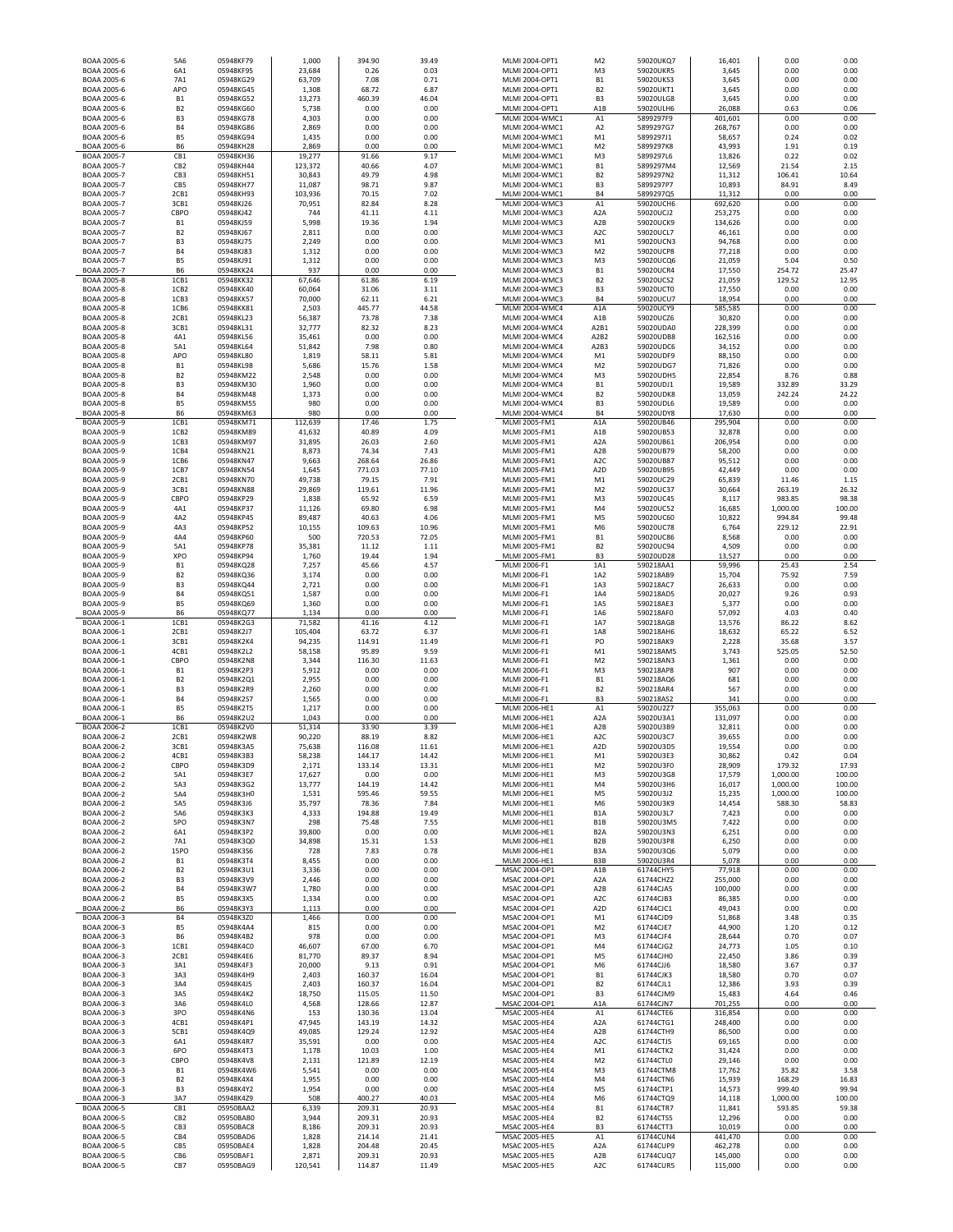| BOAA 2006-5                | CB8                         | 05950BAH7              | 32,182           | 130.10           | 13.01          | MSAC 2005-HE5                                  | M1                                   | 61744CUS3              | 53,540             | 0.00           | 0.00          |
|----------------------------|-----------------------------|------------------------|------------------|------------------|----------------|------------------------------------------------|--------------------------------------|------------------------|--------------------|----------------|---------------|
| BOAA 2006-5                | CB10                        | 05950BAK0              | 25,360           | 71.71            | 7.17           | MSAC 2005-HE5                                  | M <sub>2</sub>                       | 61744CUT1              | 49,822             | 0.00           | 0.00          |
| BOAA 2006-5                | CB11                        | 05950BAL8              | 55,000           | 71.71            | 7.17           | MSAC 2005-HE5                                  | M3                                   | 61744CUU8              | 31,232             | 98.40          | 9.84          |
| BOAA 2006-5                | CB13                        | 05950BAN4              | 10,411           | 207.03           | 20.70          | MSAC 2005-HE5                                  | M <sub>4</sub>                       | 61744CUV6              | 26,770             | 602.12         | 60.21         |
| BOAA 2006-5                | CB14                        | 05950BAP9              | 20,000           | 207.03           | 20.70          | MSAC 2005-HE5                                  | M5                                   | 61744CUW4              | 24,539             | 1,000.00       | 100.00        |
| BOAA 2006-5                | CB15                        | 05950BAQ7              | 15,000           | 105.88           | 10.59          | MSAC 2005-HE5                                  | M <sub>6</sub>                       | 61744CUX2              | 23,052             | 1,000.00       | 100.00        |
| BOAA 2006-5<br>BOAA 2006-5 | CB17<br>CB18                | 05950BAS3<br>05950BAT1 | 18,233<br>100    | 114.87<br>299.30 | 11.49<br>29.93 | MSAC 2005-HE5<br>MSAC 2005-HE5                 | <b>B1</b><br>B <sub>2</sub>          | 61744CUY0<br>61744CUZ7 | 20,821<br>19,333   | 265.28<br>0.00 | 26.53<br>0.00 |
| BOAA 2006-5                | CBPO                        | 05950BAW4              | 1,900            | 97.54            | 9.75           | <b>MSAC 2005-HE5</b>                           | B <sub>3</sub>                       | 61744CVA1              | 15,616             | 0.00           | 0.00          |
| BOAA 2006-5                | 2A1                         | 05950BAX2              | 29,088           | 164.37           | 16.44          | MSAC 2005-WMC2                                 | A1SS                                 | 61744CNL6              | 384,485            | 0.00           | 0.00          |
| BOAA 2006-5                | 2A3                         | 05950BAZ7              | 40,270           | 83.45            | 8.35           | MSAC 2005-WMC2                                 | A1MZ                                 | 61744CNM4              | 42,721             | 0.00           | 0.00          |
| BOAA 2006-5                | 2A4                         | 05950BBA1              | 227              | 387.22           | 38.72          | MSAC 2005-WMC2                                 | A <sub>2</sub> A                     | 61744CNN2              | 370,000            | 0.00           | 0.00          |
| BOAA 2006-5                | 2A5                         | 05950BBB9              | 10,998           | 239.95           | 23.99          | MSAC 2005-WMC2                                 | A <sub>2</sub> B                     | 61744CNP7              | 123,211            | 0.00           | 0.00          |
| BOAA 2006-5                | 2A6                         | 05950BBC7              | 1,222            | 302.17           | 30.22          | MSAC 2005-WMC2                                 | A <sub>2</sub> C                     | 61744CNQ5              | 105,000            | 0.00           | 0.00          |
| BOAA 2006-5                | 2A7                         | 05950BBD5              | 1,365            | 265.90           | 26.59          | MSAC 2005-WMC2                                 | M1                                   | 61744CNR3              | 42,378             | 0.00           | 0.00          |
| BOAA 2006-5                | 2A8                         | 05950BBE3              | 1,365            | 263.05           | 26.31          | MSAC 2005-WMC2                                 | M <sub>2</sub>                       | 61744CNS1              | 40,452             | 0.00           | 0.00          |
| BOAA 2006-5                | 2A9                         | 05950BBF0              | 2,729            | 265.86           | 26.59          | MSAC 2005-WMC2                                 | M3                                   | 61744CNT9              | 24,399             | 0.75           | 0.07          |
| <b>BOAA 2006-5</b>         | 3A1                         | 05950BBG8              | 24,224           | 3.23             | 0.32           | MSAC 2005-WMC2                                 | M4                                   | 61744CNU6              | 21,189             | 16.16          | 1.62          |
| <b>BOAA 2006-5</b>         | XPO                         | 05950BBJ2              | 2,961            | 128.52           | 12.85          | MSAC 2005-WMC2                                 | M <sub>5</sub>                       | 61744CNV4              | 21,831             | 95.67          | 9.57          |
| BOAA 2006-5                | M                           | 05950BBK9              | 5,054            | 0.00             | 0.00           | MSAC 2005-WMC2                                 | M <sub>6</sub>                       | 61744CNW2              | 19,263             | 403.12         | 40.31         |
| BOAA 2006-5                | <b>B1</b>                   | 05950BBL7              | 4,363            | 0.00             | 0.00           | <b>MSAC 2005-WMC2</b>                          | <b>B1</b>                            | 61744CNX0              | 17,337             | 247.67         | 24.77         |
| BOAA 2006-5                | <b>B2</b>                   | 05950BBM5<br>05950BBN3 | 3,904            | 0.00             | 0.00           | <b>MSAC 2005-WMC2</b><br><b>MSAC 2005-WMC2</b> | <b>B2</b>                            | 61744CNY8              | 14,768             | 0.00           | 0.00          |
| BOAA 2006-5<br>BOAA 2006-5 | B <sub>3</sub><br><b>B4</b> | 05950BBP8              | 2,986<br>1,837   | 0.00<br>0.00     | 0.00<br>0.00   | MSAC 2005-WMC3                                 | B <sub>3</sub><br>A1SS               | 61744CNZ5<br>61744CPT7 | 14,126<br>254,332  | 0.00<br>0.00   | 0.00<br>0.00  |
| BOAA 2006-5                | B5                          | 05950BBQ6              | 1,607            | 0.00             | 0.00           | MSAC 2005-WMC3                                 | A <sub>2</sub> B                     | 61744CPU4              | 176,463            | 511.72         | 51.17         |
| BOAA 2006-5                | B6                          | 05950BBR4              | 1,379            | 0.00             | 0.00           | MSAC 2005-WMC3                                 | A1MZ                                 | 61744CPV2              | 63,583             | 0.00           | 0.00          |
| BOAA 2006-6                | CB <sub>1</sub>             | 059487AA6              | 57,621           | 48.87            | 4.89           | MSAC 2005-WMC3                                 | A <sub>2</sub> A                     | 61744CPW0              | 291,000            | 0.00           | 0.00          |
| BOAA 2006-6                | CB3                         | 059487AC2              | 34,203           | 205.29           | 20.53          | MSAC 2005-WMC3                                 | M1                                   | 61744CPX8              | 33,053             | 0.00           | 0.00          |
| BOAA 2006-6                | CB4                         | 059487AD0              | 3,800            | 0.00             | 0.00           | MSAC 2005-WMC3                                 | M <sub>2</sub>                       | 61744CPY6              | 30,093             | 0.00           | 0.00          |
| BOAA 2006-6                | CB5                         | 059487AE8              | 75,940           | 99.23            | 9.92           | MSAC 2005-WMC3                                 | M3                                   | 61744CPZ3              | 18,747             | 0.00           | 0.00          |
| BOAA 2006-6                | CB6                         | 059487AF5              | 4,633            | 0.00             | 0.00           | <b>MSAC 2005-WMC3</b>                          | M4                                   | 61744CQA7              | 17,266             | 0.00           | 0.00          |
| BOAA 2006-6                | CB7                         | 059487AG3              | 11,472           | 189.52           | 18.95          | MSAC 2005-WMC3                                 | M <sub>5</sub>                       | 61744CQB5              | 15,787             | 11.98          | 1.20          |
| BOAA 2006-6                | CB8                         | 059487AH1              | 1,368            | 280.84           | 28.08          | MSAC 2005-WMC3                                 | M <sub>6</sub>                       | 61744CQC3              | 15,293             | 444.15         | 44.42         |
| BOAA 2006-6                | CB9                         | 059487AJ7              | 32,835           | 202.89           | 20.29          | <b>MSAC 2005-WMC3</b>                          | <b>B1</b>                            | 61744CQD1              | 12,827             | 1,000.00       | 100.00        |
| BOAA 2006-6                | CB11                        | 059487AL2              | 34,203           | 207.72           | 20.77          | MSAC 2005-WMC3                                 | <b>B2</b>                            | 61744CQE9              | 11,840             | 536.93         | 53.69         |
| BOAA 2006-6                | 2A1                         | 059487AP3              | 14,000           | 0.00             | 0.00           | MSAC 2005-WMC3                                 | B <sub>3</sub>                       | 61744CQF6              | 11,346             | 663.23         | 66.32         |
| BOAA 2006-6                | 2A3                         | 059487AR9              | 12,254           | 0.00             | 0.00           | <b>MSAC 2005-WMC4</b>                          | A1MZ                                 | 61744CQW9              | 71,796             | 0.00           | 0.00          |
| BOAA 2006-6<br>BOAA 2006-6 | 2A5<br>2A7                  | 059487AT5<br>059487AV0 | 16,081<br>981    | 59.91<br>23.14   | 5.99<br>2.31   | MSAC 2005-WMC4<br>MSAC 2005-WMC4               | A <sub>2</sub> A<br>A <sub>2</sub> B | 61744CQX7<br>61744CQY5 | 394,100<br>136,110 | 0.00<br>0.00   | 0.00<br>0.00  |
| BOAA 2006-6                | 2A8                         | 059487AW8              | 16,153           | 100.25           | 10.02          | MSAC 2005-WMC4                                 | A <sub>2</sub> C                     | 61744CQZ2              | 109,431            | 0.00           | 0.00          |
| BOAA 2006-6                | 2A9                         | 059487AX6              | 1,795            | 279.34           | 27.93          | MSAC 2005-WMC4                                 | M1                                   | 61744CRA6              | 43,964             | 0.00           | 0.00          |
| BOAA 2006-6                | 2A10                        | 059487AY4              | 39,759           | 39.02            | 3.90           | MSAC 2005-WMC4                                 | M <sub>2</sub>                       | 61744CRB4              | 38,312             | 0.00           | 0.00          |
| BOAA 2006-6                | 2A11                        | 059487AZ1              | 1,350            | 119.60           | 11.96          | MSAC 2005-WMC4                                 | M3                                   | 61744CRC2              | 24,494             | 0.00           | 0.00          |
| BOAA 2006-6                | 2A12                        | 059487BA5              | 41,109           | 41.67            | 4.17           | MSAC 2005-WMC4                                 | M4                                   | 61744CRD0              | 20,726             | 0.00           | 0.00          |
| BOAA 2006-6                | 2A13                        | 059487BB3              | 646              | 167.60           | 16.76          | MSAC 2005-WMC4                                 | M <sub>5</sub>                       | 61744CRE8              | 21,354             | 0.00           | 0.00          |
| BOAA 2006-6                | 2A14                        | 059487BC1              | 15,507           | 98.48            | 9.85           | MSAC 2005-WMC4                                 | M <sub>6</sub>                       | 61744CRF5              | 18,842             | 18.72          | 1.87          |
| BOAA 2006-6                | 2A16                        | 059487BE7              | 16,153           | 102.00           | 10.20          | <b>MSAC 2005-WMC4</b>                          | <b>B1</b>                            | 61744CRG3              | 16,958             | 515.20         | 51.52         |
| BOAA 2006-6                | XPO                         | 059487BG2              | 1,274            | 28.64            | 2.86           | <b>MSAC 2005-WMC4</b>                          | <b>B2</b>                            | 61744CRH1              | 15,702             | 895.43         | 89.54         |
| BOAA 2006-6                | M                           | 059487BH0              | 6,956            | 0.00             | 0.00           | <b>MSAC 2005-WMC4</b>                          | B <sub>3</sub>                       | 61744CRJ7              | 14,445             | 0.00           | 0.00          |
| BOAA 2006-6                | <b>B1</b>                   | 059487BJ6              | 2,781            | 0.00<br>0.00     | 0.00           | MSAC 2005-WMC4<br><b>MSAC 2005-WMC5</b>        | A1SS                                 | 61744CRK4<br>61744CRL2 | 287,183            | 0.00<br>0.00   | 0.00<br>0.00  |
| BOAA 2006-6<br>BOAA 2006-6 | B <sub>2</sub><br>B3        | 059487BK3<br>059487BL1 | 2,781<br>1,855   | 0.00             | 0.00<br>0.00   | <b>MSAC 2005-WMC5</b>                          | A1SS<br>A1MZ                         | 61744CRM0              | 355,952<br>88,989  | 0.00           | 0.00          |
| BOAA 2006-6                | <b>B4</b>                   | 059487BM9              | 1,391            | 0.00             | 0.00           | <b>MSAC 2005-WMC5</b>                          | A2A                                  | 61744CRN8              | 463,000            | 0.00           | 0.00          |
| BOAA 2006-6                | B5                          | 059487BN7              | 1,082            | 0.00             | 0.00           | MSAC 2005-WMC5                                 | A <sub>2</sub> B                     | 61744CRP3              | 148,500            | 0.00           | 0.00          |
| BOAA 2006-6                | B <sub>6</sub>              | 059487BP2              | 927              | 0.00             | 0.00           | MSAC 2005-WMC5                                 | A <sub>2</sub> C                     | 61744CRQ1              | 122,378            | 0.00           | 0.00          |
| BOAA 2006-8                | 1A2                         | 06050AAB9              | 66,780           | 140.55           | 14.05          | <b>MSAC 2005-WMC5</b>                          | M1                                   | 61744CRR9              | 55,456             | 0.00           | 0.00          |
| BOAA 2006-8                | 1A3                         | 06050AAC7              | 3,220            | 0.00             | 0.00           | <b>MSAC 2005-WMC5</b>                          | M <sub>2</sub>                       | 61744CRS7              | 47,213             | 0.00           | 0.00          |
| BOAA 2006-8                | 1A4                         | 06050AAD5              | 299,079          | 134.08           | 13.41          | MSAC 2005-WMC5                                 | M <sub>3</sub>                       | 61744CRT5              | 29,227             | 0.00           | 0.00          |
| BOAA 2006-8                | 2A1                         | 06050AAG8              | 30,595           | 290.18           | 29.02          | <b>MSAC 2005-WMC5</b>                          | M4                                   | 61744CRU2              | 27,728             | 0.00           | 0.00          |
| BOAA 2006-8                | 2A2                         | 06050AAH6              | 7,649            | 205.37           | 20.54          | <b>MSAC 2005-WMC5</b>                          | M <sub>5</sub>                       | 61744CRV0              | 24,730             | 3.24           | 0.32          |
| BOAA 2006-8                | XPO                         | 06050AAK9              | 19,607           | 167.19           | 16.72          | MSAC 2005-WMC5                                 | M <sub>6</sub>                       | 61744CRW8              | 23,232             | 67.32          | 6.73          |
| BOAA 2006-8                | 3A1                         | 06050AAL7              | 57,919           | 47.79            | 4.78           | <b>MSAC 2005-WMC5</b>                          | <b>B1</b>                            | 61744CRX6              | 20,983             | 902.41         | 90.24         |
| BOAA 2006-8                | М                           | 06050AAP8              | 5,000            | 0.00             | 0.00           | MSAC 2005-WMC5                                 | B <sub>2</sub>                       | 61744CRY4              | 20,983             | 651.50         | 65.15         |
| BOAA 2006-8                | B1                          | 06050AAQ6              | 5,969            | 0.00             | 0.00           | <b>MSAC 2005-WMC5</b>                          | B <sub>3</sub>                       | 61744CRZ1              | 16,488             | 0.00           | 0.00          |
| BOAA 2006-8                | B <sub>2</sub>              | 06050AAR4              | 4,081            | 0.00             | 0.00           | <b>MSAC 2005-WMC6</b>                          | A1SS                                 | 61744CSQ0              | 315,261            | 0.00           | 0.00          |
| BOAA 2006-8                | B3                          | 06050AAS2              | 3,061            | 0.00             | 0.00           | MSAC 2005-WMC6                                 | A1MZ                                 | 61744CSR8              | 78,816             | 0.00           | 0.00          |
| BOAA 2006-8                | <b>B4</b><br><b>B5</b>      | 06050AAT0              | 2,296            | 0.00<br>0.00     | 0.00           | MSAC 2005-WMC6<br>MSAC 2005-WMC6               | A <sub>2</sub> A                     | 61744CSS6              | 340,000            | 0.00<br>0.00   | 0.00<br>0.00  |
| BOAA 2006-8<br>BOAA 2006-8 | B6                          | 06050AAU7<br>06050AAV5 | 1,531<br>1,531   | 0.00             | 0.00<br>0.00   | MSAC 2005-WMC6                                 | A <sub>2</sub> B<br>A <sub>2</sub> C | 61744CST4<br>61744CSU1 | 100,422<br>92,000  | 0.00           | 0.00          |
| BOAA 2006-8                | 2A3                         | 06050AAW3              | 1,844            | 0.00             | 0.00           | MSAC 2005-WMC6                                 | M1                                   | 61744CSV9              | 42,915             | 0.00           | 0.00          |
| BOAA 2006-9                | 1CB1                        | 059494AA2              | 161,688          | 149.65           | 14.97          | MSAC 2005-WMC6                                 | M <sub>2</sub>                       | 61744CSW7              | 37,625             | 0.00           | 0.00          |
| BOAA 2006-9                | 2NC1                        | 059494AD6              | 30,773           | 152.99           | 15.30          | <b>MSAC 2005-WMC6</b>                          | M <sub>3</sub>                       | 61744CSX5              | 25,866             | 0.00           | 0.00          |
| BOAA 2006-9                | A1                          | 059494AF1              | 33,000           | 148.15           | 14.82          | MSAC 2005-WMC6                                 | M4                                   | 61744CSY3              | 19,988             | 0.00           | 0.00          |
| BOAA 2006-9                | A <sub>2</sub>              | 059494AG9              | 75.154           | 172.06           | 17.21          | MSAC 2005-WMC6                                 | M <sub>5</sub>                       | 61744CS70              | 19.400             | 149.41         | 14.94         |
| BOAA 2006-9                | A4                          | 059494AJ3              | 16,323           | 0.00             | 0.00           | MSAC 2005-WMC6                                 | M6                                   | 61744CTA4              | 16,461             | 952.52         | 95.25         |
| BOAA 2006-9                | 30PO                        | 059494AK0              | 2,194            | 182.92           | 18.29          | MSAC 2005-WMC6                                 | <b>B1</b>                            | 61744CTB2              | 17,636             | 949.09         | 94.91         |
| BOAA 2006-9                | B <sub>1</sub>              | 059494AL8              | 8,580            | 0.00             | 0.00           | MSAC 2005-WMC6                                 | B <sub>2</sub>                       | 61744CTC0              | 16,461             | 144.92         | 14.49         |
| BOAA 2006-9                | B <sub>2</sub>              | 059494AM6              | 2,860            | 0.00             | 0.00           | MSAC 2005-WMC6                                 | B <sub>3</sub>                       | 61744CTD8              | 11,758             | 0.00           | 0.00          |
| BOAA 2006-9                | B <sub>3</sub>              | 059494AN4              | 2,187            | 0.00             | 0.00           | MSAC 2006-HE1                                  | A1                                   | 617451DN6              | 490,920            | 0.00           | 0.00          |
| BOAA 2006-9<br>BOAA 2006-9 | <b>B4</b><br>B5             | 059494AZ7<br>059494BA1 | 1,514<br>1,178   | 0.00<br>0.00     | 0.00<br>0.00   | MSAC 2006-HE1<br>MSAC 2006-HE1                 | A <sub>2</sub><br>A3                 | 617451DP1<br>617451DQ9 | 135,080<br>207,750 | 0.00<br>0.00   | 0.00<br>0.00  |
| BOAA 2006-9                | <b>B6</b>                   | 059494BB9              | 1,010            | 0.00             | 0.00           | MSAC 2006-HE1                                  | A4                                   | 617451DR7              | 123,421            | 9.39           | 0.94          |
| BOAA 2007-1                | 1A1                         | 059496AA7              | 38,568           | 6.89             | 0.69           | MSAC 2006-HE1                                  | M1                                   | 617451DS5              | 42,487             | 208.20         | 20.82         |
| BOAA 2007-1                | 2A1                         | 059496AC3              | 63,977           | 141.67           | 14.17          | MSAC 2006-HE1                                  | M <sub>2</sub>                       | 617451DT3              | 40,059             | 998.31         | 99.83         |
| BOAA 2007-1                | 2A2                         | 059496AD1              | 7,109            | 0.00             | 0.00           | MSAC 2006-HE1                                  | M <sub>3</sub>                       | 617451DU0              | 23,064             | 1,000.00       | 100.00        |
| BOAA 2007-1                | 3A1                         | 059496AE9              | 13,980           | 225.32           | 22.53          | MSAC 2006-HE1                                  | M4                                   | 617451DV8              | 20,637             | 1,000.00       | 100.00        |
| BOAA 2007-1                | 3A2                         | 059496AF6              | 1,554            | 0.00             | 0.00           | MSAC 2006-HE1                                  | M <sub>5</sub>                       | 617451DW6              | 20,030             | 549.31         | 54.93         |
| BOAA 2007-1                | 3A4                         | 059496AH2              | 69,911           | 79.56            | 7.96           | MSAC 2006-HE1                                  | M <sub>6</sub>                       | 617451DX4              | 17,602             | 0.00           | 0.00          |
| BOAA 2007-1                | 3A6                         | 059496AK5              | 9,883            | 223.05           | 22.31          | MSAC 2006-HE1                                  | <b>B1</b>                            | 617451DY2              | 17,601             | 0.00           | 0.00          |
| BOAA 2007-1<br>BOAA 2007-1 | 3A8<br>3A10                 | 059496AM1<br>059496AP4 | 12,047<br>10,205 | 223.05<br>0.00   | 22.31<br>0.00  | MSAC 2006-HE1<br>MSAC 2006-HE1                 | B <sub>2</sub><br>B <sub>3</sub>     | 617451DZ9<br>617451EA3 | 16,388<br>12,139   | 0.00<br>0.00   | 0.00<br>0.00  |
|                            |                             | 059496AQ2              | 31,318           | 193.09           | 19.31          |                                                | A1                                   |                        |                    |                | 0.00          |
| BOAA 2007-1<br>BOAA 2007-1 | 3A11<br>3A13                | 059496AS8              | 4,090            | 7.06             | 0.71           | MSAC 2006-WMC1<br>MSAC 2006-WMC1               | A <sub>2</sub> A                     | 61744CXJ0<br>61744CXK7 | 284,575<br>376,590 | 0.00<br>0.00   | 0.00          |
| BOAA 2007-1                | 3A14                        | 059496AT6              | 10               | 200.04           | 20.00          | MSAC 2006-WMC1                                 | A <sub>2</sub> B                     | 61744CXL5              | 124,930            | 0.00           | 0.00          |
| BOAA 2007-1                | 3A15                        | 059496AU3              | 10               | 0.00             | 0.00           | MSAC 2006-WMC1                                 | A <sub>2</sub> C                     | 61744CXM3              | 91,611             | 5.78           | 0.58          |
| BOAA 2007-1                | 3A16                        | 059496AV1              | 30,000           | 182.79           | 18.28          | MSAC 2006-WMC1                                 | M1                                   | 61744CXN1              | 43,428             | 178.98         | 17.90         |
| BOAA 2007-1                | 3A18                        | 059496AX7              | 15,534           | 204.29           | 20.43          | MSAC 2006-WMC1                                 | M <sub>2</sub>                       | 61744CXP6              | 39,428             | 995.42         | 99.54         |
| BOAA 2007-1                | 3A19                        | 059496AY5              | 13,980           | 224.19           | 22.42          | MSAC 2006-WMC1                                 | M <sub>3</sub>                       | 61744CXQ4              | 29,143             | 1,000.00       | 100.00        |
| BOAA 2007-1                | 3A20                        | 059496AZ2              | 1,554            | 0.00             | 0.00           | MSAC 2006-WMC1                                 | M4                                   | 61744CXR2              | 19,428             | 1,000.00       | 100.00        |
| BOAA 2007-1                | 3A21                        | 059496BA6              | 15,534           | 201.48           | 20.15          | MSAC 2006-WMC1                                 | M <sub>5</sub>                       | 61744CXS0              | 19,428             | 487.73         | 48.77         |
| BOAA 2007-1                | 3A22                        | 059496BB4              | 5,644            | 5.11             | 0.51           | MSAC 2006-WMC1                                 | M6                                   | 61744CXT8              | 17,143             | 0.00           | 0.00          |
| BOAA 2007-1                | 3A23                        | 059496BC2              | 69,911           | 79.06            | 7.91           | MSAC 2006-WMC1                                 | <b>B1</b>                            | 61744CXU5              | 18,286             | 0.00           | 0.00          |
| BOAA 2007-1                | 3A24                        | 059496BD0              | 69,911           | 77.98            | 7.80           | MSAC 2006-WMC1                                 | B <sub>2</sub>                       | 61744CXV3              | 14,285             | 0.00           | 0.00          |
| BOAA 2007-1                | 3A25                        | 059496BE8<br>059496BF5 | 9,883<br>9,883   | 220.04<br>217.03 | 22.00<br>21.70 | MSAC 2006-WMC1                                 | B <sub>3</sub><br>A1                 | 61744CXW1<br>61753VAA0 | 13,714             | 0.00<br>153.90 | 0.00<br>15.39 |
| BOAA 2007-1<br>BOAA 2007-1 | 3A26<br>3A27                | 059496BG3              | 12,047           | 220.04           | 22.00          | MSAC 2007-HE4<br>MSAC 2007-HE4                 | A <sub>2</sub> A                     | 61753VAB8              | 36,339<br>267,710  | 17.41          | 1.74          |
| BOAA 2007-1                | 3A28                        | 059496BH1              | 12,047           | 217.03           | 21.70          | MSAC 2007-HE4                                  | A <sub>2</sub> B                     | 61753VAC6              | 74,290             | 394.81         | 39.48         |
| BOAA 2007-1                | 3A29                        | 059496BJ7              | 79,794           | 97.84            | 9.78           | MSAC 2007-HE4                                  | A <sub>2</sub> C                     | 61753VAD4              | 116,150            | 392.83         | 39.28         |
| BOAA 2007-1                | 3A30                        | 059496BK4              | 79,794           | 96.52            | 9.65           | MSAC 2007-HE4                                  | A <sub>2</sub> D                     | 61753VAE2              | 70,921             | 387.77         | 38.78         |
| BOAA 2007-1                | 3A31                        | 059496BL2              | 79,794           | 95.20            | 9.52           | MSAC 2007-HE4                                  | M1                                   | 61753VAF9              | 28,058             | 854.82         | 85.48         |
| BOAA 2007-1                | 3A32                        | 059496BM0              | 91,841           | 114.27           | 11.43          | MSAC 2007-HE4                                  | M <sub>2</sub>                       | 61753VAG7              | 22,020             | 0.00           | 0.00          |
| BOAA 2007-1                | 3A33                        | 059496BN8              | 91,841           | 107.92           | 10.79          | MSAC 2007-HE4                                  | M <sub>3</sub>                       | 61753VAH5              | 12,786             | 0.00           | 0.00          |
| BOAA 2007-1                | 3A34                        | 059496BP3              | 91,841           | 111.18           | 11.12          | MSAC 2007-HE4                                  | M4                                   | 61753VAJ1              | 11,010             | 0.00           | 0.00          |
| BOAA 2007-1                |                             | 059496BU2              | 576              | 167.30           | 16.73          | MSAC 2007-HE4                                  | M <sub>5</sub>                       | 61753VAK8              | 11,010             | 0.00           | 0.00          |
|                            | 3PO                         |                        |                  |                  |                |                                                |                                      |                        |                    |                |               |
| BOAA 2007-1                | 4A1                         | 059496BV0              | 40,000           | 107.88           | 10.79          | MSAC 2007-HE4                                  | M <sub>6</sub>                       | 61753VAL6              | 9,944              | 0.00           | 0.00          |
| BOAA 2007-1<br>BOAA 2007-1 | М<br><b>B1</b>              | 059496BW8<br>059496BX6 | 7,302<br>3,562   | 0.00<br>0.00     | 0.00<br>0.00   | MSAC 2007-HE4<br>MSAC 2007-HE4                 | <b>B1</b><br>B <sub>2</sub>          | 61753VAM4<br>61753VAN2 | 9,944<br>7,103     | 0.00<br>0.00   | 0.00<br>0.00  |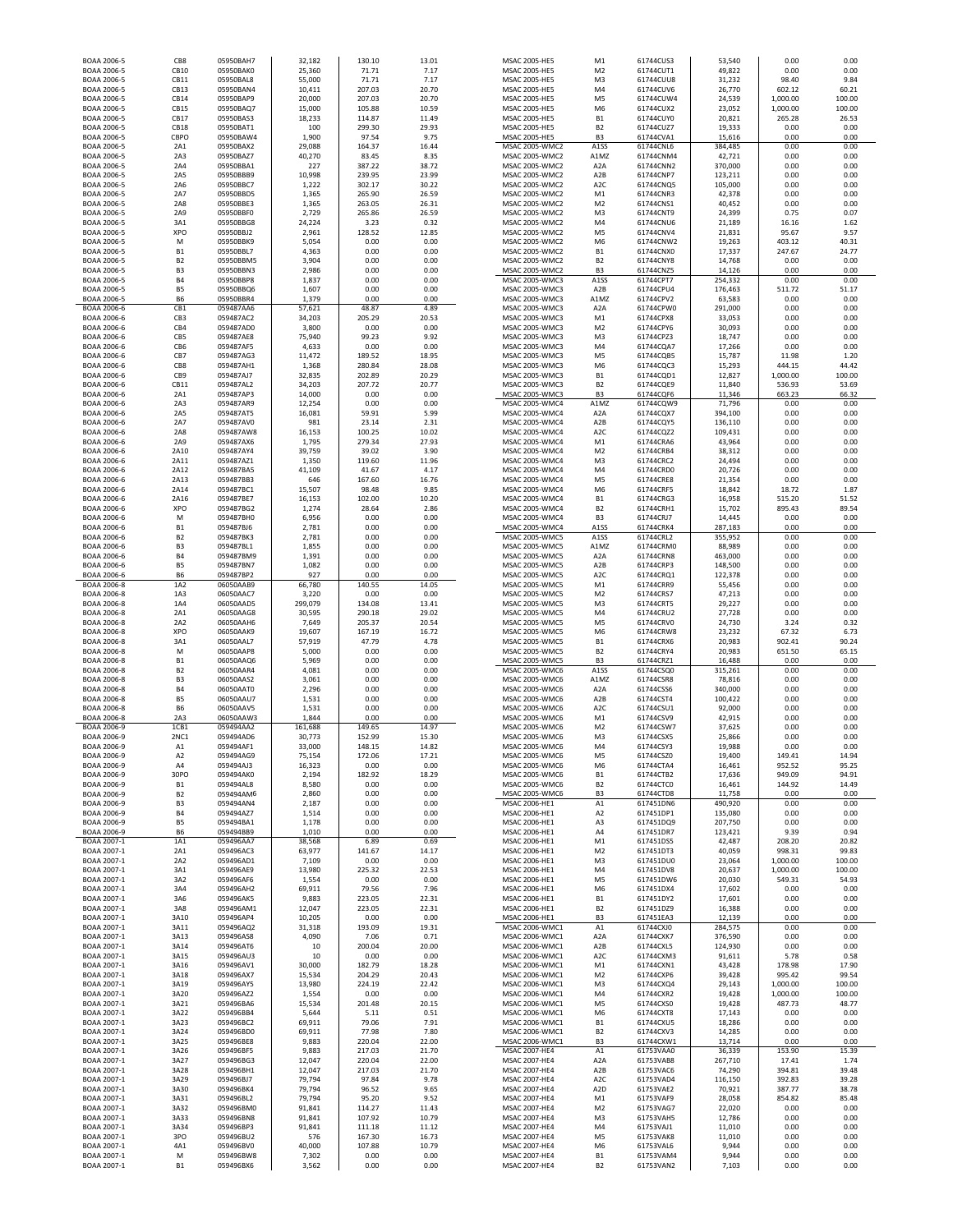| BOAA 2007-1                         | <b>B2</b>                   | 059496BY4              | 4,097            | 0.00             | 0.00           | MSAC 2007-HE4                       | B3                    | 61753VAP7              | 7,103              | 0.00             | 0.00           |
|-------------------------------------|-----------------------------|------------------------|------------------|------------------|----------------|-------------------------------------|-----------------------|------------------------|--------------------|------------------|----------------|
| BOAA 2007-1                         | B <sub>3</sub>              | 059496BZ1              | 3,028            | 0.00             | 0.00           | NAA 2004-AP3                        | A1                    | 65535VFU7              | 134,052            | 0.00             | 0.00           |
| BOAA 2007-1<br>BOAA 2007-1          | <b>B4</b><br><b>B5</b>      | 059496CA5<br>059496CB3 | 1,959<br>1,603   | 0.00<br>0.00     | 0.00<br>0.00   | NAA 2004-AP3<br>NAA 2004-AP3        | A2<br>A3              | 65535VFV5<br>65535VFW3 | 3,680<br>66,814    | 0.00<br>0.00     | 0.00<br>0.00   |
| BOAA 2007-1                         | B <sub>6</sub>              | 059496CC1              | 1,425            | 0.00             | 0.00           | NAA 2004-AP3                        | A4                    | 65535VFX1              | 25,726             | 0.00             | 0.00           |
| BOAA 2007-2                         | 1A1                         | 059475AA1              | 5,000            | 135.91           | 13.59          | NAA 2004-AP3                        | A5A                   | 65535VFY9              | 10,000             | 0.00             | 0.00           |
| BOAA 2007-2                         | 1A2                         | 059475AB9              | 18,995           | 119.45           | 11.94          | NAA 2004-AP3                        | A5B                   | 65535VFZ6              | 17,333             | 0.00             | 0.00           |
| BOAA 2007-2                         | 1A3                         | 059475AC7              | 1,485            | 346.52           | 34.65          | NAA 2004-AP3                        | M1                    | 65535VGB8              | 6,871              | 43.14            | 4.31           |
| BOAA 2007-2                         | 1PO                         | 059475AE3              | 108              | 11.24            | 1.12           | NAA 2004-AP3                        | M <sub>2</sub>        | 65535VGC6              | 5,497              | 1,000.00         | 100.00         |
| BOAA 2007-2                         | 2A1                         | 059475AF0              | 57,000           | 166.24           | 16.62          | NAA 2004-AP3                        | M3                    | 65535VGD4              | 4,886              | 103.86           | 10.39          |
| BOAA 2007-2                         | 2A2                         | 059475AG8              | 12,255           | 229.43           | 22.94          | NAA 2004-AP3                        | A6                    | 65535VGH5<br>635419AA2 | 30,540             | 0.00             | 0.00           |
| BOAA 2007-2<br>BOAA 2007-2          | 2A3<br>2A4                  | 059475AH6<br>059475AJ2 | 958<br>61,970    | 132.89<br>146.42 | 13.29<br>14.64 | NATCM 2008-1<br>NATCM 2008-1        | 1A1<br>1A2            | 635419AB0              | 115,131            | 0.45<br>63.60    | 0.05<br>6.36   |
| BOAA 2007-2                         | 2A5                         | 059475AK9              | 4,845            | 83.97            | 8.40           | NATCM 2008-1                        | 2A1                   | 635419AE4              | 6,753<br>240,175   | 0.00             | 0.00           |
| BOAA 2007-2                         | 2A6                         | 059475AL7              | 40,089           | 208.02           | 20.80          | NATCM 2008-1                        | 2A2                   | 635419AF1              | 13,353             | 0.82             | 0.08           |
| BOAA 2007-2                         | 2A8                         | 059475AN3              | 2,428            | 229.56           | 22.96          | NATCM 2008-1                        | 2A3                   | 635419AG9              | 157,994            | 0.00             | 0.00           |
| BOAA 2007-2                         | 3A2                         | 059475AS2              | 162,192          | 228.29           | 22.83          | NATCM 2008-1                        | 2A4                   | 635419AH7              | 55,978             | 0.00             | 0.00           |
| BOAA 2007-2                         | 3A3                         | 059475AT0              | 4,587            | 0.00             | 0.00           | NATCM 2008-1                        | 2A5                   | 635419AJ3              | 26,203             | 0.00             | 0.00           |
| BOAA 2007-2                         | <b>B1</b>                   | 059475AV5              | 12,431           | 0.00             | 0.00           | NATCM 2008-1                        | 2PO                   | 635419AL8              | 710                | 9.14             | 0.91           |
| BOAA 2007-2                         | <b>B2</b>                   | 059475AW3              | 5,614            | 0.00             | 0.00           | NATCM 2008-1                        | 1B1                   | 635419AM6              | 2,895              | 991.82           | 99.18          |
| BOAA 2007-2<br>BOAA 2007-2          | B <sub>3</sub><br><b>B4</b> | 059475AY9              | 4,010            | 0.00<br>0.00     | 0.00<br>0.00   | NATCM 2008-1<br>NATCM 2008-1        | 1B2<br>1B3            | 635419AN4              | 1,286<br>772       | 422.01<br>0.00   | 42.20<br>0.00  |
| BOAA 2007-2                         | <b>B5</b>                   | 059475AZ6<br>059475BA0 | 2,807<br>2,205   | 0.00             | 0.00           | NATCM 2008-1                        | 2B1                   | 635419AP9<br>635419AQ7 | 3,011              | 780.08           | 78.01          |
| BOAA 2007-2                         | <b>B6</b>                   | 059475BB8              | 2,006            | 0.00             | 0.00           | NATCM 2008-1                        | 2B <sub>2</sub>       | 635419AR5              | 1,571              | 964.54           | 96.45          |
| <b>BOAMS 2004-1</b>                 | 5B1                         | 05948X2A8              | 3,879            | 136.74           | 13.67          | NATCM 2008-1                        | 2B3                   | 635419AS3              | 655                | 740.72           | 74.07          |
| BOAMS 2004-1                        | 5B2                         | 05948X2B6              | 555              | 138.82           | 13.88          | NATCM 2008-1                        | 1B4                   | 635419AT1              | 836                | 0.00             | 0.00           |
| BOAMS 2004-1                        | 5B3                         | 05948X2C4              | 415              | 139.23           | 13.92          | NATCM 2008-1                        | 1B5                   | 635419AU8              | 322                | 0.00             | 0.00           |
| BOAMS 2004-1                        | 1B4                         | 05948X2E0              | 526              | 0.00             | 0.00           | NATCM 2008-1                        | 1B6                   | 635419AV6              | 643                | 0.00             | 0.00           |
| BOAMS 2004-1                        | 1B5                         | 05948X2F7              | 395              | 0.00             | 0.00           | NATCM 2008-1                        | 2B4                   | 635419AW4              | 1,178              | 0.00             | 0.00           |
| BOAMS 2004-1                        | 1B6<br>XB4                  | 05948X2G5              | 395              | 0.00             | 0.00<br>6.86   | NATCM 2008-1                        | 2B5<br>2B6            | 635419AX2<br>635419AY0 | 393<br>785         | 0.00             | 0.00           |
| BOAMS 2004-1<br>BOAMS 2004-1        | XB5                         | 05948X2H3<br>05948X2J9 | 222<br>223       | 68.57<br>81.28   | 8.13           | NATCM 2008-1<br>OOMLT 2004-1        | A <sub>1</sub> A      | 68389FEN0              | 200,000            | 0.00<br>0.00     | 0.00<br>0.00   |
| BOAMS 2004-1                        | XB6                         | 05948X2K6              | 148              | 3.99             | 0.40           | OOMLT 2004-1                        | A1B                   | 68389FEP5              | 180,000            | 0.00             | 0.00           |
| <b>BOAMS 2004-1</b>                 | 3B4                         | 05948X2L4              | 129              | 21.67            | 2.17           | OOMLT 2004-1                        | A1C                   | 68389FEQ3              | 20,000             | 0.00             | 0.00           |
| <b>BOAMS 2004-1</b>                 | 3B5                         | 05948X2M2              | 43               | 22.83            | 2.28           | OOMLT 2004-1                        | A <sub>2</sub>        | 68389FER1              | 240,000            | 0.00             | 0.00           |
| BOAMS 2004-1                        | 3B6                         | 05948X2N0              | 87               | 7.17             | 0.72           | OOMLT 2004-1                        | M1                    | 68389FES9              | 52,400             | 2.77             | 0.28           |
| <b>BOAMS 2004-1</b>                 | 5B4                         | 05948X2P5              | 277              | 150.84           | 15.08          | OOMLT 2004-1                        | M <sub>2</sub>        | 68389FET7              | 42,800             | 2.37             | 0.24           |
| BOAMS 2004-1<br>BOAMS 2004-1        | 5B5<br>5B6                  | 05948X2Q3              | 277<br>139       | 178.36<br>0.00   | 17.84<br>0.00  | OOMLT 2004-1<br>OOMLT 2004-1        | M3<br>M4              | 68389FEU4<br>68389FEV2 | 11,600             | 6.04<br>5.78     | 0.60<br>0.58   |
| BOAMS 2004-1                        | 1A1                         | 05948X2R1<br>05948XU82 | 8,249            | 0.00             | 0.00           | OOMLT 2004-1                        | M5                    | 68389FEW0              | 12,000<br>9,200    | 70.77            | 7.08           |
| BOAMS 2004-1                        | 1A2                         | 05948XU90              | 4,431            | 0.00             | 0.00           | OOMLT 2004-1                        | M6                    | 68389FEX8              | 9,600              | 116.98           | 11.70          |
| BOAMS 2004-1                        | 1A3                         | 05948XV24              | 7,929            | 0.00             | 0.00           | OOMLT 2004-1                        | M7                    | 68389FEY6              | 8,800              | 98.18            | 9.82           |
| BOAMS 2004-1                        | 1A4                         | 05948XV32              | 12,023           | 0.00             | 0.00           | OOMLT 2004-2                        | A <sub>1</sub> A      | 68389FFB5              | 336,690            | 0.13             | 0.01           |
| BOAMS 2004-1                        | 1A5                         | 05948XV40              | 12,000           | 0.00             | 0.00           | OOMLT 2004-2                        | A1B                   | 68389FFC3              | 200,000            | 0.12             | 0.01           |
| BOAMS 2004-1                        | 1A6                         | 05948XV57              | 3,000            | 0.00             | 0.00           | OOMLT 2004-2                        | A <sub>2</sub>        | 68389FFD1              | 97,530             | 0.00             | 0.00           |
| <b>BOAMS 2004-1</b>                 | 1A7                         | 05948XV65              | 5,000            | 0.00             | 0.00           | OOMLT 2004-2                        | A3                    | 68389FFE9              | 159,710            | 0.00             | 0.00           |
| <b>BOAMS 2004-1</b><br>BOAMS 2004-1 | 1A8<br>1A9                  | 05948XV73<br>05948XV81 | 2,500<br>2,500   | 0.00<br>0.00     | 0.00<br>0.00   | OOMLT 2004-2<br>OOMLT 2004-2        | A4<br>M1              | 68389FFF6<br>68389FFG4 | 31,070<br>58,000   | 0.02<br>14.04    | 0.00<br>1.40   |
| BOAMS 2004-1                        | 1A10                        | 05948XV99              | 20,248           | 0.00             | 0.00           | OOMLT 2004-2                        | M <sub>2</sub>        | 68389FFH2              | 47,500             | 6.14             | 0.61           |
| BOAMS 2004-1                        | 1A12                        | 05948XW31              | 2,382            | 0.00             | 0.00           | OOMLT 2004-2                        | M3                    | 68389FFJ8              | 14,000             | 11.48            | 1.15           |
| BOAMS 2004-1                        | 1A13                        | 05948XW49              | 25,000           | 0.00             | 0.00           | OOMLT 2004-2                        | M4                    | 68389FFK5              | 10,000             | 0.00             | 0.00           |
| BOAMS 2004-1                        | 1A14                        | 05948XW56              | 36,371           | 0.00             | 0.00           | OOMLT 2004-2                        | M5                    | 68389FFL3              | 12,500             | 0.00             | 0.00           |
| BOAMS 2004-1                        | 1A15                        | 05948XW64              | 51,918           | 0.00             | 0.00           | OOMLT 2004-2                        | M6                    | 68389FFM1              | 10,000             | 0.00             | 0.00           |
| BOAMS 2004-1<br>BOAMS 2004-1        | 1A17<br>1A18                | 05948XW80<br>05948XW98 | 21,231<br>22,864 | 0.00<br>0.00     | 0.00<br>0.00   | OOMLT 2004-2<br>OOMLT 2004-3        | M7<br>A1              | 68389FFN9<br>68389FFP4 | 10,500<br>400,000  | 0.00<br>1.42     | 0.00<br>0.14   |
| BOAMS 2004-1                        | 1A19                        | 05948XX22              | 8,594            | 91.18            | 9.12           | OOMLT 2004-3                        | A <sub>2</sub>        | 68389FFQ2              | 145,000            | 0.00             | 0.00           |
| BOAMS 2004-1                        | 1A20                        | 05948XX30              | 1,500            | 0.00             | 0.00           | OOMLT 2004-3                        | A3                    | 68389FFR0              | 225,500            | 0.00             | 0.00           |
| BOAMS 2004-1                        | 2A1                         | 05948XX71              | 105,017          | 3.67             | 0.37           | OOMLT 2004-3                        | A4                    | 68389FFS8              | 44,500             | 11.92            | 1.19           |
| <b>BOAMS 2004-1</b>                 | 2A2                         | 05948XX89              | 3,026            | 3.67             | 0.37           | OOMLT 2004-3                        | M1                    | 68389FFT6              | 31,500             | 1.04             | 0.10           |
| <b>BOAMS 2004-1</b>                 | 3A1                         | 05948XX97              | 84,959           | 1.25             | 0.13           | OOMLT 2004-3                        | M <sub>2</sub>        | 68389FFU3              | 28,000             | 0.00             | 0.00           |
| BOAMS 2004-1                        | 4A1<br>4A2                  | 05948XY21              | 35,688           | 0.85             | 0.09<br>0.09   | OOMLT 2004-3<br>OOMLT 2004-3        | M3<br>M4              | 68389FFV1              | 15,000             | 0.00<br>0.00     | 0.00           |
| <b>BOAMS 2004-1</b><br>BOAMS 2004-1 | 5A1                         | 05948XY39<br>05948XY47 | 1,029<br>270,877 | 0.85<br>0.42     | 0.04           | OOMLT 2004-3                        | M <sub>5</sub>        | 68389FFW9<br>68389FFX7 | 15,500<br>14,500   | 0.00             | 0.00<br>0.00   |
| BOAMS 2004-1                        | APO                         | 05948XY62              | 1,685            | 0.06             | 0.01           | OOMLT 2004-3                        | M6                    | 68389FFY5              | 12,000             | 0.00             | 0.00           |
| BOAMS 2004-1                        | 1B1                         | 05948XY96              | 4,210            | 170.82           | 17.08          | OOMLT 2004-3                        | M7                    | 68389FFZ2              | 12,500             | 0.00             | 0.00           |
| BOAMS 2004-1                        | 1B2                         | 05948XZ20              | 1,579            | 174.76           | 17.48          | OOMLT 2004-3                        | M8                    | 68389FGA6              | 8,000              | 0.00             | 0.00           |
| BOAMS 2004-1                        | 1B3                         | 05948XZ38              | 789              | 137.28           | 13.73          | OOMLT 2004-3                        | M9                    | 68389FGB4              | 10,000             | 0.00             | 0.00           |
| BOAMS 2004-1                        | XB1                         | 05948XZ46              | 1,631            | 62.76            | 6.28           | OOMLT 2004-3                        | M10                   | 68389FGC2              | 10,500             | 0.00             | 0.00           |
| BOAMS 2004-1<br><b>BOAMS 2004-1</b> | XB <sub>2</sub><br>XB3      | 05948XZ53              | 592              | 64.30            | 6.43           | OOMLT 2005-1                        | A <sub>1</sub> A      | 68389FGE8              | 200,000            | 0.00             | 0.00           |
| <b>BOAMS 2004-1</b>                 | 3B1                         | 05948XZ61<br>05948XZ79 | 445<br>561       | 65.23<br>18.16   | 6.52<br>1.82   | OOMLT 2005-1<br>OOMLT 2005-1        | A1B<br>A <sub>2</sub> | 68389FGF5<br>68389FGG3 | 50,000<br>262,914  | 0.08<br>0.00     | 0.01<br>0.00   |
| BOAMS 2004-1                        | 3B2                         | 05948XZ87              | 172              | 18.16            | 1.82           | OOMLT 2005-1                        | A3                    | 68389FGH1              | 433,281            | 0.00             | 0.00           |
| BOAMS 2004-1                        | 3B3                         | 05948XZ95              | 130              | 19.88            | 1.99           | OOMLT 2005-1                        | A4                    | 68389FGJ7              | 94,805             | 0.01             | 0.00           |
| BOAMS 2004-10                       | 1A1                         | 05949AXX3              | 26.223           |                  | 0.00           | OOMLT 2005-1                        | M <sub>1</sub>        | 68389FGK4              | 52.800             | 25.14            | 2.51           |
| BOAMS 2004-10                       | 1A2                         | 05949AXY1              | 14,098           | 0.00             | 0.00           | OOMLT 2005-1                        | M <sub>2</sub>        | 68389FGL2              | 22,200             | 27.69            | 2.77           |
| BOAMS 2004-10                       | 1A3                         | 05949AXZ8              | 31,684           | 22.18            | 2.22           | OOMLT 2005-1                        | M3                    | 68389FGM0              | 13,800<br>13,800   | 72.44<br>135.59  | 7.24<br>13.56  |
| BOAMS 2004-10<br>BOAMS 2004-10      | 1A4<br>1A5                  | 05949AYA2<br>05949AYB0 | 412<br>6,248     | 22.18<br>0.00    | 2.22<br>0.00   | OOMLT 2005-1                        | M4<br>M5              | 68389FGN8<br>68389FGP3 | 21,600             | 151.29           | 15.13          |
| BOAMS 2004-10                       | 1A6                         | 05949AYC8              | 209,432          | 0.00             | 0.00           | OOMLT 2005-1<br>OOMLT 2005-1        | M6                    | 68389FGQ1              | 10,800             | 0.00             | 0.00           |
| BOAMS 2004-10                       | 1A7                         | 05949AYD6              | 26,179           | 0.00             | 0.00           | OOMLT 2005-1                        | M7                    | 68389FGR9              | 8,400              | 0.00             | 0.00           |
| BOAMS 2004-10                       | 2A1                         | 05949AYK0              | 64,208           | 0.00             | 0.00           | OOMLT 2005-1                        | M8                    | 68389FGS7              | 4,200              | 0.00             | 0.00           |
| BOAMS 2004-10                       | XPO                         | 05949AYM6              | 413              | 1.14             | 0.11           | OOMLT 2005-1                        | M <sub>9</sub>        | 68389FGT5              | 5,400              | 0.00             | 0.00           |
| BOAMS 2004-10                       | 30B1                        | 05949AYN4              | 5,845            | 222.79           | 22.28          | OOMLT 2005-2                        | A <sub>1</sub> A      | 68389FGU2              | 595,350            | 0.00             | 0.00           |
| BOAMS 2004-10                       | 30B2                        | 05949AYP9              | 1,623            | 566.80           | 56.68          | <b>OOMLT 2005-2</b>                 | A1B                   | 68389FGV0              | 66,150             | 0.00             | 0.00           |
| BOAMS 2004-10<br>BOAMS 2004-10      | 30B3<br>15B1                | 05949AYQ7<br>05949AYR5 | 975<br>754       | 42.76<br>176.98  | 4.28<br>17.70  | <b>OOMLT 2005-2</b><br>OOMLT 2005-2 | A <sub>2</sub><br>A3  | 68389FGW8<br>68389FGX6 | 118,360<br>80,410  | 0.00<br>0.00     | 0.00<br>0.00   |
| BOAMS 2004-10                       | 15B2                        | 05949AYS3              | 197              | 306.19           | 30.62          | OOMLT 2005-2                        | A4                    | 68389FGY4              | 111,610            | 0.00             | 0.00           |
| BOAMS 2004-10                       | 15B3                        | 05949AYT1              | 131              | 347.13           | 34.71          | OOMLT 2005-2                        | A5                    | 68389FGZ1              | 43,920             | 0.00             | 0.00           |
| BOAMS 2004-10                       | 30B4                        | 05949AYU8              | 649              | 0.00             | 0.00           | OOMLT 2005-2                        | A6                    | 68389FHA5              | 22,800             | 0.00             | 0.00           |
| BOAMS 2004-10                       | 30B5                        | 05949AYV6              | 487              | 0.00             | 0.00           | OOMLT 2005-2                        | M1                    | 68389FHB3              | 61,200             | 0.00             | 0.00           |
| BOAMS 2004-10                       | 30B6                        | 05949AYW4              | 488              | 0.00             | 0.00           | OOMLT 2005-2                        | M <sub>2</sub>        | 68389FHC1              | 20,400             | 47.06            | 4.71           |
| BOAMS 2004-10                       | 15B4                        | 05949AYX2              | 66               | 124.71           | 12.47          | <b>OOMLT 2005-2</b><br>OOMLT 2005-2 | M3                    | 68389FHD9<br>68389FHE7 | 15,000             | 240.58           | 24.06          |
| BOAMS 2004-10<br>BOAMS 2004-10      | 15B5<br>15B6                | 05949AYY0<br>05949AYZ7 | 98<br>99         | 0.00<br>0.00     | 0.00<br>0.00   | OOMLT 2005-2                        | M4<br>M5              | 68389FHF4              | 15,000<br>10,800   | 734.06<br>621.44 | 73.41<br>62.14 |
| BOAMS 2004-11                       | 1A1                         | 05949AB41              | 19,758           | 0.00             | 0.00           | OOMLT 2005-2                        | M6                    | 68389FHG2              | 7,200              | 84.33            | 8.43           |
| BOAMS 2004-11                       | 1A2                         | 05949AB58              | 241              | 0.00             | 0.00           | <b>OOMLT 2005-2</b>                 | M7                    | 68389FHH0              | 15,000             | 0.00             | 0.00           |
| BOAMS 2004-11                       | 1A3                         | 05949AB66              | 147,466          | 0.00             | 0.00           | OOMLT 2005-2                        | M8                    | 68389FHJ6              | 6,000              | 0.00             | 0.00           |
| BOAMS 2004-11                       | 1A4                         | 05949AB74              | 8,536            | 0.00             | 0.00           | OOMLT 2005-2                        | M <sub>9</sub>        | 68389FHK3              | 3,000              | 0.00             | 0.00           |
| BOAMS 2004-11                       | 1A5                         | 05949AB82              | 3,000            | 0.00<br>0.00     | 0.00           | OOMLT 2005-3<br>OOMLT 2005-3        | A1A                   | 68389FHL1              | 241,449            | 0.00<br>0.00     | 0.00<br>0.00   |
| BOAMS 2004-11<br>BOAMS 2004-11      | 1A6<br>1A7                  | 05949AB90<br>05949AC24 | 3,000<br>4,000   | 0.00             | 0.00<br>0.00   | OOMLT 2005-3                        | A1B<br>A <sub>2</sub> | 68389FHM9<br>68389FHN7 | 60,363<br>200,608  | 0.00             | 0.00           |
| BOAMS 2004-11                       | 1A8                         | 05949AC32              | 7,000            | 0.00             | 0.00           | OOMLT 2005-3                        | A3                    | 68389FHP2              | 171,223            | 0.00             | 0.00           |
| BOAMS 2004-11                       | 1A10                        | 05949AC57              | 24,486           | 0.00             | 0.00           | OOMLT 2005-3                        | A4                    | 68389FHQ0              | 211,274            | 0.00             | 0.00           |
| BOAMS 2004-11                       | 1A11                        | 05949AC65              | 16,100           | 0.00             | 0.00           | OOMLT 2005-3                        | A5                    | 68389FHR8              | 81,083             | 0.00             | 0.00           |
| BOAMS 2004-11                       | 1A13                        | 05949AC81              | 100,000          | 0.00             | 0.00           | OOMLT 2005-3                        | M1                    | 68389FHS6              | 43,200             | 0.00             | 0.00           |
| BOAMS 2004-11                       | 1A14                        | 05949AC99              | 10,000           | 0.00             | 0.00           | OOMLT 2005-3                        | M <sub>2</sub>        | 68389FHT4              | 37,800             | 0.17             | 0.02           |
| BOAMS 2004-11<br>BOAMS 2004-11      | 1A16<br>2A1                 | 05949AD31<br>05949AD72 | 197<br>119,688   | 0.00<br>0.00     | 0.00<br>0.00   | OOMLT 2005-3<br>OOMLT 2005-3        | M3<br>M4              | 68389FHU1<br>68389FHV9 | 22,800<br>21,600   | 32.87<br>107.98  | 3.29<br>10.80  |
| BOAMS 2004-11                       | 2A2                         | 05949AD80              | 2,439            | 0.00             | 0.00           | OOMLT 2005-3                        | M <sub>5</sub>        | 68389FHW7              | 19,200             | 907.52           | 90.75          |
| BOAMS 2004-11                       | 3A1                         | 05949AE22              | 16,659           | 0.00             | 0.00           | OOMLT 2005-3                        | M6                    | 68389FHX5              | 18,000             | 1,000.00         | 100.00         |
| BOAMS 2004-11                       | 4A1                         | 05949AE48              | 55,446           | 0.00             | 0.00           | OOMLT 2005-3                        | M7                    | 68389FHY3              | 17,400             | 962.93           | 96.29          |
| BOAMS 2004-11                       | <b>15PO</b>                 | 05949AE63              | 203              | 0.00             | 0.00           | OOMLT 2005-3                        | M8                    | 68389FHZ0              | 13,200             | 20.77            | 2.08           |
| BOAMS 2004-11                       | 5A1                         | 05949AE71              | 78,068           | 0.00             | 0.00           | OOMLT 2005-3                        | M9                    | 68389FJA3              | 7,200              | 0.00             | 0.00           |
| BOAMS 2004-11                       | 5PO                         | 05949AE97              | 1,486            | 0.00             | 0.00           | OOMLT 2005-3                        | M10                   | 68389FJB1              | 6,000              | 0.00             | 0.00           |
| BOAMS 2004-11                       | XPO                         | 05949AF21              | 3,685            | 0.00             | 0.00           | OOMLT 2005-3                        | M11                   | 68389FJC9              | 12,000             | 0.00             | 0.00           |
| BOAMS 2004-11<br>BOAMS 2004-11      | XB1<br>XB <sub>2</sub>      | 05949AF39<br>05949AF47 | 7,311<br>1,935   | 367.63<br>773.09 | 36.76<br>77.31 | OOMLT 2005-4<br>OOMLT 2005-4        | A1<br>A <sub>2</sub>  | 68389FJD7<br>68389FJE5 | 841,679<br>321,000 | 0.00<br>0.00     | 0.00<br>0.00   |
|                                     |                             |                        |                  |                  |                |                                     |                       |                        |                    |                  |                |

| MSAC 2007-HE4                | B3                               | 61753VAP7              | 7,103              | 0.00               | 0.00          |
|------------------------------|----------------------------------|------------------------|--------------------|--------------------|---------------|
| NAA 2004-AP3                 | A1                               | 65535VFU7              | 134,052            | 0.00               | 0.00          |
| NAA 2004-AP3                 | A <sub>2</sub>                   | 65535VFV5              | 3,680              | 0.00               | 0.00          |
| NAA 2004-AP3                 | A3                               | 65535VFW3              | 66,814             | 0.00               | 0.00          |
| NAA 2004-AP3                 | A <sub>4</sub>                   | 65535VFX1              | 25,726             | 0.00               | 0.00          |
| NAA 2004-AP3                 | A5A                              | 65535VFY9              | 10.000             | 0.00               | 0.00          |
| NAA 2004-AP3<br>NAA 2004-AP3 | A5B<br>M1                        | 65535VFZ6              | 17,333             | 0.00<br>43.14      | 0.00<br>4.31  |
|                              |                                  | 65535VGB8              | 6,871              |                    | 100.00        |
| NAA 2004-AP3<br>NAA 2004-AP3 | M <sub>2</sub><br>M <sub>3</sub> | 65535VGC6              | 5,497              | 1,000.00<br>103.86 |               |
|                              |                                  | 65535VGD4              | 4,886              |                    | 10.39         |
| NAA 2004-AP3<br>NATCM 2008-1 | A6<br>1A1                        | 65535VGH5              | 30,540             | 0.00<br>0.45       | 0.00          |
|                              |                                  | 635419AA2              | 115,131            |                    | 0.05          |
| NATCM 2008-1<br>NATCM 2008-1 | 1A2<br>2A1                       | 635419AB0<br>635419AE4 | 6,753<br>240,175   | 63.60<br>0.00      | 6.36<br>0.00  |
| NATCM 2008-1                 | 2A2                              | 635419AF1              | 13,353             | 0.82               | 0.08          |
| NATCM 2008-1                 | 2A3                              | 635419AG9              | 157,994            | 0.00               | 0.00          |
| NATCM 2008-1                 | 2A4                              | 635419AH7              | 55,978             | 0.00               | 0.00          |
| NATCM 2008-1                 | 2A5                              | 635419AJ3              | 26,203             | 0.00               | 0.00          |
| NATCM 2008-1                 | 2PO                              | 635419AL8              | 710                | 9.14               | 0.91          |
| NATCM 2008-1                 | 1B1                              | 635419AM6              | 2,895              | 991.82             | 99.18         |
| NATCM 2008-1                 | 1 <sub>B2</sub>                  | 635419AN4              | 1,286              | 422.01             | 42.20         |
| NATCM 2008-1                 | 1B3                              | 635419AP9              | 772                | 0.00               | 0.00          |
| NATCM 2008-1                 | 2B1                              | 635419AQ7              | 3,011              | 780.08             | 78.01         |
| NATCM 2008-1                 | 2B <sub>2</sub>                  | 635419AR5              | 1,571              | 964.54             | 96.45         |
| NATCM 2008-1                 | 2B3                              | 635419AS3              | 655                | 740.72             | 74.07         |
| NATCM 2008-1                 | 1B4                              | 635419AT1              | 836                | 0.00               | 0.00          |
| NATCM 2008-1                 | 1B5                              | 635419AU8              | 322                | 0.00               | 0.00          |
| NATCM 2008-1                 | 1B6                              | 635419AV6              | 643                | 0.00               | 0.00          |
| NATCM 2008-1                 | 2B4                              | 635419AW4              | 1,178              | 0.00               | 0.00          |
| NATCM 2008-1                 | 2B5                              | 635419AX2              | 393                | 0.00               | 0.00          |
| NATCM 2008-1                 | 2B6                              | 635419AY0              | 785                | 0.00               | 0.00          |
| OOMLT 2004-1                 | A <sub>1</sub> A                 | 68389FEN0              | 200,000            | 0.00               | 0.00          |
| OOMLT 2004-1                 | A1B                              | 68389FEP5              | 180,000            | 0.00               | 0.00          |
| OOMLT 2004-1                 | A <sub>1</sub> C                 | 68389FEQ3              | 20,000             | 0.00               | 0.00          |
| OOMLT 2004-1                 | A2                               | 68389FER1              | 240,000            | 0.00               | 0.00          |
| OOMLT 2004-1                 | M <sub>1</sub>                   | 68389FES9              | 52,400             | 2.77               | 0.28          |
| OOMLT 2004-1                 | M <sub>2</sub>                   | 68389FET7              | 42,800             | 2.37               | 0.24          |
| OOMLT 2004-1                 | M3                               | 68389FEU4              | 11,600             | 6.04               | 0.60          |
| OOMLT 2004-1                 | M <sub>4</sub>                   | 68389FEV2              | 12,000             | 5.78               | 0.58          |
| OOMLT 2004-1                 | M <sub>5</sub>                   | 68389FEW0<br>68389FFX8 | 9,200              | 70.77              | 7.08<br>11.70 |
| OOMLT 2004-1                 | M <sub>6</sub>                   |                        | 9,600              | 116.98             |               |
| OOMLT 2004-1                 | M7                               | 68389FEY6              | 8,800              | 98.18<br>0.13      | 9.82<br>0.01  |
| OOMLT 2004-2<br>OOMLT 2004-2 | A <sub>1</sub> A<br>A1B          | 68389FFB5<br>68389FFC3 | 336,690<br>200.000 | 0.12               | 0.01          |
| OOMLT 2004-2                 | A <sub>2</sub>                   | 68389FFD1              | 97,530             | 0.00               | 0.00          |
| OOMLT 2004-2                 | A3                               | 68389FFE9              | 159,710            | 0.00               | 0.00          |
| OOMIT 2004-2                 | AA                               | 68389FFF6              | 31,070             | 0.02               | 0.00          |
| OOMLT 2004-2                 | M <sub>1</sub>                   | 68389FFG4              | 58,000             | 14.04              | 1.40          |
| OOMLT 2004-2                 | M <sub>2</sub>                   | 68389FFH2              | 47,500             | 6.14               | 0.61          |
| OOMLT 2004-2                 | M3                               | 68389FFJ8              | 14,000             | 11.48              | 1.15          |
| OOMLT 2004-2                 | M <sub>4</sub>                   | 68389FFK5              | 10,000             | 0.00               | 0.00          |
| OOMLT 2004-2                 | M5                               | 68389FFL3              | 12,500             | 0.00               | 0.00          |
| OOMLT 2004-2                 | M <sub>6</sub>                   | 68389FFM1              | 10,000             | 0.00               | 0.00          |
| OOMLT 2004-2                 | M <sub>7</sub>                   | 68389FFN9              | 10,500             | 0.00               | 0.00          |
| OOMLT 2004-3                 | A1                               | 68389FFP4              | 400,000            | 1.42               | 0.14          |
| OOMLT 2004-3                 | A <sub>2</sub>                   | 68389FFQ2              | 145,000            | 0.00               | 0.00          |
| OOMLT 2004-3                 | A3                               | 68389FFR0              | 225,500            | 0.00               | 0.00          |
| OOMLT 2004-3                 | A4                               | 68389FFS8              | 44,500             | 11.92              | 1.19          |
| OOMLT 2004-3                 | M <sub>1</sub>                   | 68389FFT6              | 31,500             | 1.04               | 0.10          |
| OOMLT 2004-3                 | M <sub>2</sub>                   | 68389FFU3              | 28,000             | 0.00               | 0.00          |
| OOMLT 2004-3                 | M <sub>3</sub>                   | 68389FFV1              | 15,000             | 0.00               | 0.00          |
| OOMLT 2004-3                 | M4                               | 68389FFW9              | 15,500             | 0.00               | 0.00          |
| OOMLT 2004-3                 | M5                               | 68389FFX7              | 14,500             | 0.00               | 0.00          |
| OOMLT 2004-3                 | M <sub>6</sub>                   | 68389FFY5              | 12,000             | 0.00               | 0.00          |
| OOMLT 2004-3                 | M <sub>7</sub>                   | 68389FFZ2              | 12,500             | 0.00               | 0.00          |
| OOMLT 2004-3                 | M <sub>8</sub>                   | 68389FGA6              | 8,000              | 0.00               | 0.00          |
| OOMLT 2004-3                 | M <sub>9</sub>                   | 68389FGB4              | 10,000             | 0.00               | 0.00          |
| OOMLT 2004-3                 | M10                              | 68389FGC2              | 10,500             | 0.00               | 0.00          |
| OOMLT 2005-1                 | A <sub>1</sub> A                 | 68389FGE8              | 200,000            | 0.00               | 0.00          |
| OOMLT 2005-1                 | A1B                              | 68389FGF5              | 50,000             | 0.08               | 0.01          |
| OOMLT 2005-1                 | A <sub>2</sub>                   | 68389FGG3              | 262,914            | 0.00               | 0.00          |
| OOMLT 2005-1<br>OOMLT 2005-1 | A <sub>3</sub><br>AA             | 68389FGH1              | 433,281            | 0.00               | 0.00          |
|                              | M <sub>1</sub>                   | 68389FGJ7              | 94,805             | 0.01<br>25.14      | 0.00<br>251   |
| OOMLT 2005-1                 |                                  | 68389FGK4              | 52,800             | 27.69              |               |
| OOMLT 2005-1                 | M <sub>2</sub>                   | 68389FGL2              | 22,200             | 72.44              | 2.77          |
| OOMLT 2005-1<br>OOMLT 2005-1 | M3<br>M4                         | 68389FGM0<br>68389FGN8 | 13,800<br>13,800   | 135.59             | 7.24<br>13.56 |
| OOMLT 2005-1                 | M <sub>5</sub>                   | 68389FGP3              | 21,600             | 151.29             | 15.13         |
| OOMLT 2005-1                 | M <sub>6</sub>                   | 68389FGO1              | 10,800             | 0.00               | 0.00          |
| OOMLT 2005-1                 | M7                               | 68389FGR9              | 8,400              | 0.00               | 0.00          |
| OOMLT 2005-1                 | M8                               | 68389FGS7              | 4,200              | 0.00               | 0.00          |
| OOMLT 2005-1                 | M <sub>9</sub>                   | 68389FGT5              | 5,400              | 0.00               | 0.00          |
| OOMLT 2005-2                 | A <sub>1</sub> A                 | 68389FGU2              | 595,350            | 0.00               | 0.00          |
| <b>OOMLT 2005-2</b>          | A1B                              | 68389FGV0              | 66,150             | 0.00               | 0.00          |
| OOMLT 2005-2                 | A2                               | 68389FGW8              | 118,360            | 0.00               | 0.00          |
| OOMLT 2005-2                 | A3                               | 68389FGX6              | 80,410             | 0.00               | 0.00          |
| OOMLT 2005-2                 | A4                               | 68389FGY4              | 111,610            | 0.00               | 0.00          |
| OOMLT 2005-2                 | A5                               | 68389FGZ1              | 43,920             | 0.00               | 0.00          |
| OOMLT 2005-2                 | A6                               | 68389FHA5              | 22,800             | 0.00               | 0.00          |
| <b>OOMLT 2005-2</b>          | M1                               | 68389FHB3              | 61,200             | 0.00               | 0.00          |
| OOMLT 2005-2                 | M <sub>2</sub>                   | 68389FHC1              | 20,400             | 47.06              | 4.71          |
| OOMLT 2005-2                 | M <sub>3</sub>                   | 68389FHD9              | 15,000             | 240.58             | 24.06         |
| OOMLT 2005-2                 | M4                               | 68389FHE7              | 15,000             | 734.06             | 73.41         |
| OOMLT 2005-2                 | M <sub>5</sub>                   | 68389FHF4<br>68389FHG2 | 10,800             | 621.44<br>84.33    | 62.14         |
| OOMLT 2005-2                 | M <sub>6</sub><br>M <sub>7</sub> |                        | 7,200              |                    | 8.43          |
| OOMLT 2005-2<br>OOMLT 2005-2 | M <sub>8</sub>                   | 68389FHH0              | 15,000             | 0.00<br>0.00       | 0.00<br>0.00  |
| OOMLT 2005-2                 | M9                               | 68389FHJ6<br>68389FHK3 | 6,000              | 0.00               | 0.00          |
| OOMLT 2005-3                 | A1A                              | 68389FHL1              | 3,000<br>241,449   | 0.00               | 0.00          |
| OOMLT 2005-3                 | A1B                              | 68389FHM9              | 60,363             | 0.00               | 0.00          |
| OOMLT 2005-3                 | A2                               | 68389FHN7              | 200,608            | 0.00               | 0.00          |
| OOMLT 2005-3                 | A3                               | 68389FHP2              | 171,223            | 0.00               | 0.00          |
| OOMLT 2005-3                 | A4                               | 68389FHQ0              | 211,274            | 0.00               | 0.00          |
| OOMLT 2005-3                 | A5                               | 68389FHR8              | 81,083             | 0.00               | 0.00          |
| OOMLT 2005-3                 | M1                               | 68389FHS6              | 43,200             | 0.00               | 0.00          |
| OOMLT 2005-3                 | M <sub>2</sub>                   | 68389FHT4              | 37,800             | 0.17               | 0.02          |
| OOMLT 2005-3                 | M3                               | 68389FHU1              | 22,800             | 32.87              | 3.29          |
| OOMLT 2005-3                 | M4                               | 68389FHV9              | 21,600             | 107.98             | 10.80         |
| OOMLT 2005-3                 | M <sub>5</sub>                   | 68389FHW7              | 19,200             | 907.52             | 90.75         |
| OOMLT 2005-3                 | M <sub>6</sub>                   | 68389FHX5              | 18,000             | 1,000.00           | 100.00        |
| OOMLT 2005-3                 | M <sub>7</sub>                   | 68389FHY3              | 17,400             | 962.93             | 96.29         |
| OOMLT 2005-3                 | M8                               | 68389FHZ0              | 13,200             | 20.77              | 2.08          |
| OOMLT 2005-3                 | M9                               | 68389FJA3              | 7,200              | 0.00               | 0.00          |
| OOMLT 2005-3                 | M10                              | 68389FJB1              | 6,000              | 0.00               | 0.00          |
| OOMLT 2005-3                 |                                  | 68389FJC9              | 12,000             | 0.00               | 0.00          |
|                              | M11                              |                        |                    |                    |               |
| OOMLT 2005-4                 | A1                               | 68389FJD7              | 841,679            | 0.00               | 0.00          |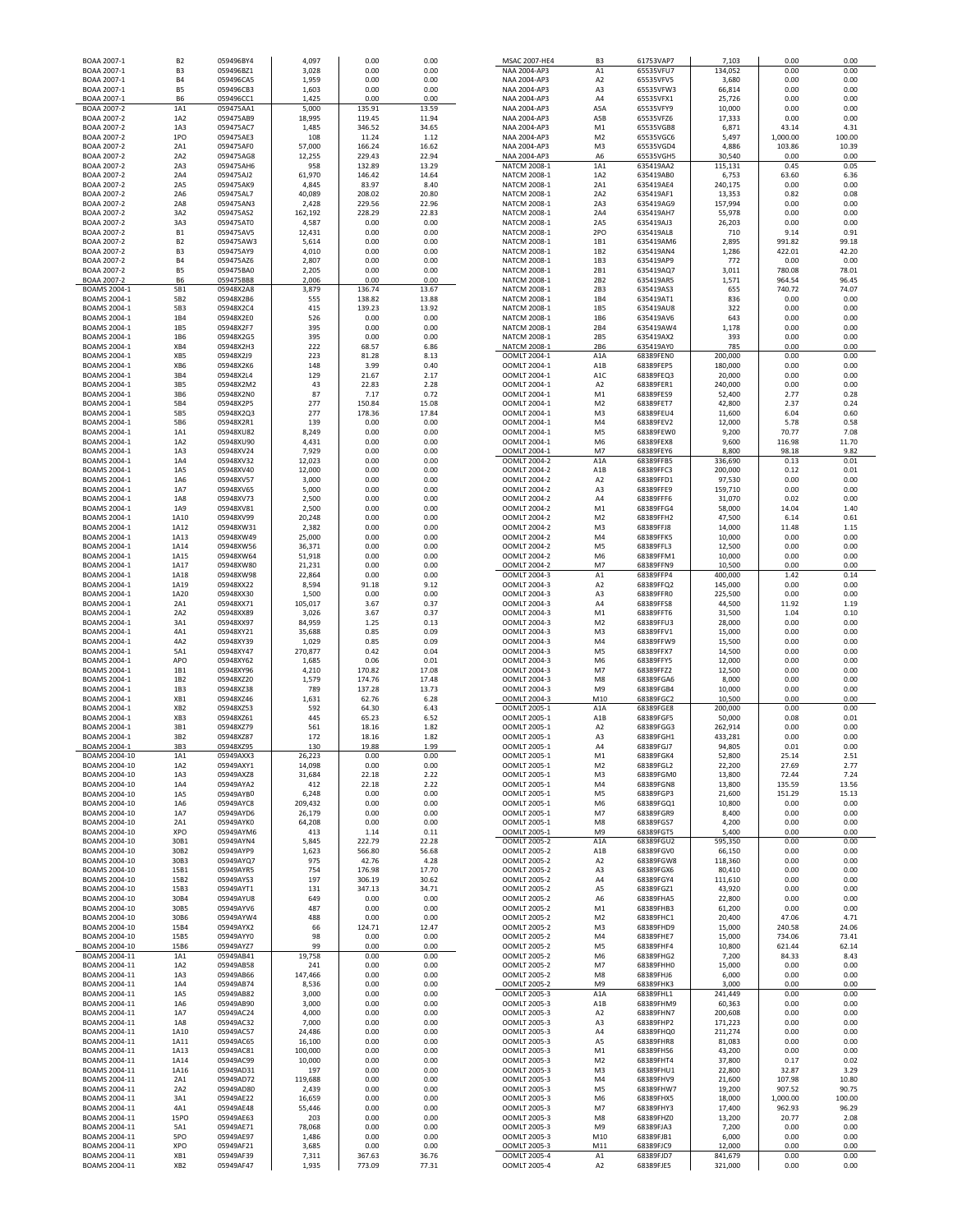| BOAMS 2004-11                       | XB <sub>3</sub> | 05949AF54              | 1.290            | 80.66            | 8.07           | OOMLT 2005-4                 | A <sub>3</sub>                   | 68389FJF2              | 343,500           | 0.00                 | 0.00             |
|-------------------------------------|-----------------|------------------------|------------------|------------------|----------------|------------------------------|----------------------------------|------------------------|-------------------|----------------------|------------------|
| BOAMS 2004-11                       | 2B1             | 05949AF62              | 2,054            | 254.58           | 25.46          | OOMLT 2005-4                 | A4                               | 68389FJG0              | 6,758             | 0.00                 | 0.00             |
| BOAMS 2004-11                       | 2B <sub>2</sub> | 05949AF70              | 707              | 792.62           | 79.26          | OOMLT 2005-4                 | M1                               | 68389FJH8              | 90,115            | 0.31                 | 0.03             |
| BOAMS 2004-11                       | 2B3             | 05949AF88              | 449              | 11.28            | 1.13           | OOMLT 2005-4                 | M <sub>2</sub>                   | 68389FJJ4              | 100,128           | 67.10                | 6.71             |
| BOAMS 2004-11                       | 5B1             | 05949AF96              | 1,391            | 3.01             | 0.30           | OOMLT 2005-4                 | M3                               | 68389FJK1              | 30,038            | 261.42               | 26.14            |
| BOAMS 2004-11                       | 5B2             | 05949AG20              | 327              | 189.03           | 18.90          | OOMLT 2005-4                 | M4                               | 68389FJL9              | 39,050            | 802.45               | 80.25            |
| BOAMS 2004-11                       | 5B3             | 05949AG38              | 205              | 193.98           | 19.40          | OOMLT 2005-4                 | M <sub>5</sub>                   | 68389FJM7              | 34,044            | 1,000.00             | 100.00           |
| BOAMS 2004-11<br>BOAMS 2004-11      | XB4<br>XB5      | 05949AG46<br>05949AG53 | 645<br>645       | 0.00<br>0.00     | 0.00<br>0.00   | OOMLT 2005-4<br>OOMLT 2005-4 | M <sub>6</sub><br>M7             | 68389FJN5<br>68389FJP0 | 22,028            | 1,000.00             | 100.00<br>100.00 |
| BOAMS 2004-11                       | XB6             | 05949AG61              | 645              | 0.00             | 0.00           | OOMLT 2005-4                 | M8                               | 68389FJQ8              | 26,033<br>17,022  | 1,000.00<br>422.48   | 42.25            |
| BOAMS 2004-11                       | 2B4             | 05949AG79              | 321              | 0.00             | 0.00           | OOMLT 2005-4                 | M <sub>9</sub>                   | 68389FJR6              | 24,031            | 0.00                 | 0.00             |
| BOAMS 2004-11                       | 2B5             | 05949AG87              | 257              | 0.00             | 0.00           | OOMLT 2005-4                 | M10                              | 68389FJS4              | 30,038            | 0.00                 | 0.00             |
| BOAMS 2004-11                       | 2B6             | 05949AG95              | 193              | 0.00             | 0.00           | OOMLT 2005-4                 | M11                              | 68389FJT2              | 12,015            | 0.00                 | 0.00             |
| BOAMS 2004-11                       | 5B4             | 05949AH29              | 123              | 197.17           | 19.72          | OOMLT 2005-4                 | M12                              | 68389FJU9              | 20,026            | 0.00                 | 0.00             |
| BOAMS 2004-11                       | 5B5             | 05949AH37              | 163              | 202.74           | 20.27          | OOMLT 2005-5                 | A <sub>2</sub>                   | 68389FJV7              | 273,309           | 0.00                 | 0.00             |
| BOAMS 2004-11                       | 5B6             | 05949AH45              | 83               | 116.36           | 11.64          | OOMLT 2005-5                 | A3                               | 68389FJW5              | 278,828           | 0.00                 | 0.00             |
| BOAMS 2004-2                        | 1B4             | 05948X3G4              | 703              | 0.00             | 0.00           | OOMLT 2005-5                 | A4                               | 68389FJX3              | 9,239             | 0.75                 | 0.08             |
| BOAMS 2004-2                        | 1B5             | 05948X3H2              | 563              | 0.00             | 0.00           | OOMLT 2005-5                 | M1                               | 68389FJY1              | 44,924            | 6.81                 | 0.68             |
| BOAMS 2004-2                        | 1B6             | 05948X3J8              | 422              | 0.00             | 0.00           | OOMLT 2005-5                 | M <sub>2</sub>                   | 68389FJZ8              | 37,088            | 63.81                | 6.38             |
| <b>BOAMS 2004-2</b>                 | XB4             | 05948X3K5              | 278              | 188.30           | 18.83          | OOMLT 2005-5                 | M3                               | 68389FKA1              | 22,984            | 320.80               | 32.08            |
| BOAMS 2004-2                        | XB5             | 05948X3L3              | 277              | 218.22           | 21.82          | OOMLT 2005-5                 | M4                               | 68389FKB9              | 19,328            | 918.93               | 91.89            |
| BOAMS 2004-2                        | XB6             | 05948X3M1              | 140              | 0.00             | 0.00           | OOMLT 2005-5                 | M <sub>5</sub>                   | 68389FKC7              | 18,805            | 1,000.00             | 100.00           |
| BOAMS 2004-2                        | 3B4             | 05948X3N9              | 81               | 38.09            | 3.81           | OOMLT 2005-5                 | M <sub>6</sub>                   | 68389FKD5              | 17,238            | 1,000.00             | 100.00           |
| BOAMS 2004-2                        | 3B5<br>3B6      | 05948X3P4              | 82               | 61.68            | 6.17<br>0.00   | OOMLT 2005-5                 | M7                               | 68389FKE3              | 15,149            | 692.74               | 69.27            |
| <b>BOAMS 2004-2</b><br>BOAMS 2004-2 | 5B4             | 05948X3Q2<br>05948X3R0 | 122<br>611       | 0.00<br>137.99   | 13.80          | OOMLT 2005-5<br>OOMLT 2005-5 | M8<br>M <sub>9</sub>             | 68389FKF0<br>68389FKG8 | 13,582<br>12,537  | 0.00<br>0.00         | 0.00<br>0.00     |
| BOAMS 2004-2                        | 5B5             | 05948X3S8              | 174              | 0.00             | 0.00           | OOMLT 2005-5                 | M10                              | 68389FKH6              | 10,447            | 0.00                 | 0.00             |
| BOAMS 2004-2                        | 5B6             | 05948X3T6              | 88               | 0.00             | 0.00           | OOMLT 2005-5                 | M11                              | 68389FKJ2              | 10,447            | 0.00                 | 0.00             |
| BOAMS 2004-2                        | 1A1             | 05948X3V1              | 143,996          | 0.00             | 0.00           | OOMLT 2005-5                 | A1                               | 68389FKK9              | 227,921           | 0.00                 | 0.00             |
| BOAMS 2004-2                        | 1A2             | 05948X3W9              | 16,633           | 0.00             | 0.00           | OOMLT 2006-1                 | 1A1                              | 68389FKL7              | 1,424,974         | 0.50                 | 0.05             |
| <b>BOAMS 2004-2</b>                 | 1A3             | 05948X3X7              | 3,925            | 0.00             | 0.00           | OOMLT 2006-1                 | 2A1                              | 68389FKM5              | 543,510           | 0.00                 | 0.00             |
| BOAMS 2004-2                        | 1A4             | 05948X3Y5              | 2,935            | 0.00             | 0.00           | OOMLT 2006-1                 | 2A2                              | 68389FKN3              | 200,550           | 0.00                 | 0.00             |
| BOAMS 2004-2                        | 1A5             | 05948X3Z2              | 7,057            | 0.00             | 0.00           | OOMLT 2006-1                 | 2A3                              | 68389FKP8              | 260,000           | 0.12                 | 0.01             |
| BOAMS 2004-2                        | 1A6             | 05948X4A6              | 2,265            | 0.00             | 0.00           | OOMLT 2006-1                 | 2A4                              | 68389FKQ6              | 89,740            | 22.12                | 2.21             |
| BOAMS 2004-2                        | 1A7             | 05948X4B4              | 7,853            | 15.59            | 1.56           | OOMLT 2006-1                 | M1                               | 68389FKR4              | 89,147            | 117.82               | 11.78            |
| BOAMS 2004-2                        | 1A8             | 05948X4C2              | 28,120           | 0.81             | 0.08           | OOMLT 2006-1                 | M <sub>2</sub>                   | 68389FKS2              | 80,081            | 260.04               | 26.00            |
| BOAMS 2004-2                        | 1A9             | 05948X4D0              | 10,000           | 0.00             | 0.00           | OOMLT 2006-1                 | M <sup>3</sup><br>M4             | 68389FKT0              | 48,351            | 985.68               | 98.57            |
| BOAMS 2004-2<br>BOAMS 2004-2        | 1A11<br>1A13    | 05948X4F5<br>05948X4H1 | 49,598<br>471    | 0.00<br>0.00     | 0.00<br>0.00   | OOMLT 2006-1<br>OOMLT 2006-1 | M <sub>5</sub>                   | 68389FKU7<br>68389FKV5 | 42,307<br>40,796  | 1,000.00<br>1,000.00 | 100.00<br>100.00 |
| BOAMS 2004-2                        | 2A1             | 05948X4M0              | 77,079           | 0.00             | 0.00           | OOMLT 2006-1                 | M6                               | 68389FKW3              | 27,197            | 662.10               | 66.21            |
| BOAMS 2004-2                        | 2A2             | 05948X4N8              | 14,536           | 0.00             | 0.00           | OOMLT 2006-1                 | M <sub>7</sub>                   | 68389FKX1              | 25,686            | 0.00                 | 0.00             |
| BOAMS 2004-2                        | 2A3             | 05948X4P3              | 2,352            | 0.00             | 0.00           | OOMLT 2006-1                 | M8                               | 68389FKY9              | 21,153            | 0.00                 | 0.00             |
| <b>BOAMS 2004-2</b>                 | 2A4             | 05948X4Q1              | 2,637            | 0.23             | 0.02           | OOMLT 2006-1                 | M <sub>9</sub>                   | 68389FKZ6              | 25,686            | 0.00                 | 0.00             |
| BOAMS 2004-2                        | 2A5             | 05948X4R9              | 11,984           | 0.00             | 0.00           | OOMLT 2006-1                 | M10                              | 68389FLA0              | 15,110            | 0.00                 | 0.00             |
| BOAMS 2004-2                        | 2A6             | 05948X4S7              | 7,708            | 0.00             | 0.00           | OOMLT 2006-1                 | M11                              | 68389FLB8              | 30,219            | 0.00                 | 0.00             |
| BOAMS 2004-2                        | 3A1             | 05948X4U2              | 79,986           | 0.00             | 0.00           | OOMLT 2006-3                 | 2A1                              | 68389BAA1              | 278,254           | 0.00                 | 0.00             |
| BOAMS 2004-2                        | 4A1             | 05948X4V0              | 18,309           | 0.00             | 0.00           | OOMLT 2006-3                 | 2A2                              | 68389BAB9              | 163,427           | 116.38               | 11.64            |
| BOAMS 2004-2                        | 5A1             | 05948X4W8              | 170,282          | 0.00             | 0.00           | OOMLT 2006-3                 | 2A3                              | 68389BAC7              | 121,682           | 264.35               | 26.43            |
| BOAMS 2004-2                        | APO             | 05948X4Y4              | 1,763            | 0.00             | 0.00           | OOMLT 2006-3                 | M1                               | 68389BAD5              | 76,500            | 1,000.00             | 100.00           |
| BOAMS 2004-2                        | 1B1             | 05948X5B3              | 3.655            | 194.18           | 19.42          | OOMLT 2006-3                 | M <sub>2</sub>                   | 68389BAE3              | 73,500            | 972.92               | 97.29            |
| <b>BOAMS 2004-2</b>                 | 1B2<br>1B3      | 05948X5C1              | 1,547<br>844     | 286.65<br>340.11 | 28.66<br>34.01 | OOMLT 2006-3                 | M3<br>M <sub>4</sub>             | 68389BAF0              | 25,500<br>27,000  | 56.97<br>0.00        | 5.70<br>0.00     |
| BOAMS 2004-2<br>BOAMS 2004-2        | XB1             | 05948X5D9<br>05948X5E7 | 2,150            | 4.13             | 0.41           | OOMLT 2006-3<br>OOMLT 2006-3 | M5                               | 68389BAG8<br>68389BAH6 | 24,750            | 0.00                 | 0.00             |
| BOAMS 2004-2                        | XB <sub>2</sub> | 05948X5F4              | 694              | 6.51             | 0.65           | OOMLT 2006-3                 | M6                               | 68389BAJ2              | 18,000            | 0.00                 | 0.00             |
| BOAMS 2004-2                        | XB3             | 05948X5G2              | 347              | 41.19            | 4.12           | OOMLT 2006-3                 | M7                               | 68389BAK9              | 18,750            | 0.00                 | 0.00             |
| BOAMS 2004-2                        | 3B1             | 05948X5H0              | 366              | 0.00             | 0.00           | OOMLT 2006-3                 | M8                               | 68389BAL7              | 12,000            | 0.00                 | 0.00             |
|                                     |                 |                        |                  |                  |                |                              | M <sub>9</sub>                   |                        |                   | 0.00                 | 0.00             |
| BOAMS 2004-2                        | 3B2             | 05948X5J6              |                  | 0.00             |                | OOMLT 2006-3                 |                                  | 68389BAM5              |                   |                      |                  |
| BOAMS 2004-2                        | 3B3             | 05948X5K3              | 285<br>204       | 0.00             | 0.00<br>0.00   | OOMLT 2006-3                 | 1A1                              | 68389BAN3              | 17,250<br>539,019 | 71.97                | 7.20             |
| BOAMS 2004-2                        | 5B1             | 05948X5L1              | 1,832            | 2.26             | 0.23           | OOMLT 2006-3                 | 2A4                              | 68389BAP8              |                   | 262.35               | 26.23            |
| BOAMS 2004-2                        | 5B2             | 05948X5M9              | 523              | 77.93            | 7.79           | OOMLT 2006-3                 | M10                              | 68389BAQ6              | 60,868<br>18,750  | 0.00                 | 0.00             |
| <b>BOAMS 2004-2</b>                 | 5B3             | 05948X5N7              | 349              | 169.01           | 16.90          | OOMLT 2006-3                 | M11                              | 68389BAR4              | 15,000            | 0.00                 | 0.00             |
| <b>BOAMS 2004-3</b>                 | 1A1             | 05949AAA8              | 68,631           | 0.00             | 0.00           | OOMLT 2007-1                 | 1A1                              | 68400DAA2              | 259,610           | 63.50                | 6.35             |
| BOAMS 2004-3                        | 1A2             | 05949AAB6              | 9,866            | 0.00             | 0.00           | OOMLT 2007-1                 | 1A2                              | 68400DAB0              | 259,609           | 63.50                | 6.35             |
| BOAMS 2004-3                        | 1A3             | 05949AAC4              | 18,324           | 0.00             | 0.00           | OOMLT 2007-1                 | 2A1                              | 68400DAC8              | 409,345           | 0.00                 | 0.00             |
| BOAMS 2004-3                        | 1A4             | 05949AAD2              | 16,695           | 0.00             | 0.00           | OOMLT 2007-1                 | 2A2                              | 68400DAD6              | 263,861           | 154.69               | 15.47            |
| BOAMS 2004-3                        | 1A5             | 05949AAE0              | 12,610           | 69.69            | 6.97           | OOMLT 2007-1                 | 2A3                              | 68400DAE4              | 142,218           | 262.68               | 26.27            |
| BOAMS 2004-3                        | 1A7             | 05949AAG5              | 7,500            | 0.00             | 0.00           | OOMLT 2007-1                 | 2A4                              | 68400DAF1              | 53,673            | 260.50               | 26.05            |
| BOAMS 2004-3                        | 1A8             | 05949AAH3              | 5,500            | 0.00             | 0.00           | OOMLT 2007-1                 | M1                               | 68400DAG9              | 77,475            | 1,000.00             | 100.00           |
| BOAMS 2004-3                        | 1A12            | 05949AAM2              | 1,008            | 0.00             | 0.00           | OOMLT 2007-1                 | M <sub>2</sub>                   | 68400DAH7              | 53,431            | 1,000.00             | 100.00           |
| BOAMS 2004-3                        | 1A13            | 05949AAN0              | 316              | 0.00             | 0.00           | OOMLT 2007-1                 | M <sub>3</sub>                   | 68400DAJ3              | 34,730            | 891.58               | 89.16            |
| BOAMS 2004-3                        | 1A14            | 05949AAP5              | 50               | 0.00             | 0.00           | OOMLT 2007-1                 | M4                               | 68400DAK0              | 31,169            | 4.55                 | 0.46             |
| BOAMS 2004-3                        | 1A17<br>1A18    | 05949AAS9<br>05949AAT7 | 40,000           | 0.00<br>0.00     | 0.00<br>0.00   | OOMLT 2007-1                 | M <sub>5</sub><br>M <sub>6</sub> | 68400DAL8<br>68400DAM6 | 29,387            | 0.00<br>0.00         | 0.00<br>0.00     |
| BOAMS 2004-3<br>BOAMS 2004-3        | 1A19            | 05949AAU4              | 30,000<br>2.203  | 0.00             | 0.00           | OOMLT 2007-1<br>OOMLT 2007-1 | M <sub>7</sub>                   | 68400DAN4              | 27,606<br>24.044  | 0.00                 | 0.00             |
| BOAMS 2004-3                        | 1A20            | 05949AAV2              | 30,342           | 0.00             | 0.00           | OOMLT 2007-1                 | M <sub>8</sub>                   | 68400DAP9              | 20,482            | 0.00                 | 0.00             |
| BOAMS 2004-3                        | 1A21            | 05949AAW0              | 2,681            | 0.00             | 0.00           | OOMLT 2007-1                 | M <sub>9</sub>                   | 68400DAQ7              | 23,153            | 0.00                 | 0.00             |
| BOAMS 2004-3                        | 1A23            | 05949AAY6              | 59,615           | 0.00             | 0.00           | OOMLT 2007-1                 | M10                              | 68400DAR5              | 23,153            | 0.00                 | 0.00             |
| BOAMS 2004-3                        | 1A24            | 05949AAZ3              | 3,705            | 6.72             | 0.67           | OOMLT 2007-1                 | M11                              | 68400DAS3              | 16,920            | 0.00                 | 0.00             |
| BOAMS 2004-3                        | 1A25            | 05949ABA7              | 30,002           | 0.00             | 0.00           | OOMLT 2007-2                 | 1A1                              | 68401TAA6              | 190,306           | 83.10                | 8.31             |
| BOAMS 2004-3                        | 1A26            | 05949ABB5              | 41,104           | 0.00             | 0.00           | OOMLT 2007-2                 | 2A1                              | 68401TAB4              | 190,288           | 120.54               | 12.05            |
| BOAMS 2004-3                        | 1A27            | 05949ABC3              | 20,000           | 0.00             | 0.00           | OOMLT 2007-2                 | 3A1                              | 68401TAC2              | 185,947           | 0.00                 | 0.00             |
| BOAMS 2004-3<br>BOAMS 2004-3        | 2A1<br>2A2      | 05949ABG4<br>05949ABH2 | 6,082<br>50,000  | 0.00<br>0.00     | 0.00<br>0.00   | OOMLT 2007-2<br>OOMLT 2007-2 | 3A2<br>3A3                       | 68401TAD0<br>68401TAE8 | 128,205<br>82,036 | 257.10<br>286.40     | 25.71<br>28.64   |
| BOAMS 2004-3                        | 2A3             | 05949ABJ8              | 50,000           | 0.00             | 0.00           | OOMLT 2007-2                 | M1                               | 68401TAF5              | 46,705            | 1.000.00             | 100.00           |
| BOAMS 2004-3                        | 2A4             | 05949ABK5              | 38,216           | 0.00             | 0.00           | OOMLT 2007-2                 | M <sub>2</sub>                   | 68401TAG3              | 39,822            | 447.31               | 44.73            |
| BOAMS 2004-3                        | 2A5             | 05949ABL3              | 24,320           | 0.00             | 0.00           | OOMLT 2007-2                 | M3                               | 68401TAH1              | 17,700            | 0.00                 | 0.00             |
| BOAMS 2004-3                        | 2A6             | 05949ABM1              | 3,291            | 0.00             | 0.00           | OOMLT 2007-2                 | M4                               | 68401TAJ7              | 15,241            | 0.00                 | 0.00             |
| BOAMS 2004-3                        | 2A7             | 05949ABN9              | 4,000            | 0.00             | 0.00           | OOMLT 2007-2                 | M <sub>5</sub>                   | 68401TAK4              | 14,749            | 0.00                 | 0.00             |
| BOAMS 2004-3                        | 2A8             | 05949ABP4              | 15,628           | 41.09            | 4.11           | OOMLT 2007-2                 | M <sub>6</sub>                   | 68401TAL2              | 9,833             | 0.00                 | 0.00             |
| BOAMS 2004-3                        | 2A9             | 05949ABQ2              | 9,405            | 3.46             | 0.35           | OOMLT 2007-2                 | M7                               | 68401TAM0              | 11,307            | 0.00                 | 0.00             |
| BOAMS 2004-3                        | 2A11            | 05949ABS8              | 5,000            | 0.00             | 0.00           | OOMLT 2007-2                 | M8                               | 68401TAN8              | 7,375             | 0.00                 | 0.00             |
| BOAMS 2004-3                        | 2A12            | 05949ABT6              | 5,000            | 82.19            | 8.22           | OOMLT 2007-2                 | M9                               | 68401TAP3              | 12,782            | 0.00                 | 0.00             |
| BOAMS 2004-3                        | 2A13            | 05949ABU3              | 6,827            | 0.00             | 0.00           | OOMLT 2007-3                 | 1A1                              | 68402BAA4              | 398,178           | 74.95                | 7.50             |
| BOAMS 2004-3                        | 2A14            | 05949ABV1              | 41,000           | 0.00             | 0.00           | OOMLT 2007-3                 | 2A1                              | 68402BAB2              | 152,570           | 0.00                 | 0.00             |
| BOAMS 2004-3<br>BOAMS 2004-3        | 2A16<br>3A1     | 05949ABX7<br>05949ABY5 | 54,739<br>60,000 | 0.00<br>1.88     | 0.00<br>0.19   | OOMLT 2007-3<br>OOMLT 2007-3 | 2A2<br>2A3                       | 68402BAC0<br>68402BAD8 | 126,816<br>37,701 | 220.99<br>239.16     | 22.10<br>23.92   |
| BOAMS 2004-3                        | 3A2             | 05949ABZ2              | 69,987           | 1.88             | 0.19           | OOMLT 2007-3                 | 2A4                              | 68402BAE6              | 24,235            | 236.86               | 23.69            |
| BOAMS 2004-3                        | 4A1             | 05949ACB4              | 42,116           | 0.40             | 0.04           | OOMLT 2007-3                 | M1                               | 68402BAF3              | 46,500            | 1,000.00             | 100.00           |
| BOAMS 2004-3                        | APO             | 05949ACC2              | 3,081            | 3.71             | 0.37           | OOMLT 2007-3                 | M <sub>2</sub>                   | 68402BAG1              | 44,500            | 969.51               | 96.95            |
| BOAMS 2004-3                        | 1B1             | 05949ACF5              | 6,021            | 217.73           | 21.77          | OOMLT 2007-3                 | M3                               | 68402BAH9              | 19,500            | 17.95                | 1.79             |
| BOAMS 2004-3                        | 1B2             | 05949ACG3              | 2,365            | 241.29           | 24.13          | OOMLT 2007-3                 | M <sub>4</sub>                   | 68402BAJ5              | 19,000            | 0.00                 | 0.00             |
| BOAMS 2004-3                        | 1B3             | 05949ACH1              | 1,290            | 77.66            | 7.77           | OOMLT 2007-3                 | M5                               | 68402BAK2              | 18,000            | 0.00                 | 0.00             |
| BOAMS 2004-3                        | XB1             | 05949ACJ7              | 5,116            | 58.84            | 5.88           | OOMLT 2007-3                 | M6                               | 68402BAL0              | 14,500            | 0.00                 | 0.00             |
| BOAMS 2004-3                        | XB <sub>2</sub> | 05949ACK4              | 1,461            | 59.52            | 5.95           | OOMLT 2007-3                 | M7                               | 68402BAM8              | 12,500            | 0.00                 | 0.00             |
| BOAMS 2004-3                        | XB3             | 05949ACL2              | 731              | 64.35            | 6.43           | OOMLT 2007-3                 | M8                               | 68402BAN6              | 13,000            | 0.00                 | 0.00             |
| BOAMS 2004-3                        | 3B1             | 05949ACM0              | 591              | 22.67            | 2.27           | OOMLT 2007-3                 | M <sub>9</sub>                   | 68402BAP1              | 15,500            | 0.00                 | 0.00             |
| BOAMS 2004-3                        | 3B2             | 05949ACN8              | 263              | 23.62            | 2.36           | OOMLT 2007-4                 | 1A1                              | 68403FAA4              | 462,095           | 80.24                | 8.02             |
| BOAMS 2004-3                        | 3B3             | 05949ACP3              | 198              | 26.87            | 2.69           | OOMLT 2007-4                 | 2A1                              | 68403FAB2              | 197,657           | 0.00                 | 0.00             |
| BOAMS 2004-3                        | 1B4             | 05949ACQ1              | 860              | 0.00             | 0.00           | OOMLT 2007-4                 | 2A2                              | 68403FAC0              | 152,166           | 200.27               | 20.03            |
| BOAMS 2004-3                        | 1B5             | 05949ACR9              | 645              | 0.00             | 0.00           | OOMLT 2007-4                 | 2A3                              | 68403FAD8              | 46,148            | 232.20               | 23.22            |
| BOAMS 2004-3                        | 1B6             | 05949ACS7              | 645              | 0.00             | 0.00           | OOMLT 2007-4<br>OOMLT 2007-4 | 2A4                              | 68403FAE6              | 30,534            | 228.57               | 22.86            |
| BOAMS 2004-3<br>BOAMS 2004-3        | XB4<br>XB5      | 05949ACT5<br>05949ACU2 | 731<br>365       | 32.22<br>0.00    | 3.22<br>0.00   | OOMLT 2007-4                 | M1<br>M <sub>2</sub>             | 68403FAF3<br>68403FAG1 | 54,000            | 1,000.00<br>1,000.00 | 100.00<br>100.00 |
| BOAMS 2004-3                        | XB6             | 05949ACV0              | 366              | 0.00             | 0.00           | OOMLT 2007-4                 | M3                               | 68403FAH9              | 52,800<br>25,200  | 134.48               | 13.45            |
| BOAMS 2004-3                        | 3B4             | 05949ACW8              | 132              | 20.59            | 2.06           | OOMLT 2007-4                 | M4                               | 68403FAJ5              | 25,800            | 0.00                 | 0.00             |
| BOAMS 2004-3                        | 3B5<br>3B6      | 05949ACX6              | 131<br>132       | 0.00<br>0.00     | 0.00           | OOMLT 2007-4                 | M5                               | 68403FAK2              | 22,800<br>14,400  | 0.00                 | 0.00             |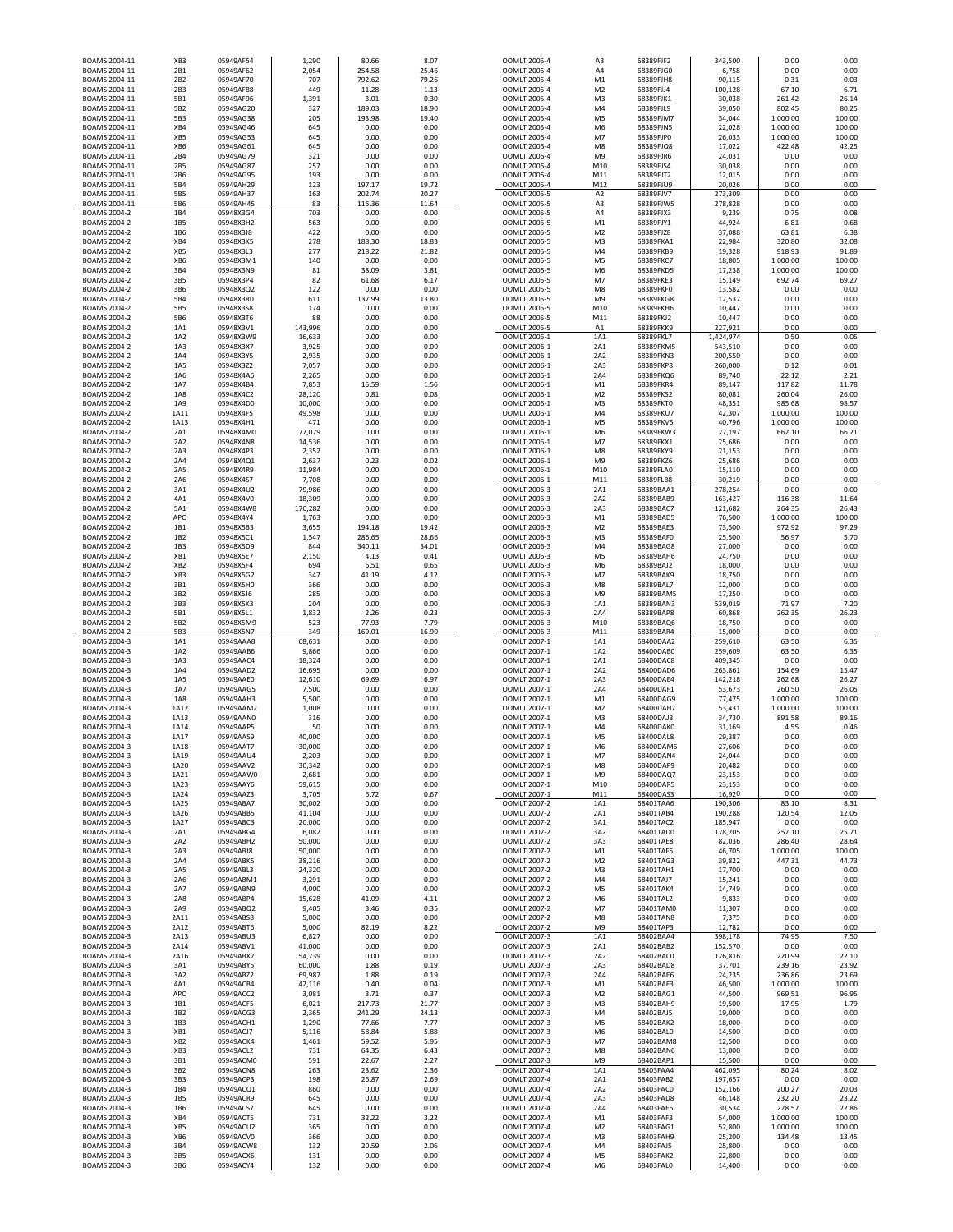| BOAMS 2004-4                               | 1A1                    | 05949AEB2              | 65,116            | 0.00             | 0.00           | OOMLT 2007-4                        | M7                   | 68403FAM8              | 17,400               | 0.00                 | 0.00             |
|--------------------------------------------|------------------------|------------------------|-------------------|------------------|----------------|-------------------------------------|----------------------|------------------------|----------------------|----------------------|------------------|
| BOAMS 2004-4                               | 1A2                    | 05949AEC0              | 53,551            | 0.00             | 0.00           | OOMLT 2007-4                        | M8                   | 68403FAN6              | 12,600               | 0.00                 | 0.00             |
| <b>BOAMS 2004-4</b>                        | 1A3                    | 05949AED8              | 1,412             | 0.00             | 0.00           | OOMLT 2007-4                        | M9                   | 68403FAP1              | 21,000               | 0.00                 | 0.00             |
| <b>BOAMS 2004-4</b>                        | 1A4                    | 05949AEE6              | 15,000            | 0.00             | 0.00           | OOMLT 2007-5                        | 1A1                  | 68403HAA0              | 629,973              | 101.72               | 10.17            |
| BOAMS 2004-4                               | 1A5                    | 05949AEF3              | 34,827            | 0.00             | 0.00           | OOMLT 2007-5                        | 2A1                  | 68403HAB8              | 218,511              | 0.00                 | 0.00             |
| <b>BOAMS 2004-4</b>                        | 1A6                    | 05949AEG1              | 388               | 0.00             | 0.00           | OOMLT 2007-5                        | 2A2                  | 68403HAC6              | 183,448              | 228.21               | 22.82            |
| <b>BOAMS 2004-4</b><br><b>BOAMS 2004-4</b> | 1A8<br>1A9             | 05949AEJ5<br>05949AEK2 | 30,000<br>265,578 | 0.00<br>0.00     | 0.00<br>0.00   | OOMLT 2007-5<br>OOMLT 2007-5        | 2A3<br>2A4           | 68403HAD4<br>68403HAE2 | 54,938<br>43,380     | 257.06<br>254.44     | 25.71<br>25.44   |
| <b>BOAMS 2004-4</b>                        | 1A11                   | 05949AEM8              | 327               | 131.15           | 13.11          | OOMLT 2007-5                        | M1                   | 68403HAF9              | 71,250               | 1,000.00             | 100.00           |
| <b>BOAMS 2004-4</b>                        | 2A1                    | 05949AEU0              | 142,270           | 0.00             | 0.00           | OOMLT 2007-5                        | M <sub>2</sub>       | 68403HAG7              | 73,500               | 689.37               | 68.94            |
| <b>BOAMS 2004-4</b>                        | 2A2                    | 05949AEV8              | 36,139            | 0.00             | 0.00           | OOMLT 2007-5                        | M3                   | 68403HAH5              | 21,750               | 0.00                 | 0.00             |
| BOAMS 2004-4                               | 2A3                    | 05949AEW6              | 17,471            | 44.32            | 4.43           | OOMLT 2007-5                        | M4                   | 68403HAJ1              | 30,750               | 0.00                 | 0.00             |
| BOAMS 2004-4                               | 2A4                    | 05949AEX4              | 40,000            | 0.00             | 0.00           | OOMLT 2007-5                        | M <sub>5</sub>       | 68403HAK8              | 23,250               | 0.00                 | 0.00             |
| BOAMS 2004-4                               | 2A5                    | 05949AEY2              | 23,454            | 0.00             | 0.00           | OOMLT 2007-5                        | M <sub>6</sub>       | 68403HAL6              | 18,000               | 0.00                 | 0.00             |
| BOAMS 2004-4                               | 2A6                    | 05949AEZ9              | 6,923             | 2.99             | 0.30           | OOMLT 2007-5                        | M7                   | 68403HAM4              | 21,000               | 0.00                 | 0.00             |
| BOAMS 2004-4                               | 3A1                    | 05949AFA3              | 10,000            | 1.49             | 0.15           | OOMLT 2007-5                        | M8                   | 68403HAN2              | 15,000               | 0.00                 | 0.00             |
| BOAMS 2004-4                               | 3A2                    | 05949AFB1              | 11,250            | 1.49             | 0.15           | OOMLT 2007-5                        | M <sub>9</sub>       | 68403HAP7              | 23,250               | 0.00                 | 0.00             |
| BOAMS 2004-4                               | 3A3                    | 05949AFC9              | 88,750            | 1.49             | 0.15           | OOMLT 2007-6                        | 2A1                  | 68403KAA3              | 127,815              | 0.00                 | 0.00             |
| BOAMS 2004-4                               | 3A4                    | 05949AFD7              | 12,815            | 1.49             | 0.15           | OOMLT 2007-6                        | 2A2                  | 68403KAB1              | 128,760              | 219.46               | 21.95            |
| BOAMS 2004-4                               | 4A1                    | 05949AFE5              | 33,527            | 0.33             | 0.03           | OOMLT 2007-6                        | 2A3                  | 68403KAC9              | 36,824               | 242.52               | 24.25            |
| <b>BOAMS 2004-4</b>                        | 4A2                    | 05949AFF2              | 895               | 0.33             | 0.03           | OOMLT 2007-6                        | 2A4                  | 68403KAD7              | 46,451               | 238.75               | 23.88            |
| <b>BOAMS 2004-4</b>                        | 5A1                    | 05949AFG0              | 41,244            | 0.73             | 0.07           | OOMLT 2007-6                        | M1                   | 68403KAE5              | 52,702               | 1,000.00             | 100.00           |
| BOAMS 2004-4                               | APO                    | 05949AFH8              | 5,254             | 5.87             | 0.59           | OOMLT 2007-6                        | M <sub>2</sub>       | 68403KAF2              | 38,006               | 1,000.00             | 100.00           |
| BOAMS 2004-4                               | 30B1                   | 05949AFL9              | 6,277             | 134.92           | 13.49          | OOMLT 2007-6                        | M3                   | 68403KAG0              | 19,763               | 162.97               | 16.30            |
| BOAMS 2004-4                               | 30B2                   | 05949AFM7              | 2,511             | 250.88           | 25.09          | OOMLT 2007-6                        | M4                   | 68403KAH8              | 17,736               | 0.00                 | 0.00             |
| BOAMS 2004-4                               | 30B3                   | 05949AFN5              | 1,506             | 35.76            | 3.58           | OOMLT 2007-6                        | M <sub>5</sub>       | 68403KAJ4              | 16,723               | 0.00                 | 0.00             |
| BOAMS 2004-4                               | XB1<br>XB <sub>2</sub> | 05949AFP0<br>05949AFQ8 | 4,486<br>1,082    | 164.32<br>226.10 | 16.43<br>22.61 | OOMLT 2007-6                        | M <sub>6</sub><br>M7 | 68403KAK1<br>68403KAL9 | 10,135<br>13,175     | 0.00<br>0.00         | 0.00<br>0.00     |
| BOAMS 2004-4<br>BOAMS 2004-4               | XB3                    | 05949AFR6              | 619               | 112.05           | 11.21          | OOMLT 2007-6<br>OOMLT 2007-6        | M8                   | 68403KAM7              | 10,135               | 0.00                 | 0.00             |
| BOAMS 2004-4                               | 15B1                   | 05949AFS4              | 834               | 24.09            | 2.41           | OOMLT 2007-6                        | M <sub>9</sub>       | 68403KAN5              | 14,189               | 0.00                 | 0.00             |
| <b>BOAMS 2004-4</b>                        | 15B2                   | 05949AFT2              | 334               | 24.09            | 2.41           | OOMLT 2007-6                        | M10                  | 68403KAP0              | 15,202               | 0.00                 | 0.00             |
| <b>BOAMS 2004-4</b>                        | 15B3                   | 05949AFU9              | 250               | 24.52            | 2.45           | OOMLT 2007-6                        | 1A1                  | 68403KAQ8              | 435,470              | 49.62                | 4.96             |
| <b>BOAMS 2004-4</b>                        | 30B4                   | 05949AFW5              | 1,005             | 0.00             | 0.00           | OOMLT 2007-CP1                      | 1A1                  | 68402YAA4              | 335,983              | 26.65                | 2.67             |
| <b>BOAMS 2004-4</b>                        | 30B5                   | 05949AFX3              | 1,004             | 0.00             | 0.00           | OOMLT 2007-CP1                      | 2A1                  | 68402YAB2              | 128,577              | 0.00                 | 0.00             |
| <b>BOAMS 2004-4</b>                        | 30B6                   | 05949AFY1              | 503               | 0.00             | 0.00           | OOMLT 2007-CP1                      | 2A2                  | 68402YAC0              | 83,650               | 47.37                | 4.74             |
| <b>BOAMS 2004-4</b>                        | XB4                    | 05949AFZ8              | 619               | 21.17            | 2.12           | OOMLT 2007-CP1                      | 2A3                  | 68402YAD8              | 20,190               | 316.20               | 31.62            |
| <b>BOAMS 2004-4</b>                        | XB5                    | 05949AGA2              | 309               | 0.00             | 0.00           | OOMLT 2007-CP1                      | M1                   | 68402YAE6              | 40,800               | 978.13               | 97.81            |
| <b>BOAMS 2004-4</b>                        | XB6                    | 05949AGB0              | 310               | 0.00             | 0.00           | OOMLT 2007-CP1                      | M <sub>2</sub>       | 68402YAF3              | 52,000               | 1,000.00             | 100.00           |
| <b>BOAMS 2004-4</b>                        | 15B4                   | 05949AGC8              | 167               | 25.83            | 2.58           | OOMLT 2007-CP1                      | M <sub>3</sub>       | 68402YAG1              | 14,000               | 772.04               | 77.20            |
| <b>BOAMS 2004-4</b>                        | 15B5                   | 05949AGD6              | 166               | 32.89            | 3.29           | OOMLT 2007-CP1                      | M <sub>4</sub>       | 68402YAH9              | 18,800               | 0.00                 | 0.00             |
| <b>BOAMS 2004-4</b>                        | 15B6                   | 05949AGE4              | 84                | 70.68            | 7.07           | OOMLT 2007-CP1                      | M5                   | 68402YAJ5              | 14,400               | 0.00                 | 0.00             |
| BOAMS 2004-5                               | 1A1                    | 05948X6F3              | 18,955            | 0.53             | 0.05           | OOMLT 2007-CP1                      | M6                   | 68402YAK2              | 9,600                | 0.00                 | 0.00             |
| <b>BOAMS 2004-5</b><br><b>BOAMS 2004-5</b> | 1A2                    | 05948X6G1              | 2,500             | 0.00             | 0.00           | OOMLT 2007-CP1                      | M7                   | 68402YAL0              | 12,800               | 0.00                 | 0.00             |
| <b>BOAMS 2004-5</b>                        | 1A3<br>1A4             | 05948X6H9<br>05948X6J5 | 19,703<br>4,910   | 0.00<br>99.01    | 0.00<br>9.90   | OOMLT 2007-CP1<br>OOMLT 2007-CP1    | M8<br>M <sub>9</sub> | 68402YAM8<br>68402YAN6 | 10,800<br>15,200     | 0.00<br>0.00         | 0.00<br>0.00     |
| <b>BOAMS 2004-5</b>                        | 1A5                    | 05948X6K2              | 16,179            | 0.00             | 0.00           | OOMLT 2007-FXD1                     | 1A1                  | 68402VAA0              | 273,043              | 11.28                | 1.13             |
| <b>BOAMS 2004-5</b>                        | 1A6                    | 05948X6L0              | 227               | 0.00             | 0.00           | <b>OOMLT 2007-FXD1</b>              | 2A1                  | 68402VAB8              | 272,242              | 10.79                | 1.08             |
| <b>BOAMS 2004-5</b>                        | 1A7                    | 05948X6M8              | 205               | 0.53             | 0.05           | <b>OOMLT 2007-FXD1</b>              | 3A1                  | 68402VAC6              | 87,696               | 0.00                 | 0.00             |
| <b>BOAMS 2004-5</b>                        | 1A8                    | 05948X6N6              | 119,777           | 0.00             | 0.00           | OOMLT 2007-FXD1                     | 3A2                  | 68402VAD4              | 30,493               | 0.00                 | 0.00             |
| <b>BOAMS 2004-5</b>                        | 1A9                    | 05948X6P1              | 2,238             | 19.75            | 1.98           | OOMLT 2007-FXD1                     | 3A3                  | 68402VAE2              | 48,431               | 0.00                 | 0.00             |
| <b>BOAMS 2004-5</b>                        | 2A1                    | 05948X6S5              | 79,880            | 0.00             | 0.00           | OOMLT 2007-FXD1                     | 3A4                  | 68402VAF9              | 46,012               | 5.70                 | 0.57             |
| <b>BOAMS 2004-5</b>                        | 2A2                    | 05948X6T3              | 13,242            | 32.07            | 3.21           | OOMLT 2007-FXD1                     | 3A5                  | 68402VAG7              | 32,528               | 119.74               | 11.97            |
| BOAMS 2004-5                               | 2A3                    | 05948X6U0              | 7,487             | 0.00             | 0.00           | OOMLT 2007-FXD1                     | 3A6                  | 68402VAH5              | 27,240               | 1.41                 | 0.14             |
| BOAMS 2004-5                               | 2A4                    | 05948X6V8              | 3,531             | 4.22             | 0.42           | <b>OWNIT 2006-2</b>                 | A1                   | 69121PDC4              | 221,310              | 2.39                 | 0.24             |
| BOAMS 2004-5                               | 3A1                    | 05948X6W6              | 121,320           | 2.22             | 0.22           | OWNIT 2006-2                        | A <sub>2</sub> A     | 69121PDD2              | 116,423              | 0.00                 | 0.00             |
| <b>BOAMS 2004-5</b>                        | 3A2                    | 05948X6X4              | 50,008            | 2.22             | 0.22           | OWNIT 2006-2                        | A <sub>2</sub> B     | 69121PDE0              | 93,475               | 0.35                 | 0.04             |
| <b>BOAMS 2004-5</b>                        | 3A3                    | 05948X6Y2              | 120,000           | 2.22             | 0.22           | OWNIT 2006-2                        | A <sub>2</sub> C     | 69121PDF7              | 18,248               | 78.69                | 7.87             |
| <b>BOAMS 2004-5</b>                        | 3A4                    | 05948X6Z9              | 1,320             | 2.22             | 0.22           | OWNIT 2006-2                        | M1                   | 69121PDG5              | 21,095               | 668.51               | 66.85            |
| <b>BOAMS 2004-5</b>                        | 3A5                    | 05948X7A3              | 39,262            | 0.00             | 0.00           | <b>OWNIT 2006-2</b>                 | M <sub>2</sub>       | 69121PDH3              | 19,923               | 1,000.00             | 100.00           |
| <b>BOAMS 2004-5</b><br><b>BOAMS 2004-5</b> | 3A6<br>APO             | 05948X7B1<br>05948X7C9 | 10,745<br>7,224   | 10.33<br>2.68    | 1.03<br>0.27   | <b>OWNIT 2006-2</b><br>OWNIT 2006-2 | M3<br>M4             | 69121PDJ9<br>69121PDK6 | 12,305<br>10,840     | 1,000.00<br>1,000.00 | 100.00<br>100.00 |
| <b>BOAMS 2004-5</b>                        | 30B1                   | 05948X7F2              | 2,395             | 527.88           | 52.79          | <b>OWNIT 2006-2</b>                 | M <sub>5</sub>       | 69121PDL4              | 10,547               | 420.48               | 42.05            |
| <b>BOAMS 2004-5</b>                        | 30B2                   | 05948X7G0              | 958               | 551.24           | 55.12          | OWNIT 2006-2                        | M <sub>6</sub>       | 69121PDM2              | 9,375                | 0.00                 | 0.00             |
| BOAMS 2004-5                               | 30B3                   | 05948X7H8              | 479               | 74.91            | 7.49           | OWNIT 2006-2                        | <b>B1</b>            | 69121PDN0              | 11,426               | 0.00                 | 0.00             |
| <b>BOAMS 2004-5</b>                        | XB1                    | 05948X7J4              | 2,834             | 55.85            | 5.58           | OWNIT 2006-2                        | <b>B2</b>            | 69121PDP5              | 9,961                | 0.00                 | 0.00             |
| BOAMS 2004-5                               | XB <sub>2</sub>        | 05948X7K1              | 515               | 63.87            | 6.39           | <b>OWNIT 2006-2</b>                 | B3                   | 69121PDQ3              | 7,324                | 0.00                 | 0.00             |
| BOAMS 2004-5                               | XB3                    | 05948X7L9              | 387               | 32.62            | 3.26           | PPSI 2004-MCW1                      | A1                   | 70069FCB1              | 1,170,080            | 0.00                 | 0.00             |
| <b>BOAMS 2004-5</b>                        | 15B1                   | 05948X7M7              | 1,573             | 107.54           | 10.75          | PPSI 2004-MCW1                      | A <sub>2</sub>       | 70069FCC9              | 155,210              | 0.00                 | 0.00             |
| <b>BOAMS 2004-5</b>                        | 15B2                   | 05948X7N5              | 699               | 45.07            | 4.51           | PPSI 2004-MCW1                      | A3                   | 70069FCD7              | 65,600               | 0.00                 | 0.00             |
| <b>BOAMS 2004-5</b>                        | 15B3                   | 05948X7P0              | 525               | 0.00             | 0.00           | PPSI 2004-MCW1                      | A4                   | 70069FCE5              | 75,000               | 0.00                 | 0.00             |
| <b>BOAMS 2004-5</b>                        | 4A1                    | 05948X7Q8              | 147,067           | 1.15             | 0.11           | PPSI 2004-MCW1                      | A5                   | 70069FCF2              | 14,610               | 0.00                 | 0.00             |
| <b>BOAMS 2004-5</b>                        | 30B4                   | 05949AGF1              | 383               | 0.00             | 0.00           | PPSI 2004-MCW1                      | M1                   | 70069FCG0              | 52,200               | 0.00                 | 0.00             |
| <b>BOAMS 2004-5</b>                        | 30B5                   | 05949AGG9              | 383               | 0.00             | 0.00           | PPSI 2004-MCW1                      | M <sub>2</sub>       | 70069FCH8              | 49,500               | 0.00                 | 0.00             |
| BOAMS 2004-5                               | 30 <sub>B6</sub>       | 059494GH7              | 193               | 0.00             | 0.00           | PPSI 2004-MCW1                      | M <sub>3</sub>       | 70069FC14              | 31.500               | 56.11                | 5.61             |
| BOAMS 2004-5                               | 15B4                   | 05949AGJ3              | 349               | 0.00             | 0.00           | PPSI 2004-MCW1                      | M4                   | 70069FCK1              | 31,500               | 343.05               | 34.30            |
| <b>BOAMS 2004-5</b>                        | 15B5                   | 05949AGK0              | 350               | 0.00             | 0.00           | PPSI 2004-MCW1                      | M5                   | 70069FCL9              | 25,200               | 293.16               | 29.32            |
| <b>BOAMS 2004-5</b>                        | 15B6                   | 05949AGL8              | 350<br>257        | 0.00             | 0.00           | PPSI 2004-MCW1                      | M6                   | 70069FCM7              | 18,900               | 307.52               | 30.75<br>30.38   |
| <b>BOAMS 2004-5</b><br>BOAMS 2004-5        | XB4<br>XB5             | 05949AGM6<br>05949AGN4 | 258               | 0.00<br>0.00     | 0.00<br>0.00   | PPSI 2004-MCW1<br>PPSI 2004-MCW1    | M7<br>M8             | 70069FCN5<br>70069FCP0 | 18,000<br>18,000     | 303.77<br>37.91      | 3.79             |
| <b>BOAMS 2004-5</b>                        | XB6                    | 05949AGP9              | 129               | 0.00             | 0.00           | PPSI 2004-MCW1                      | M9                   | 70069FCQ8              | 14,400               | 0.00                 | 0.00             |
| BOAMS 2004-7                               | 1A2                    | 05949ANB2              | 4,587             | 0.00             | 0.00           | PPSI 2004-MCW1                      | M10                  | 70069FCR6              | 18,000               | 0.00                 | 0.00             |
| BOAMS 2004-7                               | 1A3                    | 05949ANC0              | 1,397             | 0.00             | 0.00           | <b>PPSI 2004-MHO1</b>               | A <sub>2</sub>       | 70069FCS4              | 241,000              | 0.00                 | 0.00             |
| BOAMS 2004-7                               | 1A4                    | 05949AND8              | 6,300             | 0.00             | 0.00           | PPSI 2004-MHQ1                      | A3                   | 70069FCT2              | 295,900              | 0.00                 | 0.00             |
| <b>BOAMS 2004-7</b>                        | 1A5                    | 05949ANE6              | 2,760             | 0.00             | 0.00           | PPSI 2004-MHQ1                      | A4                   | 70069FCU9              | 61,100               | 0.00                 | 0.00             |
| <b>BOAMS 2004-7</b>                        | 1A6                    | 05949ANF3              | 6,224             | 0.00             | 0.00           | PPSI 2004-MHQ1                      | M1                   | 70069FCV7              | 110,600              | 0.00                 | 0.00             |
| BOAMS 2004-7                               | 1A7                    | 05949ANG1              | 1,000             | 0.00             | 0.00           | PPSI 2004-MHQ1                      | M <sub>2</sub>       | 70069FCW5              | 99,400               | 0.00                 | 0.00             |
| <b>BOAMS 2004-7</b>                        | 1A8                    | 05949ANH9              | 500               | 0.00             | 0.00           | PPSI 2004-MHQ1                      | M3                   | 70069FCX3              | 56,000               | 0.00                 | 0.00             |
| <b>BOAMS 2004-7</b>                        | 1A9                    | 05949ANJ5<br>05949ANK2 | 2,802             | 0.00             | 0.00           | PPSI 2004-MHQ1<br>PPSI 2004-MHQ1    | M4                   | 70069FCY1              | 49,000               | 0.00                 | 0.00             |
| BOAMS 2004-7<br><b>BOAMS 2004-7</b>        | 1A10<br>1A13           | 05949ANN6              | 4,202<br>24,204   | 0.00             | 0.00<br>0.00   | PPSI 2004-MHQ1                      | M <sub>5</sub>       | 70069FCZ8<br>70069FDA2 | 42,000               | 0.70<br>479.97       | 0.07<br>48.00    |
| BOAMS 2004-7                               | 1A14                   | 05949ANP1              | 5,000             | 0.00<br>0.00     | 0.00           | PPSI 2004-MHQ1                      | M6<br>M7             | 70069FDB0              | 35,000<br>35,000     | 495.53               | 49.55            |
| BOAMS 2004-7                               | 1A15                   | 05949ANQ9              | 7,391             | 0.00             | 0.00           | PPSI 2004-MHQ1                      | M8                   | 70069FDC8              | 28,000               | 392.53               | 39.25            |
| BOAMS 2004-7                               | 1A16                   | 05949ANR7              | 20,961            | 0.00             | 0.00           | PPSI 2004-MHQ1                      | M9                   | 70069FDD6              | 33,600               | 0.00                 | 0.00             |
| BOAMS 2004-7                               | 1A17                   | 05949ANS5              | 17,013            | 0.00             | 0.00           | PPSI 2004-MHQ1                      | A1                   | 70069FDE4              | 1,600,000            | 0.00                 | 0.00             |
| <b>BOAMS 2004-7</b>                        | 1A18                   | 05949ANT3              | 1,480             | 0.00             | 0.00           | PPSI 2004-MHQ1                      | M10                  | 70069FDF1              | 28,000               | 0.00                 | 0.00             |
| <b>BOAMS 2004-7</b>                        | 1A19                   | 05949ANU0              | 637               | 0.00             | 0.00           | PPSI 2004-WCW1                      | A <sub>2</sub>       | 70069FAA5              | 594,413              | 0.00                 | 0.00             |
| <b>BOAMS 2004-7</b>                        | 2A3                    | 05949ANV8              | 149,976           | 0.14             | 0.01           | PPSI 2004-WCW1                      | M1                   | 70069FAB3              | 103,308              | 0.00                 | 0.00             |
| BOAMS 2004-7                               | 2A4                    | 05949ANW6              | 5,182             | 0.11             | 0.01           | PPSI 2004-WCW1                      | M <sub>2</sub>       | 70069FAD9              | 40,697               | 0.00                 | 0.00             |
| BOAMS 2004-7                               | 5A2                    | 05949ANX4              | 7,000             | 0.00             | 0.00           | PPSI 2004-WCW1                      | M3                   | 70069FAE7              | 78,264               | 0.00                 | 0.00             |
| BOAMS 2004-7                               | 5A3                    | 05949ANY2              | 3,000             | 0.00             | 0.00           | PPSI 2004-WCW1                      | M4                   | 70069FAF4              | 17,218               | 115.71               | 11.57            |
| BOAMS 2004-7                               | 5A4                    | 05949ANZ9              | 15,000            | 0.00             | 0.00           | PPSI 2004-WCW1                      | M5                   | 70069FAG2              | 18,783               | 909.93               | 90.99            |
| BOAMS 2004-7                               | 5A5                    | 05949APA2              | 1,667             | 0.00             | 0.00           | PPSI 2004-WCW1                      | M6                   | 70069FAH0              | 17,218               | 1,000.00             | 100.00           |
| BOAMS 2004-7                               | 5A6                    | 05949APB0              | 25,411            | 0.00             | 0.00           | PPSI 2004-WCW1                      | M7                   | 70069FAJ6              | 17,218               | 459.66               | 45.97            |
| BOAMS 2004-7                               | 5A8                    | 05949APD6              | 75,000            | 0.00             | 0.00           | PPSI 2004-WCW1                      | M8                   | 70069FAK3              | 17,218               | 0.00                 | 0.00             |
| BOAMS 2004-7                               | 5A9                    | 05949APE4<br>05949APF1 | 78,702            | 0.00<br>0.00     | 0.00<br>0.00   | PPSI 2004-WCW1<br>PPSI 2004-WCW1    | M9                   | 70069FAL1              | 15,653               | 0.00                 | 0.00             |
| BOAMS 2004-7<br>BOAMS 2004-7               | 5A10<br>5A11           | 05949APG9              | 75,000<br>1,000   | 0.00             | 0.00           | PPSI 2004-WCW2                      | A1<br>A1             | 70069FAM9<br>70069FAQ0 | 594,414<br>1,621,609 | 0.00<br>0.00         | 0.00<br>0.00     |
| BOAMS 2004-7                               | 5A12                   | 05949APH7              | 7,272             | 0.00             | 0.00           | PPSI 2004-WCW2                      | A <sub>2</sub>       | 70069FAR8              | 250,000              | 0.00                 | 0.00             |
| <b>BOAMS 2004-7</b>                        | 5A13                   | 05949APJ3              | 11,578            | 0.00             | 0.00           | PPSI 2004-WCW2                      | A3                   | 70069FAS6              | 100,000              | 0.00                 | 0.00             |
| BOAMS 2004-7                               | 5A14                   | 05949APK0              | 150               | 0.00             | 0.00           | PPSI 2004-WCW2                      | A4                   | 70069FAT4              | 39,300               | 0.00                 | 0.00             |
| BOAMS 2004-7                               |                        |                        | 48,216            | 1.75             | 0.17           | PPSI 2004-WCW2                      | A5                   | 70069FAU1              | 36,427               | 0.00                 | 0.00             |
|                                            | 6A1                    | 05949APN4              |                   |                  |                |                                     |                      |                        |                      |                      |                  |
| BOAMS 2004-7                               | 6A2                    | 05949APP9              | 31,500            | 0.00             | 0.00           | PPSI 2004-WCW2                      | A6                   | 70069FAV9              | 94,960               | 0.00                 | 0.00             |
| BOAMS 2004-7                               | 6A3                    | 05949APQ7              | 4,024             | 15.43            | 1.54           | PPSI 2004-WCW2                      | A7                   | 70069FAW7              | 145,204              | 0.00                 | 0.00             |
| BOAMS 2004-7                               | 7A1                    | 05949APR5              | 89,184            | 1.22             | 0.12           | PPSI 2004-WCW2                      | M1                   | 70069FAX5              | 147,000              | 0.00                 | 0.00             |
| BOAMS 2004-7                               | XB1                    | 05949APS3              | 2,714             | 403.62           | 40.36          | PPSI 2004-WCW2                      | M <sub>2</sub>       | 70069FAY3              | 120,000              | 0.00                 | 0.00             |
| BOAMS 2004-7<br>BOAMS 2004-7               | XB <sub>2</sub><br>XB3 | 05949APT1<br>05949APU8 | 1,085<br>434      | 364.08<br>0.00   | 36.41<br>0.00  | PPSI 2004-WCW2<br>PPSI 2004-WCW2    | M3<br>M4             | 70069FAZ0<br>70069FBA4 | 54,000<br>52,500     | 0.00<br>44.46        | 0.00<br>4.45     |

| OOMLT 2007-4                               | M7                               | 68403FAM8              | 17,400               | 0.00               | 0.00            |
|--------------------------------------------|----------------------------------|------------------------|----------------------|--------------------|-----------------|
| OOMLT 2007-4                               | M8                               | 68403FAN6              | 12,600               | 0.00               | 0.00            |
| OOMLT 2007-4<br>OOMLT 2007-5               | M <sub>9</sub><br>1A1            | 68403FAP1<br>68403HAA0 | 21,000               | 0.00<br>101.72     | 0.00<br>10.17   |
| OOMLT 2007-5                               | 2A1                              | 68403HAB8              | 629,973<br>218,511   | 0.00               | 0.00            |
| OOMLT 2007-5                               | 2A2                              | 68403HAC6              | 183,448              | 228.21             | 22.82           |
| OOMLT 2007-5                               | 2A3                              | 68403HAD4              | 54,938               | 257.06             | 25.71           |
| OOMLT 2007-5                               | 2A4                              | 68403HAE2              | 43,380               | 254.44             | 25.44           |
| OOMLT 2007-5                               | M <sub>1</sub>                   | 68403HAF9              | 71,250               | 1.000.00           | 100.00<br>68.94 |
| OOMLT 2007-5<br>OOMLT 2007-5               | M <sub>2</sub><br>M <sub>3</sub> | 68403HAG7<br>68403HAH5 | 73,500<br>21,750     | 689.37<br>0.00     | 0.00            |
| OOMLT 2007-5                               | M <sub>4</sub>                   | 68403HAJ1              | 30,750               | 0.00               | 0.00            |
| OOMLT 2007-5                               | M <sub>5</sub>                   | 68403HAK8              | 23,250               | 0.00               | 0.00            |
| OOMLT 2007-5                               | M <sub>6</sub>                   | 68403HAL6              | 18,000               | 0.00               | 0.00            |
| OOMLT 2007-5                               | M <sub>7</sub>                   | 68403HAM4              | 21,000               | 0.00               | 0.00            |
| OOMLT 2007-5                               | M <sub>8</sub>                   | 68403HAN2              | 15,000               | 0.00               | 0.00            |
| OOMLT 2007-5<br>OOMLT 2007-6               | M <sub>9</sub><br>2A1            | 68403HAP7<br>68403KAA3 | 23,250<br>127,815    | 0.00<br>0.00       | 0.00<br>0.00    |
| OOMLT 2007-6                               | 2A2                              | 68403KAB1              | 128,760              | 219.46             | 21.95           |
| OOMLT 2007-6                               | 2A3                              | 68403KAC9              | 36,824               | 242.52             | 24.25           |
| OOMLT 2007-6                               | 2A4                              | 68403KAD7              | 46,451               | 238.75             | 23.88           |
| OOMLT 2007-6                               | M <sub>1</sub>                   | 68403KAE5              | 52,702               | 1.000.00           | 100.00          |
| OOMLT 2007-6                               | M <sub>2</sub>                   | 68403KAF2              | 38,006               | 1,000.00           | 100.00          |
| OOMLT 2007-6<br>OOMLT 2007-6               | M <sub>3</sub><br>M4             | 68403KAG0<br>68403KAH8 | 19,763<br>17,736     | 162.97<br>0.00     | 16.30<br>0.00   |
| OOMLT 2007-6                               | M <sub>5</sub>                   | 68403KAJ4              | 16,723               | 0.00               | 0.00            |
| OOMLT 2007-6                               | M <sub>6</sub>                   | 68403KAK1              | 10,135               | 0.00               | 0.00            |
| OOMLT 2007-6                               | M <sub>7</sub>                   | 68403KAI9              | 13,175               | 0.00               | 0.00            |
| OOMLT 2007-6                               | M <sub>8</sub>                   | 68403KAM7              | 10,135               | 0.00               | 0.00            |
| OOMLT 2007-6                               | M <sub>9</sub>                   | 68403KAN5              | 14,189               | 0.00               | 0.00            |
| OOMLT 2007-6<br>OOMLT 2007-6               | M10<br>1A1                       | 68403KAP0<br>68403KAQ8 | 15,202<br>435,470    | 0.00<br>49.62      | 0.00<br>4.96    |
| OOMLT 2007-CP1                             | 1A1                              | 68402YAA4              | 335,983              | 26.65              | 2.67            |
| OOMLT 2007-CP1                             | 2A1                              | 68402YAB2              | 128,577              | 0.00               | 0.00            |
| OOMLT 2007-CP1                             | 2A2                              | 68402YAC0              | 83,650               | 47.37              | 4.74            |
| OOMLT 2007-CP1                             | 2A3                              | 68402YAD8              | 20,190               | 316.20             | 31.62           |
| OOMLT 2007-CP1                             | M1                               | 68402YAE6              | 40,800               | 978.13             | 97.81           |
| OOMLT 2007-CP1<br>OOMLT 2007-CP1           | M <sub>2</sub><br>M <sub>3</sub> | 68402YAF3<br>68402YAG1 | 52,000<br>14,000     | 1,000.00<br>772.04 | 100.00<br>77.20 |
| OOMLT 2007-CP1                             | M4                               | 68402YAH9              | 18,800               | 0.00               | 0.00            |
| OOMLT 2007-CP1                             | M <sub>5</sub>                   | 68402YAJ5              | 14,400               | 0.00               | 0.00            |
| OOMLT 2007-CP1                             | M <sub>6</sub>                   | 68402YAK2              | 9,600                | 0.00               | 0.00            |
| OOMLT 2007-CP1                             | M7                               | 68402YAL0              | 12,800               | 0.00               | 0.00            |
| OOMLT 2007-CP1                             | M <sub>8</sub>                   | 68402YAM8              | 10,800               | 0.00               | 0.00            |
| OOMLT 2007-CP1<br>OOMLT 2007-FXD1          | M <sub>9</sub><br>1A1            | 68402YAN6<br>68402VAA0 | 15,200<br>273,043    | 0.00<br>11.28      | 0.00<br>1.13    |
| OOMLT 2007-FXD1                            | 2A1                              | 68402VAB8              | 272,242              | 10.79              | 1.08            |
| OOMLT 2007-FXD1                            | 3A1                              | 68402VAC6              | 87,696               | 0.00               | 0.00            |
| OOMLT 2007-FXD1                            | 3A2                              | 68402VAD4              | 30,493               | 0.00               | 0.00            |
| OOMLT 2007-FXD1                            | 3A3                              | 68402VAE2              | 48,431               | 0.00               | 0.00            |
| OOMLT 2007-FXD1<br>OOMLT 2007-FXD1         | 3A4<br>3A5                       | 68402VAF9<br>68402VAG7 | 46,012<br>32,528     | 5.70<br>119.74     | 0.57<br>11.97   |
| OOMLT 2007-FXD1                            | 3A6                              | 68402VAH5              | 27,240               | 1.41               | 0.14            |
| OWNIT 2006-2                               | A1                               | 69121PDC4              | 221,310              | 2.39               | 0.24            |
| <b>OWNIT 2006-2</b>                        | A <sub>2</sub> A                 | 69121PDD2              | 116,423              | 0.00               | 0.00            |
| <b>OWNIT 2006-2</b>                        | A2B                              | 69121PDE0              | 93,475               | 0.35               | 0.04            |
| <b>OWNIT 2006-2</b>                        | A2C                              | 69121PDF7              | 18,248               | 78.69              | 7.87            |
| OWNIT 2006-2<br><b>OWNIT 2006-2</b>        | M1<br>M <sub>2</sub>             | 69121PDG5<br>69121PDH3 | 21,095               | 668.51<br>1.000.00 | 66.85<br>100.00 |
| <b>OWNIT 2006-2</b>                        | M <sub>3</sub>                   | 69121PDJ9              | 19,923<br>12,305     | 1,000.00           | 100.00          |
| <b>OWNIT 2006-2</b>                        | M <sub>4</sub>                   | 69121PDK6              | 10,840               | 1,000.00           | 100.00          |
| <b>OWNIT 2006-2</b>                        | M <sub>5</sub>                   | 69121PDL4              | 10,547               | 420.48             | 42.05           |
| <b>OWNIT 2006-2</b>                        | M <sub>6</sub>                   | 69121PDM2              | 9,375                | 0.00               | 0.00            |
| <b>OWNIT 2006-2</b>                        | <b>B1</b>                        | 69121PDN0              | 11,426               | 0.00               | 0.00            |
| <b>OWNIT 2006-2</b><br><b>OWNIT 2006-2</b> | <b>B2</b>                        | 69121PDP5              | 9,961                | 0.00               | 0.00<br>0.00    |
| PPSI 2004-MCW1                             | B <sub>3</sub><br>A1             | 69121PDQ3<br>70069FCB1 | 7,324<br>1.170.080   | 0.00<br>0.00       | 0.00            |
| PPSI 2004-MCW1                             | A2                               | 70069FCC9              | 155,210              | 0.00               | 0.00            |
| PPSI 2004-MCW1                             | A3                               | 70069FCD7              | 65,600               | 0.00               | 0.00            |
| PPSI 2004-MCW1                             | A4                               | 70069FCE5              | 75,000               | 0.00               | 0.00            |
| PPSI 2004-MCW1                             | A <sub>5</sub>                   | 70069FCF2              | 14,610               | 0.00               | 0.00            |
| PPSI 2004-MCW1                             | IVI 1                            | 70069FCG0              | 52,200               | 0.00               | U.UU            |
| PPSI 2004-MCW1<br>PPSI 2004-MCW1           | M <sub>2</sub><br>M <sub>3</sub> | 70069FCH8<br>70069FCJ4 | 49,500<br>31,500     | 0.00<br>56.11      | 0.00<br>5.61    |
| PPSI 2004-MCW1                             | M4                               | 70069FCK1              | 31,500               | 343.05             | 34.30           |
| PPSI 2004-MCW1                             | M <sub>5</sub>                   | 70069FCL9              | 25,200               | 293.16             | 29.32           |
| PPSI 2004-MCW1                             | M6                               | 70069FCM7              | 18,900               | 307.52             | 30.75           |
| PPSI 2004-MCW1                             | M7                               | 70069FCN5              | 18,000               | 303.77             | 30.38           |
| PPSI 2004-MCW1<br>PPSI 2004-MCW1           | M <sub>8</sub><br>M <sub>9</sub> | 70069FCP0<br>70069FCQ8 | 18,000               | 37.91<br>0.00      | 3.79<br>0.00    |
| PPSI 2004-MCW1                             | M10                              | 70069FCR6              | 14,400<br>18,000     | 0.00               | 0.00            |
| PPSI 2004-MHQ1                             | A2                               | 70069FCS4              | 241,000              | 0.00               | 0.00            |
| PPSI 2004-MHQ1                             | A3                               | 70069FCT2              | 295,900              | 0.00               | 0.00            |
| PPSI 2004-MHQ1                             | A4                               | 70069FCU9              | 61,100               | 0.00               | 0.00            |
| PPSI 2004-MHQ1                             | M1<br>M <sub>2</sub>             | 70069FCV7              | 110,600<br>99,400    | 0.00               | 0.00            |
| PPSI 2004-MHQ1<br>PPSI 2004-MHQ1           | M3                               | 70069FCW5<br>70069FCX3 | 56,000               | 0.00<br>0.00       | 0.00<br>0.00    |
| PPSI 2004-MHQ1                             | M4                               | 70069FCY1              | 49,000               | 0.00               | 0.00            |
| PPSI 2004-MHQ1                             | M <sub>5</sub>                   | 70069FCZ8              | 42,000               | 0.70               | 0.07            |
| PPSI 2004-MHQ1                             | M <sub>6</sub>                   | 70069FDA2              | 35,000               | 479.97             | 48.00           |
| PPSI 2004-MHQ1                             | M7                               | 70069FDB0              | 35,000               | 495.53             | 49.55           |
| PPSI 2004-MHQ1                             | M <sub>8</sub>                   | 70069FDC8              | 28,000               | 392.53             | 39.25           |
| PPSI 2004-MHQ1<br>PPSI 2004-MHQ1           | M9<br>A1                         | 70069FDD6<br>70069FDE4 | 33,600<br>1,600,000  | 0.00<br>0.00       | 0.00<br>0.00    |
| PPSI 2004-MHQ1                             | M10                              | 70069FDF1              | 28,000               | 0.00               | 0.00            |
| PPSI 2004-WCW1                             | A2                               | 70069FAA5              | 594,413              | 0.00               | 0.00            |
| PPSI 2004-WCW1                             | M1                               | 70069FAB3              | 103,308              | 0.00               | 0.00            |
| PPSI 2004-WCW1                             | M <sub>2</sub>                   | 70069FAD9              | 40,697               | 0.00               | 0.00            |
| PPSI 2004-WCW1<br>PPSI 2004-WCW1           | M <sub>3</sub><br>M4             | 70069FAE7<br>70069FAF4 | 78,264<br>17,218     | 0.00<br>115.71     | 0.00<br>11.57   |
| PPSI 2004-WCW1                             | M5                               | 70069FAG2              | 18,783               | 909.93             | 90.99           |
| PPSI 2004-WCW1                             | M6                               | 70069FAH0              | 17,218               | 1,000.00           | 100.00          |
| PPSI 2004-WCW1                             | M7                               | 70069FAJ6              | 17,218               | 459.66             | 45.97           |
| PPSI 2004-WCW1                             | M8                               | 70069FAK3              | 17,218               | 0.00               | 0.00            |
| PPSI 2004-WCW1                             | M <sub>9</sub>                   | 70069FAL1              | 15,653               | 0.00               | 0.00            |
| PPSI 2004-WCW1<br>PPSI 2004-WCW2           | A1<br>A1                         | 70069FAM9<br>70069FAQ0 | 594,414<br>1,621,609 | 0.00<br>0.00       | 0.00<br>0.00    |
| PPSI 2004-WCW2                             | A2                               | 70069FAR8              | 250,000              | 0.00               | 0.00            |
| PPSI 2004-WCW2                             | A <sub>3</sub>                   | 70069FAS6              | 100,000              | 0.00               | 0.00            |
| PPSI 2004-WCW2                             | A4                               | 70069FAT4              | 39,300               | 0.00               | 0.00            |
| PPSI 2004-WCW2                             | A <sub>5</sub>                   | 70069FAU1              | 36,427               | 0.00               | 0.00            |
| PPSI 2004-WCW2                             | A6                               | 70069FAV9              | 94,960               | 0.00               | 0.00            |
| PPSI 2004-WCW2<br>PPSI 2004-WCW2           | A7<br>M1                         | 70069FAW7<br>70069FAX5 | 145,204<br>147,000   | 0.00<br>0.00       | 0.00<br>0.00    |
| PPSI 2004-WCW2                             | M <sub>2</sub>                   | 70069FAY3              | 120,000              | 0.00               | 0.00            |
| PPSI 2004-WCW2                             | M <sub>3</sub>                   | 70069FAZ0              | 54,000               | 0.00               | 0.00            |
| PPSI 2004-WCW2                             | M <sub>4</sub>                   | 70069FRA4              | 52.500               | 44 46              | 445             |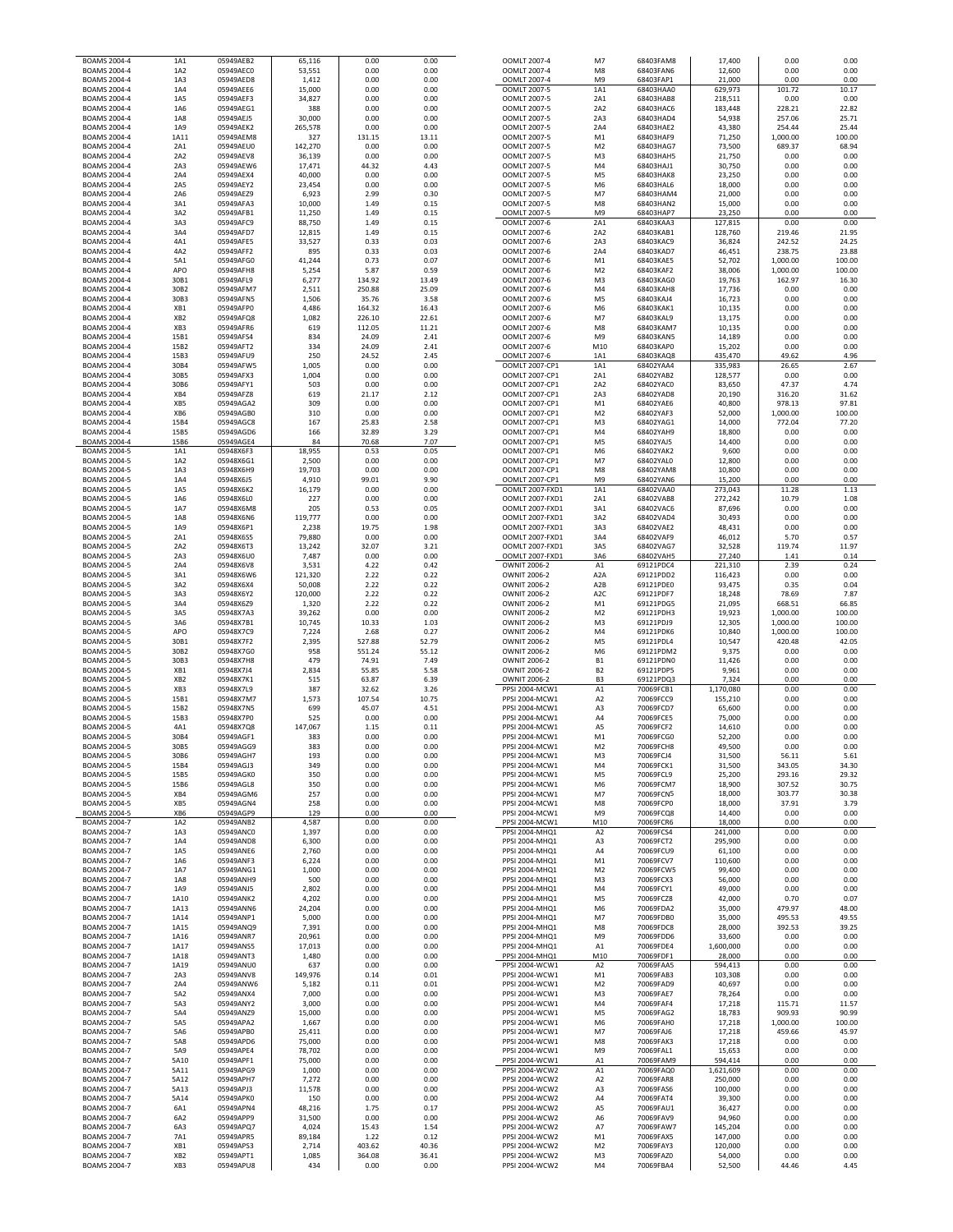| BOAMS 2004-7                               | XB4                              | 05949APV6              | 543              | 0.00             | 0.00           | PPSI 2004-WCW2                   | M <sub>5</sub>          | 70069FBB2              | 51,000               | 39.19          | 3.92          |
|--------------------------------------------|----------------------------------|------------------------|------------------|------------------|----------------|----------------------------------|-------------------------|------------------------|----------------------|----------------|---------------|
| <b>BOAMS 2004-7</b>                        | XB5                              | 05949APW4              | 326              | 0.00             | 0.00           | PPSI 2004-WCW2                   | M <sub>6</sub>          | 70069FBC0              | 37,500               | 112.28         | 11.23         |
| <b>BOAMS 2004-7</b>                        | XB6                              | 05949APX2              | 217              | 0.00             | 0.00           | PPSI 2004-WCW2                   | M7                      | 70069FBD8              | 36,000               | 332.90         | 33.29         |
| <b>BOAMS 2004-7</b>                        | 1A1                              | 05949APY0              | 18,086           | 0.00             | 0.00           | PPSI 2004-WCW2                   | M8                      | 70069FBE6              | 33,000               | 400.75         | 40.07         |
| <b>BOAMS 2004-7</b>                        | 2A1                              | 05949AQB9              | 33,745           | 0.00             | 0.00           | PPSI 2004-WCW2                   | M9                      | 70069FBF3              | 39,000               | 191.92         | 19.19         |
| <b>BOAMS 2004-7</b>                        | 2A2                              | 05949AQC7              | 3,749            | 0.00             | 0.00           | PPSI 2004-WCW2                   | M10                     | 70069FBG1              | 36,000               | 0.00           | 0.00          |
| BOAMS 2004-7<br>BOAMS 2004-7               | 3A1<br>4A1                       | 05949AQD5<br>05949AQE3 | 31,087<br>13,019 | 0.59<br>0.72     | 0.06<br>0.07   | PPSI 2004-WHQ1<br>PPSI 2004-WHQ1 | A1<br>A <sub>2</sub>    | 70069FBL0<br>70069FBM8 | 1,137,320<br>200,000 | 0.00<br>0.00   | 0.00<br>0.00  |
| <b>BOAMS 2004-7</b>                        | 5A1                              | 05949AQF0              | 19,761           | 0.00             | 0.00           | PPSI 2004-WHQ1                   | A3                      | 70069FBN6              | 133,510              | 0.00           | 0.00          |
| <b>BOAMS 2004-7</b>                        | XPO                              | 05949AQG8              | 19,886           | 0.05             | 0.00           | PPSI 2004-WHQ1                   | A4                      | 70069FBP1              | 63,490               | 0.00           | 0.00          |
| <b>BOAMS 2004-7</b>                        | 15PO                             | 05949AQH6              | 2,098            | 0.92             | 0.09           | PPSI 2004-WHQ1                   | A5                      | 70069FBQ9              | 43,680               | 0.00           | 0.00          |
| <b>BOAMS 2004-7</b>                        | 30B1                             | 05949AQL7              | 8,196            | 280.68           | 28.07          | PPSI 2004-WHQ1                   | M1                      | 70069FBR7              | 77,000               | 0.00           | 0.00          |
| <b>BOAMS 2004-7</b>                        | 30B2                             | 05949AQM5              | 2,731            | 565.02           | 56.50          | PPSI 2004-WHQ1                   | M <sub>2</sub>          | 70069FBS5              | 60,000               | 0.13           | 0.01          |
| BOAMS 2004-7                               | 30B3                             | 05949AQN3              | 1,491            | 433.00           | 43.30          | PPSI 2004-WHQ1                   | M <sub>3</sub>          | 70069FBT3              | 40,000               | 0.00           | 0.00          |
| <b>BOAMS 2004-7</b>                        | 15B1                             | 05949AQP8              | 1,250            | 151.98           | 15.20          | PPSI 2004-WHQ1                   | M4                      | 70069FBU0              | 35,000               | 0.00           | 0.00          |
| BOAMS 2004-7                               | 15B2                             | 05949AQQ6              | 417              | 89.71            | 8.97           | PPSI 2004-WHQ1                   | M5                      | 70069FBV8              | 30,000               | 0.00           | 0.00          |
| BOAMS 2004-7                               | 15B3                             | 05949AQR4              | 312              | 0.00             | 0.00           | PPSI 2004-WHQ1                   | M <sub>6</sub>          | 70069FBW6              | 30,000               | 9.42           | 0.94          |
| <b>BOAMS 2004-7</b>                        | 30B4                             | 05949AQS2              | 993              | 0.00             | 0.00           | PPSI 2004-WHQ1                   | M7                      | 70069FBX4              | 25,000               | 417.84         | 41.78         |
| <b>BOAMS 2004-7</b>                        | 30B5                             | 05949AQT0              | 745              | 0.00             | 0.00           | PPSI 2004-WHQ1                   | M8                      | 70069FBY2              | 20,000               | 437.94         | 43.79         |
| <b>BOAMS 2004-7</b>                        | 30B6                             | 05949AQU7              | 746              | 0.00             | 0.00           | PPSI 2004-WHQ1                   | M9                      | 70069FBZ9              | 20,000               | 122.08         | 12.21         |
| <b>BOAMS 2004-7</b>                        | 15B4                             | 05949AQV5              | 208              | 0.00             | 0.00           | PPSI 2004-WHQ1                   | M10                     | 70069FCA3              | 20,000               | 0.00           | 0.00          |
| <b>BOAMS 2004-7</b><br><b>BOAMS 2004-7</b> | 15B5<br>15B6                     | 05949AQW3<br>05949AQX1 | 208<br>105       | 0.00<br>0.00     | 0.00<br>0.00   | PPSI 2004-WHQ2<br>PPSI 2004-WHQ2 | A3A<br>A3B              | 70069FEC7<br>70069FED5 | 304,360<br>247,450   | 0.00<br>0.00   | 0.00<br>0.00  |
| <b>BOAMS 2004-9</b>                        | 1A1                              | 05949AVL1              | 28,290           | 0.00             | 0.00           | PPSI 2004-WHQ2                   | A3C                     | 70069FEE3              | 309,190              | 0.00           | 0.00          |
| <b>BOAMS 2004-9</b>                        | 1A2                              | 05949AVM9              | 43,000           | 0.00             | 0.00           | PPSI 2004-WHQ2                   | A3D                     | 70069FEF0              | 52,070               | 0.00           | 0.00          |
| <b>BOAMS 2004-9</b>                        | 1A3                              | 05949AVN7              | 28,200           | 0.00             | 0.00           | PPSI 2004-WHQ2                   | A3E                     | 70069FEG8              | 101,450              | 0.00           | 0.00          |
| <b>BOAMS 2004-9</b>                        | 1A4                              | 05949AVP2              | 393              | 0.44             | 0.04           | PPSI 2004-WHQ2                   | M1                      | 70069FEH6              | 70,950               | 0.00           | 0.00          |
| BOAMS 2004-9                               | 1A5                              | 05949AVQ0              | 1,500            | 0.00             | 0.00           | PPSI 2004-WHQ2                   | M <sub>2</sub>          | 70069FEJ2              | 197,800              | 0.00           | 0.00          |
| BOAMS 2004-9                               | 1A6                              | 05949AVR8              | 1,500            | 0.00             | 0.00           | PPSI 2004-WHQ2                   | M3                      | 70069FEK9              | 70,950               | 0.00           | 0.00          |
| BOAMS 2004-9                               | 1A7                              | 05949AVS6              | 9,853            | 0.00             | 0.00           | PPSI 2004-WHQ2                   | M4                      | 70069FEL7              | 94,600               | 0.00           | 0.00          |
| <b>BOAMS 2004-9</b>                        | 1A8                              | 05949AVT4              | 107,190          | 0.00             | 0.00           | PPSI 2004-WHQ2                   | M5                      | 70069FEM5              | 62,350               | 33.37          | 3.34          |
| BOAMS 2004-9                               | 1A9                              | 05949AVU1              | 28,619           | 0.00             | 0.00           | PPSI 2004-WHQ2                   | M <sub>6</sub>          | 70069FEN3              | 27,950               | 242.87         | 24.29         |
| BOAMS 2004-9                               | 1A11                             | 05949AVW7              | 25,000           | 0.00             | 0.00           | PPSI 2004-WHQ2                   | M7                      | 70069FEP8              | 47,300               | 950.49         | 95.05         |
| <b>BOAMS 2004-9</b>                        | 2A1                              | 05949AWA4              | 29,913           | 0.00             | 0.00           | PPSI 2004-WHQ2                   | M8                      | 70069FEQ6              | 60,200               | 554.88         | 55.49         |
| <b>BOAMS 2004-9</b><br>BOAMS 2004-9        | 2A2<br><b>15PO</b>               | 05949AWB2<br>05949AWC0 | 19,942<br>180    | 0.00<br>0.05     | 0.00<br>0.00   | PPSI 2004-WHQ2<br>PPSI 2004-WHQ2 | M <sub>9</sub><br>M10   | 70069FER4<br>70069FES2 | 58,050<br>64,500     | 1.88<br>0.00   | 0.19<br>0.00  |
| <b>BOAMS 2004-9</b>                        | 3A1                              | 05949AWE6              | 92,034           | 0.00             | 0.00           | PPSI 2004-WHQ2                   | A1A                     | 70069FET0              | 311,760              | 0.00           | 0.00          |
| <b>BOAMS 2004-9</b>                        | 3PO                              | 05949AWF3              | 1,642            | 0.05             | 0.00           | PPSI 2004-WHQ2                   | A1B                     | 70069FEU7              | 449,310              | 0.00           | 0.00          |
| <b>BOAMS 2004-9</b>                        | XPO                              | 05949AWJ5              | 179              | 1.81             | 0.18           | PPSI 2004-WHQ2                   | A <sub>1</sub> C        | 70069FEV5              | 1,000,000            | 0.00           | 0.00          |
| <b>BOAMS 2004-9</b>                        | 30B1                             | 05949AWK2              | 5,516            | 219.61           | 21.96          | PPSI 2004-WHQ2                   | A1D                     | 70069FEW3              | 111,110              | 0.00           | 0.00          |
| BOAMS 2004-9                               | 30B2                             | 05949AWL0              | 1,415            | 843.08           | 84.31          | PPSI 2004-WHQ2                   | A2A                     | 70069FEX1              | 423,720              | 0.00           | 0.00          |
| BOAMS 2004-9                               | 30B3                             | 05949AWM8              | 849              | 109.76           | 10.98          | PPSI 2004-WHQ2                   | A <sub>2</sub> B        | 70069FEY9              | 105,930              | 0.00           | 0.00          |
| BOAMS 2004-9                               | 15B1                             | 05949AWN6              | 667              | 0.12             | 0.01           | PPSI 2005-WCH1                   | A1B                     | 70069FFB8              | 149,180              | 0.00           | 0.00          |
| BOAMS 2004-9                               | 15B2                             | 05949AWP1              | 257              | 0.19             | 0.02           | PPSI 2005-WCH1                   | A <sub>2</sub> B        | 70069FFC6              | 78,900               | 0.00           | 0.00          |
| <b>BOAMS 2004-9</b>                        | 15B3                             | 05949AWQ9              | 128              | 0.27             | 0.03           | PPSI 2005-WCH1                   | A3A                     | 70069FFD4              | 144,800              | 0.00           | 0.00          |
| <b>BOAMS 2004-9</b>                        | 3B1                              | 05949AWR7              | 1,682            | 74.41            | 7.44           | PPSI 2005-WCH1                   | A3B                     | 70069FFE2              | 157,000              | 0.00           | 0.00          |
| <b>BOAMS 2004-9</b>                        | 3B2                              | 05949AWS5              | 336              | 620.50           | 62.05          | PPSI 2005-WCH1                   | A3C                     | 70069FFF9              | 29,580               | 0.00           | 0.00          |
| <b>BOAMS 2004-9</b><br><b>BOAMS 2004-9</b> | 3B3<br>30B4                      | 05949AWT3<br>05949AWU0 | 144<br>565       | 623.04<br>0.00   | 62.30<br>0.00  | PPSI 2005-WCH1<br>PPSI 2005-WCH1 | A3D<br>M1               | 70069FFG7<br>70069FFH5 | 36,820<br>21,850     | 0.00<br>0.00   | 0.00<br>0.00  |
| BOAMS 2004-9                               | 30B5                             | 05949AWV8              | 425              | 0.00             | 0.00           | PPSI 2005-WCH1                   | M <sub>2</sub>          | 70069FFJ1              | 88,350               | 0.00           | 0.00          |
| <b>BOAMS 2004-9</b>                        | 30B6                             | 05949AWW6              | 425              | 0.00             | 0.00           | PPSI 2005-WCH1                   | M3                      | 70069FFK8              | 32,300               | 0.00           | 0.00          |
| <b>BOAMS 2004-9</b>                        | 15B4                             | 05949AWX4              | 103              | 0.37             | 0.04           | PPSI 2005-WCH1                   | M4                      | 70069FFL6              | 42,750               | 0.00           | 0.00          |
| BOAMS 2004-9                               | 15B5                             | 05949AWY2              | 77               | 17.97            | 1.80           | PPSI 2005-WCH1                   | M5                      | 70069FFM4              | 31,350               | 3.46           | 0.35          |
| BOAMS 2004-9                               | 15B6                             | 05949AWZ9              | 51               | 78.71            | 7.87           | PPSI 2005-WCH1                   | M <sub>6</sub>          | 70069FFN2              | 23,750               | 215.64         | 21.56         |
| BOAMS 2004-9                               | 3B4                              | 05949AXA3              | 96               | 522.61           | 52.26          | PPSI 2005-WCH1                   | M7                      | 70069FFP7              | 25,650               | 990.34         | 99.03         |
| <b>BOAMS 2004-9</b>                        | 3B5                              | 05949AXB1              | 48               | 0.00             | 0.00           | PPSI 2005-WCH1                   | M8                      | 70069FFQ5              | 18,050               | 1,000.00       | 100.00        |
|                                            | 3B6                              | 05949AXC9              | 97               | 0.00             |                |                                  | M9                      | 70069FFR3              | 19,950               | 94.37          | 9.44          |
| <b>BOAMS 2004-9</b>                        |                                  |                        |                  |                  | 0.00           | PPSI 2005-WCH1                   |                         |                        |                      |                |               |
| <b>BOAMS 2004-A</b>                        | 1A1                              | 05948XS69              | 67,155           | 0.00             | 0.00           | PPSI 2005-WCH1                   | A1A                     | 70069FFS1              | 596,720              | 0.00           | 0.00          |
| <b>BOAMS 2004-A</b>                        | 2A1                              | 05948XS93              | 136,000          | 0.00             | 0.00           | PPSI 2005-WCH1                   | A <sub>2</sub> A        | 70069FFT9              | 315,600              | 0.00           | 0.00          |
| <b>BOAMS 2004-A</b>                        | 2A2                              | 05948XT27              | 408,410          | 0.00             | 0.00           | PPSI 2005-WCH1                   | M10                     | 70069FFU6              | 30,400               | 0.00           | 0.00          |
| <b>BOAMS 2004-A</b>                        | 2A3                              | 05948XT35              | 20,000           | 0.00             | 0.00           | PPSI 2005-WCW1                   | A3A                     | 70069FKA4              | 424,670              | 0.00           | 0.00          |
| <b>BOAMS 2004-A</b>                        | 2A4                              | 05948XT43              | 598              | 0.00             | 0.00           | PPSI 2005-WCW1                   | A3B                     | 70069FKB2              | 212,420              | 0.00           | 0.00          |
| <b>BOAMS 2004-A</b>                        | 3A1                              | 05948XT50              | 40,293           | 0.00             | 0.00           | PPSI 2005-WCW1                   | A3C                     | 70069FKC0              | 291,050              | 0.00           | 0.00          |
| <b>BOAMS 2004-A</b>                        | <b>B1</b>                        | 05948XT68              | 9,350            | 114.99           | 11.50          | PPSI 2005-WCW1                   | A3D                     | 70069FKD8              | 113,964              | 0.00           | 0.00          |
| <b>BOAMS 2004-A</b><br><b>BOAMS 2004-A</b> | B <sub>2</sub><br>B <sub>3</sub> | 05948XT76<br>05948XT84 | 4,155<br>2,078   | 365.51<br>350.72 | 36.55<br>35.07 | PPSI 2005-WCW1<br>PPSI 2005-WCW1 | M1<br>M <sub>2</sub>    | 70069FKE6<br>70069FKF3 | 88,400<br>76,700     | 0.00<br>0.00   | 0.00<br>0.00  |
| <b>BOAMS 2004-A</b>                        | <b>B4</b>                        | 05948XU58              | 2,077            | 27.50            | 2.75           | PPSI 2005-WCW1                   | M3                      | 70069FKG1              | 48,100               | 50.66          | 5.07          |
| <b>BOAMS 2004-A</b>                        | <b>B5</b>                        | 05948XU66              | 1,385            | 0.00             | 0.00           | PPSI 2005-WCW1                   | M4                      | 70069FKH9              | 42,900               | 69.47          | 6.95          |
| <b>BOAMS 2004-A</b>                        | <b>B6</b>                        | 05948XU74              | 1,040            | 0.00             | 0.00           | PPSI 2005-WCW1                   | M5                      | 70069FKJ5              | 41,600               | 803.11         | 80.31         |
| <b>BOAMS 2004-B</b>                        | <b>B4</b>                        | 05948X2S9              | 1,404            | 128.93           | 12.89          | PPSI 2005-WCW1                   | M <sub>6</sub>          | 70069FKK2              | 39,000               | 1,000.00       | 100.00        |
| <b>BOAMS 2004-B</b>                        | <b>B5</b>                        | 05948X2T7              | 1,053            | 0.00             | 0.00           | PPSI 2005-WCW1                   | M7                      | 70069FKL0              | 35,100               | 1,000.00       | 100.00        |
| <b>BOAMS 2004-B</b>                        | <b>B6</b>                        | 05948X2U4              | 1,405            | 0.00             | 0.00           | PPSI 2005-WCW1                   | M8                      | 70069FKM8              | 28,600               | 740.66         | 74.07         |
| <b>BOAMS 2004-B</b>                        | 1A1                              | 05948X2Y6              | 63,317           | 0.07             | 0.01           | PPSI 2005-WCW1                   | M <sub>9</sub>          | 70069FKN6              | 22,100               | 0.00           | 0.00          |
| <b>BOAMS 2004-B</b>                        | 2A1                              | 05948X3B5              | 98.549           | 0.00             | 0.00           | PPSI 2005-WCW1                   | M10                     | <b>70069FKP1</b>       | 19.500               | 0.00           | 0.00          |
| <b>BOAMS 2004-B</b>                        | 2A2                              | 05948X3C3              | 520,000          | 0.00             | 0.00           | PPSI 2005-WCW1                   | M11                     | 70069FKQ9              | 20,800               | 0.00           | 0.00          |
| <b>BOAMS 2004-B</b><br><b>BOAMS 2004-B</b> | <b>B1</b><br>B <sub>2</sub>      | 05948X3D1<br>05948X3E9 | 9,481            | 19.51<br>270.63  | 1.95<br>27.06  | PPSI 2005-WCW1<br>PPSI 2005-WCW1 | A1A                     | 70069FKR7<br>70069FKS5 | 200,000<br>50,000    | 0.00<br>0.00   | 0.00<br>0.00  |
| <b>BOAMS 2004-B</b>                        | B <sub>3</sub>                   | 05948X3F6              | 4,214<br>2,809   | 540.24           | 54.02          | PPSI 2005-WCW1                   | A1B<br>A2A              | 70069FKT3              | 631,356              | 0.00           | 0.00          |
| <b>BOAMS 2004-C</b>                        | 1A1                              | 05948X5P2              | 70,907           | 0.00             | 0.00           | PPSI 2005-WCW1                   | A2B                     | 70069FKU0              | 157,840              | 0.00           | 0.00          |
| <b>BOAMS 2004-C</b>                        | 2A1                              | 05948X5S6              | 451,000          | 0.00             | 0.00           | PPSI 2005-WCW1                   | M12                     | 70069FKV8              | 23,400               | 0.00           | 0.00          |
| <b>BOAMS 2004-C</b>                        | 2A2                              | 05948X5T4              | 157,673          | 0.00             | 0.00           | PPSI 2005-WCW2                   | A1A                     | 70069FKY2              | 635,570              | 0.00           | 0.00          |
| <b>BOAMS 2004-C</b>                        | 3A1                              | 05948X5U1              | 27,733           | 0.00             | 0.00           | PPSI 2005-WCW2                   | A1B                     | 70069FKZ9              | 277,867              | 0.00           | 0.00          |
| <b>BOAMS 2004-C</b>                        | <b>B1</b>                        | 05948X5V9              | 9,456            | 49.49            | 4.95           | PPSI 2005-WCW2                   | A1C                     | 70069FLA3              | 336,199              | 0.00           | 0.00          |
| <b>BOAMS 2004-C</b><br><b>BOAMS 2004-C</b> | <b>B2</b><br>B <sub>3</sub>      | 05948X5W7<br>05948X5X5 | 4,364<br>1,819   | 140.61<br>551.47 | 14.06<br>55.15 | PPSI 2005-WCW2<br>PPSI 2005-WCW2 | A1D<br>A2A              | 70069FLB1<br>70069FLC9 | 185,472<br>211,512   | 0.00<br>0.00   | 0.00<br>0.00  |
| <b>BOAMS 2004-C</b>                        | <b>B4</b>                        | 05948X6B2              | 1,818            | 384.16           | 38.42          | PPSI 2005-WCW2                   | A <sub>2</sub> B        | 70069FLD7              | 83,134               | 0.00           | 0.00          |
| <b>BOAMS 2004-C</b>                        | <b>B5</b>                        | 05948X6C0              | 1,454            | 0.00             | 0.00           | PPSI 2005-WCW2                   | A2C                     | 70069FLE5              |                      | 0.00           | 0.00          |
| <b>BOAMS 2004-C</b>                        | <b>B6</b>                        | 05948X6D8              | 1,092            | 0.00             | 0.00           | PPSI 2005-WCW2                   | A <sub>2</sub> D        | 70069FLF2              | 116,455<br>68,992    | 0.00           | 0.00          |
| <b>BOAMS 2004-D</b>                        | 1A1                              | 05949ADA5              | 195,098          | 0.00             | 0.00           | PPSI 2005-WCW2                   | M1                      | 70069FLG0              | 78,000               | 0.00           | 0.00          |
| <b>BOAMS 2004-D</b>                        | 1A2                              | 05949ADB3              | 5,414            | 0.00             | 0.00           | PPSI 2005-WCW2                   | M <sub>2</sub>          | 70069FLH8              | 74,400               | 0.00           | 0.00          |
| <b>BOAMS 2004-D</b>                        | 2A1                              | 05949ADF4              | 225,000          | 0.00             | 0.00           | PPSI 2005-WCW2                   | M3                      | 70069FLJ4              | 45,600               | 39.61          | 3.96          |
| <b>BOAMS 2004-D</b>                        | 2A2                              | 05949ADG2              | 449,301          | 0.00             | 0.00           | PPSI 2005-WCW2                   | M4                      | 70069FLK1              | 42,000               | 77.25          | 7.72          |
| <b>BOAMS 2004-D</b>                        | 2A3                              | 05949ADH0              | 45,267           | 0.00             | 0.00           | PPSI 2005-WCW2                   | M5                      | 70069FLL9              | 38,400               | 854.54         | 85.45         |
| <b>BOAMS 2004-D</b>                        | 2A4                              | 05949ADJ6              | 17,692           | 0.00             | 0.00           | PPSI 2005-WCW2                   | M <sub>6</sub>          | 70069FLM7              | 34,800               | 1,000.00       | 100.00        |
| <b>BOAMS 2004-D</b>                        | 2A5                              | 05949ADK3              | 31,535           | 0.00             | 0.00           | PPSI 2005-WCW2                   | M7                      | 70069FLN5              | 31,200               | 1,000.00       | 100.00        |
| <b>BOAMS 2004-D</b><br><b>BOAMS 2004-D</b> | 2A6<br>2A7                       | 05949ADL1<br>05949ADM9 | 19,407<br>20,572 | 0.00<br>0.00     | 0.00<br>0.00   | PPSI 2005-WCW2<br>PPSI 2005-WCW2 | M8<br>M <sub>9</sub>    | 70069FLP0<br>70069FLQ8 | 28,800               | 758.29         | 75.83<br>0.00 |
| <b>BOAMS 2004-D</b>                        | 2A8                              | 05949ADN7              | 40,527           | 0.00             | 0.00           | PPSI 2005-WCW2                   | M10                     | 70069FLR6              | 24,000<br>26,400     | 0.00<br>0.00   | 0.00          |
| <b>BOAMS 2004-D</b>                        | 3A1                              | 05949ADQ0              | 30,050           | 0.00             | 0.00           | PPSI 2005-WCW2                   | M11                     | 70069FLS4              | 30,000               | 0.00           | 0.00          |
| <b>BOAMS 2004-D</b>                        | <b>B1</b>                        | 05949ADR8              | 9,989            | 35.46            | 3.55           | PPSI 2005-WCW3                   | A <sub>2</sub> A        | 70069FLT2              | 215,360              | 0.00           | 0.00          |
| <b>BOAMS 2004-D</b>                        | B <sub>2</sub>                   | 05949ADS6              | 8,878            | 268.80           | 26.88          | PPSI 2005-WCW3                   | A2B                     | 70069FLU9              | 229,190              | 0.00           | 0.00          |
| <b>BOAMS 2004-D</b>                        | B <sub>3</sub>                   | 05949ADT4              | 4,439            | 570.84           | 57.08          | PPSI 2005-WCW3                   | A <sub>2</sub> C        | 70069FLV7              | 40,340               | 0.00           | 0.00          |
| <b>BOAMS 2004-D</b>                        | B4                               | 05949ADY3              | 3,330            | 119.78           | 11.98          | PPSI 2005-WCW3                   | M1                      | 70069FLW5              | 68,250               | 0.00           | 0.00          |
| <b>BOAMS 2004-D</b>                        | <b>B5</b>                        | 05949ADZ0              | 2,220            | 0.00             | 0.00           | PPSI 2005-WCW3                   | M <sub>2</sub>          | 70069FLX3              | 38,250               | 33.57          | 3.36          |
| <b>BOAMS 2004-D</b>                        | <b>B6</b>                        | 05949AEA4              | 1,110            | 0.00             | 0.00           | PPSI 2005-WCW3                   | M3                      | 70069FLY1              | 25,500               | 71.39          | 7.14          |
| <b>BOAMS 2004-E</b>                        | 1A1                              | 05949AGR5              | 297,871          | 0.00             | 0.00           | PPSI 2005-WCW3                   | M4                      | 70069FLZ8              | 23,250               | 204.79         | 20.48         |
| <b>BOAMS 2004-E</b>                        | 2A1                              | 05949AGV6              | 45,000           | 0.00             | 0.00           | PPSI 2005-WCW3                   | M5                      | 70069FMA2              | 24,750               | 997.11         | 99.71         |
| <b>BOAMS 2004-E</b>                        | 2A2                              | 05949AGW4              | 55,000           | 0.00             | 0.00           | PPSI 2005-WCW3                   | M6                      | 70069FMB0              | 22,500               | 1,000.00       | 100.00        |
| <b>BOAMS 2004-E</b>                        | 2A3                              | 05949AGX2              | 90,596           | 0.00             | 0.00           | PPSI 2005-WCW3                   | M7                      | 70069FMC8              | 21,750               | 1,000.00       | 100.00        |
| <b>BOAMS 2004-E</b><br><b>BOAMS 2004-E</b> | 2A4<br>2A5                       | 05949AGY0<br>05949AGZ7 | 69,779<br>69,981 | 0.00<br>0.00     | 0.00<br>0.00   | PPSI 2005-WCW3<br>PPSI 2005-WCW3 | M8<br>M <sub>9</sub>    | 70069FMD6<br>70069FME4 | 16,500<br>12,000     | 371.27<br>0.00 | 37.13<br>0.00 |
| <b>BOAMS 2004-E</b>                        | 2A6                              | 05949AHA1              | 188,822          | 0.35             | 0.03           | PPSI 2005-WCW3                   | M10                     | 70069FMF1              | 9,000                | 0.00           | 0.00          |
| <b>BOAMS 2004-E</b>                        | 2A7                              | 05949AHB9              | 129,092          | 0.11             | 0.01           | PPSI 2005-WCW3                   | A1A                     | 70069FMG9              | 558,890              | 0.00           | 0.00          |
| <b>BOAMS 2004-E</b>                        | 2A8                              | 05949AHC7              | 200,000          | 0.00             | 0.00           | PPSI 2005-WCW3                   | A1B                     | 70069FMH7              | 139,720              | 0.00           | 0.00          |
| <b>BOAMS 2004-E</b>                        | 2A9                              | 05949AHD5              | 76,331           | 0.00             | 0.00           | PPSI 2005-WCW3                   | M11                     | 70069FMJ3              | 15,000               | 0.00           | 0.00          |
| <b>BOAMS 2004-E</b><br><b>BOAMS 2004-E</b> | 2A10<br>3A1                      | 05949AHE3<br>05949AHG8 | 2,840<br>222,629 | 2.04<br>0.96     | 0.20<br>0.10   | PPSI 2005-WCW3<br>PPSI 2005-WHQ1 | M12<br>A <sub>1</sub> B | 70069FMK0<br>70069FFV4 | 11,250<br>125,016    | 0.00<br>0.00   | 0.00<br>0.00  |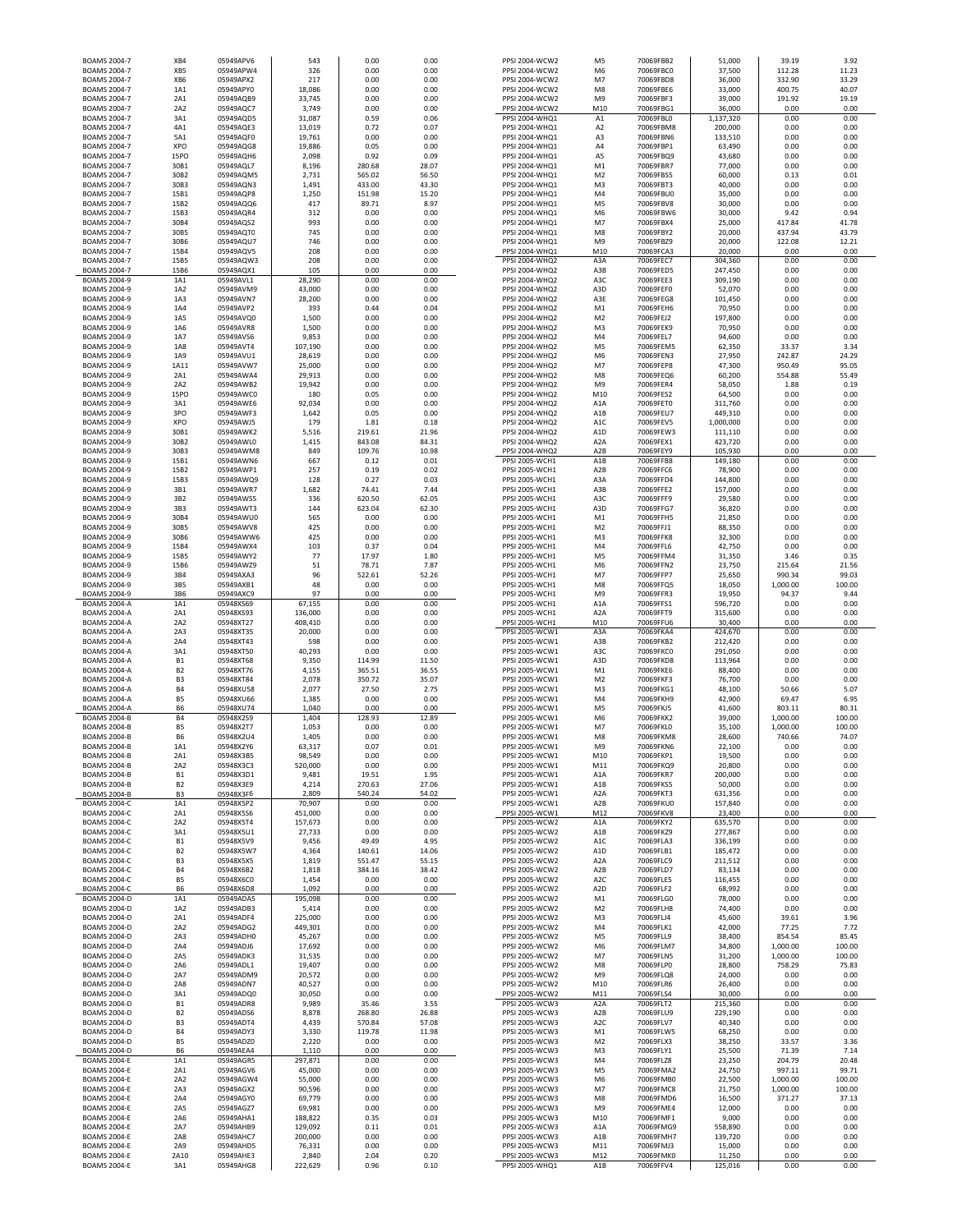| <b>BOAMS 2004-E</b>                        |                             |                        |                    |                    |                |                                         |                                      |                        |                     |                    |                 |
|--------------------------------------------|-----------------------------|------------------------|--------------------|--------------------|----------------|-----------------------------------------|--------------------------------------|------------------------|---------------------|--------------------|-----------------|
|                                            | <b>B1</b>                   | 05949AHJ2<br>05949AHK9 | 21,768             | 59.90              | 5.99           | PPSI 2005-WHQ1                          | A3B                                  | 70069FFX0<br>70069FFY8 | 223,863             | 0.00               | 0.00<br>0.00    |
| <b>BOAMS 2004-E</b><br><b>BOAMS 2004-E</b> | <b>B2</b><br>B <sub>3</sub> | 05949AHL7              | 7,774<br>4,664     | 656.11<br>659.22   | 65.61<br>65.92 | PPSI 2005-WHQ1<br>PPSI 2005-WHQ1        | A3C<br>A3D                           | 70069FFZ5              | 44,684<br>52,569    | 0.00<br>0.00       | 0.00            |
| <b>BOAMS 2004-E</b>                        | <b>B4</b>                   | 05949AHN3              | 4,664              | 34.69              | 3.47           | PPSI 2005-WHQ1                          | M1                                   | 70069FGA9              | 30,000              | 0.00               | 0.00            |
| <b>BOAMS 2004-E</b>                        | <b>B5</b>                   | 05949AHP8              | 2,332              | 0.00               | 0.00           | PPSI 2005-WHQ1                          | M <sub>2</sub>                       | 70069FGB7              | 94,000              | 0.00               | 0.00            |
| <b>BOAMS 2004-E</b>                        | <b>B6</b>                   | 05949AHQ6              | 2,333              | 0.00               | 0.00           | PPSI 2005-WHQ1                          | M <sub>3</sub>                       | 70069FGC5              | 32,000              | 0.00               | 0.00            |
| <b>BOAMS 2004-H</b>                        | 1A1                         | 05949AQZ6              | 60,000             | 0.14               | 0.01           | PPSI 2005-WHQ1                          | MA                                   | 70069FGD3              | 42,000              | 0.00               | 0.00            |
| <b>BOAMS 2004-H</b>                        | 1A2                         | 05949ARA0              | 29,742             | 0.14               | 0.01           | PPSI 2005-WHQ1                          | M5                                   | 70069FGE1              | 34,000              | 0.00               | 0.00            |
| <b>BOAMS 2004-H</b><br><b>BOAMS 2004-H</b> | 2A1<br>2A2                  | 05949ARD4<br>05949ARE2 | 240,000<br>250,283 | 0.49<br>0.49       | 0.05<br>0.05   | PPSI 2005-WHQ1<br>PPSI 2005-WHQ1        | M <sub>6</sub><br>M7                 | 70069FGF8<br>70069FGG6 | 22,000<br>31,000    | 58.80<br>596.29    | 5.88<br>59.63   |
| <b>BOAMS 2004-H</b>                        | <b>B1</b>                   | 05949ARF9              | 9,903              | 394.84             | 39.48          | PPSI 2005-WHQ1                          | M8                                   | 70069FGH4              | 16,000              | 1,000.00           | 100.00          |
| <b>BOAMS 2004-H</b>                        | <b>B2</b>                   | 05949ARG7              | 3,901              | 556.43             | 55.64          | PPSI 2005-WHQ1                          | M <sub>9</sub>                       | 70069FGJ0              | 25,000              | 1,000.00           | 100.00          |
| <b>BOAMS 2004-H</b>                        | B <sub>3</sub>              | 05949ARH5              | 2,100              | 37.18              | 3.72           | PPSI 2005-WHQ1                          | A <sub>1</sub> A                     | 70069FGK7              | 500,064             | 0.00               | 0.00            |
| <b>BOAMS 2004-H</b>                        | B <sub>4</sub>              | 05949ARL6              | 1,501              | 0.00               | 0.00           | PPSI 2005-WHQ1                          | A <sub>2</sub> A                     | 70069FGL5              | 340,186             | 0.00               | 0.00            |
| <b>BOAMS 2004-H</b>                        | <b>B5</b>                   | 05949ARM4              | 1,200              | 0.00               | 0.00           | PPSI 2005-WHQ1                          | A <sub>2</sub> B                     | 70069FGM3              | 85,046              | 0.00               | 0.00            |
| <b>BOAMS 2004-H</b>                        | <b>B6</b>                   | 05949ARN2              | 1,501              | 0.00               | 0.00           | PPSI 2005-WHQ1                          | M10                                  | 70069FGN1              | 27,000              | 169.66             | 16.97           |
| <b>BOAMS 2004-I</b><br><b>BOAMS 2004-I</b> | 1A1<br>1A2                  | 05949ARP7<br>05949ARQ5 | 57,840<br>22,000   | 0.00<br>0.00       | 0.00<br>0.00   | PPSI 2005-WHQ1<br><b>PPSI 2005-WHQ2</b> | M11<br>A <sub>1</sub> A              | 70069FGP6<br>70069FHN0 | 23,000<br>1,498,264 | 0.00<br>0.00       | 0.00<br>0.00    |
| <b>BOAMS 2004-I</b>                        | 2A1                         | 05949ART9              | 15,000             | 0.00               | 0.00           | PPSI 2005-WHQ2                          | A1B                                  | 70069FHP5              | 374,566             | 0.00               | 0.00            |
| <b>BOAMS 2004-1</b>                        | 2A2                         | 05949ARU6              | 371,849            | 0.00               | 0.00           | PPSI 2005-WHQ2                          | A <sub>2</sub> A                     | 70069FHQ3              | 474,626             | 0.00               | 0.00            |
| <b>BOAMS 2004-1</b>                        | 2A3                         | 05949ARV4              | 13,288             | 0.00               | 0.00           | PPSI 2005-WHQ2                          | A <sub>2</sub> B                     | 70069FHR1              | 201,420             | 0.00               | 0.00            |
| <b>BOAMS 2004-I</b>                        | 3A1                         | 05949ARW2              | 29,042             | 0.00               | 0.00           | PPSI 2005-WHQ2                          | A <sub>2</sub> C                     | 70069FHS9              | 281,899             | 0.00               | 0.00            |
| <b>BOAMS 2004-1</b>                        | 3A2                         | 05949ARX0              | 29,042             | 0.00               | 0.00           | PPSI 2005-WHQ2                          | A <sub>2</sub> D                     | 70069FHT7              | 154,727             | 0.00               | 0.00            |
| <b>BOAMS 2004-I</b>                        | <b>B1</b>                   | 05949ARY8              | 10,311             | 418.07             | 41.81          | PPSI 2005-WHQ2                          | M1                                   | 70069FHU4              | 92,750              | 0.00               | 0.00            |
| <b>BOAMS 2004-I</b><br><b>BOAMS 2004-I</b> | <b>B2</b><br>B <sub>3</sub> | 05949ARZ5<br>05949ASA9 | 3,344<br>1,950     | 589.97<br>0.00     | 59.00<br>0.00  | PPSI 2005-WHQ2<br>PPSI 2005-WHQ2        | M <sub>2</sub><br>M <sub>3</sub>     | 70069FHV2<br>70069FHW0 | 89,250<br>49,000    | 0.00<br>7.26       | 0.00<br>0.73    |
| <b>BOAMS 2004-I</b>                        | <b>B4</b>                   | 05949ASB7              | 1,394              | 0.00               | 0.00           | PPSI 2005-WHQ2                          | M4                                   | 70069FHX8              | 47,250              | 80.89              | 8.09            |
| <b>BOAMS 2004-I</b>                        | <b>B5</b>                   | 05949ASC5              | 836                | 0.00               | 0.00           | PPSI 2005-WHQ2                          | M <sub>5</sub>                       | 70069FHY6              | 42,000              | 224.95             | 22.50           |
| <b>BOAMS 2004-I</b>                        | <b>B6</b>                   | 05949ASD3              | 1,393              | 0.00               | 0.00           | PPSI 2005-WHQ2                          | M <sub>6</sub>                       | 70069FHZ3              | 26,250              | 775.32             | 77.53           |
| <b>BOAMS 2004-J</b>                        | 1A1                         | 05949AUS7              | 63,479             | 0.00               | 0.00           | PPSI 2005-WHQ2                          | M <sub>7</sub>                       | 70069FJA6              | 28,000              | 1,000.00           | 100.00          |
| <b>BOAMS 2004-J</b>                        | 1A2                         | 05949AUT5              | 58,500             | 0.00               | 0.00           | PPSI 2005-WHQ2                          | M8                                   | 70069FJB4              | 17,500              | 1,000.00           | 100.00          |
| <b>BOAMS 2004-J</b>                        | 2A1<br>2A2                  | 05949AUW8              | 361,252            | 0.00               | 0.00           | PPSI 2005-WHQ2                          | M <sub>9</sub>                       | 70069FJC2              | 17,500              | 1,000.00           | 100.00          |
| <b>BOAMS 2004-J</b><br><b>BOAMS 2004-J</b> | 3A1                         | 05949AUX6<br>05949AUY4 | 12,909<br>50,929   | 0.00<br>0.00       | 0.00<br>0.00   | PPSI 2005-WHQ2<br>PPSI 2005-WHQ2        | M10<br>M11                           | 70069FJD0<br>70069FJE8 | 24,500<br>36,750    | 357.82<br>0.00     | 35.78<br>0.00   |
| <b>BOAMS 2004-J</b>                        | 4A1                         | 05949AUZ1              | 56,564             | 0.00               | 0.00           | PPSI 2005-WHQ2                          | M12                                  | 70069FJF5              | 21,000              | 0.00               | 0.00            |
| <b>BOAMS 2004-J</b>                        | <b>B1</b>                   | 05949AVA5              | 10,943             | 384.14             | 38.41          | PPSI 2005-WHQ3                          | A1A                                  | 70069FJG3              | 701,160             | 0.00               | 0.00            |
| <b>BOAMS 2004-J</b>                        | <b>B2</b>                   | 05949AVB3              | 4,376              | 739.15             | 73.92          | PPSI 2005-WHQ3                          | A1B                                  | 70069FJH1              | 175,280             | 0.00               | 0.00            |
| <b>BOAMS 2004-J</b>                        | B <sub>3</sub>              | 05949AVC1              | 1,876              | 34.88              | 3.49           | PPSI 2005-WHQ3                          | M12                                  | 70069FJJ7              | 16,000              | 0.00               | 0.00            |
| <b>BOAMS 2004-J</b>                        | <b>B4</b><br><b>B5</b>      | 05949AVH0<br>05949AVJ6 | 1,563              | 0.00               | 0.00           | PPSI 2005-WHQ3                          | A <sub>2</sub> A                     | 70069FJK4<br>70069FJL2 | 310,420             | 0.00               | 0.00            |
| <b>BOAMS 2004-J</b><br><b>BOAMS 2004-J</b> | <b>B6</b>                   | 05949AVK3              | 938<br>1,876       | 0.00<br>0.00       | 0.00<br>0.00   | PPSI 2005-WHQ3<br>PPSI 2005-WHQ3        | A <sub>2</sub> B<br>A <sub>2</sub> C | 70069FJM0              | 138,670<br>146,090  | 0.00<br>0.00       | 0.00<br>0.00    |
| <b>BOAMS 2004-K</b>                        | 1A1                         | 05949AXD7              | 42,854             | 0.62               | 0.06           | PPSI 2005-WHQ3                          | A <sub>2</sub> D                     | 70069FJN8              | 114,380             | 0.00               | 0.00            |
| <b>BOAMS 2004-K</b>                        | 1A2                         | 05949AXE5              | 50,000             | 0.70               | 0.07           | PPSI 2005-WHQ3                          | M1                                   | 70069FJP3              | 59,000              | 0.00               | 0.00            |
| <b>BOAMS 2004-K</b>                        | 2A1                         | 05949AXG0              | 167,000            | 0.09               | 0.01           | PPSI 2005-WHQ3                          | M <sub>2</sub>                       | 70069FJQ1              | 69,000              | 0.00               | 0.00            |
| <b>BOAMS 2004-K</b>                        | 2A2                         | 05949AXH8              | 213,603            | 0.09               | 0.01           | PPSI 2005-WHQ3                          | M3                                   | 70069FJR9              | 37,000              | 0.00               | 0.00            |
| <b>BOAMS 2004-K</b>                        | 3A1                         | 05949AXJ4              | 36,964             | 0.00               | 0.00           | PPSI 2005-WHQ3                          | M4                                   | 70069FJS7              | 33,000              | 0.00               | 0.00            |
| <b>BOAMS 2004-K</b>                        | 3A2<br>3A3                  | 05949AXK1              | 20,000             | 0.00               | 0.00<br>0.15   | PPSI 2005-WHQ3                          | M <sub>5</sub>                       | 70069FJT5              | 32,000              | 6.03<br>90.95      | 0.60<br>9.09    |
| <b>BOAMS 2004-K</b><br><b>BOAMS 2004-K</b> | 4A1                         | 05949AXL9<br>05949AXM7 | 362<br>57,098      | 1.55<br>0.06       | 0.01           | PPSI 2005-WHQ3<br>PPSI 2005-WHQ3        | M <sub>6</sub><br>M7                 | 70069FJU2<br>70069FJV0 | 29,000<br>28,000    | 862.72             | 86.27           |
| <b>BOAMS 2004-K</b>                        | <b>B1</b>                   | 05949AXN5              | 10,973             | 639.15             | 63.92          | PPSI 2005-WHQ3                          | M8                                   | 70069FJW8              | 21,000              | 1,000.00           | 100.00          |
| <b>BOAMS 2004-K</b>                        | <b>B2</b>                   | 05949AXP0              | 4,267              | 668.75             | 66.88          | PPSI 2005-WHQ3                          | M9                                   | 70069FJX6              | 18,000              | 1,000.00           | 100.00          |
| <b>BOAMS 2004-K</b>                        | B <sub>3</sub>              | 05949AXQ8              | 2,133              | 0.00               | 0.00           | PPSI 2005-WHQ3                          | M10                                  | 70069FJY4              | 16,000              | 447.84             | 44.78           |
| <b>BOAMS 2004-K</b>                        | <b>B4</b>                   | 05949AXU9              | 1,829              | 0.00               | 0.00           | PPSI 2005-WHQ3                          | M11                                  | 70069FJZ1              | 26,000              | 0.00               | 0.00            |
| <b>BOAMS 2004-K</b>                        | <b>B5</b><br><b>B6</b>      | 05949AXV7              | 914<br>1,524       | 0.00               | 0.00           | PPSI 2005-WHQ4                          | A1A                                  | 70069FML8              | 1,098,381           | 0.00               | 0.00<br>0.00    |
| <b>BOAMS 2004-K</b><br><b>BOAMS 2004-L</b> | 1A1                         | 05949AXW5<br>05949AZB9 | 126,563            | 0.00<br>0.00       | 0.00<br>0.00   | PPSI 2005-WHQ4<br>PPSI 2005-WHQ4        | A <sub>2</sub> A<br>A <sub>2</sub> B | 70069FMN4<br>70069FMP9 | 327,204<br>141,057  | 0.00<br>0.00       | 0.00            |
| <b>BOAMS 2004-L</b>                        | 2A1                         | 05949AZE3              | 453,292            | 2.93               | 0.29           | PPSI 2005-WHQ4                          | A <sub>2</sub> C                     | 70069FMQ7              | 171,391             | 0.00               | 0.00            |
| <b>BOAMS 2004-L</b>                        | 3A1                         | 05949AZF0              | 50,152             | 0.00               | 0.00           | PPSI 2005-WHQ4                          | A <sub>2</sub> D                     | 70069FMR5              | 119,504             | 0.00               | 0.00            |
| <b>BOAMS 2004-L</b>                        | 4A1                         | 05949AZG8              | 79,927             | 0.00               | 0.00           | PPSI 2005-WHQ4                          | M1                                   | 70069FMS3              | 73,938              | 0.00               | 0.00            |
| <b>BOAMS 2004-L</b>                        | <b>B1</b>                   | 05949AZH6              | 12,863             | 860.71             | 86.07          | PPSI 2005-WHQ4                          | M <sub>2</sub>                       | 70069FMT1              | 67,113              | 1.37               | 0.14            |
| <b>BOAMS 2004-L</b>                        | <b>B2</b>                   | 05949AZJ2              | 4,777              | 312.77             | 31.28          | PPSI 2005-WHQ4                          | M3                                   | 70069FMU8              | 47,775              | 136.49             | 13.65           |
| <b>BOAMS 2004-L</b><br><b>BOAMS 2004-L</b> | B <sub>3</sub><br><b>B4</b> | 05949AZK9<br>05949AZQ6 | 2,940<br>1,470     | 0.00<br>0.00       | 0.00<br>0.00   | PPSI 2005-WHQ4<br>PPSI 2005-WHQ4        | M <sub>4</sub><br>M <sub>5</sub>     | 70069FMV6<br>70069FMW4 | 34,125<br>34,125    | 736.19<br>1,000.00 | 73.62<br>100.00 |
| <b>BOAMS 2004-L</b>                        | <b>B5</b>                   | 05949AZR4              | 1,102              | 0.00               | 0.00           | PPSI 2005-WHQ4                          | M <sub>6</sub>                       | 70069FMX2              | 32,988              | 1,000.00           | 100.00          |
| <b>BOAMS 2004-L</b>                        | <b>B6</b>                   | 05949AZS2              | 1,838              | 0.00               | 0.00           | PPSI 2005-WHQ4                          | M7                                   | 70069FMY0              | 30,713              | 428.58             | 42.86           |
| BOAMS 2005-1                               | 1A1                         | 05949AM80              | 6,774              | 0.00               | 0.00           | PPSI 2005-WHQ4                          | M8                                   | 70069FMZ7              | 17,063              | 0.00               | 0.00            |
| BOAMS 2005-1                               | 1A2                         | 05949AM98              | 2,384              | 0.00               | 0.00           | PPSI 2005-WHQ4                          | M <sup>9</sup>                       | 70069FNA1              | 20,475              | 0.00               | 0.00            |
| BOAMS 2005-1                               | 1A3                         | 05949AN22              | 4,592              | 0.00               | 0.00           | PPSI 2005-WHQ4                          | M10                                  | 70069FNB9              | 13,650              | 0.00               | 0.00            |
| BOAMS 2005-1                               | 1A4                         |                        | 890                | 0.00               | 0.00           | PPSI 2005-WHQ4                          | M11                                  | 70069FNC7              | 9,100               | 0.00               | 0.00            |
| <b>BOAMS 2005-1</b>                        |                             | 05949AN30              |                    | 0.00               | 0.00           |                                         |                                      | 70069FGU5              | 600,936             |                    |                 |
| BOAMS 2005-1                               | 1A5                         | 05949AN48              | 2,000              |                    |                | PPSI 2005-WLL1                          | A1A                                  |                        |                     | 0.00               | 0.00            |
|                                            | 1A6                         | 05949AN55              | 2,000              | 0.00               | 0.00           | PPSI 2005-WLL1                          | A1B                                  | 70069FGV3              | 66,769              | 0.00               | 0.00            |
| BOAMS 2005-1                               | 1A7                         | 05949AN63              | 5,850              | 0.00               | 0.00<br>0.00   | PPSI 2005-WLL1                          | M1<br>M <sub>2</sub>                 | 70069FGW1              | 29,049              | 0.00<br>0.00       | 0.00            |
| BOAMS 2005-1<br>BOAMS 2005-1               | 1A8<br>1A9                  | 05949AN71<br>05949AN89 | 3,510<br>13,029    | 0.00<br>0.00       | 0.00           | PPSI 2005-WLL1<br>PPSI 2005-WLL1        | M <sub>3</sub>                       | 70069FGX9<br>70069FGY7 | 26,524<br>16,419    | 0.00               | 0.00<br>0.00    |
| BOAMS 2005-1                               | 1A10                        | 05949AN97              | 3,272              | 0.00               | 0.00           | PPSI 2005-WLL1                          | M4                                   | 70069FGZ4              | 14,314              | 0.11               | 0.01            |
| BOAMS 2005-1                               | 1A11                        | 05949AP20              | 1,466              | 0.00               | 0.00           | PPSI 2005-WLL1                          | M <sub>5</sub>                       | 70069FHA8              | 13,472              | 68.07              | 6.81            |
| BOAMS 2005-1                               | 1A12                        | 05949AP38              | 4,233              | 0.00               | 0.00           | PPSI 2005-WLL1                          | M6                                   | 70069FHB6              | 13,051              | 488.77             | 48.88           |
| BOAMS 2005-1                               | 1A13                        | 05949AP46              | 65,604             | 0.00               | 0.00           | PPSI 2005-WLL1                          | M7                                   | 70069FHC4              | 10,946              | 1,000.00           | 100.00          |
| BOAMS 2005-1<br>BOAMS 2005-1               | 1A14<br>1A15                | 05949AP53<br>05949AP61 | 10,332<br>13,948   | 0.00<br>0.00       | 0.00<br>0.00   | PPSI 2005-WLL1<br>PPSI 2005-WLL1        | M8<br>M9                             | 70069FHD2<br>70069FHE0 | 10,525<br>5,894     | 448.89<br>0.00     | 44.89<br>0.00   |
| BOAMS 2005-1                               | 1A16                        | 05949AP79              | 4,229              | 15.52              | 1.55           | PPSI 2005-WLL1                          | M10                                  | 70069FHF7              | 6,315               | 0.00               | 0.00            |
| BOAMS 2005-1                               | 1A17                        | 05949AP87              | 504                | 3.60               | 0.36           | PPSI 2005-WLL1                          | M11                                  | 70069FHG5              | 8,420               | 0.00               | 0.00            |
| BOAMS 2005-1                               | 1A18                        | 05949AP95              | 4,467              | 9.77               | 0.98           | RAMC 2004-1                             | AV1                                  | 759950CA4              | 112,000             | 1.74               | 0.17            |
| BOAMS 2005-1                               | 1A21                        | 05949AQ45              | 10,000             | 0.00               | 0.00           | RAMC 2004-1                             | AV <sub>2</sub>                      | 759950CB2              | 200,000             | 0.00               | 0.00            |
| BOAMS 2005-1                               | 1A22                        | 05949AQ52              | 70,177             | 0.00               | 0.00           | RAMC 2004-1                             | AV3                                  | 759950CC0              | 137,625             | 3.05               | 0.31            |
| BOAMS 2005-1<br>BOAMS 2005-1               | 1A23<br>1A24                | 05949AQ60<br>05949AQ78 | 4,467<br>4,467     | 0.00<br>0.00       | 0.00<br>0.00   | RAMC 2004-1<br>RAMC 2004-1              | M1<br>M <sub>2</sub>                 | 759950CF3<br>759950CG1 | 33,000<br>28,875    | 10.27<br>9.69      | 1.03<br>0.97    |
| BOAMS 2005-1                               | 2A1                         | 05949AR28              | 76,143             | 1.30               | 0.13           | RAMC 2004-1                             | M3                                   | 759950CH9              | 9,625               | 0.00               | 0.00            |
| BOAMS 2005-1                               | 30PO                        | 05949AR44              | 1,830              | 0.69               | 0.07           | RAMC 2004-1                             | M4                                   | 759950CJ5              | 8,250               | 0.00               | 0.00            |
| BOAMS 2005-1                               | <b>15PO</b>                 | 05949AR69              | 581                | 1.98               | 0.20           | RAMC 2004-1                             | M5                                   | 759950CK2              | 6,875               | 0.00               | 0.00            |
| BOAMS 2005-1                               | 30B1                        | 05949AR77              | 3,454              | 571.12             | 57.11          | RAMC 2004-1                             | M <sub>6</sub>                       | 759950CL0              | 6,050               | 0.00               | 0.00            |
| BOAMS 2005-1                               | 30B2                        | 05949AR85              | 1,233              | 814.10             | 81.41          | RAMC 2004-2                             | AV1                                  | 759950CM8              | 37,000              | 0.00               | 0.00            |
| BOAMS 2005-1<br>BOAMS 2005-1               | 30B3<br>15B1                | 05949AR93<br>05949AS27 | 740<br>507         | 13.95<br>77.29     | 1.39<br>7.73   | RAMC 2004-2<br>RAMC 2004-2              | AV <sub>2</sub><br>AV3               | 759950CN6<br>759950CP1 | 53,000<br>14,000    | 0.00<br>5.97       | 0.00<br>0.60    |
| BOAMS 2005-1                               | 15B2                        | 05949AS35              | 351                | 147.33             | 14.73          | RAMC 2004-2                             | AF1                                  | 759950CQ9              | 116,600             | 0.00               | 0.00            |
| BOAMS 2005-1                               | 15B3                        | 05949AS43              | 196                | 0.00               | 0.00           | RAMC 2004-2                             | AF <sub>2</sub>                      | 759950CR7              | 69,000              | 0.00               | 0.00            |
| BOAMS 2005-1                               | 30B4                        | 05949AS50              | 494                | 0.00               | 0.00           | RAMC 2004-2                             | AF3                                  | 759950CS5              | 46,000              | 0.00               | 0.00            |
| BOAMS 2005-1                               | 30B5                        | 05949AS68              | 370                | 0.00               | 0.00           | RAMC 2004-2                             | AF4                                  | 759950CT3              | 38,000              | 0.00               | 0.00            |
| BOAMS 2005-1                               | 30B6                        | 05949AS76              | 370                | 0.00               | 0.00           | RAMC 2004-2                             | AF5                                  | 759950CU0              | 28,800              | 28.24              | 2.82            |
| BOAMS 2005-1<br>BOAMS 2005-1               | 15B4<br>15B5                | 05949AS84<br>05949AS92 | 78<br>78           | $-0.01$<br>$-0.01$ | 0.00<br>0.00   | RAMC 2004-2<br>RAMC 2004-2              | AF6<br>M1                            | 759950CV8<br>759950CX4 | 24,000<br>15,600    | 0.79<br>10.75      | 0.08<br>1.08    |
| <b>BOAMS 2005-1</b>                        | 15B6                        | 05949AT26              | 117                | 0.00               | 0.00           | RAMC 2004-2                             | M <sub>2</sub>                       | 759950CY2              | 14,300              | 20.55              | 2.05            |
| BOAMS 2005-10                              | 1A1                         | 05949CLF1              | 54,787             | 25.16              | 2.52           | RAMC 2004-2                             | M3                                   | 759950CZ9              | 7,800               | 68.06              | 6.81            |
| BOAMS 2005-10                              | 1A2                         | 05949CLG9              | 50,000             | 0.00               | 0.00           | RAMC 2004-2                             | M4                                   | 759950DA3              | 9,100               | 159.97             | 16.00           |
| BOAMS 2005-10                              | 1A3                         | 05949CLH7              | 16,531             | 83.44              | 8.34           | RAMC 2004-2                             | M <sub>5</sub>                       | 759950DB1              | 6,500               | 531.28             | 53.13           |
| BOAMS 2005-10                              | 1A4                         | 05949CLJ3              | 39,646             | 0.00               | 0.00           | RAMC 2004-2                             | M <sub>6</sub>                       | 759950DC9              | 7,800               | 584.75             | 58.47           |
| BOAMS 2005-10                              | 1A5                         | 05949CLK0              | 671                | 0.00               | 0.00           | RAMC 2004-2                             | M7                                   | 759950DD7              | 5,200               | 339.83             | 33.98           |
| BOAMS 2005-10<br>BOAMS 2005-10             | 1A6<br>1A7                  | 05949CLL8<br>05949CLM6 | 10,073<br>2,201    | 24.55<br>91.02     | 2.45<br>9.10   | RAMC 2004-2<br>RAMC 2004-2              | M8<br>M9                             | 759950DE5<br>759950DF2 | 5,980<br>5,720      | 0.00<br>0.00       | 0.00<br>0.00    |
| BOAMS 2005-10                              | 1A8                         | 05949CLN4              | 5                  | 130.60             | 13.06          | RAMC 2004-3                             | AV1                                  | 759950DG0              | 99,999              | 2.86               | 0.29            |
| BOAMS 2005-10                              | 1A9                         | 05949CLP9              | 20,000             | 3.35               | 0.33           | RAMC 2004-3                             | AF1                                  | 759950DH8              | 143,587             | 0.00               | 0.00            |
| BOAMS 2005-10                              | 1A11                        | 05949CLR5              | 1,481              | 115.34             | 11.53          | RAMC 2004-3                             | AF <sub>2</sub>                      | 759950DJ4              | 78,733              | 0.00               | 0.00            |
| BOAMS 2005-10                              | 1A12                        | 05949CLS3              | 10,441             | 0.00               | 0.00           | RAMC 2004-3                             | AF3                                  | 759950DK1              | 56,795              | 0.00               | 0.00            |
| BOAMS 2005-10<br>BOAMS 2005-10             | 1A13<br>1A14                | 05949CLT1<br>05949CLU8 | 68,716<br>2,883    | 0.00<br>432.81     | 0.00<br>43.28  | RAMC 2004-3<br>RAMC 2004-3              | AF4<br>AF5                           | 759950DL9<br>759950DM7 | 35,930<br>22,635    | 0.00<br>88.16      | 0.00<br>8.82    |

| 05949AHH6              | 63,254           | 0.00           | 0.00          | PPSI 2005-WHQ1                   | A3A                                  | 70069FFW2              | 204,572            | 0.00           | 0.00          |
|------------------------|------------------|----------------|---------------|----------------------------------|--------------------------------------|------------------------|--------------------|----------------|---------------|
| 05949AHJ2              | 21,768           | 59.90          | 5.99          | PPSI 2005-WHQ1                   | A3B                                  | 70069FFX0              | 223.863            | 0.00           | 0.00          |
| 05949AHK9              | 7,774            | 656.11         | 65.61         | PPSI 2005-WHQ1                   | A3C                                  | 70069FFY8              | 44,684             | 0.00           | 0.00          |
| 05949AHL7              | 4,664            | 659.22         | 65.92         | PPSI 2005-WHQ1                   | A3D                                  | 70069FFZ5              | 52,569             | 0.00           | 0.00          |
| 05949AHN3              | 4,664            | 34.69          | 3.47          | PPSI 2005-WHQ1                   | M1                                   | 70069FGA9              | 30,000             | 0.00           | 0.00          |
| 05949AHP8              | 2,332            | 0.00           | 0.00          | PPSI 2005-WHQ1                   | M <sub>2</sub>                       | 70069FGB7              | 94,000             | 0.00           | 0.00          |
| 05949AHQ6              | 2,333            | 0.00           | 0.00          | PPSI 2005-WHQ1                   | M3                                   | 70069FGC5              | 32,000             | 0.00           | 0.00          |
| 05949AQZ6              | 60,000<br>29,742 | 0.14           | 0.01<br>0.01  | PPSI 2005-WHQ1<br>PPSI 2005-WHQ1 | M4<br>M <sub>5</sub>                 | 70069FGD3<br>70069FGE1 | 42,000<br>34,000   | 0.00<br>0.00   | 0.00<br>0.00  |
| 05949ARA0<br>05949ARD4 | 240,000          | 0.14<br>0.49   | 0.05          | PPSI 2005-WHQ1                   | M <sub>6</sub>                       | 70069FGF8              | 22,000             | 58.80          | 5.88          |
| 05949ARE2              | 250,283          | 0.49           | 0.05          | PPSI 2005-WHQ1                   | M <sub>7</sub>                       | 70069FGG6              | 31,000             | 596.29         | 59.63         |
| 05949ARF9              | 9,903            | 394.84         | 39.48         | PPSI 2005-WHQ1                   | M8                                   | 70069FGH4              | 16,000             | 1,000.00       | 100.00        |
| 05949ARG7              | 3,901            | 556.43         | 55.64         | PPSI 2005-WHQ1                   | M <sub>9</sub>                       | 70069FGJ0              | 25,000             | 1,000.00       | 100.00        |
| 05949ARH5              | 2,100            | 37.18          | 3.72          | PPSI 2005-WHQ1                   | A <sub>1</sub> A                     | 70069FGK7              | 500,064            | 0.00           | 0.00          |
| 05949ARL6              | 1,501            | 0.00           | 0.00          | PPSI 2005-WHQ1                   | A <sub>2</sub> A                     | 70069FGL5              | 340,186            | 0.00           | 0.00          |
| 05949ARM4              | 1,200            | 0.00           | 0.00          | PPSI 2005-WHQ1                   | A <sub>2</sub> B                     | 70069FGM3              | 85,046             | 0.00           | 0.00          |
| 05949ARN2              | 1,501            | 0.00           | 0.00          | PPSI 2005-WHQ1                   | M10                                  | 70069FGN1              | 27,000             | 169.66         | 16.97         |
| 05949ARP7              | 57,840           | 0.00           | 0.00          | PPSI 2005-WHQ1                   | M11                                  | 70069FGP6              | 23,000             | 0.00           | 0.00          |
| 05949ARQ5              | 22,000           | 0.00           | 0.00          | PPSI 2005-WHQ2                   | A1A                                  | 70069FHN0              | 1,498,264          | 0.00           | 0.00          |
| 05949ART9              | 15,000           | 0.00           | 0.00          | PPSI 2005-WHQ2                   | A1B                                  | 70069FHP5              | 374,566            | 0.00           | 0.00          |
| 05949ARU6              | 371,849          | 0.00           | 0.00          | PPSI 2005-WHQ2                   | A <sub>2</sub> A                     | 70069FHQ3              | 474,626            | 0.00           | 0.00          |
| 05949ARV4<br>05949ARW2 | 13,288<br>29,042 | 0.00<br>0.00   | 0.00<br>0.00  | PPSI 2005-WHQ2<br>PPSI 2005-WHQ2 | A <sub>2</sub> B<br>A <sub>2</sub> C | 70069FHR1<br>70069FHS9 | 201,420<br>281,899 | 0.00<br>0.00   | 0.00<br>0.00  |
| 05949ARX0              | 29,042           | 0.00           | 0.00          | PPSI 2005-WHQ2                   | A <sub>2</sub> D                     | 70069FHT7              | 154,727            | 0.00           | 0.00          |
| 05949ARY8              | 10,311           | 418.07         | 41.81         | PPSI 2005-WHQ2                   | M1                                   | 70069FHU4              | 92,750             | 0.00           | 0.00          |
| 05949ARZ5              | 3,344            | 589.97         | 59.00         | PPSI 2005-WHQ2                   | M <sub>2</sub>                       | 70069FHV2              | 89,250             | 0.00           | 0.00          |
| 05949ASA9              | 1,950            | 0.00           | 0.00          | PPSI 2005-WHQ2                   | M <sub>3</sub>                       | 70069FHW0              | 49,000             | 7.26           | 0.73          |
| 05949ASB7              | 1,394            | 0.00           | 0.00          | PPSI 2005-WHQ2                   | M <sub>4</sub>                       | 70069FHX8              | 47,250             | 80.89          | 8.09          |
| 05949ASC5              | 836              | 0.00           | 0.00          | PPSI 2005-WHQ2                   | M <sub>5</sub>                       | 70069FHY6              | 42,000             | 224.95         | 22.50         |
| 05949ASD3              | 1,393            | 0.00           | 0.00          | PPSI 2005-WHQ2                   | M <sub>6</sub>                       | 70069FHZ3              | 26,250             | 775.32         | 77.53         |
| 05949AUS7              | 63,479           | 0.00           | 0.00          | PPSI 2005-WHQ2                   | M7                                   | 70069FJA6              | 28,000             | 1,000.00       | 100.00        |
| 05949AUT5              | 58,500           | 0.00           | 0.00          | PPSI 2005-WHQ2                   | M8                                   | 70069FJB4              | 17,500             | 1,000.00       | 100.00        |
| 05949AUW8<br>05949AUX6 | 361,252          | 0.00<br>0.00   | 0.00<br>0.00  | PPSI 2005-WHQ2                   | M9                                   | 70069FJC2<br>70069FJD0 | 17,500             | 1,000.00       | 100.00        |
| 05949AUY4              | 12,909<br>50,929 | 0.00           | 0.00          | PPSI 2005-WHQ2<br>PPSI 2005-WHQ2 | M10<br>M11                           | 70069FJE8              | 24,500<br>36,750   | 357.82<br>0.00 | 35.78<br>0.00 |
| 05949AUZ1              | 56,564           | 0.00           | 0.00          | PPSI 2005-WHQ2                   | M12                                  | 70069FJF5              | 21,000             | 0.00           | 0.00          |
| 05949AVA5              | 10,943           | 384.14         | 38.41         | PPSI 2005-WHQ3                   | A <sub>1</sub> A                     | 70069FJG3              | 701,160            | 0.00           | 0.00          |
| 05949AVB3              | 4,376            | 739.15         | 73.92         | PPSI 2005-WHQ3                   | A <sub>1</sub> B                     | 70069FJH1              | 175,280            | 0.00           | 0.00          |
| 05949AVC1              | 1.876            | 34.88          | 3.49          | PPSI 2005-WHQ3                   | M12                                  | 70069FJJ7              | 16,000             | 0.00           | 0.00          |
| 05949AVH0              | 1,563            | 0.00           | 0.00          | PPSI 2005-WHQ3                   | A <sub>2</sub> A                     | 70069FJK4              | 310,420            | 0.00           | 0.00          |
| 05949AV16              | 938              | 0.00           | 0.00          | PPSI 2005-WHQ3                   | A <sub>2</sub> B                     | 70069FJL2              | 138,670            | 0.00           | 0.00          |
| 05949AVK3              | 1,876            | 0.00           | 0.00          | PPSI 2005-WHQ3                   | A <sub>2</sub> C                     | 70069FJM0              | 146,090            | 0.00           | 0.00          |
| 05949AXD7              | 42,854           | 0.62           | 0.06          | PPSI 2005-WHQ3                   | A <sub>2</sub> D                     | 70069FJN8              | 114,380            | 0.00           | 0.00          |
| 05949AXE5              | 50,000           | 0.70           | 0.07          | PPSI 2005-WHQ3                   | M1                                   | 70069FJP3              | 59,000             | 0.00           | 0.00          |
| 05949AXG0              | 167,000          | 0.09           | 0.01          | PPSI 2005-WHQ3                   | M <sub>2</sub>                       | 70069FJQ1              | 69,000             | 0.00           | 0.00          |
| 05949AXH8<br>05949AXJ4 | 213,603          | 0.09<br>0.00   | 0.01<br>0.00  | PPSI 2005-WHQ3<br>PPSI 2005-WHQ3 | M3<br>M4                             | 70069FJR9<br>70069FJS7 | 37,000             | 0.00<br>0.00   | 0.00<br>0.00  |
| 05949AXK1              | 36,964<br>20,000 | 0.00           | 0.00          | PPSI 2005-WHQ3                   | M <sub>5</sub>                       | 70069FJT5              | 33,000<br>32,000   | 6.03           | 0.60          |
| 05949AXL9              | 362              | 1.55           | 0.15          | PPSI 2005-WHQ3                   | M <sub>6</sub>                       | 70069FJU2              | 29,000             | 90.95          | 9.09          |
| 05949AXM7              | 57,098           | 0.06           | 0.01          | PPSI 2005-WHQ3                   | M7                                   | 70069FJV0              | 28,000             | 862.72         | 86.27         |
| 05949AXN5              | 10,973           | 639.15         | 63.92         | PPSI 2005-WHQ3                   | M8                                   | 70069FJW8              | 21,000             | 1,000.00       | 100.00        |
| 05949AXP0              | 4,267            | 668.75         | 66.88         | PPSI 2005-WHQ3                   | M <sub>9</sub>                       | 70069FJX6              | 18,000             | 1,000.00       | 100.00        |
| 05949AXQ8              | 2,133            | 0.00           | 0.00          | PPSI 2005-WHQ3                   | M10                                  | 70069FJY4              | 16,000             | 447.84         | 44.78         |
| 05949AXU9              | 1,829            | 0.00           | 0.00          | PPSI 2005-WHQ3                   | M11                                  | 70069FJZ1              | 26,000             | 0.00           | 0.00          |
| 05949AXV7              | 914              | 0.00           | 0.00          | PPSI 2005-WHQ4                   | A1A                                  | 70069FML8              | 1,098,381          | 0.00           | 0.00          |
| 05949AXW5              | 1,524            | 0.00           | 0.00          | PPSI 2005-WHQ4                   | A2A                                  | 70069FMN4              | 327,204            | 0.00           | 0.00          |
| 05949AZB9              | 126,563          | 0.00           | 0.00          | PPSI 2005-WHQ4                   | A2B                                  | 70069FMP9              | 141,057            | 0.00           | 0.00          |
| 05949AZE3              | 453,292          | 2.93           | 0.29          | PPSI 2005-WHQ4                   | A2C                                  | 70069FMQ7              | 171,391            | 0.00           | 0.00          |
| 05949AZF0<br>05949AZG8 | 50,152<br>79,927 | 0.00<br>0.00   | 0.00<br>0.00  | PPSI 2005-WHQ4<br>PPSI 2005-WHQ4 | A <sub>2</sub> D<br>M <sub>1</sub>   | 70069FMR5<br>70069FMS3 | 119,504<br>73,938  | 0.00<br>0.00   | 0.00<br>0.00  |
| 05949AZH6              | 12,863           | 860.71         | 86.07         | PPSI 2005-WHQ4                   | M <sub>2</sub>                       | 70069FMT1              | 67,113             | 1.37           | 0.14          |
| 05949AZJ2              | 4,777            | 312.77         | 31.28         | PPSI 2005-WHQ4                   | M <sub>3</sub>                       | 70069FMU8              | 47,775             | 136.49         | 13.65         |
| 05949AZK9              | 2,940            | 0.00           | 0.00          | PPSI 2005-WHQ4                   | M <sub>4</sub>                       | 70069FMV6              | 34,125             | 736.19         | 73.62         |
| 05949AZQ6              | 1,470            | 0.00           | 0.00          | PPSI 2005-WHQ4                   | M <sub>5</sub>                       | 70069FMW4              | 34,125             | 1,000.00       | 100.00        |
| 05949AZR4              | 1,102            | 0.00           | 0.00          | PPSI 2005-WHQ4                   | M <sub>6</sub>                       | 70069FMX2              | 32,988             | 1,000.00       | 100.00        |
| 05949AZS2              | 1,838            | 0.00           | 0.00          | PPSI 2005-WHQ4                   | M7                                   | 70069FMY0              | 30,713             | 428.58         | 42.86         |
| 05949AM80              | 6.774            | 0.00           | 0.00          | PPSI 2005-WHQ4                   | M8                                   | 70069FMZ7              | 17,063             | 0.00           | 0.00          |
| 05949AM98              | 2,384            | 0.00           | 0.00          | PPSI 2005-WHQ4                   | M9                                   | 70069FNA1              | 20,475             | 0.00           | 0.00          |
| 05949AN22              | 4,592            | 0.00           | 0.00          | PPSI 2005-WHQ4                   | M10                                  | 70069FNB9              | 13,650             | 0.00           | 0.00          |
| 05949AN30              | 890              | 0.00           | 0.00          | PPSI 2005-WHQ4                   | M11                                  | 70069FNC7<br>70069FGU5 | 9,100              | 0.00           | 0.00          |
| 05949AN48<br>05949AN55 | 2,000<br>2,000   | 0.00<br>0.00   | 0.00<br>0.00  | PPSI 2005-WLL1<br>PPSI 2005-WLL1 | A <sub>1</sub> A<br>A <sub>1</sub> B | 70069FGV3              | 600,936<br>66,769  | 0.00<br>0.00   | 0.00<br>0.00  |
| 05949AN63              | 5,850            | 0.00           | 0.00          | PPSI 2005-WLL1                   | м1                                   | 70069FGW1              | 29,049             | u.uu           | 0.00          |
| 05949AN71              | 3,510            | 0.00           | 0.00          | PPSI 2005-WLL1                   | M <sub>2</sub>                       | 70069FGX9              | 26,524             | 0.00           | 0.00          |
| 05949AN89              | 13,029           | 0.00           | 0.00          | PPSI 2005-WLL1                   | M3                                   | 70069FGY7              | 16,419             | 0.00           | 0.00          |
| 05949AN97              | 3,272            | 0.00           | 0.00          | PPSI 2005-WLL1                   | M4                                   | 70069FGZ4              | 14,314             | 0.11           | 0.01          |
| 05949AP20              | 1,466            | 0.00           | 0.00          | PPSI 2005-WLL1                   | M <sub>5</sub>                       | 70069FHA8              | 13,472             | 68.07          | 6.81          |
| 05949AP38              | 4,233            | 0.00           | 0.00          | PPSI 2005-WLL1                   | M <sub>6</sub>                       | 70069FHB6              | 13,051             | 488.77         | 48.88         |
| 05949AP46              | 65,604           | 0.00           | 0.00          | PPSI 2005-WLL1                   | M7                                   | 70069FHC4              | 10,946             | 1,000.00       | 100.00        |
| 05949AP53<br>05949AP61 | 10,332<br>13,948 | 0.00<br>0.00   | 0.00<br>0.00  | PPSI 2005-WLL1<br>PPSI 2005-WLL1 | M8<br>M9                             | 70069FHD2<br>70069FHE0 | 10,525<br>5,894    | 448.89<br>0.00 | 44.89<br>0.00 |
| 05949AP79              | 4,229            | 15.52          |               | PPSI 2005-WLL1                   | M10                                  | 70069FHF7              | 6,315              |                |               |
| 05949AP87              | 504              | 3.60           | 1.55<br>0.36  | PPSI 2005-WLL1                   | M11                                  | 70069FHG5              | 8,420              | 0.00<br>0.00   | 0.00<br>0.00  |
| 05949AP95              | 4,467            | 9.77           | 0.98          | RAMC 2004-1                      | AV1                                  | 759950CA4              | 112,000            | 1.74           | 0.17          |
| 05949AQ45              | 10,000           | 0.00           | 0.00          | RAMC 2004-1                      | AV <sub>2</sub>                      | 759950CB2              | 200,000            | 0.00           | 0.00          |
| 05949AQ52              | 70,177           | 0.00           | 0.00          | RAMC 2004-1                      | AV3                                  | 759950CC0              | 137,625            | 3.05           | 0.31          |
| 05949AQ60              | 4,467            | 0.00           | 0.00          | RAMC 2004-1                      | M1                                   | 759950CF3              | 33,000             | 10.27          | 1.03          |
| 05949AQ78              | 4,467            | 0.00           | 0.00          | RAMC 2004-1                      | M <sub>2</sub>                       | 759950CG1              | 28,875             | 9.69           | 0.97          |
| 05949AR28              | 76,143           | 1.30           | 0.13          | RAMC 2004-1                      | M3                                   | 759950CH9              | 9,625              | 0.00           | 0.00          |
| 05949AR44              | 1,830            | 0.69           | 0.07          | RAMC 2004-1<br>RAMC 2004-1       | M4                                   | 759950CJ5              | 8,250              | 0.00           | 0.00          |
| 05949AR69<br>05949AR77 | 581<br>3,454     | 1.98<br>571.12 | 0.20<br>57.11 | RAMC 2004-1                      | M <sub>5</sub><br>M <sub>6</sub>     | 759950CK2<br>759950CL0 | 6,875<br>6,050     | 0.00<br>0.00   | 0.00<br>0.00  |
| 05949AR85              | 1,233            | 814.10         | 81.41         | RAMC 2004-2                      | AV1                                  | 759950CM8              | 37,000             | 0.00           | 0.00          |
| 05949AR93              | 740              | 13.95          | 1.39          | RAMC 2004-2                      | AV <sub>2</sub>                      | 759950CN6              | 53,000             | 0.00           | 0.00          |
| 05949AS27              | 507              | 77.29          | 7.73          | RAMC 2004-2                      | AV3                                  | 759950CP1              | 14,000             | 5.97           | 0.60          |
| 05949AS35              | 351              | 147.33         | 14.73         | RAMC 2004-2                      | AF1                                  | 759950CQ9              | 116,600            | 0.00           | 0.00          |
| 05949AS43              | 196              | 0.00           | 0.00          | RAMC 2004-2                      | AF <sub>2</sub>                      | 759950CR7              | 69,000             | 0.00           | 0.00          |
| 05949AS50              | 494              | 0.00           | 0.00          | RAMC 2004-2                      | AF3                                  | 759950CS5              | 46,000             | 0.00           | 0.00          |
| 05949AS68              | 370              | 0.00           | 0.00          | RAMC 2004-2                      | AF4                                  | 759950CT3              | 38,000             | 0.00           | 0.00          |
| 05949AS76              | 370              | 0.00           | 0.00          | RAMC 2004-2                      | AF5                                  | 759950CU0              | 28,800             | 28.24          | 2.82          |
| 05949AS84              | 78               | $-0.01$        | 0.00          | RAMC 2004-2                      | AF6                                  | 759950CV8              | 24,000             | 0.79           | 0.08          |
| 05949AS92<br>05949AT26 | 78               | $-0.01$        | 0.00          | RAMC 2004-2                      | M1                                   | 759950CX4              | 15,600             | 10.75          | 1.08          |
| 05949CLF1              | 117              | 0.00<br>25.16  | 0.00<br>2.52  | RAMC 2004-2<br>RAMC 2004-2       | M <sub>2</sub><br>M <sub>3</sub>     | 759950CY2<br>759950CZ9 | 14,300<br>7,800    | 20.55<br>68.06 | 2.05<br>6.81  |
| 05949CLG9              | 54,787<br>50,000 | 0.00           | 0.00          | RAMC 2004-2                      | M4                                   | 759950DA3              | 9,100              | 159.97         | 16.00         |
| 05949CLH7              | 16,531           | 83.44          | 8.34          | RAMC 2004-2                      | M5                                   | 759950DB1              | 6,500              | 531.28         | 53.13         |
| 05949CLJ3              | 39,646           | 0.00           | 0.00          | RAMC 2004-2                      | M <sub>6</sub>                       | 759950DC9              | 7,800              | 584.75         | 58.47         |
| 05949CLK0              | 671              | 0.00           | 0.00          | RAMC 2004-2                      | M7                                   | 759950DD7              | 5,200              | 339.83         | 33.98         |
| 05949CLL8              | 10,073           | 24.55          | 2.45          | RAMC 2004-2                      | M8                                   | 759950DE5              | 5,980              | 0.00           | 0.00          |
| 05949CLM6              | 2,201            | 91.02          | 9.10          | RAMC 2004-2                      | M9                                   | 759950DF2              | 5,720              | 0.00           | 0.00          |
| 05949CLN4              | 5                | 130.60         | 13.06         | RAMC 2004-3                      | AV1                                  | 759950DG0              | 99,999             | 2.86           | 0.29          |
| 05949CLP9              | 20,000           | 3.35           | 0.33          | RAMC 2004-3                      | AF1                                  | 759950DH8              | 143,587            | 0.00           | 0.00          |
| 05949CLR5              | 1,481<br>10,441  | 115.34<br>0.00 | 11.53<br>0.00 | RAMC 2004-3                      | AF <sub>2</sub><br>AF3               | 759950DJ4<br>759950DK1 | 78,733             | 0.00<br>0.00   | 0.00<br>0.00  |
| 05949CLS3              |                  | 0.00           | 0.00          | RAMC 2004-3                      | AF4                                  | 759950DL9              | 56,795<br>35,930   | 0.00           | 0.00          |
| 05949CLT1<br>05949CLU8 | 68,716<br>2,883  | 432.81         | 43.28         | RAMC 2004-3<br>RAMC 2004-3       | AF5                                  | 759950DM7              | 22,635             | 88.16          | 8.82          |
| 05949CLV6              | 10.000           | 45.54          | 4.55          | RAMC 2004-3                      | AF6                                  | 759950DN5              | 50,000             | 1.44           | 0.14          |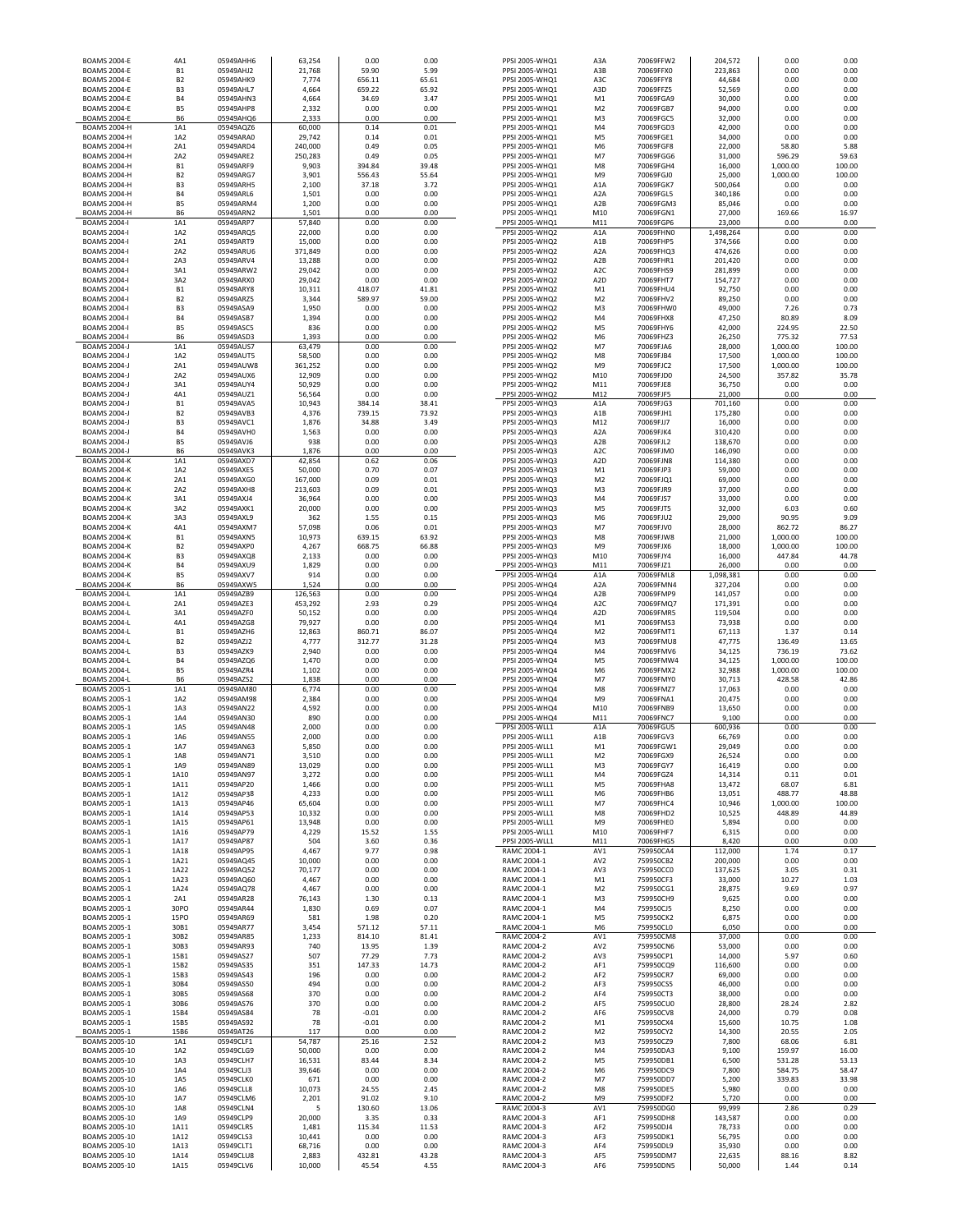| BOAMS 2005-10                              | 1A16                   | 05949CLW4              | 10,230          | 26.26            | 2.63           | RAMC 2004-3                                  | M1                                   | 759950DP0              | 19,200             | 13.13            | 1.31           |  |
|--------------------------------------------|------------------------|------------------------|-----------------|------------------|----------------|----------------------------------------------|--------------------------------------|------------------------|--------------------|------------------|----------------|--|
| BOAMS 2005-10                              | 1A17                   | 05949CLX2<br>05949CLY0 | 500<br>150,000  | 440.04           | 44.00          | RAMC 2004-3                                  | M <sub>2</sub>                       | 759950DQ8<br>759950DR6 | 17,280             | 47.45<br>118.27  | 4.74<br>11.83  |  |
| BOAMS 2005-10<br>BOAMS 2005-10             | 1A18<br>1A19           | 05949CLZ7              | 14,212          | 0.00<br>15.85    | 0.00<br>1.59   | RAMC 2004-3<br>RAMC 2004-3                   | M3<br>M4                             | 759950DS4              | 9,920<br>11,200    | 417.13           | 41.71          |  |
| BOAMS 2005-10                              | 1A20                   | 05949CMA1              | 14,512          | 130.63           | 13.06          | RAMC 2004-3                                  | M5                                   | 759950DT2              | 8,000              | 546.93           | 54.69          |  |
| BOAMS 2005-10                              | 30PO                   | 05949CMC7              | 3,557           | 21.07            | 2.11           | RAMC 2004-3                                  | M6                                   | 759950DU9              | 8,960              | 460.47           | 46.05          |  |
| BOAMS 2005-10                              | 2A1                    | 05949CMD5              | 45,133          | 0.00             | 0.00           | RAMC 2004-3                                  | M7                                   | 759950DV7              | 6,400              | 0.00             | 0.00           |  |
| BOAMS 2005-10                              | 2A2                    | 05949CME3              | 1,881           | 0.00             | 0.00           | RAMC 2004-3                                  | M8                                   | 759950DW5              | 7,360              | 0.00             | 0.00           |  |
| BOAMS 2005-10                              | <b>15PO</b>            | 05949CMF0              | 1,490           | 2.77             | 0.28           | RAMC 2004-3                                  | M9                                   | 759950DX3              | 7,360              | 0.00             | 0.00           |  |
| BOAMS 2005-10<br>BOAMS 2005-10             | <b>B1</b><br><b>B2</b> | 05949CMH6<br>05949CMJ2 | 9,271<br>2,999  | 579.24<br>0.00   | 57.92<br>0.00  | RAMC 2004-3<br>RAMC 2004-3                   | AV <sub>2</sub> A<br>AV2B            | 759950DY1<br>759950DZ8 | 30,000<br>10,000   | 3.19<br>3.51     | 0.32<br>0.35   |  |
| BOAMS 2005-10                              | B <sub>3</sub>         | 05949CMK9              | 1,636           | 0.00             | 0.00           | SABR 2004-OP1                                | A <sub>2</sub>                       | 81375WAA4              | 415,518            | 0.00             | 0.00           |  |
| BOAMS 2005-10                              | R <sub>4</sub>         | 05949CML7              | 818             | 0.00             | 0.00           | SABR 2004-OP1                                | M1                                   | 81375WAB2              | 117,211            | 3.68             | 0.37           |  |
| BOAMS 2005-10                              | <b>B5</b>              | 05949CMM5              | 818             | 0.00             | 0.00           | SABR 2004-OP1                                | M <sub>2</sub>                       | 81375WAC0              | 96,632             | 0.00             | 0.00           |  |
| BOAMS 2005-10                              | B6                     | 05949CMN3              | 819             | 0.00             | 0.00           | SABR 2004-OP1                                | M3                                   | 81375WAD8              | 25,948             | 0.00             | 0.00           |  |
| BOAMS 2005-11                              | 1A1                    | 05949CND4              | 100,000         | 0.00             | 0.00           | SABR 2004-OP1                                | <b>B1</b>                            | 81375WAE6              | 26,843             | 0.00             | 0.00           |  |
| BOAMS 2005-11                              | 1A2                    | 05949CNE2              | 2,565           | 0.00             | 0.00           | SABR 2004-OP1                                | B <sub>2</sub>                       | 81375WAF3              | 20,579             | 0.00             | 0.00           |  |
| BOAMS 2005-11                              | 1A3                    | 05949CNF9              | 7,500           | 0.00             | 0.00           | SABR 2004-OP1                                | B <sub>3</sub>                       | 81375WAG1              | 23,263             | 0.00             | 0.00           |  |
| BOAMS 2005-11                              | 1A5                    | 05949CNH5              | 57,594          | 49.55            | 4.96           | SABR 2004-OP1<br>SABR 2004-OP2               | A1<br><b>B4</b>                      | 81375WAH9              | 1,025,017          | 0.00             | 0.00           |  |
| BOAMS 2005-11<br>BOAMS 2005-11             | 1A6<br>1A7             | 05949CNJ1<br>05949CNK8 | 1,477<br>36,621 | 705.00<br>7.23   | 70.50<br>0.72  | SABR 2004-OP2                                | A1                                   | 81375WBK1<br>81375WBL9 | 8,225<br>534,066   | 73.22<br>0.53    | 7.32<br>0.05   |  |
| BOAMS 2005-11                              | 1A8                    | 05949CNL6              | 24,752          | 0.00             | 0.00           | SABR 2004-OP2                                | A <sub>2</sub>                       | 81375WBM7              | 136,288            | 0.34             | 0.03           |  |
| BOAMS 2005-11                              | 1A9                    | 05949CNM4              | 12,232          | 0.00             | 0.00           | SABR 2004-OP2                                | M1                                   | 81375WBN5              | 47,295             | 3.02             | 0.30           |  |
| BOAMS 2005-11                              | 1A10                   | 05949CNN2              | 20,000          | 84.54            | 8.45           | SABR 2004-OP2                                | M <sub>2</sub>                       | 81375WBP0              | 40,304             | 0.00             | 0.00           |  |
| BOAMS 2005-11                              | 1A11                   | 05949CNP7              | 870             | 188.91           | 18.89          | SABR 2004-OP2                                | M3                                   | 81375WBQ8              | 8,225              | 0.00             | 0.00           |  |
| BOAMS 2005-11                              | 1A12                   | 05949CNQ5              | 14,997          | 86.91            | 8.69           | SABR 2004-OP2                                | <b>B1</b>                            | 81375WBR6              | 10,693             | 0.00             | 0.00           |  |
| BOAMS 2005-11                              | 30PO                   | 05949CNS1              | 9,363           | 23.97            | 2.40           | SABR 2004-OP2                                | B <sub>2</sub>                       | 81375WBS4              | 9,459              | 0.00             | 0.00           |  |
| BOAMS 2005-11                              | 2A1                    | 05949CNT9              | 46,932          | 0.00             | 0.00           | SABR 2004-OP2                                | B <sub>3</sub>                       | 81375WBT2              | 4,935              | 0.00             | 0.00           |  |
| BOAMS 2005-11                              | 3A1                    | 05949CNU6              | 24,308          | 0.00             | 0.00           | SABR 2005-FR2                                | A <sub>2</sub> A                     | 81375WEB8              | 140,054            | 0.00             | 0.00           |  |
| BOAMS 2005-11                              | <b>15PO</b>            | 05949CNW2              | 2,621           | 5.13             | 0.51           | SABR 2005-FR2                                | A <sub>2</sub> B                     | 81375WEC6              | 55,243             | 0.00             | 0.00           |  |
| BOAMS 2005-11<br>BOAMS 2005-11             | <b>B1</b><br><b>B2</b> | 05949CNX0<br>05949CNY8 | 5,011<br>1,670  | 350.16<br>0.00   | 35.02<br>0.00  | SABR 2005-FR2<br>SABR 2005-FR2               | A <sub>2</sub> C<br>M1               | 81375WED4<br>81375WEE2 | 46,517<br>92,428   | 0.00<br>0.00     | 0.00<br>0.00   |  |
| BOAMS 2005-11                              | B <sub>3</sub>         | 05949CNZ5              | 928             | 0.00             | 0.00           | SABR 2005-FR2                                | M <sub>2</sub>                       | 81375WEF9              | 59,263             | 0.00             | 0.00           |  |
| BOAMS 2005-11                              | <b>B4</b>              | 05949CPA8              | 556             | 0.00             | 0.00           | SABR 2005-FR2                                | M3                                   | 81375WEG7              | 17,399             | 66.91            | 6.69           |  |
| BOAMS 2005-11                              | <b>B5</b>              | 05949CPB6              | 557             | 0.00             | 0.00           | SABR 2005-FR2                                | <b>B1</b>                            | 81375WEH5              | 16,311             | 974.55           | 97.46          |  |
| BOAMS 2005-11                              | <b>B6</b>              | 05949CPC4              | 557             | 0.00             | 0.00           | SABR 2005-FR2                                | <b>B2</b>                            | 81375WEJ1              | 13,592             | 1,000.00         | 100.00         |  |
| BOAMS 2005-12                              | A <sub>2</sub>         | 05949CPY6              | 81,828          | 20.10            | 2.01           | SABR 2005-FR2                                | B <sub>3</sub>                       | 81375WEK8              | 11,961             | 102.52           | 10.25          |  |
| BOAMS 2005-12                              | A3                     | 05949CPZ3              | 14,232          | 20.10            | 2.01           | SABR 2005-FR2                                | A <sub>1</sub> A                     | 81375WEL6              | 480,732            | 0.00             | 0.00           |  |
| BOAMS 2005-12                              | A4                     | 05949CQA7              | 132,775         | 4.49             | 0.45           | SABR 2005-FR2                                | A <sub>1</sub> B                     | 81375WEM4              | 120,183            | 0.00             | 0.00           |  |
| BOAMS 2005-12<br>BOAMS 2005-12             | A5<br>A6               | 05949CQB5<br>05949CQC3 | 4,104<br>320    | 52.88<br>50.39   | 5.29<br>5.04   | SABR 2005-FR2<br>SABR 2005-FR4               | <b>B4</b><br>A <sub>1</sub> A        | 81375WEN2<br>81375WFB7 | 11,418<br>387,240  | 0.00<br>0.00     | 0.00<br>0.00   |  |
| BOAMS 2005-12                              | A7                     | 05949CQD1              | 27,032          | 13.85            | 1.39           | SABR 2005-FR4                                | A <sub>1</sub> B                     | 81375WFC5              | 96,810             | 0.00             | 0.00           |  |
| BOAMS 2005-12                              | A8                     | 05949CQE9              | 3,003           | 312.37           | 31.24          | SABR 2005-FR4                                | A <sub>2</sub> A                     | 81375WFD3              | 130,101            | 0.00             | 0.00           |  |
| BOAMS 2005-12                              | 30PO                   | 05949CQH2              | 7,149           | 18.41            | 1.84           | SABR 2005-FR4                                | A <sub>2</sub> B                     | 81375WFE1              | 53,539             | 0.00             | 0.00           |  |
| BOAMS 2005-12                              | <b>B1</b>              | 05949CQJ8              | 5,406           | 645.87           | 64.59          | SABR 2005-FR4                                | A <sub>2</sub> C                     | 81375WFF8              | 39,266             | 0.00             | 0.00           |  |
| BOAMS 2005-12                              | <b>B2</b>              | 05949CQK5              | 1,652           | 0.00             | 0.00           | SABR 2005-FR4                                | A3                                   | 81375WFG6              | 109,049            | 0.00             | 0.00           |  |
| BOAMS 2005-12                              | B <sub>3</sub>         | 05949CQL3              | 901             | 0.00             | 0.00           | SABR 2005-FR4                                | M1                                   | 81375WFH4              | 93,901             | 0.00             | 0.00           |  |
| BOAMS 2005-12                              | <b>B4</b>              | 05949CQM1              | 601             | 0.00             | 0.00           | SABR 2005-FR4                                | M <sub>2</sub>                       | 81375WFJ0              | 71,387             | 172.75           | 17.27          |  |
| BOAMS 2005-12                              | <b>B5</b>              | 05949CQN9              | 451             | 0.00             | 0.00           | SABR 2005-FR4                                | M3                                   | 81375WFK7              | 17,572             | 1,000.00         | 100.00         |  |
| BOAMS 2005-12                              | <b>B6</b><br>1A1       | 05949CQP4              | 451<br>26,152   | 0.00             | 0.00           | SABR 2005-FR4<br>SABR 2005-FR4               | <b>B1</b>                            | 81375WFL5              | 18,670             | 1,000.00         | 100.00         |  |
| BOAMS 2005-5<br>BOAMS 2005-5               | 1A2                    | 05949CAA4<br>05949CAB2 | 2,258           | 0.00<br>0.00     | 0.00<br>0.00   | SABR 2005-FR4                                | <b>B2</b><br>B <sub>3</sub>          | 81375WFM3<br>81375WFN1 | 13,728<br>14,827   | 366.53<br>0.00   | 36.65<br>0.00  |  |
| BOAMS 2005-5                               | 1A3                    | 05949CAC0              | 2,060           | 0.00             | 0.00           | SABR 2005-FR4                                | <b>B4</b>                            | 81375WFP6              | 13,728             | 0.00             | 0.00           |  |
| BOAMS 2005-5                               | 1A4                    | 05949CAD8              | 1,154           | 0.00             | 0.00           | SABR 2005-FR5                                | A <sub>1</sub> A                     | 81375WFQ4              | 470,210            | 0.00             | 0.00           |  |
| BOAMS 2005-5                               | 1A5                    | 05949CAE6              | 3,376           | 0.00             | 0.00           | SABR 2005-FR5                                | A <sub>1</sub> B                     | 81375WFR2              | 117,553            | 0.00             | 0.00           |  |
| <b>BOAMS 2005-5</b>                        | 1A6                    | 05949CAF3              | 25,000          | 0.00             | 0.00           | <b>SABR 2005-FR5</b>                         | A <sub>2</sub> A                     | 81375WFS0              | 198,202            | 0.00             | 0.00           |  |
| BOAMS 2005-5                               | 1A7                    | 05949CAG1              | 24,783          | 0.00             | 0.00           | SABR 2005-FR5                                | A <sub>2</sub> B                     | 81375WFT8              | 157,976            | 0.00             | 0.00           |  |
| BOAMS 2005-5                               | 1A8                    | 05949CAH9              | 60,000          | 0.00             | 0.00           | SABR 2005-FR5                                | M1                                   | 81375WFU5              | 80,793             | 250.17           | 25.02          |  |
| <b>BOAMS 2005-5</b>                        | 1A9                    | 05949CAJ5              | 50,000          | 0.00             | 0.00           | <b>SABR 2005-FR5</b>                         | M <sub>2</sub>                       | 81375WFV3              | 52,312             | 964.61           | 96.46          |  |
| <b>BOAMS 2005-5</b><br><b>BOAMS 2005-5</b> | 1A11<br>1A12           | 05949CAL0<br>05949CAM8 | 14,361<br>598   | 0.00<br>0.00     | 0.00<br>0.00   | <b>SABR 2005-FR5</b><br><b>SABR 2005-FR5</b> | M3<br><b>B1</b>                      | 81375WFW1<br>81375WFX9 | 10,463<br>9,881    | 193.94<br>0.00   | 19.39<br>0.00  |  |
| <b>BOAMS 2005-5</b>                        | 1A13                   | 05949CAN6              | 21,626          | 0.00             | 0.00           | <b>SABR 2005-FR5</b>                         | <b>B2</b>                            | 81375WFY7              | 9,881              | 0.00             | 0.00           |  |
| <b>BOAMS 2005-5</b>                        | 1A14                   | 05949CAP1              | 25,735          | 0.00             | 0.00           | <b>SABR 2005-FR5</b>                         | B <sub>3</sub>                       | 81375WFZ4              | 9,300              | 0.00             | 0.00           |  |
| <b>BOAMS 2005-5</b>                        | 1A15                   | 05949CAQ9              | 1,937           | 0.00             | 0.00           | SABR 2005-FR5                                | <b>B4</b>                            | 81375WGA8              | 11,625             | 0.00             | 0.00           |  |
| BOAMS 2005-5                               | 1A16                   | 05949CAR7              | 10,424          | 0.00             | 0.00           | SABR 2005-HE1                                | A3A                                  | 81375WGC4              | 283,651            | 0.00             | 0.00           |  |
| BOAMS 2005-5                               | 1A17                   | 05949CAS5              | 10,678          | 0.00             | 0.00           | SABR 2005-HE1                                | A3B                                  | 81375WGD2              | 106,663            | 0.00             | 0.00           |  |
| BOAMS 2005-5                               | 1A19                   | 05949CAU0              | 28,507          | 0.00             | 0.00           | SABR 2005-HE1                                | A3C                                  | 81375WGE0              | 88,518             | 0.00             | 0.00           |  |
| <b>BOAMS 2005-5</b>                        | 1A21                   | 05949CAW6              | 10,013          | 0.00             | 0.00           | SABR 2005-HE1                                | M1                                   | 81375WGF7              | 90,174             | 361.05           | 36.10          |  |
| BOAMS 2005-5                               | 1A22                   | 05949CAX4              | 22,009          | 0.00             | 0.00           | SABR 2005-HE1                                | M <sub>2</sub>                       | 81375WGG5              | 75,248             | 1,000.00         | 100.00         |  |
| BOAMS 2005-5                               | 1A23                   | 05949CAY2              | 21,039          | 0.00             | 0.00           | SABR 2005-HE1                                | M3                                   | 81375WGH3              | 18,657             | 167.88           | 16.79          |  |
| <b>BOAMS 2005-5</b><br><b>BOAMS 2005-5</b> | 1A24<br>1A25           | 05949CAZ9<br>05949CBA3 | 639<br>6,514    | 0.00<br>0.00     | 0.00<br>0.00   | SABR 2005-HE1<br>SABR 2005-HE1               | <b>B1</b><br><b>B2</b>               | 81375WGJ9<br>81375WGK6 | 18,657<br>14,925   | 0.00<br>0.00     | 0.00<br>0.00   |  |
| <b>BOAMS 2005-5</b>                        | 30PO                   | 05949CBE5              | 4,461           | 0.00             | 0.00           | SABR 2005-HE1                                | B <sub>3</sub>                       | 81375WGL4              | 14,303             | 0.00             | 0.00           |  |
| <b>BOAMS 2005-5</b>                        | 2A1                    | 05949CBF2              | 168.697         | 1.34             | 0.13           | <b>SARR 2005-HE1</b>                         | A1A                                  | 81375WGM2              | 277.500            | 0.00             | 0.00           |  |
| BOAMS 2005-5                               | <b>15PO</b>            | 05949CBH8              | 1,214           | 0.95             | 0.09           | SABR 2005-HE1                                | A <sub>1</sub> B                     | 81375WGN0              | 69,376             | 0.00             | 0.00           |  |
| BOAMS 2005-5                               | 30B1                   | 05949CBJ4              | 6,835           | 564.46           | 56.45          | SABR 2005-HE1                                | A <sub>2</sub>                       | 81375WGP5              | 124,536            | 0.00             | 0.00           |  |
| BOAMS 2005-5                               | 30B2                   | 05949CBK1              | 2,010           | 638.07           | 63.81          | SABR 2005-HE1                                | <b>B4</b>                            | 81375WGQ3              | 13,682             | 0.00             | 0.00           |  |
| <b>BOAMS 2005-5</b>                        | 30B3                   | 05949CBL9              | 1,206           | 0.00             | 0.00           | SABR 2005-OP1                                | A <sub>1</sub> A                     | 81375WCM6              | 639,979            | 0.00             | 0.00           |  |
| BOAMS 2005-5<br><b>BOAMS 2005-5</b>        | 15B1<br>15B2           | 05949CBM7<br>05949CBN5 | 1,554<br>432    | 74.98<br>259.55  | 7.50<br>25.96  | SABR 2005-OP1<br>SABR 2005-OP1               | A <sub>1</sub> B<br>A <sub>2</sub> A | 81375WCN4<br>81375WCP9 | 159,995<br>127,428 | 0.00<br>0.00     | 0.00<br>0.00   |  |
| BOAMS 2005-5                               | 15B3                   | 05949CBP0              | 345             | 166.00           | 16.60          | SABR 2005-OP1                                | A <sub>2</sub> B                     | 81375WCQ7              | 64,404             | 0.00             | 0.00           |  |
| BOAMS 2005-5                               | 30B4                   | 05949CBQ8              | 804             | 0.00             | 0.00           | SABR 2005-OP1                                | A <sub>2</sub> C                     | 81375WCR5              | 50,357             | 0.00             | 0.00           |  |
| BOAMS 2005-5                               | 30B5                   | 05949CBR6              | 603             | 0.00             | 0.00           | SABR 2005-OP1                                | M1                                   | 81375WCS3              | 42,214             | 0.00             | 0.00           |  |
| BOAMS 2005-5                               | 30B6                   | 05949CBS4              | 604             | 0.00             | 0.00           | SABR 2005-OP1                                | M <sub>2</sub>                       | 81375WCT1              | 67,938             | 3.56             | 0.36           |  |
| <b>BOAMS 2005-5</b>                        | 15B4                   | 05949CBT2              | 173             | 0.00             | 0.00           | SABR 2005-OP1                                | M3                                   | 81375WCU8              | 66,619             | 1.73             | 0.17           |  |
| <b>BOAMS 2005-5</b>                        | 15B5                   | 05949CBU9<br>05949CBV7 | 173<br>87       | 0.00             | 0.00<br>0.00   | SABR 2005-OP1                                | M4<br><b>B1</b>                      | 81375WCV6<br>81375WCW4 | 18,469             | 3.82             | 0.38           |  |
| <b>BOAMS 2005-5</b><br>BOAMS 2005-6        | 15B6<br>1A1            | 05949CCP9              | 26,313          | 0.00<br>19.90    | 1.99           | SABR 2005-OP1<br>SABR 2005-OP1               | <b>B2</b>                            | 81375WCX2              | 13,852<br>11,213   | 11.80<br>47.14   | 1.18<br>4.71   |  |
| BOAMS 2005-6                               | 1A5                    | 05949CCT1              | 25,000          | 0.00             | 0.00           | SABR 2005-OP1                                | B <sub>3</sub>                       | 81375WCY0              | 9,894              | 100.53           | 10.05          |  |
| BOAMS 2005-6                               | 1A6                    | 05949CCU8              | 5,359           | 0.00             | 0.00           | SABR 2005-OP1                                | <b>B4</b>                            | 81375WCZ7              | 13,192             | 51.65            | 5.17           |  |
| BOAMS 2005-6                               | 1A7                    | 05949CCV6              | 4,940           | 0.00             | 0.00           | SABR 2005-OP2                                | A <sub>2</sub> A                     | 81375WGR1              | 116,332            | 0.00             | 0.00           |  |
| BOAMS 2005-6                               | 1A8                    | 05949CCW4              | 5,817           | 77.07            | 7.71           | SABR 2005-OP2                                | A <sub>2</sub> B                     | 81375WGS9              | 49,590             | 0.00             | 0.00           |  |
| BOAMS 2005-6                               | 1A9                    | 05949CCX2              | 2,532           | 0.00             | 0.00           | SABR 2005-OP2                                | A <sub>2</sub> C                     | 81375WGT7              | 50,266             | 0.00             | 0.00           |  |
| BOAMS 2005-6                               | 1A10                   | 05949CCY0              | 2,817           | 0.00             | 0.00           | SABR 2005-OP2                                | M1                                   | 81375WGU4              | 31,757             | 13.00            | 1.30           |  |
| BOAMS 2005-6                               | 1A11                   | 05949CCZ7              | 3,129           | 62.67            | 6.27           | SABR 2005-OP2                                | M <sub>2</sub>                       | 81375WGV2              | 28,229             | 46.38            | 4.64           |  |
| BOAMS 2005-6<br>BOAMS 2005-6               | 1A12<br>1A13           | 05949CDA1<br>05949CDB9 | 35,000<br>570   | 0.00<br>62.68    | 0.00<br>6.27   | SABR 2005-OP2<br>SABR 2005-OP2               | M3<br><b>B1</b>                      | 81375WGW0<br>81375WGX8 | 19,659<br>8,065    | 126.30<br>400.97 | 12.63<br>40.10 |  |
| BOAMS 2005-6                               | 1A14                   | 05949CDC7              | 570             | 62.68            | 6.27           | SABR 2005-OP2                                | <b>B2</b>                            | 81375WGY6              | 8,569              | 0.00             | 0.00           |  |
| BOAMS 2005-6                               | 1A15                   | 05949CDD5              | 1,385           | 19.90            | 1.99           | SABR 2005-OP2                                | B <sub>3</sub>                       | 81375WGZ3              | 10,082             | 0.00             | 0.00           |  |
| BOAMS 2005-6                               | 1A16                   | 05949CDE3              | 17,270          | 0.00             | 0.00           | SABR 2005-OP2                                | A1                                   | 81375WHA7              | 620,085            | 0.00             | 0.00           |  |
| BOAMS 2005-6                               | 1A17                   | 05949CDF0              | 124,831         | 0.00             | 0.00           | SABR 2005-OP2                                | M4                                   | 81375WHC3              | 12,602             | 451.69           | 45.17          |  |
| BOAMS 2005-6                               | 1A18                   | 05949CDG8              | 8,058           | 27.82            | 2.78           | SABR 2005-OP2                                | M5                                   | 81375WHD1              | 11,594             | 955.85           | 95.59          |  |
| BOAMS 2005-6                               | 2A1                    | 05949CDK9              | 65,393          | 0.45             | 0.05           | SABR 2005-OP2                                | M6                                   | 81375WHE9              | 9,578              | 1,000.00         | 100.00         |  |
| BOAMS 2005-6                               | APO                    | 05949CDM5              | 1,789           | 5.36             | 0.54           | SABR 2006-FR1                                | A1                                   | 81375WJQ0              | 304,468            | 0.00             | 0.00           |  |
| BOAMS 2005-6                               | 30B1                   | 05949CDN3              | 3,324           | 824.75           | 82.48          | SABR 2006-FR1                                | A <sub>2</sub> A                     | 81375WJR8              | 263,225            | 0.00             | 0.00           |  |
| BOAMS 2005-6<br>BOAMS 2005-6               | 30B2<br>30B3           | 05949CDP8<br>05949CDQ6 | 1,385<br>831    | 81.89<br>0.00    | 8.19<br>0.00   | SABR 2006-FR1<br>SABR 2006-FR1               | A <sub>2</sub> B<br>A <sub>2</sub> C | 81375WJS6<br>81375WJT4 | 101,030<br>76,634  | 0.00<br>2.41     | 0.00<br>0.24   |  |
| BOAMS 2005-6                               | 15B1                   | 05949CDR4              | 399             | 171.72           | 17.17          | SABR 2006-FR1                                | M1                                   | 81375WJU1              | 73,695             | 360.17           | 36.02          |  |
| BOAMS 2005-6                               | 15B2                   | 05949CDS2              | 200             | 174.81           | 17.48          | SABR 2006-FR1                                | M <sub>2</sub>                       | 81375WJV9              | 59,846             | 985.63           | 98.56          |  |
| BOAMS 2005-6                               | 15B3                   | 05949CDT0              | 133             | 192.07           | 19.21          | SABR 2006-FR1                                | M3                                   | 81375WJW7              | 15,827             | 5.74             | 0.57           |  |
| BOAMS 2005-6                               | 30B4                   | 05949CDU7              | 554             | 0.00             | 0.00           | SABR 2006-FR1                                | <b>B1</b>                            | 81375WJX5              | 15,827             | 0.00             | 0.00           |  |
| BOAMS 2005-6                               | 30B5                   | 05949CDV5              | 277             | 0.00             | 0.00           | SABR 2006-FR1                                | <b>B2</b>                            | 81375WJY3              | 14,343             | 0.00             | 0.00           |  |
| BOAMS 2005-6                               | 30B6                   | 05949CDW3              | 415             | 0.00             | 0.00           | SABR 2006-FR1                                | B <sub>3</sub>                       | 81375WJZ0              | 12,860             | 0.00             | 0.00           |  |
| BOAMS 2005-6                               | 15B4                   | 05949CDX1              | 100             | 276.46           | 27.65          | SABR 2006-FR2                                | A1                                   | 81376VAA5              | 238,555            | 0.00             | 0.00           |  |
| BOAMS 2005-6<br>BOAMS 2005-6               | 15B5<br>15B6           | 05949CDY9<br>05949CDZ6 | 67<br>100       | 518.06<br>103.00 | 51.81<br>10.30 | SABR 2006-FR2<br>SABR 2006-FR2               | A <sub>2</sub><br>A3                 | 81376VAB3<br>81376VAC1 | 81,579<br>68,012   | 10.80<br>198.15  | 1.08<br>19.82  |  |
| BOAMS 2005-7                               | 1A1                    | 05949CEX0              | 23,342          | 30.10            | 3.01           | SABR 2006-FR2                                | M1                                   | 81376VAD9              | 45,435             | 1,000.00         | 100.00         |  |
|                                            |                        |                        |                 |                  |                |                                              |                                      |                        |                    |                  |                |  |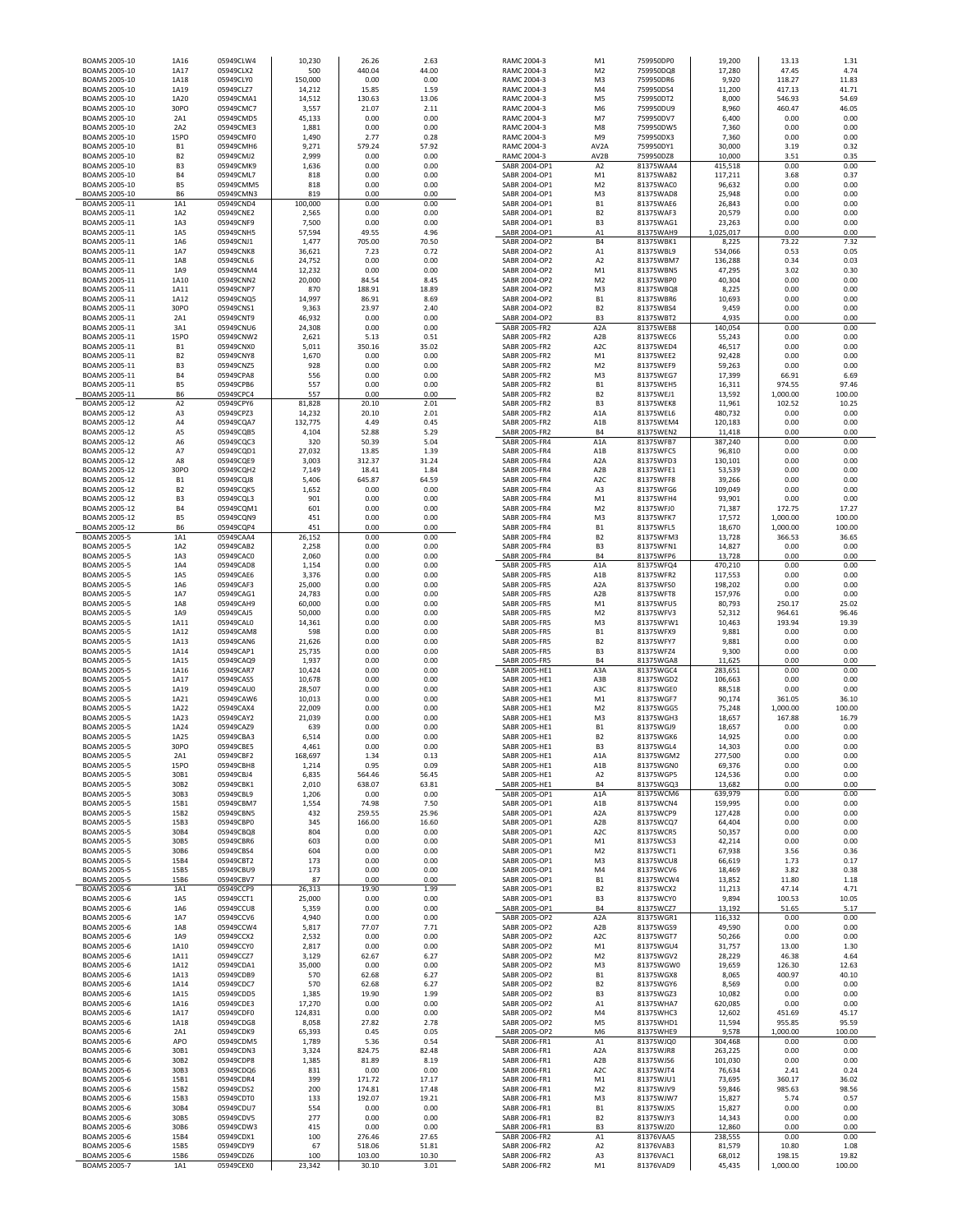| BOAMS 2005-7                               | 1A2                              | 05949CEY8              | 20,000           | 0.00           | 0.00          | SABR 2006-FR2                  | M <sub>2</sub>   | 81376VAE7              | 31,935             | 594.60        | 59.46         |
|--------------------------------------------|----------------------------------|------------------------|------------------|----------------|---------------|--------------------------------|------------------|------------------------|--------------------|---------------|---------------|
| BOAMS 2005-7                               | 1A3                              | 05949CEZ5              | 21,000           | 61.45          | 6.14          | SABR 2006-FR2                  | M3               | 81376VAF4              | 8,568              | 0.00          | 0.00          |
| <b>BOAMS 2005-7</b>                        | 1A4                              | 05949CFA9              | 2,500            | 0.00           | 0.00          | SABR 2006-FR2                  | <b>B1</b>        | 81376VAG2              | 8,308              | 0.00          | 0.00          |
| <b>BOAMS 2005-7</b>                        | 1A5                              | 05949CFB7              | 154,015          | 0.00           | 0.00          | SABR 2006-FR2                  | <b>B2</b>        | 81376VAH0              | 7,010              | 0.00          | 0.00          |
| <b>BOAMS 2005-7</b>                        | 1A6                              | 05949CFC5              | 14,487           | 57.04          | 5.70          | SABR 2006-FR2                  | B <sub>3</sub>   | 81376VAJ6              | 5,971              | 0.00          | 0.00          |
| <b>BOAMS 2005-7</b>                        | 1A7                              | 05949CFD3              | 1,000            | 292.33         | 29.23         | SABR 2006-FR2                  | <b>B4</b>        | 81376VAK3              | 6,491              | 0.00          | 0.00          |
| <b>BOAMS 2005-7</b>                        | 2A1                              | 05949CFG6              | 20,000           | 0.00           | 0.00          | SABR 2006-FR2                  | B <sub>5</sub>   | 81376VAL1              | 5,452              | 0.00          | 0.00          |
| <b>BOAMS 2005-7</b>                        | 2A2                              | 05949CFH4              | 1,052            | 0.00           | 0.00          | SABR 2006-FR3                  | A1               | 813765AA2              | 454,270            | 0.00          | 0.00          |
| <b>BOAMS 2005-7</b>                        | 2A3                              | 05949CFJ0              | 38,916           | 0.00           | 0.00          | SABR 2006-FR3                  | A <sub>2</sub>   | 813765AB0              | 160,383            | 62.64         | 6.26          |
| <b>BOAMS 2005-7</b>                        | <b>APO</b>                       | 05949CFL5              | 1,434            | 6.34           | 0.63          | SABR 2006-FR3                  | A3               | 813765AC8              | 142,838            | 251.13        | 25.11         |
| <b>BOAMS 2005-7</b>                        | <b>B1</b>                        | 05949CFM3              | 3,816            | 624.75         | 62.47         | SABR 2006-FR3                  | M1               | 813765AD6              | 79,996             | 1,000.00      | 100.00        |
|                                            |                                  |                        |                  |                |               |                                |                  |                        |                    |               |               |
| BOAMS 2005-7                               | B <sub>2</sub>                   | 05949CFN1              | 1,373            | 0.00           | 0.00          | SABR 2006-FR3                  | M <sub>2</sub>   | 813765AE4              | 55,305             | 436.21        | 43.62         |
| BOAMS 2005-7                               | B <sub>3</sub>                   | 05949CFP6              | 916              | 0.00           | 0.00          | SABR 2006-FR3                  | M3               | 813765AF1              | 15,308             | 0.00          | 0.00          |
| BOAMS 2005-7                               | <b>B4</b>                        | 05949CFQ4              | 610              | 0.00           | 0.00          | SABR 2006-FR3                  | B <sub>1</sub>   | 813765AG9              | 15,308             | 0.00          | 0.00          |
| <b>BOAMS 2005-7</b>                        | <b>B5</b>                        | 05949CFR2              | 306              | 0.00           | 0.00          | SABR 2006-FR3                  | <b>B2</b>        | 813765AH7              | 12,839             | 0.00          | 0.00          |
| <b>BOAMS 2005-7</b>                        | <b>B6</b>                        | 05949CFS0              | 458              | 0.00           | 0.00          | SABR 2006-FR3                  | B <sub>3</sub>   | 813765AJ3              | 10,370             | 0.00          | 0.00          |
| BOAMS 2005-8                               | A1                               | 05949CGN0              | 14,000           | 17.78          | 1.78          | SABR 2006-FR3                  | <b>B4</b>        | 813765AK0              | 10,369             | 0.00          | 0.00          |
| <b>BOAMS 2005-8</b>                        | A <sub>2</sub>                   | 05949CGP5              | 20,000           | 0.00           | 0.00          | SABR 2006-FR3                  | <b>B5</b>        | 813765AL8              | 8,889              | 0.00          | 0.00          |
| <b>BOAMS 2005-8</b>                        | A3                               | 05949CGQ3              | 25,000           | 0.00           | 0.00          | SABR 2006-HE1                  | A1               | 81376YAA9              | 317,714            | 36.48         | 3.65          |
| <b>BOAMS 2005-8</b>                        | A4                               | 05949CGR1              | 74,888           | 0.00           | 0.00          | SABR 2006-HE1                  | A2A              | 81376YAB7              | 165,292            | 0.00          | 0.00          |
| <b>BOAMS 2005-8</b>                        | A6                               | 05949CGT7              | 2,567            | 21.56          | 2.16          | SABR 2006-HE1                  | A <sub>2</sub> B | 81376YAC5              | 39,175             | 234.16        | 23.42         |
| BOAMS 2005-8                               | A7                               | 05949CGU4              | 16,398           | 0.00           | 0.00          | SABR 2006-HE1                  | A <sub>2</sub> C | 81376YAD3              | 48,806             | 356.40        | 35.64         |
| <b>BOAMS 2005-8</b>                        | A8                               | 05949CGV2              | 21,693           | 0.00           | 0.00          | SABR 2006-HE1                  | A <sub>2</sub> D | 81376YAE1              | 24,809             | 352.64        | 35.26         |
| BOAMS 2005-8                               | A9                               | 05949CGW0              | 8,895            | 62.23          | 6.22          | SABR 2006-HE1                  | M1               | 81376YAF8              | 59,580             | 1,000.00      | 100.00        |
| BOAMS 2005-8                               | A10                              | 05949CGX8              | 1,849            | 77.61          | 7.76          | SABR 2006-HE1                  | M <sub>2</sub>   | 81376YAG6              | 43,051             | 350.26        | 35.03         |
| BOAMS 2005-8                               | A11                              | 05949CGY6              | 6,615            | 66.37          | 6.64          | SABR 2006-HE1                  | M3               | 81376YAH4              | 12,300             | 0.00          | 0.00          |
| BOAMS 2005-8                               | A12                              | 05949CGZ3              | 10,000           | 75.11          | 7.51          | SABR 2006-HE1                  | B <sub>1</sub>   | 81376YAJ0              | 11,532             | 0.00          | 0.00          |
| <b>BOAMS 2005-8</b>                        | A13                              | 05949CHA7              | 16,068           | 47.42          | 4.74          | SABR 2006-HE1                  | <b>B2</b>        | 81376YAK7              | 10,378             | 0.00          | 0.00          |
| <b>BOAMS 2005-8</b>                        | A14                              | 05949CHB5              | 1,000            | 395.31         | 39.53         | SABR 2006-HE1                  | B <sub>3</sub>   | 81376YAL5              | 7,688              | 0.00          | 0.00          |
| BOAMS 2005-8                               | 30PO                             | 05949CHE9              | 2,520            | 22.50          | 2.25          | SABR 2006-HE1                  | <b>B4</b>        | 81376YAM3              | 6,919              | 0.00          | 0.00          |
| <b>BOAMS 2005-8</b>                        | <b>B1</b>                        | 05949CHF6              | 4,110            | 556.85         | 55.69         | SABR 2006-HE1                  | <b>B5</b>        | 81376YAN1              | 7,689              | 0.00          | 0.00          |
| <b>BOAMS 2005-8</b>                        | <b>B2</b>                        | 05949CHG4              | 1,142            | 0.00           | 0.00          | SABR 2006-HE2                  | A1               | 81377AAA0              | 315,497            | 27.33         | 2.73          |
| <b>BOAMS 2005-8</b>                        | B <sub>3</sub>                   | 05949CHH2              | 571              | 0.00           | 0.00          | SABR 2006-HE2                  | A2A              | 81377AAB8              | 291,005            | 0.00          | 0.00          |
| <b>BOAMS 2005-8</b>                        | <b>B4</b>                        | 05949CHJ8              | 456              | 0.00           | 0.00          | SABR 2006-HE2                  | A2B              | 81377AAC6              | 56,854             | 215.20        | 21.52         |
| <b>BOAMS 2005-8</b>                        | <b>B5</b>                        | 05949CHK5              | 229              | 0.00           | 0.00          | SABR 2006-HE2                  | A <sub>2</sub> C | 81377AAD4              | 88,953             | 275.92        | 27.59         |
| BOAMS 2005-8                               | <b>B6</b>                        | 05949CHL3              | 343              | 0.00           | 0.00          | SABR 2006-HE2                  | A <sub>2</sub> D | 81377AAE2              | 47,036             | 273.05        | 27.30         |
| BOAMS 2005-9                               | 1A1                              | 05949CJF4              | 56,619           | 28.62          | 2.86          | SABR 2006-HE2                  | M1               | 81377AAF9              | 54,827             | 1,000.00      | 100.00        |
|                                            |                                  |                        |                  |                |               |                                | M <sub>2</sub>   |                        |                    |               |               |
| BOAMS 2005-9                               | 1A2                              | 05949CJG2              | 30,000<br>27,402 | 0.00           | 0.00          | SABR 2006-HE2<br>SABR 2006-HE2 |                  | 81377AAG7              | 46,629             | 909.66        | 90.97         |
| BOAMS 2005-9                               | 1A4                              | 05949CJJ6              |                  | 0.00<br>0.00   | 0.00<br>0.00  |                                | M3<br>M4         | 81377AAH5              | 16,397             | 61.80<br>0.00 | 6.18<br>0.00  |
| BOAMS 2005-9                               | 1A5                              | 05949CJK3              | 144,691          |                |               | SABR 2006-HE2                  |                  | 81377AAJ1              | 33,818             |               |               |
| BOAMS 2005-9                               | 1A6                              | 05949CJL1              | 1,782            | 0.00           | 0.00          | SABR 2006-HE2                  | M <sub>5</sub>   | 81377AAK8              | 9,736              | 0.00          | 0.00          |
| BOAMS 2005-9                               | 1A7                              | 05949CJM9              | 18,116           | 79.43          | 7.94          | SABR 2006-HE2                  | <b>B1</b>        | 81377AAL6              | 11,785             | 0.00          | 0.00          |
| BOAMS 2005-9                               | 1A8                              | 05949CJN7              | 2,980            | 396.49         | 39.65         | SABR 2006-HE2                  | <b>B2</b>        | 81377AAM4              | 7,686              | 0.00          | 0.00          |
| BOAMS 2005-9                               | 1A9                              | 05949CJP2              | 5,951            | 0.00           | 0.00          | SABR 2006-HE2                  | B <sub>3</sub>   | 81377AAN2              | 12,810             | 0.00          | 0.00          |
| BOAMS 2005-9                               | 1A10                             | 05949CJQ0              | 10,000           | 78.21          | 7.82          | SABR 2006-HE2                  | <b>B4</b>        | 81377AAP7              | 13,323             | 0.00          | 0.00          |
| BOAMS 2005-9                               | 1A12                             | 05949CJS6              | 452              | 106.45         | 10.64         | SABR 2006-NC3                  | A <sub>2</sub> A | 81377CAA6              | 138,188            | 0.00          | 0.00          |
| BOAMS 2005-9                               | 30PO                             | 05949CJV9              | 3,208            | 10.20          | 1.02          | SABR 2006-NC3                  | A2B              | 81377CAB4              | 94,015             | 288.32        | 28.83         |
| BOAMS 2005-9                               | 2A1                              | 05949CJW7              | 35,943           | 0.00           | 0.00          | SABR 2006-NC3                  | A <sub>2</sub> C | 81377CAC2              | 15,949             | 314.91        | 31.49         |
| BOAMS 2005-9                               | 3A1                              | 05949CJX5              | 30,000           | 0.00           | 0.00          | SABR 2006-NC3                  | M1               | 81377CAD0              | 19,348             | 1,000.00      | 100.00        |
| BOAMS 2005-9                               | 4A1                              | 05949CJY3              | 30,000           | 0.00           | 0.00          | SABR 2006-NC3                  | M <sub>2</sub>   | 81377CAE8              | 18,492             | 616.76        | 61.68         |
| BOAMS 2005-9                               | 15PO                             | 05949CKA3              | 1,262            | 0.00           | 0.00          | SABR 2006-NC3                  | M3               | 81377CAF5              | 6,022              | 355.49        | 35.55         |
| BOAMS 2005-9                               | B1                               | 05949CKB1              | 5,937            | 537.21         | 53.72         | SABR 2006-NC3                  | M <sub>4</sub>   | 81377CAG3              | 13,976             | 0.00          | 0.00          |
| BOAMS 2005-9                               | B <sub>2</sub>                   | 05949CKC9              | 2,064            | 0.00           | 0.00          | SABR 2006-NC3                  | M <sub>5</sub>   | 81377CAH1              | 4,515              | 0.00          | 0.00          |
| BOAMS 2005-9                               | B <sub>3</sub>                   | 05949CKD7              | 1,290            | 0.00           | 0.00          | SABR 2006-NC3                  | <b>B1</b>        | 81377CAJ7              | 4,515              | 0.00          | 0.00          |
| BOAMS 2005-9                               | <b>B4</b>                        | 05949CKE5              | 1,032            | 0.00           | 0.00          | SABR 2006-NC3                  | <b>B2</b>        | 81377CAK4              | 3,870              | 0.00          | 0.00          |
| BOAMS 2005-9                               | B <sub>5</sub>                   | 05949CKF2              | 775              | 0.00           | 0.00          | SABR 2006-NC3                  | B <sub>3</sub>   | 81377CAL2              | 5,375              | 0.00          | 0.00          |
| BOAMS 2005-9                               | <b>B6</b>                        | 05949CKG0              | 516              | 0.00           | 0.00          | SABR 2006-NC3                  | A1               | 81377CAM0              | 90,275             | 59.34         | 5.93          |
| BOAMS 2005-9                               | 3A2                              | 05949CKH8              | 1,169            | 0.00           | 0.00          | SABR 2006-NC3                  | <b>B4</b>        | 81377CAN8              | 6,235              | 0.00          | 0.00          |
| BOAMS 2005-9                               | 3A3                              | 05949CKJ4              | 38,844           | 0.00           | 0.00          | SARM 2004-10                   | 1A2              | 86359BXZ9              | 428,949            | 0.80          | 0.08          |
| BOAMS 2005-9                               | 4A2                              | 05949CKK1              | 1,169            | 0.00           | 0.00          | SARM 2004-10                   | 1A3              | 86359BYA3              | 8,597              | 1.13          | 0.11          |
| <b>BOAMS 2005-9</b>                        | 4A3                              | 05949CKL9              | 64,899           | 0.00           | 0.00          | SARM 2004-10                   | 2A               | 86359BYB1              | 437,203            | 0.00          | 0.00          |
| <b>BOAMS 2005-A</b>                        | 1A1                              | 05949AH52              | 99,118           | 0.33           | 0.03          | SARM 2004-10                   | 3A1              | 86359BYC9              | 285,860            | 0.91          | 0.09          |
| <b>BOAMS 2005-A</b>                        | 2A1                              | 05949AH86              | 240,784          | 0.24           | 0.02          | SARM 2004-10                   | 3A2              | 86359BYD7              | 330,000            | 0.00          | 0.00          |
| <b>BOAMS 2005-A</b>                        | 2A2                              | 05949AH94              | 141,000          | 0.67           | 0.07          | SARM 2004-10                   | 3A3              | 86359BYE5              | 8,580              | 1.24          | 0.12          |
| <b>BOAMS 2005-A</b>                        | 2A3                              | 05949AJ27              | 4,963            | 4.34           | 0.43          | SARM 2004-10                   | 4A               | 86359BYF2              | 113,114            | 0.00          | 0.00          |
| <b>BOAMS 2005-A</b>                        | 3A1                              | 05949AJ35              | 38,460           | 0.01           | 0.00          | SARM 2004-10                   | 1A1              | 86359BYK1              | 25,000             | 1.24          | 0.12          |
| <b>BOAMS 2005-A</b>                        | 4A1                              | 05949AJ43              | 43,554           | 0.20           | 0.02          | SARM 2004-10                   | <b>B1</b>        | 86359BYL9              | 62,097             | 341.58        | 34.16         |
| <b>BOAMS 2005-A</b>                        | <b>B1</b>                        | 05949AJ50              | 10,583           | 593.71         | 59.37         | SARM 2004-10                   | <b>B2</b>        | 86359BYM7              | 17,490             | 482.65        | 48.27         |
| <b>BOAMS 2005-A</b>                        | <b>B2</b>                        | 05949AJ68              | 3,821            | 650.28         | 65.03         | SARM 2004-10                   | B <sub>3</sub>   | 86359BYN5              | 10,494             | 0.00          | 0.00          |
| <b>BOAMS 2005-A</b>                        | B <sub>3</sub>                   | 05949AJ76              | 2,057            | 0.00           | 0.00          | SARM 2004-10                   | <b>B4</b>        | 86359BYP0              | 9,619              | 0.00          | 0.00          |
| <b>BOAMS 2005-A</b>                        | <b>B4</b>                        | 05949AK33              | 1,470            | 0.00           | 0.00          | SARM 2004-10                   | <b>B5</b>        | 86359BYQ8              | 6,995              | 0.00          | 0.00          |
| <b>BOAMS 2005-A</b>                        | <b>B5</b>                        | 05949AK41              | 882              | 0.00           | 0.00          | SARM 2004-10                   | <b>B6</b>        | 86359BYR6              | 5,260              | 0.00          | 0.00          |
| <b>BOAMS 2005-4</b>                        | <b>R6</b>                        | 05949AK58              | 1 1 7 6          | 0.00           | 0.00          | SARM 2004-16                   | 1 <sub>4</sub>   | 863579EF1              | 344,389            | n nn          | n nn          |
| <b>BOAMS 2005-B</b>                        | 1A1                              | 05949AW63              | 50,048           | 9.81           | 0.98          | SARM 2004-16                   | 1A2              | 863579EG9              | 225,000            | 0.00          | 0.00          |
| <b>BOAMS 2005-B</b>                        | 2A1                              | 05949AW97              | 223,082          | 4.22           | 0.42          | SARM 2004-16                   | 1A3              | 863579EH7              | 12,436             | 2.94          | 0.29          |
|                                            |                                  |                        |                  |                |               | SARM 2004-16                   |                  |                        |                    |               |               |
| <b>BOAMS 2005-B</b><br><b>BOAMS 2005-B</b> | 2A2<br><b>B1</b>                 | 05949AX21<br>05949AX39 | 25,000<br>5,095  | 4.22<br>922.34 | 0.42<br>92.23 | SARM 2004-16                   | 2A<br>3A1        | 863579EJ3<br>863579EK0 | 157,717<br>498,546 | 0.00<br>0.00  | 0.00<br>0.00  |
|                                            |                                  |                        |                  |                |               |                                |                  | 863579EL8              |                    |               |               |
| <b>BOAMS 2005-B</b><br><b>BOAMS 2005-B</b> | B <sub>2</sub><br>B <sub>3</sub> | 05949AX47<br>05949AX54 | 2,162<br>1,389   | 243.78<br>0.00 | 24.38<br>0.00 | SARM 2004-16<br>SARM 2004-16   | 3A2<br>4A        | 863579EP9              | 12,327<br>74,401   | 0.32<br>0.67  | 0.03<br>0.07  |
| <b>BOAMS 2005-B</b>                        | <b>B4</b>                        | 05949AX88              | 618              | 0.00           | 0.00          | SARM 2004-16                   | 5A1              | 863579ES3              | 30,000             | 0.00          | 0.00          |
| <b>BOAMS 2005-B</b>                        | <b>B5</b>                        | 05949AX96              | 463              | 0.00           | 0.00          | SARM 2004-16                   | 5A2              | 863579ET1              | 171,859            | 0.00          | 0.00          |
| <b>BOAMS 2005-B</b>                        | <b>B6</b>                        | 05949AY20              | 927              | 0.00           | 0.00          | SARM 2004-16                   | 5A3              | 863579EU8              | 100,000            | 0.00          | 0.00          |
| <b>BOAMS 2005-C</b>                        | B <sub>5</sub>                   | 05949A2A7              | 468              | 0.00           | 0.00          | SARM 2004-16                   | 6A               | 863579EX2              | 128,638            | 0.00          | 0.00          |
| <b>BOAMS 2005-C</b>                        | <b>B6</b>                        | 05949A2B5              | 625              | 0.00           | 0.00          | SARM 2004-16                   | M                | 863579EY0              | 23,528             | 133.14        | 13.31         |
| <b>BOAMS 2005-C</b>                        | 1A1                              | 05949AY46              | 22,788           | 0.00           | 0.00          | SARM 2004-16                   | B1               | 863579FA1              | 17,879             | 535.54        | 53.55         |
| <b>BOAMS 2005-C</b>                        | 2A1                              | 05949AY79              | 149,434          | 19.85          | 1.98          | SARM 2004-16                   | <b>B2</b>        | 863579FC7              | 29,174             | 737.08        | 73.71         |
| <b>BOAMS 2005-C</b>                        | 2A2                              | 05949AY87              | 26,650           | 13.17          | 1.32          | SARM 2004-16                   | B <sub>3</sub>   | 863579FE3              | 2,819              | 738.11        | 73.81         |
| <b>BOAMS 2005-C</b>                        | 2A3                              | 05949AY95              |                  |                | 21.53         | SARM 2004-16                   | <b>B4</b>        | 863579FG8              |                    |               |               |
|                                            | 3A1                              | 05949AZ29              | 910              | 215.28<br>0.00 | 0.00          | SARM 2004-16                   | <b>B5</b>        | 863579FH6              | 16,939             | 536.41        | 53.64<br>0.00 |
| <b>BOAMS 2005-C</b>                        |                                  |                        | 50,465           |                |               |                                |                  |                        | 4,702              | 0.00          |               |
| <b>BOAMS 2005-C</b><br><b>BOAMS 2005-C</b> | 4A1                              | 05949AZ37              | 51,777           | 5.85           | 0.59          | SARM 2004-16                   | <b>B6</b>        | 863579FJ2              | 7,526              | 0.00          | 0.00          |
| <b>BOAMS 2005-C</b>                        | <b>B1</b>                        | 05949AZ45              | 5,467            | 757.24         | 75.72         | SARM 2004-16                   | <b>B7</b>        | 863579FL7              | 10,350             | 0.00          | 0.00          |
|                                            | <b>B2</b>                        | 05949AZ52              | 1,874            | 0.00           | 0.00          | SARM 2004-16                   | B8               | 863579FM5              | 8,468              | 0.00          | 0.00          |
| <b>BOAMS 2005-C</b>                        | B <sub>3</sub>                   | 05949AZ60              | 1,249            | 0.00           | 0.00          | SARM 2004-16                   | B <sub>9</sub>   | 863579FN3              | 5,679              | 0.00          | 0.00          |
| <b>BOAMS 2005-C</b>                        | <b>B4</b>                        | 05949AZ94              | 625              | 0.00           | 0.00          | SARM 2004-18                   | 1A1              | 863579FQ6              | 325,000            | 2.92          | 0.29          |
| <b>BOAMS 2005-D</b>                        | 1A1                              | 05949A4G2              | 36,768           | 28.03          | 2.80          | SARM 2004-18                   | 1A2              | 863579FR4              | 124,443            | 1.99          | 0.20          |
| <b>BOAMS 2005-D</b>                        | 1A2                              | 05949A4H0              | 1,400            | 146.07         | 14.61         | SARM 2004-18                   | 1A3              | 863579FS2              | 3,595              | 6.11          | 0.61          |
| <b>BOAMS 2005-D</b>                        | 2A1                              | 05949A4K3              | 25,000           | 9.93           | 0.99          | SARM 2004-18                   | 2A               | 863579FT0              | 160,900            | 3.12          | 0.31          |
| <b>BOAMS 2005-D</b>                        | 2A2                              | 05949A4L1              | 102,628          | 0.00           | 0.00          | SARM 2004-18                   | 3A1              | 863579FU7              | 324,508            | 0.01          | 0.00          |
| <b>BOAMS 2005-D</b>                        | 2A3                              | 05949A4M9              | 41,212           | 0.00           | 0.00          | SARM 2004-18                   | 3A2              | 863579FV5              | 14,847             | 18.72         | 1.87          |
| <b>BOAMS 2005-D</b>                        | 2A4                              | 05949A4N7              | 71,406           | 0.00           | 0.00          | SARM 2004-18                   | 4A1              | 863579FW3              | 65,575             | 0.95          | 0.09          |
| <b>BOAMS 2005-D</b>                        | 2A5                              | 05949A4P2              | 44,652           | 0.00           | 0.00          | SARM 2004-18                   | 4A2              | 863579FX1              | 1,894              | 9.43          | 0.94          |
| <b>BOAMS 2005-D</b>                        | 2A6                              | 05949A4Q0              | 46,315           | 8.12           | 0.81          | SARM 2004-18                   | 5A               | 863579GA0              | 49,483             | 0.08          | 0.01          |
| <b>BOAMS 2005-D</b>                        | 2A7                              | 05949A4R8              | 92,221           | 38.81          | 3.88          | SARM 2004-18                   | М                | 863579GC6              | 16,180             | 494.62        | 49.46         |
| <b>BOAMS 2005-D</b>                        | 3A1                              | 05949A4S6              | 29,879           | 0.00           | 0.00          | SARM 2004-18                   | <b>B1</b>        | 863579GE2              | 10,979             | 741.62        | 74.16         |
| <b>BOAMS 2005-D</b>                        | <b>B1</b>                        | 05949A4T4              | 9,167            | 829.92         | 82.99         | SARM 2004-18                   | <b>B2</b>        | 863579GG7              | 20,226             | 750.07        | 75.01         |
| <b>BOAMS 2005-D</b>                        | <b>B2</b>                        | 05949A4U1              | 3,311            | 0.00           | 0.00          | SARM 2004-18                   | B <sub>3</sub>   | 863579GJ1              | 1,155              | 753.02        | 75.30         |
| <b>BOAMS 2005-D</b>                        | B <sub>3</sub>                   | 05949A4V9              | 2,292            | 0.00           | 0.00          | SARM 2004-18                   | <b>B4</b>        | 863579GL6              | 11,557             | 231.90        | 23.19         |
| <b>BOAMS 2005-D</b>                        | <b>B4</b>                        | 05949A4W7              | 1,018            | 0.00           | 0.00          | SARM 2004-18                   | <b>B5</b>        | 863579GM4              | 3,467              | 0.00          | 0.00          |
| <b>BOAMS 2005-D</b>                        | <b>B5</b>                        | 05949A4X5              | 764              | 0.00           | 0.00          | SARM 2004-18                   | <b>B6</b>        | 863579GP7              | 3,467              | 0.00          | 0.00          |
| <b>BOAMS 2005-D</b>                        | <b>B6</b>                        | 05949A4Y3              | 1,274            | 0.00           | 0.00          | SARM 2004-18                   | <b>B7</b>        | 863579GR3              | 1,155              | 0.00          | 0.00          |
| <b>BOAMS 2005-E</b>                        | 1A1                              | 05949A5Z9              | 34,468           | 40.73          | 4.07          | SARM 2004-18                   | B8               | 863579GU6              | 7,512              | 0.00          | 0.00          |
| <b>BOAMS 2005-E</b>                        | 1A2                              | 05949A6A3              | 1,357            | 72.09          | 7.21          | SARM 2004-18                   | B <sub>9</sub>   | 863579GW2              | 5,778              | 0.00          | 0.00          |
|                                            | 2A1                              | 05949A6C9              | 70,000           | 5.86           |               | SARM 2004-18                   | <b>B10</b>       | 863579GX0              |                    |               | 0.00          |
| <b>BOAMS 2005-E</b>                        |                                  |                        |                  |                | 0.59          |                                |                  |                        | 4,053              | 0.00          |               |
| <b>BOAMS 2005-E</b>                        | 2A2                              | 05949A6D7              | 96,878           | 0.00           | 0.00          | SARM 2004-20                   | 1A1              | 863579GY8              | 267,874            | 0.80          | 0.08          |
| <b>BOAMS 2005-E</b>                        | 2A3<br>2A4                       | 05949A6E5<br>05949A6F2 | 40,700           | 0.00           | 0.00          | SARM 2004-20                   | 1A2              | 863579GZ5              | 100,000            | 0.37          | 0.04          |
|                                            |                                  |                        | 67,109           | 0.00           | 0.00          | SARM 2004-20                   | 1A3              | 863579HA9              | 8,275              | 0.98          | 0.10          |
| <b>BOAMS 2005-E</b><br><b>BOAMS 2005-E</b> | 2A5                              | 05949A6G0              | 43,690           | 0.00           | 0.00          | SARM 2004-20                   | 2A1              | 863579HB7              | 205,983            | 1.25          | 0.12          |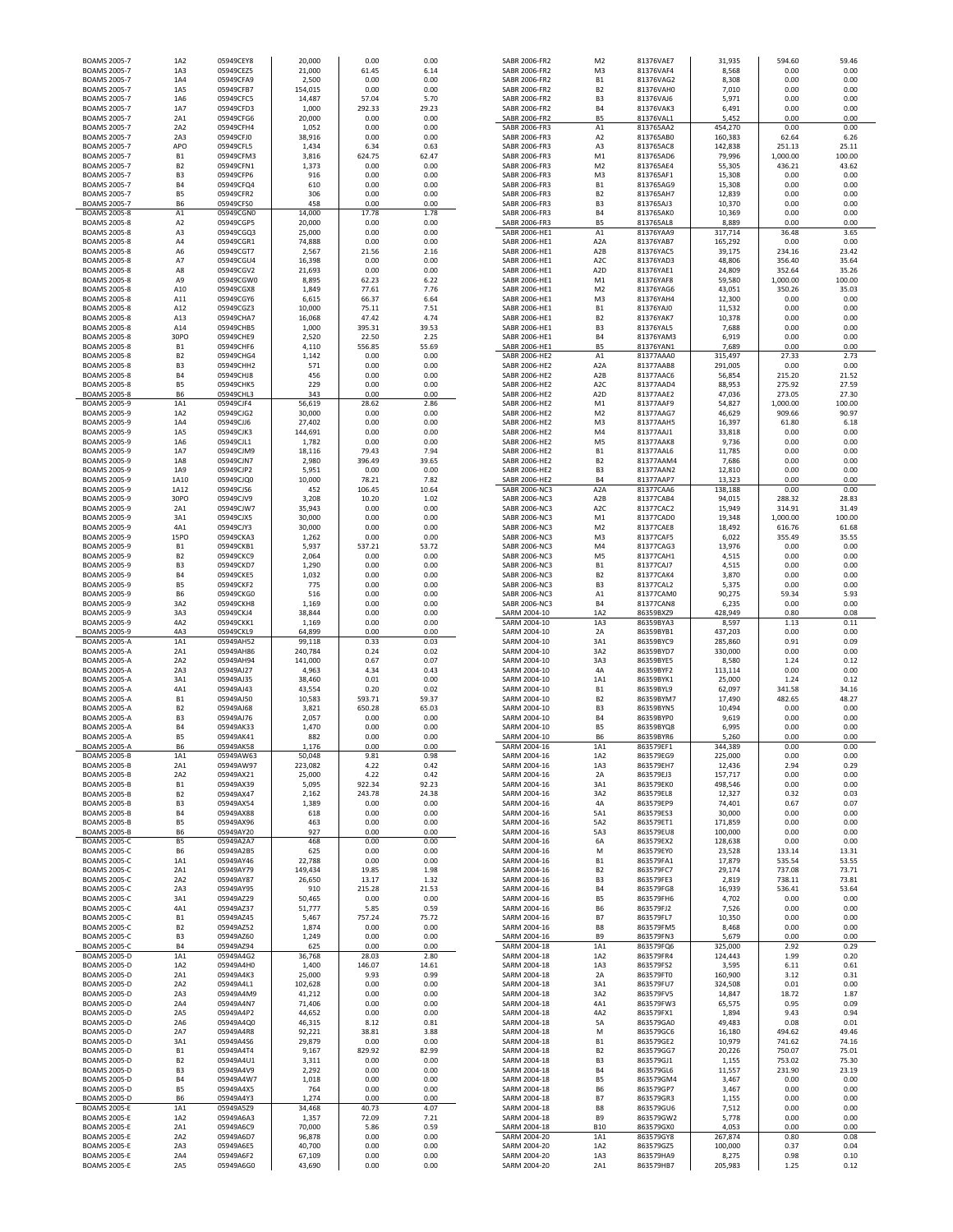| <b>BOAMS 2005-E</b>                        | 2A7                         | 05949A6J4              | 88,042            | 25.31            | 2.53                   | SARM 2004-20                                 | 3A1                       | 863579HD3              | 169,174           | 0.48             | 0.05           |
|--------------------------------------------|-----------------------------|------------------------|-------------------|------------------|------------------------|----------------------------------------------|---------------------------|------------------------|-------------------|------------------|----------------|
| <b>BOAMS 2005-E</b><br><b>BOAMS 2005-E</b> | 3A1<br>4A1                  | 05949A6L9<br>05949A6M7 | 28,190<br>39,070  | 1.82<br>0.00     | 0.18<br>0.00           | SARM 2004-20<br>SARM 2004-20                 | 3A2<br>4A                 | 863579HE1<br>863579HF8 | 5,451<br>59,020   | 2.99<br>0.00     | 0.30<br>0.00   |
| <b>BOAMS 2005-E</b>                        | <b>B1</b>                   | 05949A6N5              | 12,062            | 851.31           | 85.13                  | SARM 2004-20                                 | 5A                        | 863579HG6              | 36,491            | 0.55             | 0.05           |
| <b>BOAMS 2005-E</b>                        | B <sub>2</sub>              | 05949A6P0              | 3,446             | 0.00             | 0.00                   | SARM 2004-20                                 | <b>B1</b>                 | 863579HH4              | 10,652            | 252.61           | 25.26          |
| <b>BOAMS 2005-E</b>                        | B <sub>3</sub><br><b>B4</b> | 05949A6Q8              | 2,297             | 0.00             | 0.00                   | SARM 2004-20                                 | <b>B2</b>                 | 863579HK7              | 9,726             | 759.46           | 75.95<br>76.51 |
| <b>BOAMS 2005-E</b><br><b>BOAMS 2005-E</b> | <b>B5</b>                   | 05949A6R6<br>05949A6S4 | 1,149<br>861      | 0.00<br>0.00     | 0.00<br>0.00           | SARM 2004-20<br>SARM 2004-20                 | B3<br><b>B4</b>           | 863579HM3<br>863579HP6 | 6,019<br>7,872    | 765.08<br>721.65 | 72.16          |
| <b>BOAMS 2005-E</b>                        | <b>B6</b>                   | 05949A6T2              | 1,150             | 0.00             | 0.00                   | SARM 2004-20                                 | <b>B5</b>                 | 863579HR2              | 1,850             | 769.43           | 76.94          |
| <b>BOAMS 2005-F</b>                        | 1A1                         | 05949CBW5              | 36,989            | 7.11             | 0.71                   | SARM 2004-20                                 | <b>B6</b>                 | 863579HT8              | 9,261             | 492.95           | 49.29          |
| <b>BOAMS 2005-F</b><br><b>BOAMS 2005-F</b> | 1A2<br>2A1                  | 05949CBX3<br>05949CBZ8 | 2,987<br>225,000  | 81.81<br>15.12   | 8.18<br>1.51           | SARM 2004-20<br>SARM 2004-20                 | <b>B7</b><br>B8           | 863579HU5<br>863579HV3 | 2,313<br>2,776    | 0.00<br>0.00     | 0.00<br>0.00   |
| <b>BOAMS 2005-F</b>                        | 2A2                         | 05949CCA2              | 170,000           | 15.12            | 1.51                   | SARM 2004-20                                 | <b>B9</b>                 | 863579HX9              | 1,387             | 0.00             | 0.00           |
| <b>BOAMS 2005-F</b>                        | 2A3                         | 05949CCB0              | 163,905           | 7.46             | 0.75                   | SARM 2004-20                                 | <b>B10</b>                | 863579JA7              | 6,019             | 0.00             | 0.00           |
| <b>BOAMS 2005-F</b><br><b>BOAMS 2005-F</b> | 2A4<br>3A1                  | 05949CCC8<br>05949CCD6 | 6,359<br>29,602   | 191.05<br>7.16   | 19.11<br>0.72          | SARM 2004-20<br>SARM 2004-20                 | <b>B11</b><br><b>B12</b>  | 863579JB5<br>863579JC3 | 4,629<br>3,278    | 0.00<br>0.00     | 0.00<br>0.00   |
| <b>BOAMS 2005-F</b>                        | 4A1                         | 05949CCE4              | 56,087            | 0.90             | 0.09                   | SARM 2004-5                                  | $1A$                      | 86359BPM7              | 215,075           | 0.00             | 0.00           |
| <b>BOAMS 2005-F</b>                        | <b>B1</b>                   | 05949CCF1              | 15,053            | 701.62           | 70.16                  | SARM 2004-5                                  | 2A                        | 86359BPP0              | 134,226           | 0.00             | 0.00           |
| <b>BOAMS 2005-F</b>                        | B <sub>2</sub>              | 05949CCG9              | 4,301             | 0.00             | 0.00                   | SARM 2004-5                                  | 3A1                       | 86359BPQ8              | 300,000           | 0.00             | 0.00           |
| <b>BOAMS 2005-F</b><br><b>BOAMS 2005-F</b> | B <sub>3</sub><br><b>B4</b> | 05949CCH7<br>05949CCL8 | 2,508<br>1,434    | 0.00<br>0.00     | 0.00<br>0.00           | SARM 2004-5<br>SARM 2004-5                   | 3A2<br>3A3                | 86359BPR6<br>86359BPS4 | 125,000<br>10,000 | 0.00<br>0.00     | 0.00<br>0.00   |
| <b>BOAMS 2005-F</b>                        | B <sub>5</sub>              | 05949CCM6              | 1,075             | 0.00             | 0.00                   | SARM 2004-5                                  | 3A4                       | 86359BPT2              | 25,000            | 0.00             | 0.00           |
| <b>BOAMS 2005-F</b>                        | <b>B6</b>                   | 05949CCN4              | 1,434             | 0.00             | 0.00                   | SARM 2004-5                                  | 3A5                       | 86359BPU9              | 100,238           | 0.00             | 0.00           |
| <b>BOAMS 2005-G</b><br><b>BOAMS 2005-G</b> | 1A1<br>1A2                  | 05949CEA0<br>05949CEB8 | 35,730<br>1,449   | 21.78<br>182.03  | 2.18<br>18.20          | SARM 2004-5<br>SARM 2004-5                   | 3A6<br>4A                 | 86359BPV7<br>86359BPY1 | 7,500<br>99,980   | 0.00<br>0.00     | 0.00<br>0.00   |
| <b>BOAMS 2005-G</b>                        | 2A1                         | 05949CED4              | 250,000           | 10.45            | 1.04                   | SARM 2004-5                                  | 5A                        | 86359BQA2              | 110,980           | 0.00             | 0.00           |
| <b>BOAMS 2005-G</b>                        | 2A2                         | 05949CEE2              | 10,136            | 280.06           | 28.01                  | SARM 2004-5                                  | <b>B1</b>                 | 86359BQC8              | 48,255            | 0.00             | 0.00           |
| <b>BOAMS 2005-G</b><br><b>BOAMS 2005-G</b> | 2A3<br>2A4                  | 05949CEF9<br>05949CEG7 | 150,548<br>29,080 | 0.00<br>40.87    | 0.00<br>4.09           | SARM 2004-5<br>SARM 2004-5                   | <b>B2</b><br>B3           | 86359BQD6<br>86359BQE4 | 10,856<br>6,030   | 709.52<br>716.89 | 70.95<br>71.69 |
| <b>BOAMS 2005-G</b>                        | 2A5                         | 05949CEH5              | 51,012            | 71.44            | 7.14                   | SARM 2004-5                                  | <b>B4</b>                 | 86359BQG9              | 6,030             | 139.70           | 13.97          |
| <b>BOAMS 2005-G</b>                        | 3A1                         | 05949CEJ1              | 56,602            | 0.00             | 0.00                   | SARM 2004-5                                  | <b>B5</b>                 | 86359BQH7              | 4,221             | 0.00             | 0.00           |
| <b>BOAMS 2005-G</b>                        | 3A2                         | 05949CEK8              | 2,295             | 3.13             | 0.31                   | SARM 2004-5                                  | <b>B6</b>                 | 86359BQJ3              | 3,028             | 0.00             | 0.00           |
| <b>BOAMS 2005-G</b><br><b>BOAMS 2005-G</b> | 4A1<br>4A2                  | 05949CEL6<br>05949CEM4 | 20,000<br>2,648   | 1.80<br>13.17    | 0.18<br>1.32           | <b>SARM 2004-9XS</b><br><b>SARM 2004-9XS</b> | А<br>M1                   | 86359BVG3<br>86359BVH1 | 279,496<br>16,371 | 0.00<br>59.48    | 0.00<br>5.95   |
| <b>BOAMS 2005-G</b>                        | 4A3                         | 05949CEN2              | 79,354            | 1.93             | 0.19                   | <b>SARM 2004-9XS</b>                         | M <sub>2</sub>            | 86359BVJ7              | 3,453             | 80.75            | 8.07           |
| <b>BOAMS 2005-G</b>                        | 4A4                         | 05949CEP7              | 3,218             | 25.67            | 2.57                   | <b>SARM 2004-9XS</b>                         | M3                        | 86359BVK4              | 1,052             | 0.00             | 0.00           |
| <b>BOAMS 2005-G</b><br><b>BOAMS 2005-G</b> | <b>B1</b><br>B <sub>2</sub> | 05949CEQ5<br>05949CER3 | 16,177<br>4,314   | 647.11<br>0.00   | 64.71<br>0.00          | SARM 2005-11<br>SARM 2005-11                 | 1A1<br>1A2                | 863579RP5<br>863579RQ3 | 176,408<br>7,741  | 12.48<br>105.34  | 1.25<br>10.53  |
| <b>BOAMS 2005-G</b>                        | B <sub>3</sub>              | 05949CES1              | 2,517             | 0.00             | 0.00                   | SARM 2005-11                                 | 2A1                       | 863579RR1              | 54,745            | 10.00            | 1.00           |
| <b>BOAMS 2005-G</b>                        | <b>B4</b>                   | 05949CEU6              | 1,438             | 0.00             | 0.00                   | SARM 2005-11                                 | 2A2                       | 863579RS9              | 3,768             | 76.23            | 7.62           |
| <b>BOAMS 2005-G</b><br><b>BOAMS 2005-G</b> | <b>B5</b><br><b>B6</b>      | 05949CEV4<br>05949CEW2 | 1,079<br>1,439    | 0.00<br>0.00     | 0.00<br>0.00           | SARM 2005-11<br>SARM 2005-11                 | 3A<br>4A                  | 863579RT7<br>863579RU4 | 160,925<br>42,056 | 4.73<br>3.64     | 0.47<br>0.36   |
| <b>BOAMS 2005-H</b>                        | 1A1                         | 05949CFT8              | 61,273            | 20.42            | 2.04                   | SARM 2005-11                                 | 5A                        | 863579RV2              | 19,419            | 22.78            | 2.28           |
| <b>BOAMS 2005-H</b>                        | 1A2                         | 05949CFU5              | 3,526             | 202.21           | 20.22                  | SARM 2005-11                                 | <b>B1</b>                 | 863579RW0              | 15,096            | 967.14           | 96.71          |
| <b>BOAMS 2005-H</b>                        | 2A1                         | 05949CFW1              | 195,000           | 12.16            | 1.22                   | SARM 2005-11                                 | <b>B2</b>                 | 863579RX8              | 5,444             | 99.02            | 9.90           |
| <b>BOAMS 2005-H</b><br><b>BOAMS 2005-H</b> | 2A2<br>2A3                  | 05949CFX9<br>05949CFY7 | 22,829<br>128,038 | 331.86<br>0.60   | 33.19<br>0.06          | SARM 2005-11<br>SARM 2005-11                 | B3<br><b>B4</b>           | 863579RY6<br>863579RZ3 | 1,483<br>1,235    | 0.00<br>0.00     | 0.00<br>0.00   |
| <b>BOAMS 2005-H</b>                        | 2A4                         | 05949CFZ4              | 31,193            | 32.23            | 3.22                   | SARM 2005-11                                 | <b>B5</b>                 | 863579SA7              | 1,235             | 0.00             | 0.00           |
| <b>BOAMS 2005-H</b>                        | 2A5                         | 05949CGA8              | 42,554            | 32.23            | 3.22                   | SARM 2005-11                                 | <b>B6</b>                 | 863579SC3              | 1,730             | 0.00             | 0.00           |
| <b>BOAMS 2005-H</b><br><b>BOAMS 2005-H</b> | 3A1<br>3A2                  | 05949CGB6<br>05949CGC4 | 112,843<br>6,493  | 0.78<br>186.54   | 0.08<br>18.65          | SARM 2005-11<br>SARM 2005-11                 | <b>B7</b><br><b>B8</b>    | 863579SD1<br>863579SE9 | 2,226<br>1,502    | 0.00<br>0.00     | 0.00<br>0.00   |
| <b>BOAMS 2005-H</b>                        | 4A1                         | 05949CGD2              | 25,000            | 0.49             | 0.05                   | SARM 2005-14                                 | A1                        | 863579TM0              | 327,983           | 20.63            | 2.06           |
| <b>BOAMS 2005-H</b>                        | 4A2                         | 05949CGE0              | 50,404            | 0.39             | 0.04                   | SARM 2005-14                                 | A <sub>2</sub>            | 863579TN8              | 120,943           | 73.42            | 7.34           |
| <b>BOAMS 2005-H</b><br><b>BOAMS 2005-H</b> | 4A3<br><b>B1</b>            | 05949CGF7<br>05949CGG5 | 2,901<br>13,782   | 1.49<br>548.57   | 0.15<br>54.86          | SARM 2005-14<br>SARM 2005-14                 | A3<br>B1                  | 863579TP3<br>863579TS7 | 49,882<br>7,379   | 138.83<br>783.65 | 13.88<br>78.36 |
| <b>BOAMS 2005-H</b>                        | B <sub>2</sub>              | 05949CGH3              | 4,594             | 0.00             | 0.00                   | SARM 2005-14                                 | B <sub>2</sub>            | 863579TT5              | 6,559             | 796.56           | 79.66          |
| <b>BOAMS 2005-H</b>                        | B <sub>3</sub>              | 05949CGJ9              | 2,474             | 0.00             | 0.00                   | SARM 2005-14                                 | B3                        | 863579TU2              | 4,372             | 632.99           | 63.30          |
| <b>BOAMS 2005-H</b>                        | <b>B4</b><br><b>B5</b>      | 05949CGK6<br>05949CGL4 | 1,413             | 0.00<br>0.00     | 0.00<br>0.00           | SARM 2005-14<br>SARM 2005-14                 | <b>B4</b><br><b>B5</b>    | 863579TV0<br>863579TW8 | 5,465             | 0.00<br>0.00     | 0.00<br>0.00   |
| <b>BOAMS 2005-H</b><br><b>BOAMS 2005-H</b> | <b>B6</b>                   | 05949CGM2              | 1,061<br>1,414    | 0.00             | 0.00                   | SARM 2005-14                                 | <b>B6</b>                 | 863579TX6              | 4,645<br>3,005    | 0.00             | 0.00           |
| <b>BOAMS 2005-</b>                         | 1A1                         | 05949CHM1              | 80,061            | 44.22            | 4.42                   | SARM 2005-14                                 | <b>B7</b>                 | 863579TY4              | 2,186             | 0.00             | 0.00           |
| <b>BOAMS 2005-I</b>                        | 1A2                         | 05949CHN9              | 3,013             | 260.03           | 26.00                  | SARM 2005-14                                 | B8                        | 863579TZ1              | 1,912             | 0.00             | 0.00           |
| <b>BOAMS 2005-I</b><br><b>BOAMS 2005-</b>  | 2A1<br>2A2                  | 05949CHQ2<br>05949CHR0 | 205,781<br>23,680 | 16.82<br>355.06  | 1.68<br>35.51          | SARM 2005-14<br>SARM 2005-14                 | <b>B9</b><br><b>B10</b>   | 863579UA4<br>863579UC0 | 1,912<br>3,552    | 0.00<br>0.00     | 0.00<br>0.00   |
| <b>BOAMS 2005-</b>                         | 2A3                         | 05949CHS8              | 130,026           | 0.87             | 0.09                   | SARM 2005-14                                 | <b>B11</b>                | 863579UD8              | 4,098             | 0.00             | 0.00           |
| <b>BOAMS 2005-</b>                         | 2A4                         | 05949CHT6              | 32,575            | 44.19            | 4.42                   | SARM 2005-14                                 | <b>B12</b>                | 863579UE6              | 2,747             | 0.00             | 0.00           |
| <b>BOAMS 2005-</b><br><b>BOAMS 2005-</b>   | 2A5<br>3A1                  | 05949CHU3<br>05949CHV1 | 43,181<br>132,705 | 44.19<br>8.41    | 4.42<br>0.84           | SARM 2005-15<br>SARM 2005-15                 | 1A1<br>1A2                | 863579UL0<br>863579UM8 | 130,200<br>7,964  | 25.67<br>318.33  | 2.57<br>31.83  |
| <b>BOAMS 2005-</b>                         | 3A2                         | 05949CHW9              | 4,995             | 126.47           | 12.65                  | SARM 2005-15                                 | 2A1                       | 863579UQ9              | 149,390           | 15.07            | 1.51           |
| <b>BOAMS 2005-</b>                         | 4A1                         | 05949CHX7              | 104,344           | 5.11             | 0.51                   | SARM 2005-15                                 | 2A2                       | 863579UR7              | 9,137             | 264.65           | 26.47          |
| <b>BOAMS 2005-</b><br><b>BOAMS 2005-I</b>  | 4A2<br><b>B1</b>            | 05949CHY5<br>05949CHZ2 | 3,927<br>15,445   | 180.74<br>420.81 | 18.07<br>42.08         | SARM 2005-15<br>SARM 2005-15                 | 3A1<br>3A2                | 863579US5<br>863579UT3 | 166,486<br>21,693 | 47.90<br>361.68  | 4.79<br>36.17  |
| <b>BOAMS 2005-I</b>                        | B <sub>2</sub>              | 05949CJA5              | 5,148             | 0.00             | 0.00                   | SARM 2005-15                                 | 4A1                       | 863579UU0              | 486,797           | 31.96            | 3.20           |
| <b>BOAMS 2005-I</b>                        | B <sub>3</sub>              | 05949CJB3              | 2,772             | 0.00             | 0.00                   | SARM 2005-15                                 | 4A2                       | 863579UV8              | 14,446            | 360.63           | 36.06          |
| <b>BOAMS 2005-I</b><br><b>BOAMS 2005-I</b> | <b>B4</b><br><b>B5</b>      | 05949CJC1<br>05949CJD9 | 1,584<br>1,189    | 0.00<br>0.00     | 0.00<br>0.00           | SARM 2005-15<br>SARM 2005-15                 | <b>B1</b>                 | 863579UW6<br>863579UX4 | 17,729<br>11,992  | 785.98<br>0.00   | 78.60<br>0.00  |
| <b>BOAMS 2005-I</b>                        | <b>B6</b>                   | 05949CJE7              | 1,584             | 0.00             | 0.00                   | SARM 2005-15                                 | <b>B2</b><br>B3           | 863579UY2              | 3,127             | 0.00             | 0.00           |
| <b>BOAMS 2005-J</b>                        | 1A1                         | 05949CKM7              | 68,540            | 22.84            | 2.28                   | SARM 2005-15                                 | <b>B4</b>                 | 863579UZ9              | 6,255             | 0.00             | 0.00           |
| <b>BOAMS 2005-J</b>                        | 1A2                         | 05949CKN5              | 2,899             | 200.72           | 20.07                  | SARM 2005-15                                 | <b>B5</b>                 | 863579VA3              | 2,085             | 0.00             | 0.00           |
| <b>BOAMS 2005-J</b><br><b>BOAMS 2005-J</b> | 2A1<br>2A2                  | 05949CKQ8<br>05949CKR6 | 115,414<br>10,943 | 25.60<br>386.55  | 2.56<br>38.65          | SARM 2005-15<br>SARM 2005-15                 | <b>B6</b><br><b>B7</b>    | 863579VB1<br>863579VC9 | 3,127<br>2,085    | 0.00<br>0.00     | 0.00<br>0.00   |
| <b>BOAMS 2005-J</b>                        | 2A3                         | 05949CKS4              | 90,850            | 2.90             | 0.29                   | SARM 2005-15                                 | B8                        | 863579VE5              | 3,648             | 0.00             | 0.00           |
| <b>BOAMS 2005-J</b><br><b>BOAMS 2005-J</b> | 2A4<br>2A5                  | 05949CKT2<br>05949CKU9 | 23,306<br>29,131  | 64.91<br>77.80   | 6.49<br>7.78           | SARM 2005-15<br>SARM 2005-15                 | B9<br><b>B10</b>          | 863579VF2<br>863579VG0 | 4,170<br>2,625    | 0.00<br>0.00     | 0.00<br>0.00   |
| <b>BOAMS 2005-J</b>                        | 3A1                         | 05949CKV7              | 60,345            | 0.00             | 0.00                   | SARM 2005-17                                 | 1A1                       | 863579VH8              | 50,289            | 6.04             | 0.60           |
| <b>BOAMS 2005-J</b>                        | 3A2                         | 05949CKW5              | 2,553             | 9.66             | 0.97                   | SARM 2005-17                                 | 1A2                       | 863579VJ4              | 4,093             | 277.42           | 27.74          |
| <b>BOAMS 2005-J</b>                        | 4A1                         | 05949CKX3              | 57,069            | 7.52             | 0.75                   | SARM 2005-17                                 | 2A1                       | 863579VK1              | 147,107           | 24.89            | 2.49           |
| <b>BOAMS 2005-J</b><br><b>BOAMS 2005-J</b> | 4A2<br>B1                   | 05949CKY1<br>05949CKZ8 | 2,414<br>11,093   | 147.47<br>433.76 | 14.75<br>43.38         | SARM 2005-17<br>SARM 2005-17                 | 2A2<br>3A1                | 863579VL9<br>863579VM7 | 4,903<br>370,443  | 370.03<br>0.02   | 37.00<br>0.00  |
| <b>BOAMS 2005-J</b>                        | <b>B2</b>                   | 05949CLA2              | 2,894             | 0.00             | 0.00                   | SARM 2005-17                                 | 3A2                       | 863579VN5              | 65,648            | 186.49           | 18.65          |
| <b>BOAMS 2005-J</b>                        | B <sub>3</sub>              | 05949CLB0              | 1,929             | 0.00             | 0.00                   | SARM 2005-17                                 | 4A1                       | 863579VP0              | 100,000           | 8.67             | 0.87           |
| <b>BOAMS 2005-J</b><br><b>BOAMS 2005-J</b> | <b>B4</b><br><b>B5</b>      | 05949CLC8<br>05949CLD6 | 965<br>964        | 0.00<br>0.00     | 0.00<br>0.00           | SARM 2005-17<br>SARM 2005-17                 | 4A2<br>4A3                | 863579VQ8<br>863579VR6 | 137,985<br>86,347 | 0.00<br>0.26     | 0.00<br>0.03   |
| <b>BOAMS 2005-J</b>                        | <b>B6</b>                   | 05949CLE4              | 965               | 0.00             | 0.00                   | SARM 2005-17                                 | 4A4                       | 863579VS4              | 25,759            | 111.78           | 11.18          |
| <b>BOAMS 2005-K</b>                        | 1A1                         | 05949CMP8              | 51,799            | 57.33            | 5.73                   | SARM 2005-17                                 | 4A5                       | 863579VT2              | 25,694            | 122.61           | 12.26          |
| <b>BOAMS 2005-K</b><br><b>BOAMS 2005-K</b> | 1A2<br>2A1                  | 05949CMQ6<br>05949CMS2 | 2,253<br>209,045  | 240.46<br>27.72  | 24.05<br>2.77          | SARM 2005-17<br>SARM 2005-17                 | 5A1<br>5A2                | 863579VV7<br>863579VW5 | 95,024<br>38,699  | 17.53<br>26.43   | 1.75<br>2.64   |
| <b>BOAMS 2005-K</b>                        | 2A2                         | 05949CMT0              | 9,089             | 415.74           | 41.57                  | SARM 2005-17                                 | 5A3                       | 863579VX3              | 9,815             | 161.80           | 16.18          |
| <b>BOAMS 2005-K</b>                        | 3A1                         | 05949CMU7              | 50,204            | 12.23            | 1.22                   | SARM 2005-17                                 | <b>B1I</b>                | 863579VY1              | 15,197            | 959.49           | 95.95          |
| <b>BOAMS 2005-K</b><br><b>BOAMS 2005-K</b> | 4A1<br>4A2                  | 05949CMV5<br>05949CMW3 | 134,031<br>5,829  | 11.74<br>258.91  | 1.17<br>25.89          | SARM 2005-17<br>SARM 2005-17                 | <b>B21</b><br>B3I         | 863579VZ8<br>863579WA2 | 13,125<br>6,907   | 0.00<br>0.00     | 0.00<br>0.00   |
| <b>BOAMS 2005-K</b>                        | <b>B1</b>                   | 05949CMX1              | 11,556            | 370.46           | 37.05                  | SARM 2005-17                                 | <b>B41</b>                | 863579WB0              | 4,143             | 0.00             | 0.00           |
| <b>BOAMS 2005-K</b>                        | <b>B2</b>                   | 05949CMY9              | 2,889             | 0.00             | 0.00                   | SARM 2005-17                                 | <b>B51</b>                | 863579WC8              | 1,379             | 0.00             | 0.00           |
| <b>BOAMS 2005-K</b>                        | B3<br><b>B4</b>             | 05949CMZ6<br>05949CNA0 | 1,926<br>1,204    | 0.00<br>0.00     | 0.00<br>0.00           | SARM 2005-17                                 | B1II<br>B <sub>2</sub> II | 863579WD6<br>863579WE4 | 11,373<br>11,651  | 982.82<br>912.99 | 98.28<br>91.30 |
| <b>BOAMS 2005-K</b><br><b>BOAMS 2005-K</b> | <b>B5</b>                   | 05949CNB8              | 722               | 0.00             | 0.00                   | SARM 2005-17<br>SARM 2005-17                 | B3II                      | 863579WF1              | 4,161             | 0.00             | 0.00           |
| <b>BOAMS 2005-K</b>                        | <b>B6</b>                   | 05949CNC6              | 964               | 0.00             | 0.00                   | SARM 2005-17                                 | B4II                      | 863579WG9              | 2,773             | 0.00             | 0.00           |
| <b>BOAMS 2005-L</b><br><b>BOAMS 2005-L</b> | 1A1<br>1A2                  | 05949CPD2<br>05949CPE0 | 42,153<br>1,709   | 39.52<br>234.40  | 3.95<br>23.44          | SARM 2005-17<br>SARM 2005-17                 | B5II<br><b>B61</b>        | 863579WH7<br>863579WK0 | 1,108<br>2,417    | 0.00<br>0.00     | 0.00<br>0.00   |
| <b>BOAMS 2005-L</b>                        | 2A1                         | 05949CPG5              | 40,000            | 73.82            | 7.38                   | SARM 2005-17                                 | <b>B71</b>                | 863579WL8              | 3,108             | 0.00             | 0.00           |
| <b>BOAMS 2005-L</b>                        | 2A2                         | 05949CPH3              | 5,018             | 268.57           | 26.86                  | SARM 2005-17                                 | <b>B81</b>                | 863579WM6              | 2,084             | 0.00             | 0.00           |
| <b>BOAMS 2005-L</b>                        | 2A3                         | 05949CPJ9              | 53,092            | 31.67            | 3.17                   | SARM 2005-17                                 | <b>B6II</b>               | 863579WN4              | 1,386             | 0.00             | 0.00           |
| <b>BOAMS 2005-L</b>                        | 2A4                         | 05949CPK6              | 12,455            | 146.70           | 14.67                  | SARM 2005-17                                 | B7II                      | 863579WP9              | 1,941             | 0.00             | 0.00           |
|                                            |                             |                        |                   |                  |                        |                                              |                           |                        |                   |                  |                |
| <b>BOAMS 2005-L</b><br><b>BOAMS 2005-L</b> | 2A5<br>3A1<br>3A2           | 05949CPL4<br>05949CPM2 | 18,245<br>63,997  | 146.70<br>6.15   | 14.67<br>0.62<br>31.25 | SARM 2005-17<br>SARM 2005-20                 | B8II<br>B5II              | 863579WQ7<br>863579A24 | 1,117<br>474      | 0.00<br>0.00     | 0.00<br>0.00   |

| 05949A6H8              | 43,891            | 0.00            | 0.00          | SARM 2004-20                 | 2A2                              | 863579HC5              | 8,424            | 1.54            | 0.15          |
|------------------------|-------------------|-----------------|---------------|------------------------------|----------------------------------|------------------------|------------------|-----------------|---------------|
| 05949A6J4              | 88,042            | 25.31           | 2.53          | SARM 2004-20                 | 3A1                              | 863579HD3              | 169,174          | 0.48            | 0.05          |
| 05949A6L9              | 28,190            | 1.82            | 0.18          | SARM 2004-20                 | 3A2                              | 863579HE1              | 5,451            | 2.99            | 0.30          |
| 05949A6M7              | 39,070            | 0.00            | 0.00          | SARM 2004-20                 | 4A                               | 863579HF8              | 59,020           | 0.00            | 0.00          |
| 05949A6N5              | 12,062            | 851.31          | 85.13         | SARM 2004-20                 | 5A                               | 863579HG6              | 36,491           | 0.55            | 0.05          |
| 05949A6P0              | 3,446             | 0.00            | 0.00          | SARM 2004-20                 | <b>B1</b>                        | 863579HH4              | 10,652           | 252.61          | 25.26         |
| 05949A6Q8              | 2,297             | 0.00            | 0.00          | SARM 2004-20                 | <b>B2</b>                        | 863579HK7              | 9,726            | 759.46          | 75.95         |
| 05949A6R6              | 1,149             | 0.00            | 0.00          | SARM 2004-20                 | B <sub>3</sub>                   | 863579HM3              | 6,019            | 765.08          | 76.51         |
| 05949A6S4              | 861               | 0.00            | 0.00          | SARM 2004-20                 | <b>B4</b>                        | 863579HP6              | 7,872            | 721.65          | 72.16         |
| 05949A6T2              | 1,150             | 0.00            | 0.00          | SARM 2004-20                 | B <sub>5</sub>                   | 863579HR2              | 1,850            | 769.43          | 76.94         |
| 05949CBW5              | 36,989            | 7.11            | 0.71          | SARM 2004-20                 | <b>B6</b>                        | 863579HT8              | 9,261            | 492.95          | 49.29         |
| 05949CBX3<br>05949CBZ8 | 2,987<br>225,000  | 81.81<br>15.12  | 8.18<br>1.51  | SARM 2004-20<br>SARM 2004-20 | <b>B7</b><br>B <sub>8</sub>      | 863579HU5<br>863579HV3 | 2,313<br>2,776   | 0.00<br>0.00    | 0.00<br>0.00  |
| 05949CCA2              | 170,000           | 15.12           | 1.51          | SARM 2004-20                 | B <sub>9</sub>                   | 863579HX9              | 1,387            | 0.00            | 0.00          |
| 05949CCB0              | 163,905           | 7.46            | 0.75          | SARM 2004-20                 | <b>B10</b>                       | 863579JA7              | 6,019            | 0.00            | 0.00          |
| 059490008              | 6,359             | 191.05          | 19.11         | SARM 2004-20                 | <b>B11</b>                       | 863579JB5              | 4,629            | 0.00            | 0.00          |
| 05949CCD6              | 29,602            | 7.16            | 0.72          | SARM 2004-20                 | <b>B12</b>                       | 863579JC3              | 3,278            | 0.00            | 0.00          |
| 05949CCE4              | 56,087            | 0.90            | 0.09          | SARM 2004-5                  | 1A                               | 86359BPM7              | 215,075          | 0.00            | 0.00          |
| 05949CCF1              | 15,053            | 701.62          | 70.16         | SARM 2004-5                  | 2A                               | 86359BPP0              | 134,226          | 0.00            | 0.00          |
| 05949CCG9              | 4,301             | 0.00            | 0.00          | SARM 2004-5                  | 3A1                              | 86359BPQ8              | 300,000          | 0.00            | 0.00          |
| 05949CCH7              | 2,508             | 0.00            | 0.00          | SARM 2004-5                  | 3A2                              | 86359BPR6              | 125,000          | 0.00            | 0.00          |
| 05949CCL8              | 1,434             | 0.00            | 0.00          | SARM 2004-5                  | 3A3                              | 86359BPS4              | 10,000           | 0.00            | 0.00          |
| 05949CCM6              | 1,075             | 0.00            | 0.00          | SARM 2004-5                  | 3A4                              | 86359BPT2              | 25,000           | 0.00            | 0.00          |
| 05949CCN4              | 1,434             | 0.00            | 0.00          | SARM 2004-5                  | 3A5                              | 86359BPU9              | 100,238          | 0.00            | 0.00          |
| 05949CEA0              | 35,730            | 21.78           | 2.18          | SARM 2004-5                  | 3A6                              | 86359BPV7              | 7,500            | 0.00            | 0.00          |
| 05949CEB8              | 1,449             | 182.03          | 18.20         | SARM 2004-5                  | 4A                               | 86359BPY1              | 99,980           | 0.00            | 0.00          |
| 05949CED4              | 250,000           | 10.45           | 1.04          | SARM 2004-5                  | 5A                               | 86359BQA2              | 110,980          | 0.00            | 0.00          |
| 05949CEE2<br>05949CEF9 | 10,136<br>150,548 | 280.06<br>0.00  | 28.01<br>0.00 | SARM 2004-5<br>SARM 2004-5   | <b>B1</b><br>B <sub>2</sub>      | 86359BQC8<br>86359BQD6 | 48,255           | 0.00<br>709.52  | 0.00<br>70.95 |
| 05949CEG7              | 29,080            | 40.87           | 4.09          | SARM 2004-5                  | B <sub>3</sub>                   | 86359BQE4              | 10,856<br>6,030  | 716.89          | 71.69         |
| 05949CEH5              | 51,012            | 71.44           | 7.14          | SARM 2004-5                  | <b>B4</b>                        | 86359BQG9              | 6,030            | 139.70          | 13.97         |
| 05949CEJ1              | 56,602            | 0.00            | 0.00          | SARM 2004-5                  | B <sub>5</sub>                   | 86359BQH7              | 4,221            | 0.00            | 0.00          |
| 05949CEK8              | 2,295             | 3.13            | 0.31          | SARM 2004-5                  | B <sub>6</sub>                   | 86359BQJ3              | 3,028            | 0.00            | 0.00          |
| 05949CEL6              | 20,000            | 1.80            | 0.18          | <b>SARM 2004-9XS</b>         | А                                | 86359BVG3              | 279,496          | 0.00            | 0.00          |
| 05949CEM4              | 2,648             | 13.17           | 1.32          | <b>SARM 2004-9XS</b>         | M1                               | 86359BVH1              | 16,371           | 59.48           | 5.95          |
| 05949CEN2              | 79,354            | 1.93            | 0.19          | <b>SARM 2004-9XS</b>         | M <sub>2</sub>                   | 86359BVJ7              | 3,453            | 80.75           | 8.07          |
| 05949CEP7              | 3,218             | 25.67           | 2.57          | <b>SARM 2004-9XS</b>         | M3                               | 86359BVK4              | 1,052            | 0.00            | 0.00          |
| 05949CEQ5              | 16,177            | 647.11          | 64.71         | SARM 2005-11                 | 1A1                              | 863579RP5              | 176,408          | 12.48           | 1.25          |
| 05949CER3              | 4,314             | 0.00            | 0.00          | SARM 2005-11                 | 1A2                              | 863579RQ3              | 7,741            | 105.34          | 10.53         |
| 05949CES1              | 2,517             | 0.00            | 0.00          | SARM 2005-11                 | 2A1                              | 863579RR1              | 54,745           | 10.00           | 1.00          |
| 05949CEU6              | 1.438             | 0.00            | 0.00          | SARM 2005-11                 | 2A2                              | 863579RS9              | 3,768            | 76.23           | 7.62          |
| 05949CEV4              | 1,079             | 0.00            | 0.00          | SARM 2005-11                 | 3A                               | 863579RT7              | 160,925          | 4.73            | 0.47          |
| 05949CEW2              | 1,439             | 0.00            | 0.00          | SARM 2005-11                 | 4A                               | 863579RU4              | 42,056           | 3.64            | 0.36          |
| 05949CFT8              | 61,273            | 20.42           | 2.04<br>20.22 | SARM 2005-11                 | 5A                               | 863579RV2              | 19,419           | 22.78<br>967.14 | 2.28          |
| 05949CFU5<br>05949CFW1 | 3,526<br>195,000  | 202.21<br>12.16 | 1.22          | SARM 2005-11<br>SARM 2005-11 | <b>B1</b><br><b>B2</b>           | 863579RW0<br>863579RX8 | 15,096<br>5,444  | 99.02           | 96.71<br>9.90 |
| 05949CFX9              | 22,829            | 331.86          | 33.19         | SARM 2005-11                 | B <sub>3</sub>                   | 863579RY6              | 1,483            | 0.00            | 0.00          |
| 05949CFY7              | 128,038           | 0.60            | 0.06          | SARM 2005-11                 | <b>B4</b>                        | 863579RZ3              | 1,235            | 0.00            | 0.00          |
| 05949CFZ4              | 31,193            | 32.23           | 3.22          | SARM 2005-11                 | B <sub>5</sub>                   | 863579SA7              | 1,235            | 0.00            | 0.00          |
| 05949CGA8              | 42,554            | 32.23           | 3.22          | SARM 2005-11                 | <b>B6</b>                        | 863579SC3              | 1,730            | 0.00            | 0.00          |
| 05949CGB6              | 112,843           | 0.78            | 0.08          | SARM 2005-11                 | <b>B7</b>                        | 863579SD1              | 2,226            | 0.00            | 0.00          |
| 05949CGC4              | 6,493             | 186.54          | 18.65         | SARM 2005-11                 | B <sub>8</sub>                   | 863579SE9              | 1,502            | 0.00            | 0.00          |
| 05949CGD2              | 25,000            | 0.49            | 0.05          | SARM 2005-14                 | A1                               | 863579TM0              | 327,983          | 20.63           | 2.06          |
| 05949CGE0              | 50,404            | 0.39            | 0.04          | SARM 2005-14                 | A <sub>2</sub>                   | 863579TN8              | 120,943          | 73.42           | 7.34          |
| 05949CGF7              | 2,901             | 1.49            | 0.15          | SARM 2005-14                 | A <sub>3</sub>                   | 863579TP3              | 49,882           | 138.83          | 13.88         |
| 05949CGG5              | 13,782            | 548.57          | 54.86         | SARM 2005-14                 | <b>B1</b>                        | 863579TS7              | 7,379            | 783.65          | 78.36         |
| 05949CGH3              | 4,594             | 0.00            | 0.00          | SARM 2005-14                 | <b>B2</b>                        | 863579TT5              | 6,559            | 796.56          | 79.66         |
| 05949CGJ9              | 2,474             | 0.00            | 0.00          | SARM 2005-14                 | B <sub>3</sub>                   | 863579TU2              | 4,372            | 632.99          | 63.30         |
| 05949CGK6              | 1,413             | 0.00            | 0.00          | SARM 2005-14                 | <b>B4</b>                        | 863579TV0              | 5,465            | 0.00            | 0.00          |
| 05949CGL4              | 1,061             | 0.00            | 0.00          | SARM 2005-14                 | B <sub>5</sub>                   | 863579TW8              | 4,645            | 0.00            | 0.00          |
| 05949CGM2              | 1,414             | 0.00            | 0.00          | SARM 2005-14                 | <b>B6</b>                        | 863579TX6              | 3,005            | 0.00            | 0.00          |
| 05949CHM1              | 80,061            | 44.22           | 4.42          | SARM 2005-14                 | <b>B7</b>                        | 863579TY4              | 2,186            | 0.00            | 0.00          |
| 05949CHN9<br>05949CHQ2 | 3,013<br>205,781  | 260.03<br>16.82 | 26.00<br>1.68 | SARM 2005-14<br>SARM 2005-14 | B <sub>8</sub><br>B <sub>9</sub> | 863579TZ1<br>863579UA4 | 1,912<br>1,912   | 0.00<br>0.00    | 0.00<br>0.00  |
| 05949CHR0              | 23,680            | 355.06          | 35.51         | SARM 2005-14                 | <b>B10</b>                       | 863579UC0              | 3,552            | 0.00            | 0.00          |
| 05949CHS8              | 130,026           | 0.87            | 0.09          | SARM 2005-14                 | <b>B11</b>                       | 863579UD8              | 4,098            | 0.00            | 0.00          |
| 05949CHT6              | 32,575            | 44.19           | 4.42          | SARM 2005-14                 | <b>B12</b>                       | 863579UE6              | 2,747            | 0.00            | 0.00          |
| 05949CHU3              | 43,181            | 44.19           | 4.42          | SARM 2005-15                 | 1A1                              | 863579UL0              | 130,200          | 25.67           | 2.57          |
| 05949CHV1              | 132,705           | 8.41            | 0.84          | SARM 2005-15                 | 1A2                              | 863579UM8              | 7,964            | 318.33          | 31.83         |
| 05949CHW9              | 4,995             | 126.47          | 12.65         | SARM 2005-15                 | 2A1                              | 863579UQ9              | 149,390          | 15.07           | 1.51          |
| 05949CHX7              | 104,344           | 5.11            | 0.51          | SARM 2005-15                 | 2A2                              | 863579UR7              | 9,137            | 264.65          | 26.47         |
| 05949CHY5              | 3,927             | 180.74          | 18.07         | SARM 2005-15                 | 3A1                              | 863579US5              | 166,486          | 47.90           | 4.79          |
| 05949CHZ2              | 15,445            | 420.81          | 42.08         | SARM 2005-15                 | 3A2                              | 863579UT3              | 21,693           | 361.68          | 36.17         |
| 05949CJA5              | 5,148             | 0.00            | 0.00          | SARM 2005-15                 | 4A1                              | 863579UU0              | 486,797          | 31.96           | 3.20          |
| 05949CJB3              | 2,772             | 0.00            | 0.00          | SARM 2005-15                 | 4A2                              | 863579UV8              | 14,446           | 360.63          | 36.06         |
| 05949CJC1              | 1,584             | 0.00            | 0.00          | SARM 2005-15                 | <b>B1</b>                        | 863579UW6              | 17,729           | 785.98          | 78.60         |
| 05949CJD9<br>05949CJE7 | 1,189             | 0.00<br>0.00    | 0.00<br>0.00  | SARM 2005-15<br>SARM 2005-15 | <b>B2</b><br>B <sub>3</sub>      | 863579UX4<br>863579UY2 | 11,992           | 0.00            | 0.00          |
| 05949CKM7              | 1,584<br>68,540   | 22.84           | 2.28          | SARM 2005-15                 | <b>B4</b>                        | 863579UZ9              | 3,127<br>6,255   | 0.00<br>0.00    | 0.00<br>0.00  |
| 05949CKN5              | 2,899             | 200.72          | 20.07         | SARM 2005-15                 | <b>B5</b>                        | 863579VA3              | 2,085            | 0.00            | 0.00          |
| 05949CKQ8              | 115,414           | 25.60           | 2.56          | SARM 2005-15                 | B <sub>6</sub>                   | 863579VB1              | 3,127            | 0.00            | 0.00          |
| 05949CKR6              | 10,943            | 386.55          | 38.65         | SARM 2005-15                 | <b>B7</b>                        | 863579VC9              | 2,085            | 0.00            | 0.00          |
| 05949CKS4              | 90,850            | 2.90            | 0.29          | SARM 2005-15                 | B8                               | 863579VE5              | 3,648            | 0.00            | 0.00          |
| 05949CKT2              | 23,306            | 64.91           | 6.49          | SARM 2005-15                 | B <sub>9</sub>                   | 863579VF2              | 4,170            | 0.00            | 0.00          |
| 05949CKU9              | 29,131            | 77.80           | 7.78          | SARM 2005-15                 | <b>B10</b>                       | 863579VG0              | 2,625            | 0.00            | 0.00          |
| 05949CKV7              | 60,345            | 0.00            | 0.00          | SARM 2005-17                 | 1A1                              | 863579VH8              | 50,289           | 6.04            | 0.60          |
| 05949CKW5              | 2,553             | 9.66            | 0.97          | SARM 2005-17                 | 1A2                              | 863579VJ4              | 4,093            | 277.42          | 27.74         |
| 05949CKX3              | 57,069            | 7.52            | 0.75          | SARM 2005-17                 | 2A1                              | 863579VK1              | 147,107          | 24.89           | 2.49          |
| 05949CKY1<br>05949CKZ8 | 2,414<br>11,093   | 147.47          | 14.75         | SARM 2005-17                 | 2A2<br>3A1                       | 863579VL9              | 4,903<br>370,443 | 370.03          | 37.00         |
| 05949CLA2              | 2,894             | 433.76<br>0.00  | 43.38<br>0.00 | SARM 2005-17<br>SARM 2005-17 | 3A2                              | 863579VM7<br>863579VN5 | 65,648           | 0.02<br>186.49  | 0.00<br>18.65 |
| 05949CLB0              | 1,929             | 0.00            | 0.00          | SARM 2005-17                 | 4A1                              | 863579VP0              | 100,000          | 8.67            | 0.87          |
| 05949CLC8              | 965               | 0.00            | 0.00          | SARM 2005-17                 | 4A2                              | 863579VQ8              | 137,985          | 0.00            | 0.00          |
| 05949CLD6              | 964               | 0.00            | 0.00          | SARM 2005-17                 | 4A3                              | 863579VR6              | 86,347           | 0.26            | 0.03          |
| 05949CLE4              | 965               | 0.00            | 0.00          | SARM 2005-17                 | 4A4                              | 863579VS4              | 25,759           | 111.78          | 11.18         |
| 05949CMP8              | 51,799            | 57.33           | 5.73          | SARM 2005-17                 | 4A5                              | 863579VT2              | 25,694           | 122.61          | 12.26         |
| 05949CMQ6              | 2,253             | 240.46          | 24.05         | SARM 2005-17                 | 5A1                              | 863579VV7              | 95,024           | 17.53           | 1.75          |
| 05949CMS2              | 209,045           | 27.72           | 2.77          | SARM 2005-17                 | 5A2                              | 863579VW5              | 38,699           | 26.43           | 2.64          |
| 05949CMT0              | 9,089             | 415.74          | 41.57         | SARM 2005-17                 | 5A3                              | 863579VX3              | 9,815            | 161.80          | 16.18         |
| 05949CMU7              | 50,204            | 12.23           | 1.22          | SARM 2005-17                 | <b>B1I</b>                       | 863579VY1              | 15,197           | 959.49          | 95.95         |
| 05949CMV5              | 134,031           | 11.74           | 1.17          | SARM 2005-17                 | <b>B21</b>                       | 863579VZ8              | 13,125           | 0.00            | 0.00          |
| 05949CMW3              | 5,829             | 258.91          | 25.89         | SARM 2005-17                 | <b>B31</b>                       | 863579WA2              | 6,907            | 0.00            | 0.00          |
| 05949CMX1              | 11,556            | 370.46          | 37.05         | SARM 2005-17                 | <b>B41</b>                       | 863579WB0              | 4,143            | 0.00            | 0.00          |
| 05949CMY9              | 2,889             | 0.00            | 0.00          | SARM 2005-17                 | <b>B51</b>                       | 863579WC8              | 1,379            | 0.00            | 0.00          |
| 05949CMZ6              | 1,926             | 0.00            | 0.00          | SARM 2005-17                 | <b>B1II</b>                      | 863579WD6              | 11,373           | 982.82          | 98.28         |
| 05949CNA0<br>05949CNB8 | 1,204<br>722      | 0.00<br>0.00    | 0.00<br>0.00  | SARM 2005-17<br>SARM 2005-17 | B <sub>2</sub> II<br>B3II        | 863579WE4<br>863579WF1 | 11,651<br>4,161  | 912.99<br>0.00  | 91.30<br>0.00 |
| 05949CNC6              | 964               | 0.00            | 0.00          | SARM 2005-17                 | B4II                             | 863579WG9              | 2,773            | 0.00            | 0.00          |
| 05949CPD2              | 42,153            | 39.52           | 3.95          | SARM 2005-17                 | B5II                             | 863579WH7              | 1,108            | 0.00            | 0.00          |
| 05949CPE0              | 1,709             | 234.40          | 23.44         | SARM 2005-17                 | <b>B61</b>                       | 863579WK0              | 2,417            | 0.00            | 0.00          |
| 05949CPG5              | 40,000            | 73.82           | 7.38          | SARM 2005-17                 | <b>B71</b>                       | 863579WL8              | 3,108            | 0.00            | 0.00          |
| 05949CPH3              | 5,018             | 268.57          | 26.86         | SARM 2005-17                 | <b>B81</b>                       | 863579WM6              | 2,084            | 0.00            | 0.00          |
| 05949CPJ9              | 53,092            | 31.67           | 3.17          | SARM 2005-17                 | <b>B6II</b>                      | 863579WN4              | 1,386            | 0.00            | 0.00          |
| 05949CPK6              | 12,455            | 146.70          | 14.67         | SARM 2005-17                 | <b>B7II</b>                      | 863579WP9              | 1,941            | 0.00            | 0.00          |
| 05949CPL4              | 18,245            | 146.70          | 14.67         | SARM 2005-17                 | B8II                             | 863579WQ7              | 1,117            | 0.00            | 0.00          |
| 05949CPM2              | 63,997            | 6.15            | 0.62          | SARM 2005-20                 | B5II                             | 863579A24              | 474              | 0.00            | 0.00          |
| 05949CPN0              | 5,408             | 312.46          | 31.25         | SARM 2005-20                 | <b>B61</b>                       | 863579A40              | 1,638            | 0.00            | 0.00          |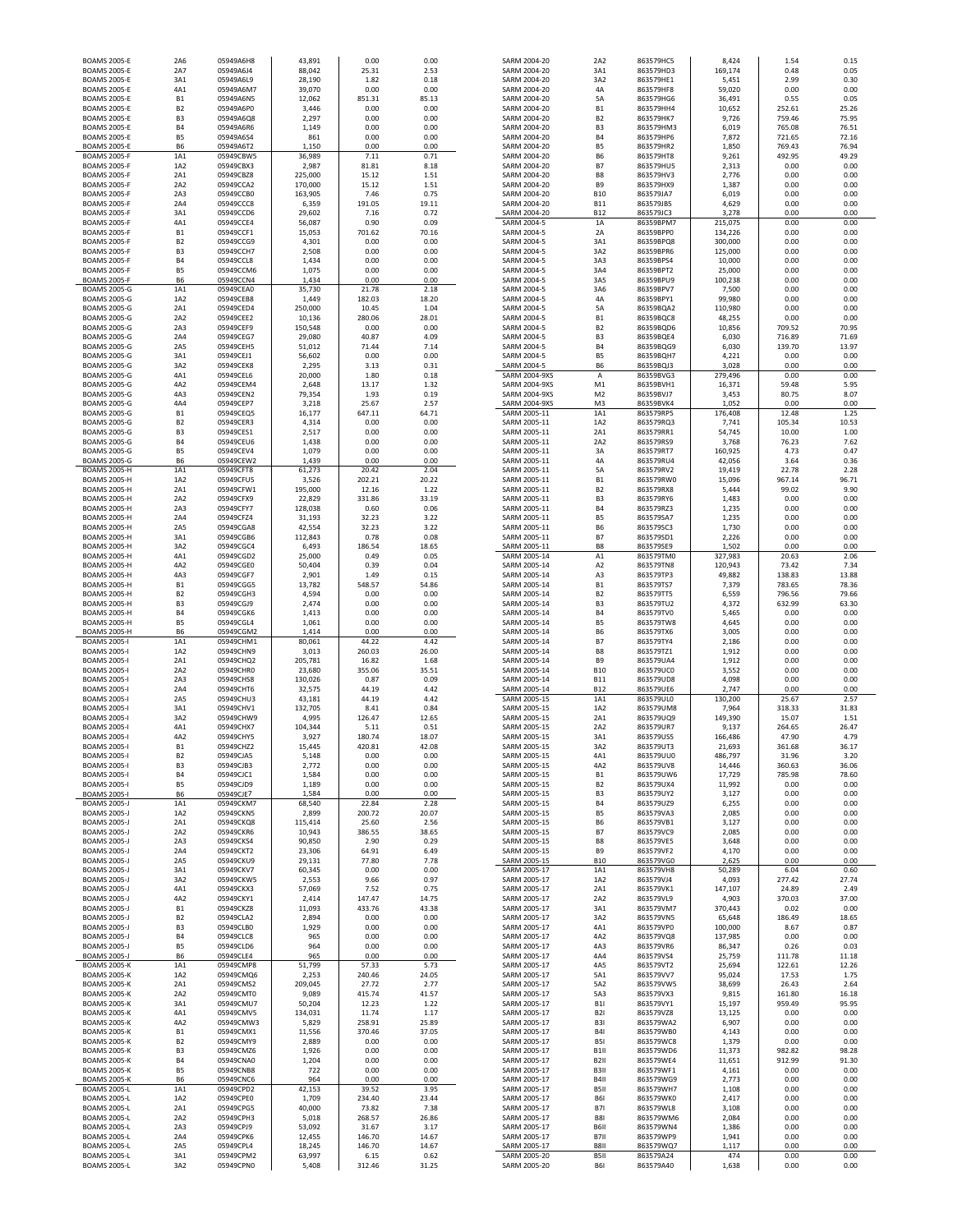| <b>BOAMS 2005-L</b> |                |           |         |        |       |              |                   |           |         |        |       |
|---------------------|----------------|-----------|---------|--------|-------|--------------|-------------------|-----------|---------|--------|-------|
|                     | 4A1            | 05949CPP5 | 93,138  | 24.51  | 2.45  | SARM 2005-20 | <b>B71</b>        | 863579A57 | 1,638   | 0.00   | 0.00  |
| <b>BOAMS 2005-L</b> | 4A2            | 05949CPQ3 | 5,781   | 320.15 | 32.01 | SARM 2005-20 | <b>B81</b>        | 863579A65 | 1,195   | 0.00   | 0.00  |
| <b>BOAMS 2005-L</b> | <b>B1</b>      | 05949CPR1 | 7,619   | 32.52  | 3.25  | SARM 2005-20 | <b>B6II</b>       | 863579A73 | 791     | 0.00   | 0.00  |
| <b>BOAMS 2005-L</b> | B <sub>2</sub> | 05949CPS9 | 2,125   | 0.00   | 0.00  | SARM 2005-20 | <b>B7II</b>       | 863579A81 | 949     | 0.00   | 0.00  |
| <b>BOAMS 2005-L</b> | B <sub>3</sub> | 05949CPT7 | 1,417   | 0.00   | 0.00  | SARM 2005-20 | <b>B8II</b>       | 863579A99 | 636     | 0.00   | 0.00  |
| <b>BOAMS 2005-L</b> | <b>B4</b>      | 05949CPU4 | 886     | 0.00   | 0.00  | SARM 2005-20 | 1A1               | 863579ZE1 | 40,650  | 114.49 | 11.45 |
| <b>BOAMS 2005-L</b> | <b>B5</b>      | 05949CPV2 | 532     | 0.00   | 0.00  | SARM 2005-20 | 1A2               | 863579ZF8 | 3,419   | 432.36 | 43.24 |
| <b>BOAMS 2005-L</b> | <b>B6</b>      | 05949CPW0 | 709     | 0.00   | 0.00  | SARM 2005-20 | 2A1               | 863579ZG6 | 196,258 | 41.78  | 4.18  |
|                     |                |           |         |        |       |              |                   |           |         |        |       |
| BOAMS 2006-1        | A1             | 05949YAA6 | 70,000  | 27.70  | 2.77  | SARM 2005-20 | 2A2               | 863579ZH4 | 36,047  | 355.23 | 35.52 |
| BOAMS 2006-1        | A <sub>2</sub> | 05949YAB4 | 3,024   | 677.60 | 67.76 | SARM 2005-20 | 3A1               | 863579ZJ0 | 90,192  | 0.00   | 0.00  |
| BOAMS 2006-1        | A3             | 05949YAC2 | 8,918   | 159.12 | 15.91 | SARM 2005-20 | 3A2               | 863579ZK7 | 13,260  | 0.00   | 0.00  |
| BOAMS 2006-1        | A4             | 05949YAD0 | 347     | 796.08 | 79.61 | SARM 2005-20 | 3A3               | 863579ZL5 | 57,001  | 42.87  | 4.29  |
| BOAMS 2006-1        | A5             | 05949YAE8 | 90,886  | 48.42  | 4.84  | SARM 2005-20 | 4A1               | 863579ZP6 | 126,964 | 24.72  | 2.47  |
| BOAMS 2006-1        | A6             | 05949YAF5 | 27,221  | 75.08  | 7.51  | SARM 2005-20 | 4A2               | 863579ZQ4 | 9,151   | 247.39 | 24.74 |
| BOAMS 2006-1        | A8             | 05949YAH1 | 28,575  | 0.00   | 0.00  | SARM 2005-20 | <b>B1I</b>        | 863579ZR2 | 6,403   | 0.00   | 0.00  |
| <b>BOAMS 2006-1</b> | A9             | 05949YAJ7 | 45,000  | 61.96  | 6.20  | SARM 2005-20 | <b>B21</b>        | 863579ZS0 | 3,871   | 0.00   | 0.00  |
| BOAMS 2006-1        | A10            | 05949YAK4 | 12,477  | 114.95 | 11.49 | SARM 2005-20 | <b>B31</b>        | 863579ZT8 | 3,722   | 0.00   | 0.00  |
| <b>BOAMS 2006-1</b> | 30PO           | 05949YAN8 | 4,659   | 50.41  | 5.04  | SARM 2005-20 | <b>B41</b>        | 863579ZU5 | 2,382   | 0.00   | 0.00  |
| <b>BOAMS 2006-1</b> | M              | 05949YAP3 | 4,991   | 0.00   | 0.00  | SARM 2005-20 | <b>B51</b>        | 863579ZV3 | 595     | 0.00   | 0.00  |
|                     |                | 05949YAO1 |         |        |       |              |                   |           |         |        |       |
| BOAMS 2006-1        | <b>B1</b>      |           | 2,268   | 0.00   | 0.00  | SARM 2005-20 | <b>B1II</b>       | 863579ZW1 | 6,330   | 990.37 | 99.04 |
| BOAMS 2006-1        | <b>B2</b>      | 05949YAR9 | 1,664   | 0.00   | 0.00  | SARM 2005-20 | <b>B2II</b>       | 863579ZX9 | 6,963   | 571.09 | 57.11 |
| BOAMS 2006-1        | B <sub>3</sub> | 05949YAS7 | 907     | 0.00   | 0.00  | SARM 2005-20 | B3II              | 863579ZY7 | 2,532   | 0.00   | 0.00  |
| BOAMS 2006-1        | <b>B4</b>      | 05949YAT5 | 605     | 0.00   | 0.00  | SARM 2005-20 | B4II              | 863579ZZ4 | 1,266   | 0.00   | 0.00  |
| BOAMS 2006-1        | <b>B5</b>      | 05949YAU2 | 454     | 0.00   | 0.00  | SARM 2007-1  | 1A1               | 86362TAA5 | 288,051 | 102.32 | 10.23 |
| BOAMS 2006-1        | B6             | 05949YAV0 | 454     | 0.00   | 0.00  | SARM 2007-1  | 1A2               | 86362TAC1 | 32,005  | 221.48 | 22.15 |
| BOAMS 2006-2        | A1             | 05950GAA1 | 29,243  | 88.84  | 8.88  | SARM 2007-1  | 2A1               | 86362TAD9 | 48,976  | 46.18  | 4.62  |
| BOAMS 2006-2        | A <sub>2</sub> | 05950GAB9 | 20,000  | 88.84  | 8.88  | SARM 2007-1  | 2A2               | 86362TAE7 | 48,977  | 46.18  | 4.62  |
| BOAMS 2006-2        | A3             | 05950GAC7 | 50,000  | 36.53  | 3.65  | SARM 2007-1  | 2A3               | 86362TAF4 | 31,277  | 295.29 | 29.53 |
| BOAMS 2006-2        | A5             | 05950GAE3 | 101,579 | 1.50   | 0.15  | SARM 2007-1  | 2A4               | 86362TAG2 | 8,396   | 595.71 | 59.57 |
| BOAMS 2006-2        | A6             | 05950GAF0 | 4,778   | 87.47  | 8.75  | SARM 2007-1  | M1                | 86362TAJ6 | 9,662   | 0.00   | 0.00  |
| BOAMS 2006-2        | A7             | 05950GAG8 | 1,500   | 92.29  | 9.23  | SARM 2007-1  | M <sub>2</sub>    | 86362TAK3 | 2,415   | 0.00   | 0.00  |
| <b>BOAMS 2006-2</b> | A8             | 05950GAH6 | 1,500   | 82.59  | 8.26  | SARM 2007-1  | M <sub>3</sub>    | 86362TAL1 | 3,105   | 0.00   | 0.00  |
|                     | A9             |           |         | 87.47  | 8.75  |              | M <sub>4</sub>    |           | 3,450   | 0.00   | 0.00  |
| BOAMS 2006-2        |                | 05950GAJ2 | 4,273   |        |       | SARM 2007-1  |                   | 86362TAM9 |         |        |       |
| <b>BOAMS 2006-2</b> | A10            | 05950GAK9 | 2,949   | 87.47  | 8.75  | SARM 2007-1  | M <sub>5</sub>    | 86362TAN7 | 1,897   | 0.00   | 0.00  |
| <b>BOAMS 2006-2</b> | A11            | 05950GAL7 | 1,250   | 135.03 | 13.50 | SARM 2007-1  | M <sub>6</sub>    | 86362TAP2 | 1,725   | 0.00   | 0.00  |
| BOAMS 2006-2        | A12            | 05950GAM5 | 4,119   | 7.45   | 0.74  | SARM 2007-1  | M <sub>7</sub>    | 86362TAQ0 | 1,725   | 0.00   | 0.00  |
| BOAMS 2006-2        | A13            | 05950GAN3 | 70,210  | 34.06  | 3.41  | SARM 2007-1  | <b>B1II</b>       | 86362TAR8 | 4,015   | 676.96 | 67.70 |
| BOAMS 2006-2        | A14            | 05950GAP8 | 20,419  | 92.29  | 9.23  | SARM 2007-1  | <b>B2II</b>       | 86362TAS6 | 1,460   | 0.00   | 0.00  |
| BOAMS 2006-2        | A15            | 05950GAQ6 | 44,674  | 0.78   | 0.08  | SARM 2007-1  | <b>B3I</b>        | 86362TAT4 | 1,095   | 0.00   | 0.00  |
| BOAMS 2006-2        | A16            | 05950GAR4 | 25,536  | 92.29  | 9.23  | SARM 2007-1  | B4II              | 86362TAV9 | 730     | 0.00   | 0.00  |
| BOAMS 2006-2        | A17            | 05950GAS2 | 10,740  | 92.31  | 9.23  | SARM 2007-1  | <b>B5II</b>       | 86362TAW7 | 584     | 0.00   | 0.00  |
| BOAMS 2006-2        | A18            | 05950GAT0 | 5,635   | 92.29  | 9.23  | SARM 2007-1  | <b>B6II</b>       | 86362TAX5 | 513     | 0.00   | 0.00  |
| BOAMS 2006-2        | A19            | 05950GAU7 | 4,044   | 92.23  | 9.22  | SARM 2007-11 | 1A1               | 86364YAA2 | 131,272 | 41.78  | 4.18  |
| BOAMS 2006-2        | A20            | 05950GAV5 | 826     | 135.07 | 13.51 | SARM 2007-11 | 1A2               | 86364YAB0 | 40,628  | 471.94 | 47.19 |
|                     |                |           |         |        |       | SARM 2007-11 |                   |           |         |        |       |
| BOAMS 2006-2        | A21            | 05950GAW3 | 9,914   | 87.49  | 8.75  |              | 1A3               | 86364YAC8 | 19,100  | 488.06 | 48.81 |
| BOAMS 2006-2        | A22            | 05950GAX1 | 433     | 135.03 | 13.50 | SARM 2007-11 | 2A1               | 86364YAE4 | 69,055  | 216.45 | 21.65 |
| BOAMS 2006-2        | A23            | 05950GAY9 | 5,202   | 87.47  | 8.75  | SARM 2007-11 | 2A2               | 86364YAF1 | 5,527   | 58.55  | 5.85  |
| BOAMS 2006-2        | A24            | 05950GAZ6 | 311     | 134.94 | 13.49 | SARM 2007-11 | 3A1               | 86364YAH7 | 136,000 | 54.47  | 5.45  |
| BOAMS 2006-2        | A25            | 05950GBA0 | 3,733   | 87.41  | 8.74  | SARM 2007-11 | 3A2               | 86364YAJ3 | 18,466  | 359.82 | 35.98 |
| BOAMS 2006-2        | A26            | 05950GBB8 | 18,848  | 87.47  | 8.75  | SARM 2007-11 | M1                | 86364YAL8 | 5,797   | 0.00   | 0.00  |
| BOAMS 2006-2        | A27            | 05950GBC6 | 1,571   | 135.03 | 13.50 | SARM 2007-11 | M <sub>2</sub>    | 86364YAM6 | 4,923   | 0.00   | 0.00  |
| BOAMS 2006-2        | A28            | 05950GBD4 | 430     | 145.98 | 14.60 | SARM 2007-11 | M3                | 86364YAN4 | 1,641   | 0.00   | 0.00  |
| BOAMS 2006-2        | A29            | 05950GBE2 | 10,310  | 89.90  | 8.99  | SARM 2007-11 | M <sub>4</sub>    | 86364YAP9 | 2,625   | 0.00   | 0.00  |
| BOAMS 2006-2        | A30            | 05950GBF9 | 225     | 135.03 | 13.50 | SARM 2007-11 | M <sub>5</sub>    | 86364YAQ7 | 1,641   | 0.00   | 0.00  |
| BOAMS 2006-2        | A31            | 05950GBG7 | 5,410   | 89.88  | 8.99  | SARM 2007-11 | M6                | 86364YAR5 | 1,204   | 0.00   | 0.00  |
| BOAMS 2006-2        | A32            | 05950GBH5 | 162     | 134.94 | 13.49 | SARM 2007-11 | <b>B12</b>        | 86364YAT1 | 7,134   | 0.00   | 0.00  |
|                     |                |           |         |        |       |              |                   |           |         |        |       |
| BOAMS 2006-2        | A33            | 05950GBJ1 | 3,882   | 89.82  | 8.98  | SARM 2007-11 | <b>B22</b>        | 86364YAU8 | 3,075   | 0.00   | 0.00  |
| BOAMS 2006-2        | A34            | 05950GBK8 | 19,602  | 89.88  | 8.99  | SARM 2007-11 | <b>B32</b>        | 86364YAV6 | 1,845   | 0.00   | 0.00  |
| <b>BOAMS 2006-2</b> | A35            | 05950GBL6 | 817     | 135.03 | 13.50 | SARM 2007-11 | <b>B42</b>        | 86364YAX2 | 2,091   | 0.00   | 0.00  |
| BOAMS 2006-2        | 30PO           | 05950GBP7 | 2,516   | 55.52  | 5.55  | SARM 2007-11 | <b>B52</b>        | 86364YAY0 | 1,476   | 0.00   | 0.00  |
|                     |                |           |         |        |       |              |                   |           |         |        |       |
| BOAMS 2006-2        | M              | 05950GBQ5 | 5,225   | 0.00   | 0.00  | SARM 2007-11 | <b>B62</b>        | 86364YAZ7 |         | 0.00   | 0.00  |
|                     |                |           |         |        |       |              |                   |           | 1,356   |        |       |
| BOAMS 2006-2        | B1             | 05950GBR3 | 2,613   | 0.00   | 0.00  | SARM 2007-2  | 1A1               | 86362UAA2 | 291,656 | 135.93 | 13.59 |
| BOAMS 2006-2        | B <sub>2</sub> | 05950GBS1 | 1,776   | 0.00   | 0.00  | SARM 2007-2  | 1A2               | 86362UAB0 | 50,000  | 135.93 | 13.59 |
| BOAMS 2006-2        | B <sub>3</sub> | 05950GBT9 | 1,000   | 0.00   | 0.00  | SARM 2007-2  | 1A3               | 86362UAC8 | 37,961  | 151.05 | 15.11 |
| BOAMS 2006-2        | <b>B4</b>      | 05950GBU6 | 653     | 0.00   | 0.00  | SARM 2007-2  | 2A1               | 86362UAD6 | 133,740 | 108.10 | 10.81 |
| BOAMS 2006-2        | <b>B5</b>      | 05950GBV4 | 490     | 0.00   | 0.00  | SARM 2007-2  | 2A2               | 86362UAE4 | 5,421   | 574.88 | 57.49 |
| BOAMS 2006-2        | <b>B6</b>      | 05950GBW2 | 490     | 0.00   | 0.00  | SARM 2007-2  | M1                | 86362UAG9 | 11,062  | 0.00   | 0.00  |
| BOAMS 2006-3        | 1A1            | 05950LAA0 | 50,794  | 1.07   | 0.11  | SARM 2007-2  | M <sub>2</sub>    | 86362UAH7 | 3,073   | 0.00   | 0.00  |
| BOAMS 2006-3        | 1A2            | 05950LAB8 | 23,445  | 11.70  | 1.17  | SARM 2007-2  | M <sub>3</sub>    | 86362UAJ3 | 4,916   | 0.00   | 0.00  |
| BOAMS 2006-3        | 1A4            | 05950LAD4 | 58,612  | 9.07   | 0.91  | SARM 2007-2  | M <sub>4</sub>    | 86362UAK0 | 2,253   | 0.00   | 0.00  |
| <b>BOAMS 2006-3</b> | 1A5            | 05950LAE2 | 18,690  | 157.76 | 15.78 | SARM 2007-2  | M <sub>5</sub>    | 86362UAL8 | 2,868   | 0.00   | 0.00  |
| BOAMS 2006-3        | 1A6            | 05950LAF9 | 401     | 157.76 | 15.78 | SARM 2007-2  | M6                | 86362UAM6 | 2,048   | 0.00   | 0.00  |
| <b>ROAMS 2006-3</b> | $1\Delta$      | 05950LAH5 | 43,743  | 0.00   | n nn  | SARM 2007-2  | <b>M7</b>         | 86362UAN4 | 2868    | 0.00   | 0.00  |
| BOAMS 2006-3        | 1A9            | 05950LAJ1 | 26,970  | 79.79  | 7.98  | SARM 2007-2  | <b>B1II</b>       | 86362UAP9 | 2,313   | 711.49 | 71.15 |
| BOAMS 2006-3        | 1A10           | 05950LAK8 | 18,059  | 159.44 | 15.94 | SARM 2007-2  | B <sub>2</sub> II | 86362UAQ7 | 1,012   | 0.00   | 0.00  |
|                     |                |           |         |        |       |              |                   | 86362UAR5 |         |        |       |
| BOAMS 2006-3        | 1A11           | 05950LAL6 | 839     | 159.44 | 15.94 | SARM 2007-2  | B3II              |           | 795     | 0.00   | 0.00  |
| BOAMS 2006-3        | 1A12           | 05950LAM4 | 255     | 231.72 | 23.17 | SARM 2007-2  | B4II              | 86362UAS3 | 506     | 0.00   | 0.00  |
| BOAMS 2006-3        | 1A14           | 05950LAP7 | 2,762   | 761.66 | 76.17 | SARM 2007-2  | <b>B5II</b>       | 86362UAT1 | 433     | 0.00   | 0.00  |
| BOAMS 2006-3        | 1A15           | 05950LAQ5 | 24,853  | 85.43  | 8.54  | SARM 2007-2  | <b>B6I</b>        | 86362UAU8 | 363     | 0.00   | 0.00  |
| BOAMS 2006-3        | 30PO           | 05950LAU6 | 2,820   | 82.50  | 8.25  | SARM 2007-3  | 1A1               | 86363GAA2 | 364,061 | 105.40 | 10.54 |
| BOAMS 2006-3        | 2A1            | 05950LAV4 | 11,667  | 0.00   | 0.00  | SARM 2007-3  | 1A2               | 86363GAB0 | 40,451  | 0.00   | 0.00  |
| BOAMS 2006-3        | 2A2            | 05950LAW2 | 22,275  | 0.00   | 0.00  | SARM 2007-3  | 2A1               | 86363GAD6 | 165,446 | 98.96  | 9.90  |
| BOAMS 2006-3        | 2A3            | 05950LAX0 | 20,779  | 0.55   | 0.05  | SARM 2007-3  | 2A2               | 86363GAE4 | 8,181   | 618.29 | 61.83 |
| BOAMS 2006-3        | 2A4            | 05950LAY8 | 1,003   | 0.28   | 0.03  | SARM 2007-3  | 3A1               | 86363GAF1 | 201,460 | 95.85  | 9.58  |
| BOAMS 2006-3        | 30B1           | 05950LAZ5 | 6,789   | 90.67  | 9.07  | SARM 2007-3  | 3A2               | 86363GAG9 | 9,962   | 539.61 | 53.96 |
| BOAMS 2006-3        | 30B2           | 05950LBA9 | 1,555   | 0.00   | 0.00  | SARM 2007-3  | 4A1               | 86363GAJ3 | 40,000  | 37.71  | 3.77  |
| BOAMS 2006-3        | 30B3           | 05950LBB7 | 849     | 0.00   | 0.00  | SARM 2007-3  | 4A2               | 86363GAK0 | 13,418  | 262.77 | 26.28 |
| BOAMS 2006-3        | 15B1           | 05950LBC5 | 425     | 31.25  | 3.12  | SARM 2007-3  | 4A3               | 86363GAL8 | 224,342 | 74.54  | 7.45  |
| BOAMS 2006-3        | 15B2           | 05950LBD3 | 171     | 55.52  | 5.55  | SARM 2007-3  | 4A4               | 86363GAM6 | 10,928  | 531.54 | 53.15 |
| BOAMS 2006-3        | 15B3           | 05950LBE1 | 142     | 229.00 | 22.90 | SARM 2007-3  | 4A5               | 86363GAN4 | 13,409  | 600.52 | 60.05 |
| BOAMS 2006-3        | 30B4           | 05950LBF8 | 566     | 0.00   | 0.00  | SARM 2007-3  | M1                | 86363GAQ7 | 11,731  | 0.00   | 0.00  |
| BOAMS 2006-3        | 30B5           | 05950LBG6 | 424     | 0.00   | 0.00  | SARM 2007-3  | M <sub>2</sub>    | 86363GAR5 | 3,041   | 0.00   | 0.00  |
| BOAMS 2006-3        | 30B6           | 05950LBH4 | 425     | 0.00   | 0.00  | SARM 2007-3  | M3                | 86363GAS3 | 2,172   | 0.00   | 0.00  |
| <b>BOAMS 2006-3</b> | 15B4           | 05950LBJ0 | 85      | 0.00   | 0.00  | SARM 2007-3  | M4                | 86363GAT1 | 2,389   | 0.00   | 0.00  |
|                     | 15B5           |           |         |        |       |              | M5                |           |         | 0.00   |       |
| BOAMS 2006-3        |                | 05950LBK7 | 113     | 0.00   | 0.00  | SARM 2007-3  |                   | 86363GAU8 | 2,172   |        | 0.00  |
| BOAMS 2006-3        | 15B6           | 05950LBL5 | 86      | 0.00   | 0.00  | SARM 2007-3  | M6                | 86363GAV6 | 3,041   | 0.00   | 0.00  |
| <b>BOAMS 2006-A</b> | 1A1            | 05949CRP3 | 32,207  | 68.73  | 6.87  | SARM 2007-3  | M7                | 86363GAW4 | 2,172   | 0.00   | 0.00  |
| <b>BOAMS 2006-A</b> | 1A2            | 05949CRQ1 | 1,306   | 213.43 | 21.34 | SARM 2007-3  | <b>B1II</b>       | 86363GAX2 | 9,273   | 143.20 | 14.32 |
| <b>BOAMS 2006-A</b> | 2A1            | 05949CRS7 | 141,435 | 27.10  | 2.71  | SARM 2007-3  | B <sub>2</sub> II | 86363GAY0 | 2,822   | 0.00   | 0.00  |
| <b>BOAMS 2006-A</b> | 2A2            | 05949CRT5 | 5,734   | 330.54 | 33.05 | SARM 2007-3  | B3II              | 86363GAZ7 | 2,217   | 0.00   | 0.00  |
| <b>BOAMS 2006-A</b> | 3A1            | 05949CRU2 | 48,035  | 7.86   | 0.79  | SARM 2007-3  | <b>B13</b>        | 86363GBA1 | 5,521   | 995.97 | 99.60 |
| <b>BOAMS 2006-A</b> | 3A2            | 05949CRV0 | 1,948   | 88.38  | 8.84  | SARM 2007-3  | <b>B23</b>        | 86363GBB9 | 2,681   | 50.22  | 5.02  |
| <b>BOAMS 2006-A</b> | 4A1            | 05949CRW8 | 76,232  | 2.68   | 0.27  | SARM 2007-3  | <b>B33</b>        | 86363GBC7 | 1,735   | 0.00   | 0.00  |
| <b>BOAMS 2006-A</b> | 4A2            | 05949CRX6 | 3,091   | 35.66  | 3.57  | SARM 2007-3  | B4I               | 86363GBF0 | 1,612   | 0.00   | 0.00  |
| <b>BOAMS 2006-A</b> | <b>B1</b>      | 05949CRY4 | 7,247   | 443.97 | 44.40 | SARM 2007-3  | <b>B5II</b>       | 86363GBG8 | 1,209   | 0.00   | 0.00  |
|                     |                | 05949CRZ1 | 1,933   |        |       | SARM 2007-3  | <b>B6II</b>       |           |         | 0.00   | 0.00  |
| <b>BOAMS 2006-A</b> | B <sub>2</sub> |           |         | 0.00   | 0.00  |              |                   | 86363GBH6 | 1,012   |        |       |
| <b>BOAMS 2006-A</b> | B <sub>3</sub> | 05949CSA5 | 1,127   | 0.00   | 0.00  | SARM 2007-3  | <b>B43</b>        | 86363GBJ2 | 1,577   | 0.00   | 0.00  |
| <b>BOAMS 2006-A</b> | <b>B4</b>      | 05949CSB3 | 644     | 0.00   | 0.00  | SARM 2007-3  | <b>B53</b>        | 86363GBK9 | 1,104   | 0.00   | 0.00  |
| <b>BOAMS 2006-A</b> | <b>B5</b>      | 05949CSC1 | 483     | 0.00   | 0.00  | SARM 2007-3  | <b>B63</b>        | 86363GBL7 | 791     | 0.00   | 0.00  |
| <b>BOAMS 2006-A</b> | <b>B6</b>      | 05949CSD9 | 645     | 0.00   | 0.00  | SARM 2007-3  | M8                | 86363GBM5 | 1,520   | 0.00   | 0.00  |
| <b>BOAMS 2006-B</b> | 1A1            | 05950TAA3 | 21,988  | 170.39 | 17.04 | SARM 2007-4  | 1A1               | 86363LAA1 | 148,545 | 140.47 | 14.05 |
| <b>BOAMS 2006-B</b> | 2A1            | 05950TAC9 | 285,061 | 42.81  | 4.28  | SARM 2007-4  | 1A2               | 86363LAB9 | 200,000 | 1.34   | 0.13  |
| <b>BOAMS 2006-B</b> | 2A2            | 05950TAD7 | 13,241  | 295.67 | 29.57 | SARM 2007-4  | M1                | 86363LAC7 | 16,251  | 0.00   | 0.00  |
| <b>BOAMS 2006-B</b> | 3A1            | 05950TAE5 | 137,187 | 49.05  | 4.91  | SARM 2007-4  | M <sub>2</sub>    | 86363LAD5 | 4,333   | 0.00   | 0.00  |
| <b>BOAMS 2006-B</b> | 4A1            | 05950TAF2 | 197,448 | 22.03  | 2.20  | SARM 2007-4  | M3                | 86363LAE3 | 6,500   | 0.00   | 0.00  |
| <b>BOAMS 2006-B</b> | 4A2            | 05950TAG0 | 63,806  | 123.66 | 12.37 | SARM 2007-4  | M4                | 86363LAF0 | 2,708   | 0.00   | 0.00  |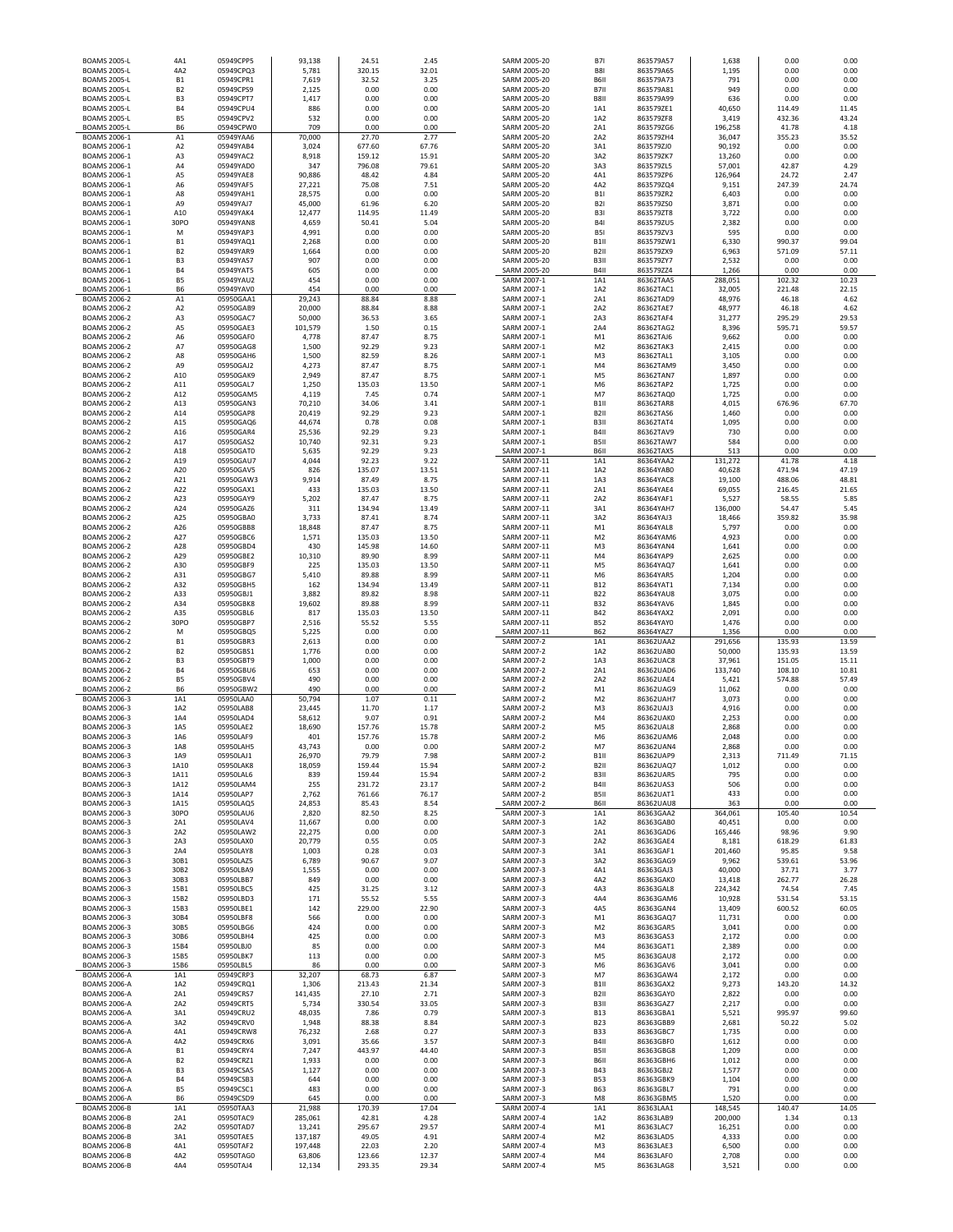| <b>BOAMS 2006-B</b>                        | <b>B1</b>                        | 05950TAK1              | 18,703             | 81.98            | 8.20           | SARM 2007-4                                  | M6                               | 86363LAH6              | 2,708              | 0.00                 | 0.00             |
|--------------------------------------------|----------------------------------|------------------------|--------------------|------------------|----------------|----------------------------------------------|----------------------------------|------------------------|--------------------|----------------------|------------------|
| <b>BOAMS 2006-B</b><br><b>BOAMS 2006-B</b> | B <sub>2</sub><br>B <sub>3</sub> | 05950TAL9<br>05950TAM7 | 5,343<br>3,053     | 0.00<br>0.00     | 0.00<br>0.00   | SARM 2007-4<br>SARM 2007-4                   | M7<br>1A3                        | 86363LAJ2<br>86363LAL7 | 4,604<br>100,000   | 0.00<br>421.42       | 0.00<br>42.14    |
| <b>BOAMS 2006-B</b>                        | <b>B4</b>                        | 05950TAN5              | 1,909              | 0.00             | 0.00           | SARM 2007-4                                  | 1A4                              | 86363LAM5              | 49,838             | 332.48               | 33.25            |
| <b>BOAMS 2006-B</b><br><b>BOAMS 2006-B</b> | B5<br><b>B6</b>                  | 05950TAP0<br>05950TAQ8 | 1,526<br>1,909     | 0.00<br>0.00     | 0.00<br>0.00   | SARM 2007-6<br>SARM 2007-6                   | 1A1<br>1A2                       | 86364CAA0<br>86364CAB8 | 103,034<br>11,449  | 129.55<br>232.10     | 12.96<br>23.21   |
| BOAMS 2007-1                               | 1A1                              | 05952HAA7              | 65,124             | 79.82            | 7.98           | SARM 2007-6                                  | 2A1                              | 86364CAC6              | 184,634            | 6.92                 | 0.69             |
| BOAMS 2007-1<br>BOAMS 2007-1               | 1A2<br>1A4                       | 05952HAB5<br>05952HAD1 | 2,363<br>252,747   | 61.47<br>19.24   | 6.15<br>1.92   | SARM 2007-6<br>SARM 2007-6                   | 2A2<br>2A3                       | 86364CAD4<br>86364CAE2 | 70,162<br>28,310   | 406.57<br>320.36     | 40.66<br>32.04   |
| BOAMS 2007-1                               | 1A5                              | 05952HAE9              | 4,952              | 84.34            | 8.43           | SARM 2007-6                                  | 3A1                              | 86364CAF9              | 216,764            | 132.39               | 13.24            |
| BOAMS 2007-1<br>BOAMS 2007-1               | 1A6<br>1A7                       | 05952HAF6<br>05952HAG4 | 30,207<br>70,558   | 0.00<br>0.00     | 0.00<br>0.00   | SARM 2007-6<br>SARM 2007-6                   | 3A2<br>M1                        | 86364CAG7<br>86364CAH5 | 38,610<br>8,211    | 502.56<br>0.00       | 50.26<br>0.00    |
| BOAMS 2007-1                               | 1A8                              | 05952HAH2              | 2,560              | 0.00             | 0.00           | SARM 2007-6                                  | M <sub>2</sub>                   | 86364CAJ1              | 5,618              | 0.00                 | 0.00             |
| BOAMS 2007-1<br><b>BOAMS 2007-1</b>        | 1A9<br>1A10                      | 05952HAJ8<br>05952HAK5 | 51,144<br>1,855    | 37.74<br>28.98   | 3.77<br>2.90   | SARM 2007-6<br>SARM 2007-6                   | M3<br>M4                         | 86364CAK8<br>86364CAL6 | 3,025<br>5,185     | 0.00<br>0.00         | 0.00<br>0.00     |
| BOAMS 2007-1                               | 1A12                             | 05952HAM1              | 20,032             | 86.58            | 8.66           | SARM 2007-6                                  | M <sub>5</sub>                   | 86364CAM4              | 2,160              | 0.00                 | 0.00             |
| BOAMS 2007-1<br>BOAMS 2007-1               | 1A13<br>1A15                     | 05952HAN9<br>05952HAQ2 | 727<br>1,061       | 66.76<br>0.00    | 6.68<br>0.00   | SARM 2007-6<br>SARM 2007-6                   | M <sub>6</sub><br>M7             | 86364CAN2<br>86364CAP7 | 3,457<br>2,160     | 0.00<br>0.00         | 0.00<br>0.00     |
| BOAMS 2007-1                               | 1A16                             | 05952HAR0              | 15,000             | 23.51            | 2.35           | SARM 2007-6                                  | 3B1                              | 86364CAQ5              | 6,773              | 0.00                 | 0.00             |
| BOAMS 2007-1<br>BOAMS 2007-1               | 1A18<br>1A19                     | 05952HAT6<br>05952HAU3 | 125,000<br>4,534   | 8.97<br>415.61   | 0.90<br>41.56  | SARM 2007-6<br>SARM 2007-6                   | 3B2<br>3B3                       | 86364CAR3<br>86364CAS1 | 2,845<br>1,896     | 0.00<br>0.00         | 0.00<br>0.00     |
| <b>BOAMS 2007-1</b>                        | 1A21<br>1A22                     | 05952HAW9<br>05952HAX7 | 10<br>10           | 121.20<br>0.00   | 12.12          | SARM 2007-6                                  | 3B4<br>3B5                       | 86364CAT9              | 1,761              | 0.00<br>0.00         | 0.00<br>0.00     |
| BOAMS 2007-1<br>BOAMS 2007-1               | 1A23                             | 05952HAY5              | 67,487             | 79.18            | 0.00<br>7.92   | SARM 2007-6<br>SARM 2007-6                   | 3B6                              | 86364CAU6<br>86364CAV4 | 1,354<br>951       | 0.00                 | 0.00             |
| BOAMS 2007-1<br>BOAMS 2007-1               | 1A24<br>1A25                     | 05952HAZ2<br>05952HBA6 | 65,124<br>2,363    | 78.40<br>61.47   | 7.84<br>6.15   | SARM 2007-6<br>SASC 2005-NC2                 | M8<br>A1                         | 86364CBA9<br>86359DCE5 | 2,592<br>320,215   | 0.00<br>0.00         | 0.00<br>0.00     |
| BOAMS 2007-1                               | 1A26                             | 05952HBB4              | 67,487             | 77.76            | 7.78           | SASC 2005-NC2                                | A2                               | 86359DCF2              | 80,054             | 0.00                 | 0.00             |
| <b>BOAMS 2007-1</b><br><b>BOAMS 2007-1</b> | 1A27<br>1A28                     | 05952HBC2<br>05952HBD0 | 20,759<br>20,032   | 85.88<br>85.04   | 8.59<br>8.50   | <b>SASC 2005-NC2</b><br><b>SASC 2005-NC2</b> | A3<br>A4                         | 86359DCG0<br>86359DCH8 | 192,779<br>220,328 | 0.00<br>0.00         | 0.00<br>0.00     |
| BOAMS 2007-1                               | 1A29                             | 05952HBE8              | 727                | 66.76            | 6.68           | SASC 2005-NC2                                | M1                               | 86359DCM7              | 24,692             | 0.00                 | 0.00             |
| BOAMS 2007-1<br>BOAMS 2007-1               | 1A30<br>1A31                     | 05952HBF5<br>05952HBG3 | 20,759<br>494      | 84.34<br>84.34   | 8.43<br>8.43   | <b>SASC 2005-NC2</b><br>SASC 2005-NC2        | M <sub>2</sub><br>M3             | 86359DCN5<br>86359DCP0 | 7,747<br>24,208    | 0.00<br>0.00         | 0.00<br>0.00     |
| BOAMS 2007-1                               | 1A32                             | 05952HBH1              | 5,261              | 367.41           | 36.74          | <b>SASC 2005-NC2</b>                         | M4                               | 86359DCQ8              | 16,945             | 2.59                 | 0.26             |
| <b>BOAMS 2007-1</b><br><b>BOAMS 2007-1</b> | 1P <sub>O</sub><br>2A1           | 05952HBL2<br>05952HBM0 | 2,870<br>30,274    | 34.16<br>68.20   | 3.42<br>6.82   | SASC 2005-NC2<br>SASC 2005-NC2               | M <sub>5</sub><br>M <sub>6</sub> | 86359DCR6<br>86359DCS4 | 14,525<br>13,556   | 12.52<br>68.51       | 1.25<br>6.85     |
| BOAMS 2007-1                               | 2A2                              | 05952HBN8              | 1,017              | 758.47           | 75.85          | SASC 2005-NC2                                | M <sub>7</sub>                   | 86359DCT2              | 9,683              | 109.45               | 10.94            |
| BOAMS 2007-1<br>BOAMS 2007-1               | 2A4<br>2A5                       | 05952HBQ1<br>05952HBR9 | 107,508<br>50,834  | 0.00<br>13.76    | 0.00<br>1.38   | SASC 2005-NC2<br>SASC 2005-NC2               | M8<br>M9                         | 86359DCU9<br>86359DCV7 | 9,683<br>9,683     | 326.73<br>550.37     | 32.67<br>55.04   |
| BOAMS 2007-1                               | 2A6                              | 05952HBS7              | 1,708              | 153.03           | 15.30          | SASC 2005-NC2                                | M10                              | 86359DCW5              | 9,683              | 147.33               | 14.73            |
| <b>BOAMS 2007-1</b><br>BOAMS 2007-1        | 2A8<br>2A9                       | 05952HBU2<br>05952HBV0 | 25,750<br>865      | 83.58<br>929.53  | 8.36<br>92.95  | <b>SASC 2005-NC2</b><br>SASC 2006-OPT1       | B<br>A1                          | 86359DCX3<br>86359UAA7 | 9,683<br>133,159   | 0.00<br>1.51         | 0.00<br>0.15     |
| BOAMS 2007-1                               | 2A11                             | 05952HBX6              | 117,689            | 0.89             | 0.09           | SASC 2006-OPT1                               | A <sub>2</sub>                   | 86359UAB5              | 274,748            | 0.00                 | 0.00             |
| BOAMS 2007-1<br><b>BOAMS 2007-1</b>        | 2A12<br>2A14                     | 05952HBY4<br>05952HCA5 | 3,954<br>10        | 283.41<br>149.24 | 28.34<br>14.92 | SASC 2006-OPT1<br>SASC 2006-OPT1             | A3<br>A4                         | 86359UAC3<br>86359UAD1 | 66,650<br>89,090   | 0.00<br>0.00         | 0.00<br>0.00     |
| BOAMS 2007-1                               | 2A15                             | 05952HCB3              | 10                 | 0.00             | 0.00           | SASC 2006-OPT1                               | A5                               | 86359UAE9              | 47,832             | 4.72                 | 0.47             |
| <b>BOAMS 2007-1</b><br><b>BOAMS 2007-1</b> | 2A16<br>2A17                     | 05952HCC1<br>05952HCD9 | 31,291<br>30,274   | 90.64<br>66.41   | 9.06<br>6.64   | SASC 2006-OPT1<br>SASC 2006-OPT1             | A6<br>M1                         | 86359UAF6<br>86359UAG4 | 133,159<br>67,995  | 1.60<br>299.58       | 0.16<br>29.96    |
| BOAMS 2007-1                               | 2A18                             | 05952HCE7              | 1,017              | 758.47           | 75.85          | SASC 2006-OPT1                               | M <sub>2</sub>                   | 86359UAH2              | 20,304             | 999.99               | 100.00           |
| BOAMS 2007-1<br>BOAMS 2007-1               | 2A19<br>2A20                     | 05952HCF4<br>05952HCG2 | 31,291<br>26,615   | 88.84<br>111.08  | 8.88<br>11.11  | SASC 2006-OPT1<br>SASC 2006-OPT1             | M3<br>M4                         | 86359UAJ8<br>86359UAK5 | 16,527<br>16,055   | 1,000.00<br>1,000.00 | 100.00<br>100.00 |
| BOAMS 2007-1                               | 2A21                             | 05952HCH0              | 25,750             | 81.39            | 8.14           | SASC 2006-OPT1                               | M <sub>5</sub>                   | 86359UAL3              | 15,110             | 336.43               | 33.64            |
| BOAMS 2007-1<br>BOAMS 2007-1               | 2A22<br>2A23                     | 05952HCJ6<br>05952HCK3 | 865<br>26,615      | 929.53<br>108.88 | 92.95<br>10.89 | SASC 2006-OPT1<br>SASC 2006-OPT1             | M6<br>M7                         | 86359UAM1<br>86359UAN9 | 14,166<br>12,749   | 0.00<br>0.00         | 0.00<br>0.00     |
| <b>BOAMS 2007-1</b>                        | 2A24<br>2A25                     | 05952HCL1              | 65<br>4,971        | 108.88<br>380.24 | 10.89<br>38.02 | SASC 2006-OPT1                               | M8<br>B                          | 86359UAP4<br>86359UAQ2 | 8,500<br>9,442     | 0.00<br>0.00         | 0.00<br>0.00     |
| BOAMS 2007-1<br>BOAMS 2007-1               | 2A26                             | 05952HCM9<br>05952HCN7 | 1,708              | 153.03           | 15.30          | SASC 2006-OPT1<br>SASC 2007-BC1              | A1                               | 86362PAA3              | 237,022            | 13.98                | 1.40             |
| BOAMS 2007-1<br>BOAMS 2007-1               | 2PO<br>1M                        | 05952HCQ0<br>05952HCR8 | 1,315<br>8,436     | 14.38<br>0.00    | 1.44<br>0.00   | SASC 2007-BC1<br>SASC 2007-BC1               | A2<br>A3                         | 86362PAB1<br>86362PAC9 | 271,493<br>46,472  | 0.00<br>0.00         | 0.00<br>0.00     |
| BOAMS 2007-1                               | 1B1                              | 05952HCS6              | 6,074              | 0.00             | 0.00           | SASC 2007-BC1                                | AA                               | 86362PAD7              | 91,913             | 8.75                 | 0.87             |
| <b>BOAMS 2007-1</b><br>BOAMS 2007-1        | 1B <sub>2</sub><br>1B3           | 05952HCT4<br>05952HCU1 | 3,712<br>2,024     | 0.00<br>0.00     | 0.00<br>0.00   | SASC 2007-BC1<br>SASC 2007-BC1               | A5<br>A <sub>6</sub>             | 86362PAE5<br>86362PAF2 | 24,442<br>237,022  | 138.12<br>16.86      | 13.81<br>1.69    |
| BOAMS 2007-1                               | 2M                               | 05952HCV9              | 4,053              | 94.54            | 9.45           | SASC 2007-BC1                                | M <sub>1</sub>                   | 86362PAG0              | 101,737            | 675.97               | 67.60            |
| BOAMS 2007-1<br>BOAMS 2007-1               | 2B1<br>2B2                       | 05952HCW7<br>05952HCX5 | 2,644<br>1,938     | 0.00<br>0.00     | 0.00<br>0.00   | SASC 2007-BC1<br>SASC 2007-BC1               | M <sub>2</sub><br>M3             | 86362PAH8<br>86362PAJ4 | 48,446<br>19,378   | 1,000.00<br>1,000.00 | 100.00<br>100.00 |
| <b>BOAMS 2007-1</b>                        | 2B3                              | 05952HCY3              | 1,058              | 0.00             | 0.00           | SASC 2007-BC1                                | M4                               | 86362PAK1              | 21,195             | 270.87               | 27.09            |
| BOAMS 2007-1<br>BOAMS 2007-1               | 1B4<br>1B <sub>5</sub>           | 05952HDB2<br>05952HDC0 | 1,350<br>1,012     | 0.00<br>0.00     | 0.00<br>0.00   | SASC 2007-BC1<br>SASC 2007-BC1               | M <sub>5</sub><br>M <sub>6</sub> | 86362PAL9<br>86362PAM7 | 14,534<br>13,928   | 0.00<br>0.00         | 0.00<br>0.00     |
| BOAMS 2007-1                               | 1B6                              | 05952HDD8              | 1,013              | 0.00             | 0.00           | SASC 2007-BC1                                | M7                               | 86362PAN5              | 13,323             | 0.00                 | 0.00             |
| BOAMS 2007-1<br>BOAMS 2007-1               | 2B4<br>2B5                       | 05952HDE6<br>05952HDF3 | 705<br>528         | 0.00<br>0.00     | 0.00<br>0.00   | SASC 2007-BC1<br>SASC 2007-BC1               | M8<br>M <sub>9</sub>             | 86362PAP0<br>86362PAQ8 | 9,690<br>11,506    | 0.00<br>0.00         | 0.00<br>0.00     |
| BOAMS 2007-1                               | 2B6                              | 05952HDG1              | 530                | 0.00             | 0.00           | SASC 2007-BC1                                | <b>B1</b>                        | 86362PAR6              | 14,534             | 0.00                 | 0.00             |
| <b>BOAMS 2007-2</b><br><b>BOAMS 2007-2</b> | A1<br>$\Delta$ 3                 | 05952FAA1<br>05952FAC7 | 40,001<br>37,306   | 151.28<br>21536  | 15.13<br>21.54 | SASC 2007-BC1<br>SASC 2007-MN1A              | <b>B2</b><br>$\Delta$ 1          | 86362PAS4<br>863613443 | 13,927<br>348,018  | 0.00<br><b>0751</b>  | 0.00<br>10.75    |
| BOAMS 2007-2                               | A4                               | 05952FAD5              | 480                | 0.00             | 0.00           | SASC 2007-MN1A                               | A <sub>2</sub>                   | 863613AB1              | 216,871            | 0.00                 | 0.00             |
| BOAMS 2007-2<br>BOAMS 2007-2               | A5<br>A6                         | 05952FAE3<br>05952FAF0 | 69,246<br>20,000   | 4.76<br>101.24   | 0.48<br>10.12  | SASC 2007-MN1A<br>SASC 2007-MN1A             | A3<br>A4                         | 863613AC9<br>863613AD7 | 42,790<br>69,036   | 24.94<br>471.65      | 2.49<br>47.17    |
| BOAMS 2007-2                               | A7                               | 05952FAG8              | 49,528             | 166.64           | 16.66          | SASC 2007-MN1A                               | A5                               | 863613AE5              | 30,143             | 865.76               | 86.58            |
| <b>BOAMS 2007-2</b><br>BOAMS 2007-2        | A9<br>A10                        | 05952FAJ2<br>05952FAK9 | 25,656<br>9,813    | 209.77<br>214.83 | 20.98<br>21.48 | <b>SASC 2007-MN1A</b><br>SASC 2007-MN1A      | M1<br>M <sub>2</sub>             | 863613AF2<br>863613AG0 | 40,105<br>37,827   | 1,000.00<br>573.84   | 100.00<br>57.38  |
| BOAMS 2007-2                               | A11                              | 05952FAL7<br>05952FAM5 | 9,813              | 213.69           | 21.37          | SASC 2007-MN1A                               | M3                               | 863613AH8              | 12,761             | 0.00                 | 0.00             |
| <b>BOAMS 2007-2</b><br><b>BOAMS 2007-2</b> | A12<br>A13                       | 05952FAN3              | 6,413<br>122,484   | 213.19<br>145.12 | 21.32<br>14.51 | SASC 2007-MN1A<br>SASC 2007-MN1A             | M4<br>M <sub>5</sub>             | 863613AJ4<br>863613AK1 | 18,230<br>13,672   | 0.00<br>0.00         | 0.00<br>0.00     |
| <b>BOAMS 2007-2</b><br><b>BOAMS 2007-2</b> | A14<br>30PO                      | 05952FAP8<br>05952FAS2 | 1,550<br>7,435     | 0.00<br>131.45   | 0.00<br>13.15  | SASC 2007-MN1A<br>SASC 2007-MN1A             | M <sub>6</sub><br>M <sub>7</sub> | 863613AL9<br>863613AM7 | 8,203<br>9,115     | 0.00<br>0.00         | 0.00<br>0.00     |
| <b>BOAMS 2007-2</b>                        | M1                               | 05952FAT0              | 4,839              | 0.00             | 0.00           | SASC 2007-MN1A                               | M8                               | 863613AN5              | 7,747              | 0.00                 | 0.00             |
| BOAMS 2007-2<br>BOAMS 2007-2               | M <sub>2</sub><br><b>B1</b>      | 05952FAU7<br>05952FAV5 | 4,839<br>3,787     | 0.00<br>0.00     | 0.00<br>0.00   | SASC 2007-MN1A<br>SASC 2007-MN1A             | M <sub>9</sub><br><b>B1</b>      | 863613AP0<br>863613AQ8 | 11,394<br>13,216   | 0.00<br>0.00         | 0.00<br>0.00     |
| BOAMS 2007-2                               | B <sub>2</sub>                   | 05952FAW3              | 1,683              | 0.00             | 0.00           | SASC 2007-MN1A                               | <b>B2</b>                        | 863613AR6              | 21,420             | 0.00                 | 0.00             |
| BOAMS 2007-2<br>BOAMS 2007-2               | B <sub>3</sub><br><b>B4</b>      | 05952FAX1<br>05952FBB8 | 1,262<br>1,894     | 0.00<br>0.00     | 0.00<br>0.00   | <b>SASC 2007-OSI</b><br><b>SASC 2007-OSI</b> | A <sub>1</sub><br>A <sub>2</sub> | 863619AA0<br>863619AB8 | 297,087<br>207,490 | 116.83<br>0.00       | 11.68<br>0.00    |
| BOAMS 2007-2                               | B5                               | 05952FBC6              | 1,472              | 0.00             | 0.00           | <b>SASC 2007-OSI</b>                         | A3                               | 863619AC6              | 35,520             | 28.71                | 2.87             |
| BOAMS 2007-2<br><b>BOAMS 2007-3</b>        | <b>B6</b><br>1A1                 | 05952FBD4<br>05954CAA6 | 1,263<br>420,215   | 0.00<br>43.95    | 0.00<br>4.39   | <b>SASC 2007-OSI</b><br><b>SASC 2007-OSI</b> | A4<br>A <sub>5</sub>             | 863619AD4<br>863619AE2 | 60,195<br>24,409   | 453.62<br>812.73     | 45.36<br>81.27   |
| <b>BOAMS 2007-3</b>                        | 1A2                              | 05954CAB4              | 15,919             | 0.00             | 0.00           | <b>SASC 2007-OSI</b>                         | M1                               | 863619AF9              | 44,863             | 1,000.00             | 100.00           |
| BOAMS 2007-3<br>BOAMS 2007-3               | 1PO<br>2A1                       | 05954CAD0<br>05954CAE8 | 7,001<br>163,303   | 45.88<br>95.41   | 4.59<br>9.54   | <b>SASC 2007-OSI</b><br><b>SASC 2007-OSI</b> | M <sub>2</sub><br>M <sub>3</sub> | 863619AG7<br>863619AH5 | 40,208<br>12,274   | 769.17<br>0.00       | 76.92<br>0.00    |
| BOAMS 2007-3                               | 2A3                              | 05954CAG3              | 6,187              | 0.00             | 0.00           | <b>SASC 2007-OSI</b>                         | M4                               | 863619AJ1              | 15,237             | 0.00                 | 0.00             |
| BOAMS 2007-3<br>BOAMS 2007-3               | 2A8<br>2A9                       | 05954CAM0<br>05954CAN8 | 163,303<br>169,490 | 80.17<br>76.35   | 8.02<br>7.63   | <b>SASC 2007-OSI</b><br><b>SASC 2007-OSI</b> | M5<br>M <sub>6</sub>             | 863619AK8<br>863619AL6 | 13,544<br>5,925    | 0.00<br>0.00         | 0.00<br>0.00     |
| BOAMS 2007-3                               | 2A10                             | 05954CAP3              | 163,303            | 95.20            | 9.52           | <b>SASC 2007-OSI</b>                         | M7                               | 863619AM4              | 12,274             | 0.00                 | 0.00             |
| BOAMS 2007-3<br>BOAMS 2007-3               | 2A11<br>2A12                     | 05954CAQ1<br>05954CAR9 | 163,303<br>163,303 | 95.01<br>94.81   | 9.50<br>9.48   | <b>SASC 2007-OSI</b><br><b>SASC 2007-OSI</b> | M8<br>M9                         | 863619AN2<br>863619AP7 | 8,888<br>13,120    | 0.00<br>0.00         | 0.00<br>0.00     |
| BOAMS 2007-3                               | 2A13                             | 05954CAS7              | 163,303            | 98.38            | 9.84           | <b>SASC 2007-OSI</b>                         | M10                              | 863619AQ5              | 14,813             | 0.00                 | 0.00             |
| BOAMS 2007-3<br>BOAMS 2007-3               | <b>B1</b><br>B <sub>2</sub>      | 05954CBE7<br>05954CBF4 | 10,492<br>4,451    | 0.00<br>0.00     | 0.00<br>0.00   | <b>SASC 2007-OSI</b><br><b>SNMLT 2005-2A</b> | B<br>A1                          | 863619AU6<br>81441PCM1 | 8,465<br>90,114    | 0.00<br>0.00         | 0.00<br>0.00     |
| <b>BOAMS 2007-3</b>                        | B <sub>3</sub>                   | 05954CBG2              | 2,543              | 0.00             | 0.00           | <b>SNMLT 2005-2A</b>                         | A <sub>2</sub>                   | 81441PCN9              | 25,000             | 0.00                 | 0.00             |
| <b>BOAMS 2007-3</b><br>BOAMS 2007-3        | <b>B4</b><br><b>B5</b>           | 05954CBH0<br>05954CBJ6 | 2,543<br>1,908     | 0.00<br>0.00     | 0.00<br>0.00   | <b>SNMLT 2005-2A</b><br><b>SNMLT 2005-2A</b> | A3<br>M1                         | 81441PCP4<br>81441PCQ2 | 37,786<br>14,799   | 0.00<br>938.01       | 0.00<br>93.80    |
| BOAMS 2007-3                               | <b>B6</b>                        | 05954CBK3              | 1,272              | 0.00             | 0.00           | <b>SNMLT 2005-2A</b>                         | M <sub>2</sub>                   | 81441PCR0              | 10,754             | 548.72               | 54.87            |
| BSABS 2004-BO1<br>BSABS 2004-BO1           | 1A1<br>1A2                       | 073879JF6<br>073879JG4 | 571,593<br>113,708 | 0.00<br>0.00     | 0.00<br>0.00   | <b>SNMLT 2005-2A</b><br><b>SNMLT 2005-2A</b> | <b>B1</b><br>A4                  | 81441PCS8<br>81441PCT6 | 9,175<br>1,500     | 0.00<br>269.73       | 0.00<br>26.97    |
| BSABS 2004-BO1                             | 1A3                              | 073879JH2              | 82,737             | 0.00             | 0.00           | SVHE 2007-OPT1                               | 1A1                              | 83612TAA0              | 925,181            | 83.18                | 8.32             |
| BSABS 2004-BO1<br>BSABS 2004-BO1           | 2A1<br>2A2                       | 073879JJ8<br>073879JK5 | 305,365<br>33,930  | 0.00<br>0.00     | 0.00<br>0.00   | SVHE 2007-OPT1<br>SVHE 2007-OPT1             | 2A1<br>2A2                       | 83612TAB8<br>83612TAC6 | 405,186<br>171,843 | 16.12<br>177.19      | 1.61<br>17.72    |
| BSABS 2004-BO1<br>BSABS 2004-BO1           | M1<br>M <sub>2</sub>             | 073879JL3<br>073879JM1 | 63,910<br>19,509   | 0.00<br>0.00     | 0.00<br>0.00   | SVHE 2007-OPT1<br>SVHE 2007-OPT1             | 2A3<br>2A4                       | 83612TAD4<br>83612TAE2 | 178,045<br>62,246  | 175.36<br>173.59     | 17.54<br>17.36   |
| BSABS 2004-BO1                             | M3                               | 073879JN9              | 18,837             | 0.00             | 0.00           | SVHE 2007-OPT1                               | M1                               | 83612TAF9              | 104,480            | 1,000.00             | 100.00           |